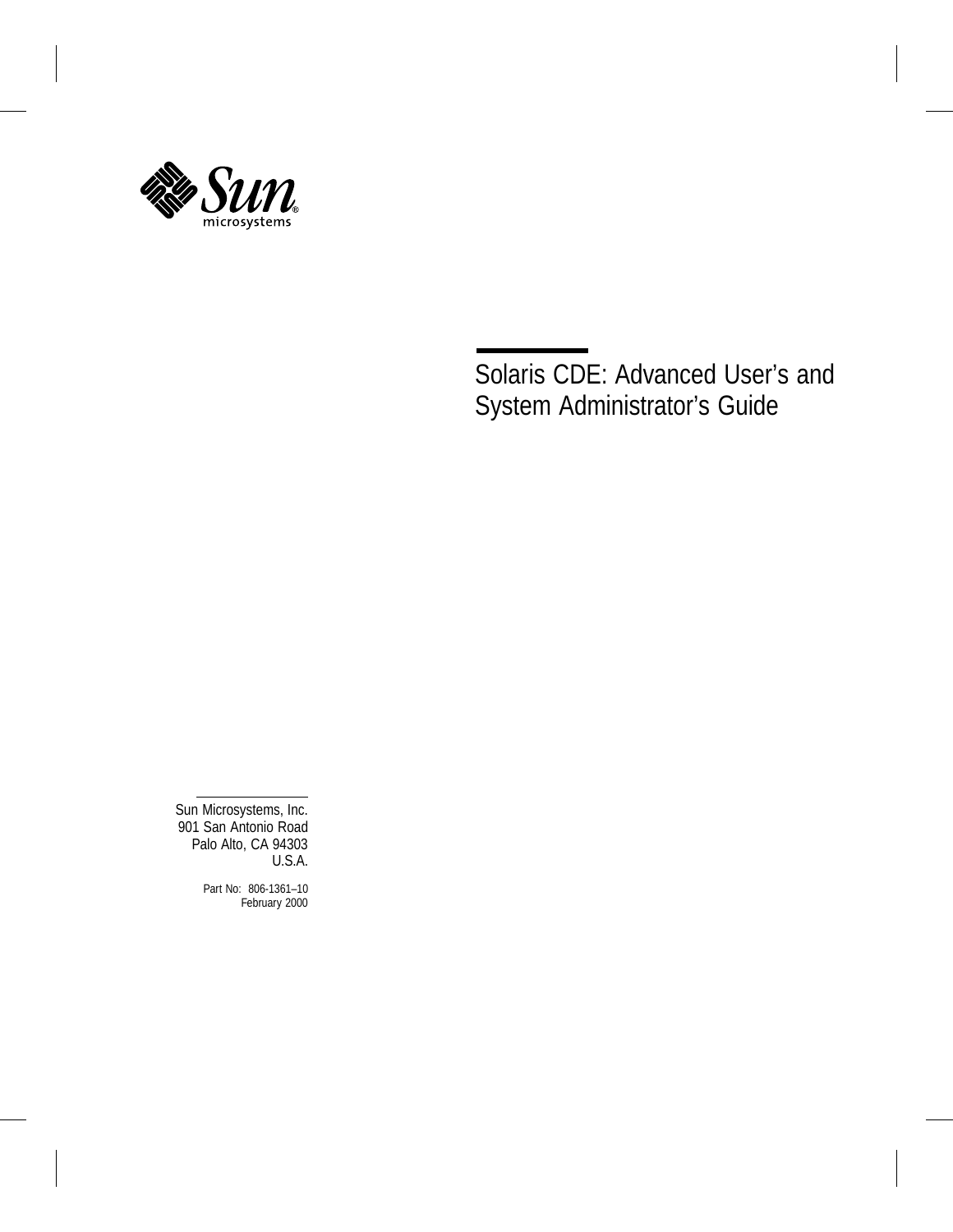Copyright 2000 Sun Microsystems, Inc. 901 San Antonio Road, Palo Alto, California 94303-4900 U.S.A. All rights reserved.

This product or document is protected by copyright and distributed under licenses restricting its use, copying, distribution, and decompilation. No part of this product or document may be reproduced in any form by any means without prior written authorization of Sun and its licensors, if any. Third-party software, including font technology, is copyrighted and licensed from Sun suppliers.

Parts of the product may be derived from Berkeley BSD systems, licensed from the University of California. UNIX is a registered trademark in the U.S. and other countries, exclusively licensed through X/Open Company, Ltd.

Sun, Sun Microsystems, the Sun logo, docs.sun.com, AnswerBook, AnswerBook2, and Solaris are trademarks, registered trademarks, or service marks of Sun Microsystems, Inc. in the U.S. and other countries. All SPARC trademarks are used under license and are trademarks or registered trademarks of SPARC International, Inc. in the U.S. and other countries. Products bearing SPARC trademarks are based upon an architecture developed by Sun Microsystems, Inc. The code and documentation for the DtComboBox and DtSpinBox widgets were contributed by Interleaf, Inc. Copyright 1993, Interleaf, Inc.

The OPEN LOOK and Sun™ Graphical User Interface was developed by Sun Microsystems, Inc. for its users and licensees. Sun acknowledges the pioneering efforts of Xerox in researching and developing the concept of visual or graphical user interfaces for the<br>computer industry. Sun holds a non-exclusive license from Xerox to the Xerox Graphical U licensees who implement OPEN LOOK GUIs and otherwise comply with Sun's written license agreements.

**RESTRICTED RIGHTS:** Use, duplication, or disclosure by the U.S. Government is subject to restrictions of FAR 52.227–14(g)(2)(6/87) and FAR 52.227–19(6/87), or DFAR 252.227–7015(b)(6/95) and DFAR 227.7202–3(a).

DOCUMENTATION IS PROVIDED "AS IS" AND ALL EXPRESS OR IMPLIED CONDITIONS, REPRESENTATIONS AND WARRANTIES, INCLUDING ANY IMPLIED WARRANTY OF MERCHANTABILITY, FITNESS FOR A PARTICULAR PURPOSE OR NON-INFRINGEMENT, ARE DISCLAIMED, EXCEPT TO THE EXTENT THAT SUCH DISCLAIMERS ARE HELD TO BE LEGALLY INVALID.

Copyright 2000 Sun Microsystems, Inc. 901 San Antonio Road, Palo Alto, Californie 94303-4900 Etats-Unis. Tous droits réservés.

Ce produit ou document est protégé par un copyright et distribué avec des licences qui en restreignent l'utilisation, la copie, la distribution, et la décompilation. Aucune partie de ce produit ou document ne peut être reproduite sous aucune forme, par quelque moyen que ce soit, sans l'autorisation préalable et écrite de Sun et de ses bailleurs de licence, s'il y en a. Le logiciel détenu par des tiers, et qui comprend la technologie relative aux polices de caractères, est protégé par un copyright et licencié par des fournisseurs de Sun.

Des parties de ce produit pourront être dérivées du système Berkeley BSD licenciés par l'Université de Californie. UNIX est une marque déposée aux Etats-Unis et dans d'autres pays et licenciée exclusivement par X/Open Company, Ltd.

Sun, Sun Microsystems, le logo Sun, docs.sun.com, AnswerBook, AnswerBook2, et Solaris sont des marques de fabrique ou des marques déposées, ou marques de service, de Sun Microsystems, Inc. aux Etats-Unis et dans d'autres pays. Toutes les marques SPARC sont utilisées sous licence et sont des marques de fabrique ou des marques déposées de SPARC International, Inc. aux Etats-Unis et dans d'autres pays. Les produits portant les marques SPARC sont basés sur une architecture développée par Sun Microsystems, Inc.Le code et la documentation pour les produits DtComboBox et DtSpinBox ont e'te' fournis par Interleaf, Inc. Copyright 1993, Interleaf, Inc

L'interface d'utilisation graphique OPEN LOOK et Sun™ a été développée par Sun Microsystems, Inc. pour ses utilisateurs et licenciés.<br>Sun reconnaît les efforts de pionniers de Xerox pour la recherche et le développement d cette licence couvrant également les licenciés de Sun qui mettent en place l'interface d'utilisation graphique OPEN LOOK et qui en outre se conforment aux licences écrites de Sun.

CETTE PUBLICATION EST FOURNIE "EN L'ETAT" ET AUCUNE GARANTIE, EXPRESSE OU IMPLICITE, N'EST ACCORDEE, Y COMPRIS DES GARANTIES CONCERNANT LA VALEUR MARCHANDE, L'APTITUDE DE LA PUBLICATION A REPONDRE A UNE UTILISATION PARTICULIERE, OU LE FAIT QU'ELLE NE SOIT PAS CONTREFAISANTE DE PRODUIT DE TIERS. CE DENI DE<br>GARANTIE NE S'APPLIQUERAIT PAS, DANS LA MESURE OU IL SERAIT TENU JURIDIQUEMENT NUL ET NON AVENU.



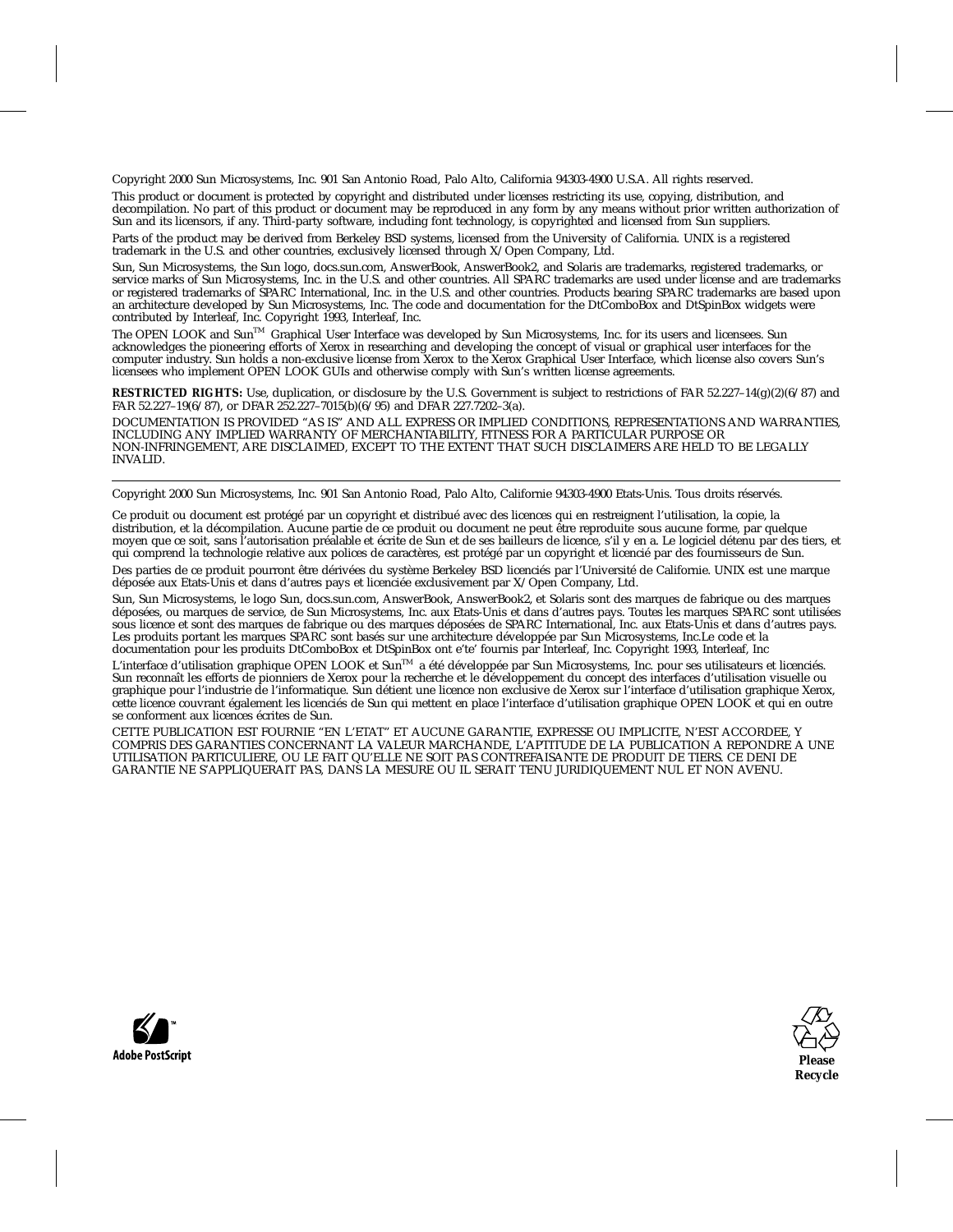# **Contents**

### **Preface xix**

| 1. | <b>Configuring Login Manager 1</b>                                          |
|----|-----------------------------------------------------------------------------|
|    | Starting the Login Server 2                                                 |
|    | Managing Local and Network Displays 2                                       |
|    | Finding the Login Server Process ID 3                                       |
|    | Displaying a Login Screen on a Local Display 4                              |
|    | Running the Login Server without a Local Display<br>$\overline{\mathbf{4}}$ |
|    | Accessing Command Line Login on a Local Display 5                           |
|    | Accommodating a Character Display Console 5                                 |
|    | Displaying a Login Screen on a Network Display 6                            |
|    | Controlling Access to the Login Server 7                                    |
|    | Checking for Errors 8                                                       |
|    | Stopping the Login Server 9                                                 |
|    | The Login Screen 9                                                          |
|    | Changing the Login Screen Appearance<br>10                                  |
|    | To Change the Logo<br>- 11<br>▼                                             |
|    | To Change the Welcome Message 11<br>▼                                       |
|    | To Change the Fonts 12<br>▼                                                 |
|    | To Provide Alternate Text to Display for Each Language 12                   |
|    |                                                                             |

Contents **iii**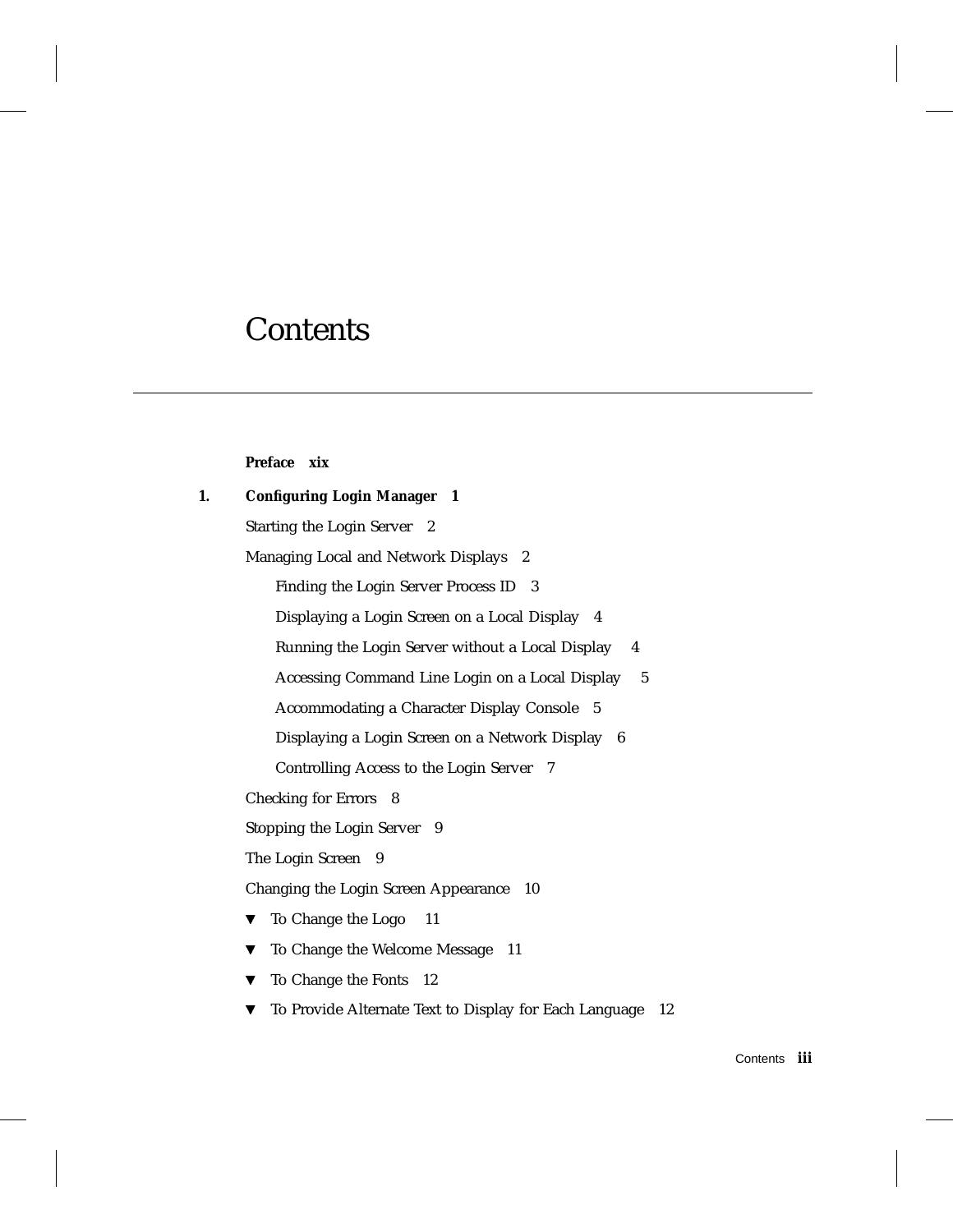Changing the Login Screen Behavior Per Display 13 Changing the X Server Access 13 Issuing Commands Before the Login Screen Appears 15 Starting a Failsafe Session 15 After the User's Session Ends 16 The Login Server Environment 16 Changing the User or System Path 17  $\blacktriangledown$  To Change the System Shell 17 To Change the Time Zone 18 Administering Login Manager 18 Login Manager Files 19 **2. Configuring Session Manager 21** What Is a Session? 21 The Initial Session 22 Current Session 22 Home Session 22 Display-Specific Sessions 22 Starting a Session 23 When a Session Starts 23 Sourcing the .dtprofile Script 24 Sourcing Xsession.d Scripts 24 Displaying the Welcome Message 25 Setting Up the Desktop Search Paths 25 Gathering Available Applications 26 Optionally Sourcing the .profile or .login Script 26 Starting the ToolTalk Messaging Daemon 27 Starting the Session Manager Client 27 Loading the Session Resources 27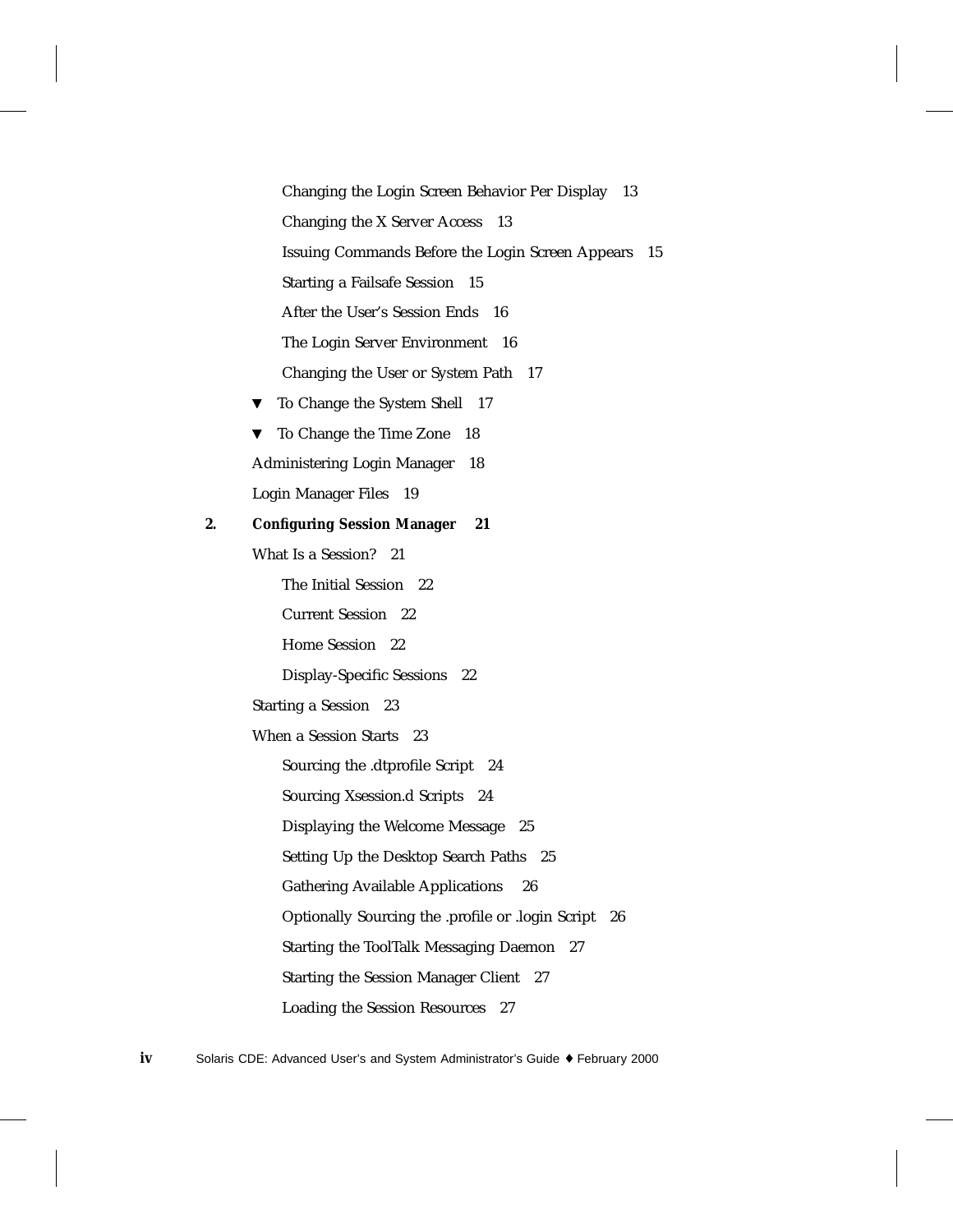Starting the Color Server 28

Starting Workspace Manager 29

Starting the Session Applications 29

Additional Session Startup Customizations 29

- $\blacktriangledown$  To Set Environment Variables 30
- $\blacktriangledown$  To Set Resources 30
- $\blacktriangledown$  To Set Display-Specific Resources 31
- $\blacktriangledown$  To Change Applications for the Initial Session 32
- $\blacktriangledown$  To Set Up a Display-Specific Session 32 Executing Additional Commands at Session Startup and Logout 32
- $\blacktriangledown$  To Execute Additional Commands at Session Startup 33
- $\blacktriangledown$  To Execute Additional Commands at Logout 33
- $\blacktriangledown$  To Recover a Session from Backup 33
- $\blacktriangledown$  To Investigate Session Startup Problems 34

Session Manager Files and Directories 34

#### **3. Troubleshooting Login and Session Startup Problems 35**

Login Startup Files 35

Error Log Locations 36

User Startup Files 36

Solaris CDE Startup Examples 37

#### **4. Adding and Administering Applications 39**

Structure of Application Manager 39

Directory Location of Application Manager 40

How Application Manager Finds and Gathers Applications 40

Precedence Rules in Gathering Applications 41

Application Groups Provided with the Default Desktop 42

Example of How Application Groups Are Gathered 42

Adding Applications to Application Manager 43

Contents **v**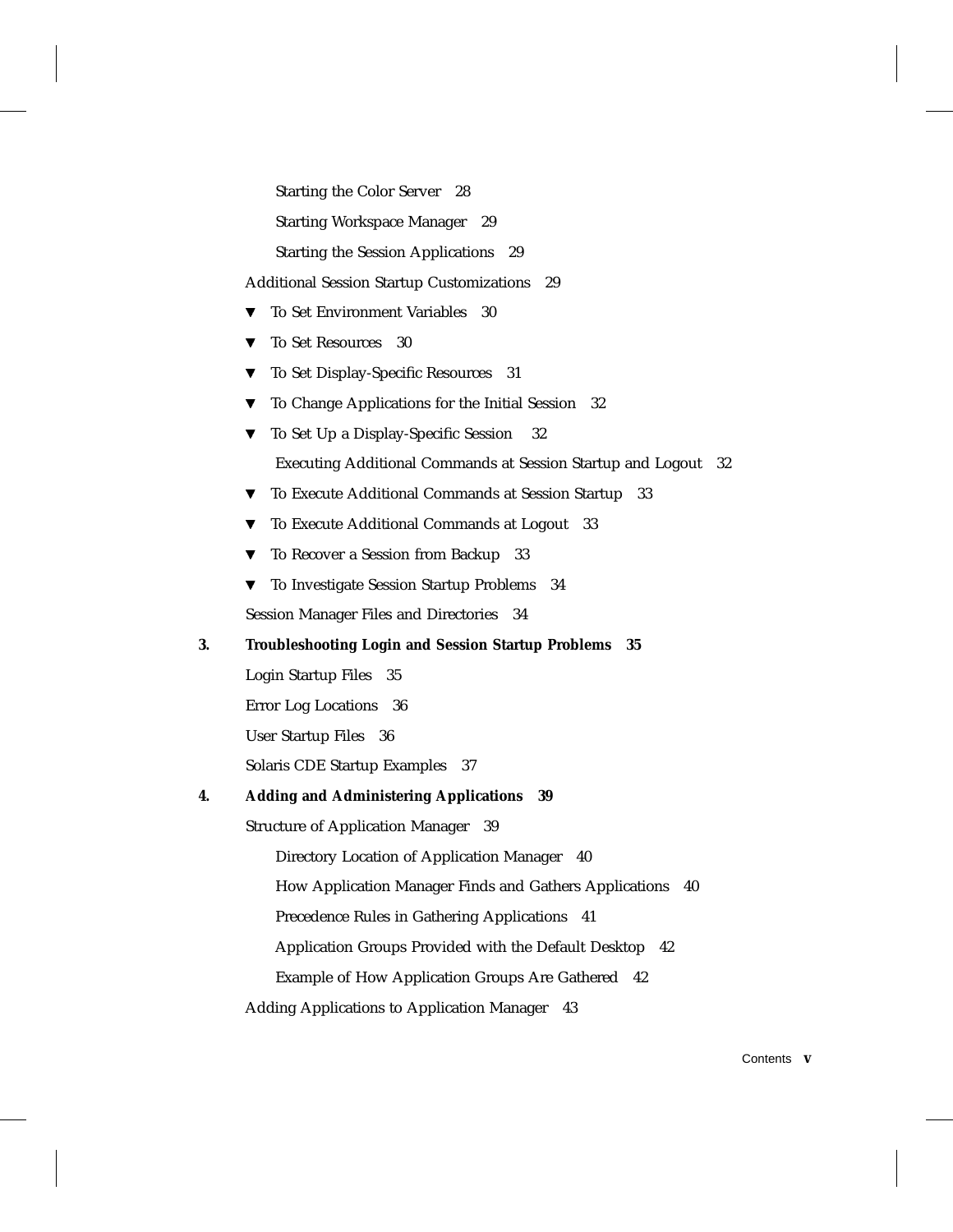Ways to Add Applications to Application Manager 44

- $\blacktriangledown$  To Add a Desktop-Smart Application to Application Manager 45
- To Register an Existing or Non-Desktop Smart Application 45
- To Add an Application Icon to an Existing Application Group 45 Creating and Administering General Application Groups 46
- $\blacktriangledown$  To Create a System-Wide General Application Group 46
- $\blacktriangledown$  To Create a Personal General Application Group 46
- To Customize a Built-In Application Group 47

Modifying the Search Path Used To Locate Applications 47

The Default Search Path 47

Adding an Application Server to the Application Search Path 48 General Application Manager Administration 49

- $\blacktriangledown$  To Remove an Application 49
- $\blacktriangledown$  To Update Application Manager During a Session 50

Changing the Text Editor and Terminal Emulator 50

 $\blacktriangledown$  To Change the Default Text Editor or Terminal Emulator 50

#### **5. Registering an Application 53**

Overview of Application Registration 54

Features Provided by Application Registration 54

The Purpose of Application Registration 56

General Steps for Registering an Application 57

Step 1: Modifying Font and Color Resources 58

Step 2: Creating the Desktop Application Root 59

Step 3: Creating the Registration Package Directories 60

Step 4: Creating the Actions and Data Types for the Application 62

Step 5: Putting the Help Files in the Registration Package 65

Step 6: Creating Icons for the Application 66

Step 7: Creating the Application Group 67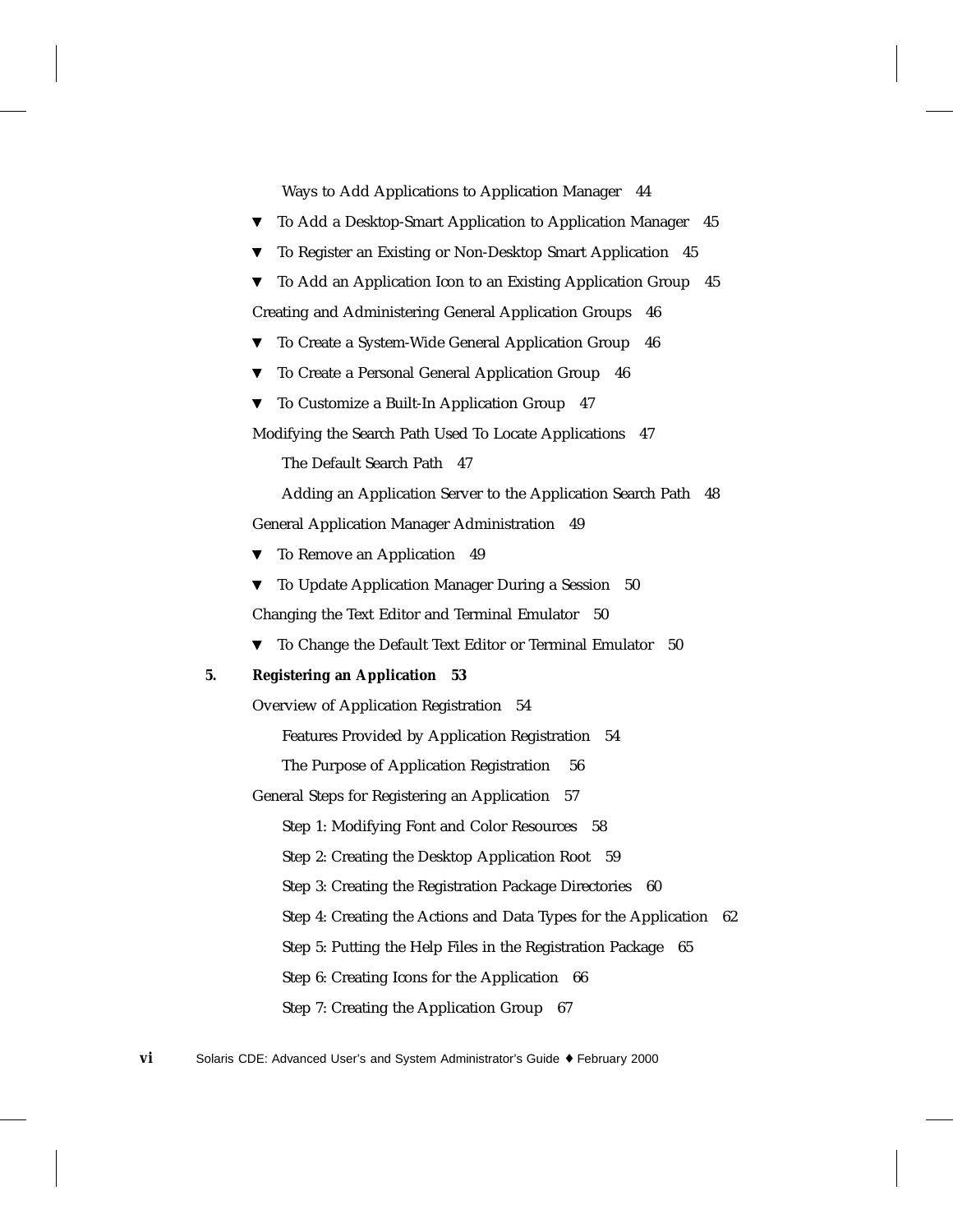Step 8: Registering the Application Using dtappintegrate 73

Example of Creating a Registration Package 76

Information You Need to Know About ''BestTextEditor'' 76

Steps to Registering ''BestTextEditor'' 77

#### **6. Miscellaneous Configurations 83**

Solaris CDE Directory Structure 83

/usr/dt 83

/etc/dt 84

/var/dt 84

\$HomeDirectory 85

Key Configuration Files 85

Xconfig 85

Xservers 85

Starting the Login Server 86

Mounting an Installed CDE from Another Workstation or Network Server Installation Location 88

- $\blacktriangledown$  To Mount an Installed CDE 88
- $\blacktriangledown$  To Unmount a Mounted CDE Directory 89

Configuring Your Desktop To Use Multiple Screens 89

 $\blacktriangledown$  To Make the Desktop Start on Multiple Screens 90

Networked Desktops 91

Using XTerminals 92

Login Locale and Font Path 93

Using Workstations as XTerminals 94

- $\blacktriangledown$  To Use Chooser To Select a Host CDE Login 94
- $\nabla$  To Use a Specific Host CDE Login 95
- $\blacktriangledown$  To Use the First Available Host Login 95

Special CDE Configurations 95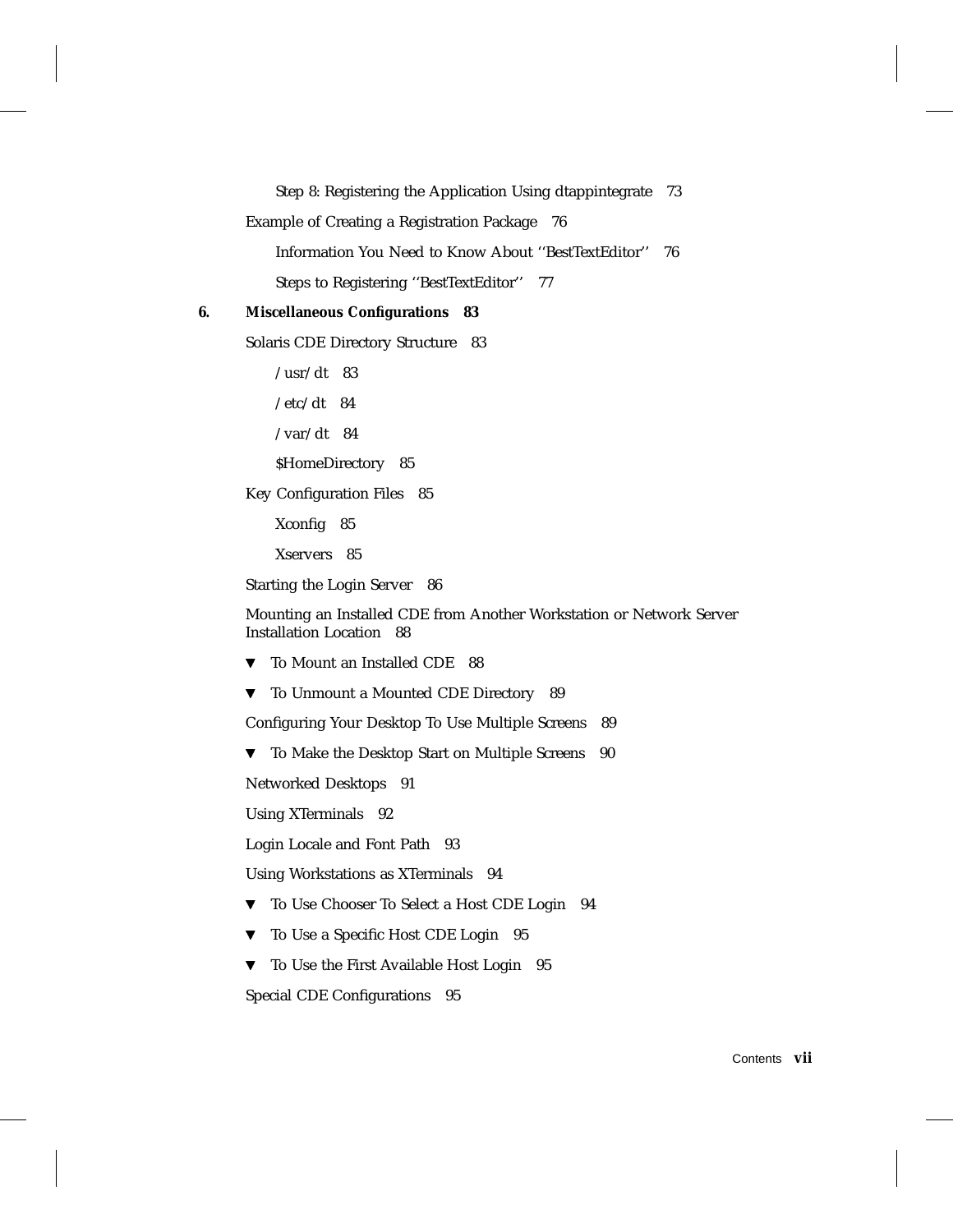Customizing Mail Printing 95 Converting Calendars to New Data Format 97 Adding the AnswerBook Package from the Network 97 Setting Up the CDE Environment Outside the CDE Desktop 98 Desktop Environment File 98 Using Floppy and CD Media with the Apple Macintosh Application Environment 99 **7. Configuring the Desktop in a Network 101** Overview of Desktop Networking 101 Types of Networked Desktop Services 102 Typical Network Situations 102 Other Networking Situations 104 Summary—Types of Servers 105 General Steps for Configuring Desktop Networking 106 Configuring Base Operating System Networking for the Desktop 106 Providing Login Accounts to Users 107 Configuring Distributed File System Access 107 Configuring Access to Remote Printers 108 Configuring Electronic Mail 109 Configuring X Authorization 109 Configuring Desktop Clients and Servers 109 Configuring Login and Session Services 109 Configuring Other Application-Related Services 110 Administering Application Services 114 Search Path Environment Variables 115 Configuring an Application Server and Its Clients 115 Configuring Database, Icon, and Help Services 116 Special Networked Application Configurations 118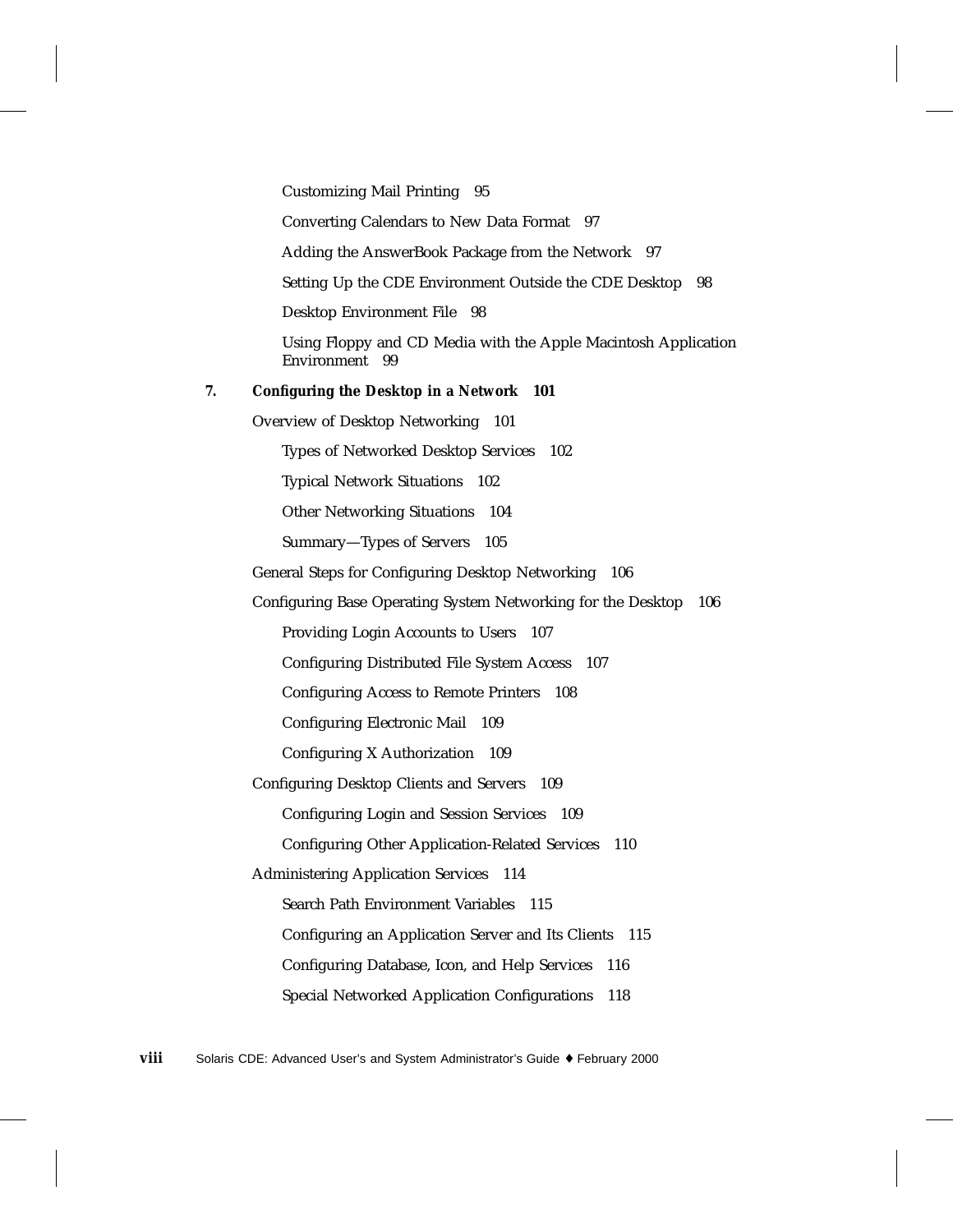### **8. Configuring and Administering Printing from the Desktop 123**

Adding and Deleting Printers 123

- $\blacktriangledown$  To Add a Printer to the Desktop 124
- To Delete a Printer from the Desktop 124

Modifying the Job Update Interval 125

### Printer Icon Images 125

Icon File Names and Sizes 125

 $\blacktriangledown$  To Globally Change the Icon, Printer Label, or Description of a Printer 125 Configuring the Default Printer 126

 $\blacktriangledown$  To Change the Destination for Default Printing 126

Printing Concepts 127

#### **9. Desktop Search Paths 129**

Desktop Search Paths and Their Environment Variables 130 Setting the Value of a Search Path 131

- $\blacktriangledown$  To See the Current Value for a Search Path (Output Variable) 131
- $\blacktriangledown$  To Make Personal Modifications to a Search Path 131
- To Make System-Wide Modifications to a Search Path 132

Application Search Path 132

Default Application Search Path 132

Application Search Path Environment Variables 133

Syntax for the Application Search Path Input Variables 133

How the Value of the Application Search Path Is Assembled 133

Changing the Precedence of the System-Wide Local Location 134

How the Application Search Path Affects the Database, Icon, and Help Search Paths 134

Database (Action/Data Types) Search Path 135

Default Database Search Path 136

How the Application Search Path Affects the Database Search Path 136

Contents **ix**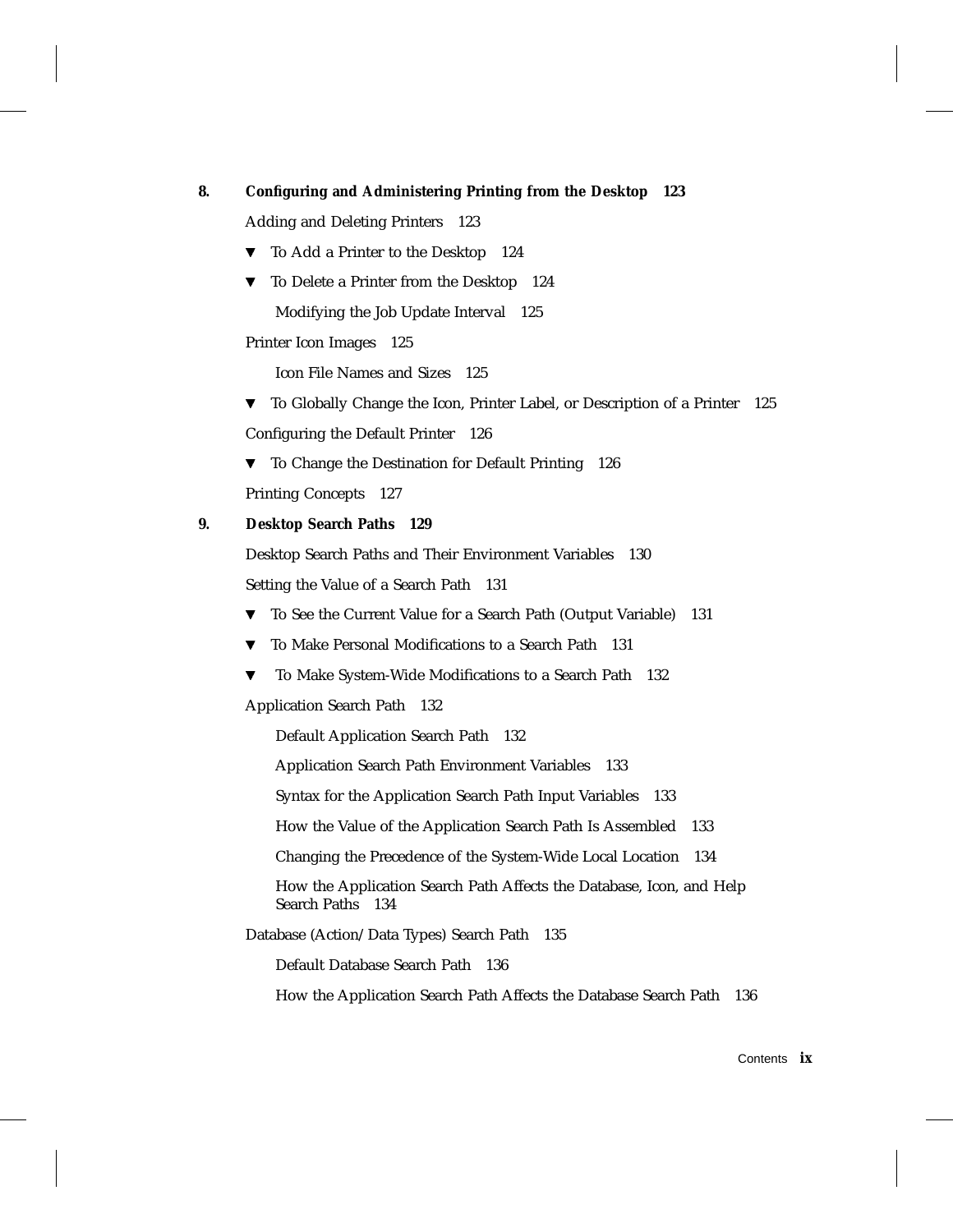|     | Database Search Path Environment Variables<br>136                   |
|-----|---------------------------------------------------------------------|
|     | Syntax for the Database Search Path Input Variables<br>137          |
|     | How the Database Search Path Is Assembled<br>137                    |
|     | Icon Search Path 137                                                |
|     | Default Icon Search Path<br>-138                                    |
|     | How the Application Search Path Affects the Icon Search Path 138    |
|     | Icon Search Path Environment Variables<br>138                       |
|     | Syntax for the Icon Search Path Input Variables<br>138              |
|     | How the Icon Search Path Is Assembled 139                           |
|     | Help Search Path 139                                                |
|     | Default Help Search Path<br>139                                     |
|     | How the Application Search Path Affects the Help Search Path<br>140 |
|     | Help Search Path Environment Variables<br>- 140                     |
|     | Syntax for the Help Search Path Input Variables<br>140              |
|     | How the Help Search Path Is Assembled<br>140                        |
|     | <b>Localized Search Paths</b><br>141                                |
| 10. | <b>Introduction to Actions and Data Types</b><br>143                |
|     | <b>Introduction To Actions</b><br>144                               |
|     | How Actions Create Icons for Applications<br>146                    |
|     | How Actions Use Data Files as Arguments<br>148                      |
|     | <b>Additional Uses for Actions</b><br>148                           |
|     | <b>Introduction to Data Types</b><br>149                            |
|     | What Is a Data Type?<br>149                                         |
|     | How Data Types Connect Data Files to Actions<br>150                 |
|     | Creating Desktop Printing for a Data Type<br>152                    |
| 11. | <b>Creating Actions and Data Types Using Create Action</b><br>155   |
|     | <b>What Create Action Does</b><br>155                               |
|     | <b>Limitations of Create Action</b><br>156                          |
|     |                                                                     |

**x** Solaris CDE: Advanced User's and System Administrator's Guide ♦ February 2000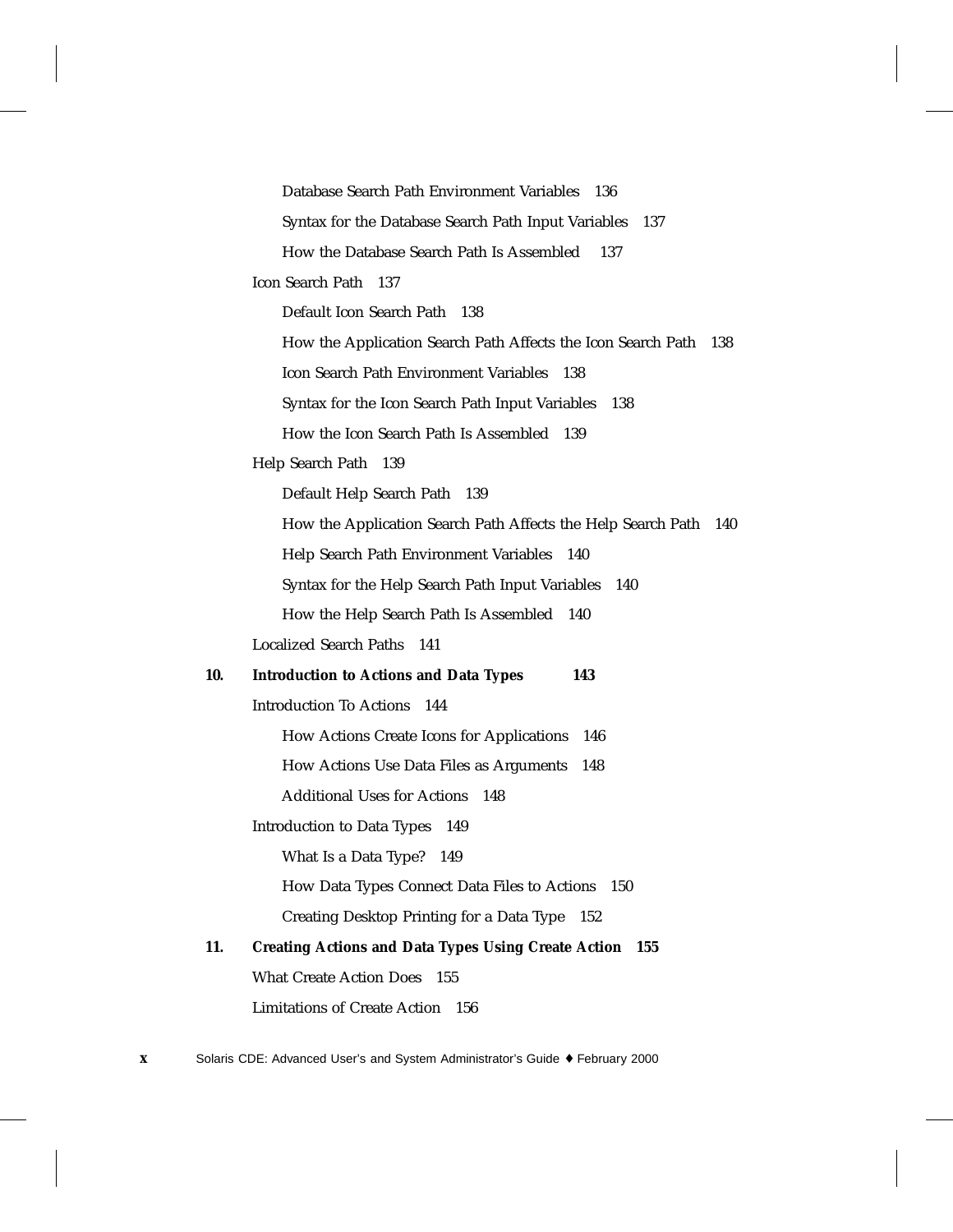Action Limitations 156

Data Type Limitations 157

Creating an Action and Data Type for an Application with Create Action 157

- $\blacktriangledown$  To Create an Action for an Application 158
- $\blacktriangledown$  To Create One or More Data Types for an Application 160 Using the Find Set Dialog Box To Specify an Icon 166

#### **12. Creating Actions Manually 169**

Reasons You Must Create an Action Manually 170

COMMAND Actions 170

MAP Actions 170

TT\_MSG (ToolTalk Message) Actions 171

Creating an Action Manually: General Steps 171

Configuration Files for Actions 171

- $\blacktriangledown$  To Create an Action Manually 171 Example of Creating a COMMAND Action 172 Example of Creating a MAP Action 173
- $\nabla$  To Reload the Actions/Data Types Database 174 Creating an Action File (Icon) for an Action 175 Specifying the Icon Image Used by an Action 176
- $\blacktriangledown$  To Modify an Existing Action Definition 177 Precedence in Action Definitions 178

Building the Execution String for a COMMAND Action 179

General Features of Execution Strings 180

Creating an Action that Uses No Arguments 181

Creating an Action that Accepts a Dropped File 181

Creating an Action that Prompts for a File Argument 182

Creating an Action that Accepts a Dropped File or Prompts for One 182

Creating an Action that Prompts for a Non-File Argument 183

Contents **xi**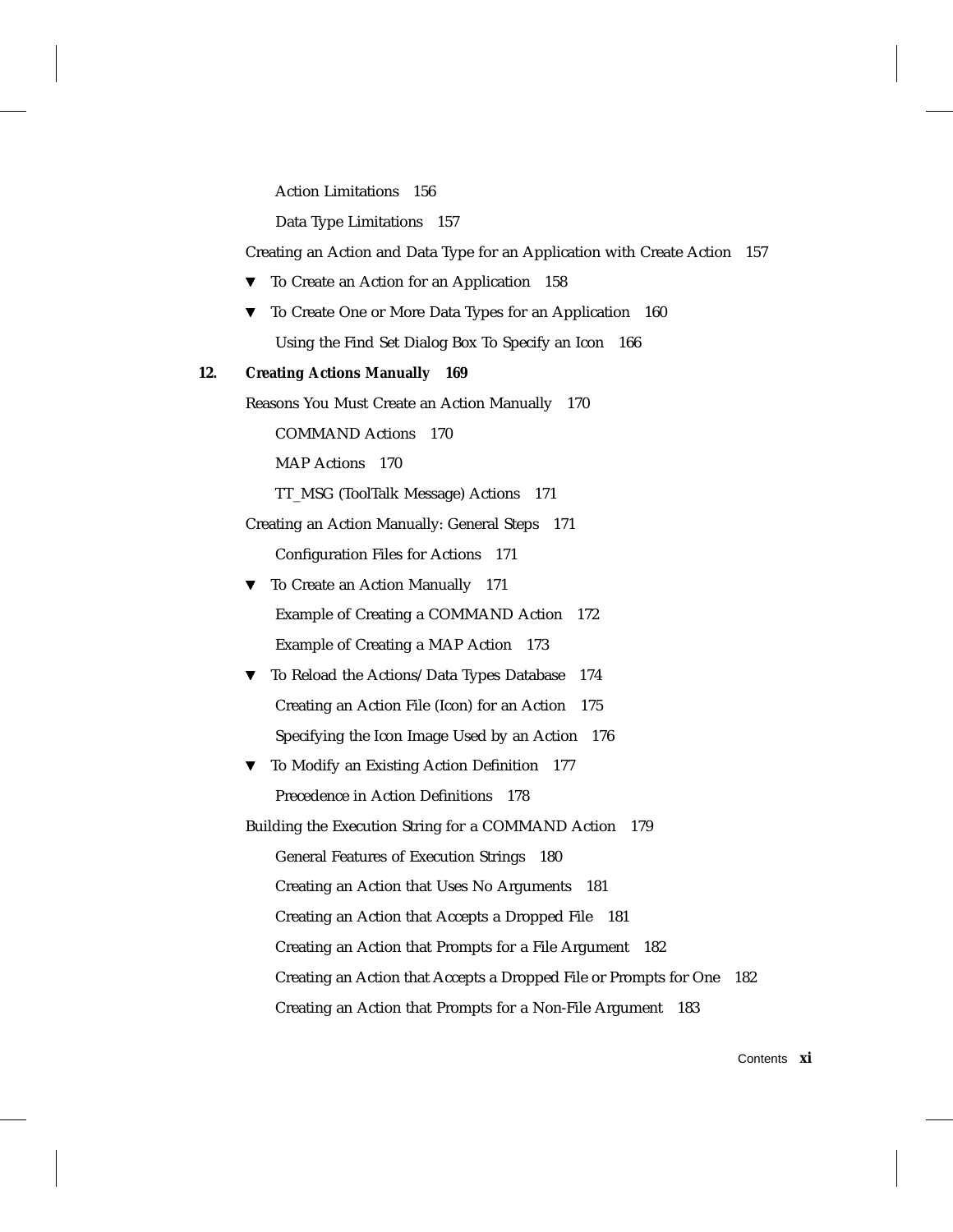Interpreting a File Argument as a String 183 Providing Shell Capabilities in an Action 183 Creating COMMAND Actions for Multiple File Arguments 184 Windowing Support and Terminal Emulators for COMMAND Actions 186 Specifying the Window Support for the Action 186 Specifying Command-Line Options for the Terminal Emulator 187 Specifying a Different Default Terminal Emulator 187 Restricting Actions to Certain Arguments 188 Restricting an Action to a Specified Data Type 188 Restricting an Action Based on the Number of Arguments 189 To Provide Different Double-Click and Drop Behavior 189 Restricting an Action Based on the Mode of the Argument 190 Creating Actions that Run Applications on Remote Systems 190 Creating an Action that Runs a Remote Application 191 Using Variables in Action and Data Type Definitions 192 Using String Variables in an Action 192 Using Environment Variables in Actions and Data Types 193 Invoking Actions from a Command Line 193 Syntax of dtaction 193 Creating an Action that Runs Another Action 194 Creating an Action that Runs as a Different User 194 Creating Localized Actions 194 Locations for Localized Actions 195  $\blacktriangledown$  To Localize an Existing Action 195 Creating Actions for ToolTalk Applications 196 addressing and disposition Fields 196 Unsupported Messages 196 **13. Creating Data Types Manually 199**

**xii** Solaris CDE: Advanced User's and System Administrator's Guide ♦ February 2000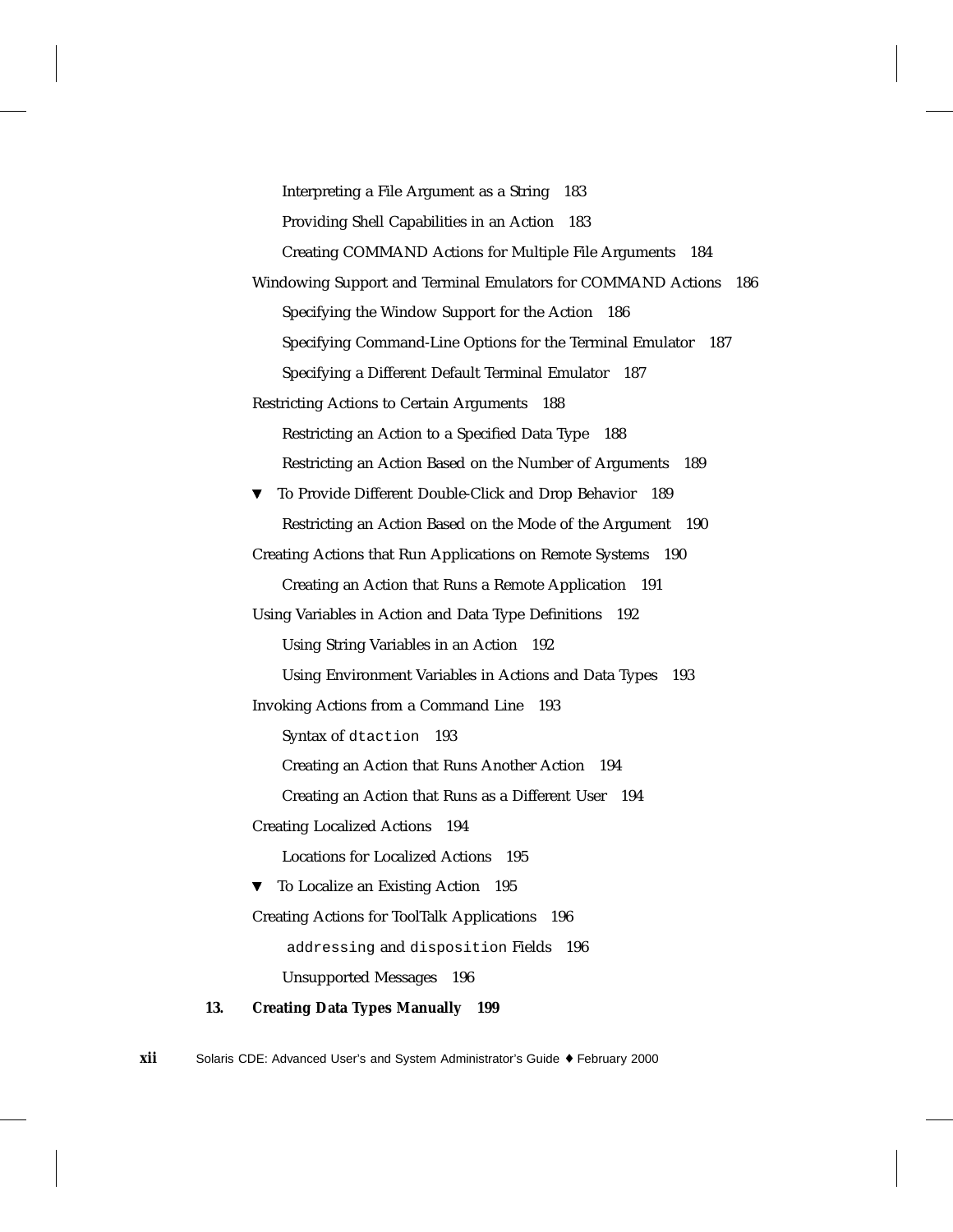Reasons You Must Create a Data Type Manually 199 Components of a Data Type Definition: Criteria and Attributes 200 Creating a Data Type Manually: General Steps 200 Configuration Files for Data Types 201  $\blacktriangledown$  To Create a Data Type Definition 201 Example of Creating a Personal Action and Data Type 202 Defining the Data Attributes of a Data Type 203 Specifying the Icon Image Used for a Data Type 204 Associating Data Types with Actions 204 Hiding Files Based on Data Type 205 Specifying Behaviors When the File Is Manipulated 205 Defining the Data Criteria for a Data Type 206 Name-Based Data Types 207 Location-Based Data Types 208 Data Types Based on Name and Location 208 Using File Modes as a Typing Criteria 209 Content-Based Data Typing 211  $\blacktriangledown$  To Create a Data Type with Several Independent Criteria 211 Creating Localized Data Types 212 Locations for Localized Data Types 212  $\blacktriangledown$  To Localize a Data Type 212 **14. Creating Icons for the Desktop 215** Icon Image Files 215 Icon File Formats 216 Icon File Names 216 Icon Size Conventions 216 Icon Search Path 218 Accessing Icons across the Network 218

Contents **xiii**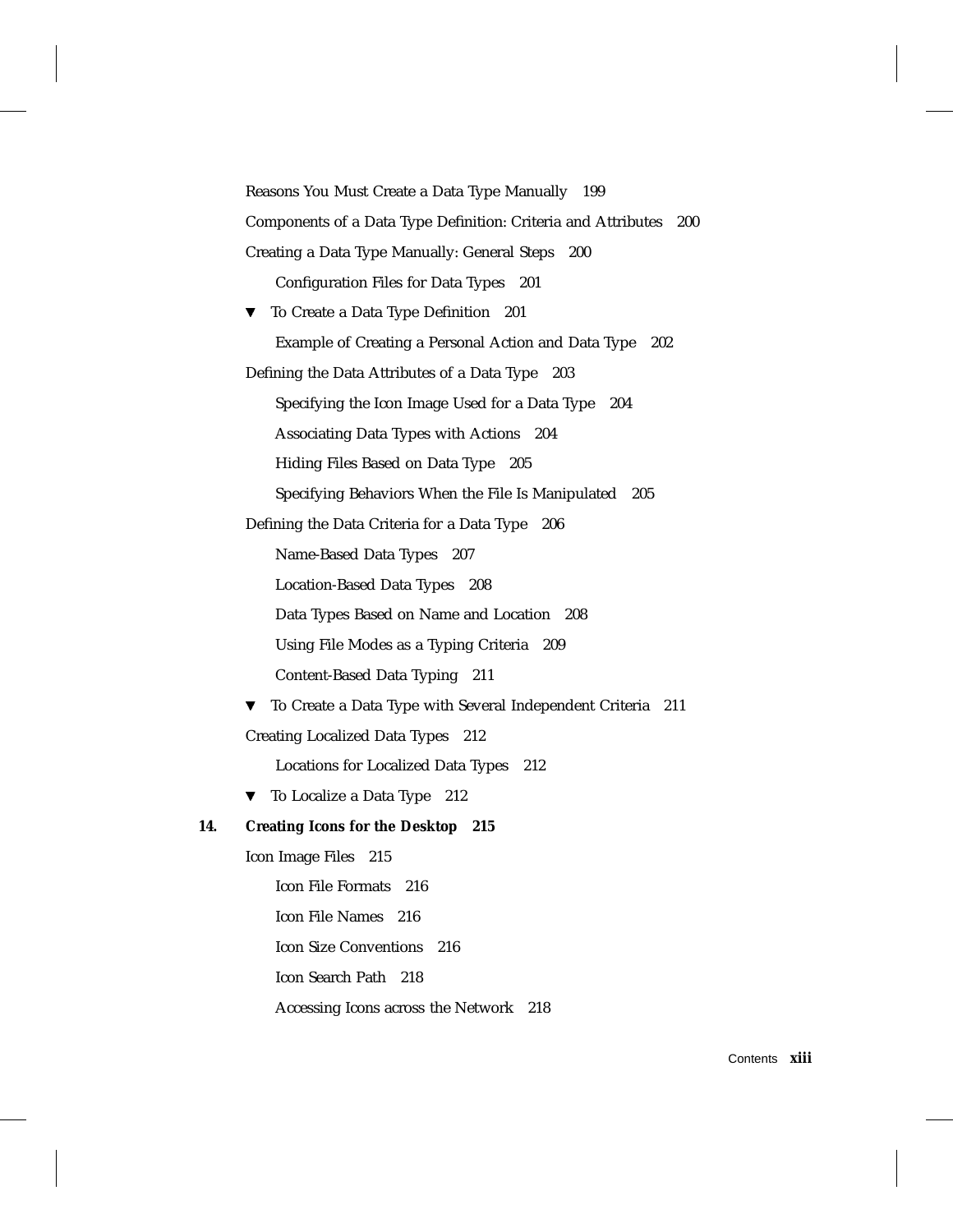Icon Associations 218

Specifying Icon Files 218

- $\blacktriangledown$  To Associate an Icon with an Action or Data Type 218
- To Display an Icon in a Front Panel Control 219
- $\blacktriangledown$  To Associate an Icon with an Application Window 220
- $\blacktriangledown$  To Use File Manager as an Icon Browser 220

Icon Design Recommendations 221

Color Usage 221

#### **15. Advanced Front Panel Customization 223**

Front Panel Configuration Files 223

Default Front Panel Configuration File 224

Search Path for Front Panel Configuration Files 224

How the Front Panel Is Assembled: Precedence Rules 225

Dynamically Created Front Panel Files 225

Administering User Interface Customizations 226

To Prevent Personal Customizations 226

 $\blacktriangledown$  To Restore a Deleted Control or Subpanel 226

Organization of the Front Panel Definition 227

Front Panel Components 227

General Syntax of the Front Panel Definition 228

Modifying the Main Panel 230

- To Add a Control to the Main Panel 231
- To Remove a Control 231
- $\blacktriangledown$  To Modify a Control 232
- $\blacktriangledown$  To Interchange the Position of Controls 233
- $\blacktriangledown$  To Replace a Front Panel Control 233

Specifying the Icon Used by a Control 234

Creating and Modifying Subpanels 235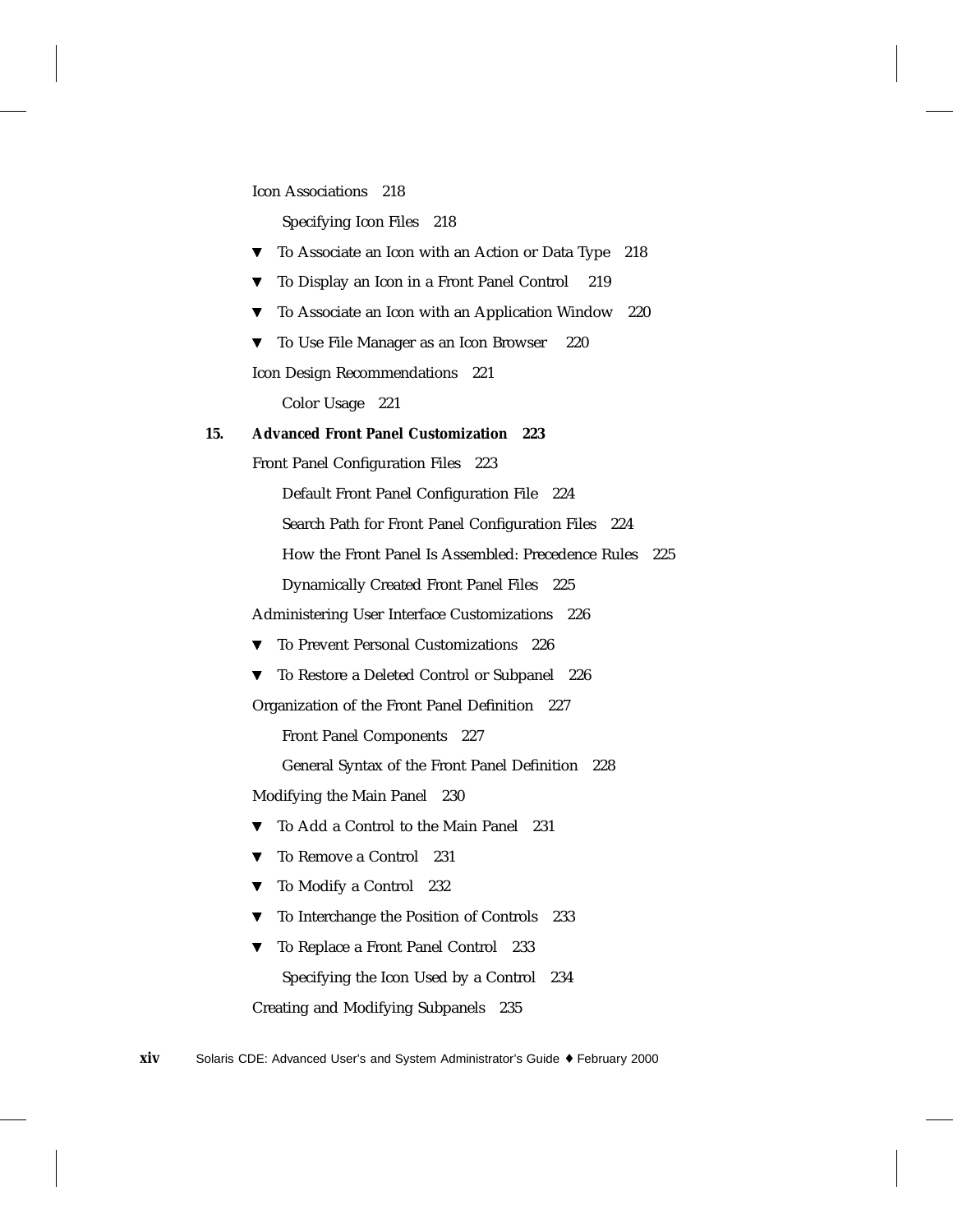- $\blacktriangledown$  To Create a New System-Wide Subpanel 236 Customizing the Built-in Subpanels 236
- $\blacktriangledown$  To Change the Auto-Close Behavior of Subpanels 238

Defining Front Panel Controls 239

Front Panel Control Definitions 239

Control Types 239

 $\blacktriangledown$  To Create a New Control 240

Customizing the Workspace Switch 245

- $\blacktriangledown$  To Change the Default Number of Workspaces 245
- $\blacktriangledown$  To Change the Number of Switch Rows 246
- $\blacktriangledown$  To Change or Add Controls in the Workspace Switch 246

General Front Panel Configuration 247

General Steps 247

- $\blacktriangledown$  To Change the Default Front Panel Location 247
- $\blacktriangledown$  To Label Controls in the Main Panel 248
- $\blacktriangledown$  To Change the Click Behavior of Controls 248
- $\blacktriangledown$  To Create an Entirely New Front Panel 248

Example of Creating a Personal Front Panel with Three Rows 249

#### **16. Customizing the Workspace Manager 251**

Workspace Manager Configuration Files 252

- $\blacktriangledown$  To Create or Modify a Personal Configuration File 252
- $\blacktriangledown$  To Create a System-Wide Configuration File 253
- To Include (Source In) Other Files 253
- $\blacktriangledown$  To Restart the Workspace Manager 254

#### Customizing Workspaces 254

- $\blacktriangledown$  To Change the Number of Workspaces on a System-Wide Basis 254
- $\blacktriangledown$  To Provide System-Wide Workspace Names 255
- $\blacktriangledown$  To Create Additional Backdrops 255

Contents **xv**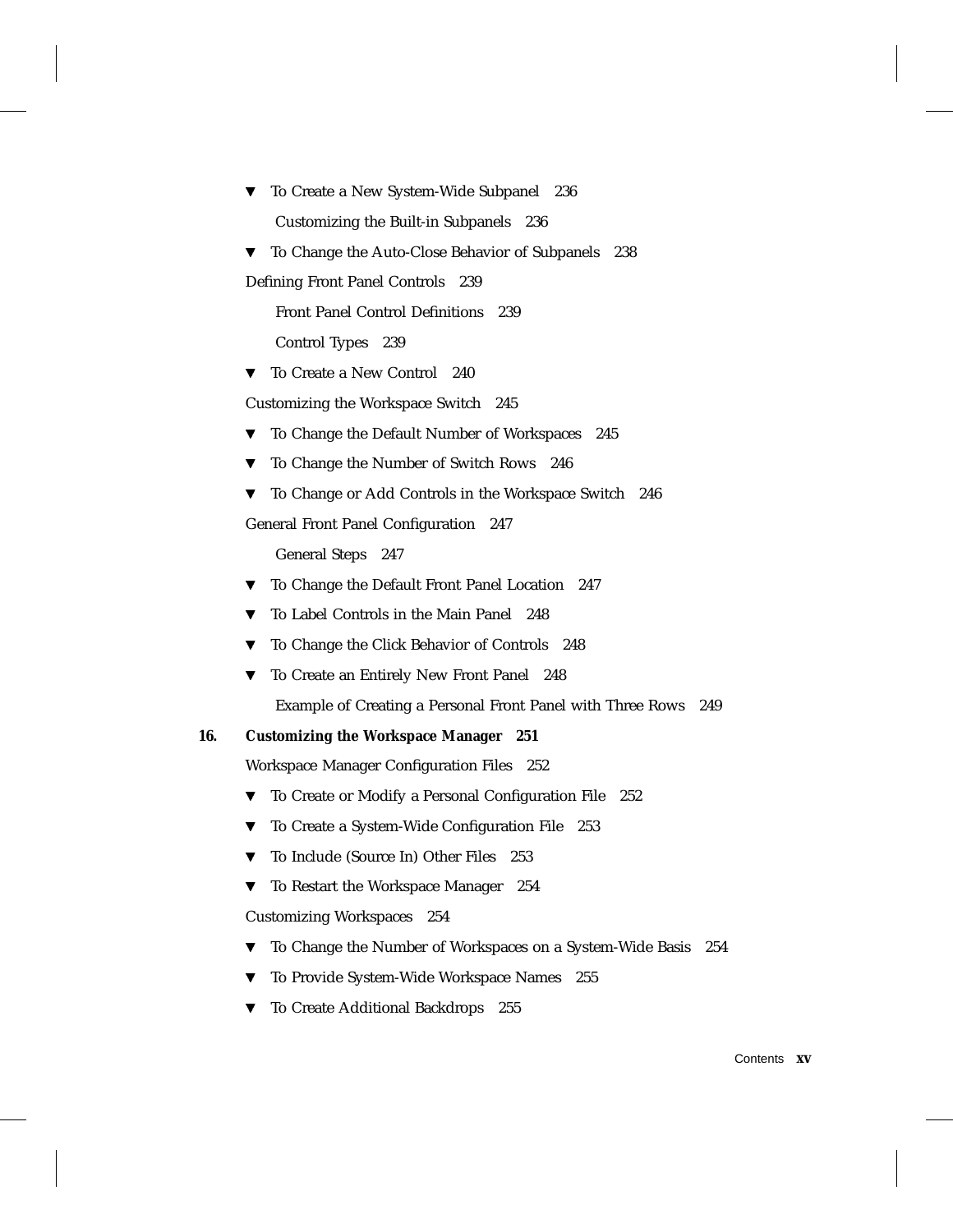$\blacktriangledown$  To Replace the Backdrop With a Graphics Image 256

Workspace Manager Menus 256

Workspace Manager Menu Syntax 257

- $\blacktriangledown$  To Add a New Menu Item to the Workspace Menu 257
- $\blacktriangledown$  To Modify the Workspace Menu 258
- $\blacktriangledown$  To Create a New Workspace (Root) Menu 259
- $\blacktriangledown$  To Create a New Window Menu 260

Customizing Button Bindings 261

Button Binding Syntax 261

- $\blacktriangledown$  To Add a Button Binding 262
- $\blacktriangledown$  To Create a New Button Binding Set 262

Customizing Key Bindings 263

Default Desktop Key Bindings 263

Key Binding Syntax 263

 $\blacktriangledown$  To Create a Custom Key Binding Set 264

Switching Between Default and Custom Behavior 265

#### **17. Administering Application Resources, Fonts, and Colors 267**

Setting Application Resources 267

- $\blacktriangledown$  To Set System-Wide Resources 268
- $\blacktriangledown$  To Set Personal Resources 268

How the Desktop Loads Resources 268

Process Manager Resources 268

Defining UNIX Bindings 269

- $\blacktriangledown$  To Specify-EMACS Style Translations 269
- $\blacktriangledown$  To Modify the EMACS-Style Translations 269

UNIX Bindings Provided by the UNIXbindings File 269

Administering Fonts 274

Setting Desktop Font Resources 274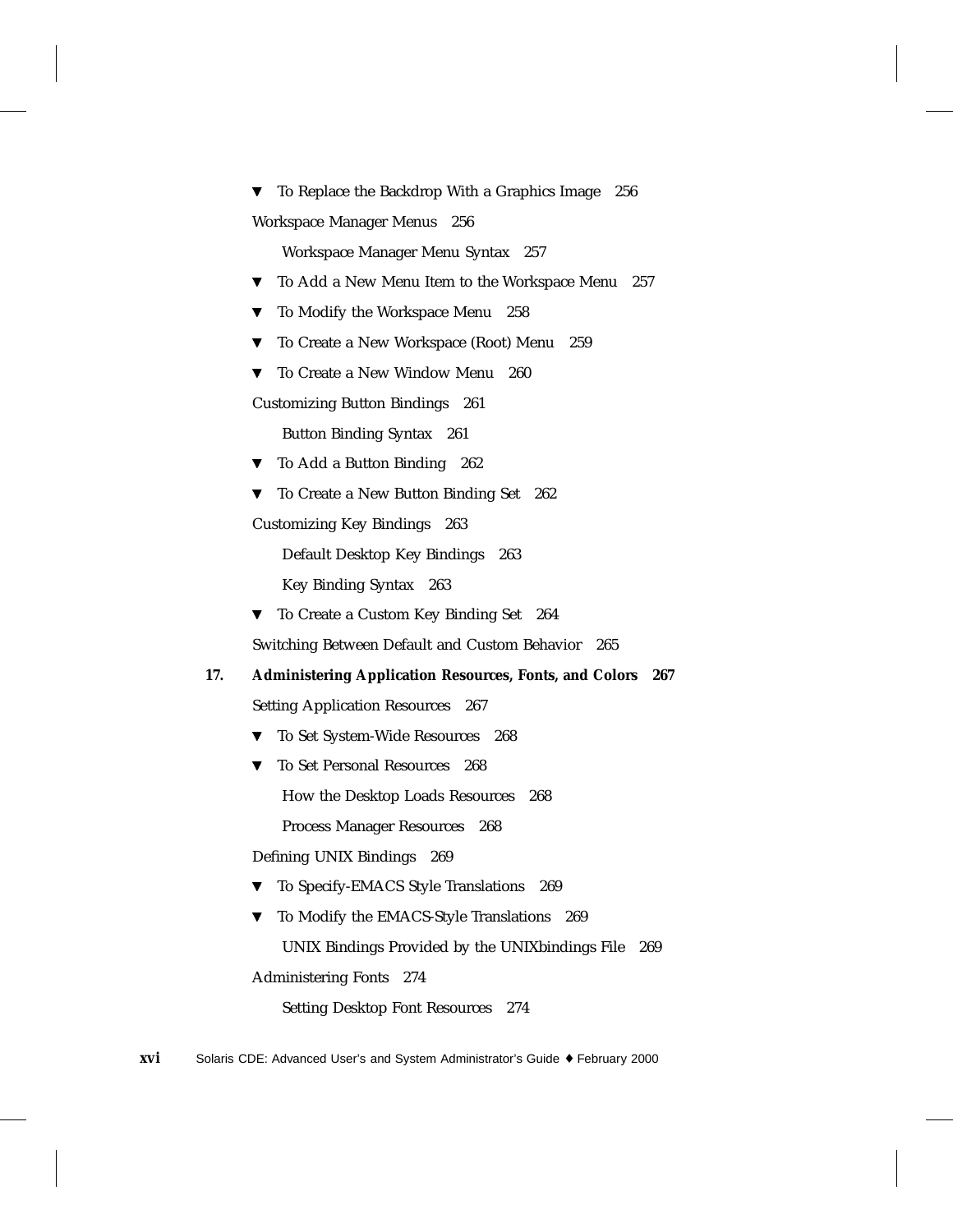|  |  | To List Available Fonts 275 |  |  |
|--|--|-----------------------------|--|--|
|--|--|-----------------------------|--|--|

|     | To Specify Fonts on the Command Line<br>276<br>▼                |
|-----|-----------------------------------------------------------------|
|     | X Logical Font Description (XLFD) 276                           |
|     | User's Font Group Filesystem Storage<br>278                     |
|     | System Administrator Font Group Creation<br>278                 |
|     | <b>Administering Colors</b> 279                                 |
|     | <b>Color Palettes</b> 279                                       |
|     | Color Sets 279                                                  |
|     | Controlling Color with Style Manager<br>283                     |
|     | Number of Colors Used by Style Manager 283                      |
|     | Setting Shadow Thicknesses for Application Windows<br>- 287     |
| 18. | <b>Configuring Localized Desktop Sessions</b><br>289            |
|     | Managing the LANG Environment Variable<br>289                   |
|     | Setting the Language for Multiple Users<br>290                  |
|     | Setting the Language for One Session 291                        |
|     | Setting the Language for One User 291                           |
|     | LANG Environment Variable and Session Configuration<br>291      |
|     | Setting Other NLS Environment Variables<br>292                  |
|     | <b>Finding Fonts</b><br>292                                     |
|     | Localizing app-defaults Resource Files 292                      |
|     | Localizing Actions and Data Types<br>293                        |
|     | Localizing Icons and Bitmaps 293                                |
|     | Localizing Backdrop Names 294                                   |
|     | <b>Localizing Palette Names</b><br>294                          |
|     | <b>Localizing Help Volumes</b><br>295                           |
|     | Localizing Message Catalogs 295                                 |
|     | <b>Executing Localized Desktop Applications Remotely</b><br>296 |
|     | Resetting Your Keyboard Map<br>296                              |

Contents **xvii**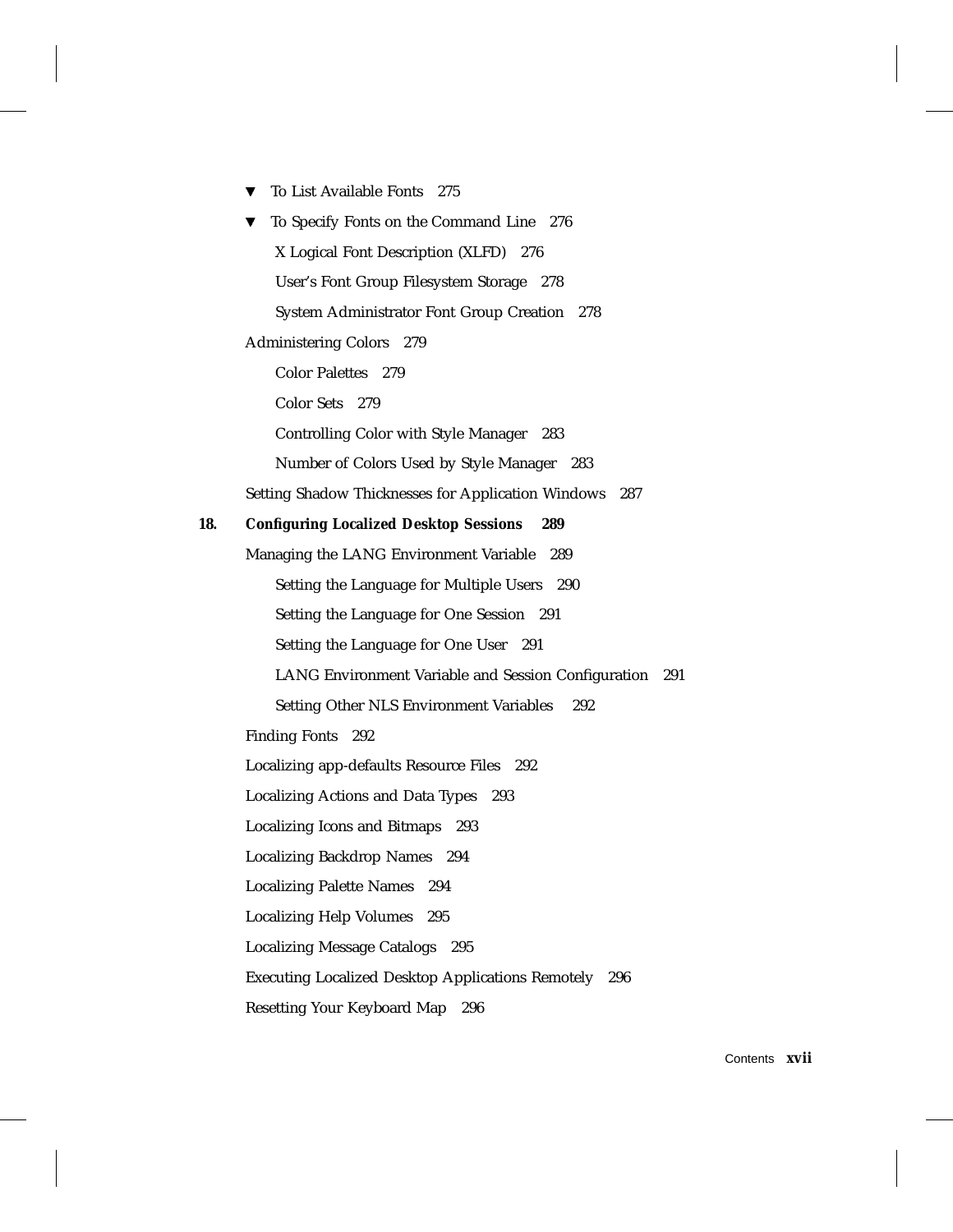**A. dtconfig(1) Man Page 297 Index 299**

**xviii** Solaris CDE: Advanced User's and System Administrator's Guide ♦ February 2000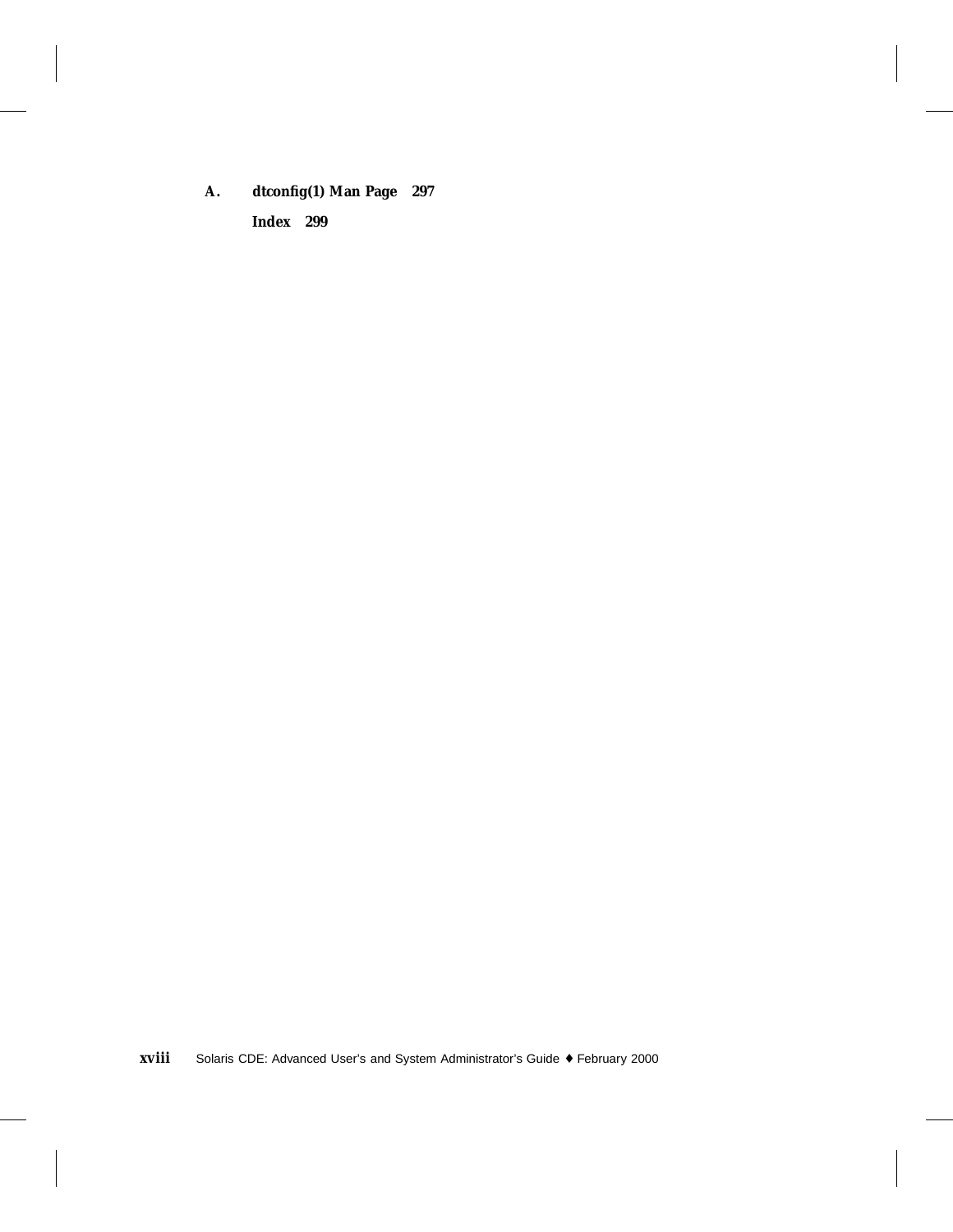# Preface

This manual covers advanced tasks in customizing the appearance and behavior of the Solaris Common Desktop Environment (CDE). It includes chapters on:

- Customizing system initialization, login, and session initiation
- Adding applications and providing interface representations for applications and their data
- Configuring desktop processes, applications, and data across the network
- Customizing desktop services such as window management, printing, colors, and fonts

**Note -** In this document the term "IA" refers to the Intel 32–bit processor architecture, which includes the Pentium, Pentiun Pro, Pentium II, Pentium II Xeon, Celeron, Pentium III, and Pentium III Xeon processors and compatible microprocessor chips made by AMD and Cyrix.

# Who Should Use This Book

The audiences for this book include:

- System administrators. Many of the tasks in this book require root permission.
- Advanced users who want to perform customizations that cannot be accomplished using the desktop user interface. The desktop provides user-specific locations for many of its configuration files.

Preface **xix**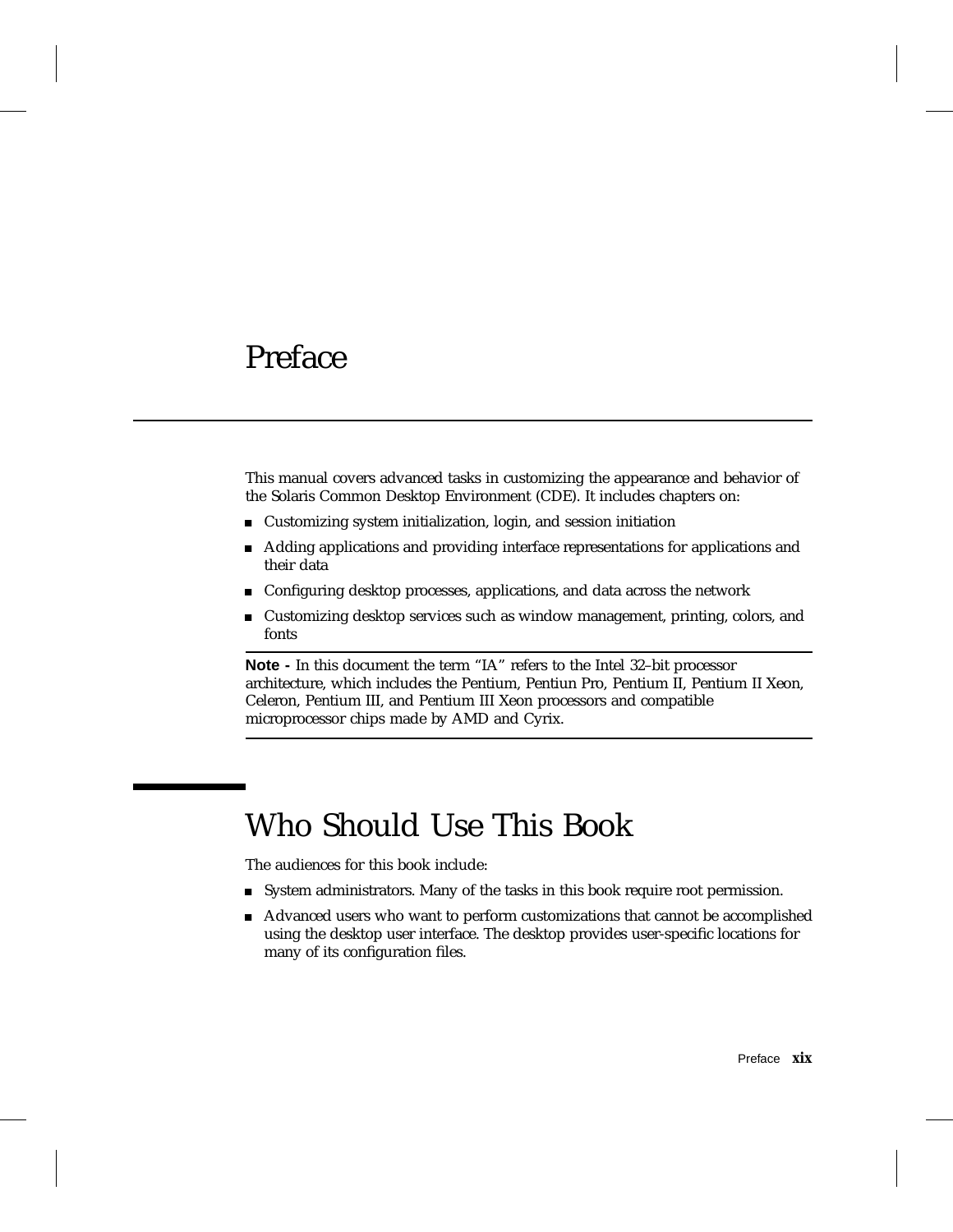## Before You Read This Book

Users should be familiar with the following books:

- *Solaris Common Desktop Environment: User's Guide*
- *Solaris Common Desktop Environment: User's Transition Guide*

# How This Book Is Organized

This manual includes the following chapters:

Chapter 1 covers how to configure the appearance and behavior of the desktop Login Manager.

Chapter 2 covers how the desktop stores and retrieves sessions, and how to customize session startup.

Chapter 3 describes Solaris CDE startup files, possible Solaris CDE startup problems, and suggests solutions to startup problems.

Chapter 4 covers how Application Manager gathers applications, and explains how to add applications.

Chapter 5 covers how to create a registration package for an application.

Chapter 6 addresses advanced configuration topics such as custom login configurations, setting up multiple screens, networked desktops and X terminals, modifying user dot files, mail printing customization, desktop environment setup, and types of error logs.

Chapter 7 covers how to distribute desktop services, applications, and data across a network.

Chapter 8 covers how to add and remove desktop printers, and how to specify the default printer.

Chapter 9 covers how the desktop finds applications, help files, icons, and other desktop data across the network.

Chapter 10 introduces the concepts of actions and data types, and explains how they are used to provide a user interface for applications.

Chapter 11 covers how to use the Create Action application to create actions and data types.

Chapter 12 covers how to create action definitions by editing a database configuration file.

**xx** Solaris CDE: Advanced User's and System Administrator's Guide ♦ February 2000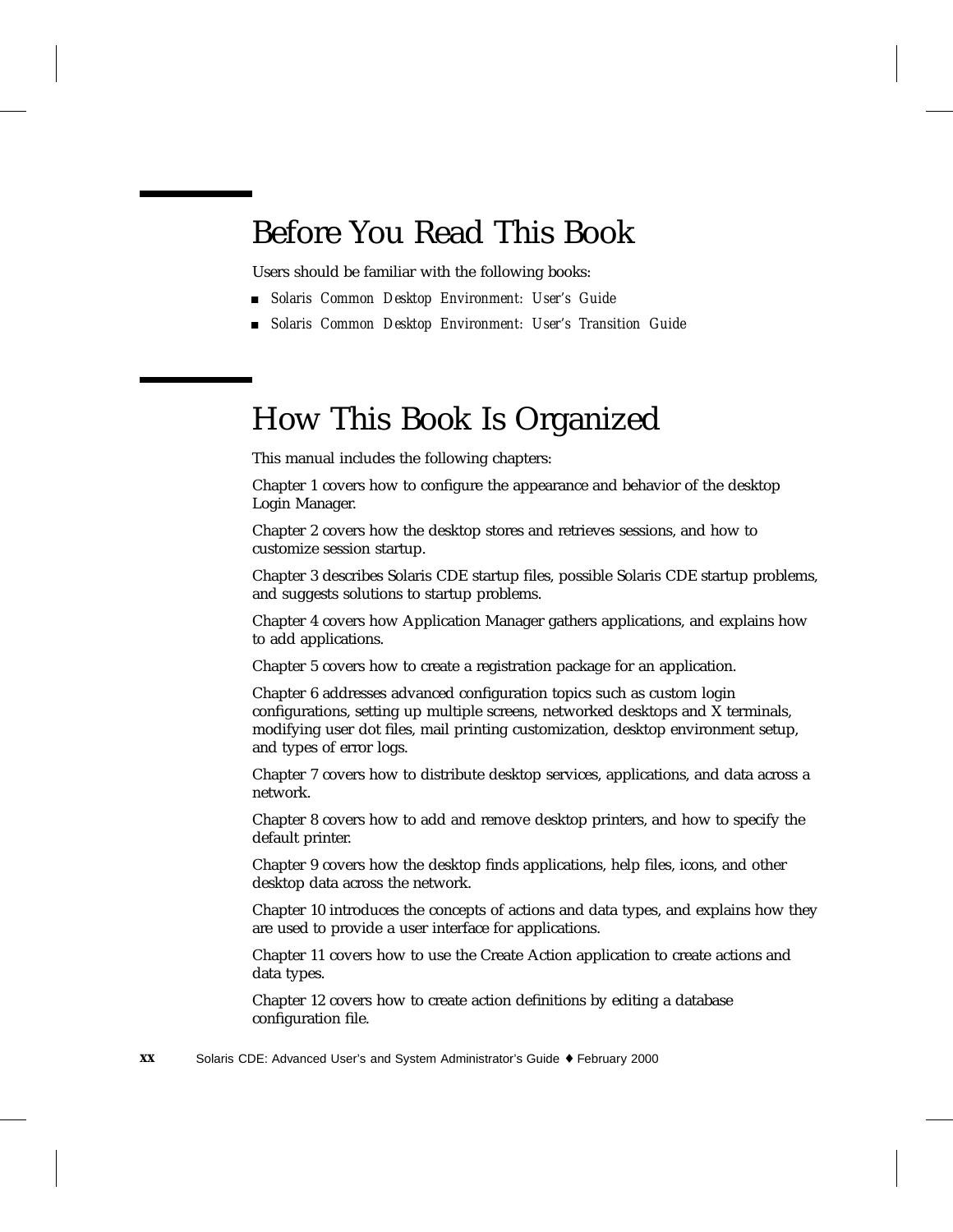Chapter 13 covers how to create data type definitions by editing a database configuration file.

Chapter 14 covers how to use the Icon Editor, and naming conventions, sizes, and search paths for desktop icons.

Chapter 15 covers creating new system-wide controls and subpanels, and other panel customizations.

Chapter 16 covers customizing windows, mouse button bindings, keyboard bindings, and Workspace Manager menus.

Chapter 17 covers how to set application resources, and how the desktop uses fonts and colors.

Chapter 18 covers system administration tasks for systems running international sessions.

Appendix A is a copy of the dtconfig(1) man page.

## Ordering Sun Documents

Fatbrain.com, an Internet professional bookstore, stocks select product documentation from Sun Microsystems, Inc.

For a list of documents and how to order them, visit the Sun Documentation Center on Fatbrain.com at http://www1.fatbrain.com/documentation/sun.

# Accessing Sun Documentation Online

The docs.sun.com<sup>SM</sup> Web site enables you to access Sun technical documentation online. You can browse the docs.sun.com archive or search for a specific book title or subject. The URL is http://docs.sun.com.

# What Typographic Conventions Mean

The following table describes the typographic changes used in this book.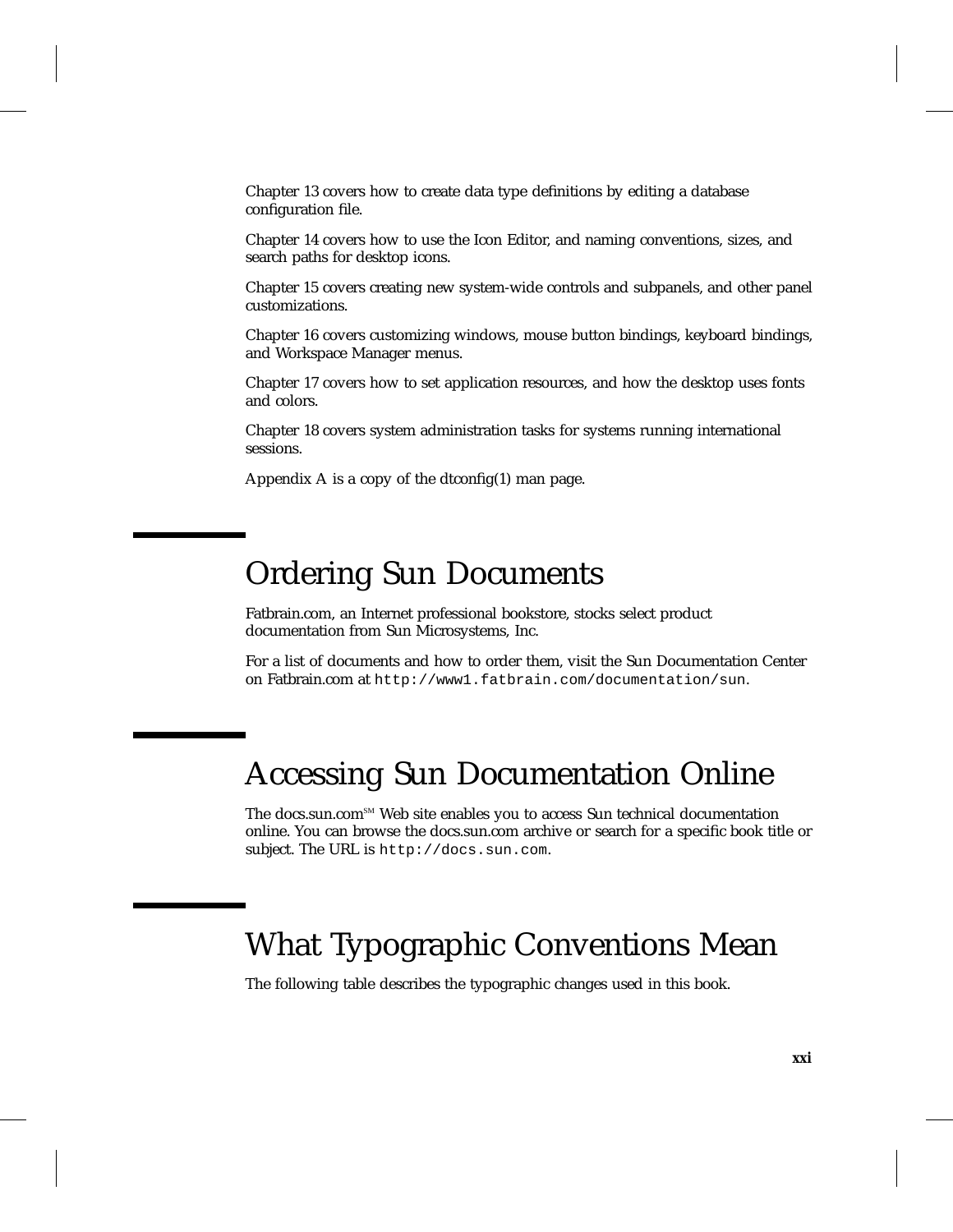| TABLE P-1 | <b>Typographic Conventions</b> |  |
|-----------|--------------------------------|--|
|-----------|--------------------------------|--|

| <b>Typeface or</b><br>Symbol | <b>Meaning</b>                                                              | Example                                                                                                             |
|------------------------------|-----------------------------------------------------------------------------|---------------------------------------------------------------------------------------------------------------------|
| AaBbCc123                    | The names of commands, files, and<br>directories; on-screen computer output | Edit your . login file.<br>Use $1s$ –a to list all files.<br>machine_name% you have<br>mail.                        |
| AaBbCc123                    | What you type, contrasted with<br>on-screen computer output                 | machine_name% su<br>Password:                                                                                       |
| $A$ aB $bCc123$              | Command-line placeholder: replace<br>with a real name or value              | To delete a file, type rm<br>filename.                                                                              |
| $A$ aB $b$ C $c$ 123         | Book titles, new words, or terms, or<br>words to be emphasized.             | Read Chapter 6 in User's<br>Guide.<br>These are called <i>class</i> options.<br>You must be <i>root</i> to do this. |

# Shell Prompts in Command Examples

The following table shows the default system prompt and superuser prompt for the C shell, Bourne shell, and Korn shell.

**TABLE P–2** Shell Prompts

| <b>Shell</b>                                    | Prompt        |
|-------------------------------------------------|---------------|
| C shell prompt                                  | machine name% |
| C shell superuser prompt                        | machine name# |
| Bourne shell and Korn shell prompt              | \$            |
| Bourne shell and Korn shell superuser<br>prompt | #             |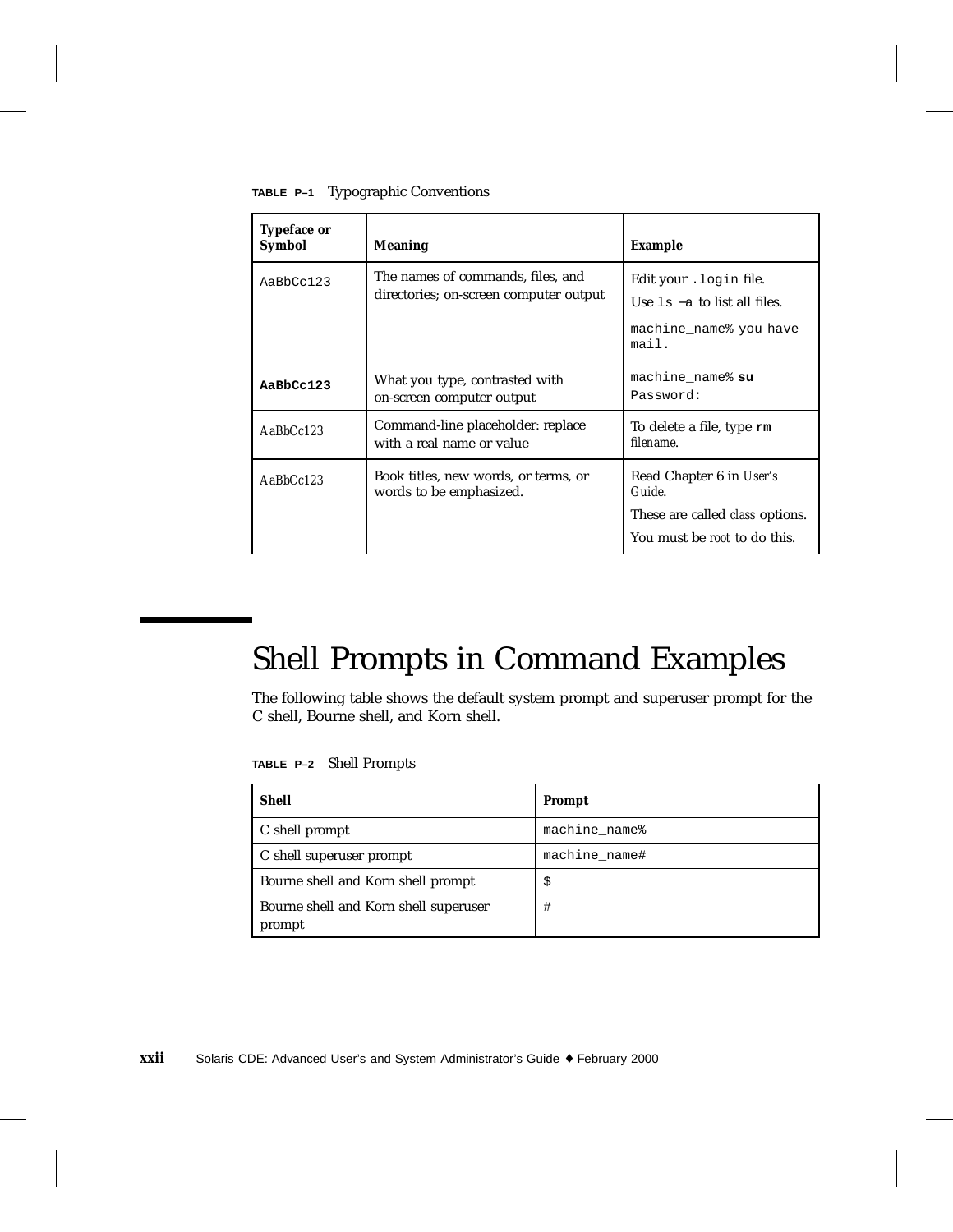### CHAPTER **1**

# Configuring Login Manager

The Login Manager is a server responsible for displaying a login screen, authenticating users, and starting a user's session. The graphical login is an attractive alternative to the traditional character mode login for bitmap displays. Displays managed by the login server can be directly attached to the login server or attached to an X terminal or workstation on the network.

**Note -** You must be a root user to start, stop, or customize the login server.

- "Starting the Login Server" on page 2
- "Managing Local and Network Displays" on page 2
- "Checking for Errors" on page 8
- "Stopping the Login Server" on page 9
- "Changing the Login Screen Appearance" on page 10
- "Administering Login Manager" on page 18
- "Login Manager Files" on page 19

The login server:

- Can display a login screen on bitmap displays unconditionally or by request on local and network bitmap displays
- Accommodates directly attached character console displays
- Can display a chooser screen that enables users to display login screens from other login servers on the network
- Allows controlled access to the login server
- **Provides access to the traditional character-mode login**

Displays managed by the Login Manager can be directly attached to the Login Manager server or attached to an X terminal or workstation on the network. For local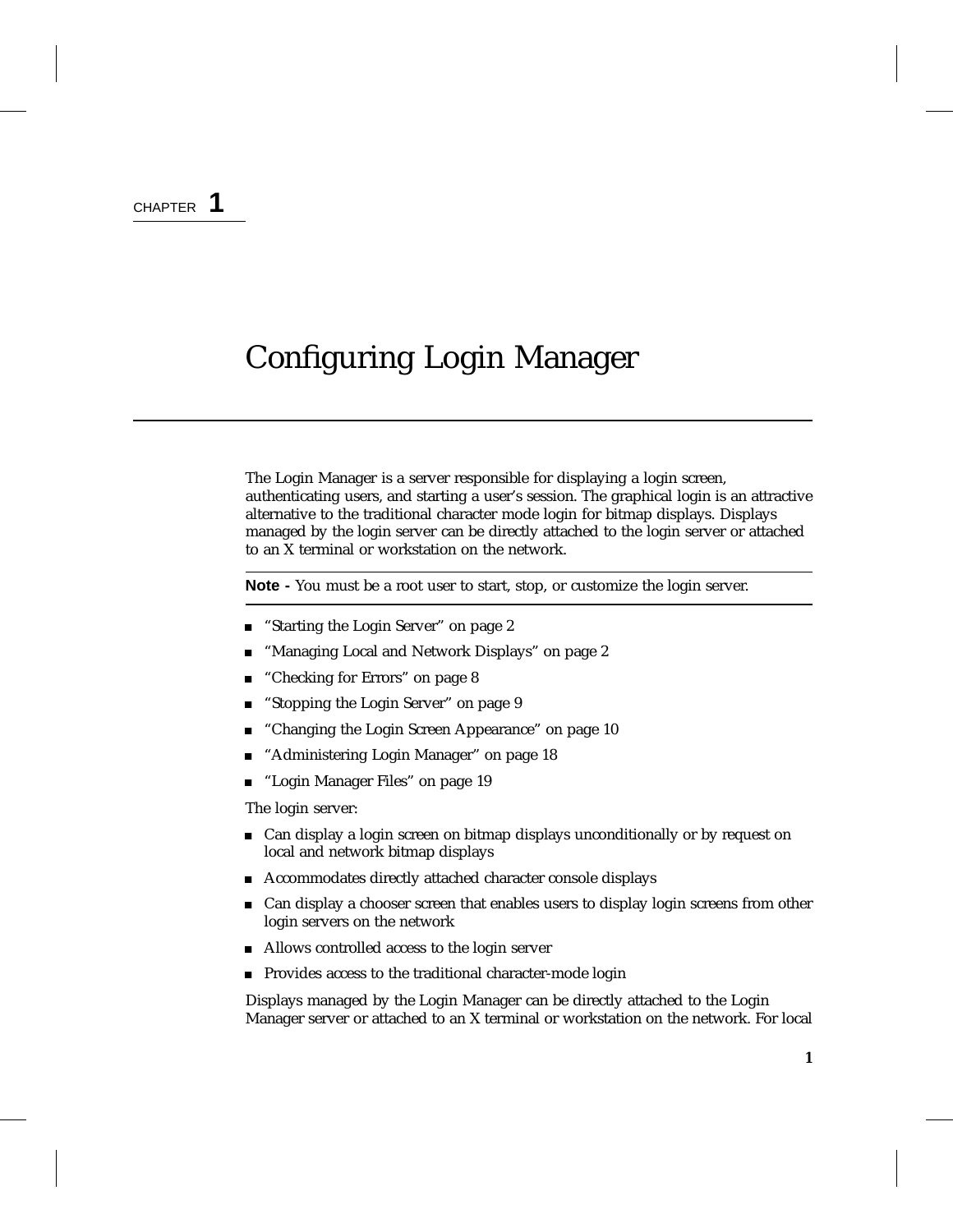displays, the login server will automatically start an X server and display a login screen. For network displays, such as X terminals, the login server supports the X Display Manager Protocol (XDMCP) 1.0, which allows displays to request that the login server display a login screen on the display.

# Starting the Login Server

The login server is usually started when the system is booted. You can also start the login server from a command line.

To set the login server to start when the system is booted, type /usr/dt/bin/dtconfig -e

The login server will then start automatically when you reboot.

For more information about the desktop configuration utility, dtconfig, see Appendix A. It provides a copy of the dtconfig.1 man page.

■ To start the login server from a command line, type /usr/dt/bin/dtlogin -daemon; exit

**Note -** Although starting the login server from the command line is available for temporary configuration testing, you should normally start the login server when the system is booted.

# Managing Local and Network Displays

Figure 1-1 shows a possible login server configuration.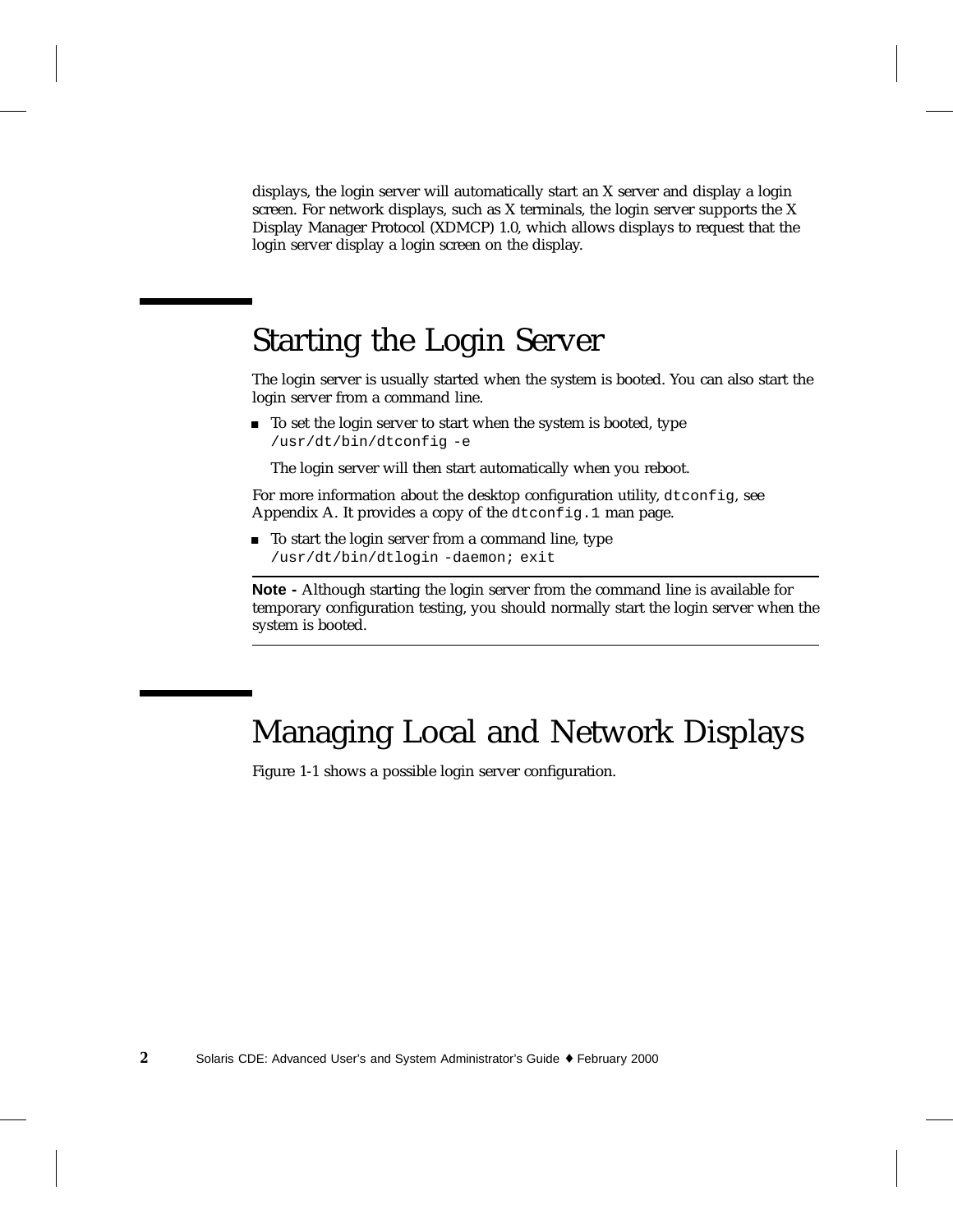

*Figure 1–1* Possible login server configuration

## Finding the Login Server Process ID

By default, the login server stores its process ID in /var/dt/Xpid.

To change this, you can set the Dtlogin.pidFile resource in the Xconfig file. If changed, the directory specified must exist when the login server is started.

To modify Xconfig, copy Xconfig from /usr/dt/config to /etc/dt/config. After modifying /etc/dt/config/Xconfig, tell the login server to reread Xconfig by typing:

/usr/dt/bin/dtconfig -reset

This issues the command kill −HUP *login\_server\_process\_ID.*

For example, to store the login server process ID in /var/myservers/Dtpid, set the following in the Xconfig file:

Dtlogin.pidFile: /var/myservers/Dtpid

When the login server is restarted, the login server will store its process ID in /var/myservers/Dtpid. The /var/myservers directory must exist when the login server is started.

Configuring Login Manager **3**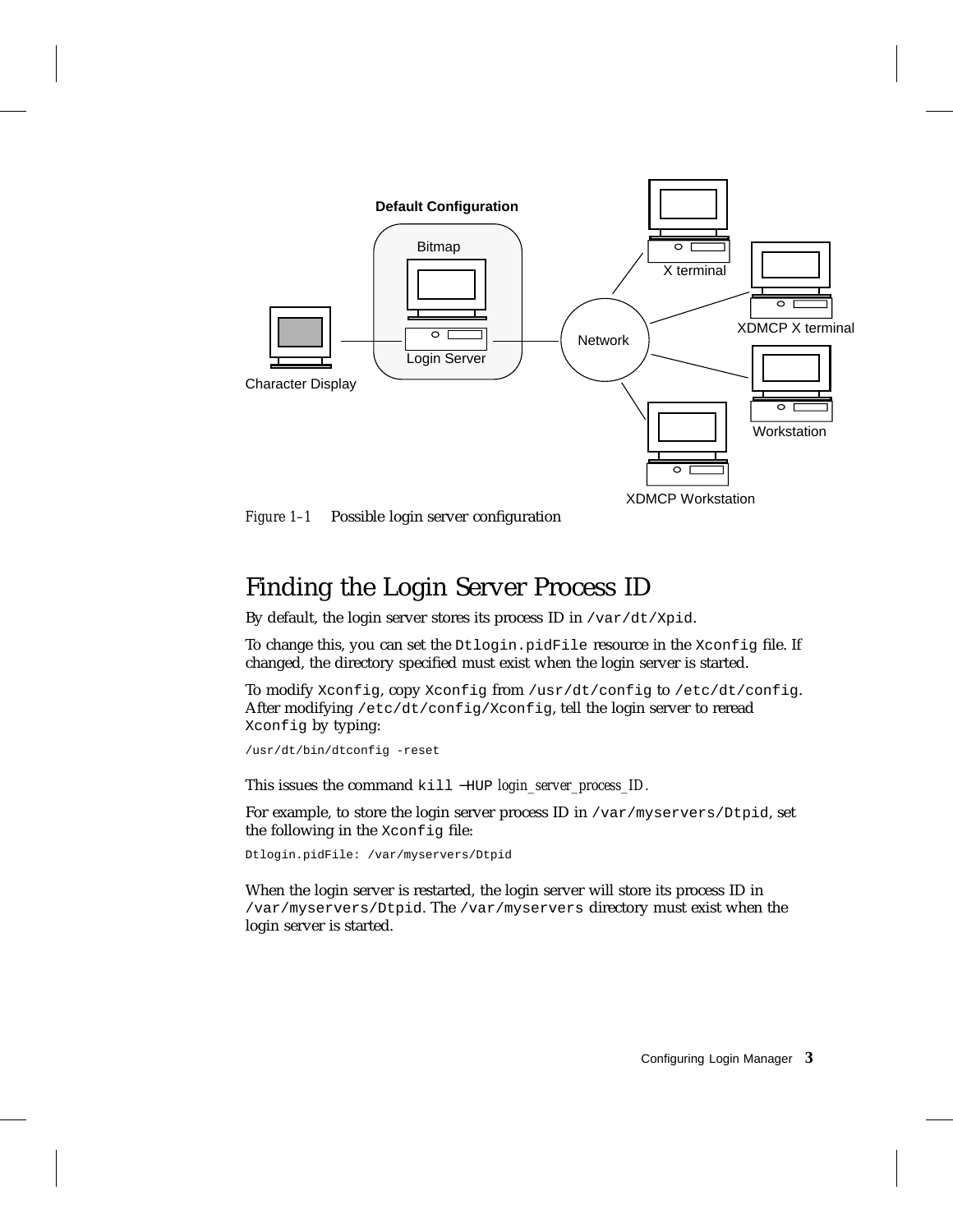## Displaying a Login Screen on a Local Display

Upon startup, the login server checks the Xservers file to determine if an X server needs to be started and to determine if and how login screens should be displayed on local or network displays.

To modify Xservers, copy Xservers from /usr/dt/config to /etc/dt/config. After modifying /etc/dt/config/Xservers, tell the login server to reread Xservers by typing:

/usr/dt/bin/dtconfig -reset

This issues the command kill −HUP *login\_server\_process\_ID*

The format of an Xservers line is:

*display\_name display\_class display\_type X\_server\_command*

where

*display\_name*—tells the login server the connection name to use when connecting to the X server (:0 in the following example). A value of  $*$  (asterisk) is expanded to *host name*:0. The number specified must match the number specified in the *X\_server\_command* connection number.

*display\_class*—identifies resources specific to this display (Local in the following example).

*display\_type*—tells the login server whether the display is local or a network display, and how to manage the Command Line Login option on the login screen (local@console in the following example).

*X\_server\_command*—identifies the command line, connection number, and other options the login server will use to start the X server  $(\sqrt{u}sr/bin/X11/X: 0$  in the following example). The connection number specified must match the number specified in the *display\_name*.

The default Xservers line is similar to:

:0 Local local@console /usr/bin/X11/X :0

## Running the Login Server without a Local Display

If your login server system has no bitmap display, run the login server without a local display by commenting out the Xservers line for the local display using a # (pound sign). For example,

# :0 Local local@console /usr/bin/X11/X :0

When the login server starts, it runs in the background waiting for requests from network displays.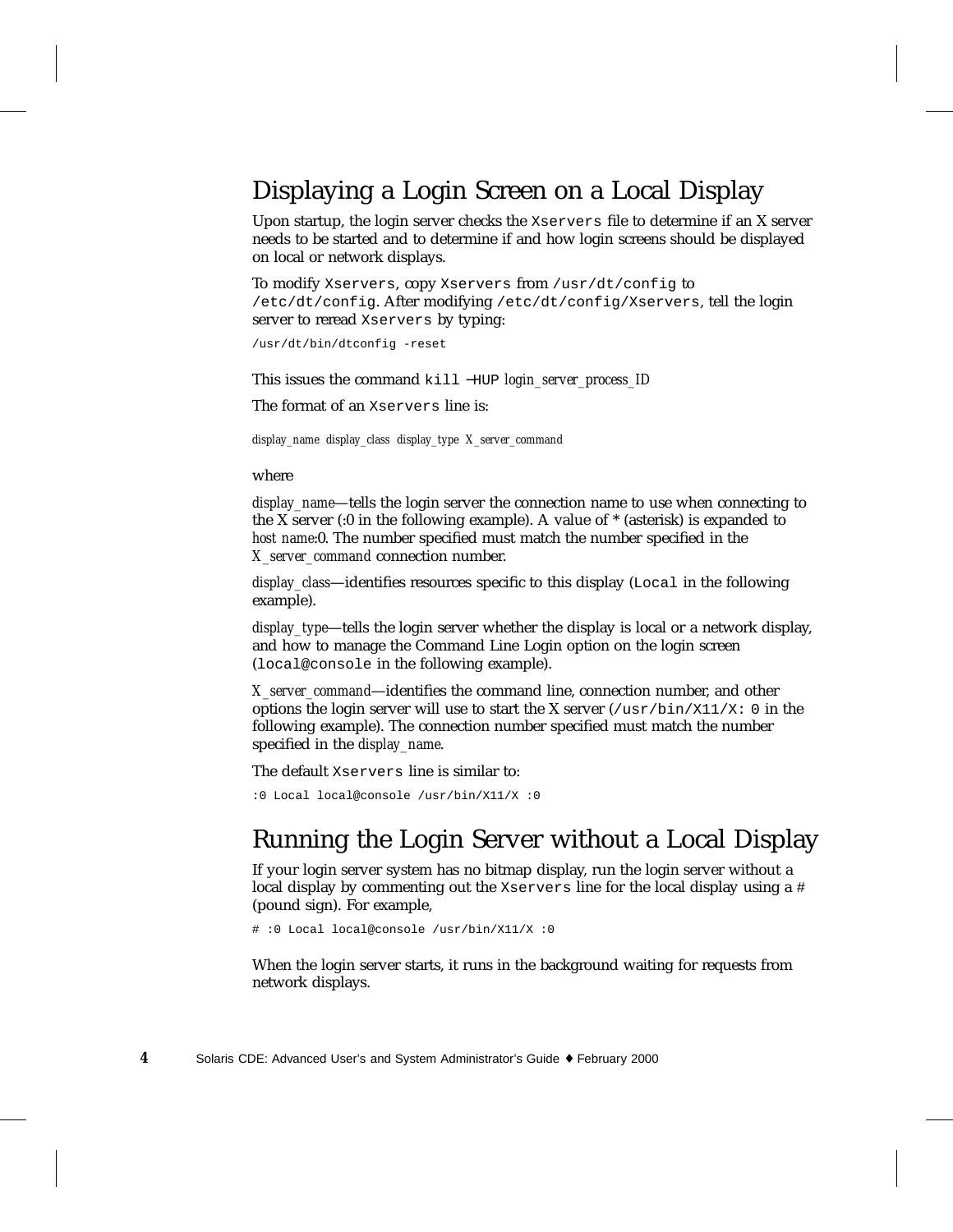## Accessing Command Line Login on a Local **Display**

When the user selects Command Line Login on the login screen, the login server temporarily terminates the X server, allowing access to the traditional command-line login running on the bitmap display terminal device. After the user has logged in and then out, or after a specified time-out, the login server will restart the X server.

**Note -** The Command Line Login option is unavailable on network displays.

The *display\_type* controls the behavior of Command Line Login. The format of *display\_type* is:

- local@*display\_ terminal\_device*
- **local**
- **foreign**

When local@*display\_terminal\_device* is specified, the login server assumes that the X server and /dev/*display\_terminal\_device* are on the same physical device, and that a command line login (usually getty) is running on the device. When the user selects Command Line Login, the X server is terminated, allowing access to the running command-line login (getty) running on the /dev/*display\_terminal\_device*.

To disable the Command Line Login option on a display, specify none as the *display\_terminal\_device*. The default *display\_terminal\_device* is console. When local is specified, *display\_terminal\_device* defaults to console. When foreign is specified, Command Line Login is disabled.

**Note -** The Command Line Login option will be disabled on the local display when the login server is started from the command line.

## Accommodating a Character Display Console

If your login server system has a directly attached character display serving as a console, you may also want to set *display\_terminal\_device* to none to disable Command Line Login on the bitmap display login screen.

Alternatively, if a command-line login  $(g$ etty) is running on both the character display console and the bitmap display, you can change *display\_terminal\_device* to the command line login (getty) device on the bitmap display.

For example, if the bitmap display command-line login (getty) is on device /dev/tty01, change the *display\_type* to local@tty01.

Configuring Login Manager **5**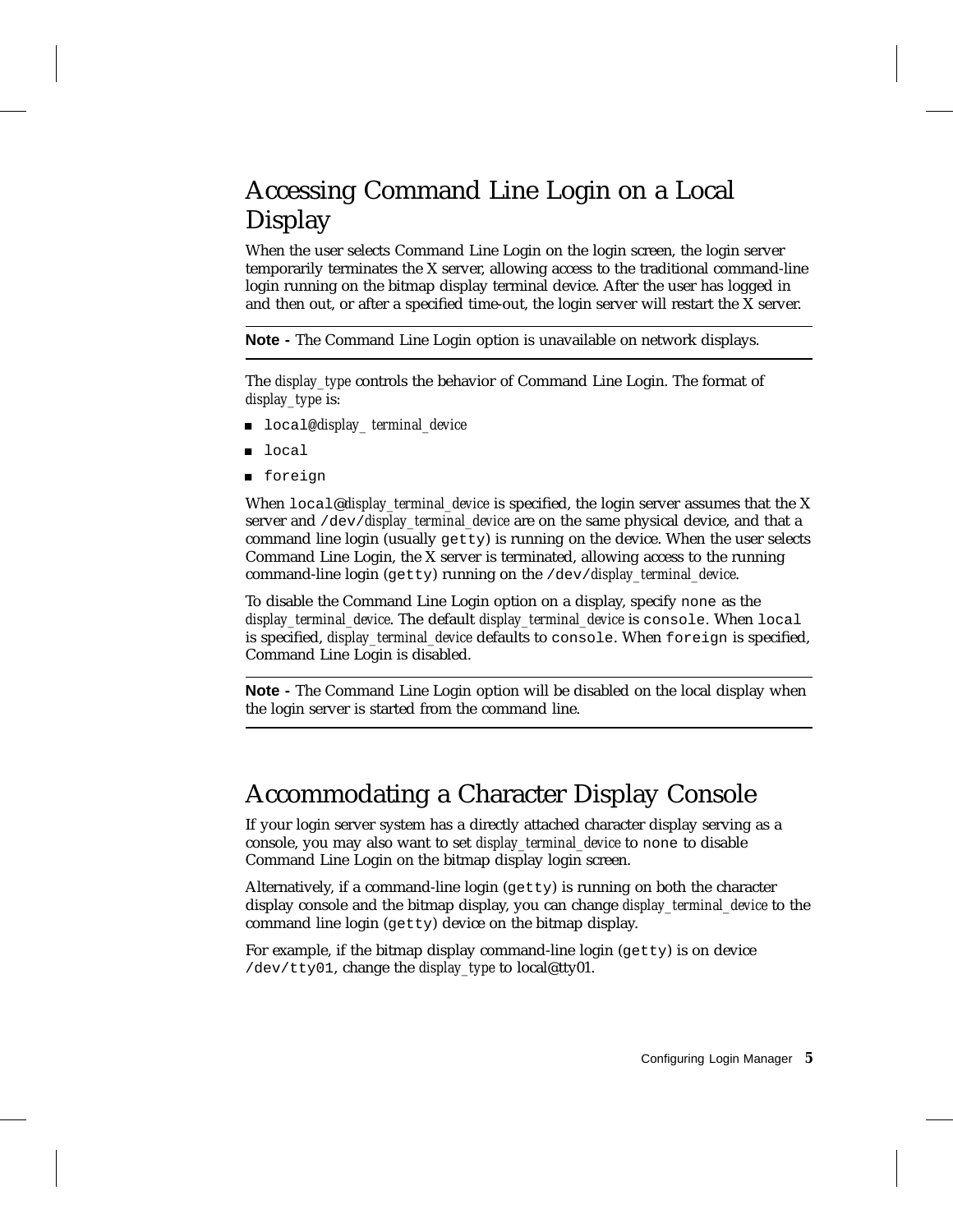## Displaying a Login Screen on a Network Display

The login server can accept requests from network displays to display a login screen on that particular display. The network display is usually an X terminal but can also be a workstation.

To manage requests from network displays, the login server supports the X Display Manager Protocol (XDMCP) 1.0. This protocol enables the login server to negotiate and accept or reject requests from network displays. Most X terminals have XDMCP built in.

### XDMCP Direct Requests from Network Displays

When you configure your X terminal to use XDMCP direct (query mode), you tell your X terminal the host name of the login server host. When the X terminal is booted, it automatically contacts the login server, and the login server displays a login screen on the X terminal. See your X terminal documentation for information describing how to configure your X terminal for XDMCP direct mode.

Most X servers also support the  $-\text{query}$  option. In this mode, your X server behaves as if it were an X terminal, contacting the login server host directly and requesting that it display a login screen on the X server. For example, starting the X server on a bitmap display on workstation bridget will have login server anita display a login screen on the X server:

X -query anita

### XDMCP Indirect Requests from Network Display

When you configure your X terminal to use XDMCP indirect mode, you tell your X terminal the host name of the login server host. When the X terminal is booted, it will contact the login server, and the login server will present a list, through a chooser screen, of other login server hosts on the network. From this list, the user can select a host, and that host will display a login screen on the user's X terminal. See your X terminal documentation for information describing how to configure your X terminal for XDMCP indirect mode.

As with direct mode, most X servers support the −indirect option, which causes your X server to contact the login server in XDMCP indirect mode.

### Managing Non-XDMCP Network Displays

Older X terminals may not support XDMCP. For the login server to display a login screen on this type of X terminal, list the X terminal name in the Xservers file.

Since the display is on the network, *display\_name* includes the host name as part of the name. The *display class* can be used to specify resources specific to a particular class of X terminals. (Your X terminal documentation should tell you the display

**6** Solaris CDE: Advanced User's and System Administrator's Guide ♦ February 2000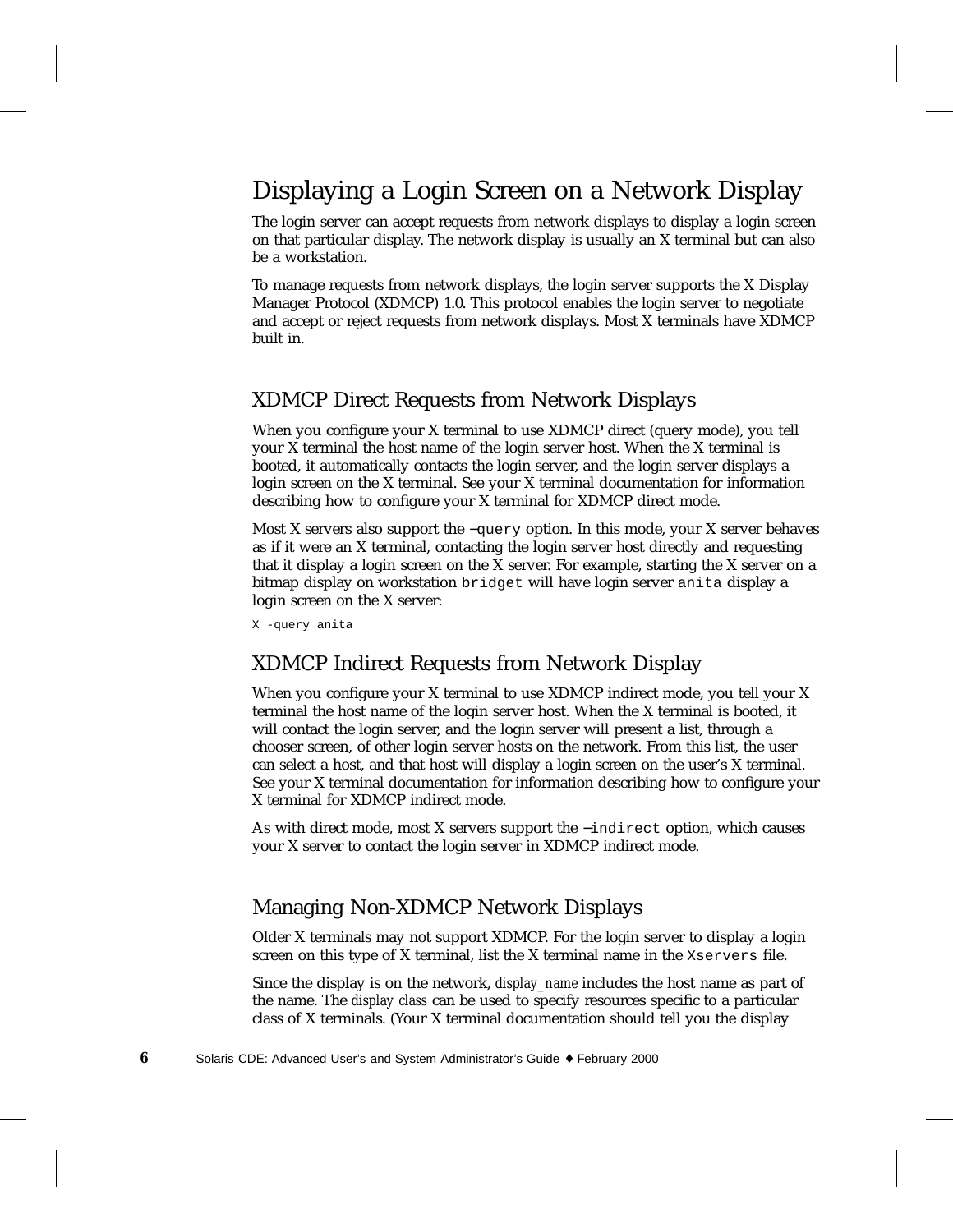class of your X terminal.) The *display\_type* of foreign tells the login server to connect to an existing X server rather than to start its own. In this case, an *X\_server\_command* is not specified.

#### *Example*

The following lines in the Xservers file direct the login server to display a login screen on two non-XDMCP X terminals, ruby and wolfie:

```
ruby.blackdog.com:0 AcmeXsta foreign
wolfie:0 PandaCo foreign
```
## Controlling Access to the Login Server

By default, any host on your network that has access to your login server host can request a login screen be displayed. You can limit access to the login server by modifying the Xaccess file.

To modify Xaccess, copy Xaccess from /usr/dt/config to /etc/dt/config. After modifying /etc/dt/config/Xaccess, tell the login server to reread Xaccess by typing:

/usr/dt/bin/dtconfig -reset

This issues the command kill −HUP *login server process ID*.

### XDMCP Direct

When a host attempts to connect to the login server via XDMCP-direct, the host name is compared to the Xaccess entries to determine whether the host is allowed access to the login server. Each Xaccess entry is a host name including the wildcards \* (asterisk) and ? (question mark). An \* (asterisk) matches zero or more characters and a ? (question mark) matches any one character. An ! (exclamation point) prefacing an entry disallows access, while no preface allows access.

For example, say Xaccess contains the following three entries:

```
amazon.waterloo.com
 *.dept5.waterloo.com
 !*
```
The first entry allows access to the login server from host amazon.waterloo.com, the second entry allows access from any host whose full domain name ends in dept5.waterloo.com, and the last entry disallows access from any other host.

Configuring Login Manager **7**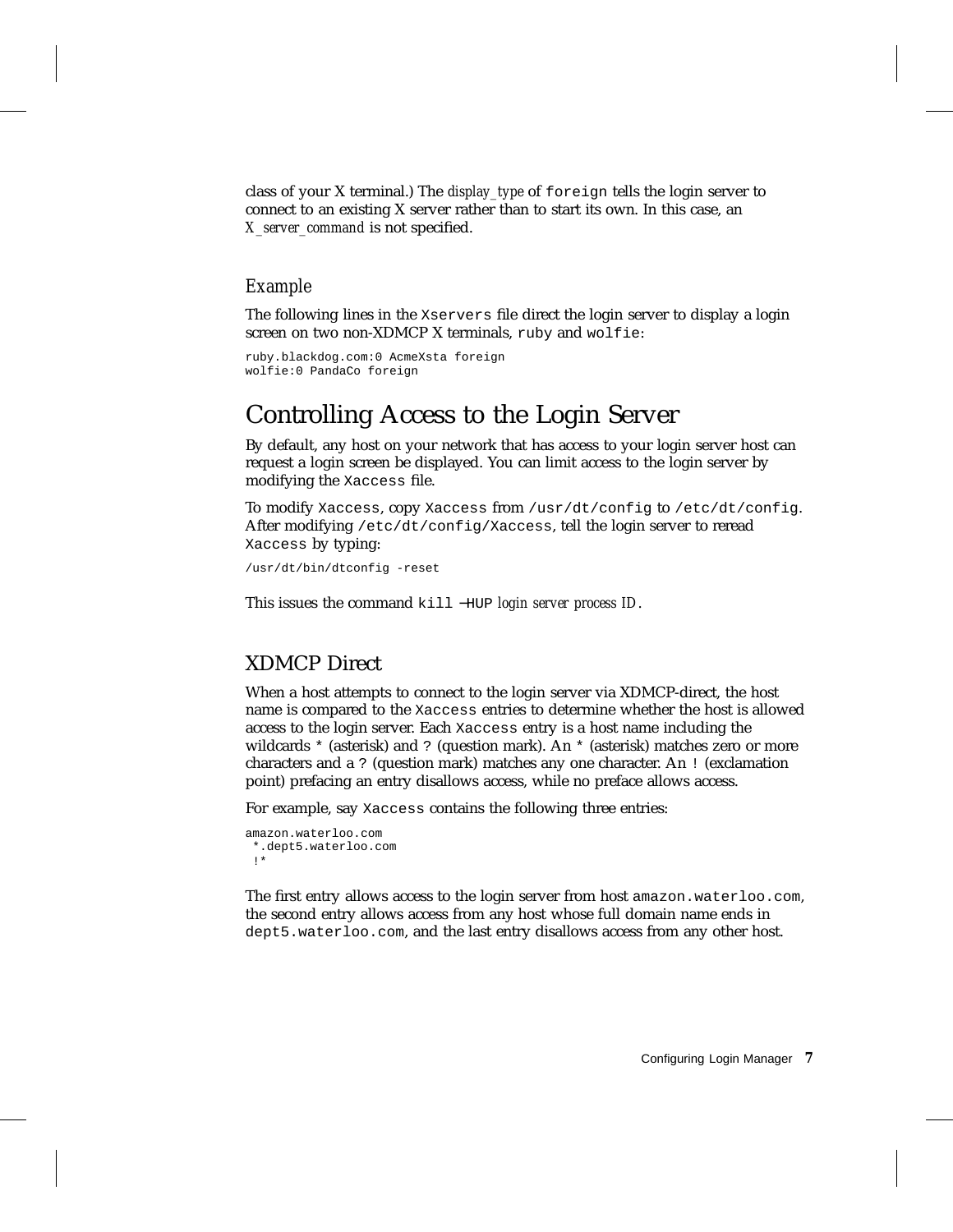## XDMCP Indirect

When a host attempts to connect to the login server via XDMCP-indirect, the host name is compared to the Xaccess entries to determine whether the host is allowed access to the login server. Each Xaccess entry is similar to the XDMCP-direct entries, including wildcards, except that each entry is marked with a CHOOSER string. For example:

amazon.waterloo.com CHOOSER BROADCAST \*.dept5.waterloo.com CHOOSER BROADCAST !\* CHOOSER BROADCAST

Again, the first entry allows access to the login server from host amazon.waterloo.com, the second entry allows access from any host whose full domain name ends in dept5.waterloo.com, and the last entry disallows access from any other host.

One of the following can be listed after the CHOOSER.

- **BROADCAST**
- *list of host names*

BROADCAST tells the login server to broadcast to the login server sub-network to generate a list of available login server hosts. A list of host names tells the login server to use that list for the list of available login hosts. For example:

```
amazon.waterloo.com CHOOSER shoal.waterloo.com alum.waterloo.com
 *.dept5.waterloo.com CHOOSER BROADCAST
 !* CHOOSER BROADCAST
```
If amazon.waterloo.com connects via XDMCP-indirect, it will be presented a list containing shoal and alum. If alice.dept5.waterloo.com connects, it will be presented with a list of all available login server hosts on the login server sub-network. Other XDMCP-indirect requests will be denied.

An alternative to specifying a list of host names is to define one or more macros containing the list of host names. For example:

%list1 shoal.waterloo.com alum.waterloo.com amazon.waterloo.com CHOOSER %list1

# Checking for Errors

By default, the login server logs errors in the /var/dt/Xerrors file. To change this, you can set the Dtlogin.errorLogFile resource in the Xconfig file. The directory specified must exist when the login server is started.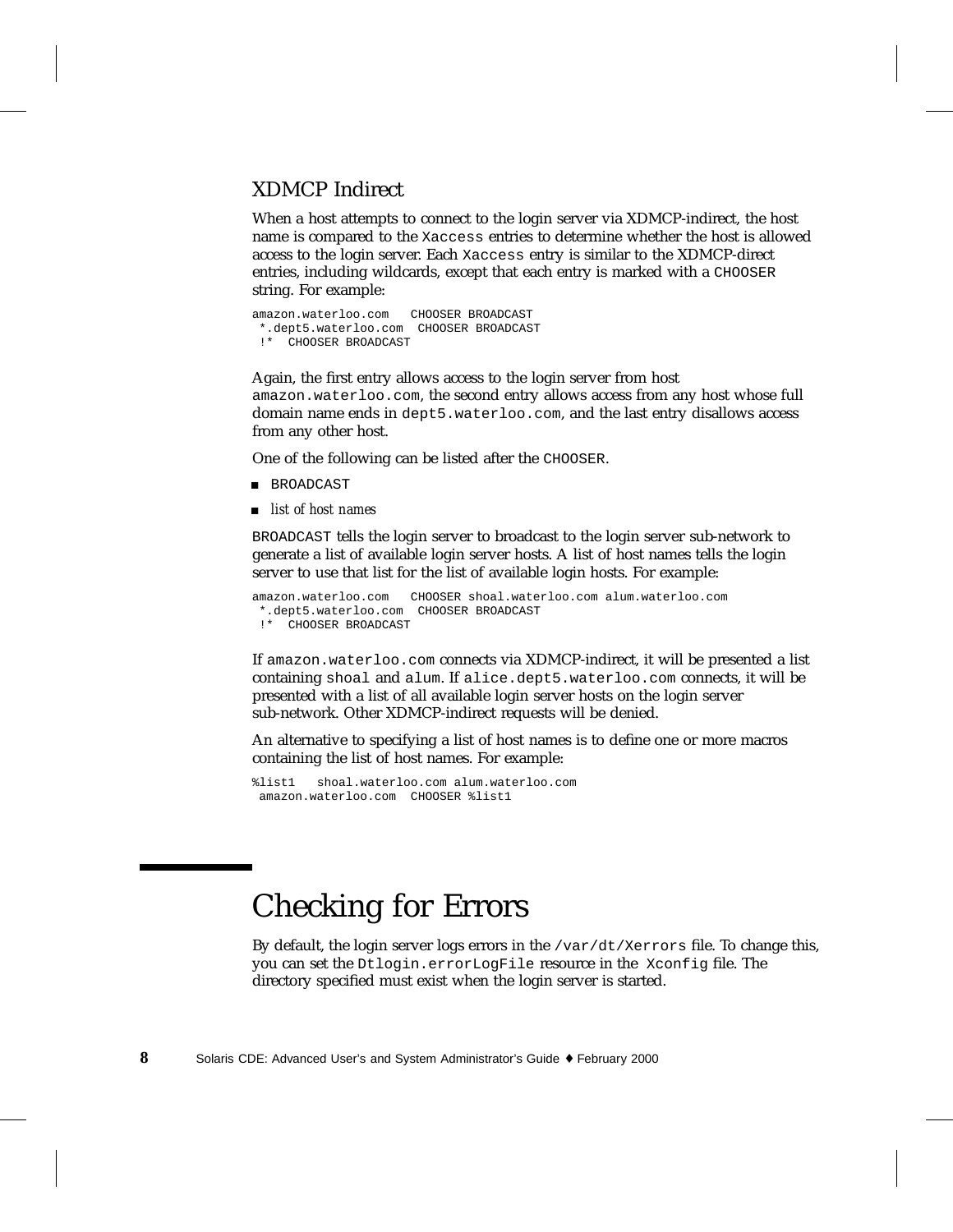For example, to have the login server log errors in the /var/mylogs/Dterrors file, set the following in the Xconfig file:

Dtlogin.errorLogFile: /var/mylogs/Dterrors

When the login server is restarted, the login server will log errors to the /var/mylogs/Dterrors file. The /var/mylogs directory must exist when the login server is started.

# Stopping the Login Server

To disable login server startup when the system is booted, type:

/usr/dt/bin/dtconfig -d

This will tell the system not to start the login server when you next reboot.

To stop the login server by killing the process ID, type:

/usr/dt/bin/dtconfig -kill

This issues the command kill *login\_server\_process\_ID*)

**Note -** Killing the login server process terminates all user sessions managed by the login server.

You can also stop the login server by killing the process ID. The login server process ID is stored in  $\sqrt{var/dt}$  Xpid or in the file specified in Xconfig by the Dtlogin.pidFile resource.

If you are logged in to the desktop at the time you kill the login server, your desktop session will immediately terminate.

# The Login Screen

The login screen displayed by the login server is an attractive alternative to the traditional character-mode login screen and provides capabilities beyond those provided by a character-mode login.

Configuring Login Manager **9**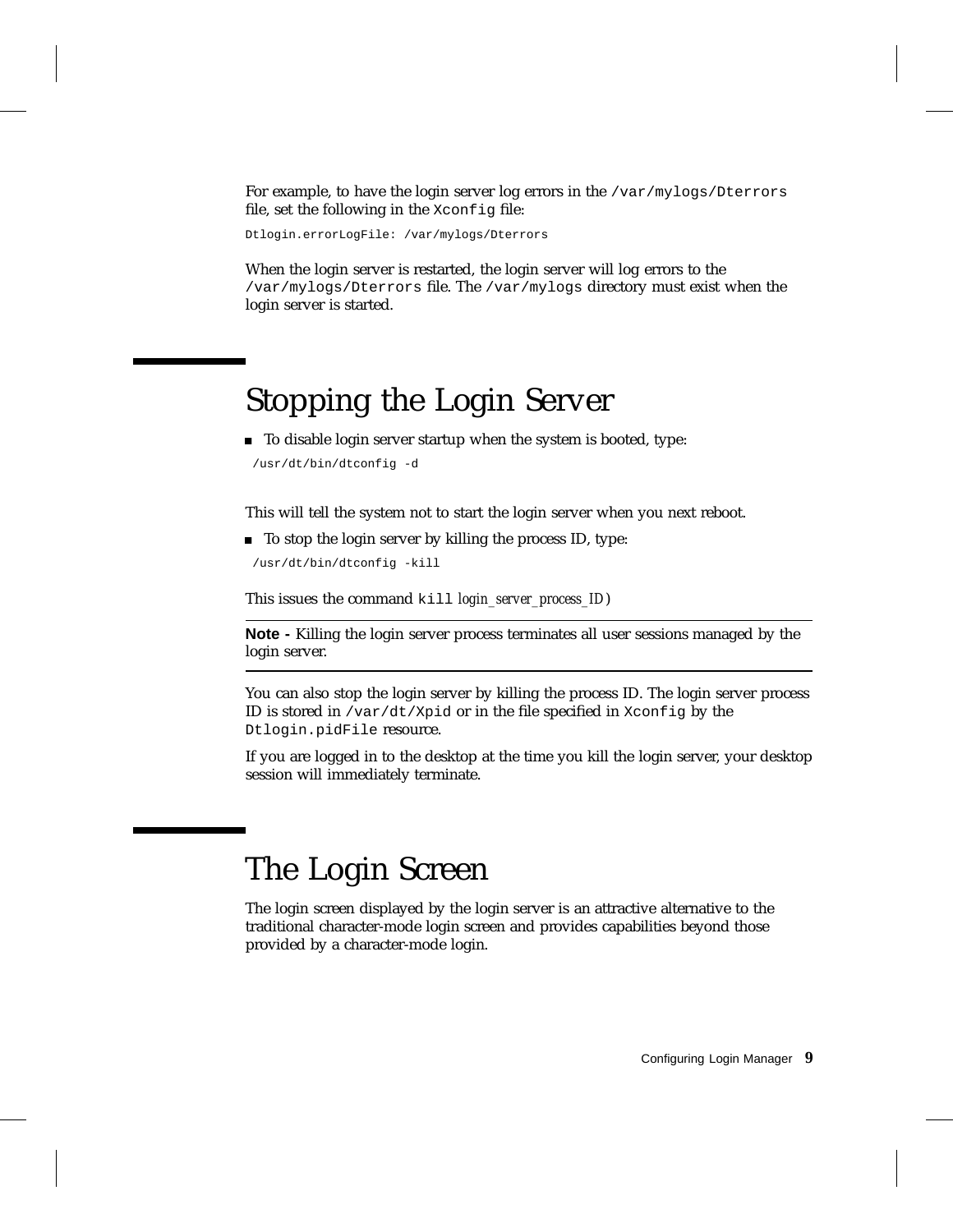|    | Please enter your user name | Welcome to harvey2<br>Common Desktop Environment (CDE) |      |                                                       |
|----|-----------------------------|--------------------------------------------------------|------|-------------------------------------------------------|
| OK | <b>Start Over</b>           | <b>Options</b>                                         | Help | <b>Common</b><br><b>Desktop</b><br><b>Environment</b> |

*Figure 1–2* Desktop login screen

As with a character mode login, the user enters a user name followed by a password. If authenticated, the login server starts a desktop session for the user. When the user exits the desktop session, the login server displays a new login screen, and the process begins again.

To customize the login screen, you can:

- Change the login screen appearance
- Configure  $X$  server authority
- Change the default language
- Issue commands prior to display of the login screen
- Change the contents of the login screen Language menu
- Specify the command to start the user's session
- Issue commands prior to the start of the user's desktop session
- Issue commands after the user's session ends

Each of these can be done for all displays or on a per-display basis.

# Changing the Login Screen Appearance

To customize the login screen appearance, you can change the logo or graphic, the welcome messages, and the fonts.

To modify Xresources, copy Xresources from /usr/dt/config/*language* to /etc/dt/config/*language*. The login screen will reflect any changes the next time the login screen is displayed. To force a redisplay of a login screen, select Reset Login Screen from the login screen Options menu.

Attributes of the login screen that can be determined by resource specifications in the Xresources file include:

Dtlogin\*logo\*bitmapFile—bitmap or pixmap file to display as logo image

**10** Solaris CDE: Advanced User's and System Administrator's Guide ♦ February 2000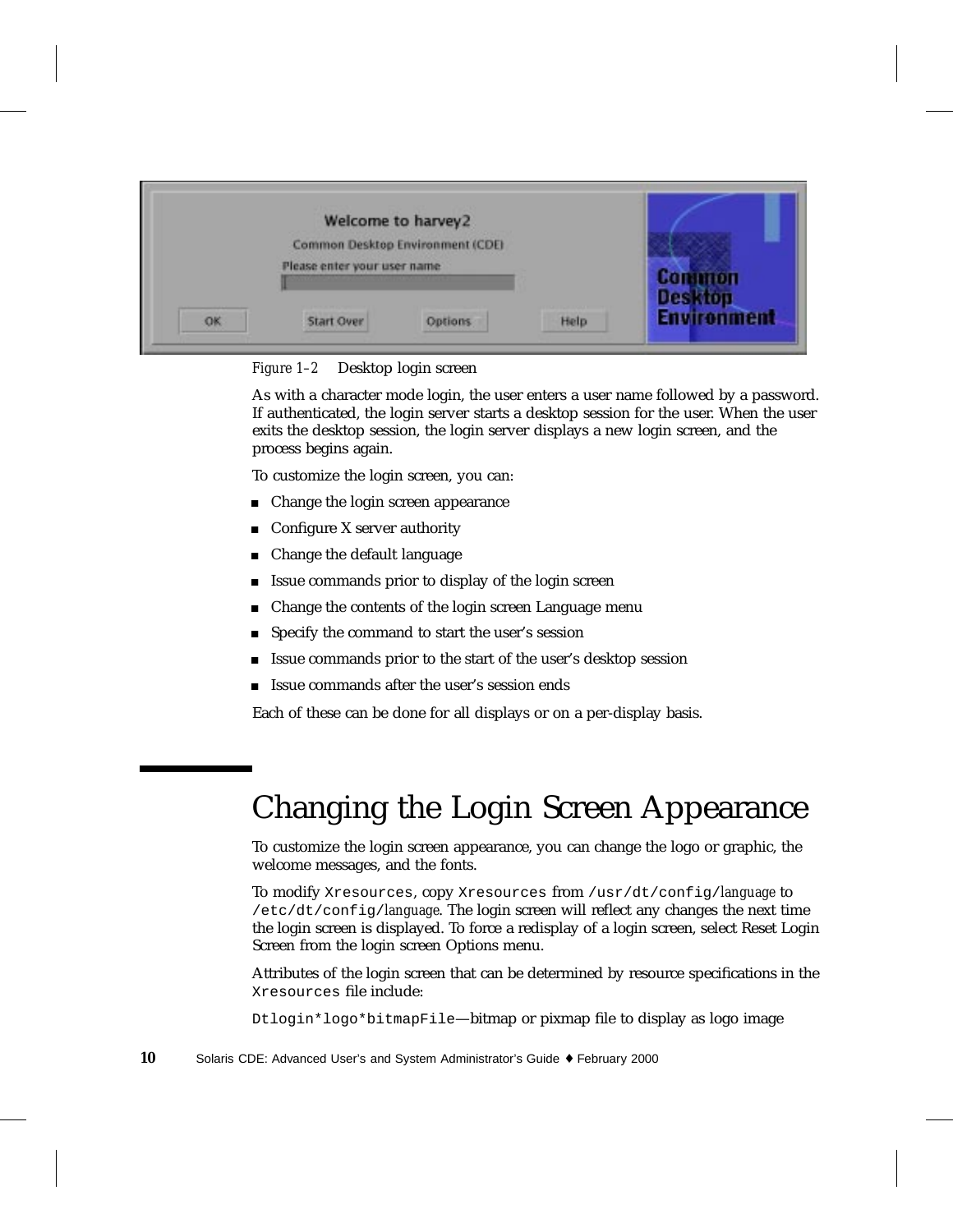Dtlogin\*greeting\*persLabelString—personalized welcome message Dtlogin\*greeting\*labelString—welcome message Dtlogin\*greeting\*fontList Font for welcome messages Dtlogin\*labelFont Font for push buttons and labels Dtlogin\*textFont Font for help and error messages Dtlogin\**language*\*languageName Alternate text for locale name *language*

## To Change the Logo

♦ **Set the** Dtlogin\*logo\*bitmapFile **resource in** Xresources**.**

The logo can be a color pixmap or a bitmap file. The following example uses the Mylogo bitmap as the logo: Dtlogin\*logo\*bitmapFile: /usr/local/lib/X11/dt/bitmaps/Mylogo.bm

## ▼ To Change the Welcome Message

By default, the login server displays the message Welcome to *host name* on the login screen. To change this message:

♦ **Set the** Dtlogin\*greeting\*labelString **resource in** Xresources**.**

The value of the labelString resource can contain %*LocalHost*%, which will be replaced by the login server host name, and %*DisplayName*%, which will be replaced by the X server display name.

The following example changes the welcome message to Here's *host name*!:

Dtlogin\*greeting\*labelString: Here's %LocalHost%!

Once the user name has been entered, the login server displays the message Welcome *username* by default. You can change this message by setting the Dtlogin\*greeting\*persLabelString resource in Xresources. The value of the persLabelString can contain %s, which will be replaced by the *username*.

The following example changes the personalized welcome message to Hello *username*.

Dtlogin\*greeting\*persLabelString: Hello %s

Configuring Login Manager **11**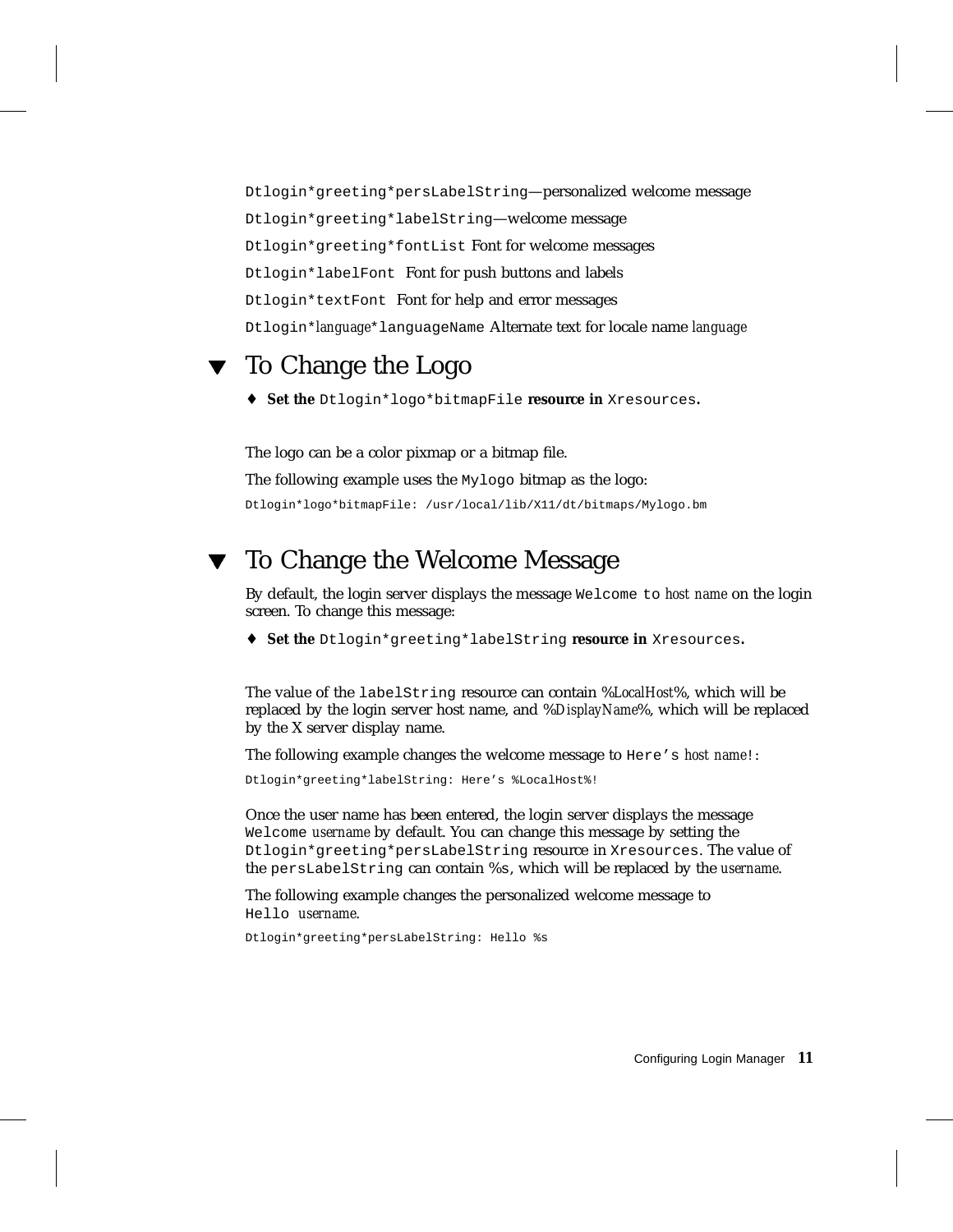#### To Change the Fonts  $\blacktriangledown$

You can change the fonts used on the login screen by setting one of the following font resources in Xresources:

Dtlogin\*greeting\*fontList—font for welcome messages

Dtlogin\*labelFont—font for push buttons and labels

Dtlogin\*textFont—font for help and error messages

To list the available fonts, type:

xlsfonts [-*options*] [−fn *pattern*]

The following example uses a large font for the welcome message (the value you specify must be contained on one line):

```
Dtlogin*greeting*fontList: -dt-interface \
system-medium-r-normal-xxl*-*-*-*-*-*-*-*-*:
```
## To Provide Alternate Text to Display for Each Language

To display per-locale text on the login screen Language menu instead of the default display of the locale name, modify the Dtlogin\**language*\*languageName resource name resource in Xresources:

Dtlogin\*En\_US\*languageName: American

The text American will now be displayed rather than the locale name En\_US.

### Changing the Login Screen Behavior

To customize the login screen behavior, you can modify resources specified in the Xconfig file.

To modify Xconfig, copy Xconfig from /usr/dt/config to /etc/dt/config. After modifying /etc/dt/config/Xconfig, tell the login server to reread Xconfig by typing:

/usr/dt/bin/dtconfig -reset

This which issues the command kill −HUP *login server process ID*)

Resources specified in the Xconfig file include:

Dtlogin\*authorize—Xaccess file specification

Dtlogin\*environment—X server environment

Dtlogin\*language—default language

**12** Solaris CDE: Advanced User's and System Administrator's Guide ♦ February 2000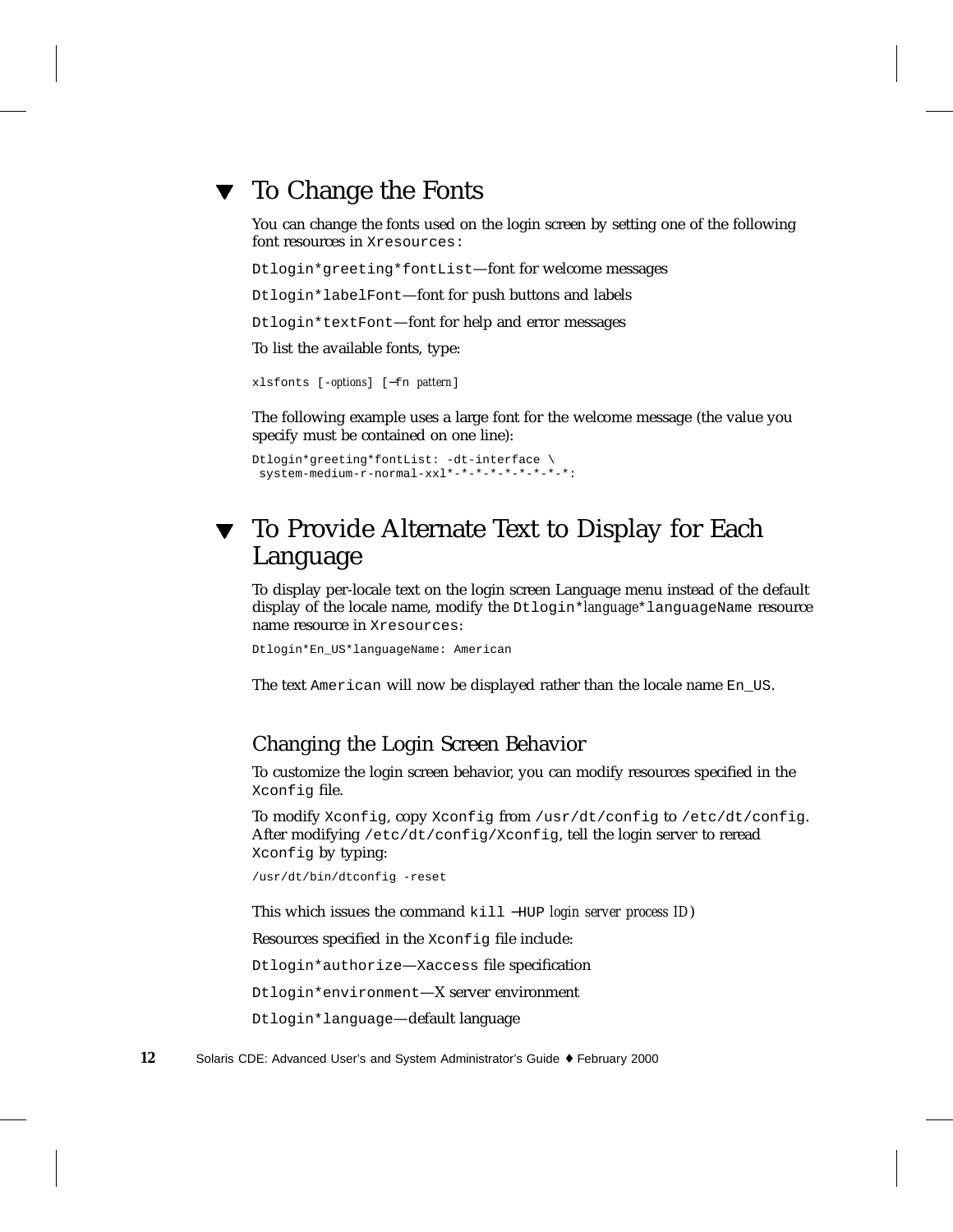```
Dtlogin*languageList—language list for login screen Language menu
Dtlogin*resources—Xresources specification
Dtlogin*setup—Xsetup file specification
Dtlogin*startup—Xstartup file specification
Dtlogin*session—Xsession file specification
Dtlogin*failsafeClient—Xfailsafe script specification
Dtlogin*reset—Xreset script specification
Dtlogin*userPath—PATH for Xsession and Xfailsafe
Dtlogin*systemPath—PATH for Xsetup, Xstartup, and Xfailsafe
Dtlogin*systemShell—SHELL for Xsetup, Xstartup, and Xfailsafe
Dtlogin.timeZone—TZ for all scripts
```
## Changing the Login Screen Behavior Per Display

In the examples below, changing an Xconfig resource changes the login screen behavior for all displays. The resources listed with an \* (asterisk) can be specified on a per-display basis. This enables you to specify custom login screen behavior for certain displays. To specify a resource for a particular display, the resource is specified as Dtlogin\**displayName*\**resource*. For example, if you would like to turn off user based access control for display expo:0 but leave it on for other displays, you would specify:

Dtlogin\*expo\_0\*authorize: False

**Note -** Any special character in the display name, such as a : (colon) or . (period), is replaced by an \_ (underbar).

## Changing the X Server Access

By default, the login server allows X server access control on a per user basis and is based on authorization data stored and protected in the

*HomeDirectory*/. Xauthority file. Only users who can read this file are allowed to connect to the X server. Generally, this is the preferred method of X server access control.

An alternative to user-based access control is host-based access control. Using this method, if a host is granted access to the X server, any user on that host is allowed to connect to the X server. Reasons to use host-based control include:

Configuring Login Manager **13**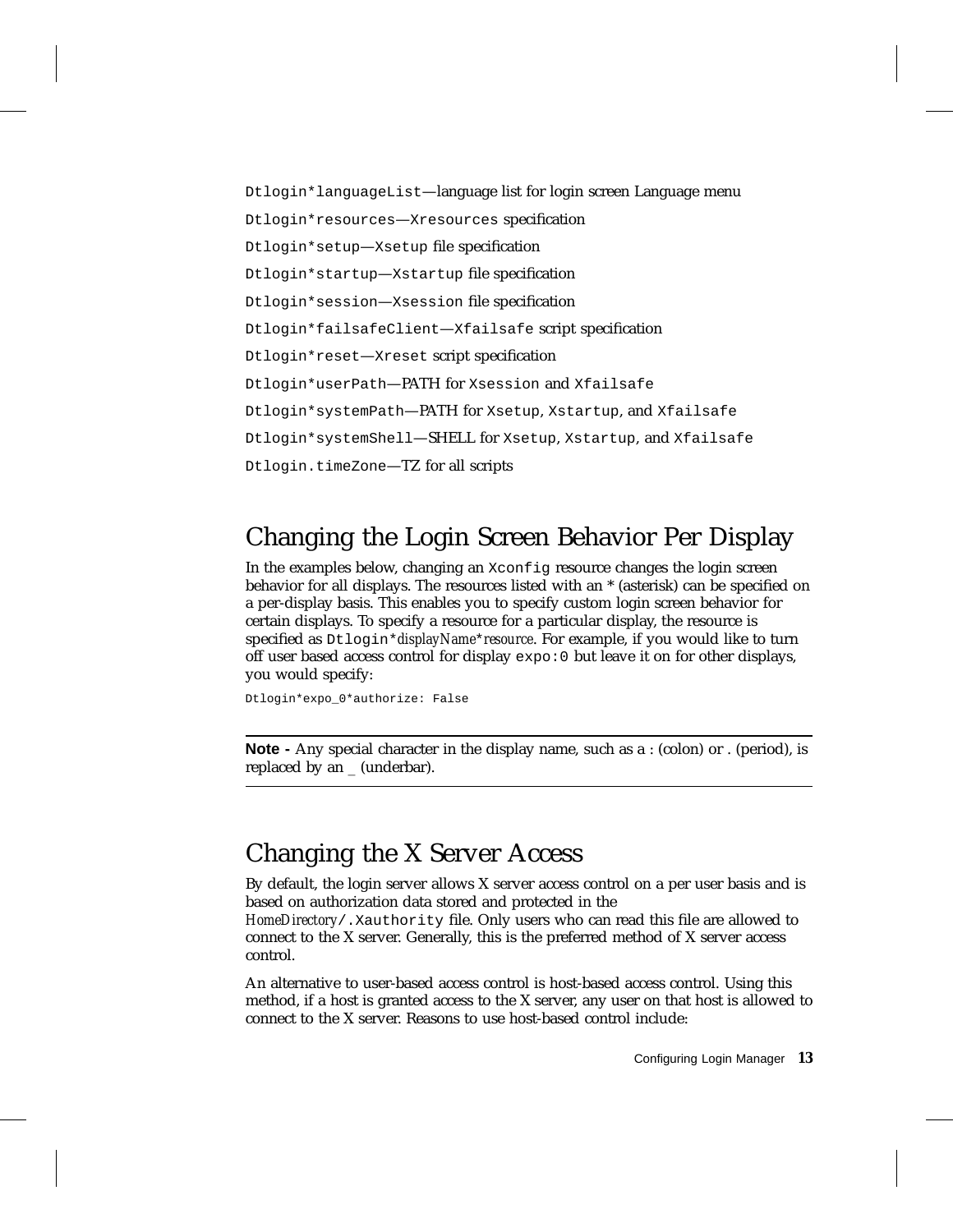- Older R2 and R3 X clients will not be able to connect to an X server using user-based access control.
- On unsecured networks, a snooper may be able to intercept the authorization data passed between the X client and X server on the network.

The Xconfig Dtlogin\*authorize resource tells the login server to use user-based X server access control. To use host-based access control, change the authorize resource value to False, for example:

Dtlogin\*authorize: False

### To Change the X Server Environment

If you want to provide the X server with one or more environment variables and values when started by the login server, you can specify them using the Dtlogin\*environment resource in Xconfig. For example:

Dtlogin\*environment: VAR1=foo VAR2=bar

will make the variables *VAR1* and *VAR2* available to the local X server process. These variables will also be exported to the Xsession and Xfailsafe scripts.

### To Change the Default Language

When the user logs in to the desktop from the login screen, the user session is run under the locale selected from the Language submenu of the Options menu. If the user does not select a language, the login server default language is used. You can control the value of the default language by setting the Dtlogin\*language resource in Xconfig. For example:

Dtlogin\*language: Ja\_JP

Check your system documentation to determine the languages installed on your system.

### To Change the Content of the Login Screen Language Menu

By default the login server creates the login screen Language menu containing a list of all locales installed on the system. When the user selects a locale from the login screen language list, the login server will redisplay the login screen in the selected locale. When the user subsequently logs in, the login server will start a desktop session for the user in that locale.

You can specify your own list of languages by modifying the Dtlogin\*languageList resource in Xconfig: Dtlogin\*languageList: En\_US De\_DE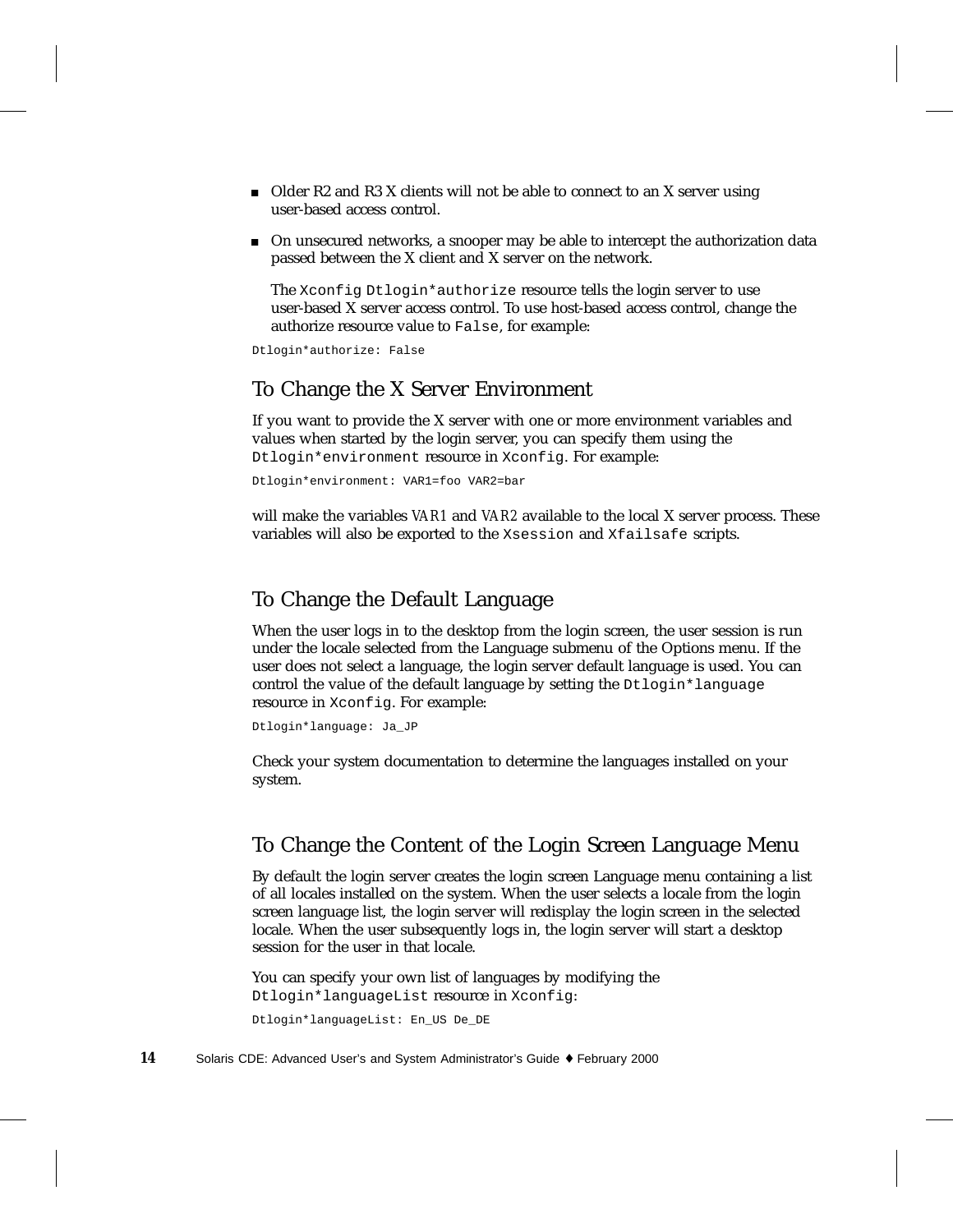The login server now displays only  $En$  US and  $De$  DE in the login screen Language menu.

### Issuing Commands Before the Login Screen Appears

After the X server has started but before the login screen appears, the login server runs the Xsetup script. Xsetup runs with root authority and issues commands needing to be run before the display of the login screen.

To modify Xsetup, copy Xsetup from /usr/dt/config to /etc/dt/config. The next time the login screen is displayed, the modified Xsetup will be run.

#### Issuing Commands Before Starting the User Session

After the user enters the user name and password and they are authenticated, but before the user session is started, the login server runs the Xstartup script. Xstartup runs with root authority and issues commands needing to be run as root prior to the user session start.

To modify Xstartup, copy Xstartup from /usr/dt/config to /etc/dt/config. The next time the user logs in, the modified Xstartup will be run.

#### Starting a Desktop Session

By default, the login server starts the user session by running the Xsession script. Xsession runs with the user's authority and issues commands needed to start the desktop.

**Note -** Do not directly update the Xsession script.

See Chapter 2, for information on how to customize the user's desktop session startup.

### Starting a Failsafe Session

If the user selects Failsafe Session from the Sessions submenu of the login screen Options menu, the login server runs the Xfailsafe script. Xfailsafe runs with the user's authority and issues commands needed to start a minimal windowing environment, usually a Terminal window and an optional window manager.

Configuring Login Manager **15**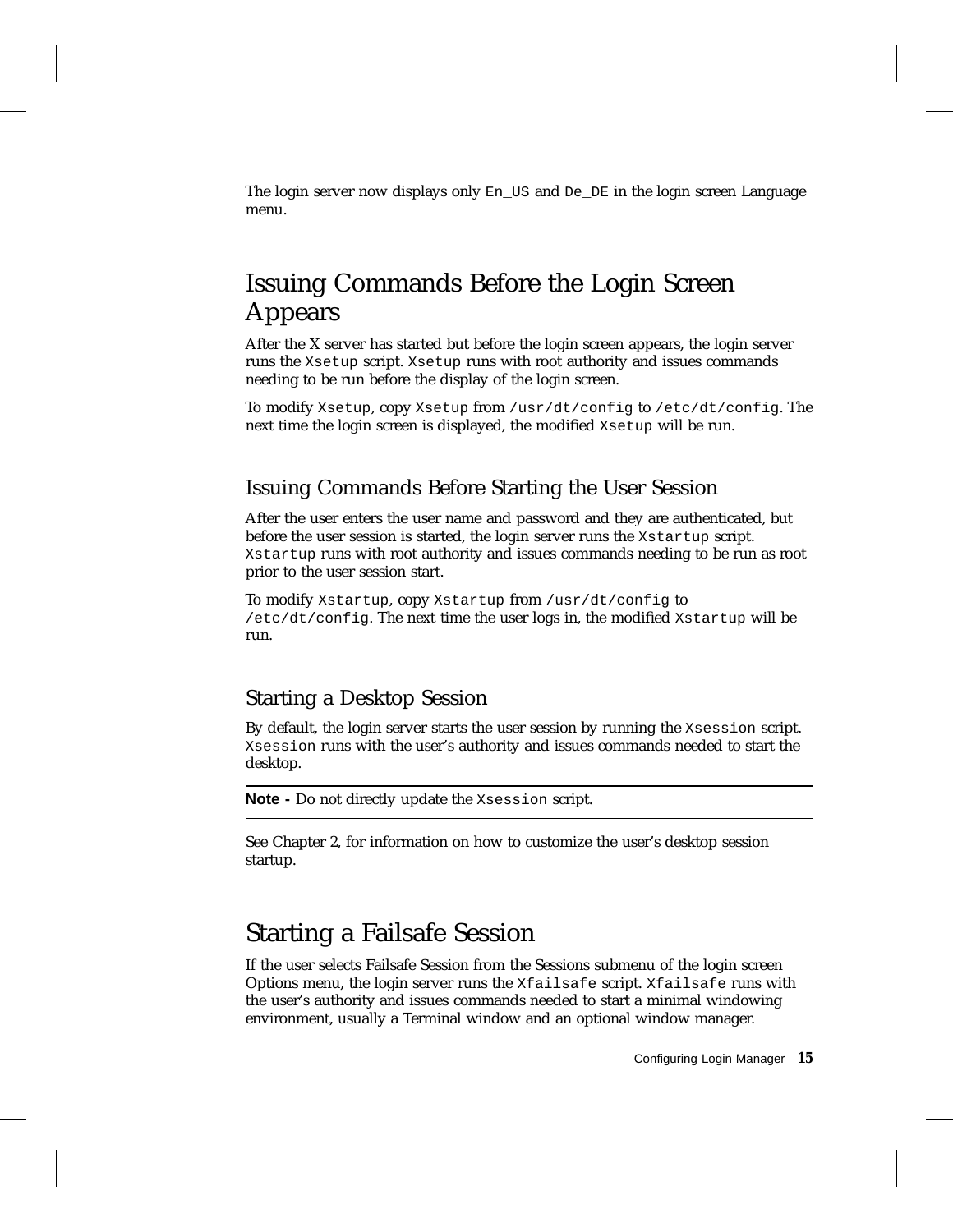To modify Xfailsafe, copy Xfailsafe from /usr/dt/config to /etc/dt/config. The next time the user logs in, the modified Xfailsafe will be run.

### After the User's Session Ends

After the user exits the desktop or failsafe session, the login server runs the Xreset script. Xreset runs with root authority and issues commands needing to be run as root after the end of the user's session.

If you wish to modify Xreset, copy Xreset from /usr/dt/config to /etc/dt/config. The next time the user logs in, the modified Xreset will be run.

### The Login Server Environment

The login server provides an environment that it exports to the Xsetup, Xstartup, Xsession, Xfailsafe and Xreset scripts. This environment is described in Table 1–1. Additional variables may also be exported by the login server.

| <b>Environment</b><br><b>Variable</b> | Xsetup | Xstartup | Xsession | Xreset | <b>Description</b>                                                                                                                    |
|---------------------------------------|--------|----------|----------|--------|---------------------------------------------------------------------------------------------------------------------------------------|
| <b>LANG</b>                           | X      | X        | X        | X      | Default or selected language                                                                                                          |
| <b>XAUTHORITY</b>                     | X      | X        | X        | X      | Alternate X authority file<br>(optional)                                                                                              |
| <b>PATH</b>                           | X      | X        | X        | X      | Value of the<br>Dtlogin*userPath resource<br>(Xsession, Xfailsafe) or<br>Dtlogin*systemPath<br>resource (Xsetup, Xstartup,<br>Xreset) |
| <b>DISPLAY</b>                        | X      | X        | X        | X      | X server connection number                                                                                                            |
| <b>SHELL</b>                          | X      | X        | X        | X      | Shell specified in /etc/passwd<br>(Xsession, Xfailsafe) or<br>Dtlogin*systemShell<br>resource (Xsetup, Xstartup,<br>Xreset)           |

**TABLE 1–1** Login Server Environments

**16** Solaris CDE: Advanced User's and System Administrator's Guide ♦ February 2000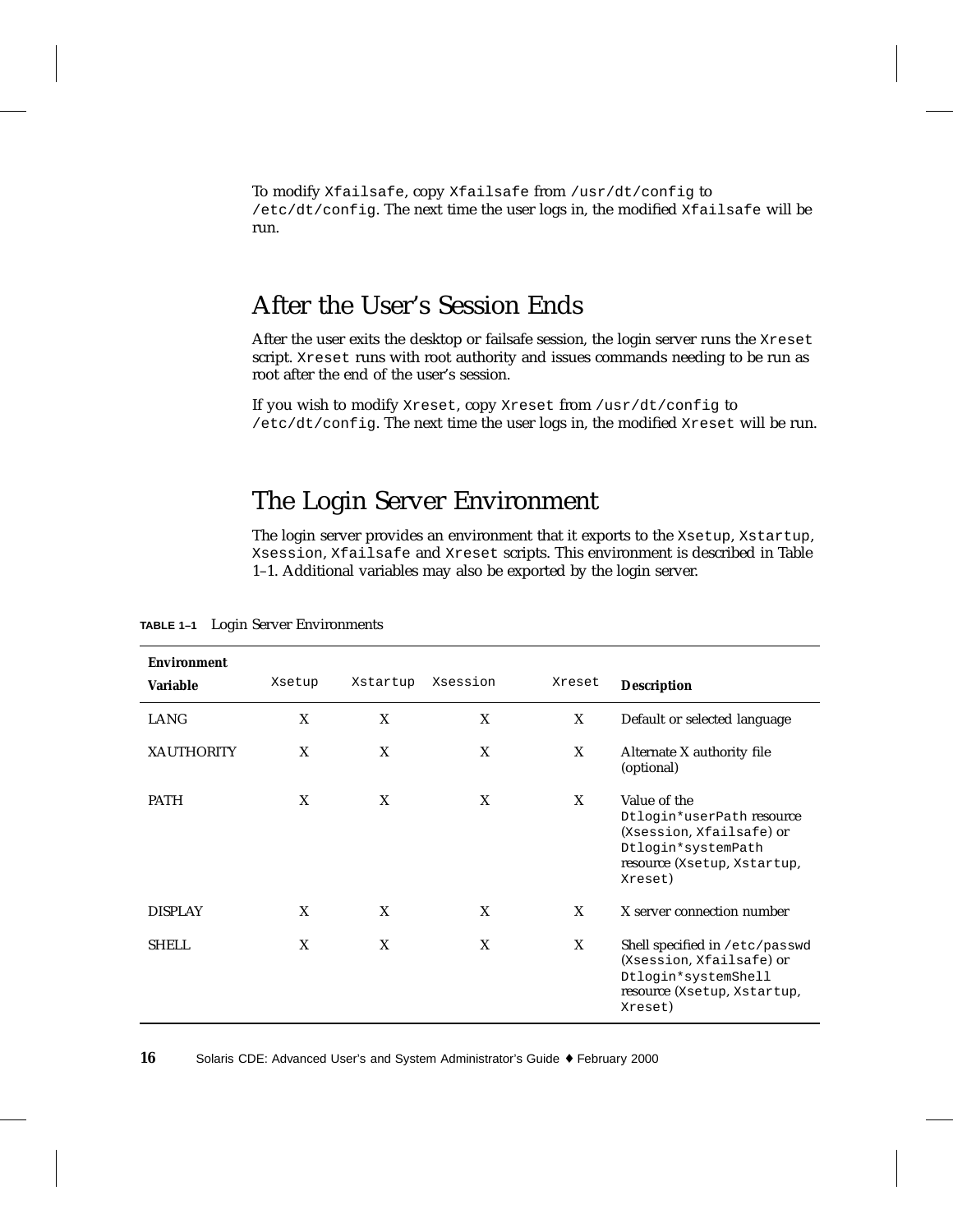| <b>Environment</b><br><b>Variable</b> | Xsetup | Xstartup | Xsession | Xreset | <b>Description</b>                                                          |
|---------------------------------------|--------|----------|----------|--------|-----------------------------------------------------------------------------|
| TZ.                                   | X      | X        | X        | X      | Value of Dtlogin.timeZone<br>resource or timezone<br>determined from system |
| <b>USER</b>                           |        | X        | X        | X      | User name                                                                   |
| <b>HOME</b>                           |        | X        | X        | X      | Home directory specified in /<br>etc/passwd                                 |
| LOGNAME                               |        | X        | X        | X      | User name                                                                   |

### Changing the User or System Path

The login server sets the PATH environment variable when it runs the Xsession and Xfailsafe scripts. You can provide an alternate path to these scripts

#### To Change the User Path

♦ **Set the** Dtlogin\*userPath **resource in** Xconfig. **For example:**

Dtlogin\*userPath:/usr/bin:/etc:/usr/sbin:/usr/ucb:/usr/bin/X11

#### To Change the System Path

♦ **Set the** Dtlogin\*systemPath **resource in** Xconfig**. For example:**

Dtlogin\*systemPath: /usr/bin/X11:/etc:/bin:/usr/bin:/usr/ucb

### To Change the System Shell

The login server sets the SHELL environment variable when it runs the Xsetup, Xstartup and Xfailsafe scripts. The default is /bin/sh. If you wish to provide an alternate shell to these scripts, you can set the Dtlogin\*systemShell resource in Xconfig. For example:

Configuring Login Manager **17**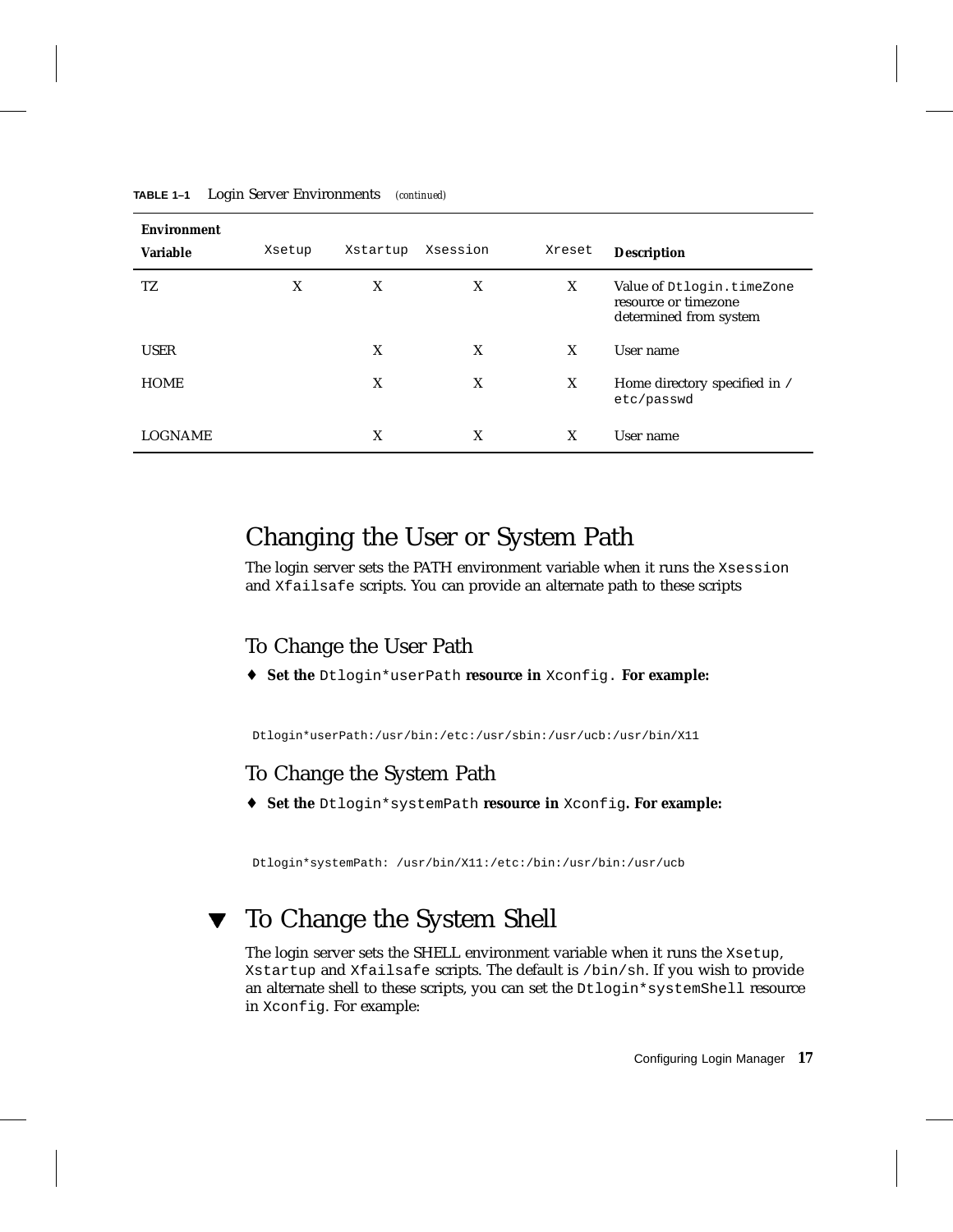Dtlogin\*systemShell: /bin/ksh

### To Change the Time Zone

The login server sets the TZ environment variable when it runs the Xsetup, Xstartup, Xsession, Xfailsafe, and Xreset scripts. The default value is derived from the system so usually you will not need to change this behavior. To provide an alternate time zone to these scripts, set the Dtlogin.timeZone resource in Xconfig. For example:

Dtlogin.timeZone: CST6CDT

# Administering Login Manager

When the login server starts, one dtlogin process is started. The dtlogin process reads the Xconfig file to determine the initial login server configuration and locate other login server configuration files. The login server then reads the Xservers file to see if it has any displays to explicitly manage, and also reads the Xaccess file to control access to the login server.

If the login server finds from the Xservers file that it needs to manage a local display, it will start an X server as instructed in the Xservers file and then display a login screen on that display.

If the login server finds from the Xservers file that it needs to manage a network display, it will assume an X server is already running with the specified display name and display a login screen on that display.

The login server will then wait for XDMCP requests from the network.

For each display managed, the login server first creates a new dtlogin process for that display. This means if the login server is managing *n* displays, there will be *n+1* dtlogin processes. The login server will run the Xsetup script, load the Xresources file, then run dtgreet to display the login screen. Once the user has entered a username and password and has been authenticated, the login server will run the Xstartup script and then the Xsession or Xfailsafe script. When the user has exited the session, the login server will run the Xreset script.

If the login server gets an XDMCP-indirect request, it will run dtchooser to present a list of login server hosts on the display. When the user selects a host from the list, the login server on that host will manage the display.

For the Xaccess, Xconfig, Xfailsafe, Xreset, *language*/Xresources, Xservers, Xsetup, and Xstartup configuration files, the login server will by

**18** Solaris CDE: Advanced User's and System Administrator's Guide ♦ February 2000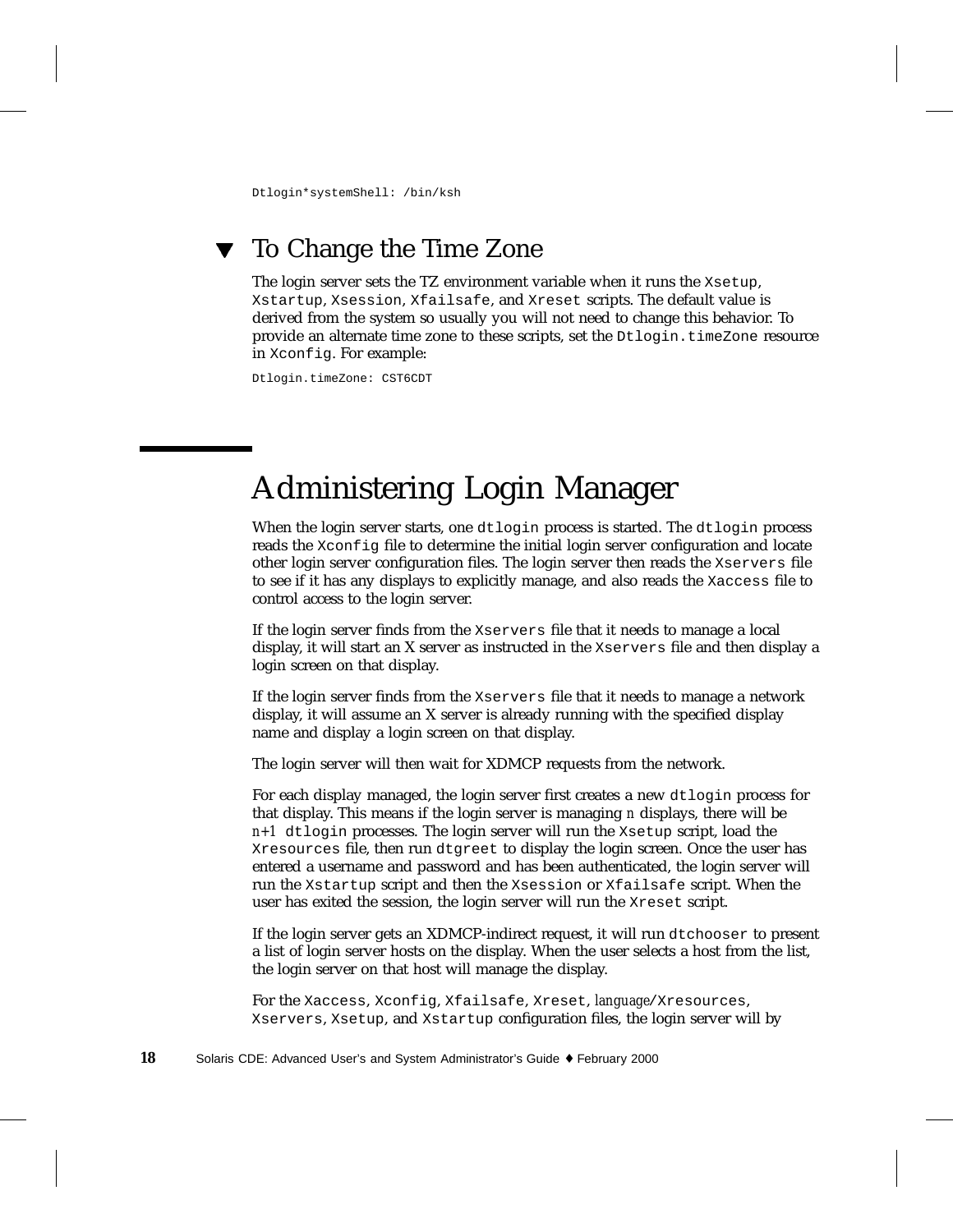default look first in /etc/dt/config, then /usr/dt/config, and use the first file found.

# Login Manager Files

The default locations of the Login Manager files are: /usr/dt/bin/dtlogin—the login server and display manager /usr/dt/bin/dtgreet—displays a login screen for a display /usr/dt/bin/dtchooser—displays a chooser screen for a display /usr/dt/bin/Xsession—starts a desktop session /usr/dt/config/Xfailsafe—starts a failsafe session /usr/dt/config/Xconfig—login server configuration file /usr/dt/config/Xservers—login server display description file /usr/dt/config/Xaccess—login server access description file /usr/dt/config/*language*/Xresources—display layout resources /usr/dt/config/Xsetup—display setup file /usr/dt/config/Xstartup—pre-session startup file /usr/dt/config/Xreset—post-session reset file /var/dt/Xpid—process ID of the login server /var/dt/Xerrors—error log file of the login server

Configuring Login Manager **19**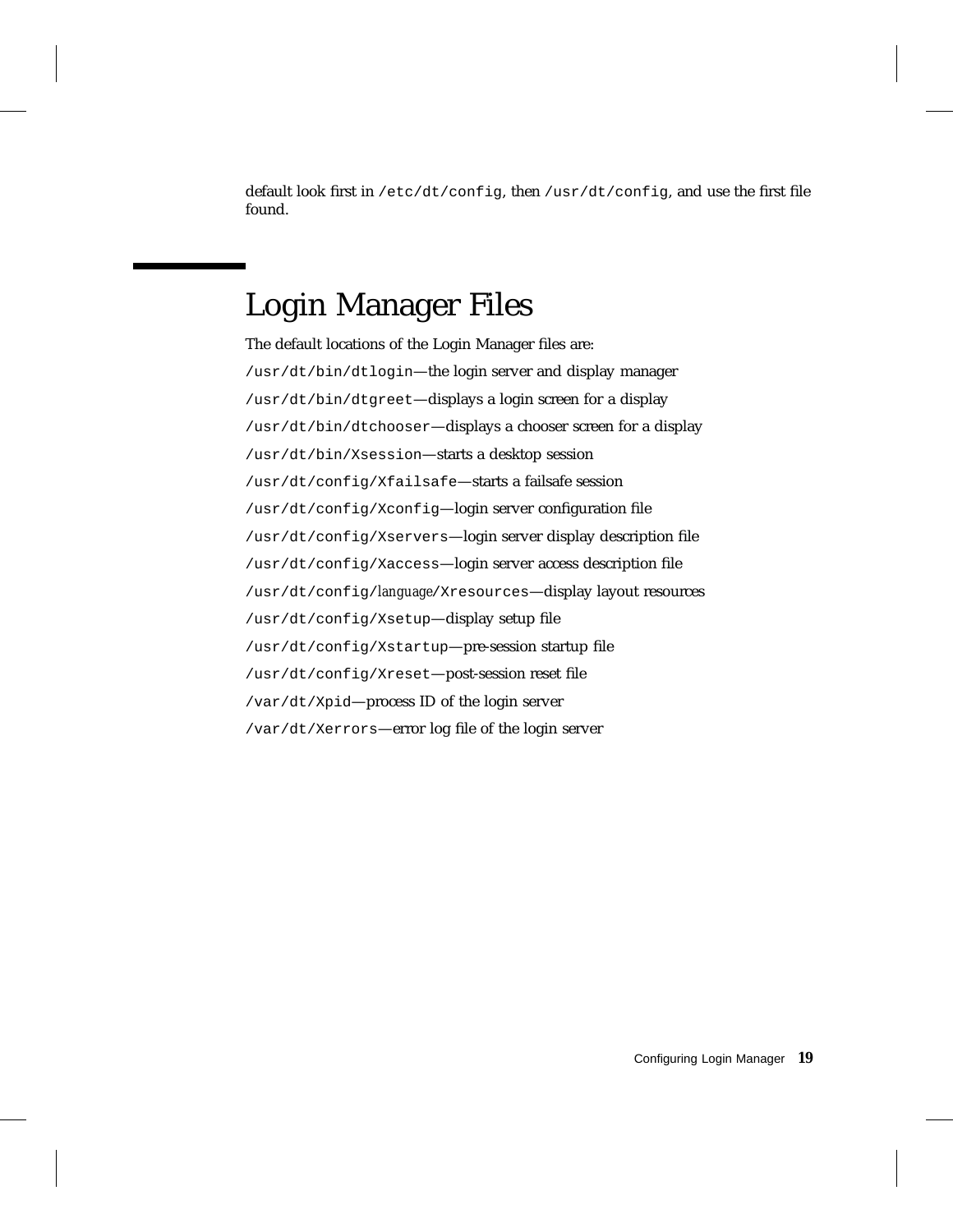Solaris CDE: Advanced User's and System Administrator's Guide ♦ February 2000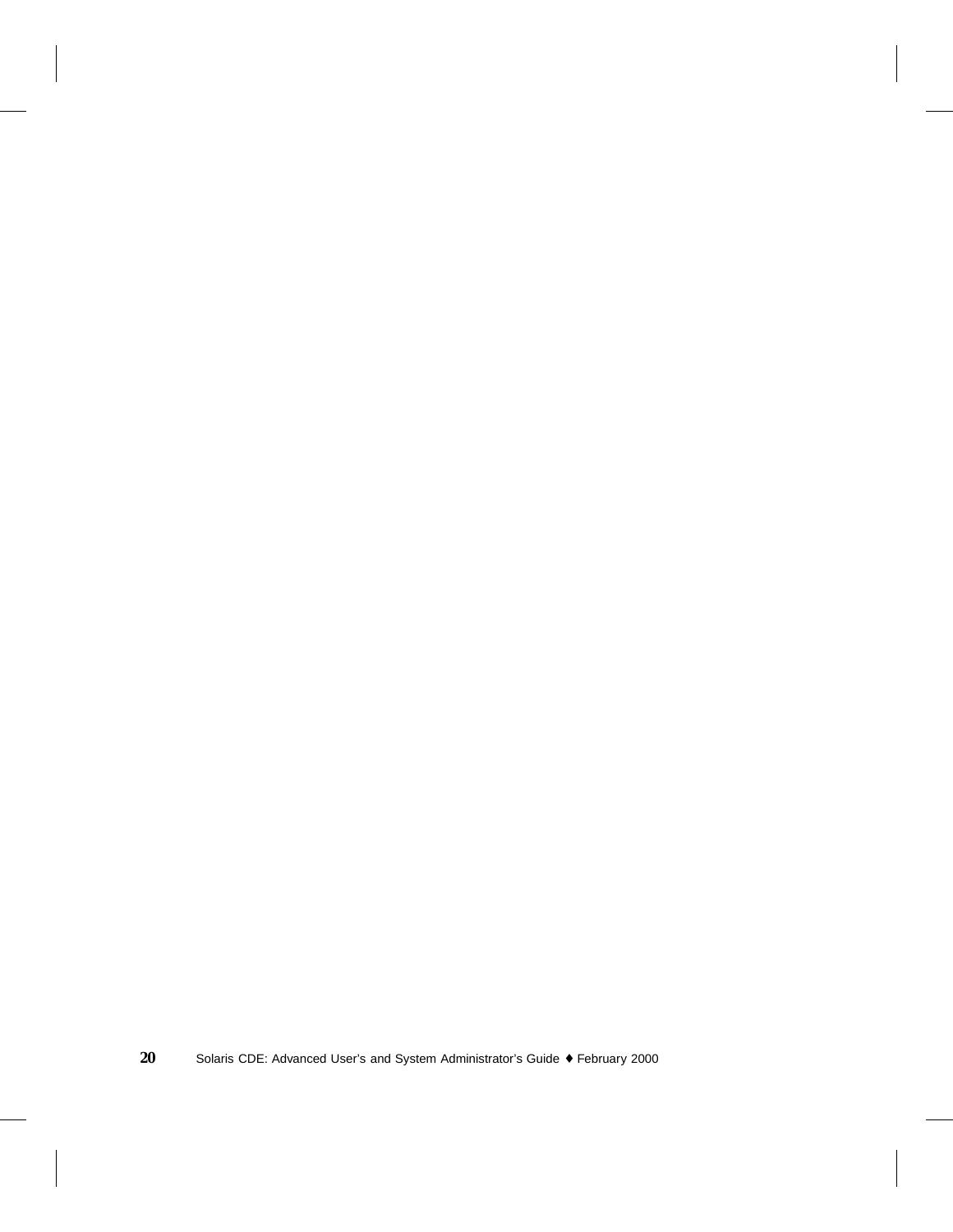#### CHAPTER **2**

## Configuring Session Manager

Session Manager is responsible for starting the desktop and automatically saving and restoring running applications, colors, fonts, mouse behavior, audio volume, and keyboard click.

- "What Is a Session?" on page 21
- "Starting a Session" on page 23
- "When a Session Starts" on page 23
- "Additional Session Startup Customizations" on page 29
- "Session Manager Files and Directories" on page 34

Using Session Manager, you can:

- Customize the initial session for all desktop users
- Customize the environment and resources for all desktop users
- Change the session startup message
- Change parameters for session startup tools and daemons
- Customize desktop color usage for all users

### What Is a Session?

A session is the collection of applications, settings, and resources present on the user's desktop. Session management is a set of conventions and protocols that enables Session Manager to save and restore a user's session. A user is able to log in to the system and be presented with the same set of running applications, settings, and resources as were present when the user logged off. When a user logs in to the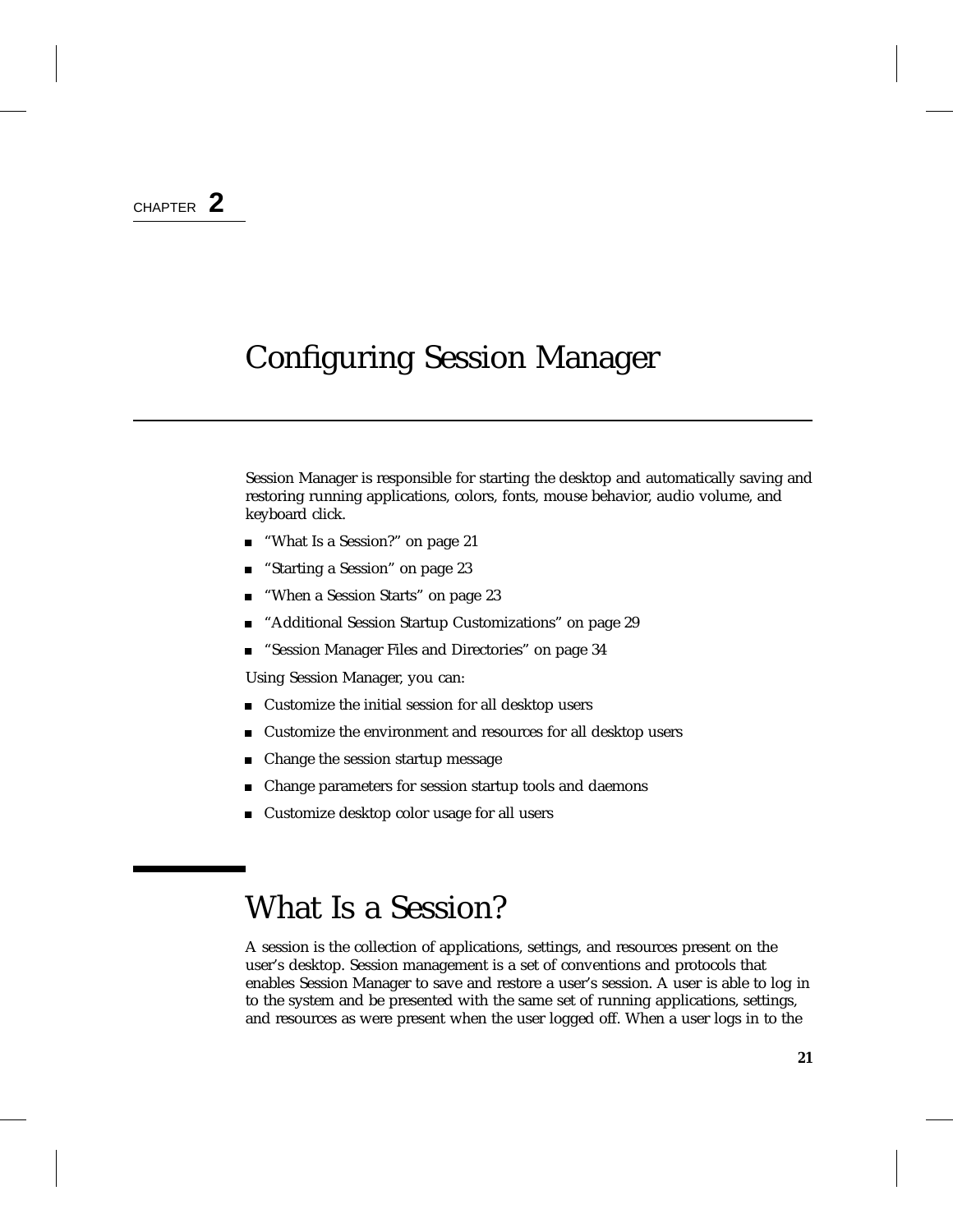desktop for the first time, a default initial session is loaded. Afterward, Session Manager supports the notion of a current and a home session.

### The Initial Session

When a user logs in to the desktop for the first time, Session Manager will generate the user's initial session using system default values. By default, the File Manager and Introduction to the Desktop, a help volume, will start.

#### Current Session

The user's running session is always considered the current session, whether restored upon login from a saved home session, a saved current session, or the system default initial session. Based on the user's Style Manager Startup settings, when the user exits the session, Session Manager automatically saves the current session. When the user next logs in to the desktop, Session Manager restarts the previously saved current session, meaning that the desktop will be restored to same state as when the user last logged out.

#### Home Session

You can also have the desktop restored to the same state every time the user logs in, regardless of its state when the user logged out. The user can save the state of the current session and then, using the Style Manager Startup settings, have Session Manager start that session every time the user logs in.

### Display-Specific Sessions

To run a specific session for a specific display, a user can create a display-specific session. To do this, the user can copy the *HomeDirectory*/.dt/sessions directory to *HomeDirectory*/.dt/*display*, where *display* is the real, unqualified host name (for example, pablo:0 is valid, pablo.gato.com:0 or unix:0 is not). When the user logs in on display pablo:0, Session Manager will start that display-specific session.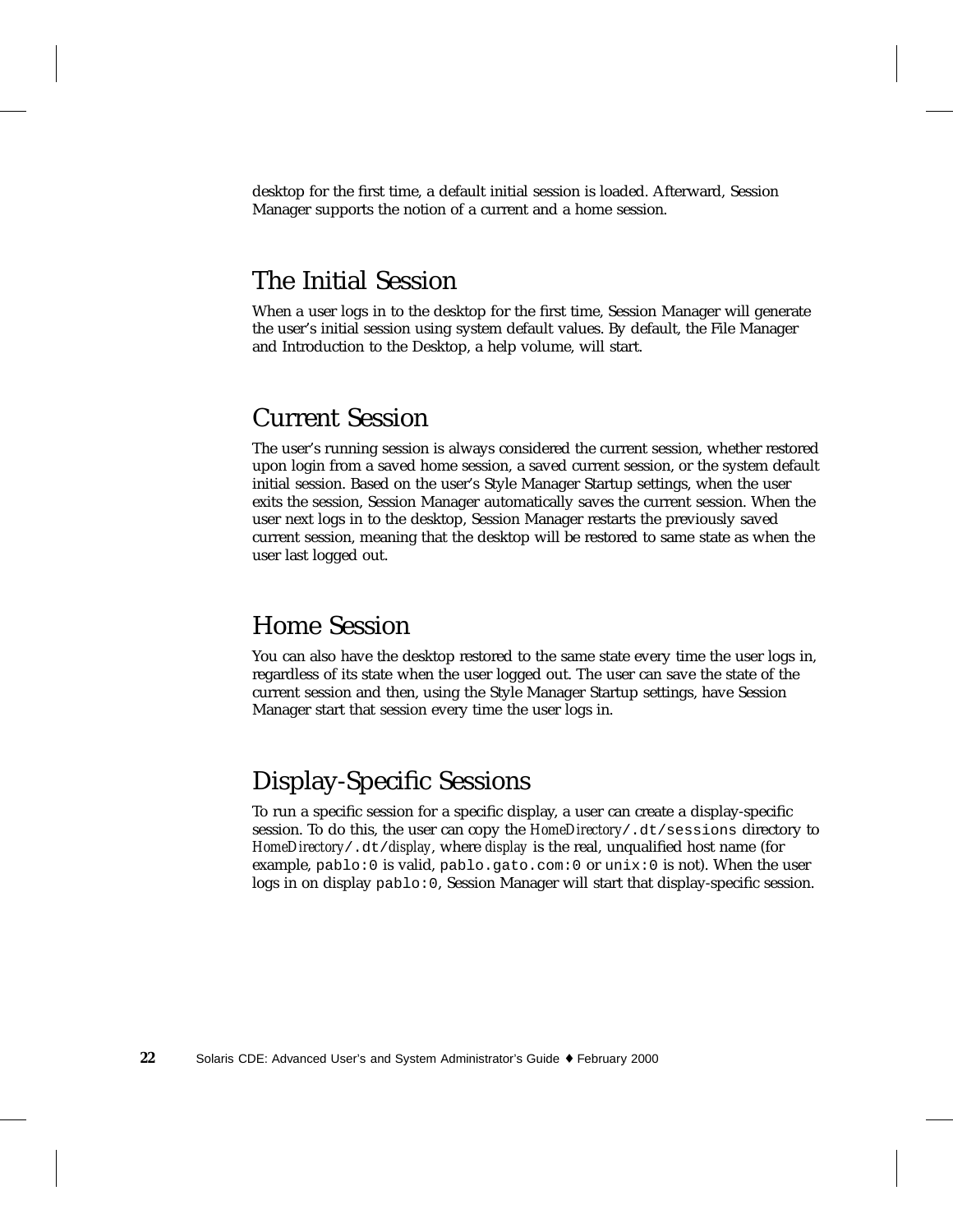## Starting a Session

Session Manager is started through /usr/dt/bin/Xsession. When the user logs in using the Login Manager, Xsession is started by default.

Optionally, the user can log in using the traditional character mode  $(g_{\text{etty}})$  login, and start Session Manager manually using tools that start an X server, such as xinit. For example: xinit /usr/dt/bin/Xsession.

### When a Session Starts

When Session Manager is started, it goes through the following steps to start the user's session:

- **1. Sources the** *HomeDirectory*/.dtprofile **script**
- **2. Sources the** Xsession.d **scripts**
- **3. Displays a welcome message**
- **4. Sets up desktop search paths**
- **5. Gathers available applications**
- **6. Optionally sources** *HomeDirectory*/.profile **or** *HomeDirectory*/.login
- **7. Starts the ToolTalk**® **messaging daemon**
- **8. Loads session resources**
- **9. Starts the color server**
- **10. Starts the Workspace Manager**
- **11. Starts the session applications** The following sections describe the steps listed above.

Configuring Session Manager **23**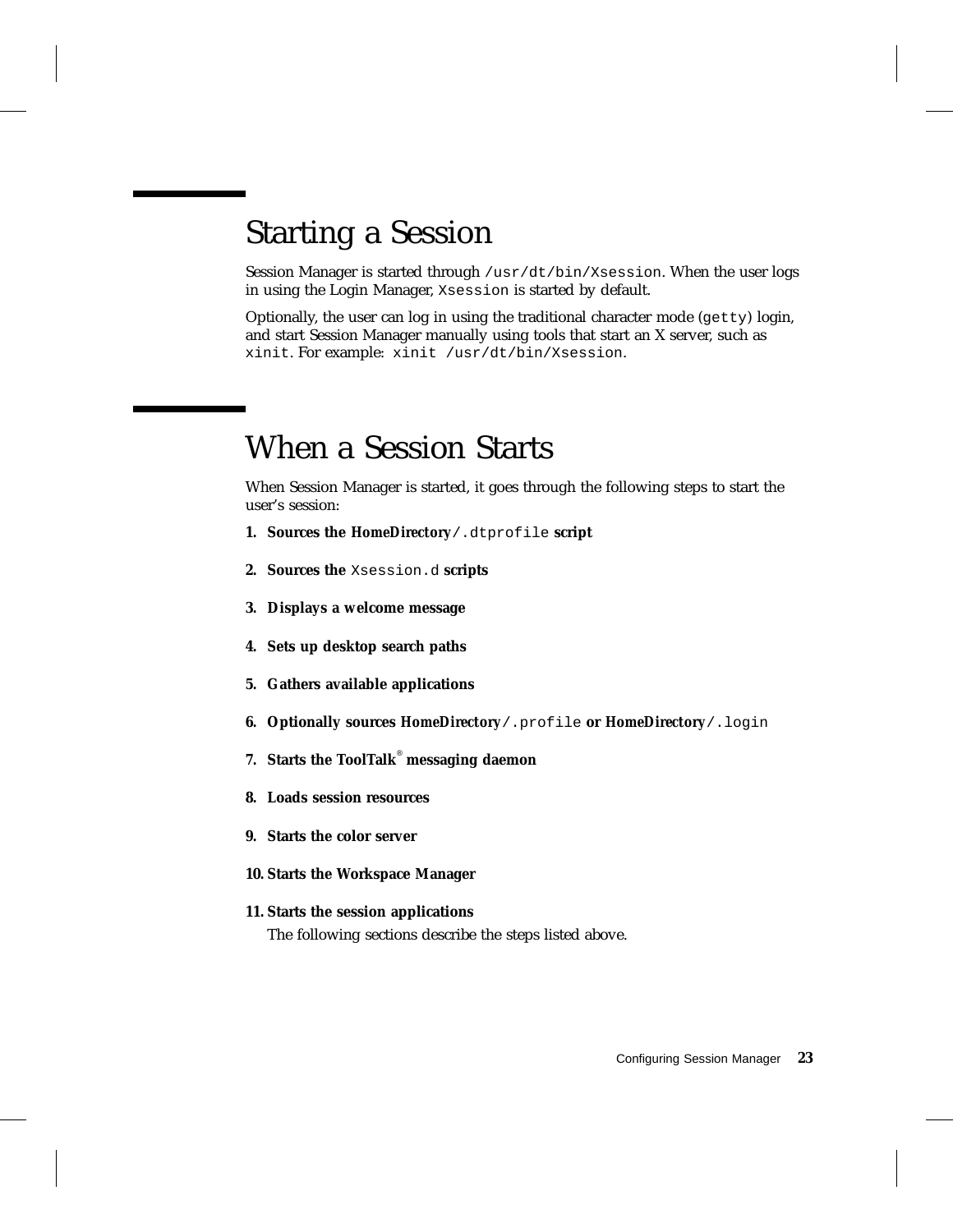### Sourcing the .dtprofile Script

At session startup, the Xsession script sources the user's *HomeDirectory*/.dtprofile script. The *HomeDirectory*/.dtprofile script is a /bin/sh or /bin/ksh script that enables users to set up environment variables for their sessions. For more information on setting up environment variables, see "Additional Session Startup Customizations" on page 29.

If the *HomeDirectory*/.dtprofile script does not exist, such as when a user is logging in to the desktop for the first time, Xsession will copy the desktop default sys.dtprofile to *HomeDirectory*/.dtprofile.

The desktop default is /usr/dt/config/sys.dtprofile. To customize the sys.dtprofile script, copy sys.dtprofile from /usr/dt/config to /etc/dt/config and edit the new file.

### Sourcing Xsession.d Scripts

After sourcing the *HomeDirectory*/.dtprofile script, the Xsession script sources the Xsession.d scripts. These scripts are used to set up additional environment variables and start optional daemons for the user's session. The default Xsession.d scripts are:

0010.dtpaths—documents customizable desktop search paths

0020.dtims—starts optional input method server

0030.dttmpdir—creates per-user, per-session temporary directory

0040.xmbind—sets up \$XMBINDDIR to desktop default

There may be additional vendor-specific scripts in Xsession.d.

Xsession first sources all files in the /etc/dt/config/Xsession.d directory, followed by those in the /usr/dt/config/Xsession.d directory.

The desktop default Xsession.d scripts are located in the /usr/dt/config/Xsession.d directory. To customize an Xsession.d script, copy the script from /usr/dt/config/Xsession.d to /etc/dt/config/Xsession.d and edit the new file. You must have execute permission to perform this task.

Also, to have Xsession automatically source a script of your own, copy it to /etc/dt/config/Xsession.d.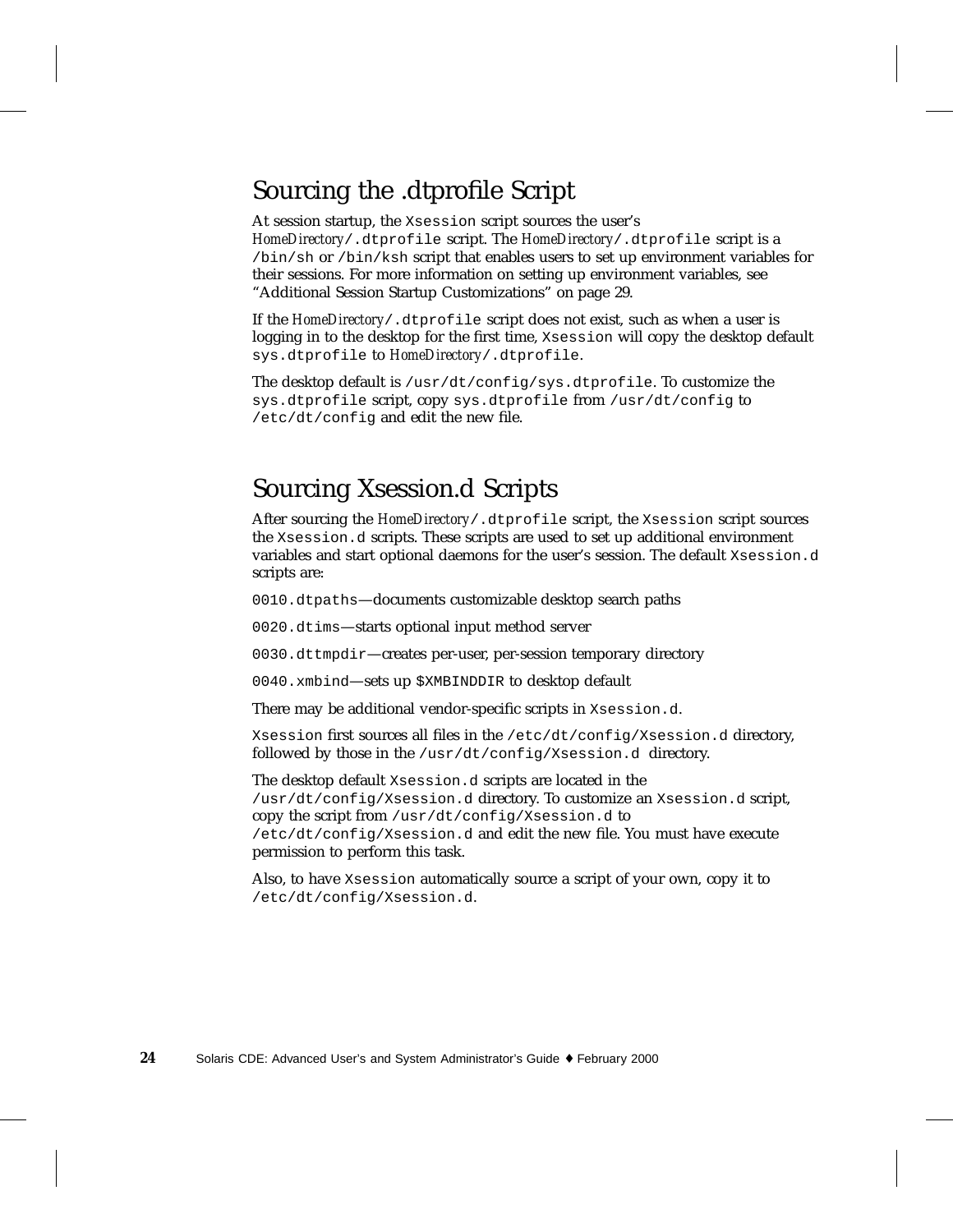**Note -** When you modify or create an Xsession.d script, make sure that any foreground commands you issue are of short duration, as the time taken by the command will directly affect session startup time. If a foreground command does not exit, the session startup will hang. Commands run in an Xsession.d script that you want to remain running for the duration of the session should be run in the background.

### Displaying the Welcome Message

After sourcing *HomeDirectory*/.dtprofile and the Xsession.d scripts, Xsession displays a welcome message that covers the screen. You can customize the welcome message displayed, or turn off the message entirely. The dthello client is used to display the message.

To alter the message text, change the dthello options by modifying the dtstart\_hello[0] variable.

To change dtstart\_hello[0], create an /etc/dt/config/Xsession.d script that sets the new value. To display the message of the day for all users, create an executable sh or ksh script, for example /etc/dt/config/Xsession.d/myvars, and set dtstart hello[0] as follows:

dtstart\_hello[0]="/usr/dt/bin/dthello -file /etc/motd &"

Similarly, users can change the welcome message for their sessions by setting dtstart\_hello[0] in *HomeDirectory*/.dtprofile.

To turn off the welcome message, set dtstart\_hello[0]=" ".

For more information about dthello, see the dthello man page.

### Setting Up the Desktop Search Paths

The desktop search paths are created at login by dtsearchpath. There are two categories of environment variables used by dtsearchpath:

Input Variables—System-wide and personal environment variables whose values are set by the system administrator or end user.

Output Variables—Variables created and assigned values by dtsearchpath. The value of each variable is the search path for the desktop session.

To alter the command-line options of dtsearchpath, modify the dtstart\_searchpath variable. To change the dtstart\_searchpath variable for all users, create an executable sh or ksh script (for example

Configuring Session Manager **25**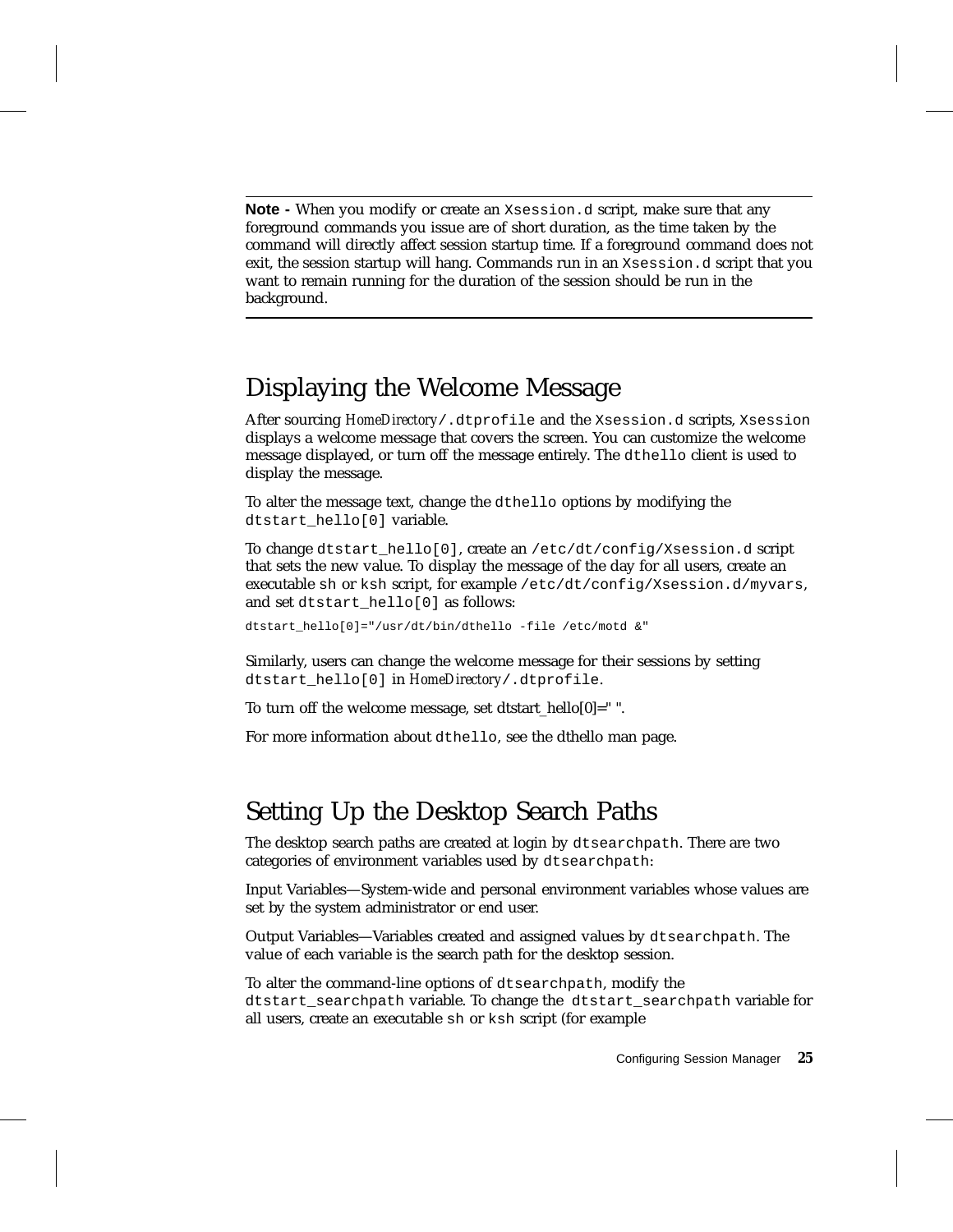$/etc/dt/confiq/Xs$ ession. $d/myvars$ ), and set dtstart\_searchpath as follows:

dtstart\_searchpath="/usr/dt/bin/dtsearchpath"

Users can similarly change the dtsearchpath options for only their own sessions by setting dtstart\_searchpath in *HomeDirectory*/.dtprofile.

For more information about dtsearchpath, see Chapter 9. For more information about dtsearchpath options, see the dtsearchpath man page.

### Gathering Available Applications

The next step after setting up the desktop search paths is to gather available applications using dtappgather. To alter the command-line options of dtappgather, modify the dtstart\_appgather variable. To change the dtstart\_appgather variable for all users, create an executable sh or ksh script (for example /etc/dt/config/Xsession.d/myvars), and set dtstart\_appgather as follows:

dtstart\_appgather="/usr/dt/bin/dtappgather &"

Users can similarly change the dtappgather options for only their own sessions by setting dtstart\_appgather in *HomeDirectory*/.dtprofile.

For more information about dtappgather options, see the dtappgather(4) man page.

### Optionally Sourcing the .profile or .login Script

Xsession is able to source a user's traditional *HomeDirectory*/.profile or *HomeDirectory* . login scripts. By default this capability is disabled. To tell Xsession to source the .profile or .login script, set DTSOURCEPROFILE to true.

To change DTSOURCEPROFILE for all users, create an /etc/dt/config/Xsession.d script that sets the new value. To set DTSOURCEPROFILE to true for all users, create an executable sh or ksh script, for example /etc/dt/config/Xsession.d/myvars, and set DTSOURCEPROFILE as follows:

DTSOURCEPROFILE=true

Users can similarly change DTSOURCEPROFILE for their own sessions by setting DTSOURCEPROFILE to true in *HomeDirectory*/.dtprofile.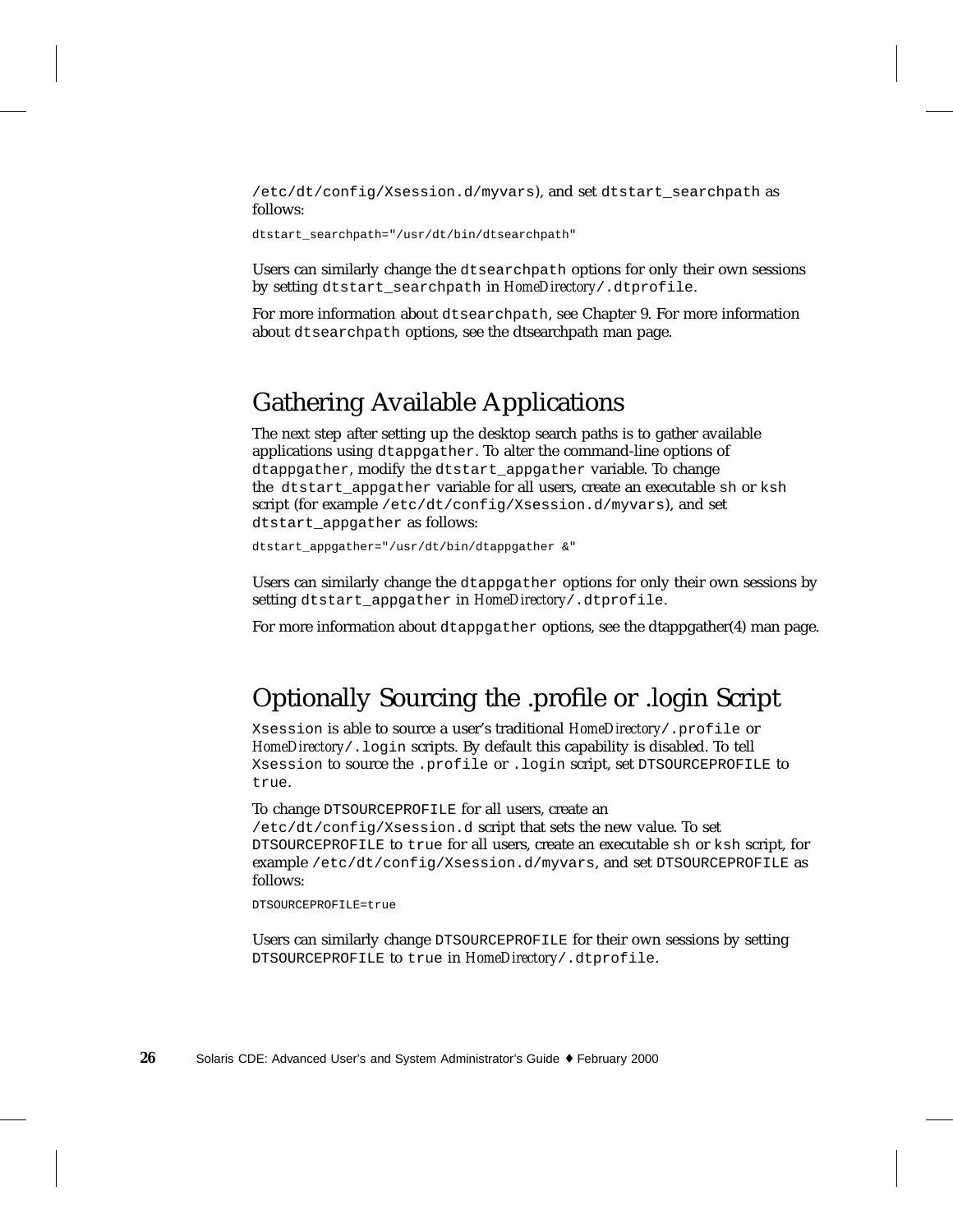### Starting the ToolTalk Messaging Daemon

The ToolTalk messaging daemon, ttsession, enables independent applications to communicate with each other without having direct knowledge of each other. Applications create and send ToolTalk messages to communicate with each other. ttsession communicates on the network to deliver messages.

To alter the command-line options of ttsession, modify the dtstart\_ttsession variable. To change the dtstart\_ttsession variable for all users, create an executable sh or ksh script (for example /etc/dt/config/Xsession.d/*myvars*), and set dtstart\_ttsession as follows:

```
dtstart_ttsession="/usr/dt/bin/ttsession -s"
```
Users can similarly change the ttsession options for their own sessions by setting dtstart\_ttsession in *HomeDirectory*/.dtprofile.

For more information about ttsession options, see the ttsession man page. For more information on ttsession, see *Common Desktop Environment: ToolTalk Messaging Overview*.

### Starting the Session Manager Client

At this point, Xsession starts /usr/dt/bin/dtsession, which continues the session startup process.

### Loading the Session Resources

Session Manager uses the X server RESOURCE\_MANAGER property to make desktop resources available to all applications. Session Manager loads the RESOURCE\_MANAGER by:

- Loading the system default resources
- Merging any system-wide resources specified by the system administrator
- Merging any user-specified resources

The desktop default resources can be found in

/usr/dt/config/*language*/sys.resources. These resources will be made available to each user's session via the RESOURCE\_MANAGER property. This file should not be edited, as it is overwritten upon subsequent desktop installations.

You can augment the system default resources by creating /etc/dt/config/*language*/sys.resources. In this file, you can override default resources or specify additional resources for all desktop users. Since this file is merged into the desktop default resources during session startup, only new or updated resource specifications should be placed in this file. Resources specified in this file will be made available to each user's session through the

Configuring Session Manager **27**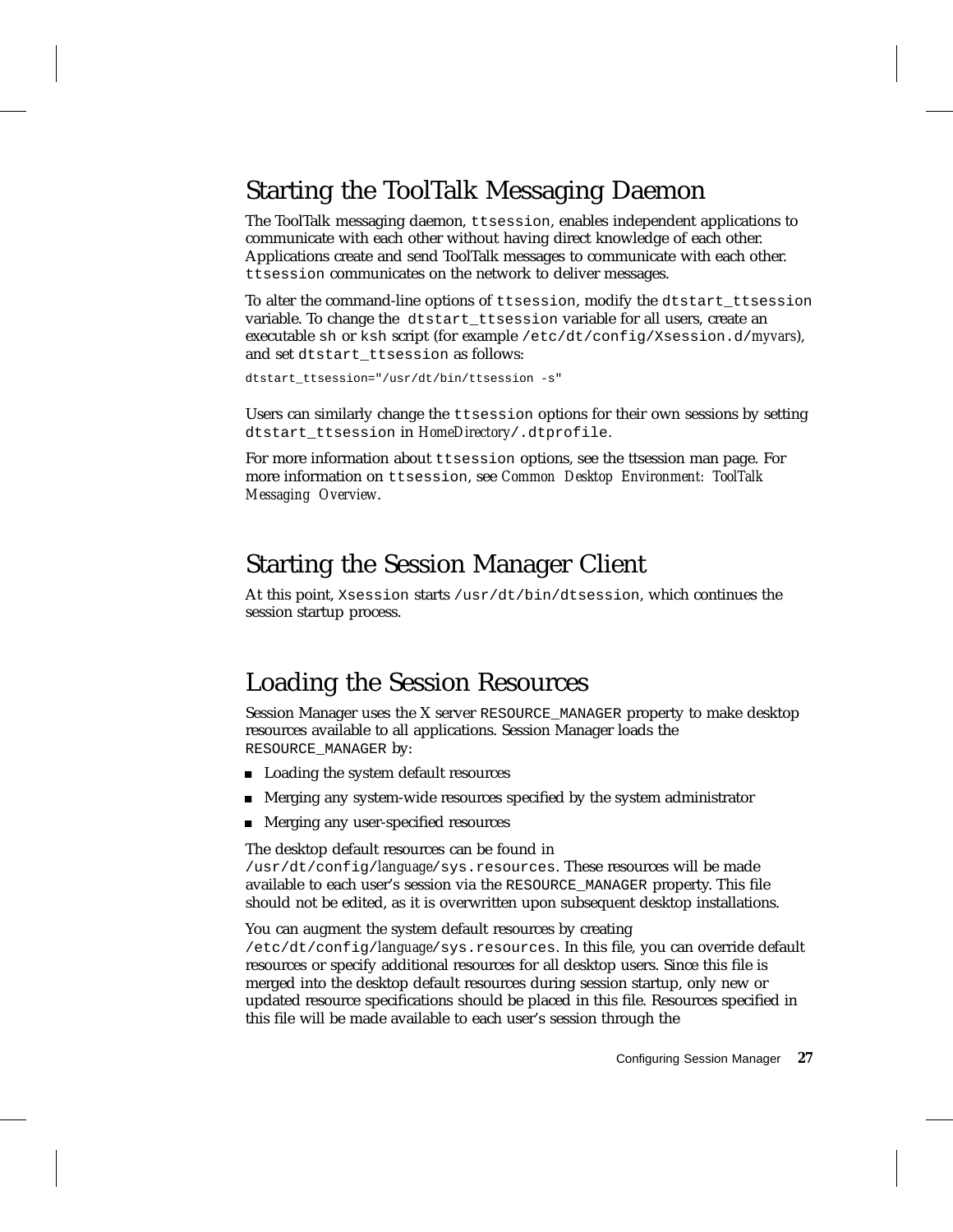RESOURCE\_MANAGER property. Resources specified in this file take precedence over those specified in the desktop default resource file.

Users can augment the desktop default and system-wide resources using their *HomeDirectory*/.Xdefaults file. Resources specified in this file will be made available to that user's session through the RESOURCE\_MANAGER property. Resources specified in this file take precedence over those specified in the desktop default or system administrator resource files.

**Note -** The X Toolkit Intrinsics utility specifies that it will load resources for an application from either RESOURCE\_MANAGER or from *HomeDirectory*/.Xdefaults, but not both. Ordinarily, this would mean that the user's *HomeDirectory* / .Xdefaults file would be ignored. However, Session Manager accommodates *HomeDirectory*/.Xdefaults by merging it into the RESOURCE\_MANAGER at session startup as described above. If a user changes *HomeDirectory*/.  $X$ defaults, the changes will not be visible to new applications until the user invokes the Reload Resources action. The Reload Resources action will instruct Session Manager to reload the RESOURCE\_MANAGER with the default, system-wide, and user-specified resources. This makes changes to the system-wide and personal resource files available to applications.

For more information see:

- "Setting Application Resources" on page 267
- $\blacksquare$  The dtresourcesfile(4) man page

### Starting the Color Server

Session Manager serves as the color server for the desktop and provides the following set of dtsession resources that can be used to configure it.

foregroundColor—controls whether a pixel is allocated for the foreground color

dynamicColor—specifies whether read-only colors are allocated

shadowPixmaps—specifies whether colors are allocated for top shadow or bottom shadow

colorUse—limits color allocation

writeXrdbColors—specifies whether the \*background and \*foreground resources are placed in the resource database

You can set color server resources for all users by creating /etc/dt/config/*language*/sys.resources and specifying the color server resources in that file.

Users can similarly set color server resources for their own sessions by specifying color server resources in *HomeDirectory*/.Xdefaults.

**28** Solaris CDE: Advanced User's and System Administrator's Guide ♦ February 2000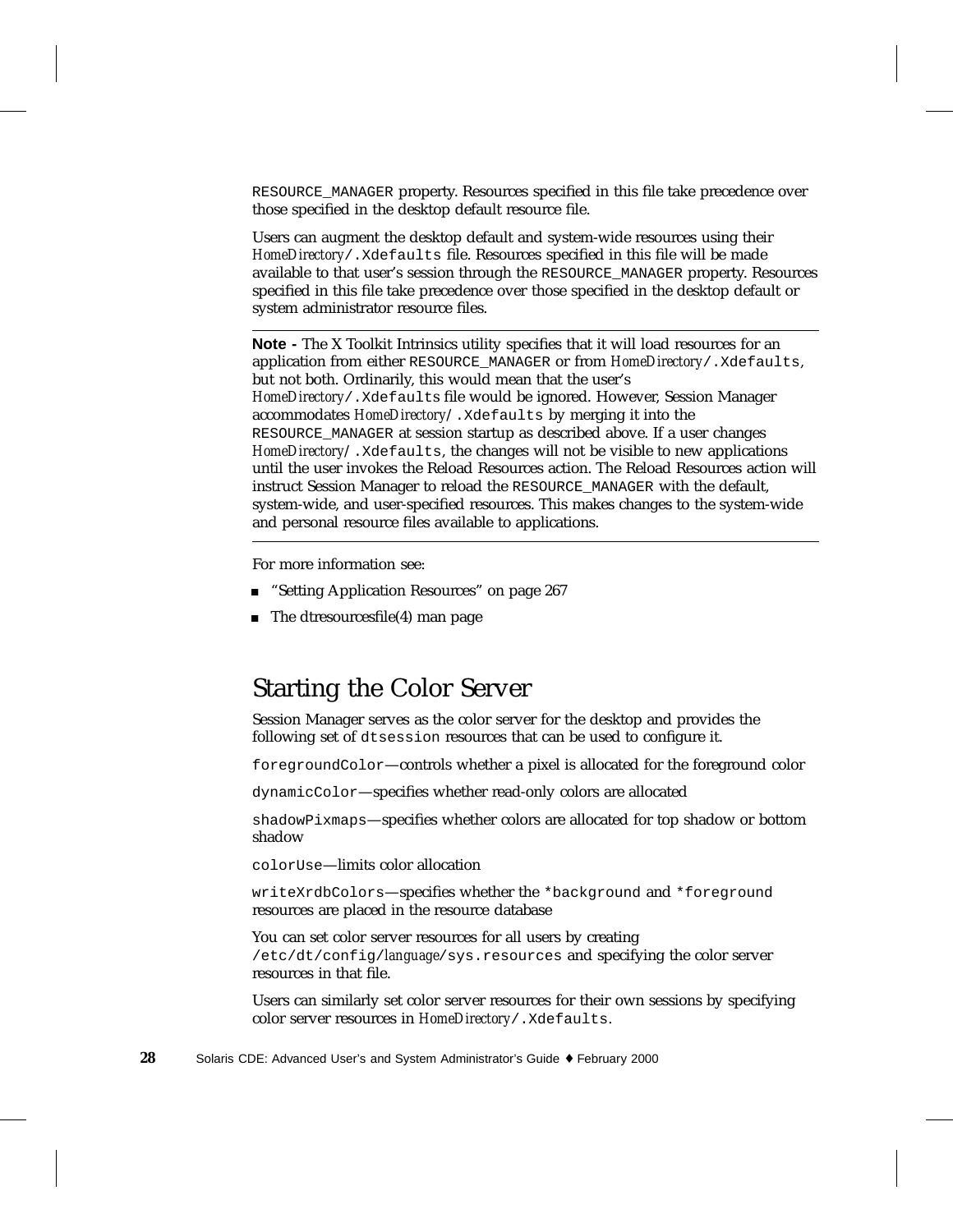For more information about setting color server resources, see "Administering Colors" on page 279.

### Starting Workspace Manager

Session Manager is responsible for starting Workspace Manager. By default /usr/dt/bin/dtwm is started. An alternate window manager can be specified with the wmStartupCommand resource.

You can specify an alternate window manager for all users by creating /etc/dt/config/*language*/sys.resources and specifying the full path name and options for the window manager with the Dtsession\*wmStartupCommand resource in that file.

Users can similarly specify an alternate window manager for their own sessions only by specifying the Dtsession\*wmStartupCommand resource in *HomeDirectory*/.Xdefaults.

For more information about the Window Manager, see Chapter 16.

### Starting the Session Applications

At session startup, Session Manager will restart any applications that were saved as part of the session. The system default set of applications to be restored as part of the user's initial session can be found in /usr/dt/config/*language*/sys.session. This file should not be edited as it will be unconditionally overwritten upon subsequent desktop installations.

For more information, see the dtsessionfile(4) man page.

A system administrator can replace the set of applications that are started as part of the user's initial session by copying /usr/dt/config/*language*/sys.session to /etc/dt/config/*language*/sys.session and modifying the latter file. Unlike the resource files, this file will be used as a complete replacement for the desktop default file, so you can make a copy of the system default file and make any necessary modifications.

# Additional Session Startup Customizations

This section covers:

■ Setting environment variables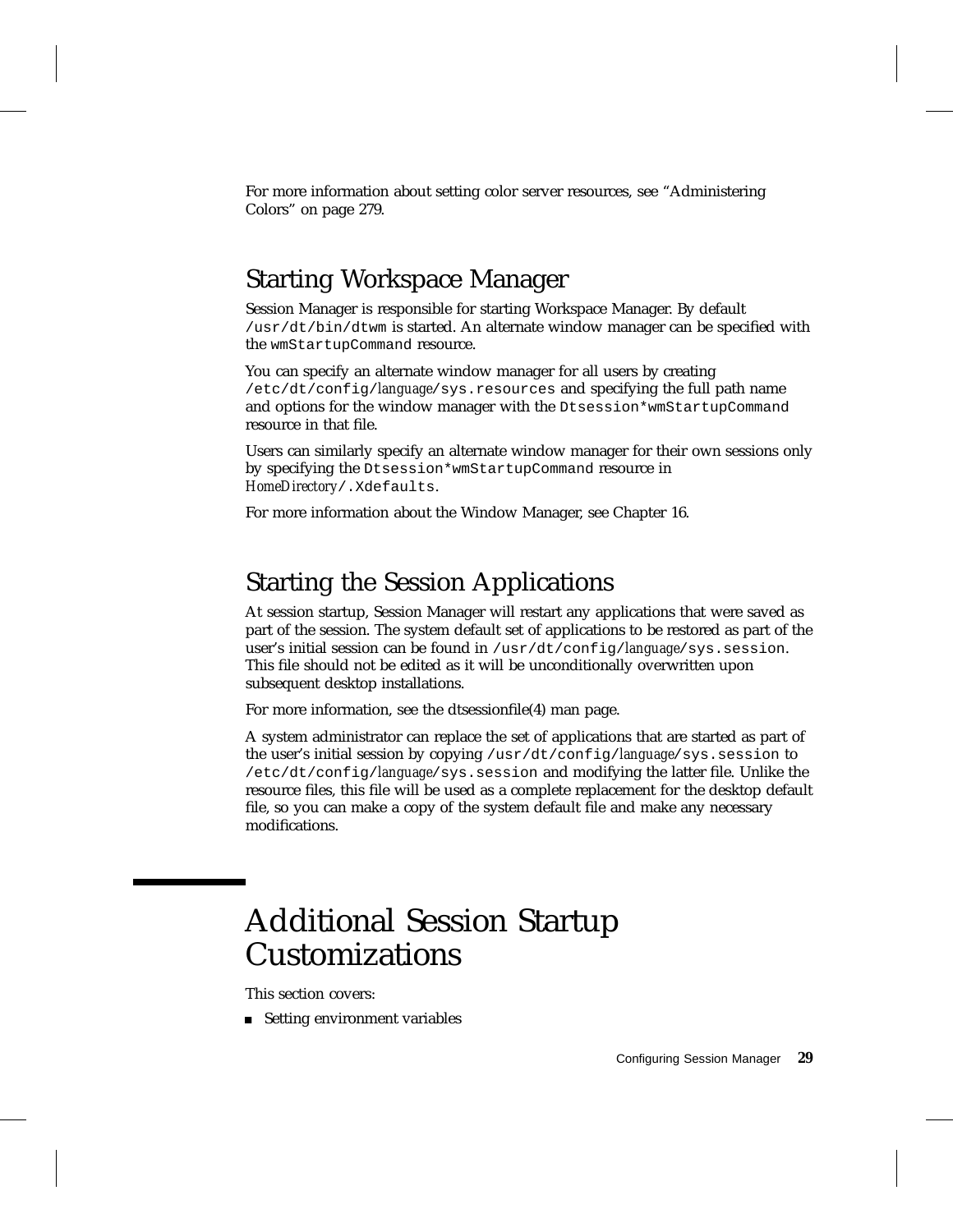- Setting resources
- Using display-dependent sessions
- Running scripts at login
- Recovering a back-up session

#### To Set Environment Variables

♦ **To set system-wide environment variables, create a file in the** /etc/dt/config/Xsession.d **directory that sets and exports the variable.**

For example, if you create an executable ksh script,

/etc/dt/config/Xsession.d/*myvars,* containing:

export MYVARIABLE="value"

then the variable MYVARIABLE will be set in each user's environment at the next login.

♦ **To set personal environment variables, set the variable in** *HomeDirectory*/.dtprofile**.**

For example:

export MYVARIABLE="value"

sets the variable MYVARIABLE in each user's environment at the next login.

**Note -** Session Manager does not automatically read the . profile or . login file. However, it can be configured to use these files; see "Optionally Sourcing the .profile or .login Script" on page 26.

### To Set Resources

♦ **To set system-wide resources, add the resources to the file** /etc/dt/config/*language*/sys.resources**. (You may have to create the file.)**

**Note -** .dtprofile only supports /bin/sh or /bin/ksh syntax.

For example, if in /etc/dt/config/C/sys.resources you specify:

AnApplication\*resource: *value*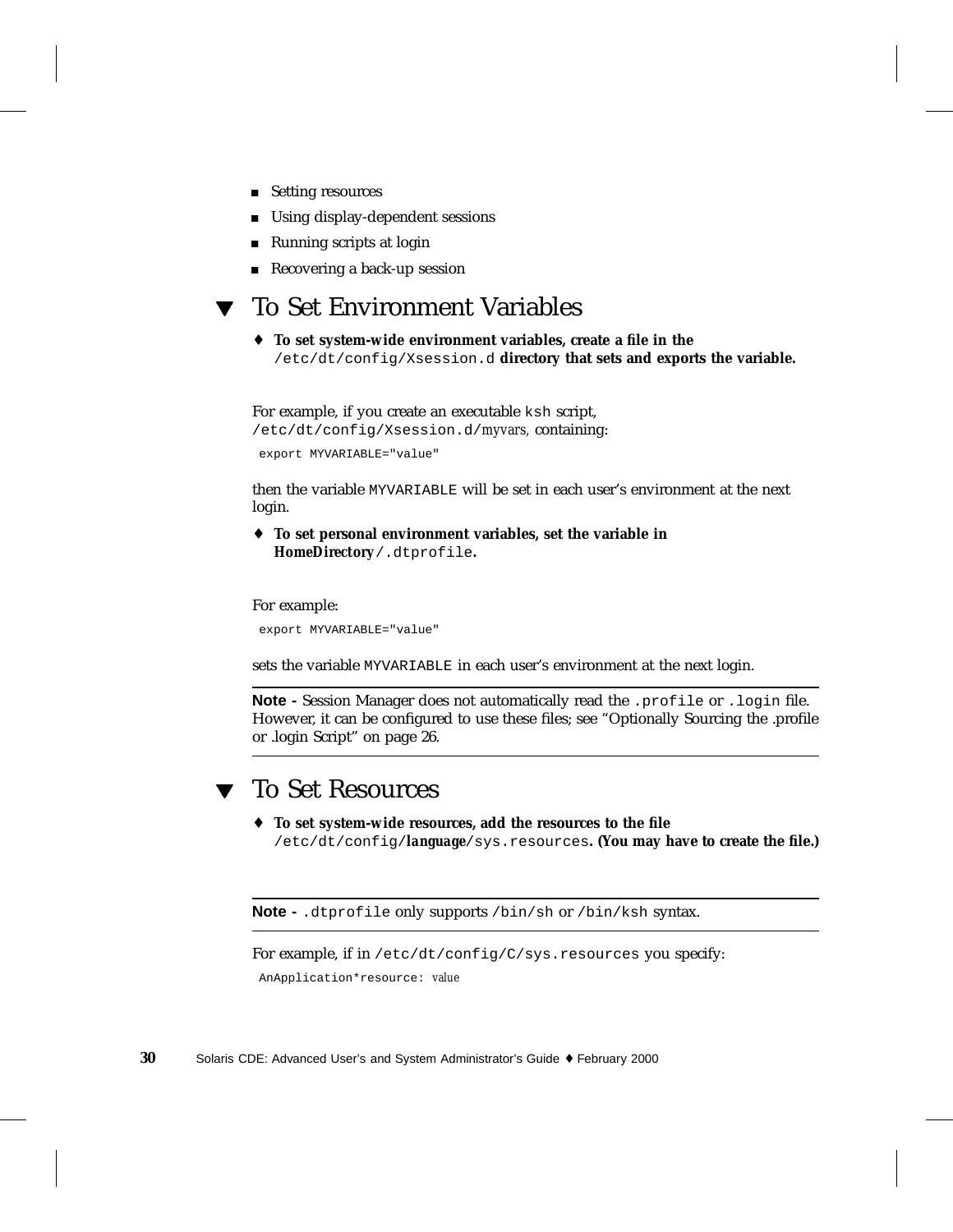then the resource AnApplication\*resource will be set in each user's RESOURCE\_MANAGER property at the next login.

♦ **To set personal resources, add the resources to the file** *HomeDirectory*/.Xdefaults**.**

### $\blacktriangledown$  To Set Display-Specific Resources

You can set display-specific resources for all desktop users on the system. Also, users can set display-specific resources limited to their own session. This enables you to specify resources depending upon which display the user uses to log in to the desktop.

- ♦ **To set display-specific resources for all desktop users on the system, create the file** /etc/dt/config/*language*/sys.resources **that specifies the display-specific resources.**
- ♦ **To set personal display-specific resources, specify the resource in** *HomeDirectory*/.Xdefaults**.**

You delimit these resources by enclosing them in cpp conditional statements. A DISPLAY\_displayname macro is defined depending upon the value of the \$DISPLAY variable. This is done by converting all . (period) and : (colon) characters to \_ (underscores), stripping off any screen specification, and finally prefixing DISPLAY\_ to the result.

For example, a \$DISPLAY of :0 would be DISPLAY\_0, and a \$DISPLAY of blanco.gato.com:0.0 would be DISPLAY\_blanco\_gato\_com\_0. The resulting value can be used as part of a cpp test in a session resource file. For example, if in /etc/dt/config/C/sys.resources you specify:

Myapp\*resource: value #ifdef DISPLAY\_blanco\_gato\_com\_0 Myapp\*resource: specialvalue1 #endif #ifdef DISPLAY\_pablo\_gato\_com\_0 Myapp\*resource: specialvalue2 #endif

> the resource MyApp\*resource will be set in RESOURCE\_MANAGER to specialvalue1 when the user logs in on display blanco.gato.com:0; specialvalue2 when the user logs in on pablo.gato.com:0; and value when the user logs in on another display.

> > Configuring Session Manager **31**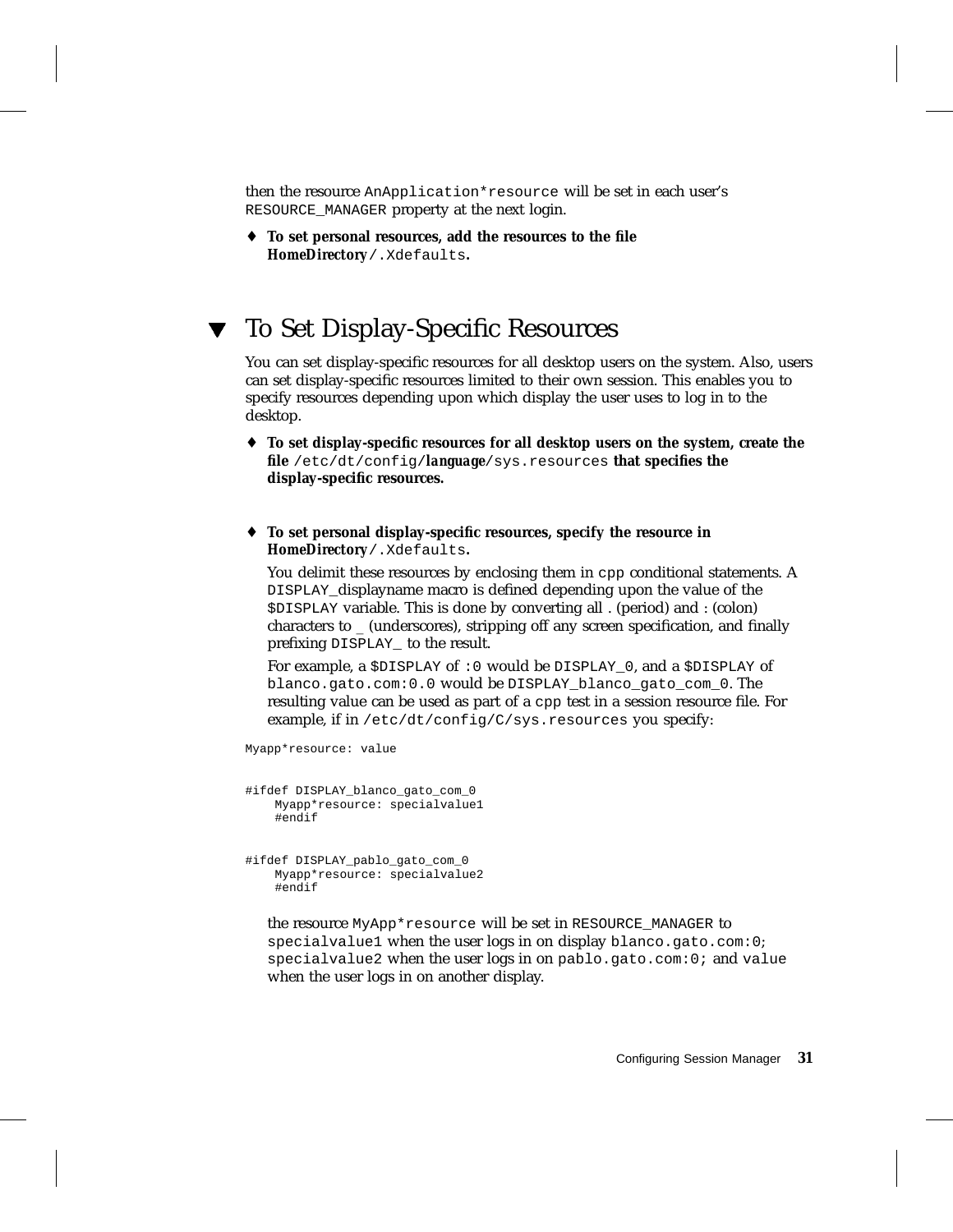#### To Change Applications for the Initial Session  $\blacktriangledown$

You can specify alternate applications to start as part of a user's initial session.

- **1. Copy** /usr/dt/config/*language*/sys.session **to** /etc/dt/config/*language*/sys.session.
- **2. Modify the new** sys.session **file.**

Each entry in sys.session appears as:

dtsmcmd -cmd *command\_and\_options*

#

To start an additional application as part of a user's initial session, specify a new sys.session entry with a full path name. For example, to start /usr/bin/X11/xclock as part of a user's initial session, add an xclock entry to /etc/dt/config/C/sys.session:

```
# Start up xclock...
#
dtsmcmd -cmd "/usr/bin/X11/xclock -digital"
```
### To Set Up a Display-Specific Session

A user can set up a display-specific session to tune a session to a particular display.

♦ **Copy the** *HomeDirectory*/.dt/sessions **directory to** *HomeDirectory*/.dt/*display* **where** *display* **is the real, unqualified host name (**pablo:0 **is valid,** pablo.gato.com:0 **or** unix:0 **is not).**

For example, to create a display-specific session for display pablo.gato.com:0:

cp -r *HomeDirectory*/.dt/sessions *HomeDirectory*/.dt/pablo:0

When the user next logs in on display pablo.gato.com:0, the Session Manager will start that display-specific session.

### Executing Additional Commands at Session Startup and Logout

Users can specify that additional commands be started when they log in to their desktop sessions. This is useful for setting up X settings that are not saved by Session Manager. For example, the user can use xsetroot to customize the root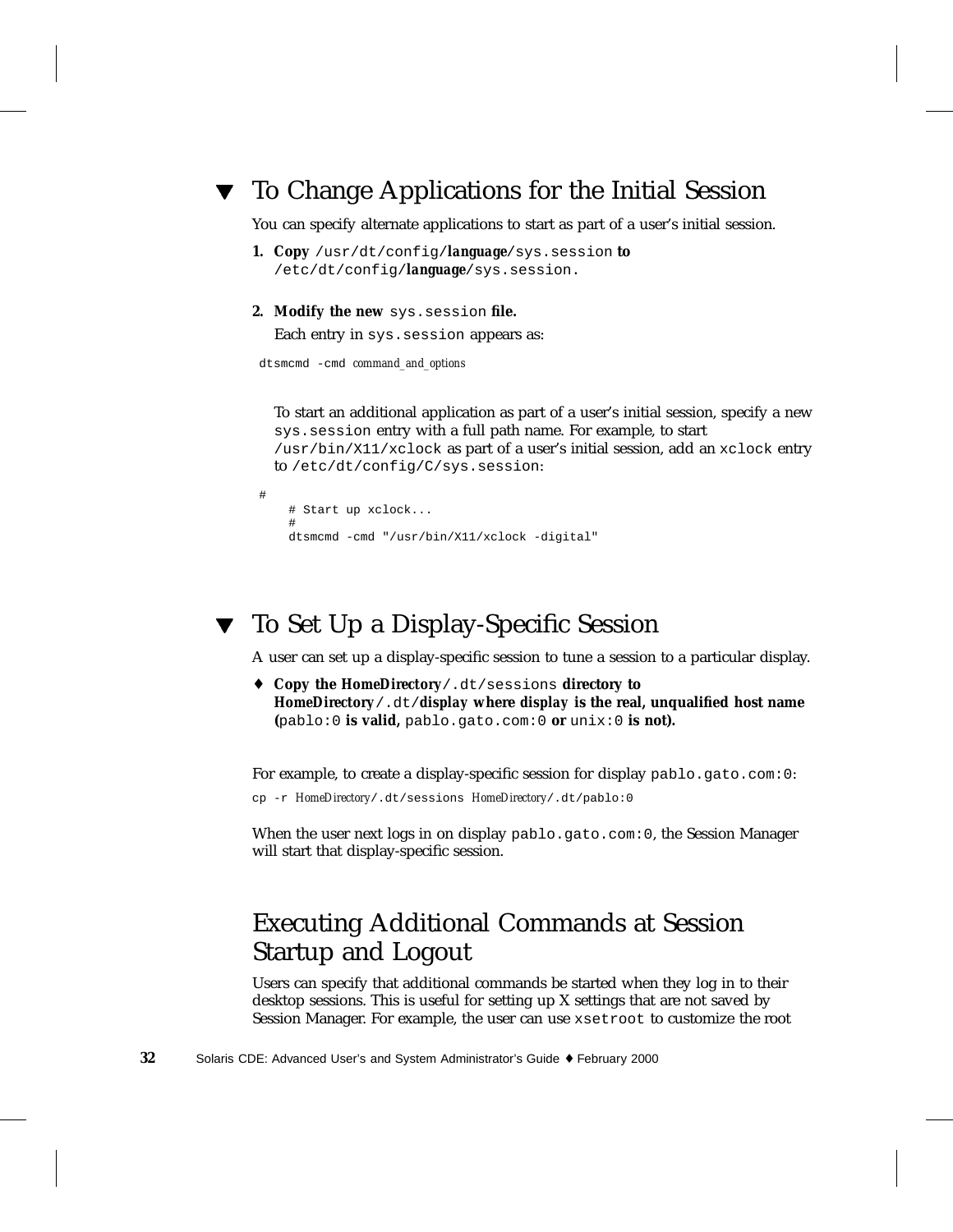(workspace) pointer. Another use would be to start applications that are unable to be saved and restored by Session Manager. If an application will not restart when the session is restored, the user can start the client using this method.

### To Execute Additional Commands at Session Startup

♦ **Create the file** *HomeDirectory*/.dt/sessions/sessionetc **containing the commands.**

Generally this file is a script and must have execute permission. Processes started in sessionetc should be run in the background.

**Note -** Do not use sessionetc to start clients that are automatically restored by Session Manager. Doing so can cause multiple copies of the application to be started. You may not be able to see the copies immediately because the windows may be stacked on top of one another.

### To Execute Additional Commands at Logout

A companion file to sessionetc is sessionexit. Use sessionexit to perform some operation at session exit that is not handled by Session Manager.

♦ **Create the file** *HomeDirectory*/.dt/sessions/sessionexit **containing the commands.**

Like sessionetc, this file is usually a script with execute permission.

### To Recover a Session from Backup

When Session Manager saves a session, the session information is stored in the *HomeDirectory*/.dt/sessions directory or in the *HomeDirectory*/.dt/display directory if using a display-specific session. In these directories, Session Manager creates a subdirectory named current or home to store information for the respective current or home session. Before the session information is stored, Session Manager makes a backup of the prior session with that name and stores it in current.old or home.old.

- **1. Log in using the Failsafe Session or Command Line Login from the login screen.**
- **2. Copy the backup session directory to the active name. For example, to recover the backup home session:**

Configuring Session Manager **33**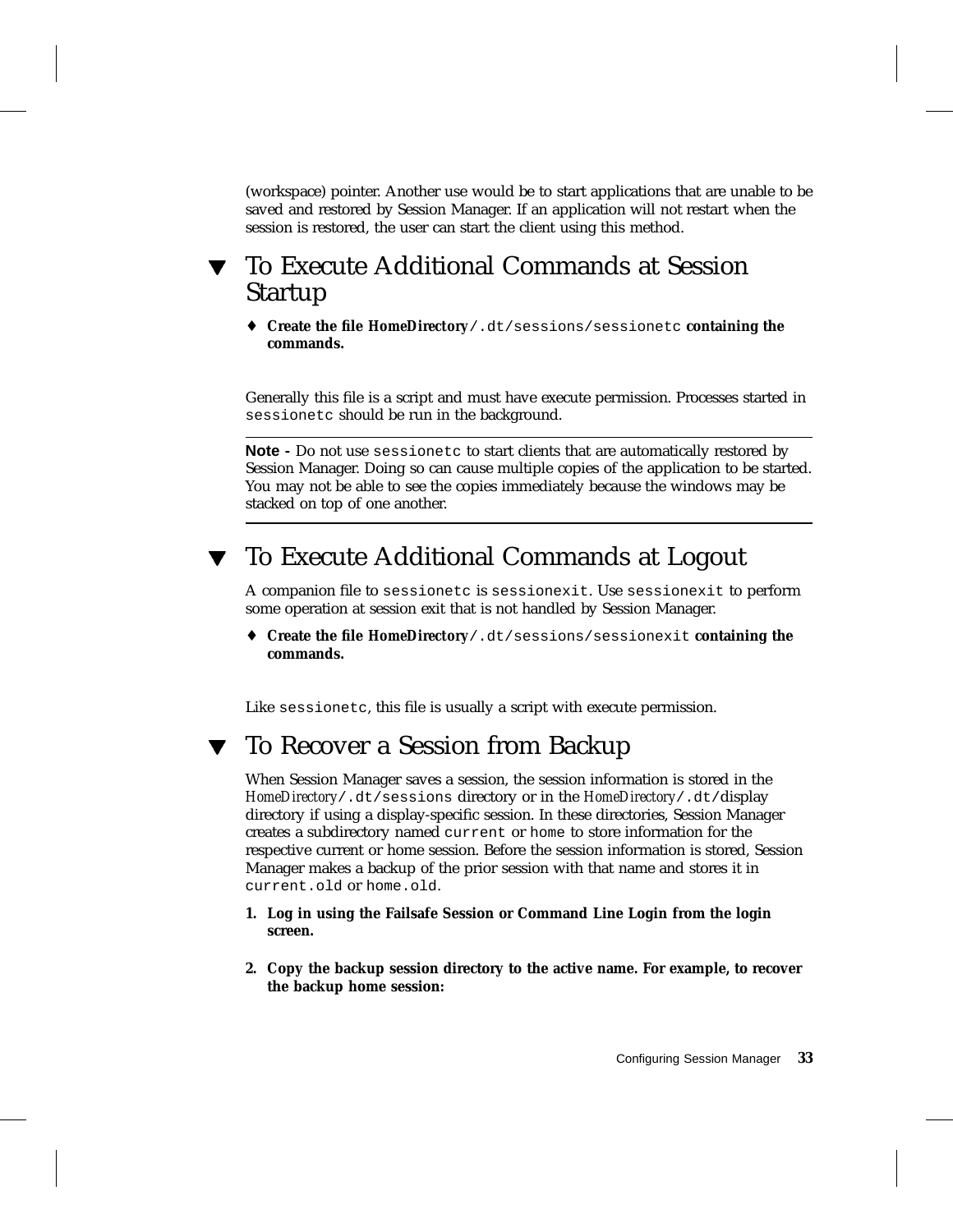cp -r *HomeDirectory*/.dt/sessions/home.old \ *HomeDirectory*/.dt/sessions/home

Display-specific sessions can be recovered in the same manner.

#### To Investigate Session Startup Problems  $\blacktriangledown$

♦ **Check the file** *HomeDirectory*/.dt/startlog**.**

Session Manager logs each user's session startup progress in this file.

# Session Manager Files and Directories

- /usr/dt/bin/Xsession
- /usr/dt/config/Xsession.d/\*
- /usr/dt/bin/dtsession
- /usr/dt/bin/dtsession\_res
- *HomeDirectory*/.dt/sessions/current
- *HomeDirectory*/.dt/sessions/home
- *HomeDirectory*/.dt/*display*/current
- *HomeDirectory*/.dt/*display*/home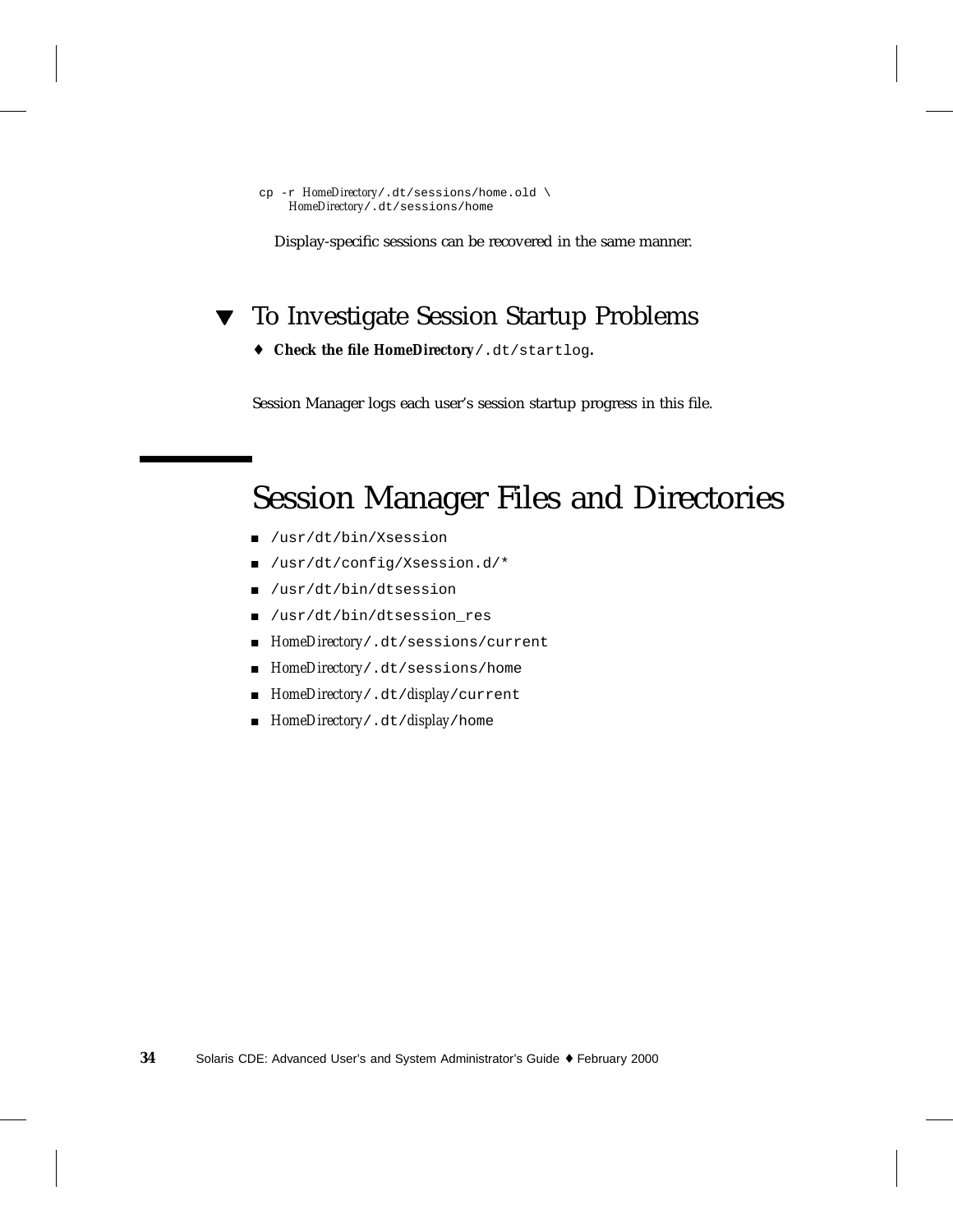#### CHAPTER **3**

# Troubleshooting Login and Session Startup Problems

This chapter describes the Solaris CDE startup files and possible Solaris CDE startup problems, and suggests solutions to startup problems.

- "Login Startup Files" on page 35
- "Error Log Locations" on page 36
- "User Startup Files" on page 36
- "Solaris CDE Startup Examples" on page 37

# Login Startup Files

When the Solaris CDE Login Manager authenticates the user, it calls the following script to start the desktop:

/usr/dt/bin/Xsession

The first user-specific file that Xsession calls is *HomeDirectory*/.dtprofile.

The first time a new user logs into Solaris CDE, a .dtprofile file is copied into the user's home directory. By default, the file does nothing. However, it does contain many comments on how it might be edited. The user can edit this file to add user-specific environment variables.

**Note -** Like the Xsession script that calls .dtprofile, this file uses the ksh syntax.

One useful edit is to uncomment the last line of the .dtprofile file: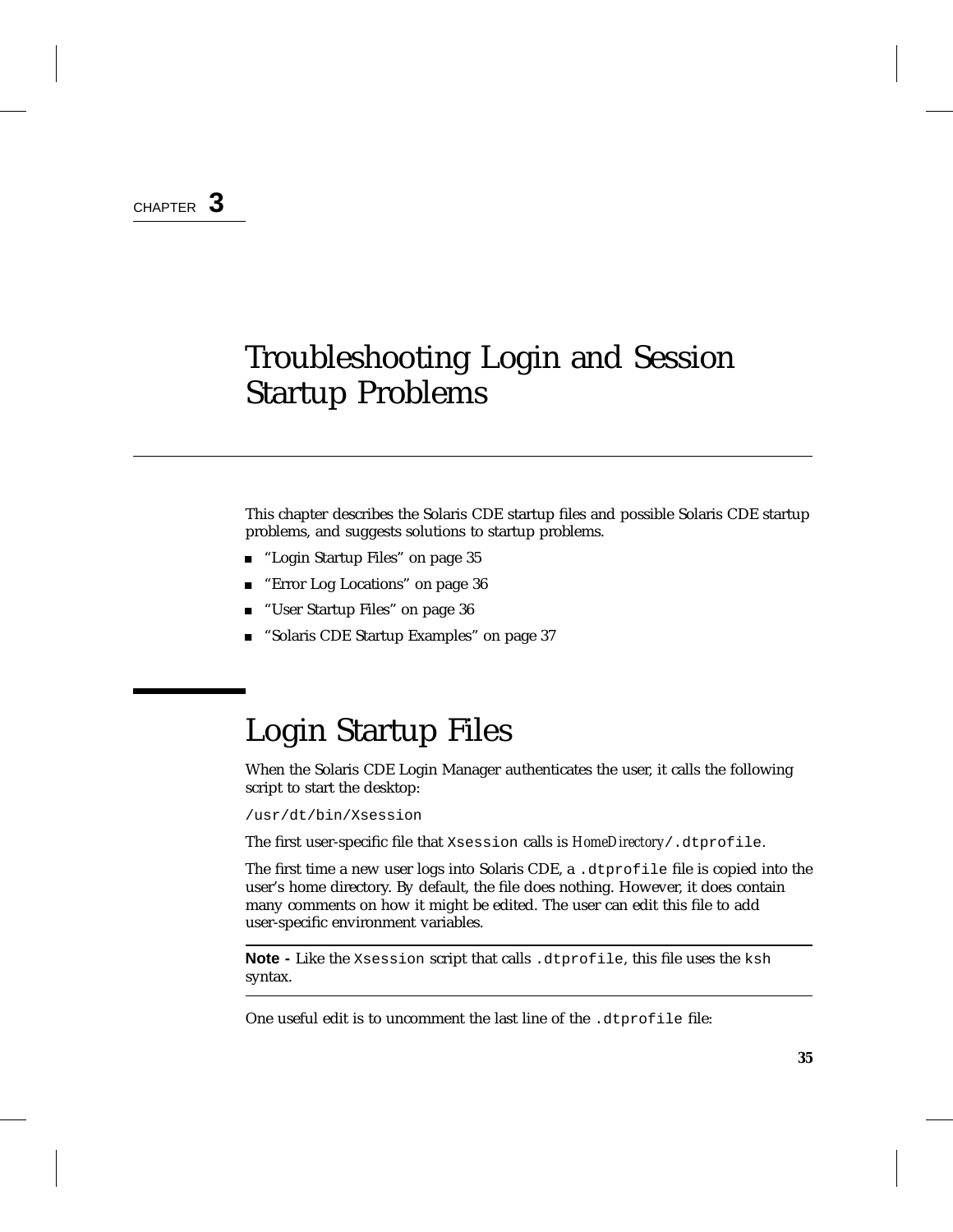DTSOURCEPROFILE=true

This line allows the user's *HomeDirectory*/.login (for csh users) or the *HomeDirectory*/.profile (for other shell users) to be sourced as part of the startup process.

# Error Log Locations

Choose Failsafe Session from the Solaris CDE Login screen's Option menu to bypass the normal Xsession startup to look at error logs and fix possible user dot file problems. Table 3–1 shows the error logs and their locations.

**TABLE 3–1** Error Log Locations

| Location                                    | Error Log                                                                     |
|---------------------------------------------|-------------------------------------------------------------------------------|
| /var/dt/Xerrors                             | Solaris CDE login window system errors prior to user login                    |
| <i>HomeDirectory</i> / .dt/<br>startlog     | Solaris CDE startup errors during Xsession, dtprofile,<br>.login, or .profile |
| <i>HomeDirectory</i> / .dt /<br>errorlog    | Solaris CDE errors after Xsession startup                                     |
| <i>HomeDirectory</i> / .dt /<br>sessionlogs | Directory of session logs for Session Manager and Window<br>Manager errors    |

Some errors are also displayed in the System Console window. If the System Console window is not running, the fallback console log file name is wscon with the time/ display code concatenated. For example:

```
/usr/tmp/wsconAAAa004EE:0.0
```
# User Startup Files

To source the .login (for csh users) or the .profile (for sh or ksh users) file, uncomment the last line in the .dtprofile file to read: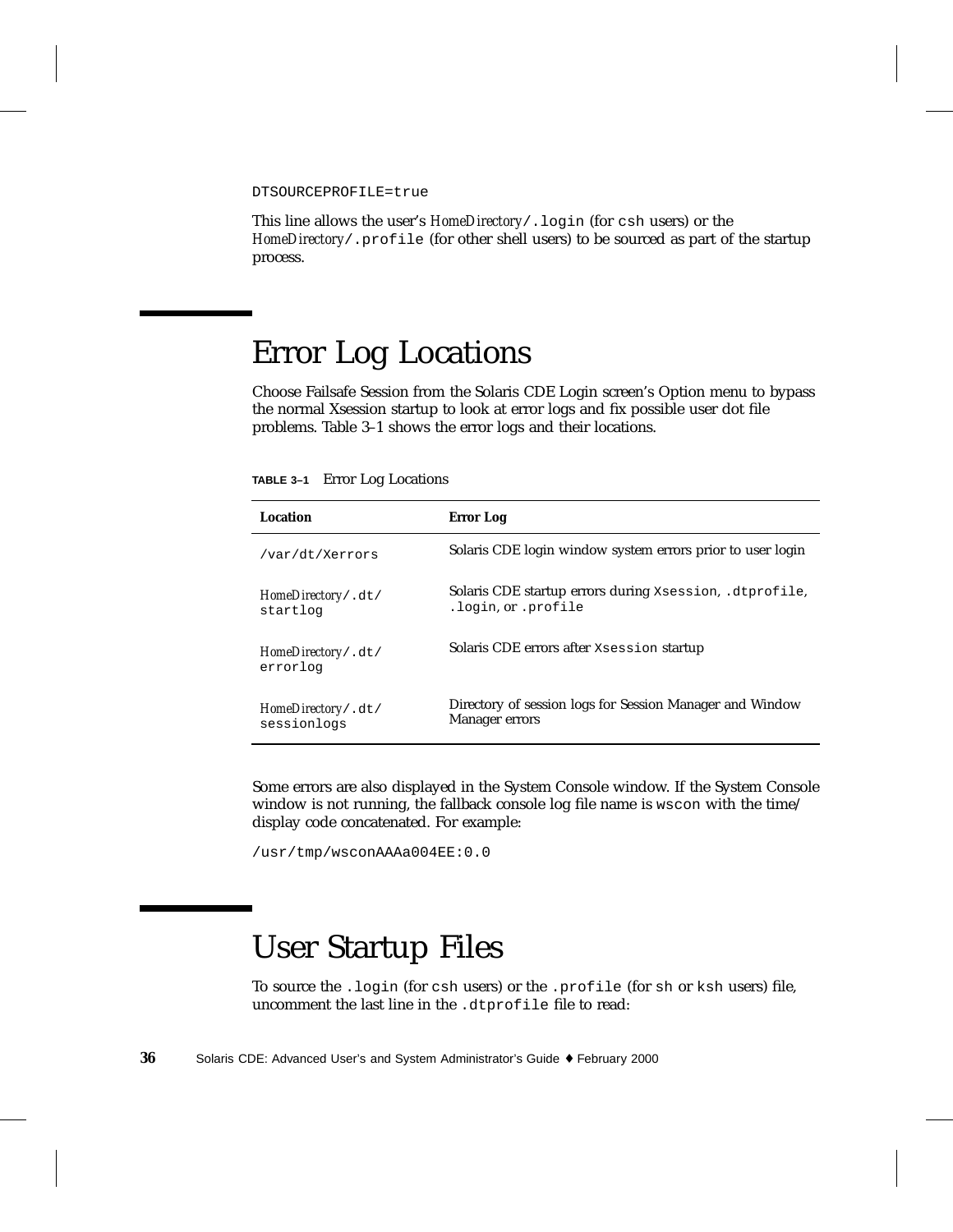#### DTSOURCEPROFILE=true

In most cases this is all that is necessary. However, in some cases you need to modify the .login or .profile file because it may contain commands that will not work with the Solaris CDE Login Manager. If there is a problem with one of the commands, it usually relates to the file expecting a terminal keyboard input source such as stty, tset, or any "wait for input" commands.



**Caution -** If .dtprofile is set to source a .login or .profile file that has problem commands in it that crash the shell, desktop startup will fail. Consequently, no desktop will appear. Instead, you will see the Solaris CDE login screen redisplay. Startup errors from .login or .profile will usually be noted in *HomeDirectory*/.dt/startlog. Use a failsafe login session or a command line login to debug problem commands in .login or .profile.

For more information on problems and their possible solutions, review the .dtprofile file. In general, problem commands are related to terminal information and control.

## Solaris CDE Startup Examples

This section provides examples of how you might edit the following user startup files:

- .login (for csh users)
- .profile (for sh or ksh users)
- .Xdefaults

The Solaris CDE startup process defines a shell variable named DT in the . login or.profile script so that checking can be done during the Solaris CDE startup process. This prevents terminal-related commands such as tty and stty from executing. Refer to the following script examples:

```
.login (C shell)
if ( ! ${?DT} ) then
 stty erase '^h'
endif
.profile (sh or ksh)
if [ ! ''$DT'' ]; then
 stty erase '<sup>^h</sup>'
```
Troubleshooting Login and Session Startup Problems **37**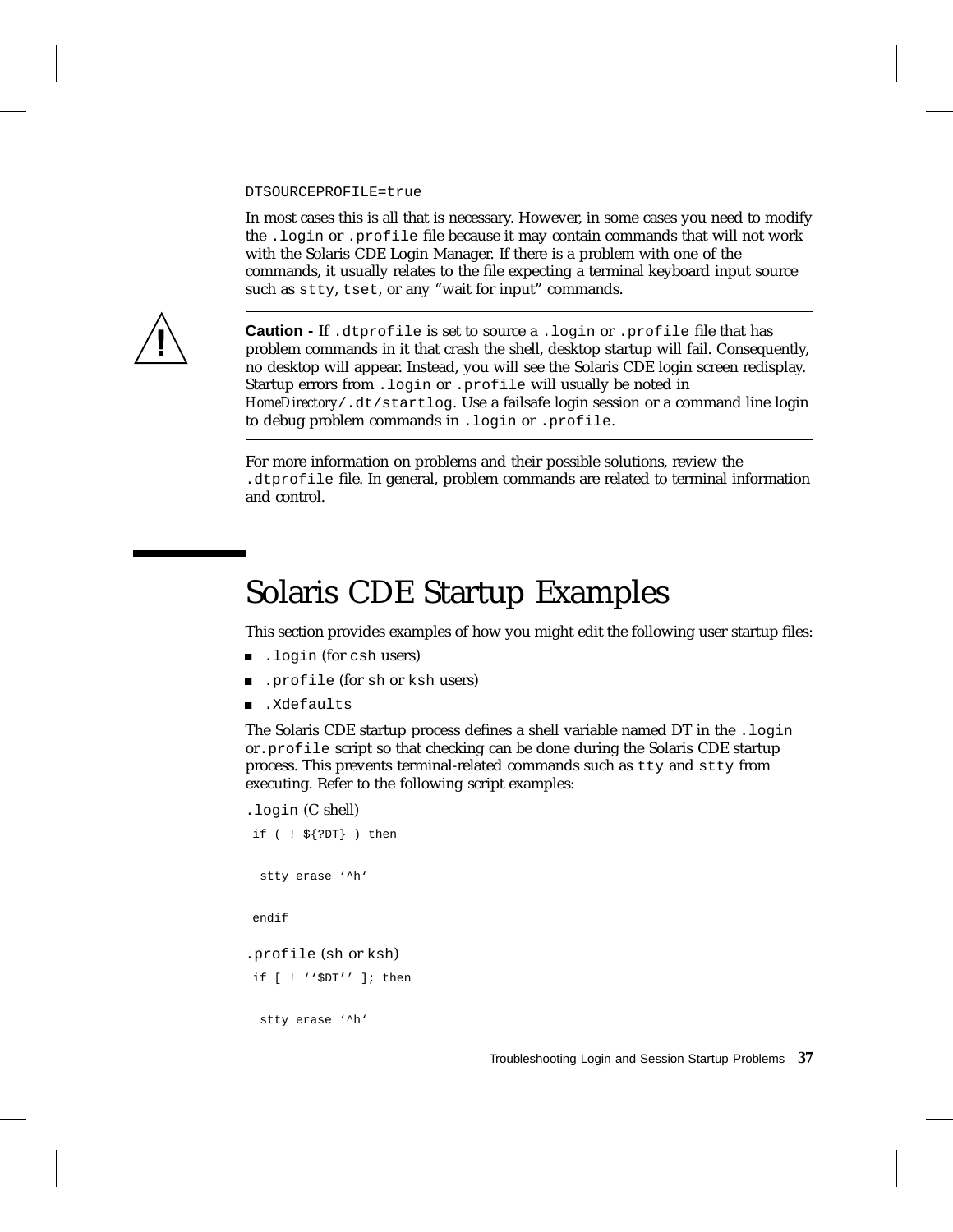The extra syntax around DT prevents warnings from the C shell when DT is not defined. DT is not defined when the user logs in from a conventional text-based console login prompt. See the *HomeDirectory*/.dtprofile file for more information about setting up dot files.

**Note -** You specify Solaris CDE tty settings in .Xdefaults.

The user's .Xdefaults file is sourced for user-specific resources during the Solaris CDE startup. For example, ttyModes ensures that the user's favorite tty settings are used in terminal emulation windows like dtterm and xterm. The following line shows a typical ttyModes setting in the .Xdefaults file:

\*ttyModes: erase ^H intr ^C kill ^U start ^Q stop ^S susp ^Z'

**Note -** Favorite Solaris CDE resources differ from default settings.

The Desktop Window Manager's placement of icons is an example of default settings. In this case the following line in the . Xdefaults file shows the default icon placement setting:

```
Dtwm*iconPlacement: right top
```
**38** Solaris CDE: Advanced User's and System Administrator's Guide ♦ February 2000

fi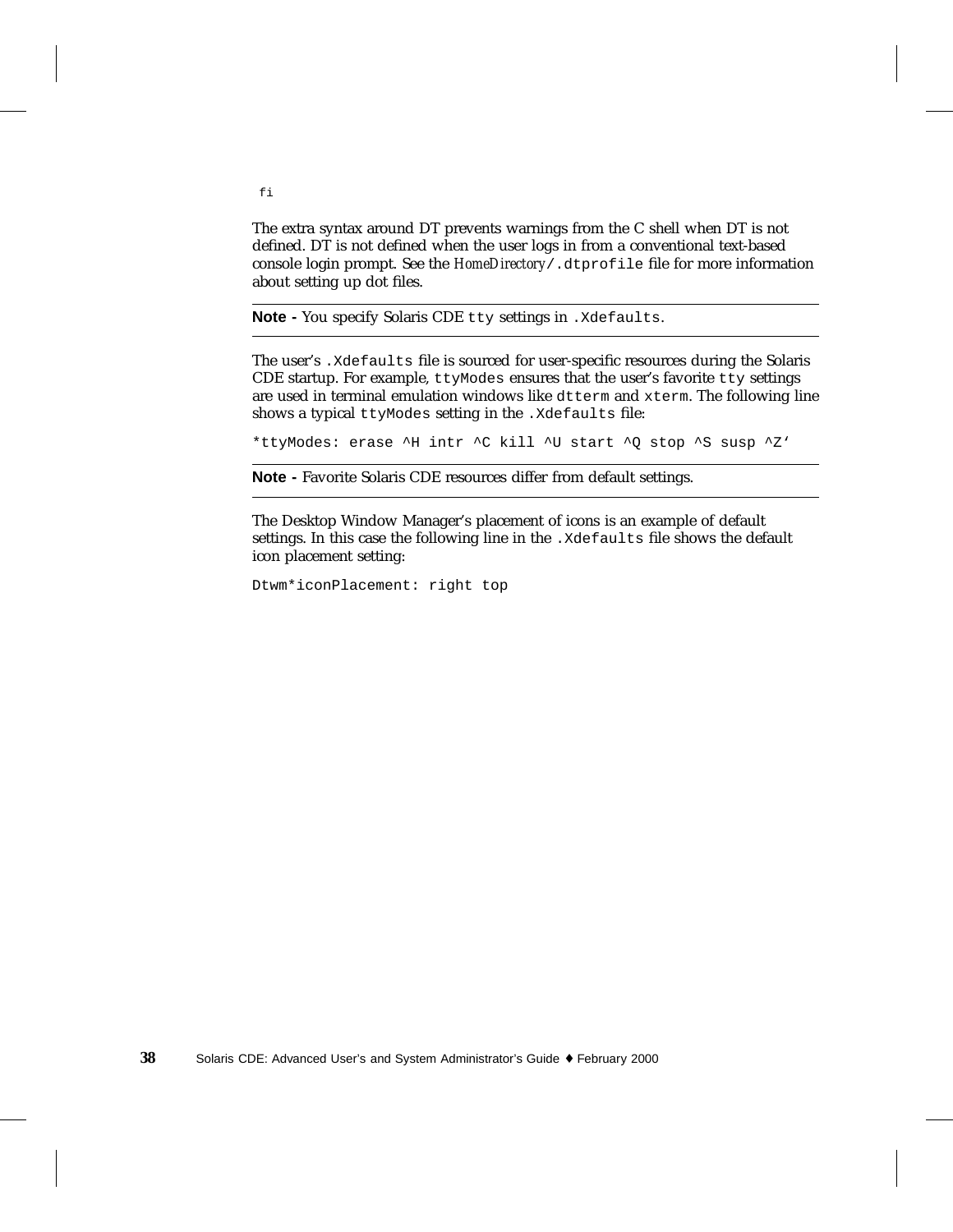#### CHAPTER **4**

# Adding and Administering Applications

Application Manager is the desktop container for applications available to the user.

- "Structure of Application Manager" on page 39
- "Adding Applications to Application Manager" on page 43
- "Creating and Administering General Application Groups" on page 46
- "Modifying the Search Path Used To Locate Applications" on page 47
- "General Application Manager Administration" on page 49
- "Changing the Text Editor and Terminal Emulator" on page 50

# Structure of Application Manager

The top level of Application Manager generally contains directories. Each of these directories, and its contents, is called an *application group*.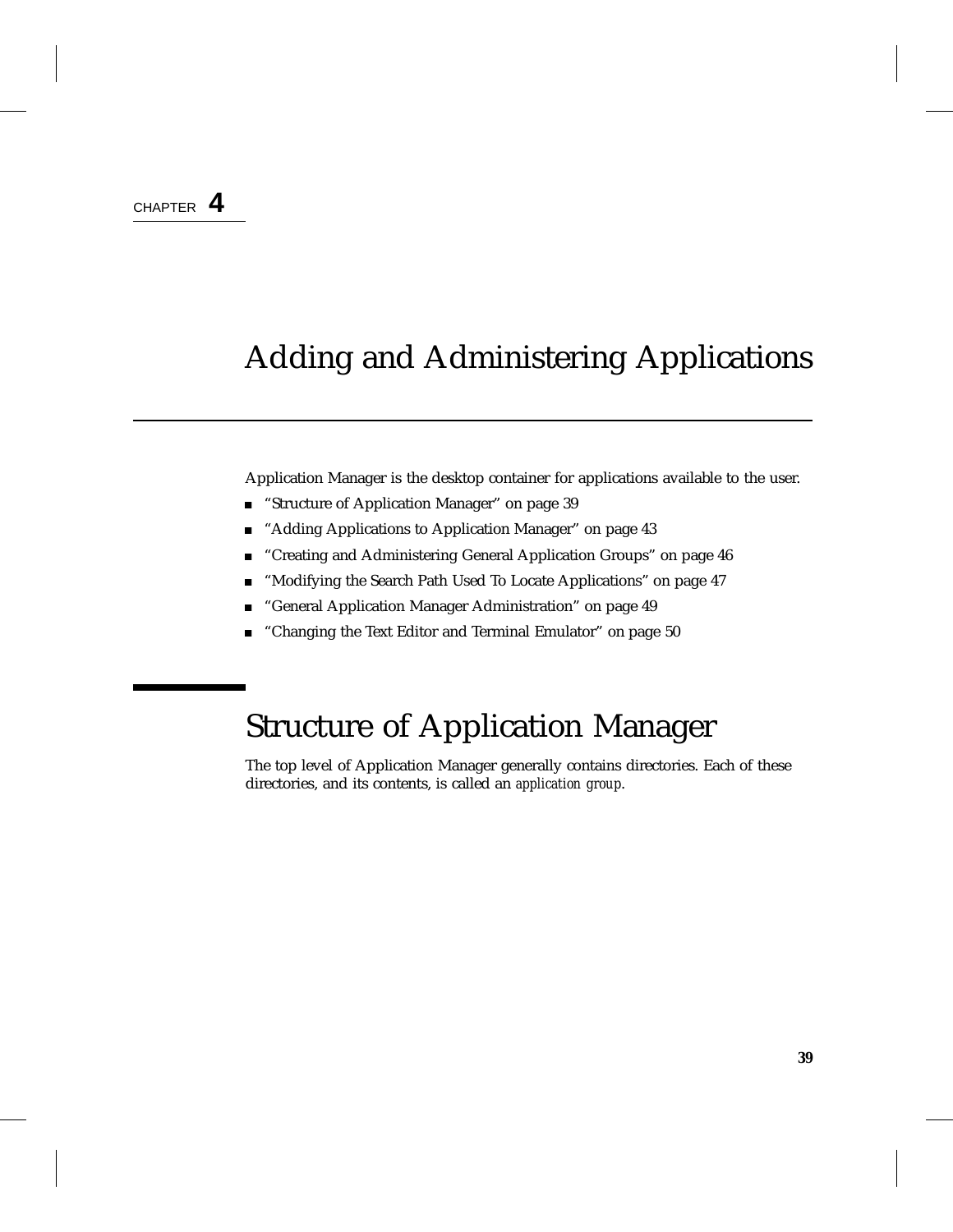

Application groups

*Figure 4–1* Application groups in Application Manager

The application groups and their contents are gathered from multiple locations locally and throughout the network.

### Directory Location of Application Manager

In the file system, Application Manager is the directory

/var/dt/appconfig/appmanager/*login-hostname-display*. The directory is created dynamically each time the user logs in.

For example, if user ronv logs in from display wxyz:0, the Application Manager directory /var/dt/appconfig/appmanager/ronv-wxyz-0 is created.

### How Application Manager Finds and Gathers Applications

Application Manager is built by gathering local and remote application groups. The application groups are gathered from directories located along the application search path.

The default application search path consists of the locations shown in Table 4–1.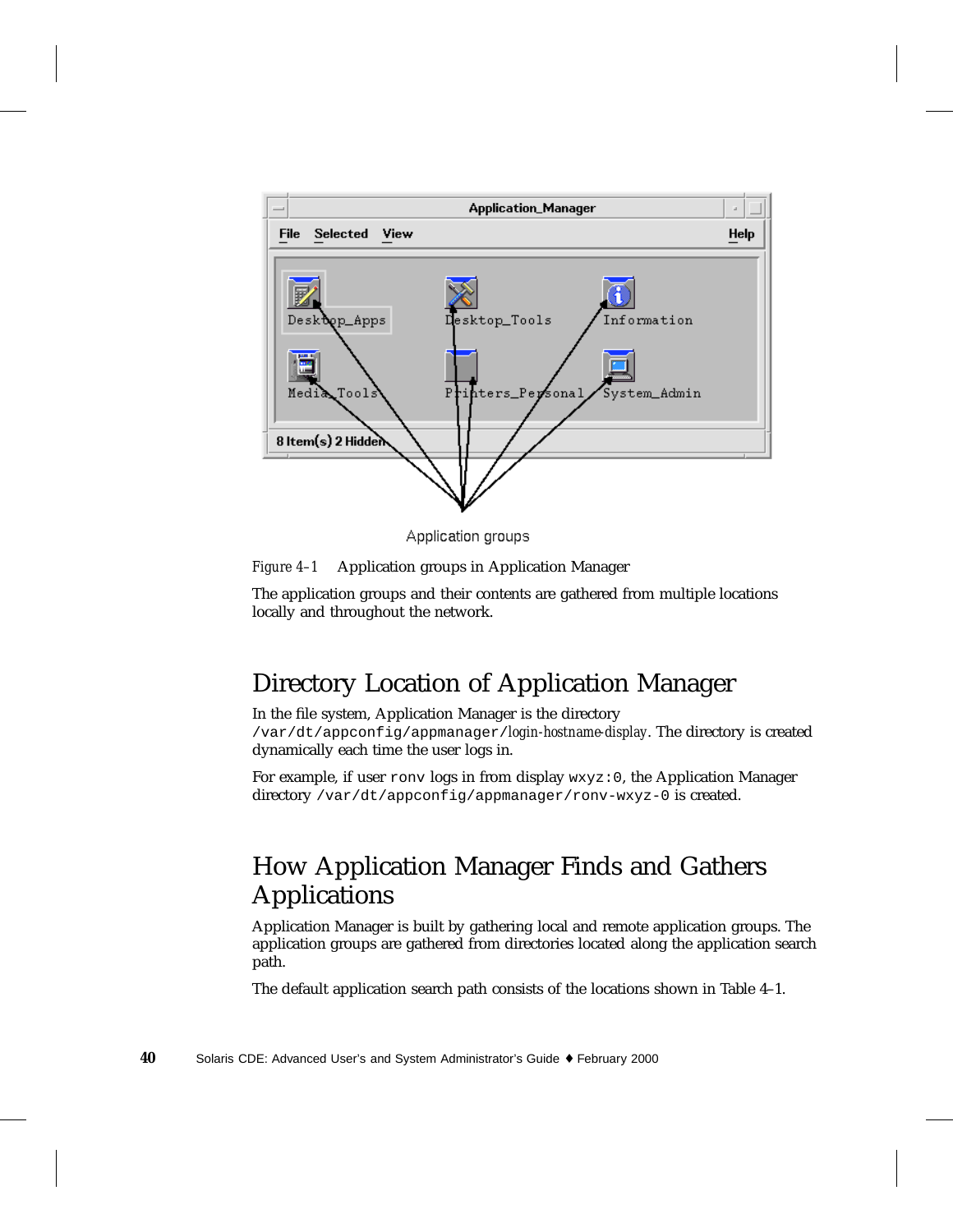**TABLE 4–1** Default Application Search Path Locations

| <b>Scope</b> | Location                              |
|--------------|---------------------------------------|
| Built-in     | /usr/dt/appconfig/appmanager/language |
| System-wide  | /etc/dt/appconfig/appmanager/language |
| Personal     | HomeDirectory/.dt/appmanager          |

To create the top level of Application Manager, links are created at login time from the application groups (directories) located in directories on the application search path to the Application Manager directory

/var/dt/appconfig/appmanager/*login-hostname-display*. The gathering operation is done by the desktop utility dtappgather, which is automatically run by Login Manager after the user has successfully logged in.

For example, the desktop provides the built-in application group:

/usr/dt/appconfig/appmanager/*language*/Desktop\_Tools

At login time, a symbolic link is created to:

/var/dt/appconfig/appmanager/*login*-*hostname*-*display*/Desktop\_Tools

The application search path can include remote directories. This provides a way to gather application groups from systems located throughout the network. For more information, see "Adding an Application Server to the Application Search Path" on page 48.

### Precedence Rules in Gathering Applications

Where duplicates exist along the search path, personal application groups have precedence over system-wide groups, and system-wide groups have precedence over built-in groups. For example, if both

/usr/dt/appconfig/appmanager/C/Desktop\_Tools and /etc/dt/appconfig/appmanager/C/Desktop\_Tools exist, the application group under /etc will be the one used.

Adding and Administering Applications **41**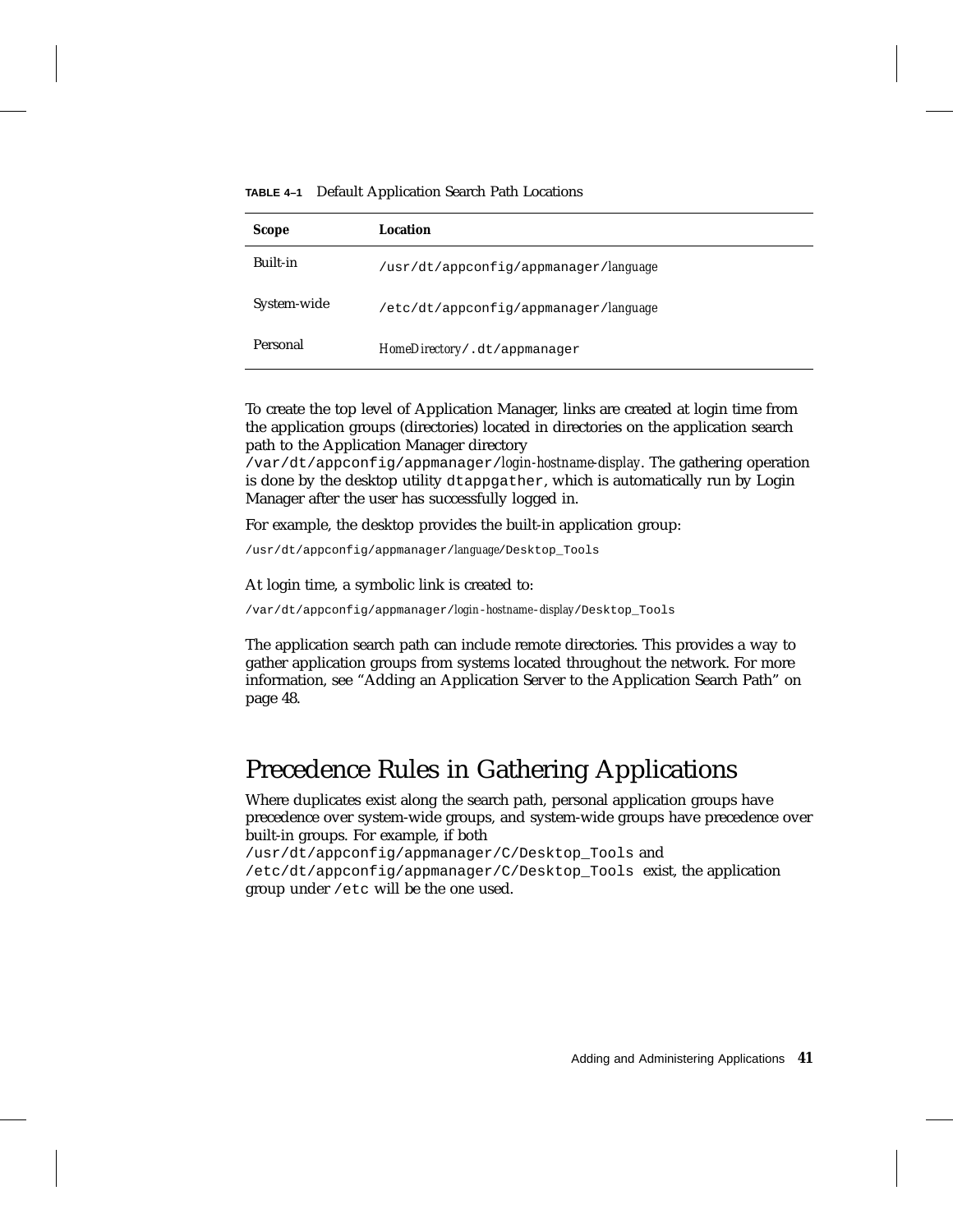### Application Groups Provided with the Default Desktop

The uncustomized desktop provides four application groups.

- Desktop\_Apps
- Desktop\_Tools
- **Desktop\_Controls**
- **Information**
- System\_Admin

### Example of How Application Groups Are Gathered

Figure 4–2 shows an Application Manager window containing a variety of application groups. Table 4–2 shows the directories from which the application groups were gathered.

|                                    | Application_Manager       |                   | u.          |
|------------------------------------|---------------------------|-------------------|-------------|
| Selected<br><b>File</b><br>View    |                           |                   | <b>Help</b> |
| 開発<br>-----<br>$\cdots$<br>CAD_App | <br><br>DrawingApp        | 颬<br>Desktop_Apps |             |
| Desktop_Tools                      | Information               | System_Admin      |             |
| MySpreadSheet                      | <b>MAI</b><br>Media_Tools |                   |             |

*Figure 4–2* A typical Application Manager window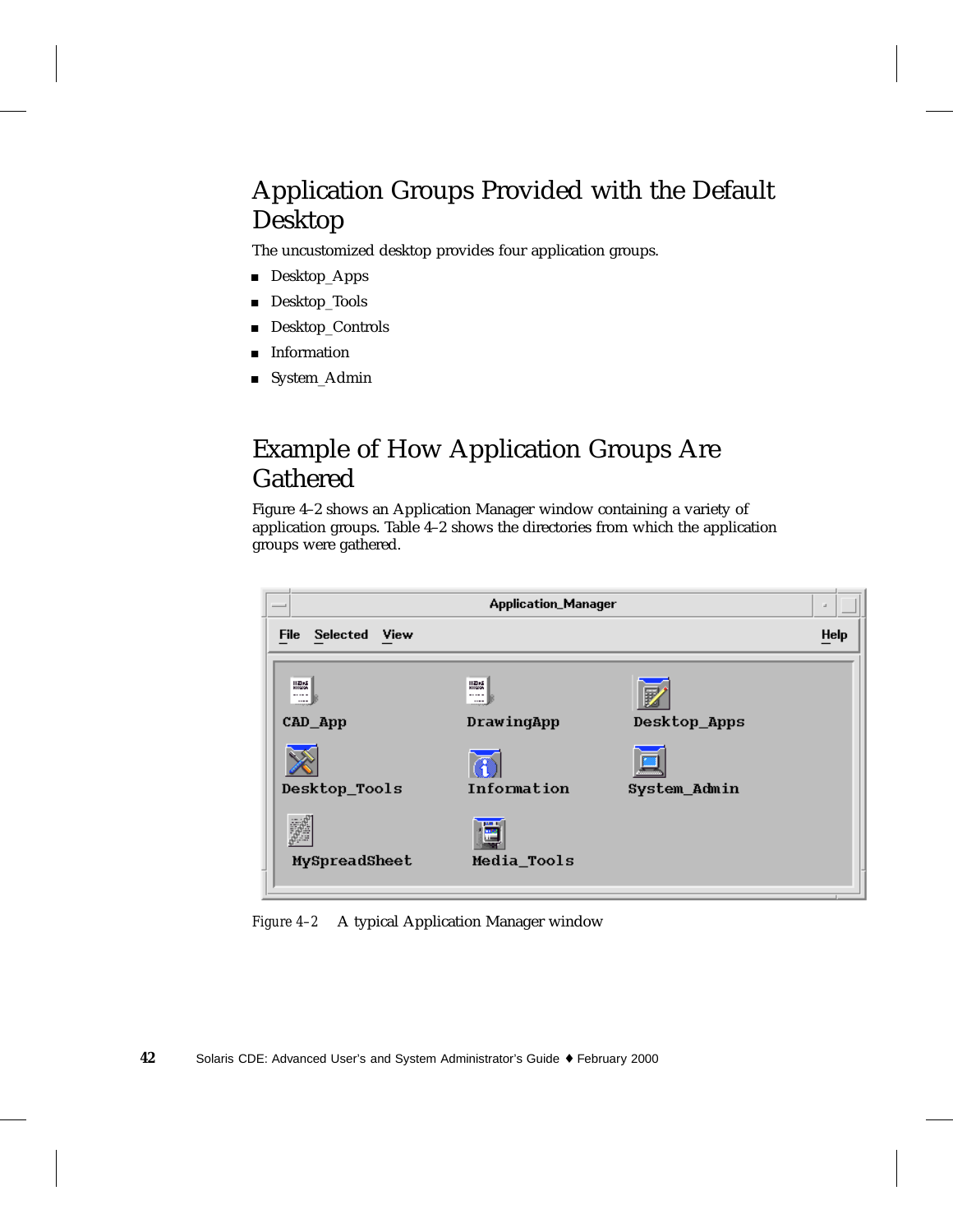**TABLE 4–2** Source of Application Groups for Figure 4–2

| <b>Name</b>        | <b>Directory Gathered</b>                          |
|--------------------|----------------------------------------------------|
| CAD_App            | /net/ApServA/etc/dt/appconfig/appmanager/C/CAD_App |
| DrawingApp         | /etc/dt/appconfig/appmanager/C/DrawingApp          |
| Desktop_Apps       | /usr/dt/appconfig/appmanager/C/Desktop_Apps        |
| Desktop_Tools      | /usr/dt/appconfig/appmanager/C/Desktop_Tools       |
| Information        | /usr/dt/appconfig/appmanager/C/Information         |
| <b>OpenWindows</b> | /usr/dt/appconfig/appmanager/C/Information         |
| System_Admin       | /etc/dt/appconfig/appmanager/C/System_Admin        |
| MySpreadSheet      | /users/anna/.dt/appmanager/MySpreadSheet           |
| Media Tools        | /etc/dt/appconfig/appmanager/C/Media_Tools         |

If the Information or System\_Admin application groups have been customized, they will be gathered from /etc/dt/appconfig/appmanager/C instead.

The CAD\_App group is gathered because a system named ApServA has been added to the application search path (see "Adding an Application Server to the Application Search Path" on page 48). MySpreadSheet is a personal application group, available only to user anna.

# Adding Applications to Application Manager

When an application has been added to Application Manager, there is an icon in an application group that starts that application.

Many applications provide an application group. The application group is a directory at the top level of Application Manager that contains the application icon and other files related to the application.

Adding and Administering Applications **43**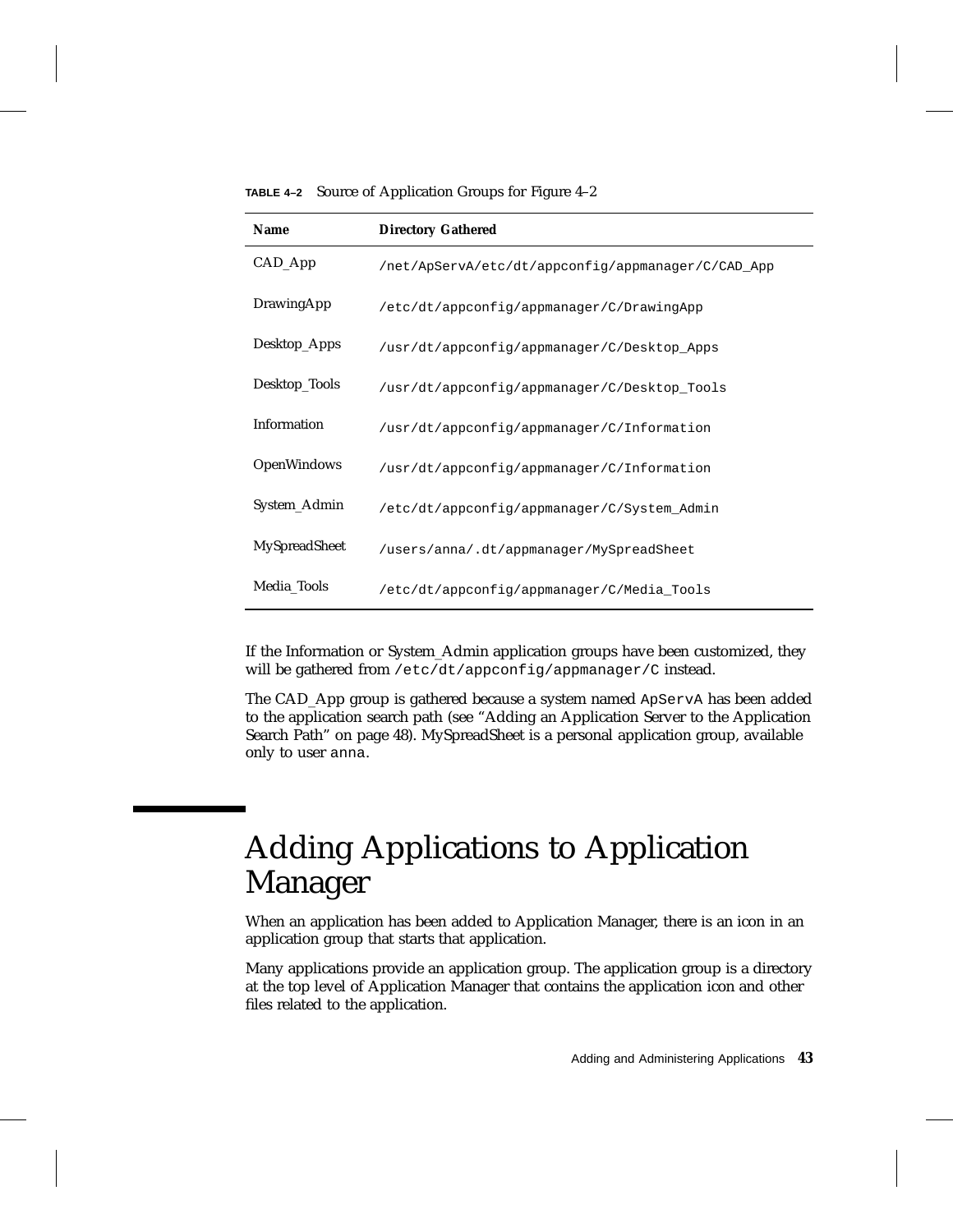Some applications may not have their own application group. Instead, the icon to start the application is located in a general application group. For example, you could create an empty application group named "Games" that you use as a container for all the games you install on the system.

### Ways to Add Applications to Application Manager

There are two ways to add an application to Application Manager:

- Registering the application
- Adding an application icon without registering the application

#### Registering the Application

Application registration provides full application integration.

A registered application:

- Has its own application group.
- Has its desktop configuration files gathered under a single location. This group of desktop configuration files is called the *registration package*.
- May have a registered help volume.

There are two ways an application can become registered:

- When you install a desktop-smart application, registration occurs automatically. See "To Add a Desktop-Smart Application to Application Manager" on page 45.
- An existing application can be registered by creating a registration package. See "To Register an Existing or Non-Desktop Smart Application" on page 45.

The use of a registration package makes the application easier to administer on the desktop. The registration package is created somewhere in the file system other than the locations used for desktop configuration files.

#### Adding the Application without Using a Registration Package

This is the preferred way to add application when you want Application Manager to contain only an icon to start the application.

An application added without using a registration package:

- May have its own application group, but usually has its icon placed in an existing application group
- Has its desktop configuration files placed directly in locations along the desktop's search paths.
- **44** Solaris CDE: Advanced User's and System Administrator's Guide ♦ February 2000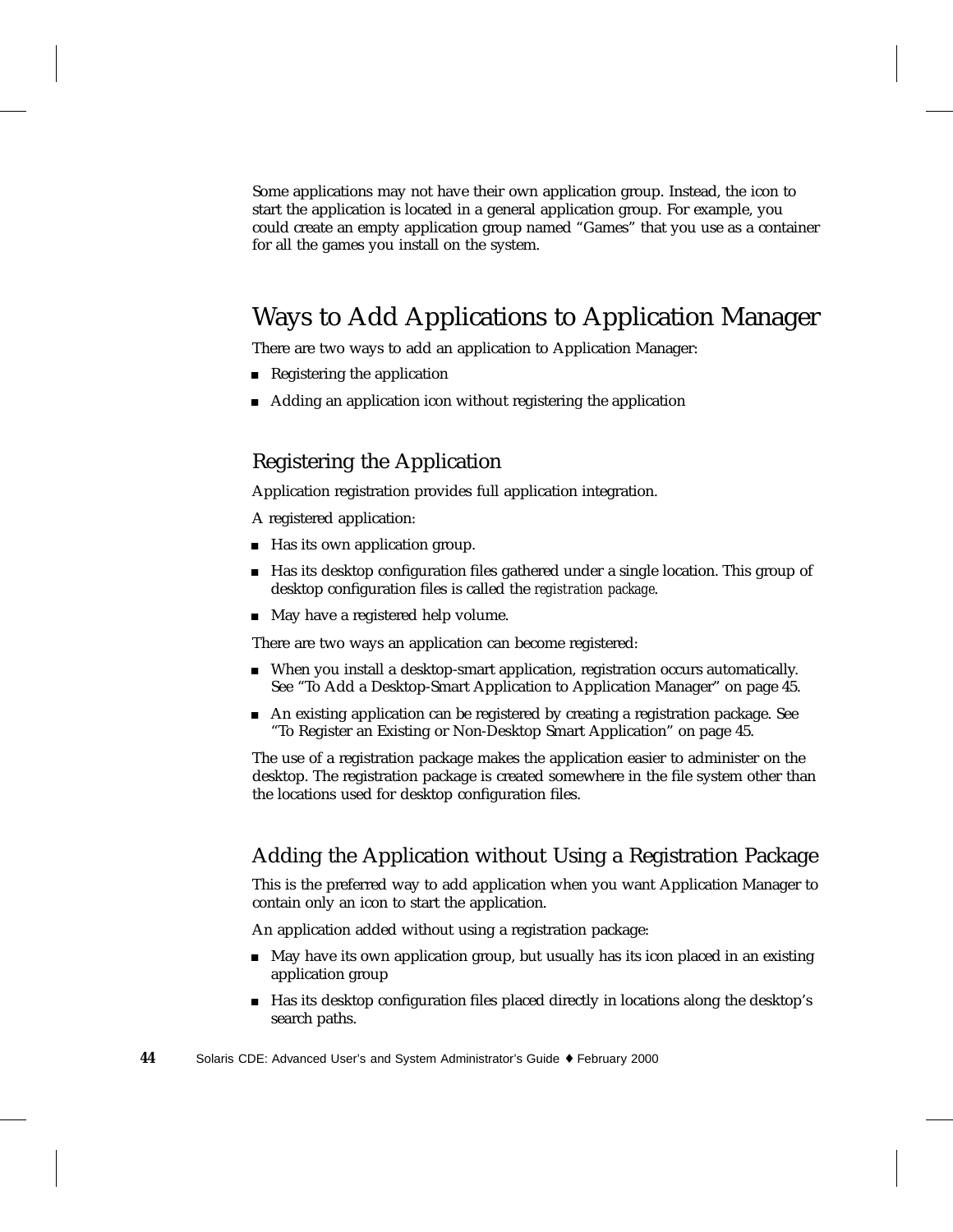See "To Add an Application Icon to an Existing Application Group" on page 45.

### To Add a Desktop-Smart Application to Application Manager

A desktop-smart application is an application that is automatically registered into Application Manager when the application is installed. The application's filesets include the registration package required by the desktop.

- **1. Install the application using instructions provided with the application.**
- **2. When installation is complete, double-click Reload Applications in the Desktop\_Tools application group.**
- **3. Verify that installation is complete:**
	- **a. Open Application Manager and check for the presence of the new application group.**
	- **b. To open the application, open the application group and double-click the application's icon.**

### To Register an Existing or Non-Desktop Smart Application

This is the preferred way to fully integrate an application into the desktop.

The desktop provides a tool, dtappintegrate, that creates links between the registration package files and the directories on the desktop search path.

Desktop registration is explained in Chapter 5.

### ▼ To Add an Application Icon to an Existing Application Group

This procedure explains how to add an application icon to an existing application group.

For example, the desktop provides an application group named System\_Admin that has been reserved for various applications and scripts related to administering systems. If you have a script that users frequently run, you might want users to be able to run the script by double-clicking an icon in the System\_Admin application group.

**1. Use Create Action to create an action definition for the application.**

Adding and Administering Applications **45**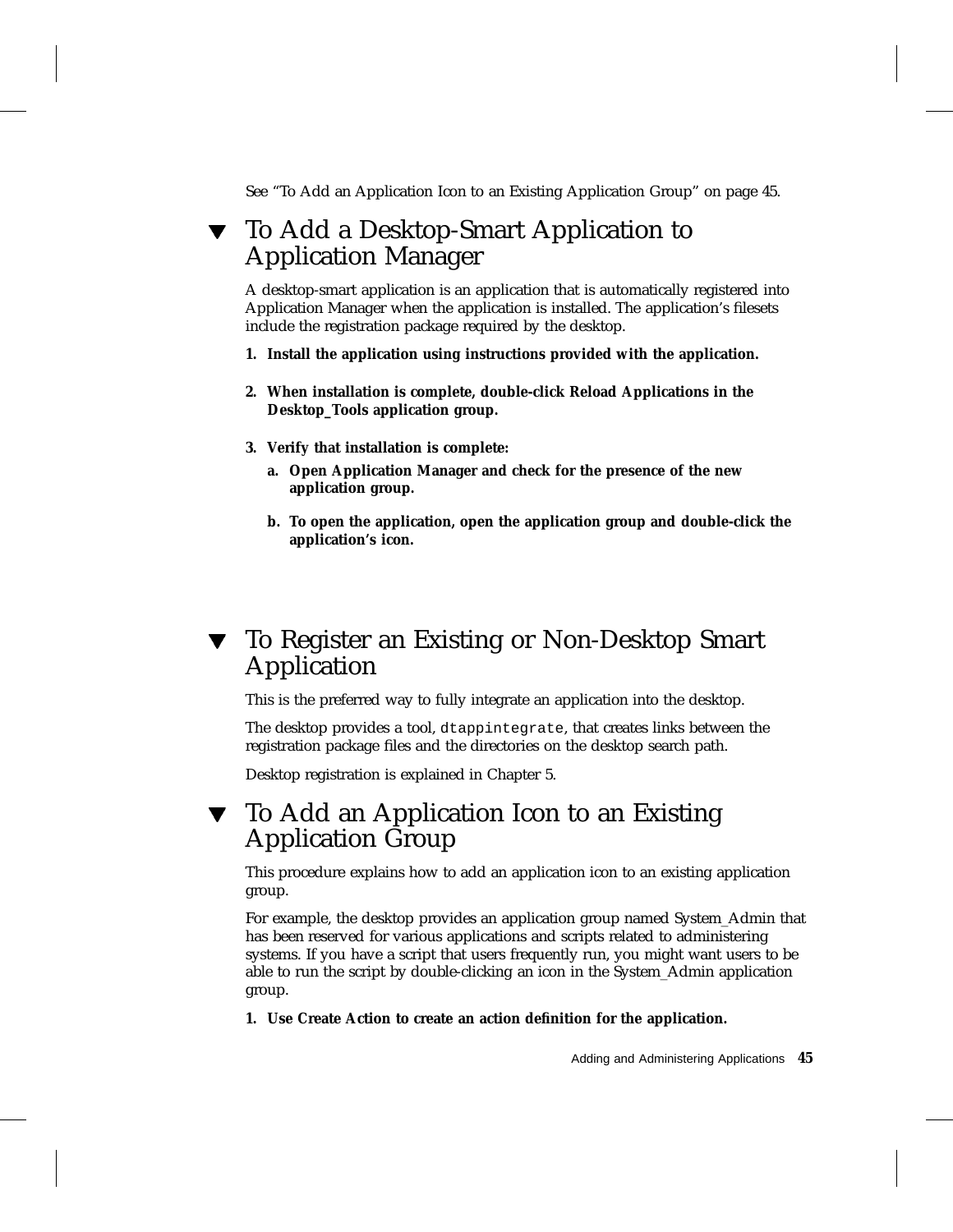For more information about Create Action, see Chapter 11.

**2. Create an executable file with the same name as the action name in the directory for the application group. The content of the file is irrelevant.** For example, if you've created an action named "Cleanup" that runs a system administration tool, you would create the executable file:

/etc/dt/appconfig/appmanager/*language*/System\_Admin/Cleanup

# Creating and Administering General Application Groups

A general application is an application group (directory) that is not associated with one particular application product. For example, the built-in Desktop\_Tools application group is a general group containing icons for a large number of applications that are related but not part of a single product.

You can create additional general application groups. For example, you might want to create a group called Games to group together the various games available on the system.

A general application group can be system-wide or personal in scope.

### To Create a System-Wide General Application Group

- **1. Log in as root.**
- **2. Create a directory in** /etc/dt/appconfig/appmanager/*language***.** The name of the directory becomes the name of the application group.
- **3. Double-click Reload Applications in the Desktop\_Tools application group.**

#### To Create a Personal General Application Group v.

**1. Create a directory in** *HomeDirectory*/.dt/appmanager**.** The name of the directory becomes the name of the application group.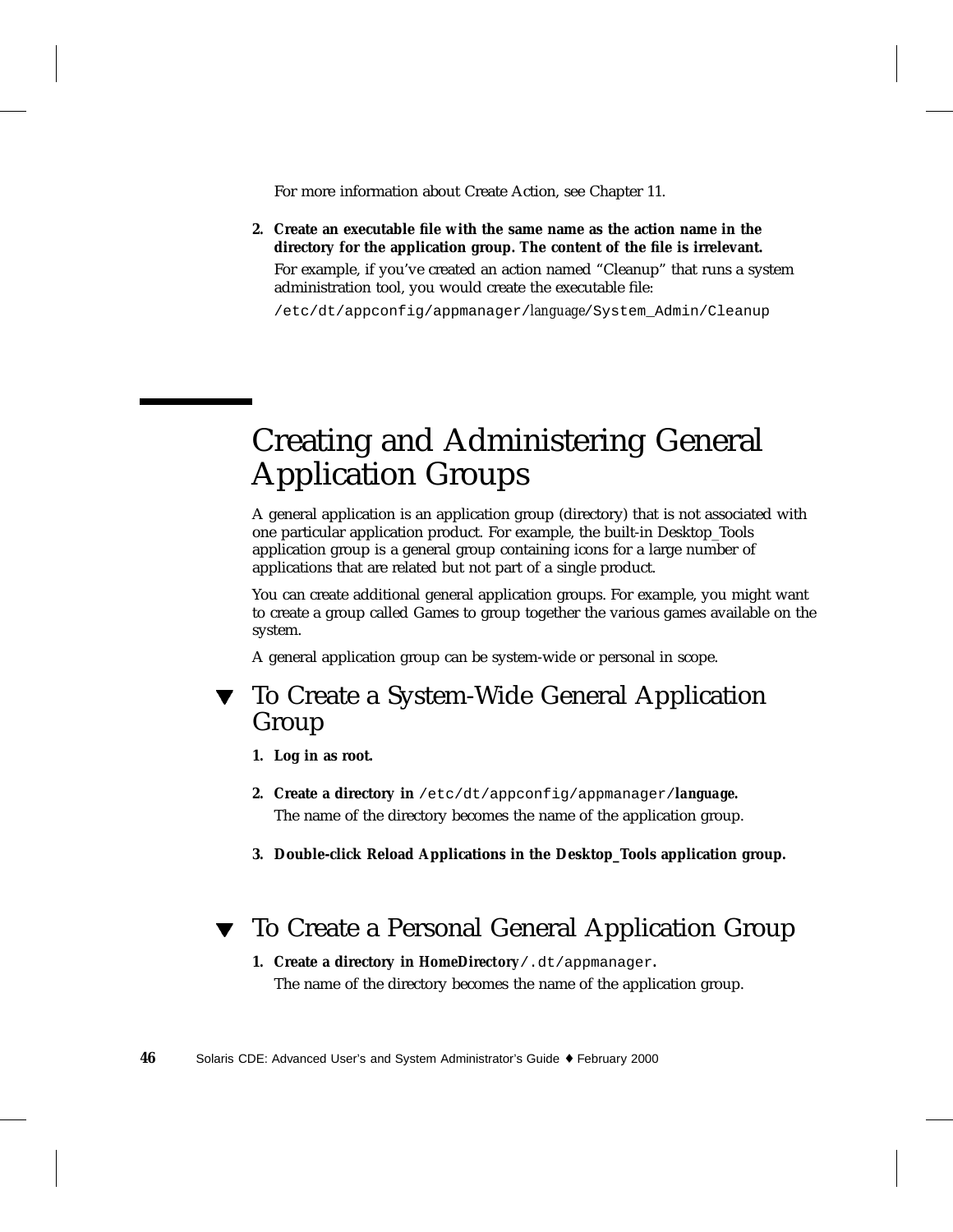**2. Double-click Reload Applications in the Desktop\_Tools application group.**

### To Customize a Built-In Application Group

#### **1. Log in as root.**

**2. If the application group is located in**

/usr/dt/appconfig/appmanager/*language***, copy the application group to /** etc/dt/appconfig/appmanager/*language***.**

For example, the following command copies the Desktop\_Tools application group:

```
cp -r /usr/dt/appconfig/appmanager/C/Desktop_Tools \
    /etc/dt/appconfig/appmanager/C
```
The new copy of the application group will have precedence over the built-in version.

- **3. Modify the copy of the application group. For example, you can add new action files (executable files with the same name as actions).**
- **4. To see the changes, log out and back in.**

# Modifying the Search Path Used To Locate Applications

The major reason for modifying the application search path is to add an application server. When you add an application server to the search path, Application Manager gathers all the server's system-wide application groups.

For more information on the application search path, see "Application Search Path" on page 132.

### The Default Search Path

The default application search path includes the directories shown in Table 4–3.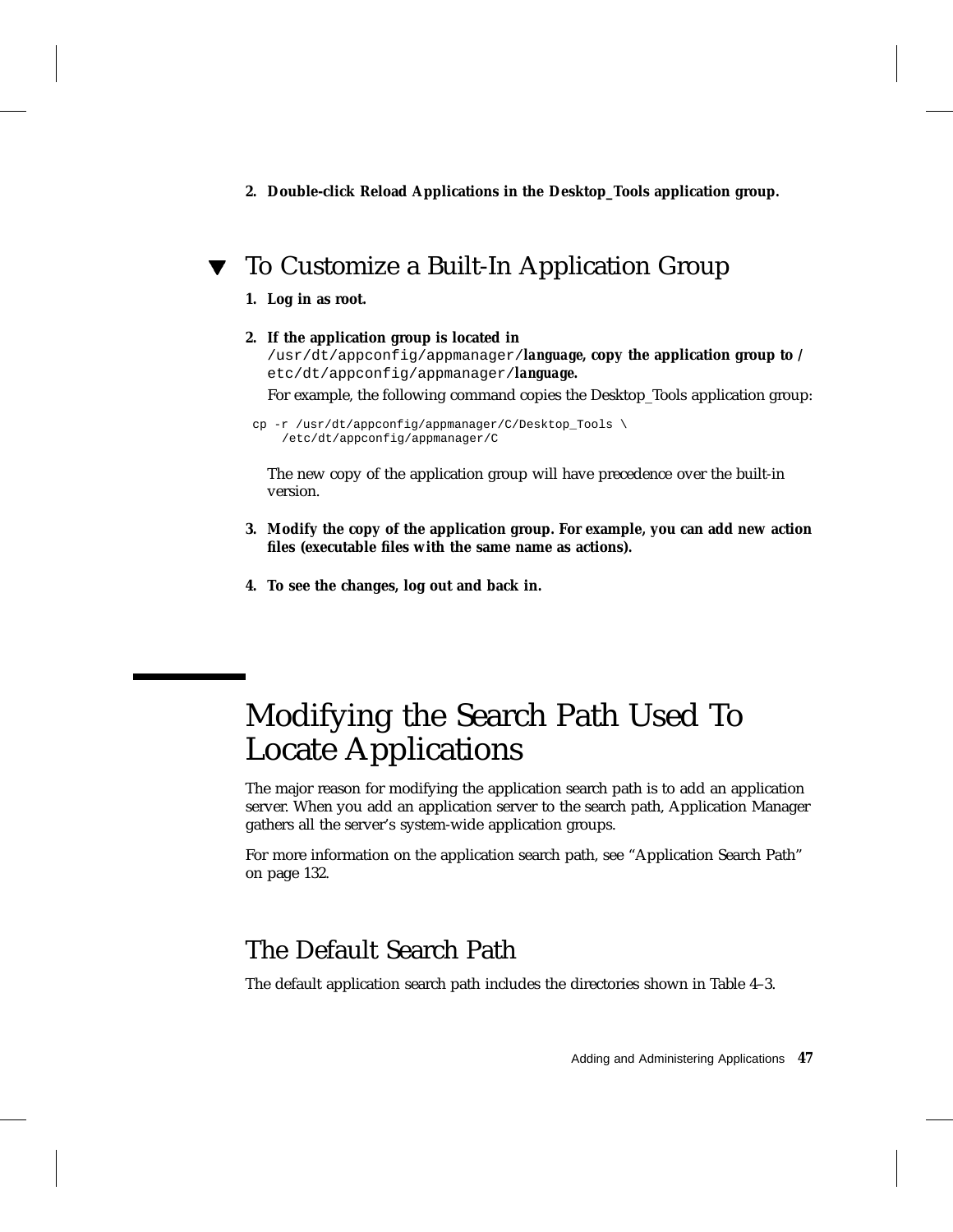**TABLE 4–3** Default Application Search Path Directories

| <b>Scope</b> | <b>Search Path Directory</b>          |
|--------------|---------------------------------------|
| Personal     | HomeDirectory/.dt/appmanager          |
| System-wide  | /etc/dt/appconfig/appmanager/language |
| Built-in     | /usr/dt/appconfig/appmanager/language |

### Adding an Application Server to the Application Search Path

In addition to modifying the application search path, you may need to perform additional configuration tasks to enable communication with the application server. See "Administering Application Services" on page 114.

#### To Set a System-Wide Application Search Path

- **1. Log in as root.**
- **2. If the file** /etc/dt/config/Xsession.d/0010.dtpaths **doesn't exist, create it by copying** /usr/dt/config/Xsession.d/0010.dtpaths**.**
- **3. Open** /etc/dt/Xsession.d/0010.paths **for editing. Add or edit a line that sets and exports the** DTSPSYSAPPHOSTS **variable:**

export DTSPSYSAPPHOSTS=*hostname*:[,hostname]

For example, the following line adds the system ApServA to the application search path:

export DTSPSYSAPPHOSTS=ApServA:

**4. Inform all users on the system that they must log out and then log back in for the change to take effect.**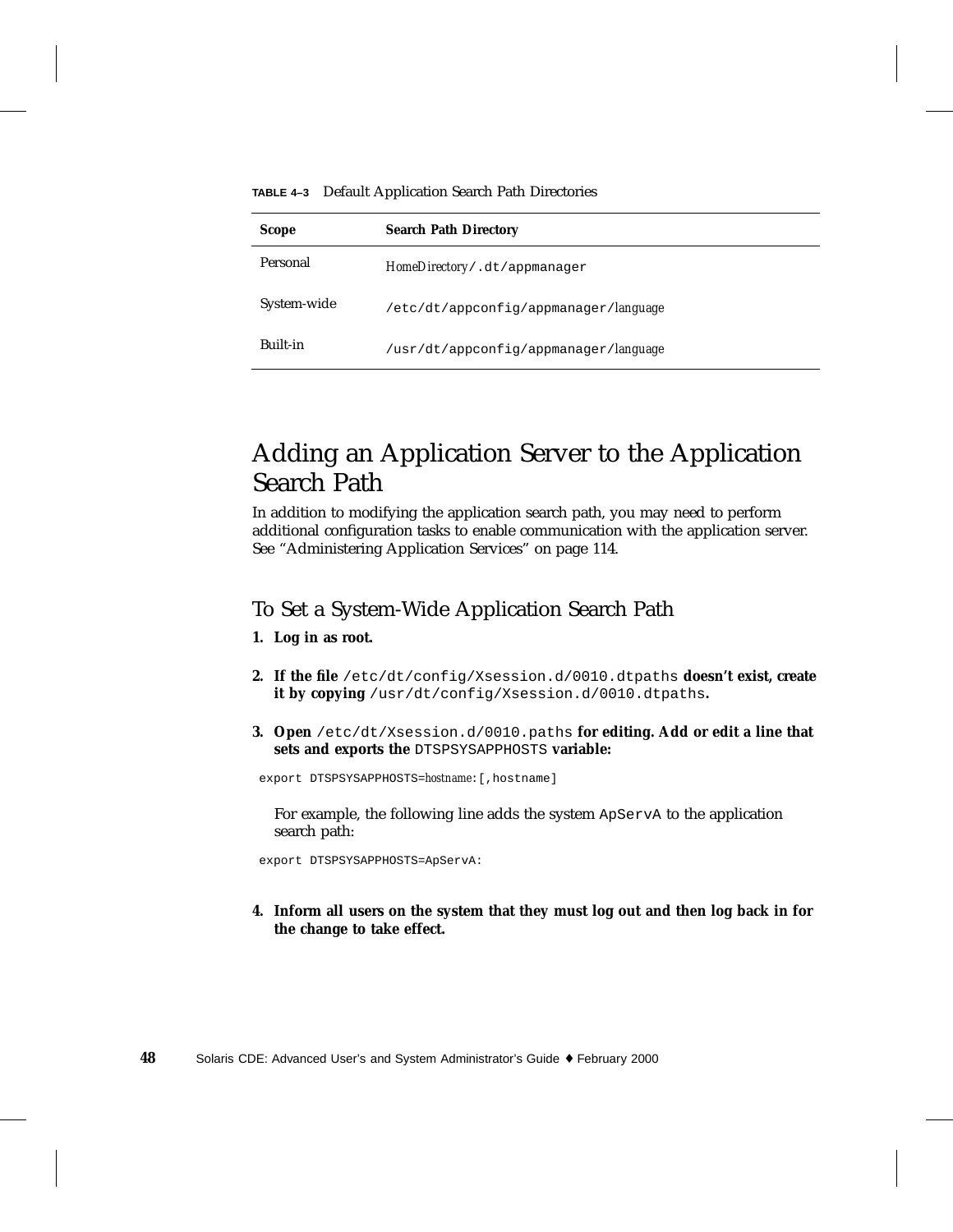#### To Set a Personal Application Search Path

- **1. Open** *HomeDirectory*/.dtprofile **for editing.**
- **2. Add or edit a line that sets and exports the** DTSPUSERAPPHOSTS **variable:**

export DTSPUSERAPPHOSTS=*hostname*:[,hostname]

For example, the following line adds the systems ApServB and ApServC to the application search path:

export DTSPUSERAPPHOSTS=ApServB:,ApServC:

**3. Log out and then log back in.**

# General Application Manager Administration

General Application Manager administration tasks include:

- **Removing an application**
- Rereading the database of applications during a session

### To Remove an Application

If an application has been registered using the dtappintegrate tool, you can also use dtappintegrate to reverse the process. When an application is unregistered, its application group is removed from Application Manager, and its actions, data types, icons, and help are no longer available.

**1. Log in as root.**

#### **2. Run the command:**

```
dtappintegrate -s app_root -u
```
Adding and Administering Applications **49**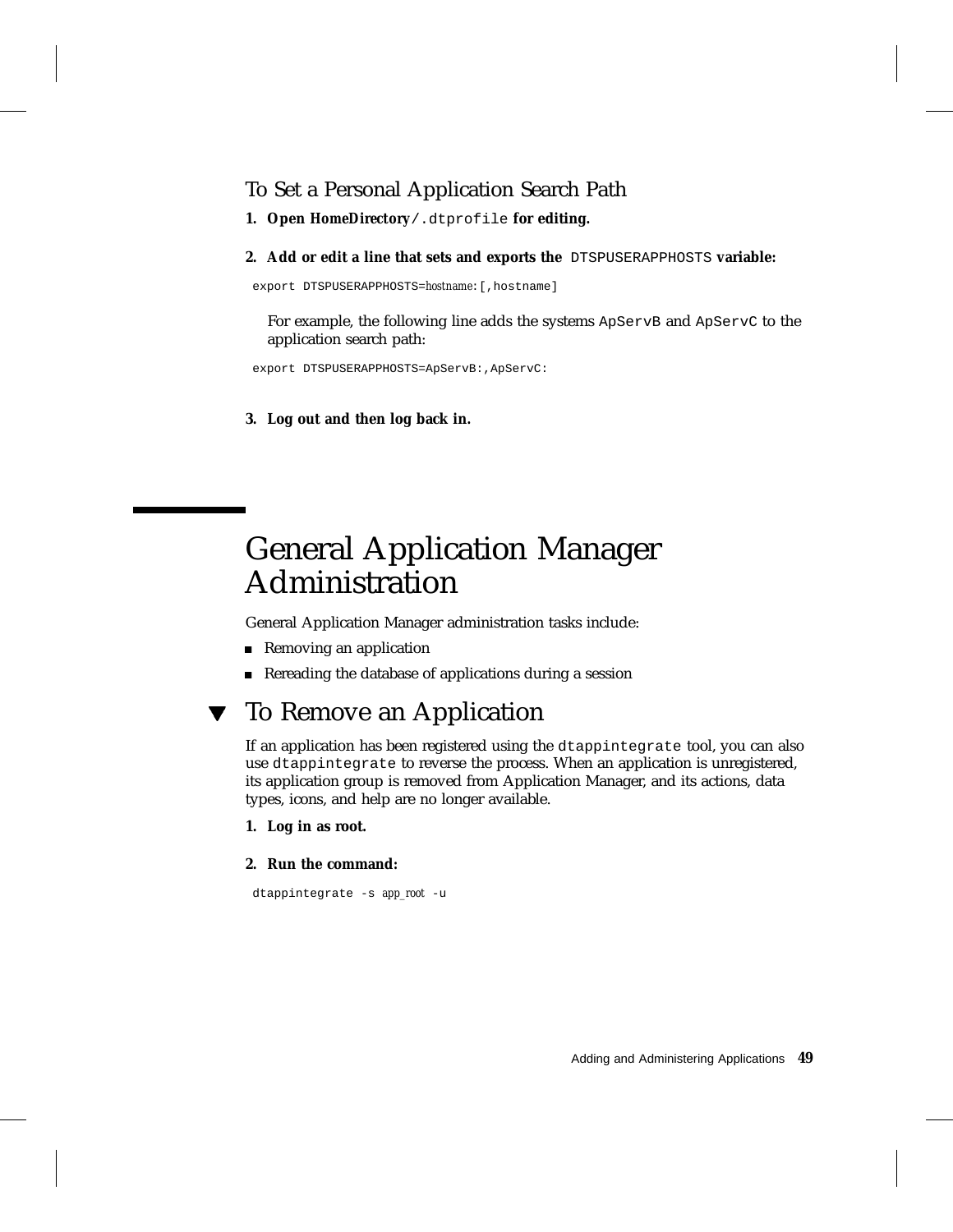### To Update Application Manager During a Session

You must rebuild Application Manager if you add applications and want those changes to take effect immediately.

♦ **Open the Desktop\_Tools application group and double-click Reload Applications.**

Reload Applications is useful for updating Application Manager when applications are added to an application server. However, Reload Applications does not detect applications that have been removed from an application server, or applications that have been moved from one location to another. These changes take effect when the user logs out and back in.

# Changing the Text Editor and Terminal Emulator

Both the text editor and terminal emulator applications can be started by choosing a control in the Front Panel, or by double-clicking an icon in Application Manager.

These applications are also started by other desktop activities.

- The text editor application opens when the user selects a text file in File Manager and chooses Open from the Selected menu. The default text editor is dtpad.
- A terminal emulator runs when a user chooses Open Terminal from File Manager's File menu, or when an action opens a terminal emulator window. The default terminal emulator is dtterm.

You can configure the desktop to use a different text editor or terminal emulator application in these situations.

### ▼ To Change the Default Text Editor or Terminal Emulator

- **1. If the change is system-wide, log in as root.**
- **2. Create an action for the new text editor or terminal emulator application.**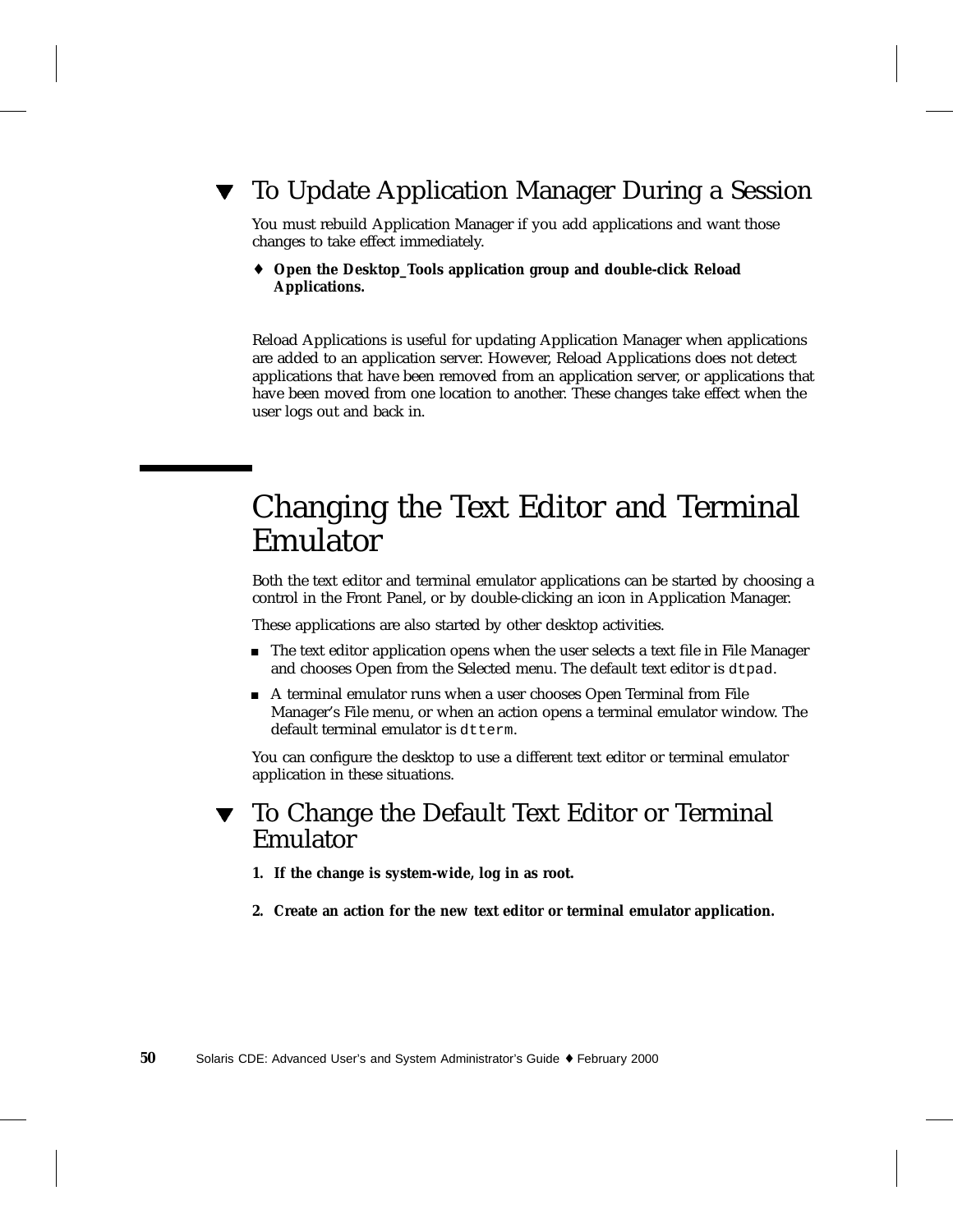■ You can use the Create Action application. Figure 4-3 shows a Create Action window filled in for an application named TextPad. For more information about Create Action, see Chapter 11.

| <b>Create Action</b>                                       |      |
|------------------------------------------------------------|------|
| File<br>Options                                            | Help |
| Action Name (Icon Label):                                  |      |
| TextPad                                                    |      |
| <b>Action Icons:</b>                                       |      |
| Find Set<br>Edit Icon<br>A                                 |      |
| Command When Action Is Opened (Double-clicked):            |      |
| /usr/TP/bin/TextPad \$1                                    |      |
| <b>Help Text For Action Icon:</b>                          |      |
| Double-click this icon to start the<br>TextPad application |      |
| Graphical ( $X$ –Window) $\Box$<br>Window Type:            |      |
| Advanced                                                   |      |

*Figure 4–3* Create Action window

 $Or$ , you can create the action definition manually; for example:.

| ACTION TextPad |         |                                                 |
|----------------|---------|-------------------------------------------------|
|                |         |                                                 |
| LABEL          | TextPad |                                                 |
| TYPE           | COMMAND |                                                 |
| WINDOW TYPE    |         | NO STDIO                                        |
| EXEC STRING    |         | /usr/TP/bin/TextPad %(File)Arg 1%               |
| DESCRIPTION    |         | Double-click this icon to start the $\setminus$ |
|                |         |                                                 |

Adding and Administering Applications **51**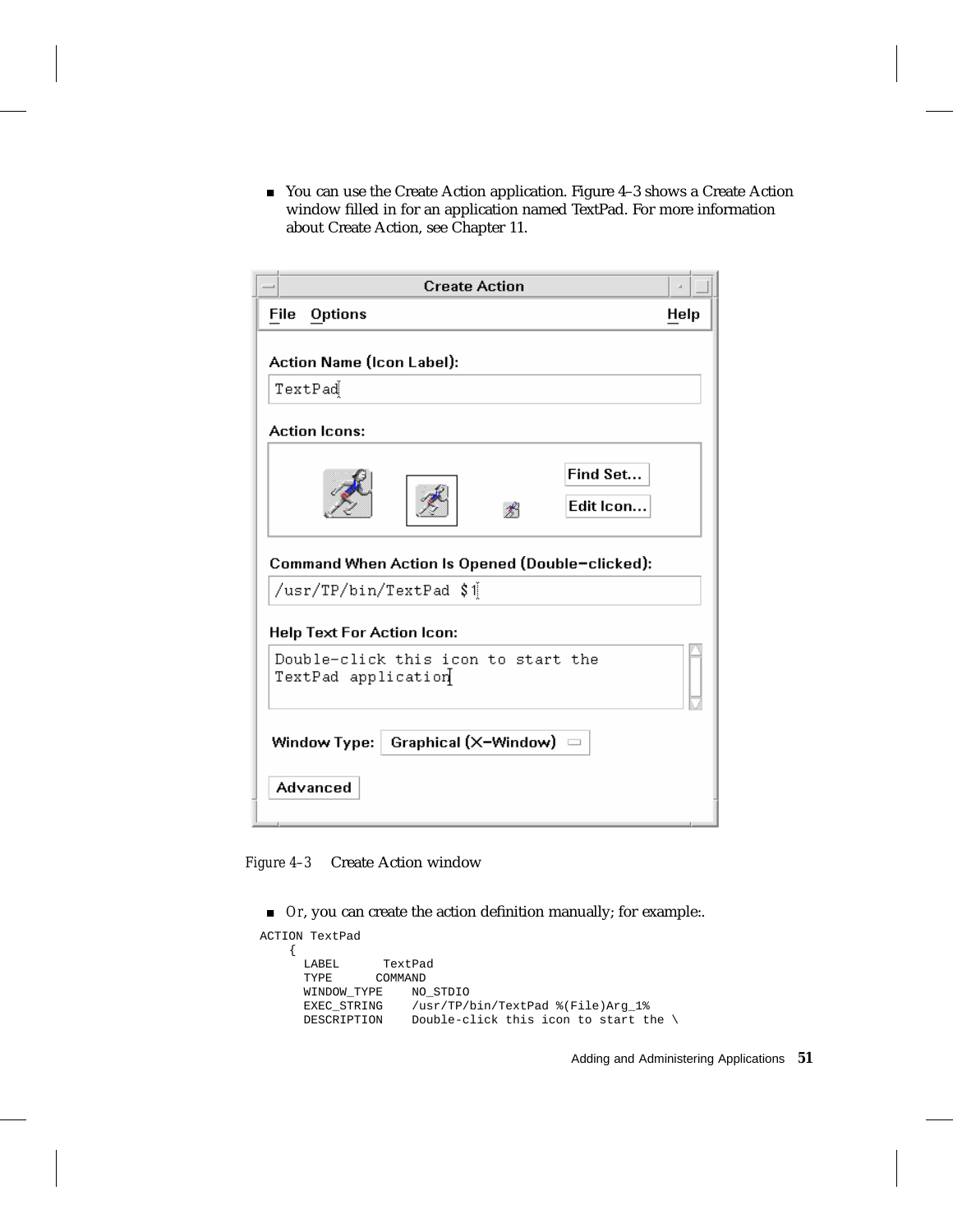TextPad application.

For information on creating action definitions manually, see Chapter 12.

- **3. Place the configuration file containing the new action in the proper directory:**
	- System-wide: /etc/dt/appconfig/types/*language*
	- Personal: *HomeDirectory*/.dt/types
- **4. If it doesn't already exist, create the appropriate** user-prefs.dt **file by copying** /usr/dt/appconfig/types/*language*/user-prefs.dt **to:**
	- System-wide: the /etc/dt/appconfig/types/*language* directory
	- Personal: the *HomeDirectory*/.dt/types directory
- **5. Edit the TextEditor or Terminal action in the system-wide or personal** user-prefs.dt **file. Modify the** MAP\_ACTION **line to map the action to the new action.**

For example, change the line:

MAP\_ACTION Dtpad to: MAP\_ACTION TxtPd

}

- **6. Save the** user-prefs.dt **file.**
- **7. Double-click Reload Actions in the Desktop\_Tools application group to reload the actions database.**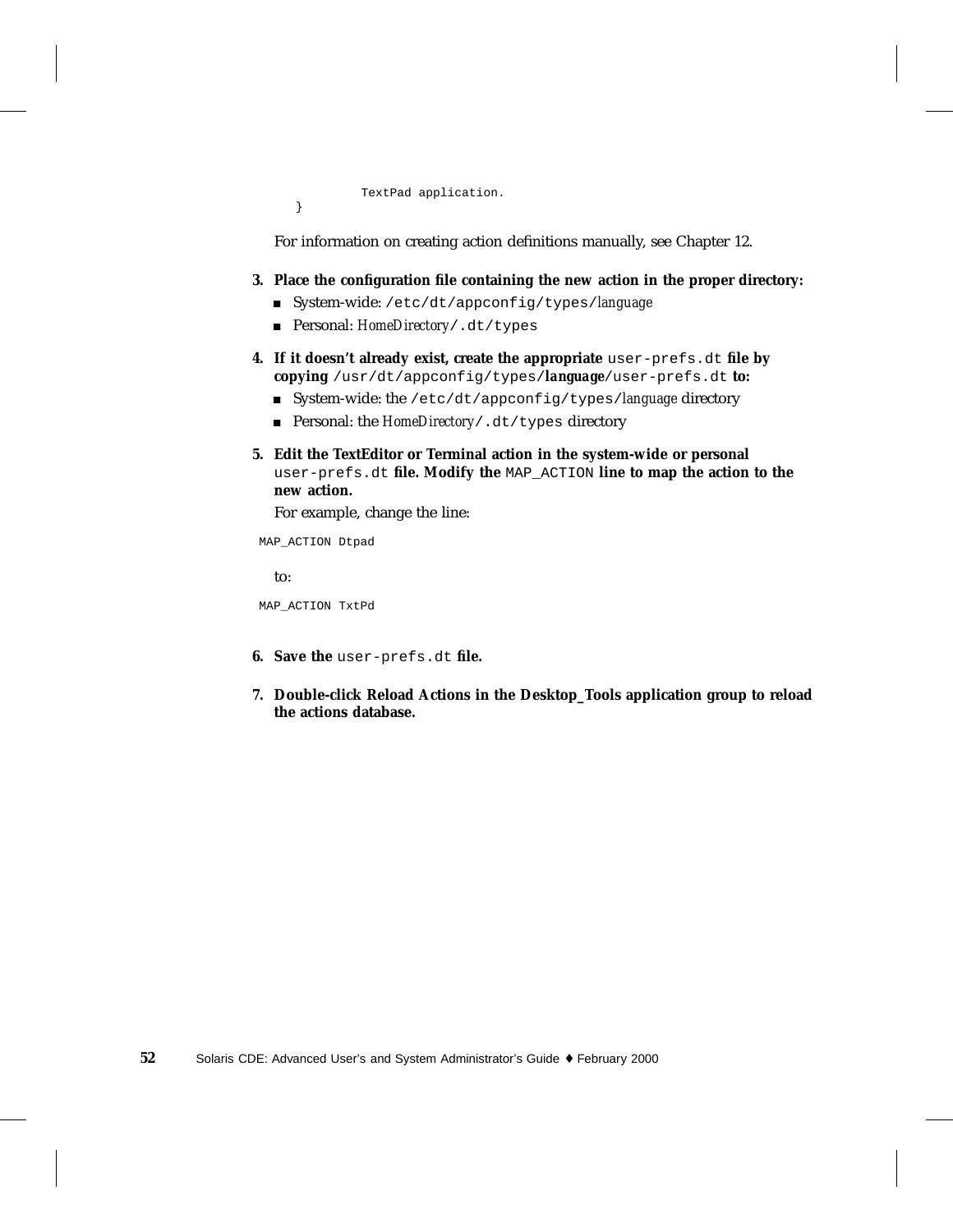## CHAPTER **5**

# Registering an Application

This chapter describes how to create a registration package for an application and how to register the application onto the desktop.

- "Overview of Application Registration" on page 54
- "General Steps for Registering an Application" on page 57
- "Step 1: Modifying Font and Color Resources" on page 58
- "Step 2: Creating the Desktop Application Root" on page 59
- "Step 3: Creating the Registration Package Directories" on page 60
- "Step 4: Creating the Actions and Data Types for the Application" on page 62
- "Step 5: Putting the Help Files in the Registration Package" on page 65
- "Step 6: Creating Icons for the Application" on page 66
- "Step 7: Creating the Application Group" on page 67
- "Step 8: Registering the Application Using dtappintegrate" on page 73
- "Example of Creating a Registration Package" on page 76

When an application is fully registered onto the desktop, it has:

- Its own application group at the top level of the Application Manager
- An action that starts the application. The action is represented by an icon in the application group
- Optionally, data types for its data files

Application registration is a non-invasive operation to the application:

- It does not involve modification of the application executable itself. Therefore, you can register existing applications on a system.
- It does not require that any of the application's delivered files (such as the executable and app-defaults) be moved to other file locations.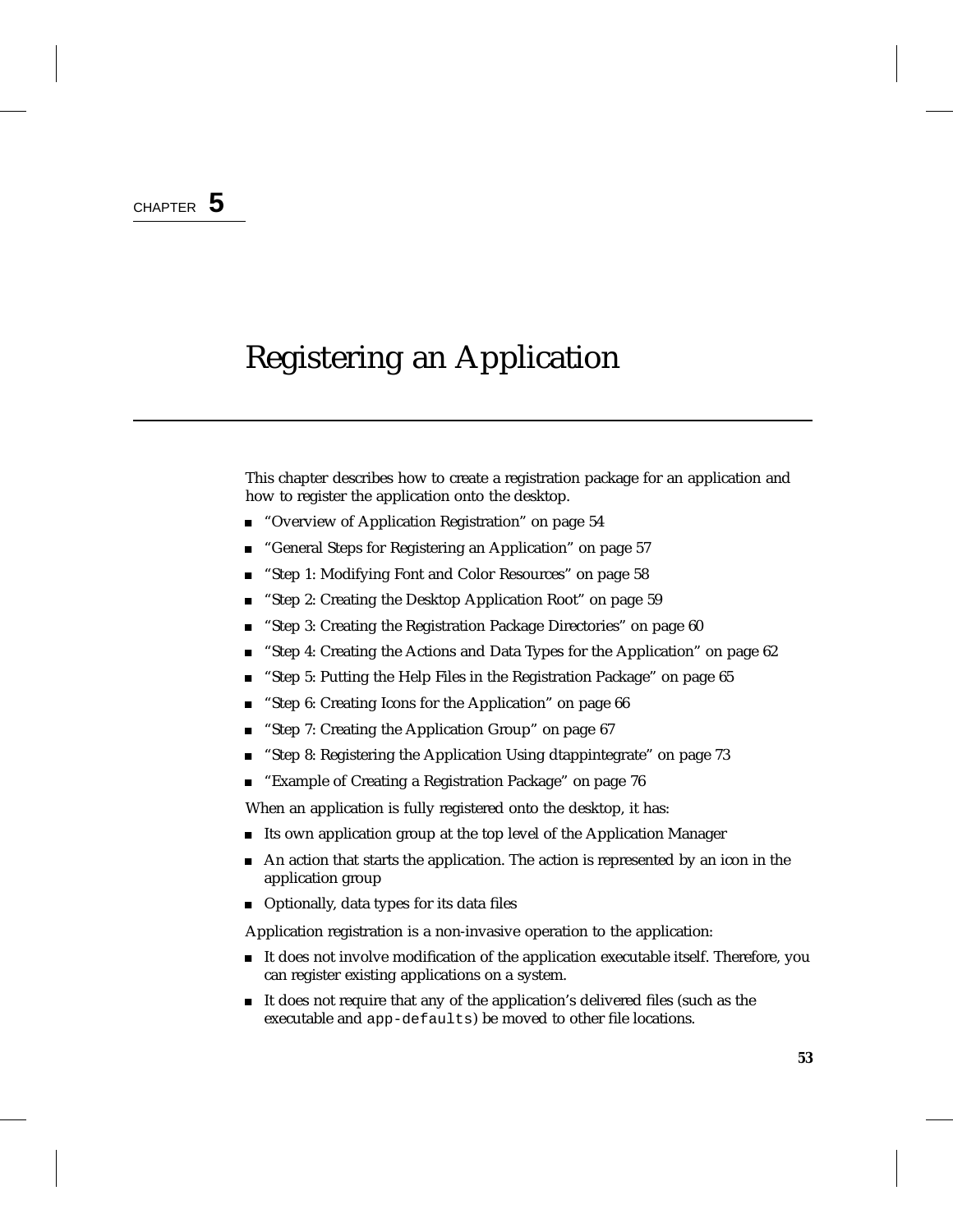It can be undone easily. The dtappintegrate tool, which is used to register applications, provides a command-line option for reversing the process.

You will want to create a registration package if you are:

- A system administrator who wants to register an existing application onto the desktop
- A software programmer who wants to create an installation package for a desktop-smart application

# Overview of Application Registration

This section explains:

- The purpose of application registration
- Features provided to your application by application registration

**Note -** For a detailed example that shows how to register an existing application, see "Example of Creating a Registration Package" on page 76.

## Features Provided by Application Registration

Application registration provides a graphical way for users to:

**Locate your application.** 

Upon installation, your application is "registered" into the Application Manager and has its own application group.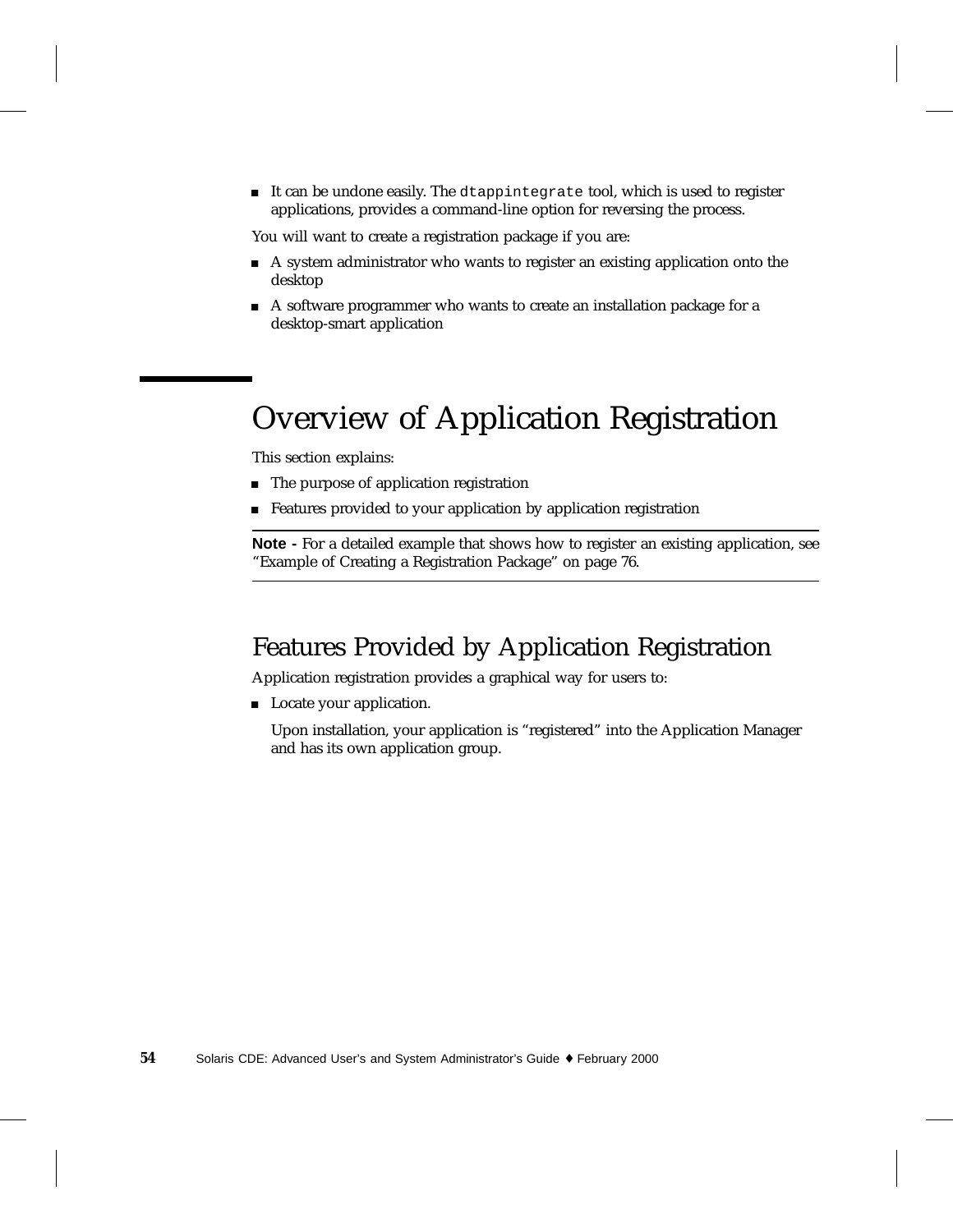

*Figure 5–1* Application groups at the top level of Application Manager

Start your application.

The application group for your application contains an icon the user can double-click to start your application.

| $\overline{\phantom{0}}$                      | Application_Manager - Media_Tools   | ш           |
|-----------------------------------------------|-------------------------------------|-------------|
| <b>Selected</b><br><b>File</b>                | View                                | <b>Help</b> |
| -리<br>$\overline{\cdot \cdot (g_0 \cdot up)}$ | 13.00<br><b>README</b><br>ImageView |             |
| 3 Item(s) 1 Hidden                            |                                     |             |

*Figure 5–2* An application group containing an icon to start the application

 Identify and manipulate data files. The application's data files will have a unique icon in File Manager.

The user can use data file icons to:

- Start (Open) the application
- Print data files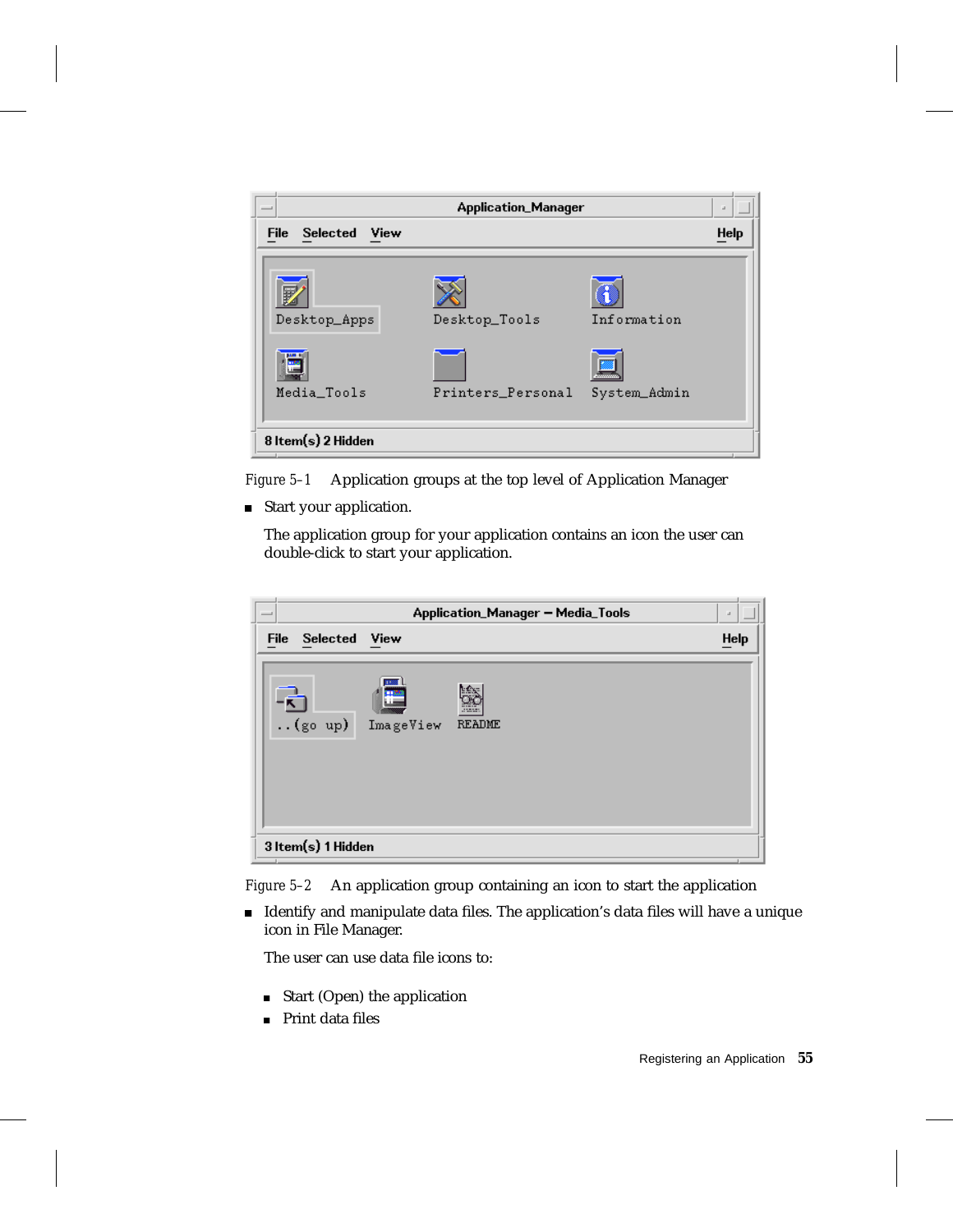

*Figure 5–3* A data file's pop-up menu containing ''Open'' and ''Print''

 Perform other operations, such as mailing, compressing, viewing, or playing (audio) data

## The Purpose of Application Registration

A registered desktop application has certain configuration files used by the desktop to provide the application's user interface:

- Action and data type definition files
- $\blacksquare$  Icon image (pixmap or bitmap) files
- A directory and files that create the application group
- Optionally, desktop help files and Front Panel definition files

In order for these files to be recognized and used by the desktop, they must be in certain directories specified by the desktop's search paths.

It can be difficult to administer an application when its configuration files are scattered among numerous directories. Therefore, the desktop allows an application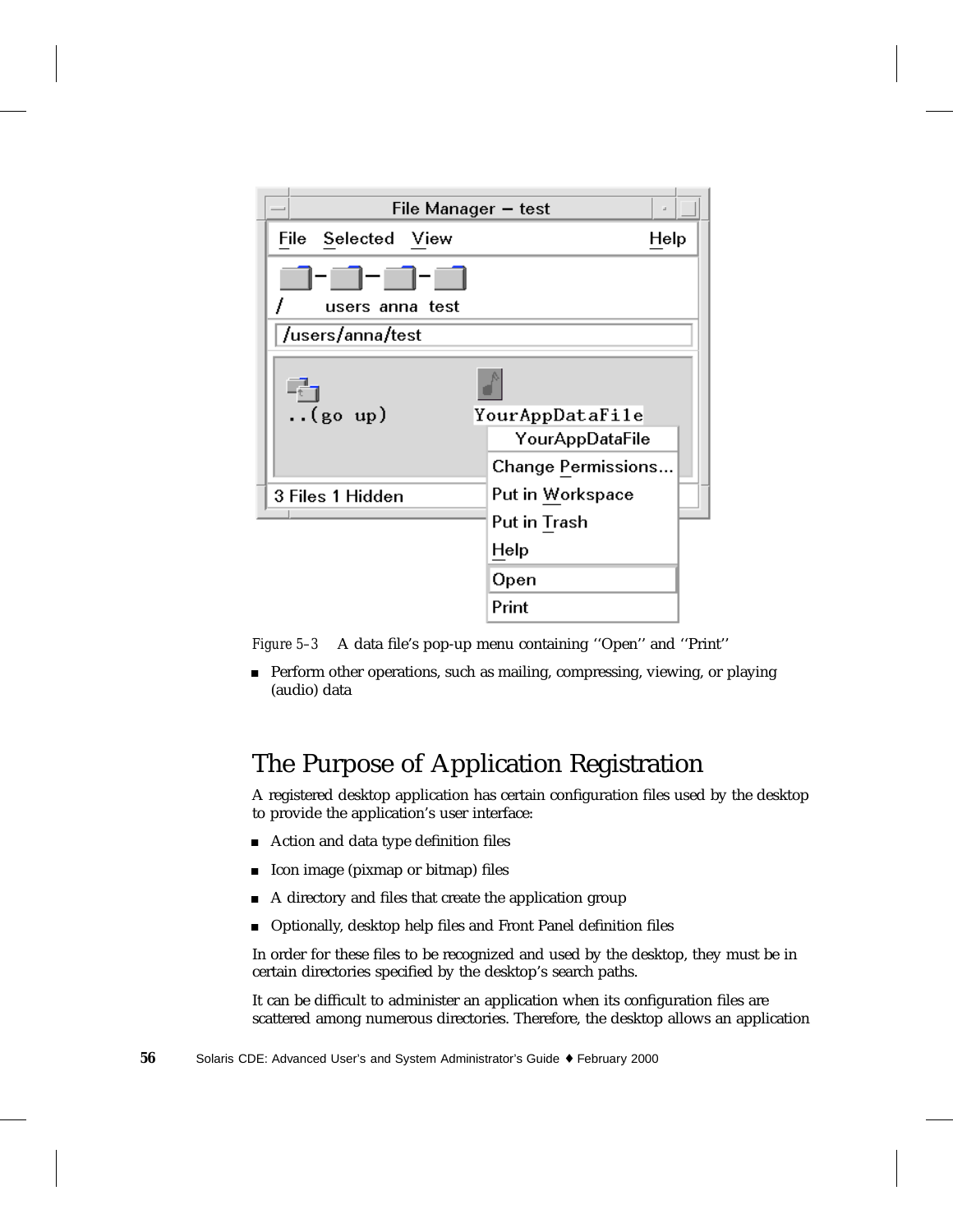to keep all its desktop configuration files gathered under a single directory. This grouping of files is called a *registration package*.

If the application is desktop smart, it supplies a registration package as part of its installation package. If you are a system administrator creating the configuration files yourself, you can create the registration package yourself.

The configuration files in the registration package are not available to the desktop because they are not located in the proper search path directories. The process of placing these files in the proper locations is called *registering*, or *integrating*, the application.

The desktop provides a tool, dtappintegrate, that performs the registration by creating symbolically linked representations of the files in the proper search path directories.

Many desktop-smart applications will automatically run dtappintegrate during the installation process. If you are a system administrator integrating an existing application, you can run it yourself after you've created the registration package.

Once an application is registered on a system's desktop, the application is available to all users on the system. If the system is configured as a desktop application server, the application will also be available to other systems throughout the network.

The dtappintegrate tool has a command-line option that reverses the process by breaking the links. This makes it easy to remove the application from the Application Manager so that it can be moved to a different application server or updated.

# General Steps for Registering an Application

**Note -** For a detailed example that uses these steps to create an application package, see "Example of Creating a Registration Package" on page 76.

**1. Modify any application resources that set fonts and colors. Otherwise, the desktop's dynamic fonts and colors will not work properly.**

See "Step 1: Modifying Font and Color Resources" on page 58.

**2. Create an application root location.**

See "Step 2: Creating the Desktop Application Root" on page 59.

**3. Create the directory structure underneath the application root.** See "Step 3: Creating the Registration Package Directories" on page 60.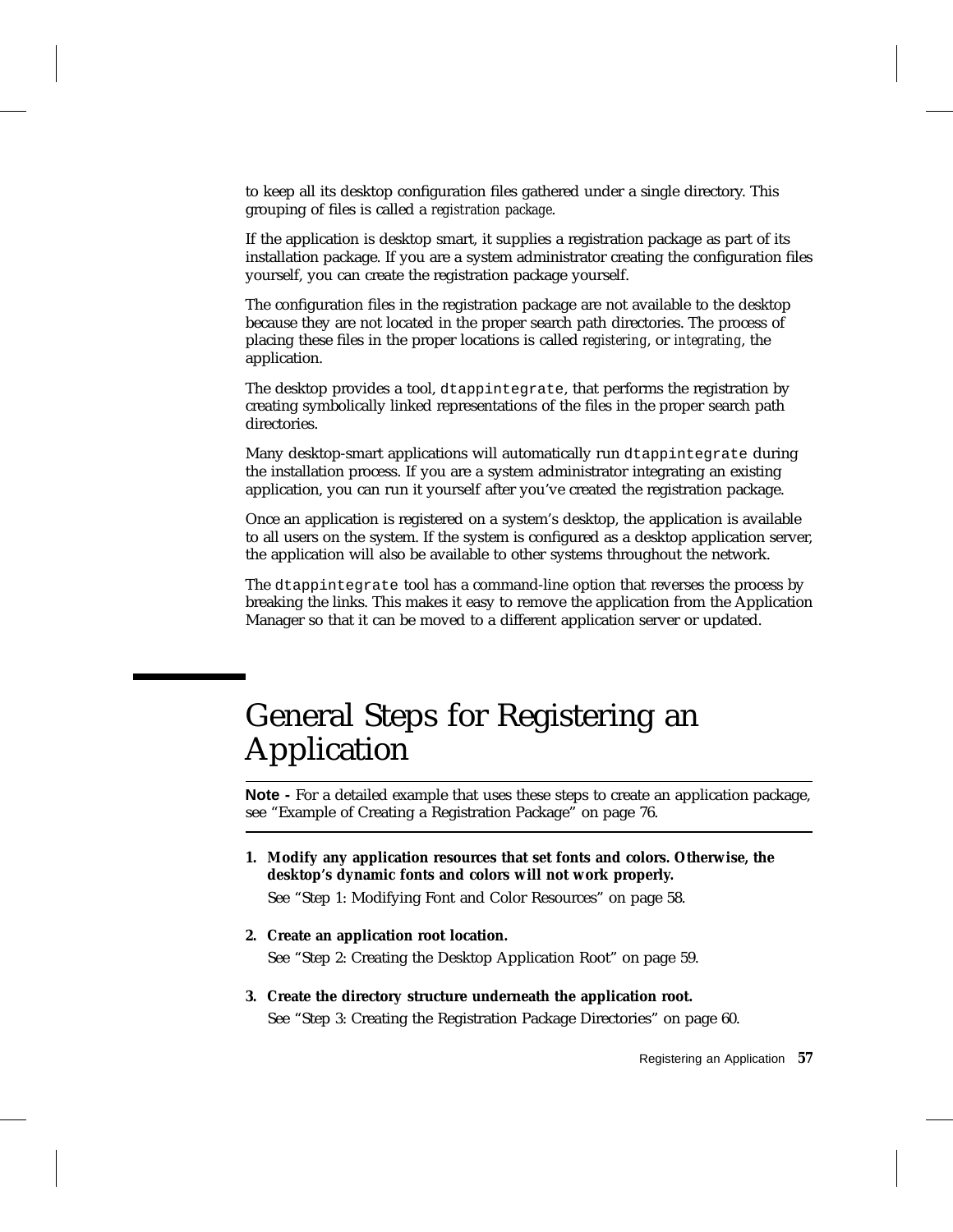**4. Create the actions and data types for the application.**

See "Step 4: Creating the Actions and Data Types for the Application" on page 62.

- **5. Put the help files in an appropriate directory.** See "Step 5: Putting the Help Files in the Registration Package" on page 65.
- **6. Create the icons for the application** See "Step 6: Creating Icons for the Application" on page 66.
- **7. Create the application group for the application.** See "Step 7: Creating the Application Group" on page 67.
- **8. Register the application using** dtappintegrate**.** See "Step 8: Registering the Application Using dtappintegrate" on page 73.

## Step 1: Modifying Font and Color Resources

**Note -** For an example of modifying resources for an application, see Step 1 of the "Example of Creating a Registration Package" on page 76.

The desktop provides mechanisms for setting and manipulating interface fonts and window colors. In order for an application to use these mechanisms properly, you may have to modify the application's app-defaults file.

### Modifying Font Resources

**Note -** This section applies to applications created using OSF/Motif 1.2 $^{\mathbb{M}}$  (or later versions). Style Manager cannot set interface fonts for applications written using earlier versions of OSF/Motif.

The desktop Style Manager will set interface fonts for applications created using OSF/Motif 1.2 (or later versions) if the application does not specify application-specific interface fonts.

Style Manager provides two fonts:

system font—used by system areas such as labels, menus, and buttons

user font—used for editable areas such as text fields

Each font is provided in seven sizes, labeled 1 through 7 in the Fonts dialog box. The Style Manager fonts are connected to actual fonts on the system through Style Manager resources set in /usr/dt/app-defaults/*language*/Dtstyle.

**58** Solaris CDE: Advanced User's and System Administrator's Guide ♦ February 2000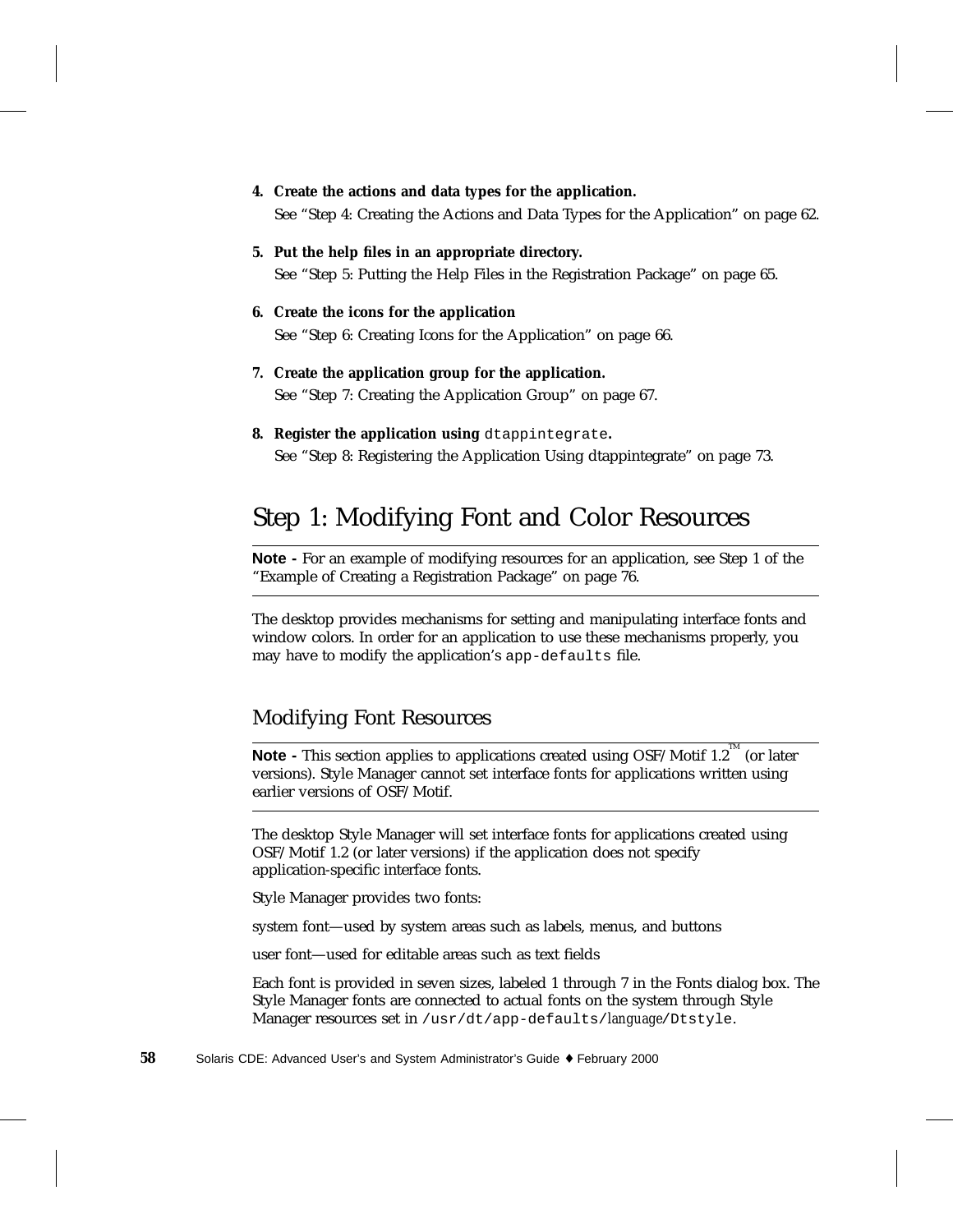If you want the application to use the Style Manager fonts, you should remove any application resources that interface specify fonts. The desktop will automatically set the application's resources appropriately:

FontList—set to system font XmText\*FontList—set to user font XmTextField\*FontList—set to user font

### Modifying Color Resources

Style Manager provides the ability to change application colors dynamically. The application must be an OSF/Motif 1.1 or 1.2 client. Clients written with other toolkits cannot change color dynamically; color changes take effect when the client is restarted.

The easiest way to use the dynamic colors provided by the desktop is to remove any application color resources for background and foreground color.

## Step 2: Creating the Desktop Application Root

**Note -** For an example of creating the desktop application root directory for an application, see Step 2 of "Example of Creating a Registration Package" on page 76.

The registration package files for the application are grouped beneath a directory called the application root, or *app\_root*. The *app\_root* directory used for the desktop configuration files can be the same directory as the application's installation *app\_root* or some other location.

For example, suppose an application is installed under a directory  $/\text{usr}/\text{BTE}$ . This same directory could be used as the *app\_root* for the desktop configuration files. However, if you are integrating an existing non-desktop smart application, create a different desktop *app\_root* directory. This will prevent the configuration files you create from being overwritten when you update the application.

For example, a system administrator might want to create a directory /etc/desktop\_approots/BTE as the desktop *app\_root* directory.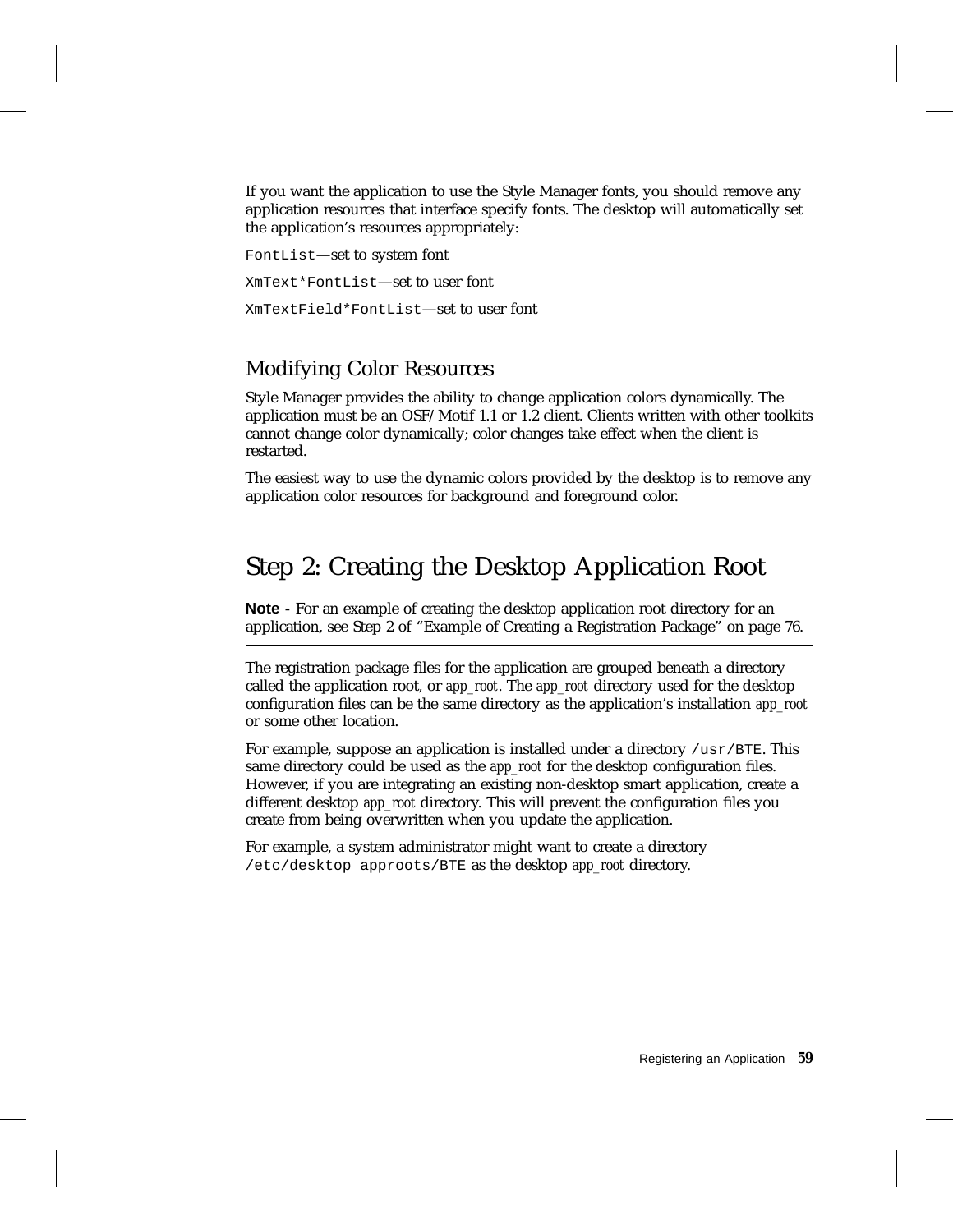## Step 3: Creating the Registration Package **Directories**

**Note -** For an example of creating the registration package directories for an application, see Step 3 of "Example of Creating a Registration Package" on page 76.

The registration package is the group of desktop configuration files used by the desktop to provide a graphical interface for the application.

### Registration Package Contents

The desktop configuration files include:

- Action and data type definition files
- **Icon image files**
- An application group directory and its contents
- Optionally: help data files and a Front Panel configuration file

The registration package is gathered under a top-level directory called the application root, or *app\_root*.



*Figure 5–4* A registration package beneath an application root directory

**60** Solaris CDE: Advanced User's and System Administrator's Guide ♦ February 2000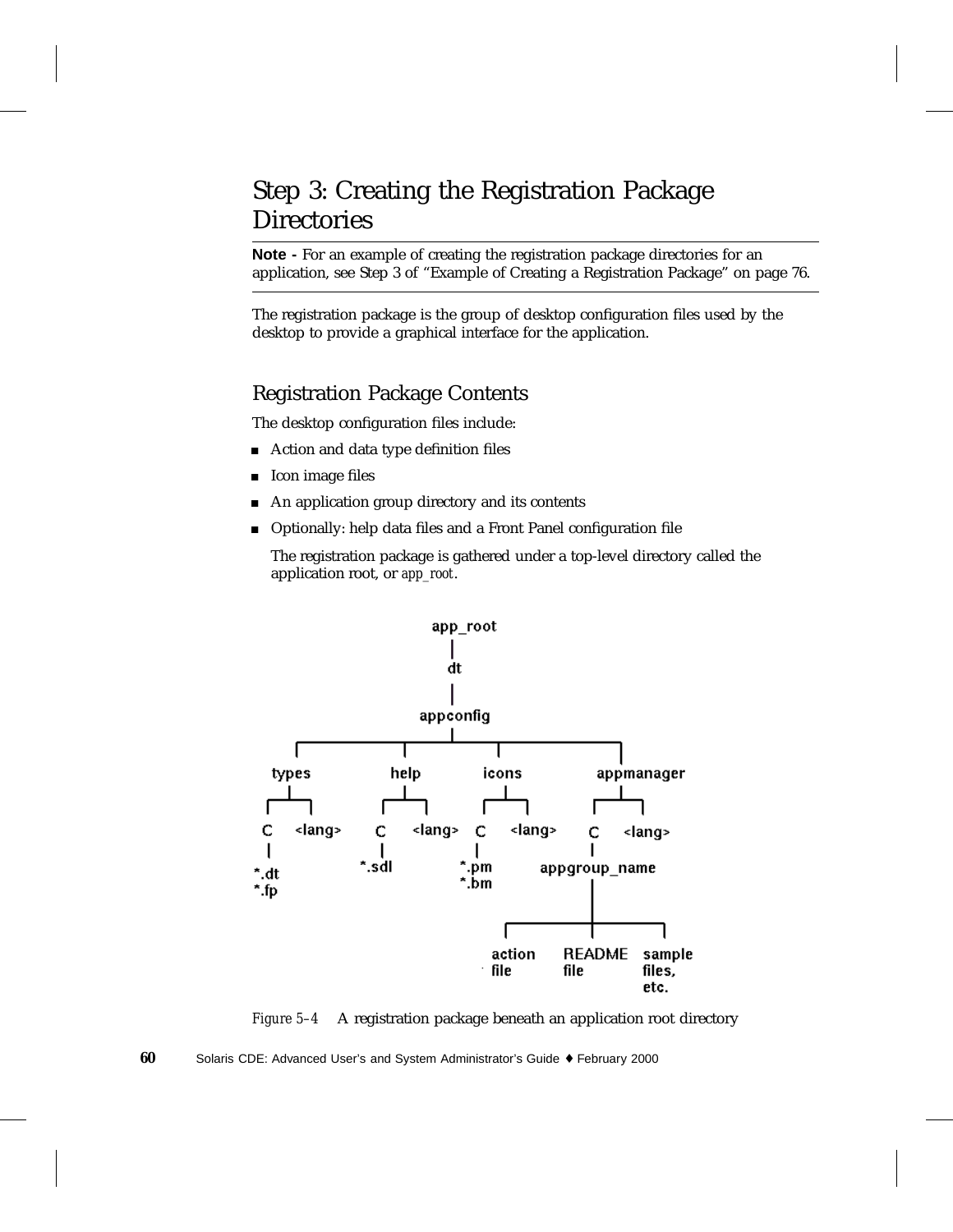The major categories of configuration fields under the *app\_root*/dt/appconfig directory are shown in Table 5–1.

**TABLE 5–1** Configuration Fields Major Categories

| <b>Subdirectory</b> | <b>Contents</b>                                                                   |
|---------------------|-----------------------------------------------------------------------------------|
| types               | Action and data type definition files                                             |
| help                | Desktop help files                                                                |
| icons               | Bitmap and pixmap image files used by the application's actions and<br>data types |
| appmanager          | The directory and contents that create the application group                      |

Each of the major categories has subdirectories for language-dependent files. Default-language files are placed in the C directory.

### To Create the Registration Package

- ♦ **Create these directories. If you are providing language-dependent configuration files, create a separate directory for each language. If you are supplying only one language, put the files in the** C **directory.**
- *app\_root*/dt/appconfig/types/*language*
- *app\_root*/dt/appconfig/help/*language*
- *app\_root*/dt/appconfig/icons/*language*
- *app\_root*/dt/appconfig/appmanager/*language*/*appgroup\_name,* where *appgroup\_name* is the name of the application group.

For example, Figure 5–5 shows Application Manager containing an group whose *appgroup\_name* is "Media\_Tools."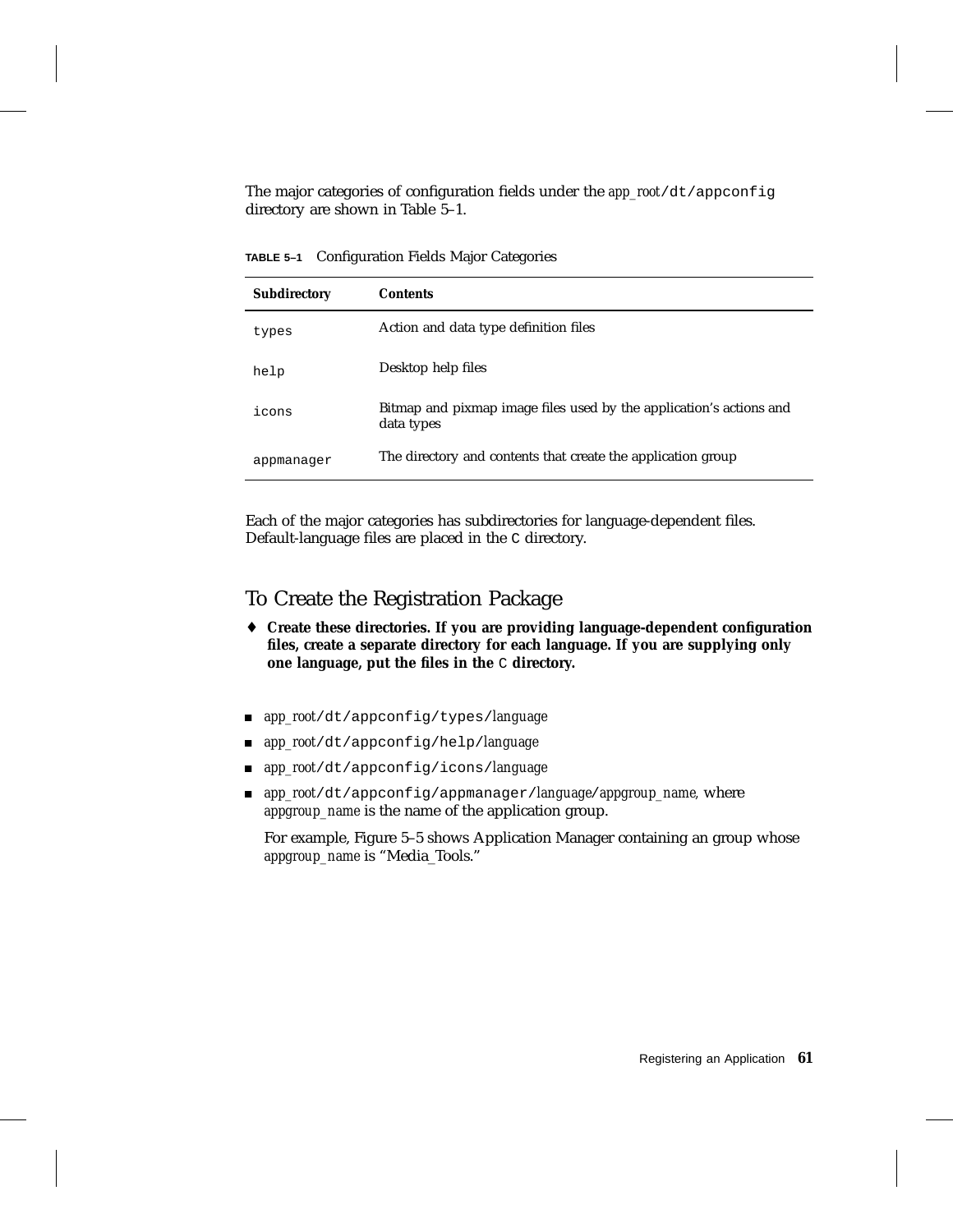

*Figure 5–5* Application group at the top level of the Application Manager

The dtappintegrate tool operates only on the desktop configuration files in the types, help, icons, and appmanager directories. The application's binary executable, app-defaults, and message catalog files are administered separately.

## Step 4: Creating the Actions and Data Types for the Application

**Note -** For an example of creating the actions and data types for an application, see Step 4 of "Example of Creating a Registration Package" on page 76.

Actions and data types provide a user interface for the application.

- Actions provide a user interface for the command to launch the application.
- Data types provide customized appearance and behavior for the application's data files.

### Actions and Data Types Required by an Application

Typical applications require the following action and data type definitions:

- An action that opens the application.
- A data type for the data files of your application. If you create a data type, you will also want to create:
	- An Open action for the data files of your application
	- A Print action for the data files of your application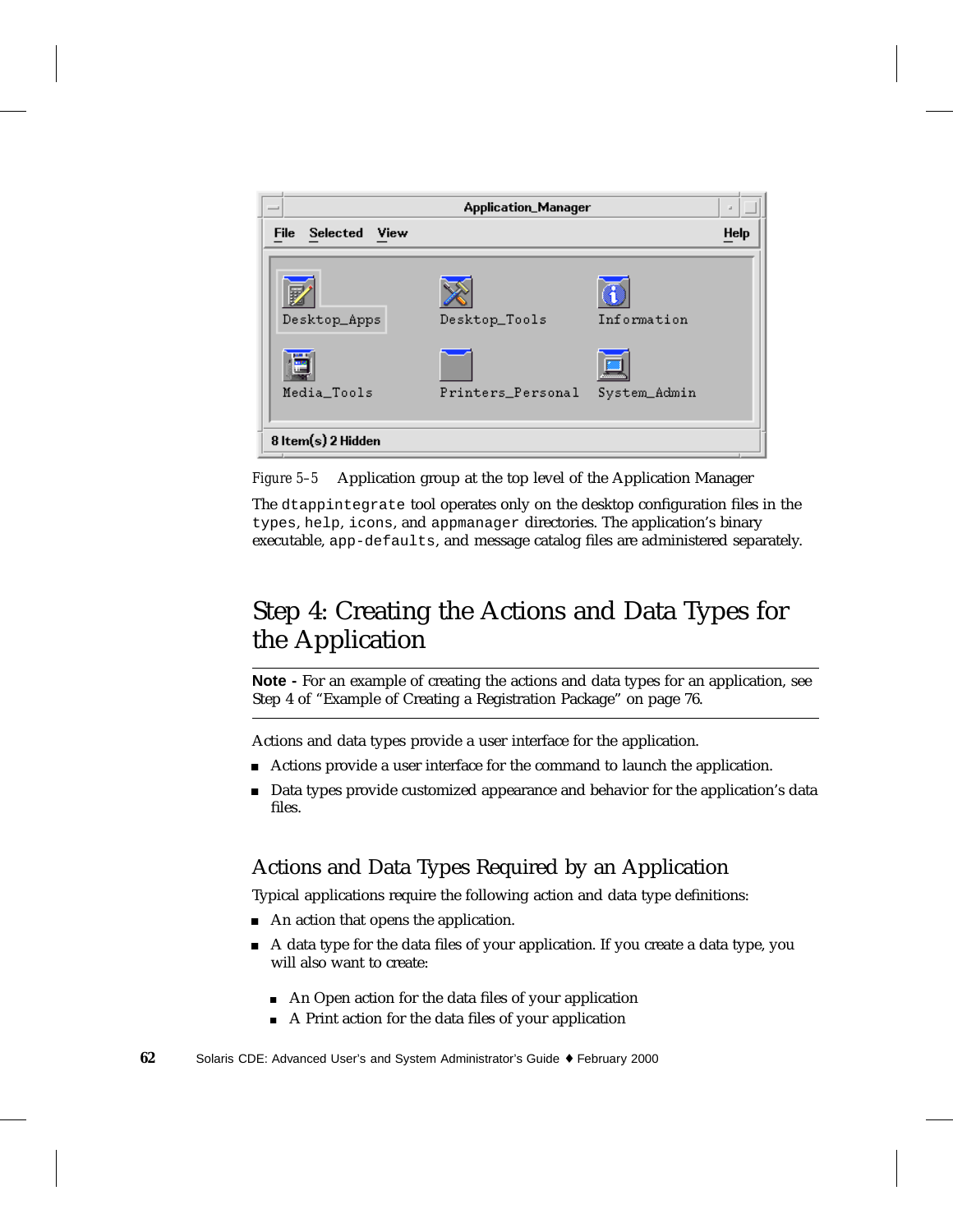A data type for the application group (see "Configuring the Application Group To Use a Unique Icon" on page 69).

For an introduction to how actions and data types are used in the desktop, see Chapter 10.

### Location for Action and Data Type Definition Configuration Files

Actions and data types are defined in configuration files. The only naming requirement for files containing action and data type definitions is that they must have a .dt suffix. By convention, you may want to name the file *action\_name*.dt or *application\_name*.dt.

Place files containing actions and data types under the application root in the directory *app\_root*/dt/appconfig/types/*language.* The default *language* is C.



*Figure 5–6* Action and data type definition files

### Ways to Create Actions and Data Types

You can create action and data type definitions for an application in either of two ways:

Use the Create Action tool.

Create Action provides an easy-to-use interface with text fields that you fill in. However, the tool has certain limitations.

**Create the definitions manually.**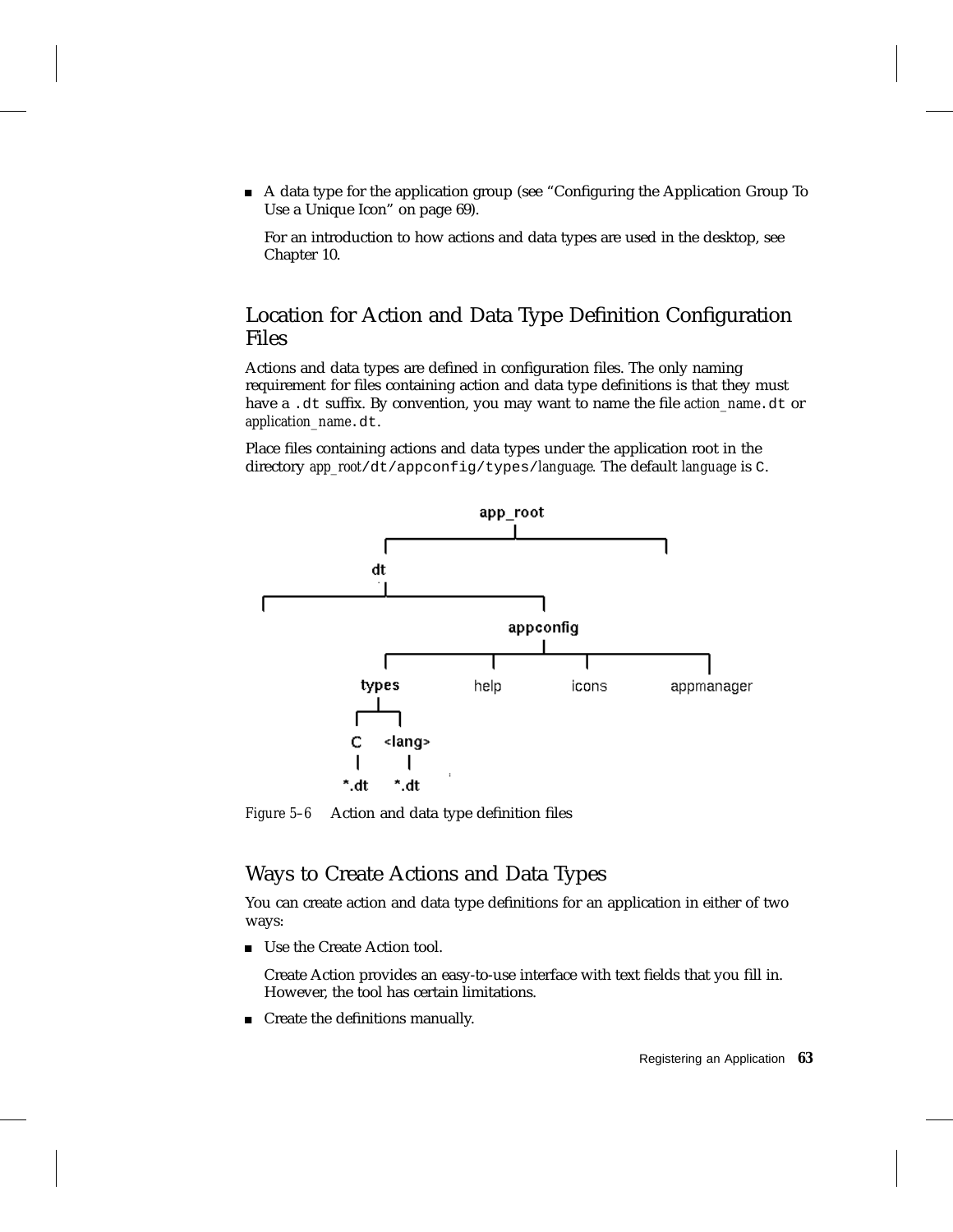This requires you to learn the syntax for creating the definitions, but provides access to the full range of functionality.

### To Create Actions and Data Types Using Create Action

This procedure uses the Create Action utility to create an action and data types for the application.

For more information about Create Action, use its online help or see Chapter 11.

- **1. Open the Desktop\_Apps application group and double-click Create Action.**
- **2. Use Create Action to create the action and data type definitions for the application and its data type.**

The configuration file created by Create Action will be written to *HomeDirectory*/.dt/type/*action\_name*.dt. The action file (the executable file with the same name as the action) is placed in your home directory.

- **3. Test the action using the action file created in your home directory.**
- **4. Copy the action definition file** *HomeDirectory*/.dt/type/*action\_name*.dt **to the** *app\_root*/dt/appconfig/types/*language* **directory***.*
- **5. After the application group directory has been created (see "Step 7: Creating the Application Group" on page 67), copy the action file** *HomeDirectory*/*action\_name* **to the** *app\_root*/dt/appconfig/appmanager/*language*/*appgroup\_name* **directory.**

### To Create Actions and Data Types Manually

♦ **Create a configuration file containing the action and data type definitions for the application.**

Action and data type definition files must follow the naming convention *name*.dt.

You can place all your action and data type definitions in one file or distribute them among multiple files. For each file, use a file name that system administrators will easily connect with your application.

Action and data type names must be one word (no embedded spaces). You can use an underscore character. By convention, the first letter of the action or data type name is capitalized. Do not use an existing action name or file name. Use a name that advanced users and system administrators will easily connect with your application.

If you want the application's icon labeled with a different name than the action name, include a LABEL field in the action definition.

**64** Solaris CDE: Advanced User's and System Administrator's Guide ♦ February 2000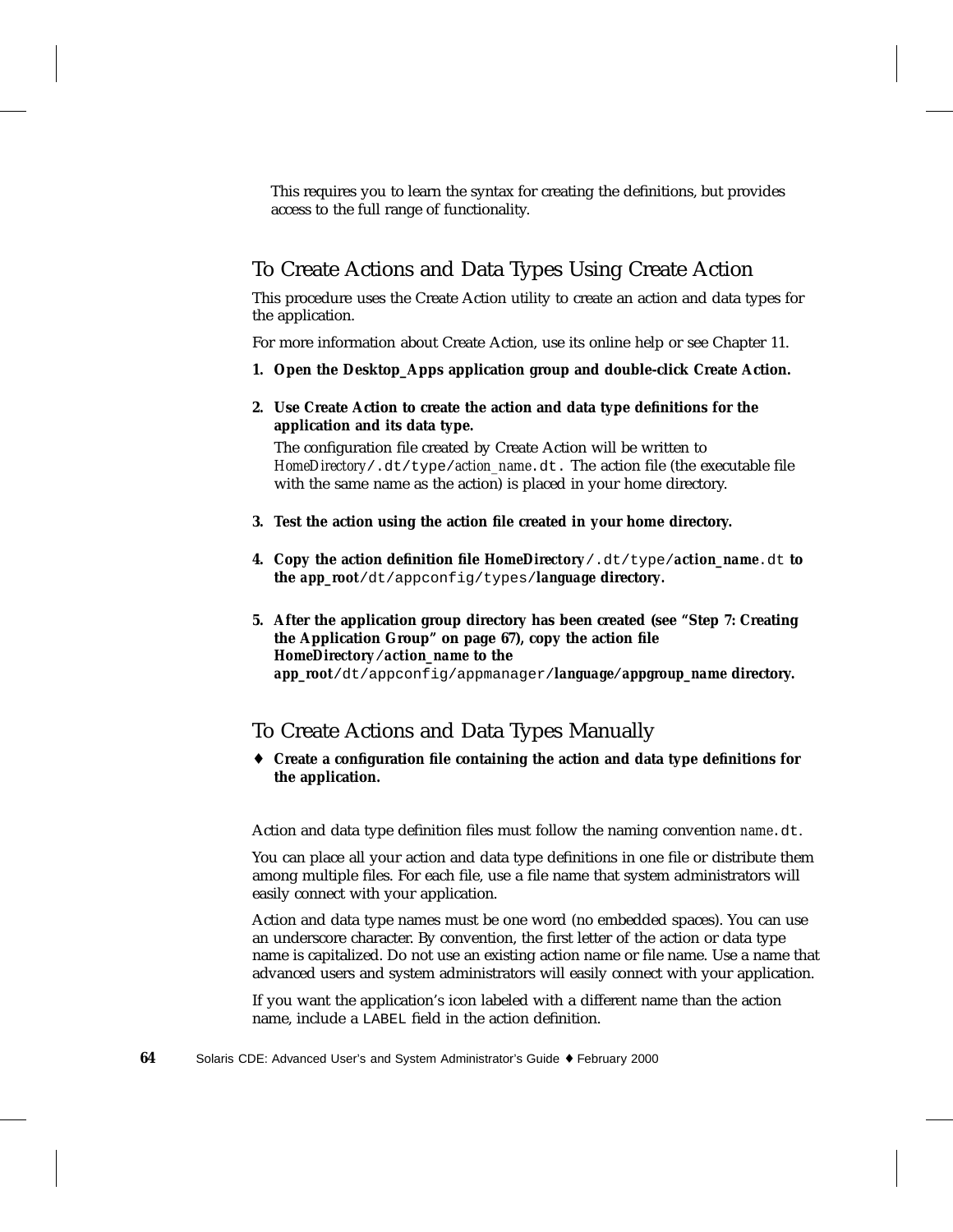For more information about creating actions and data types, see:

- Chapter 10
- Chapter 11
- Chapter 12
- Chapter 13

## Step 5: Putting the Help Files in the Registration Package

**Note -** For an example of adding help files to a registration package, see Step 5 of "Example of Creating a Registration Package" on page 76.

If the application includes a desktop help volume (a help volume created with the desktop Help Developer's Kit), the help volume master file (\*.sdl) should be placed in the directory *app\_root*/appconfig/help/*language*.

Graphics used by the help files are usually placed in a graphics subdirectory. The graphics must be located in the same directory relative to the master help volume (\*.sdl) file as when the help volume was created.

If the application does not provide a help volume, you can create one if you have the Help Developer's Kit.

There are two levels of integration of a help volume:

**Full integration.** 

When desktop help is fully integrated, the help volume can be accessed from the application—for example, by on-item help and the Help menu. Full integration involves modification to the application's executables.

**Partial integration.** 

When desktop help is partially integrated, it is available from the top level of the Help Manager. However, you cannot access the help volume from the application's windows. You can also provide an action to access the help from the application group. The following example action displays the help volume located in the help master file MyApp.sdl:

ACTION OpenMyAppHelp {

| LABEL       | MyAppHelp                                |
|-------------|------------------------------------------|
| ARG COUNT   |                                          |
| TYPE        | COMMAND                                  |
| WINDOW TYPE | NO STDIO                                 |
| EXEC STRING | /usr/dt/bin/dthelpview -helpVolume MyApp |
| DESCRIPTION | Displays help for the MyApp application. |
|             |                                          |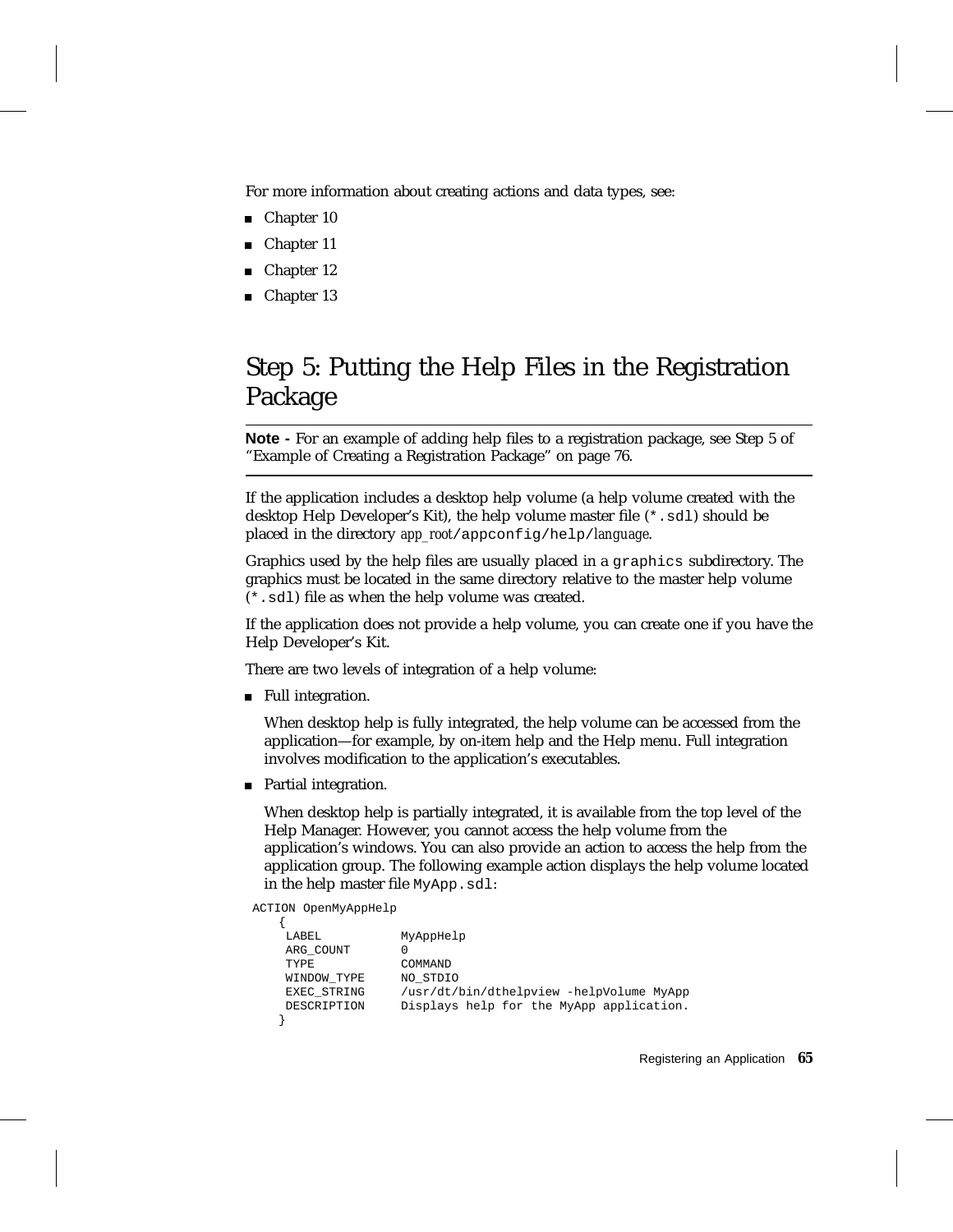## Step 6: Creating Icons for the Application

**Note -** For an example of creating the icon files for an application, see Step 6 of "Example of Creating a Registration Package" on page 76.

The desktop provides default icons for actions, data types, and application groups. However, you will probably want to create unique icons for the application.

Icons are placed in the directory *app\_root*/dt/appconfig/icons/*language*.

#### Icons Required for the Desktop

The application uses these icon images on the desktop:

 *Action icon.* This is the icon the user double-clicks to start your application (actions). It is referenced in the ICON field of the action that launches the application.

Supply three sizes: tiny, medium, and large.

 *Data type icon.* This icon is used to represent the application's data files in File Manager. It is referenced in the ICON field of the data type definition.

If your application supports multiple data types, you should provide a different icon for each data type.

Supply two sizes: tiny and medium.

 *Application group icon.* This is the icon representing the directory at the top level of the Application Manager. It is referenced in the ICON field of the data type definition for the application group. (See "Step 7: Creating the Application Group" on page 67.)

Supply two sizes: tiny and medium.

You may need to supply both pixmap and bitmap versions of each icon to support color (eight-bit and larger) and monochrome (fewer than eight bits) displays.

| <b>Size</b> | <b>Pixel Dimensions</b> | <b>Bitmap Name</b> | <b>Pixmap Name</b>  |
|-------------|-------------------------|--------------------|---------------------|
| tiny        | $16 \text{ by } 16$     | $basename.t.bm$    | basename.t.pm       |
| medium      | 32 by 32                | basename, m, bm    | basename.m.pm       |
| large       | 48 by 48                | basename. 1. bm    | $basename . 1 . pm$ |

**TABLE 5–2** Naming Conventions for Icon Files

**66** Solaris CDE: Advanced User's and System Administrator's Guide ♦ February 2000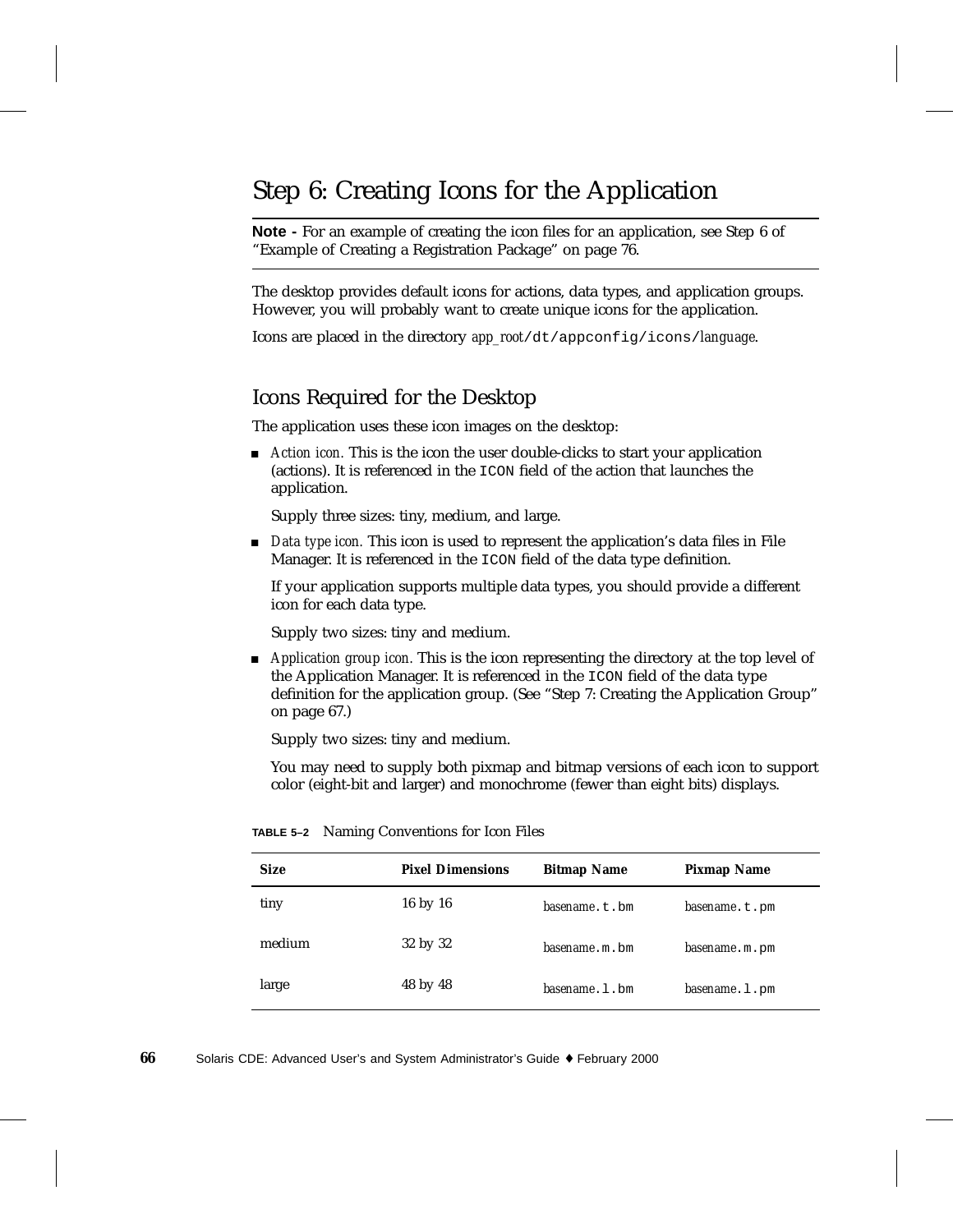**TABLE 5–2** Naming Conventions for Icon Files *(continued)*

If you do not provide bitmap files, the desktop maps the color specifications of the pixmap files into black and white. However, this mapping may not produce the appearance you want.

For more information about icons, see "Icon Image Files" on page 215.

## Step 7: Creating the Application Group

**Note -** For an example of creating the application group, see Step 7 of "Example of Creating a Registration Package" on page 76.

Once you have created the action and data type definitions for the application, you must create the configuration files responsible for creating what the user actually sees—the application group and its contents.

The application group is a directory at the top level of the Application Manager (see Figure 5–1).

There are three steps to creating the application group:

- Create the application group directory in the registration package.
- Optional: configure the application group to use a unique icon. This involves creating the data type definition for the application group directory.
- **Create the contents of the application group.**

### Creating the Application Group Directory

To create an application group, create the directories in the registration package under appmanager, as shown in Figure 5–7.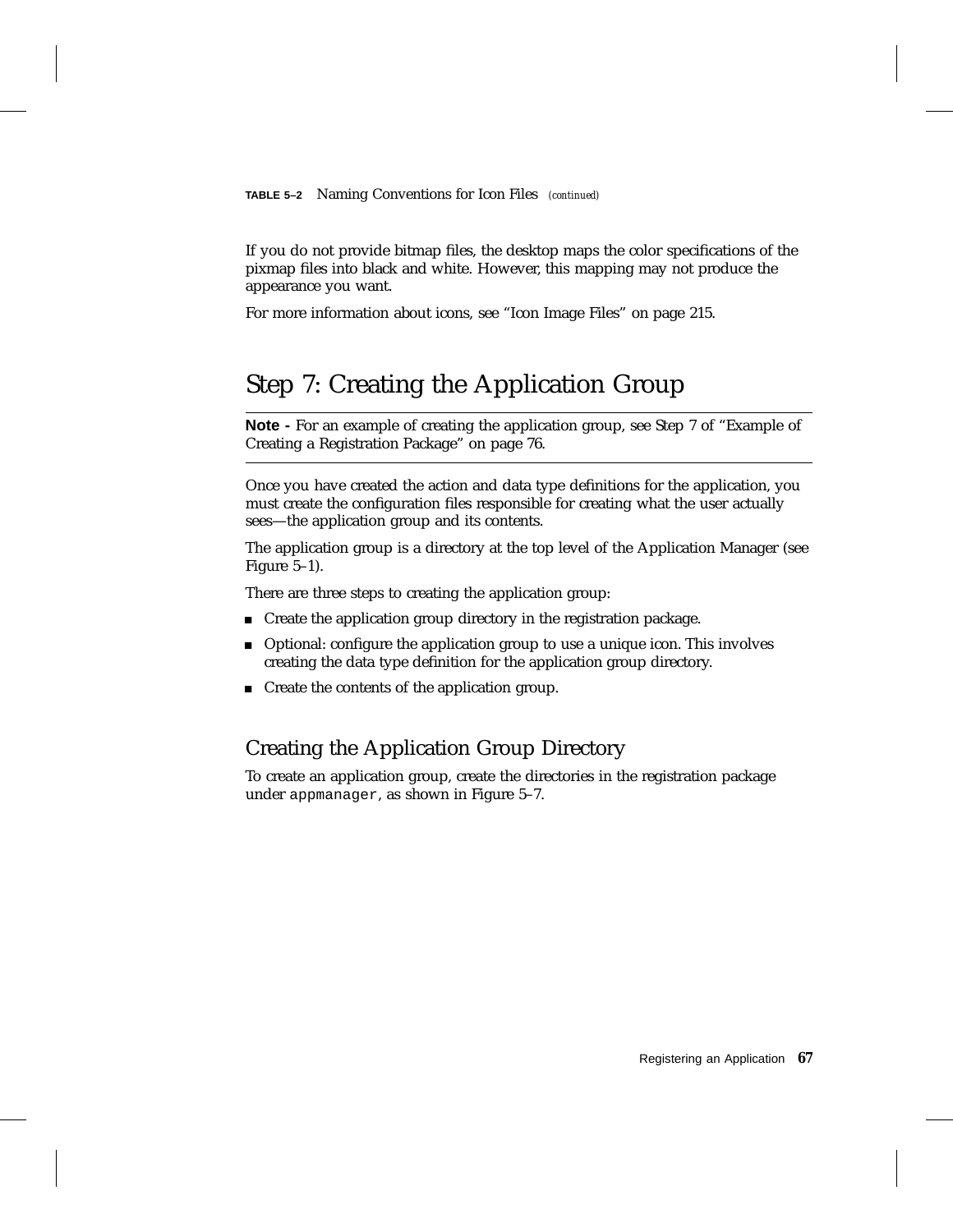

*Figure 5–7* The appmanager directory

## Application Group Name

The <appgroup\_name> in Figure 5–7 is the name for the application group.



*Figure 5-8* The application group name (<appgroup\_name>)

The name can be any allowable file (directory) name. Use a name that describes the application.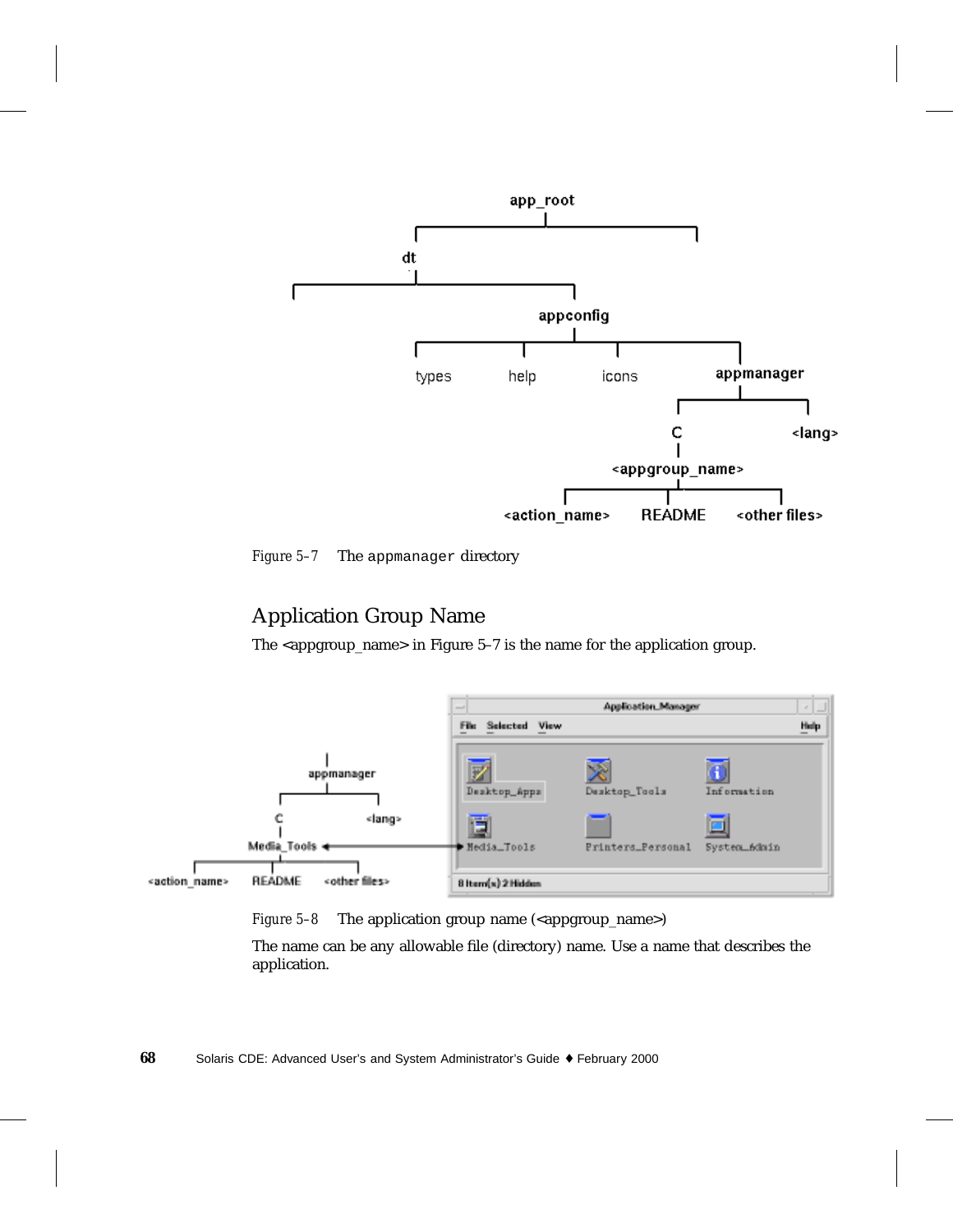## Configuring the Application Group To Use a Unique Icon

The desktop provides a default application-group icon. However, you will probably want to provide a custom icon.

If you want to provide a unique icon for the application group, you must create:

- A data type for the directory that appears at the top level of Application Manager.
- Open and Print actions for the data type.

For example, suppose you want to create an application group named Media\_Tools. The following data type definition, placed in a file *app\_root*/dt/appconfig/types/*language*/*name*.dt, assigns a unique icon to the application group icon.

DATA\_ATTRIBUTES Media\_ToolsAppgroup { ACTIONS OpenInPlace,OpenNewView ICON MediaTools DESCRIPTION Double-click to open the Media\_Tools \ application group } DATA\_CRITERIA Media\_ToolsAppgroupCriteria1 { DATA\_ATTRIBUTES\_NAME Media\_ToolsAppgroup  $\begin{array}{lll} \texttt{MODE} & & \texttt{d} \\ \texttt{PATH\_PATH\_ERTERN} & & \texttt{*} \end{array}$ \*/appmanager/\*/Media\_Tools }

The attributes section of the definition specifies the icon to be used. The criteria section of the definition specifies that the data type be defined to any directory named Media\_Tools that is a subdirectory of a directory named appmanager.

Figure 5–9 shows the relationship between the application group name and the data type definition. The PATH\_PATTERN field in the data type definition connects a unique icon to the application group.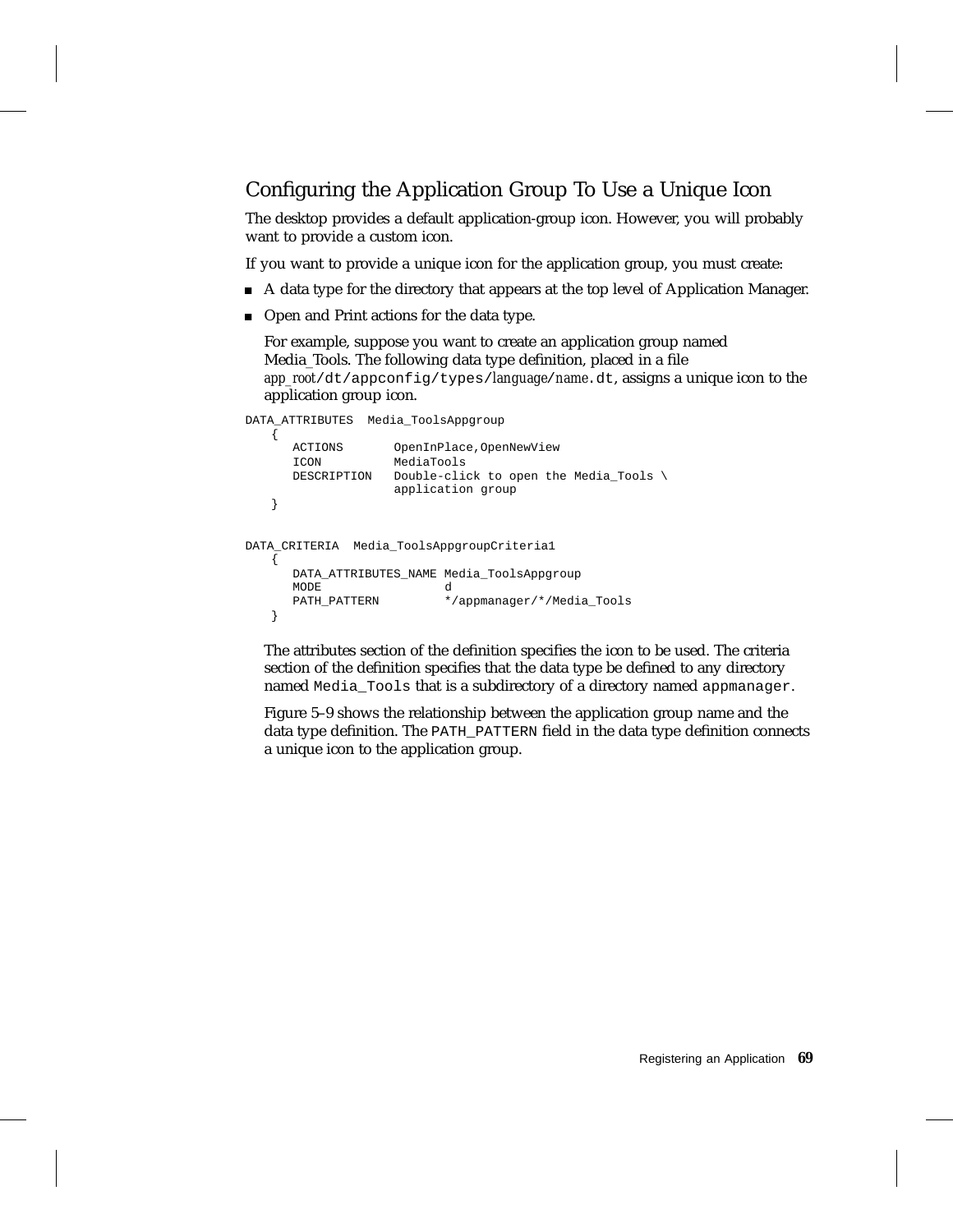



You should also create an Open and Print action for the application group data type:

```
ACTION Open
 {
 ARG_TYPE Media_ToolsAppGroup
 TYPE MAP
 MAP_ACTION OpenAppGroup
 }
ACTION Print
 {
 ARG_TYPE Media_ToolsAppGroup
 TYPE MAP
 MAP_ACTION PrintAppGroup
 }
```
OpenAppGroup and PrintAppGroup actions are built-in actions defined in /usr/dt/appconfig/types/*language*/dtappman.dt.

### Creating the Contents of the Application Group

The most important item in the application group is an icon to start the application (an action icon). If the application group contains a suite of applications, there is usually an icon for each application.

In addition to one or more action icons, the application group may contain:

- **One or more README files**
- One or more sample data files
- **Templates**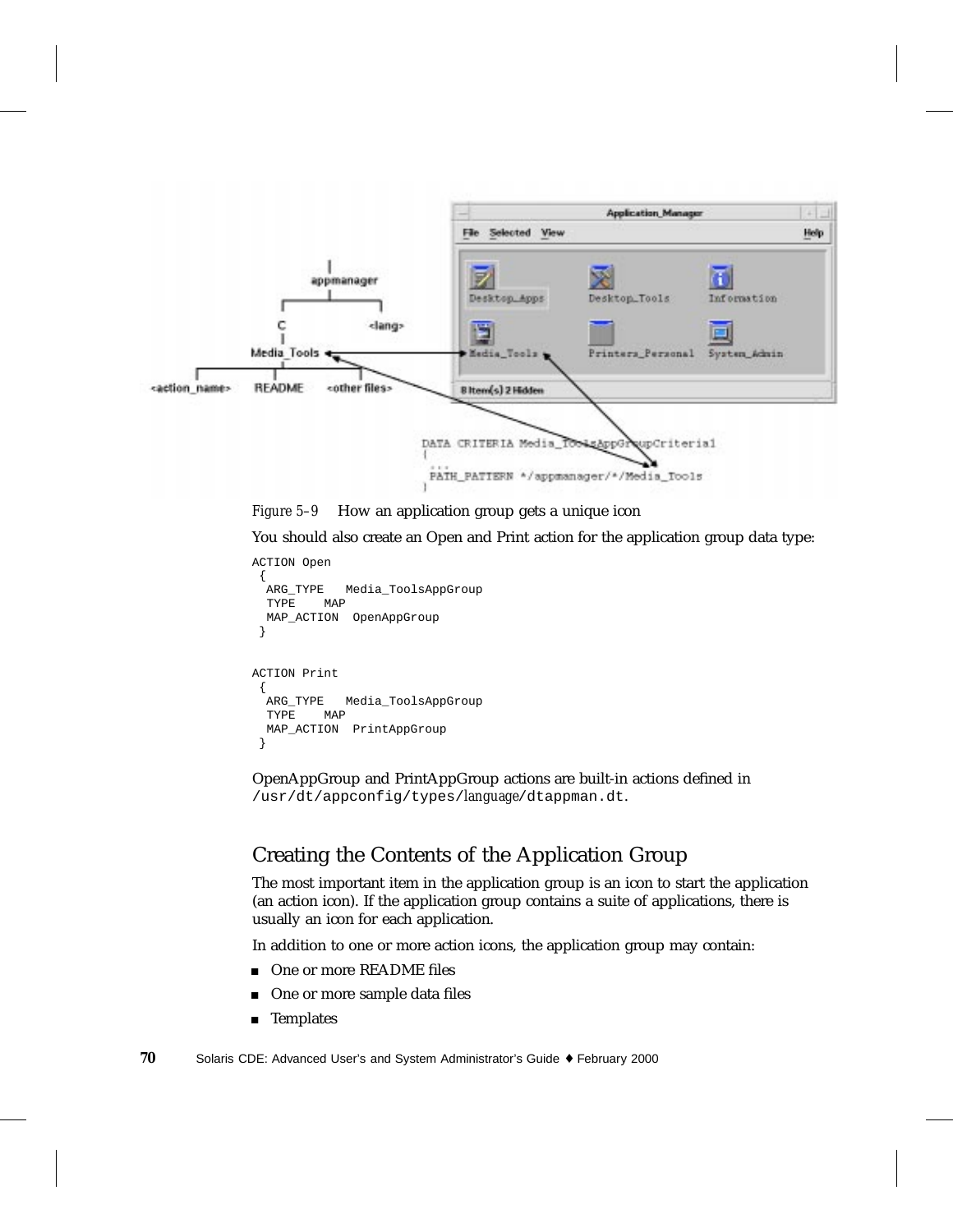- An icon the user can double-click to view help information
- A man page
- A specialized Front Panel control

The application group can contain subdirectories.

## Creating the Action File (Application Icon)

The application group should contain an icon that launches the application. If the group supplies a suite of applications, there should be an icon for each one. These icons are called *application icons,* or *action icons,* since they represent an underlying action.

An action icon is created by creating an executable file with the same name as the action it will run:

*app\_root*/dt/appconfig/appmanager/*appgroup\_name*/*action\_name*

The file is called an *action file*, because its purpose is to create a visual representation of the underlying action.

For example, if you've created an action named BestTextEditor that runs the BestTextEditor application, you would create an executable file named BestTextEditor. In File Manager and the Application Manager, the action file will use the icon image specified in the action definition.

Figure 5–10 illustrates the relationship between the action definition, action file, and actual entry in the Application Manager window.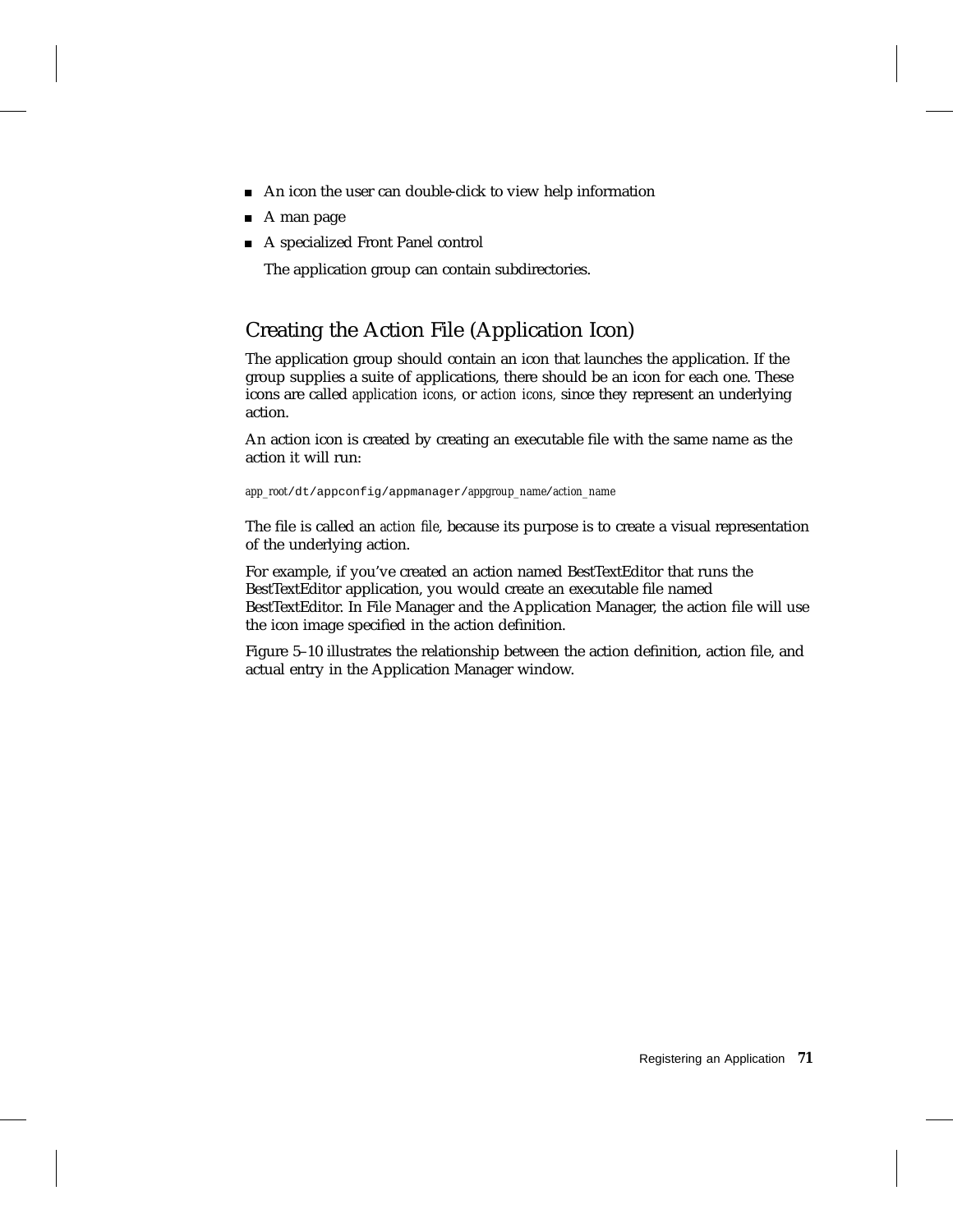

*Figure 5–10* The application icon is a file in the application group

### *Read Me Files*

The desktop provides a README data type that you can use for your application's README files. Use one of these naming conventions:

- **README**
- **r**eadme
- README.\*
- Read.\*.Me
- read.\*.me
- READ. \*. ME

**72** Solaris CDE: Advanced User's and System Administrator's Guide ♦ February 2000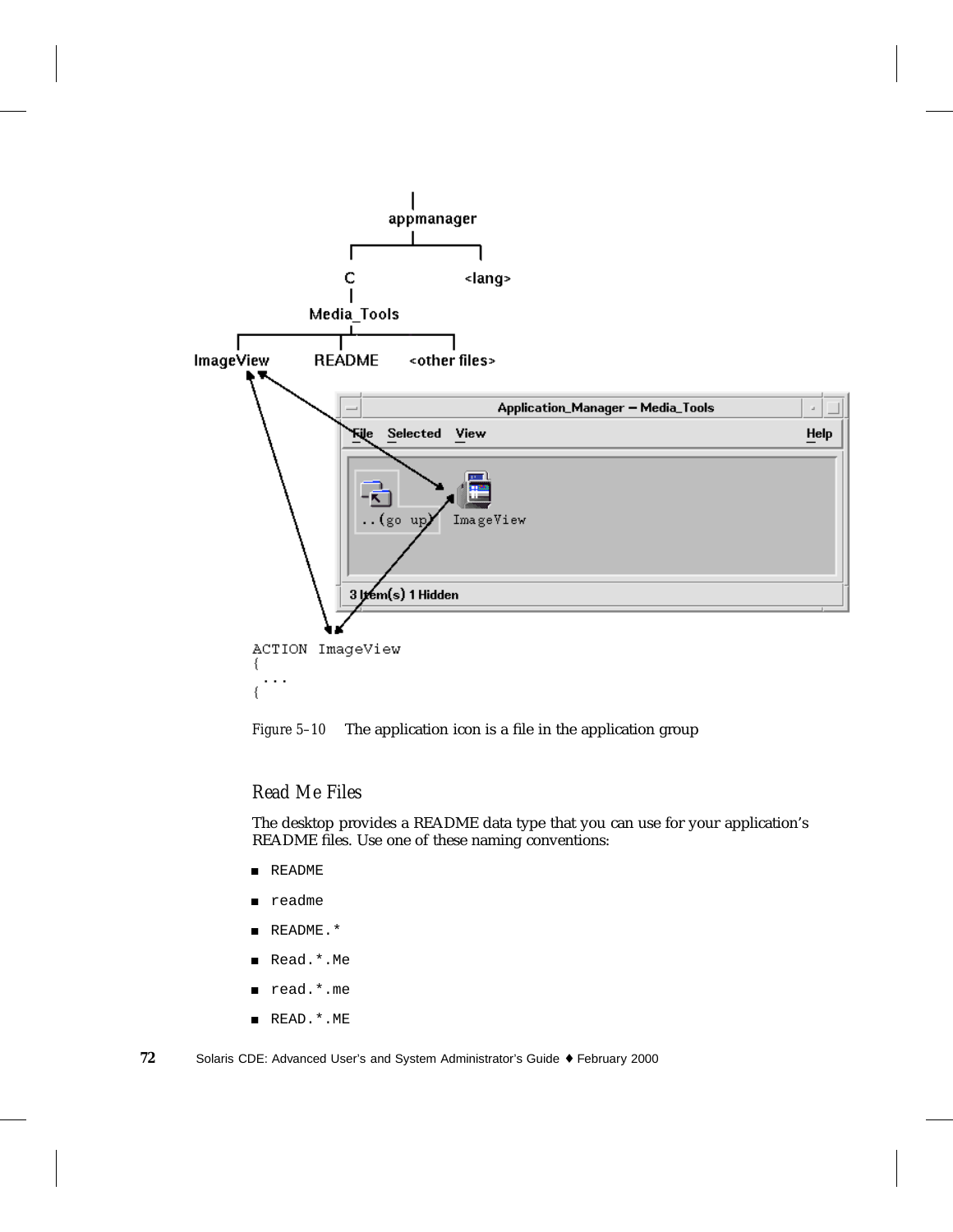### *Creating a Specialized Front Panel Control*

In most cases, you do not need to provide a Front Panel control definition; the user can add the application to the Front Panel by dropping the action icon on the Install Icon control in a subpanel.

You might want to create a Front Panel configuration file containing a control definition for your application if you want users to be able to install a control that behaves differently than the action icon—for example, if the control monitors a file and changes appearance when the monitored file changes.

Front Panel configuration files are placed in the *app\_root*/dt/appconfig/types/*language* directory. The naming convention is *name*.fp.

If you supply a configuration file containing a control, the user can add the control to a subpanel by dropping the \*.fp file on the Install Icon control in the subpanel.

For example, the following definition can be placed in a Front Panel configuration file in the application group. If the user drops this file on an Install Icon control in a subpanel, a control is created in the subpanel that runs a single instance of the BestTextEditor application. If BestTextEditor is already running, the window is moved to the top of the window stack in the current workspace.

CONTROL BestTextEditorControl

| TYPE        | icon             |          |                                        |  |  |
|-------------|------------------|----------|----------------------------------------|--|--|
| <b>ICON</b> | <b>BTEFPanel</b> |          |                                        |  |  |
| PUSH RECALL | True             |          |                                        |  |  |
| CLIENT NAME | BTEd             |          |                                        |  |  |
| PUSH ACTION |                  | BTEditor |                                        |  |  |
| DROP ACTION |                  | BTEditor |                                        |  |  |
| HELP STRING |                  |          | Starts the BestTextEditor application. |  |  |
|             |                  |          |                                        |  |  |

For additional information about creating Front Panel configuration files, see:

- Chapter 15
- $\blacksquare$  The dtfpfile(4) man page

## Step 8: Registering the Application Using dtappintegrate

**Note -** For an example of registering an application, see Step 8 of "Example of Creating a Registration Package" on page 76.

Once you've created a registration package under an application root, you are ready to perform the actual application registration.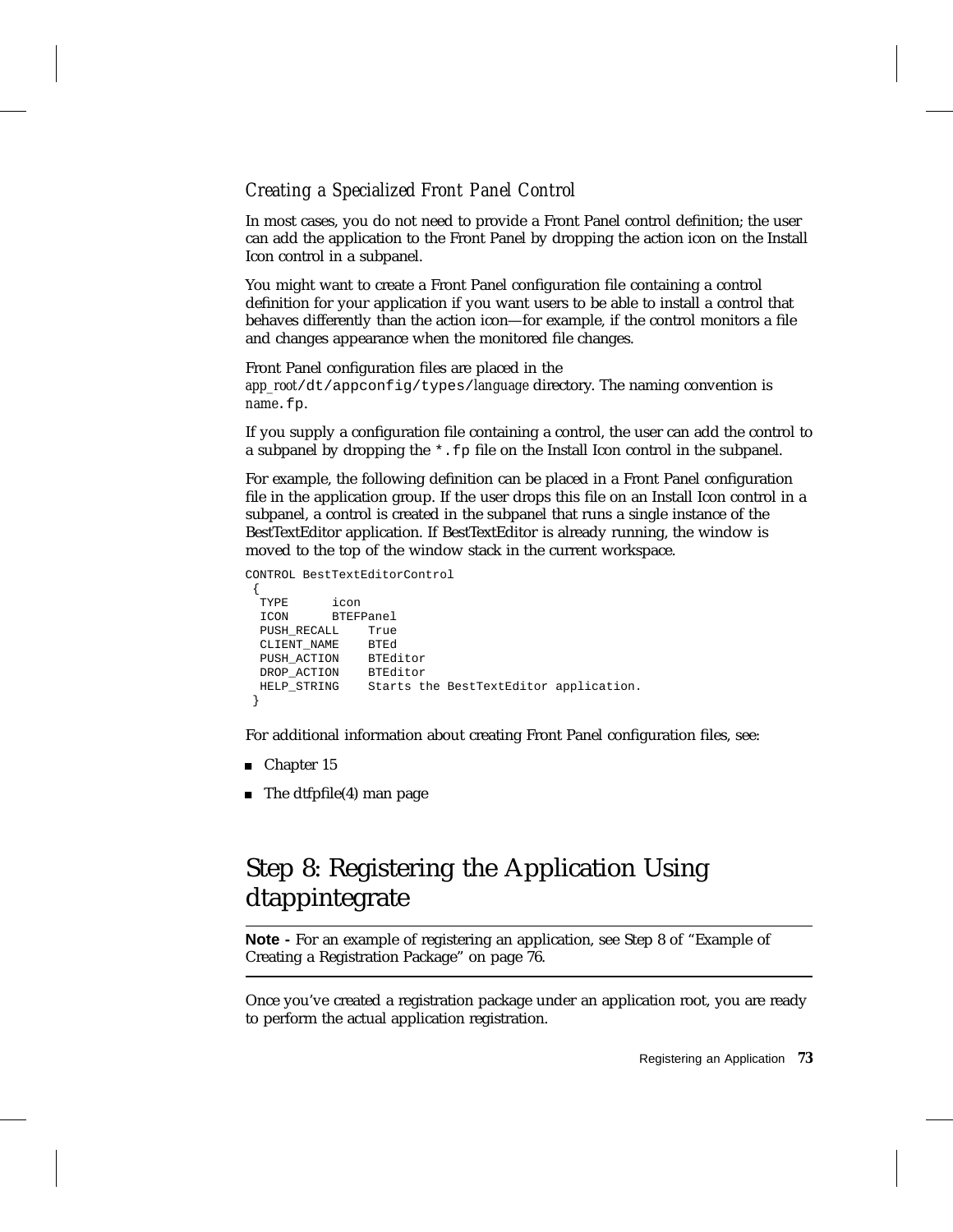Application registration creates links between the registration package and the directories located along the desktop search paths (see "How dtappintegrate Integrates Applications" on page 75).

### To Register an Application with dtappintegrate

If the application is desktop-smart, dtappintegrate is usually run automatically as the final step in the installation process. If it is not run automatically, or if you have created the configuration files to integrate a non-desktop smart application, then you can run dtappintegrate manually.

- **1. Log in as root.**
- **2. Run the command:**

/usr/dt/bin/dtappintegrate -s *app\_root*

where *app\_root* is the desktop application root directory. For more information, see the dtappintegrate(1) man page.

- **3. Open the Desktop\_Tools application group and double-click Reload Applications.**
- **4. Verify that the application is properly registered:**
	- **a. Display the top level of the Application Manager. The new application group should appear in the Application Manager.**
	- **b. Open the application group and double-click the action icon.**

*Syntax and Options for* dtappintegrate

dtappintegrate -s *app\_root* [-t *target\_path* ] [-l *language* ] [-u]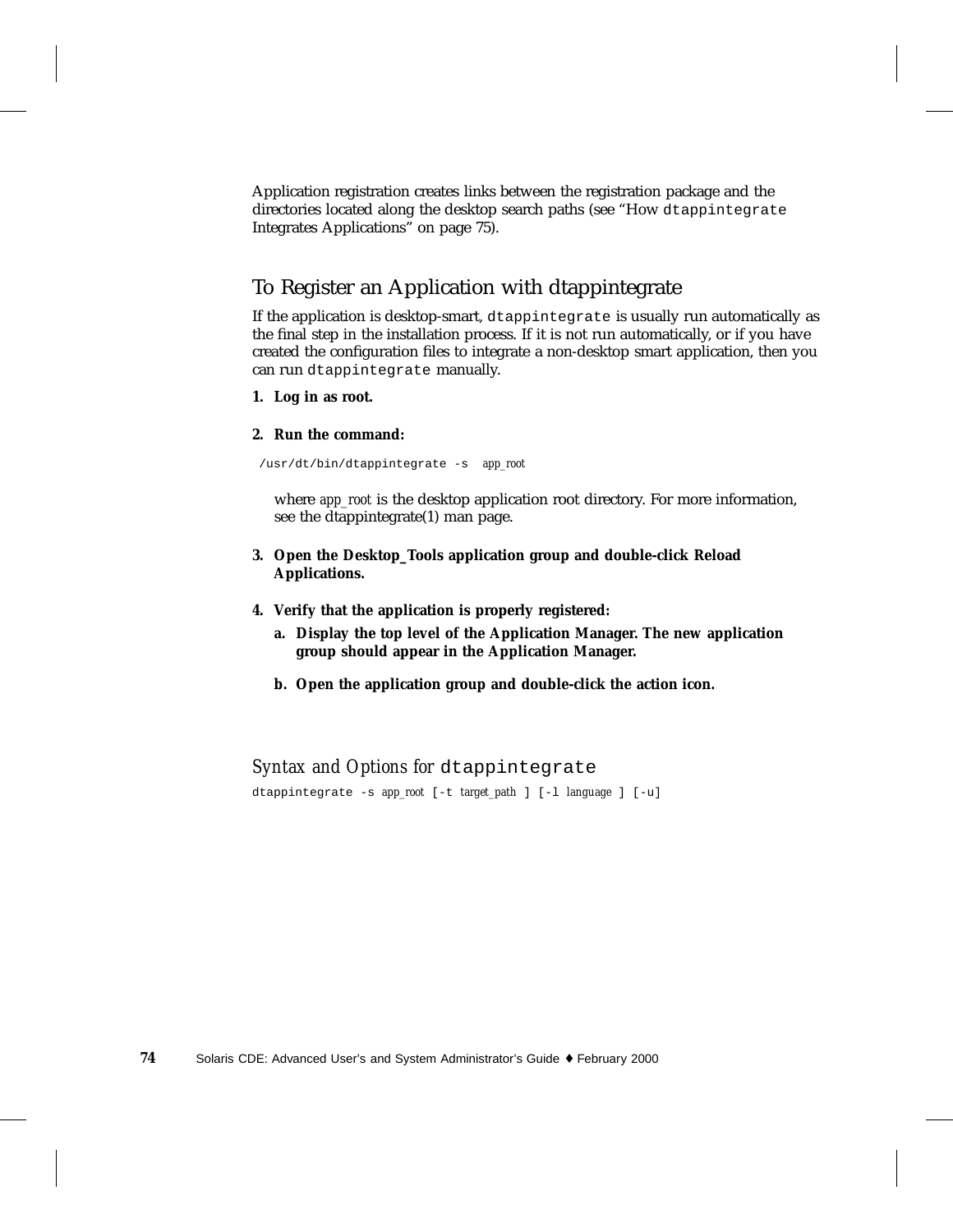| $-s$ app_root    | Required parameter, specifies the application root<br>under which the appication has been installed.                                                                                                                       |
|------------------|----------------------------------------------------------------------------------------------------------------------------------------------------------------------------------------------------------------------------|
| $-t$ target path | Optional parameter, defaults to the system location /<br>$etc/dt$ / $appconfig.$ Specifies the location to which<br>the desktop configuration files are linked. You must<br>use a location on the application search path. |
| -1 language      | Optional parameter, defaults to all languages. Specifies<br>which language-dependent desktop configuration files<br>to integrate.                                                                                          |
| —u               | Optional parameter, un-integrates the application,<br>removing all the links set up during integration.                                                                                                                    |

### How dtappintegrate Integrates Applications

The function of dtappintegrate is to set up links between the installed files and the locations where the desktop looks for configuration files.

### *Actions and Data Types*

dtappintegrate creates symbolic links from the action and data type definition files in the registration package to the system-wide directory along the action database help search path. This is done by creating links from

```
app_root/dt/appconfig/types/language/*.dt
```
to

/etc/dt/appconfig/types/*language*/\*.dt

#### *Help Information Files*

dtappintegrate creates symbolic links from the help files in the registration package to the system-wide directory along the help search path. This is done by creating links from

*app\_root*/dt/appconfig/help/*language*/*help\_file.*sdl

to

/etc/dt/appconfig/help/*language*/*help\_file.*sdl

#### *Icon Files*

dtappintegrate creates symbolic links from the icon files in the registration package to the system-wide directory along the icon search path. This is done by creating links from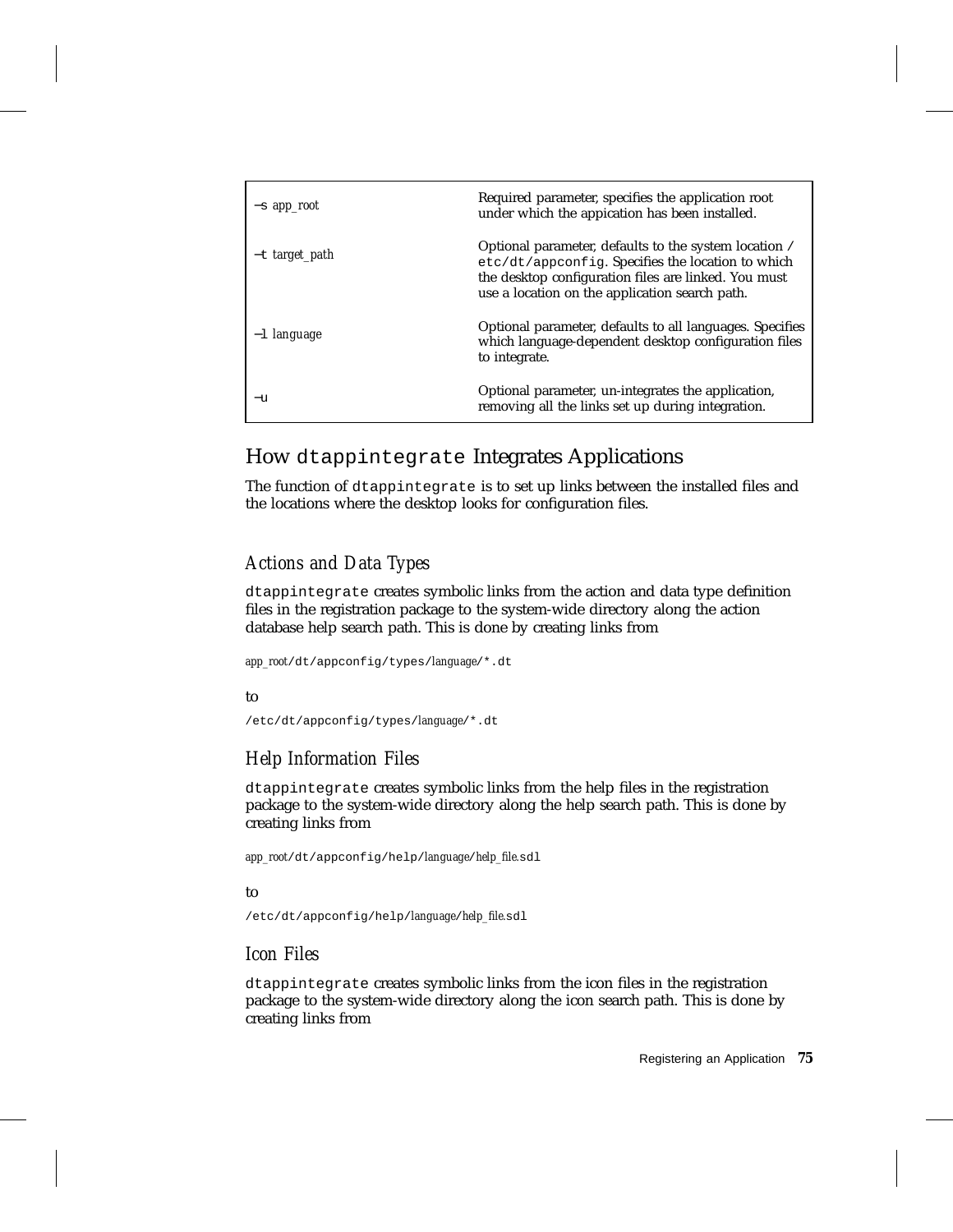*app\_root*/dt/appconfig/icons/*language*/*icon\_files*

to

/etc/dt/appconfig/icons/*language*/*icon\_files*

#### *Application Group*

To place the application group for the application into the top level of Application Manager, dtappintegrate creates a link between the application group directory in the registration package and the system-wide location along the application search path. This is done by creating links from the directory

*app\_root*/dt/appconfig/appmanager/*language*/*appgroup\_name*

#### to

/etc/dt/appconfig/appmanager/*language*/*appgroup\_name*

# Example of Creating a Registration Package

The following steps create a registration package for an existing, non-desktop smart application named BestTextEditor.

## Information You Need to Know About ''BestTextEditor''

The example assumes the following facts about the BestTextEditor application:

- It was installed into the directory  $/usr/BTE$ .
- The user's session language is the default value,  $\sigma$ .
- The command line to start BestTextEditor is:

BTEd {*filename*]

where *filename* is the name of the data file to open in the new window. BestTextEditor creates its own window—that is, it does not run inside a terminal emulator window.

- BestTextEditor creates and uses two types of data files:
- **76** Solaris CDE: Advanced User's and System Administrator's Guide ♦ February 2000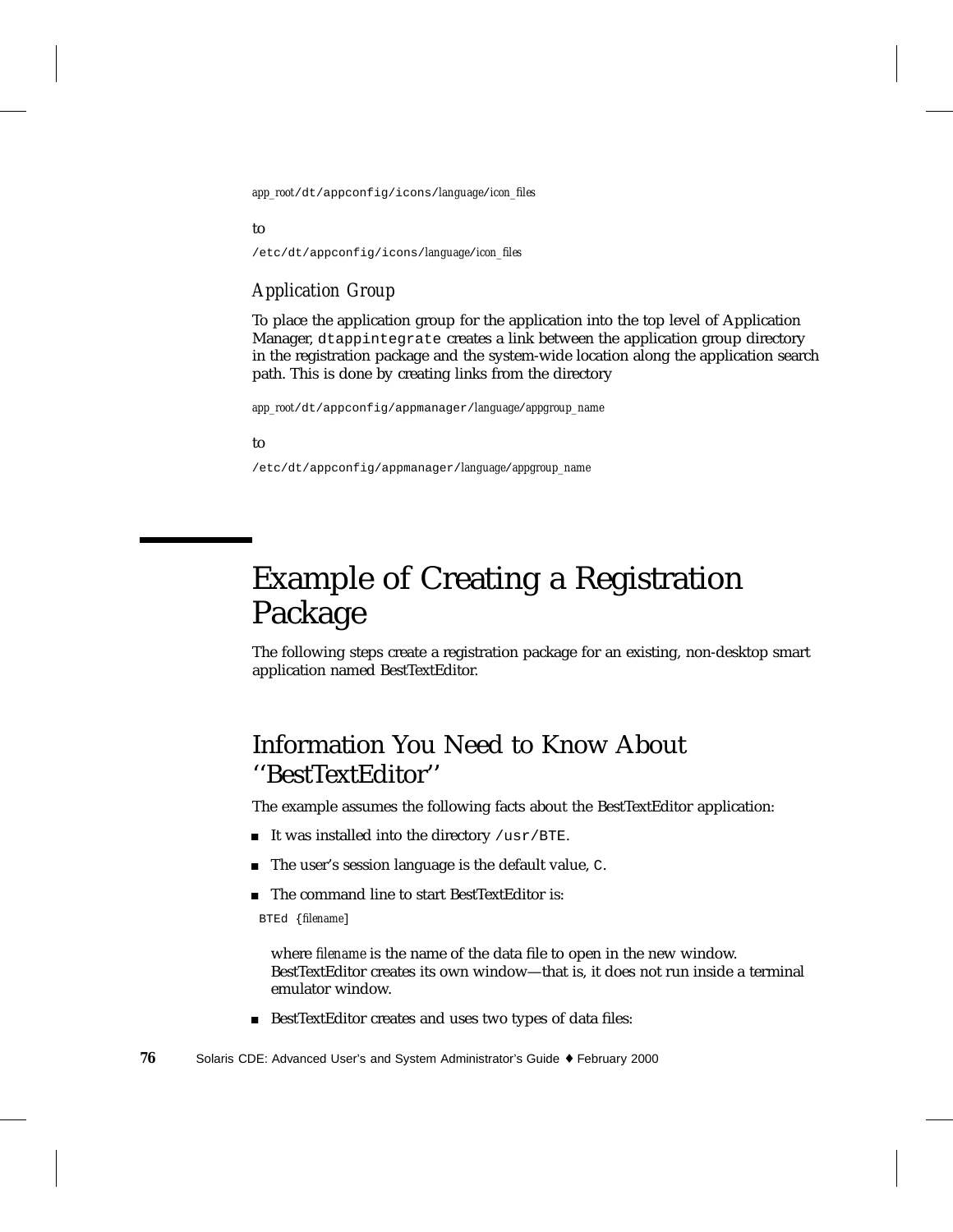Documentation files. They use the naming convention  $\star$ . bete. BestTextEditor provides a command line for printing its .bte data files. The syntax of this command is:

BTEPrint [-d *destination*] [-s] *filename*

where:

−d *destination*—specifies destination printer.

−s—specifies silent printing. The application's print dialog box is not displayed.

*filename*—specifies the file to be printed.

- **Template files.** They use the naming convention  $*$ .  $tp1$ . Template files cannot be printed.
- The existing, non-desktop app-defaults files for BestTextEditor contain resources for interface fonts and foreground and background colors.
- An online help volume for BestTextEditor was created using the desktop Help Developer's Kit. When the online help volume was built, it used the following source files:

```
…/BTEHelp.htg
   …/graphics/BTE1.xwd
   …/graphics/BTE2.xwd
```
and generated the file …/BTEHelp.sdl.

## Steps to Registering ''BestTextEditor''

The following step-wise procedure registers BestTextEditor.

- **1. Modify font and color resources.**
	- In BestTextEditor's app-defaults file, remove resources that set:
	- Fonts for text
	- Colors for foreground and background
- **2. Create the application root.**

Create the directory:

/desktop\_approots/BTE

If you are integrating an existing application, you should create the application root directory elsewhere than in the installation location for the application; otherwise, the configuration files you create may be removed when you update the application.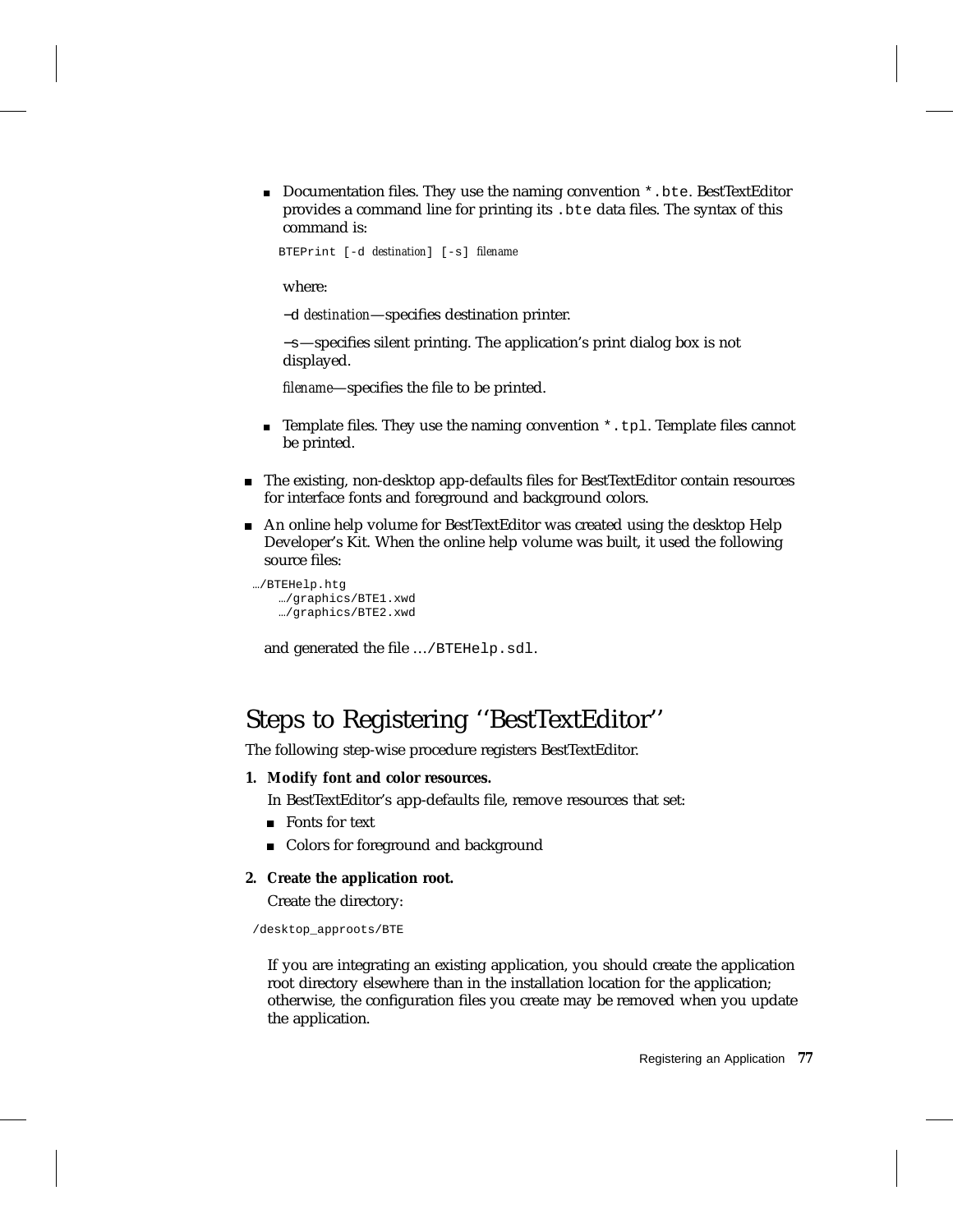#### **3. Create the registration package directories.**

Create these directories:

```
/desktop_approots/BTE/dt/appconfig/types/C
   /desktop_approots/BTE/dt/appconfig/help/C
   /desktop_approots/BTE/dt/appconfig/icons/C
   /desktop_approots/BTE/dt/appconfig/appmanager/C/BestTextEditor
```
#### **4. Create the actions and data types for the application.**

**a. Create the configuration file for the action and data type definitions:**

/desktop\_approots/BTE/dt/appconfig/types/C/BTE.dt

#### **b. Create the action definition for running BestTextEditor:**

```
ACTION BTEditor
   {
     WINDOW_TYPE NO_STDIO
     ICON BTERun
     DESCRIPTION Double-click this icon or drop \
            a BTE data file on it to run \
            BestTextEditor.
     EXEC_STRING /usr/BTE/BTEd %Arg_1%
   }
```
#### **c. Create the data type for** \*.bte **files:**

```
DATA_ATTRIBUTES BTEDataFile
    {
      DESCRIPTION BestTextEditor data file.
      ICON BTEData
      ACTIONS Open, Print
    }
    DATA_CRITERIA BTEDataFileCriteria1
    \left\{ \right.DATA_ATTRIBUTES_NAME BTEDataFile<br>NAME_PATTERN *.bte
      NAME_PATTERN
      MODE
    }
```
#### **d. Create the data type for** \*.tpl **files:**

```
DATA_ATTRIBUTES BTETemplateFile
    {
     DESCRIPTION BestTextEditor template file.
     ICON BTETempl
     ACTIONS Open
   }
   DATA_CRITERIAL BTETemplateFileCriteria1
    {
     DATA ATTRIBUTES NAME BTETemplateFile
```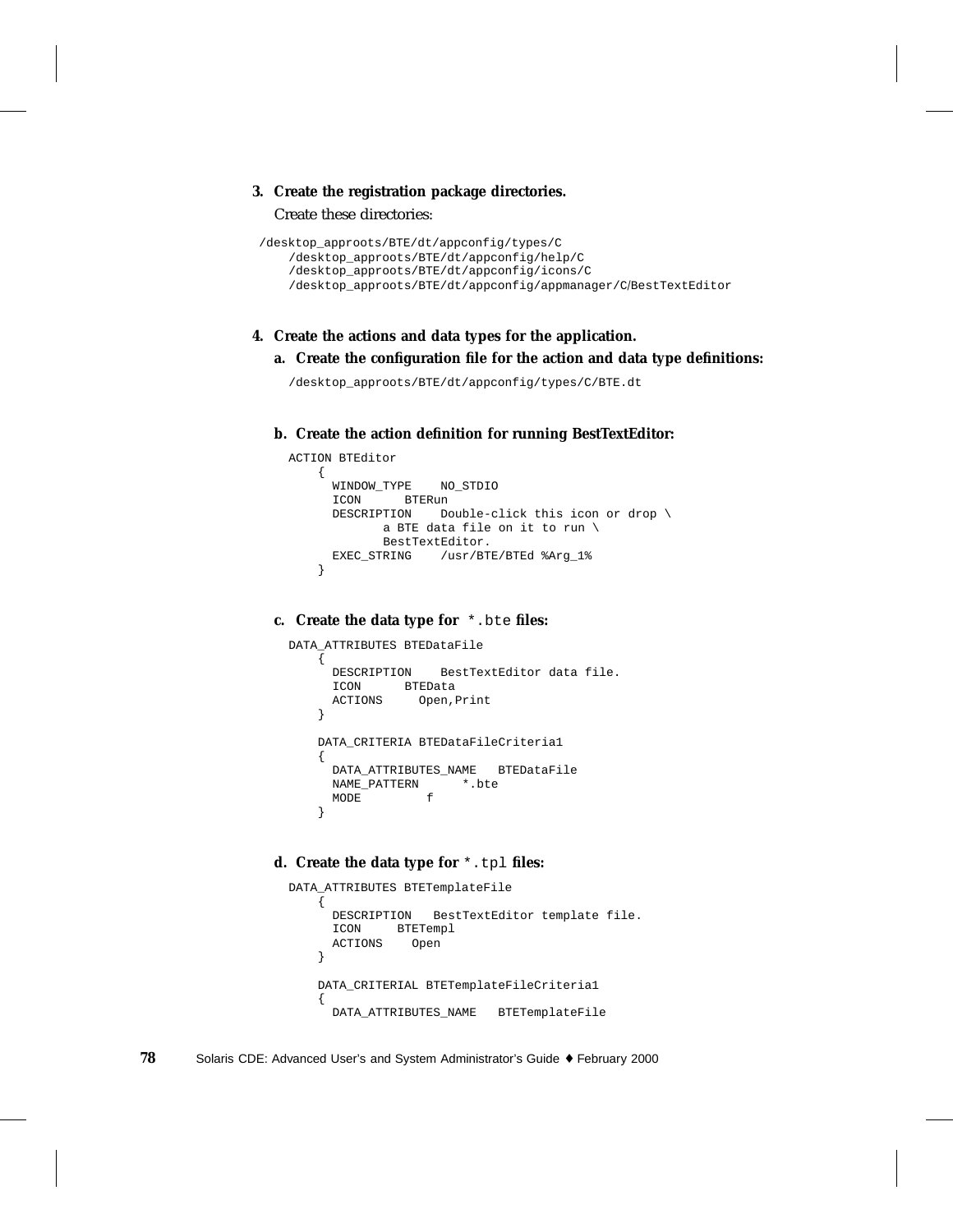```
NAME_PATTERN *.tpl<br>MODE f
  MODE}
```
#### **e. Create the Open action for** \*.bte **files.**

```
ACTION Open
    {
      ARG_TYPE BTEDataFile<br>TYPE MAP
      TYPE
      MAP_ACTION BTEditor
    }
```
**f. Create the Print action for** \*.bte **files.**

Here are simple Print actions that will print the data files. These actions require a value for the LPDEST environment variable and ignore the −s print option. (If LPDEST isn't set, the action may fail.)

```
ACTION Print
    {
     ARG_TYPE BTEDataFile
     TYPE MAP
     MAP_ACTION BTEPrintData
    }
ACTION BTEPrintData
   { WINDOW_TYPE NO_STDIO
     EXEC STRING BTEPrint -d $LPDEST %Arg_1%
    }
```
Here is another version of the BTEPrintData action and an accompanying script. Together, they handle situations where LPDEST is not set or if silent printing is requested.

```
ACTION BTEPrintData
    {
       WINDOW_TYPE NO_STDIO<br>EXEC_STRING /usr/BTE
                          /usr/BTE/bin/BTEenvprint \ \ \ \%(File)Arg_1%
     }
```
The contents of the /usr/BTE/bin/BTEenvprint script are:

```
# BTEenvprint
    #!/bin/sh
    DEST=''''
   \texttt{SILENT} : ''''
    if [ $LPDEST ] ; then
    DEST=''-d $LPDEST''
    fi
    BTEPrint $DEST SILENT $1
```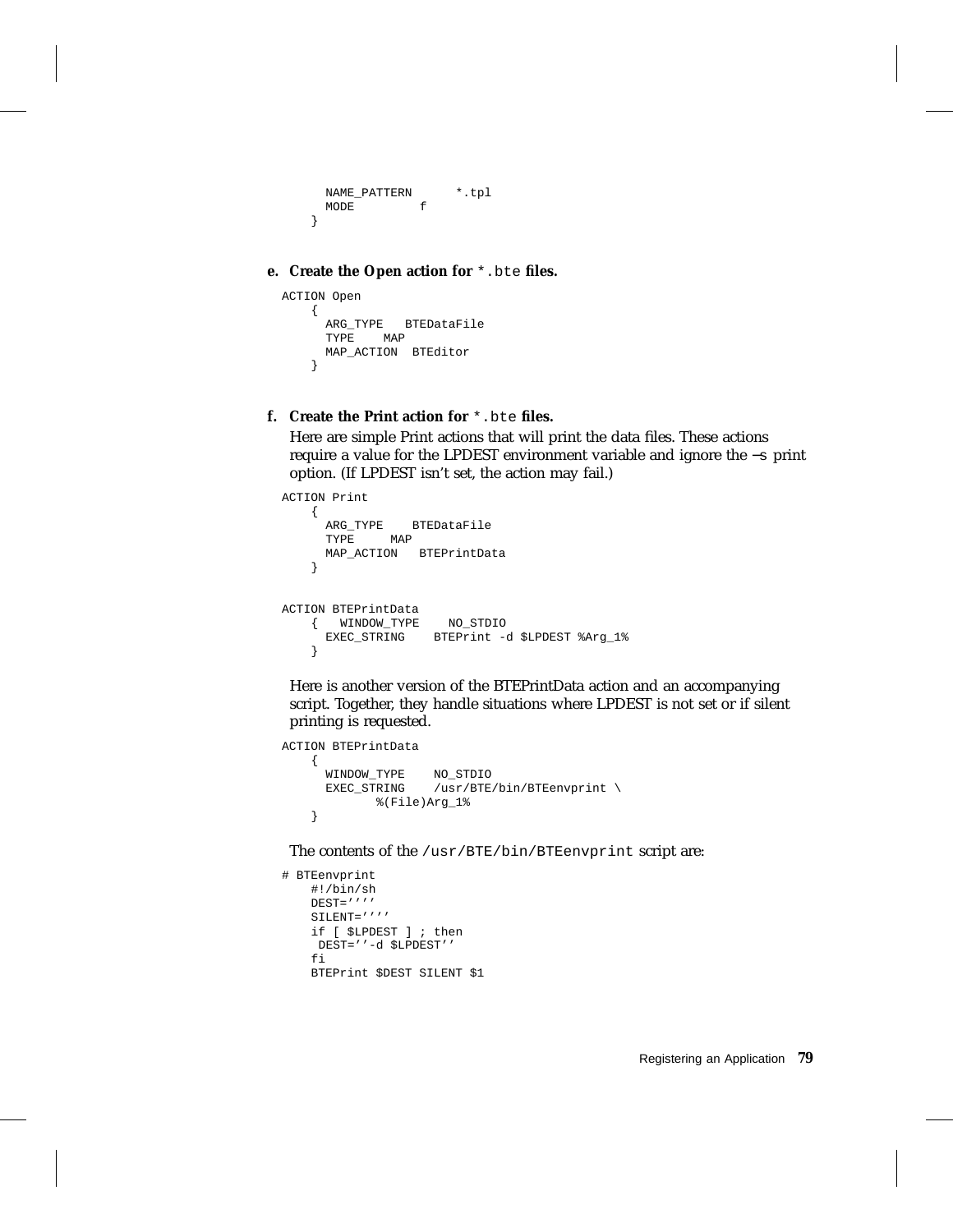**g. Create the Open action for** \*.tpl **files:**

```
ACTION Open
   {
     ARG_TYPE BTETemplateFile
     TYPE MAP
     MAP_ACTION BTEditor
   }
```
**h. Create the Print action for** \*.tpl **files:**

```
ACTION Print
    {
      ARG_TYPES BTETemplateFile<br>TYPE MAP
      TYPE
      MAP_ACTION NoPrint
    }
```
NoPrint is a built-in action that displays a dialog box telling the user the file cannot be printed.

#### **5. Put the help files into the registration package.**

#### **a. Place the help files in the following locations:**

/desktop\_approots/BTE/dt/appconfig/help/C/BTEHelp.sdl /desktop\_approots/BTE/dt/appconfig/help/C/graphics/BTE1.xwd /desktop\_approots/BTE/dt/appconfig/help/C/graphics/BTE2.xwd

#### **b. Create the file:**

/desktop\_approots/BTE/dt/appconfig/types/C/BTEhelp.dt.

#### Put the following action definition in the file:

```
ACTION BTEHelp
   {
     WINDOW_TYPE NO_STDIO
     EXEC_STRING /usr/dt/bin/dthelpview -helpVolume \
            BTEHelp.sdl
     DESCRIPTION Opens the BestTextEditor help volume.
   }
```
#### **6. Create icons for the application.**

Use Icon Editor to create the icons. Table 5–3 shows the size guidelines to use.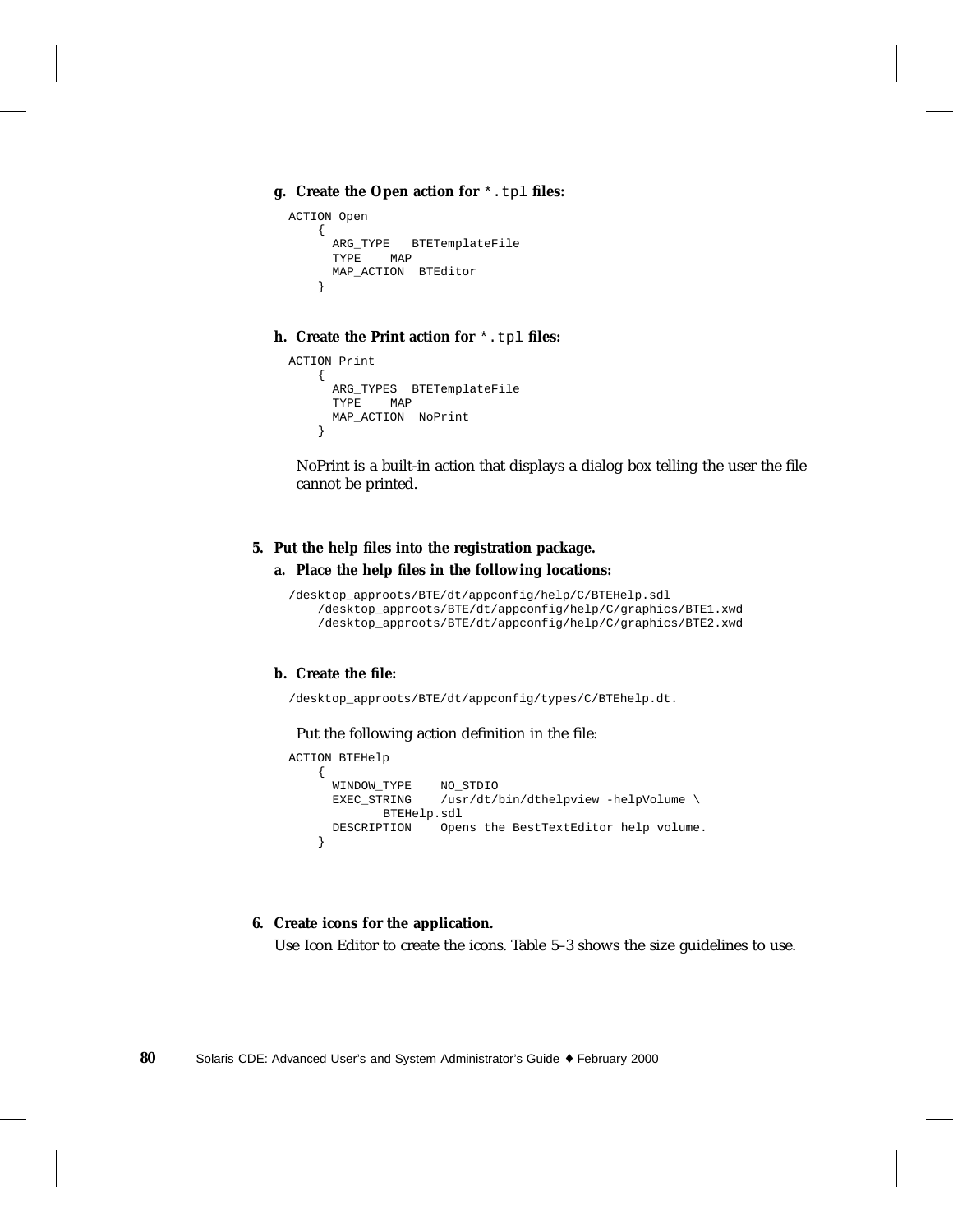**TABLE 5–3** Icon Size Guidelines

| <b>Name</b>     | <b>Size</b>         |
|-----------------|---------------------|
| basename.t.pm   | $16 \text{ by } 16$ |
| basename.m.pm   | 32 by 32            |
| basename. 1. pm | 48 by 48            |

Create these icon files in the directory

/desktop\_approots/BTE/dt/appconfig/icons/C:

- Icons to represent the action that runs the application:  $BTERun.t.pm$ , BTERun.m.pm, BTERun.l.pm
- **Icons to represent \*.** bte files:  $BTEData.t.pm, BTEData.m.pm,$
- Icons to represent \*.tpl files: BTETempl.t.pm, BTETempl.m.pm
- Icons to represent the application group (used in step 7): BTEApp.t.pm, BTEApp.m.pm

#### **7. Create the application group.**

#### **a. If you haven't already done so, create the directory.**

/desktop\_approots/BTE/dt/appconfig/appmanager/C/BestTextEditor

**b. This step is optional. It provides a unique icon for the application group icon by creating a data type and associated actions for the application group. If you omit this step, the application group will use the default icon.** Add the following data type and action definitions to the file

/desktop\_approots/BTE/dt/appconfig/types/C/BTE.dt. The data type specifies the icon to be used by the BestTextEditor application group. The actions provide the same Open and Print behavior as the built-in application groups.

```
DATA_ATTRIBUTES BestTextEditorAppGroup
    {
     ACTIONS OpenInPlace,OpenNewView
     ICON BTEApp
    {
DATA_CRITERIA BestTextEditorAppGroupCriterial
    {
     DATA_ATTRIBUTES_NAME BestTextEditorAppGroup
     MODE d
```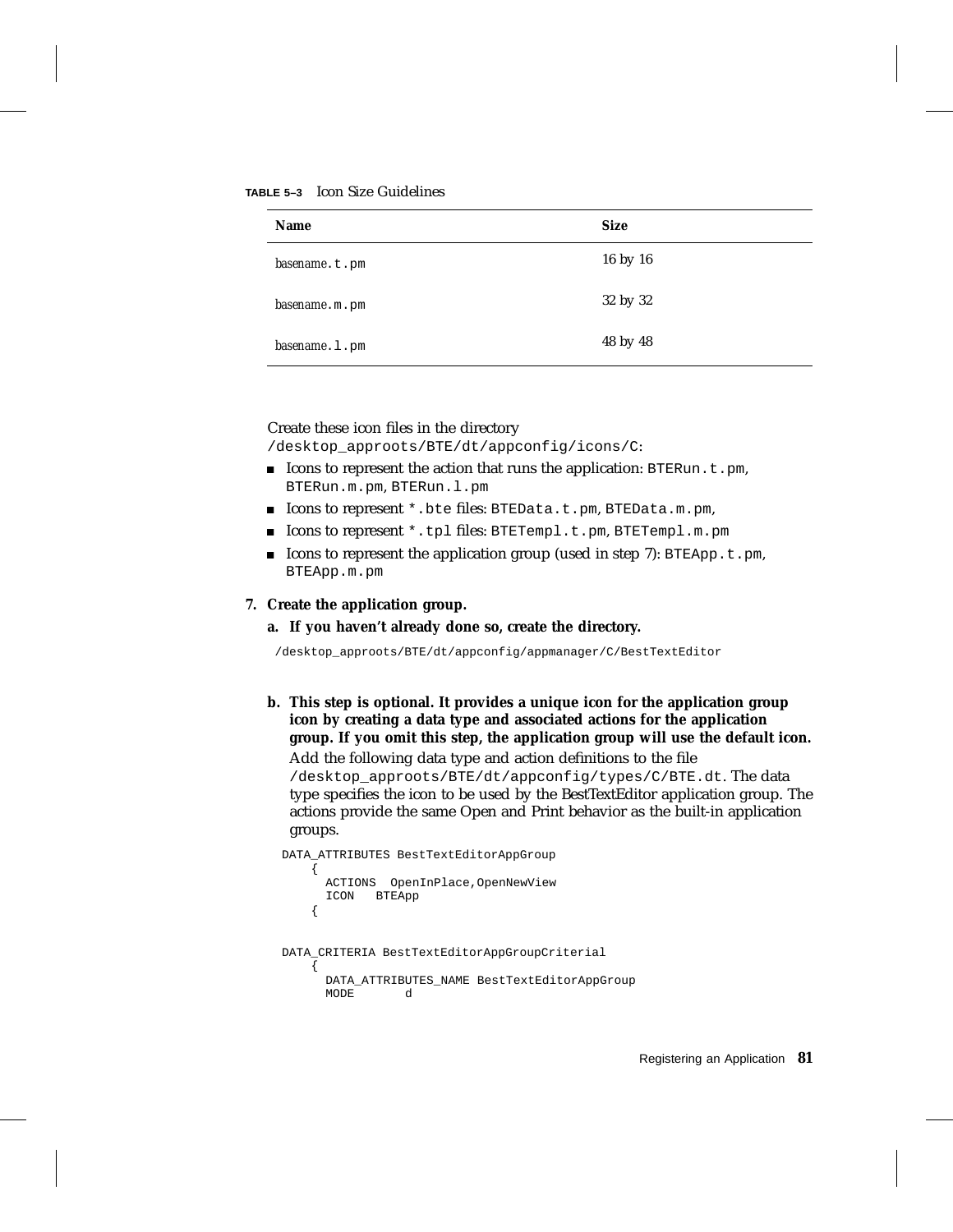```
PATH_PATTERN */appmanager/*/BestTextEditor
    }
ACTION Open
    {
      ARG_TYPE       BestTextEditorAppGroup<br>TYPE       MAP
      TYPE
      MAP ACTION OpenAppGroup
    }
ACTION Print
   {
      ARG_TYPE BestTextEditorAppGroup<br>TYPE MAP
             MAPMAP_ACTION PrintAppGroup
    }
```
**c. Create an icon in the application group that will start the application. To do this, create the file:**

```
/desktop_approots/BTE/dt/appconfig/appmanager/C \
   /BestTextEditor/BTEditor
```
and make the file executable.

**d. Create the action file in the application group that will open the help volume. To do this, create the file:**

```
/desktop_approots/BTE/dt/appconfig/appmanager/C \
   /BestTextEditor/BTEHelp
```
and make the file executable.

**e. Put other files into the application group; for example, "read me" files, sample data and template files.**

#### **8. Register the application.**

In a terminal emulator window:

- **a. Log in as root.**
- **b. Run the command:**

/usr/dt/bin/dtappintegrate -s /desktop\_approots/BTE

- **c. Open the Desktop\_Tools application group and double-click Reload Applications.**
- **82** Solaris CDE: Advanced User's and System Administrator's Guide ♦ February 2000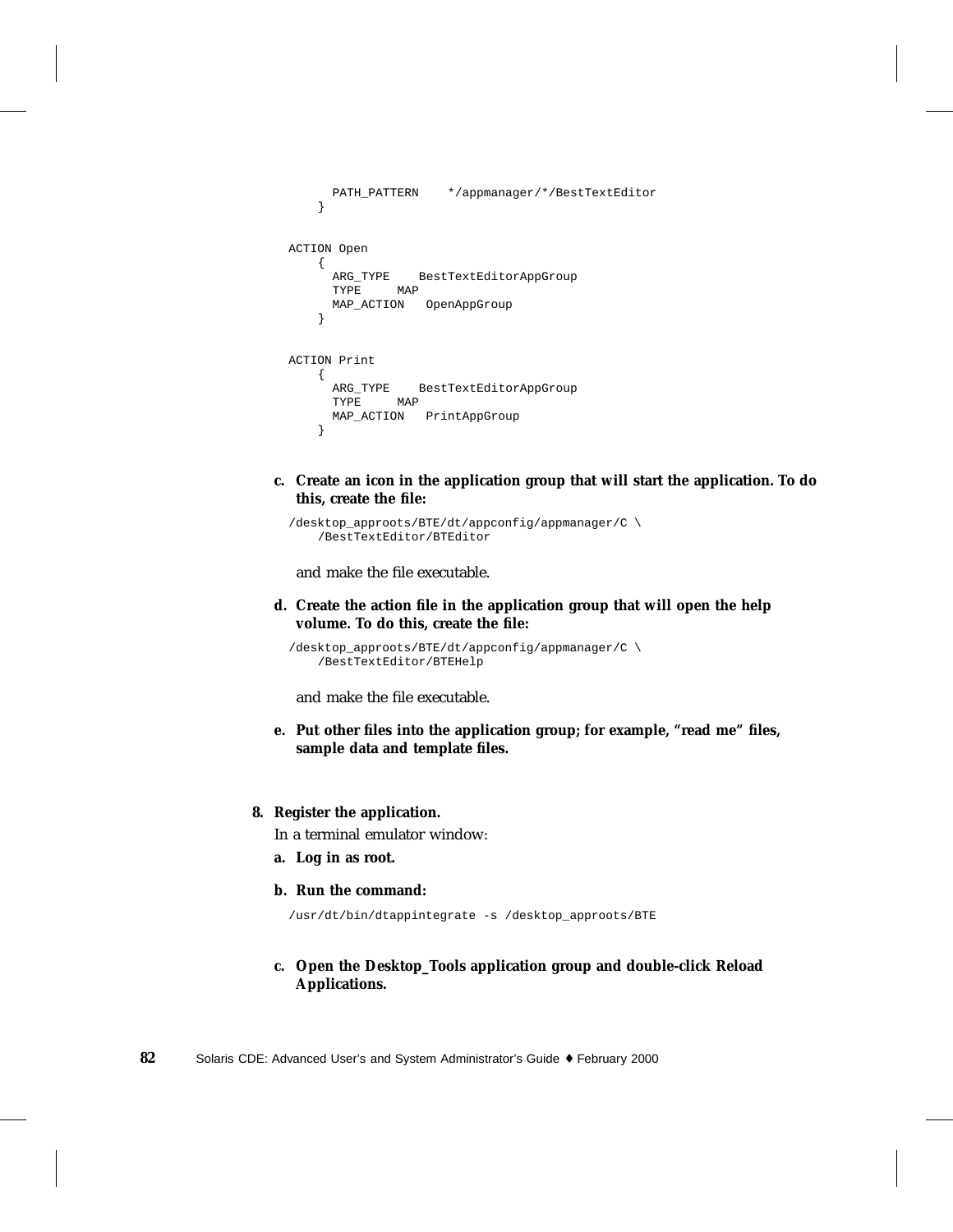## CHAPTER **6**

# Miscellaneous Configurations

This chapter addresses setup and system administration topics.

- "Solaris CDE Directory Structure" on page 83
- "Key Configuration Files" on page 85
- "Starting the Login Server" on page 86
- "Mounting an Installed CDE from Another Workstation or Network Server Installation Location" on page 88
- "Configuring Your Desktop To Use Multiple Screens" on page 89
- "Networked Desktops" on page 91
- "Using XTerminals" on page 92
- "Login Locale and Font Path" on page 93
- "Using Workstations as XTerminals" on page 94
- "Special CDE Configurations" on page 95

# Solaris CDE Directory Structure

This section describes the main directories included in your desktop environment.

## /usr/dt

This directory is the Solaris CDE installation location. It can also be the mount point from a remote file server. Table 6–1 describes the /usr/dt subdirectories.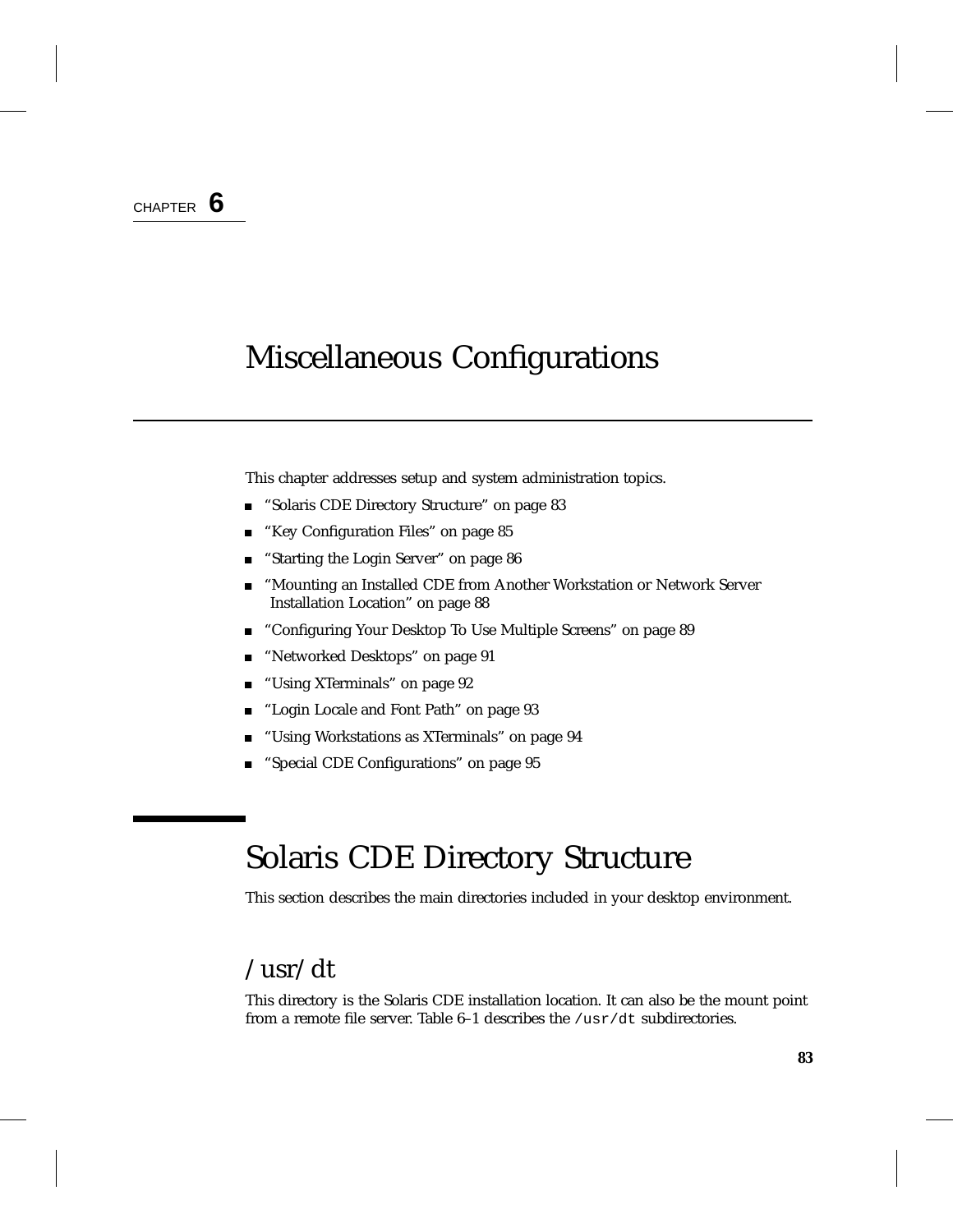**TABLE 6–1** /usr/dt Subdirectories

| <b>Subdirectory</b> | <b>Description</b>                                 |
|---------------------|----------------------------------------------------|
| /bin                | SCDE applications and utilities                    |
| /lib                | SCDE run-time shared libraries                     |
| /config             | Default system configuration files                 |
| $/\text{man}$       | [Optional] Man pages                               |
| /app-defaults       | Default application resources                      |
| /appconfig          | Default application icons, types, and actions      |
| /examples           | [Optional] CDE code/program examples               |
| /include            | [Optional] Developer include files                 |
| /palettes           | Color palettes                                     |
| /share              | CDE AnswerBook documentation and default backdrops |

## /etc/dt

This directory contains customized workstation-specific configuration files. These files enable you to customize your environment in the following ways:

- $\blacksquare$  Set X-server configuration options
- **Use multiple screens**
- Customize workstation action files, data types, icons, and fonts

## /var/dt

This directory is used to store temporary files for Solaris CDE applications such as Login Manager and Application Manager.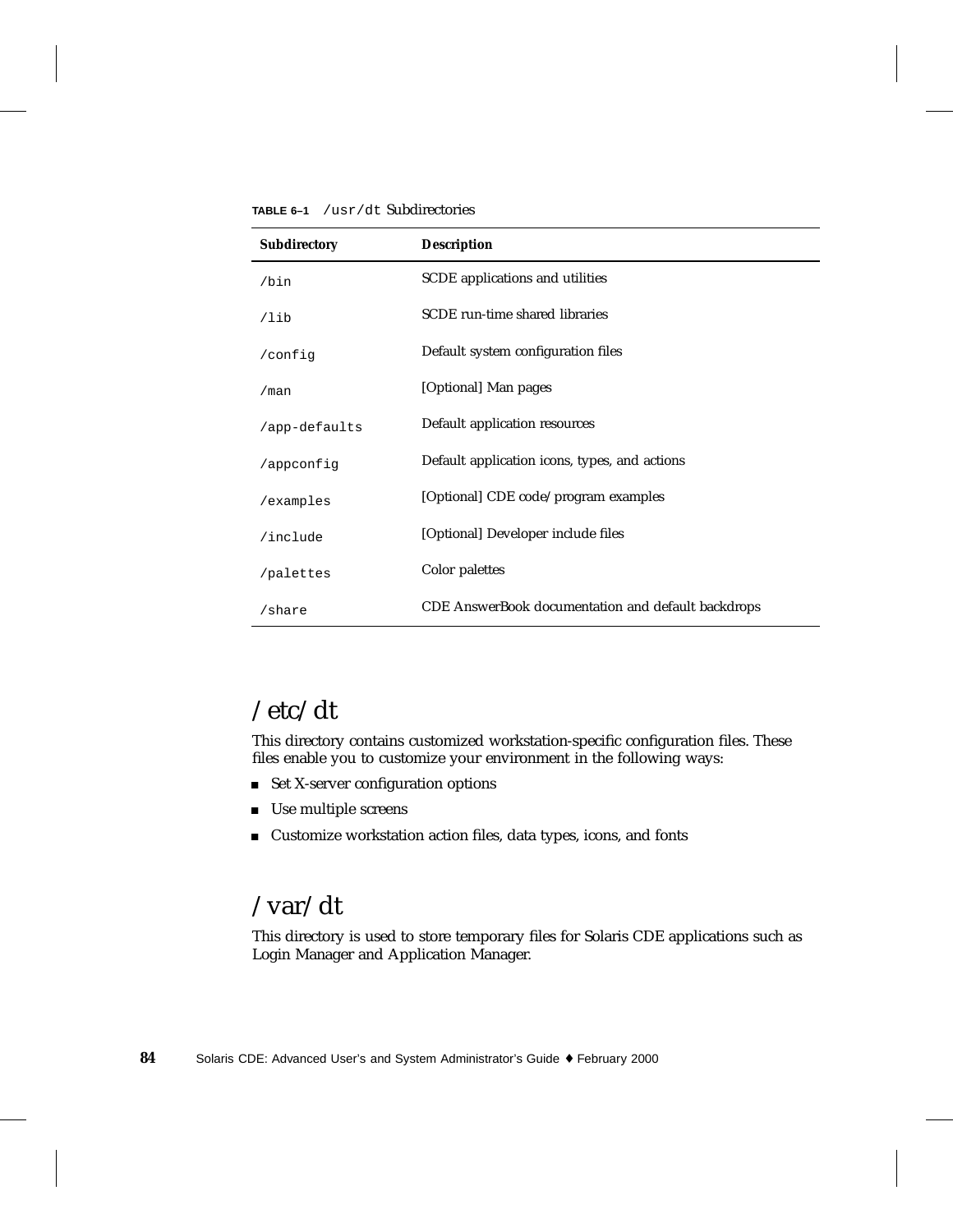## **\$HomeDirectory**

This directory contains user specific files that relate to the user's desktop setup. They include applications, color scheme, Workspace menu and Front Panel modifications, and error logs.

# Key Configuration Files

Most customization of your desktop environment can involve many files. The following files are two examples:

- /usr/dt/config/Xconfig
- /usr/dt/config/Xservers

## **Xconfig**

Xconfig is the master configuration file used by dtlogin. It sets login resources and specifies locations of additional files required by dtlogin. The following example shows a few of the lines found in the default Xconfig file:

| Dtlogin.errorLogFile: | /var/dt/Xerrors         |
|-----------------------|-------------------------|
| Dtloqin.servers:      | /usr/dt/config/Xservers |
| Dtlogin*session:      | /usr/dt/bin/Xsession    |

For more information about this file, refer to Appendix A. You can also review the explanatory comments in the file itself.

## **Xservers**

dtlogin, like XDM (X Display Manager) on which it is based, uses the Xservers file to specify how the local Xserver is started. By default, the last line in this file is:

:0 Local local@console /usr/openwin/bin/Xsun :0

- :0 means that the Xserver display is <localhost:0>.
- **Decal indicates to start the new X11 server locally.**

**Note -** Replace local with foreign if you want to attach to a running X11 server.

Miscellaneous Configurations **85**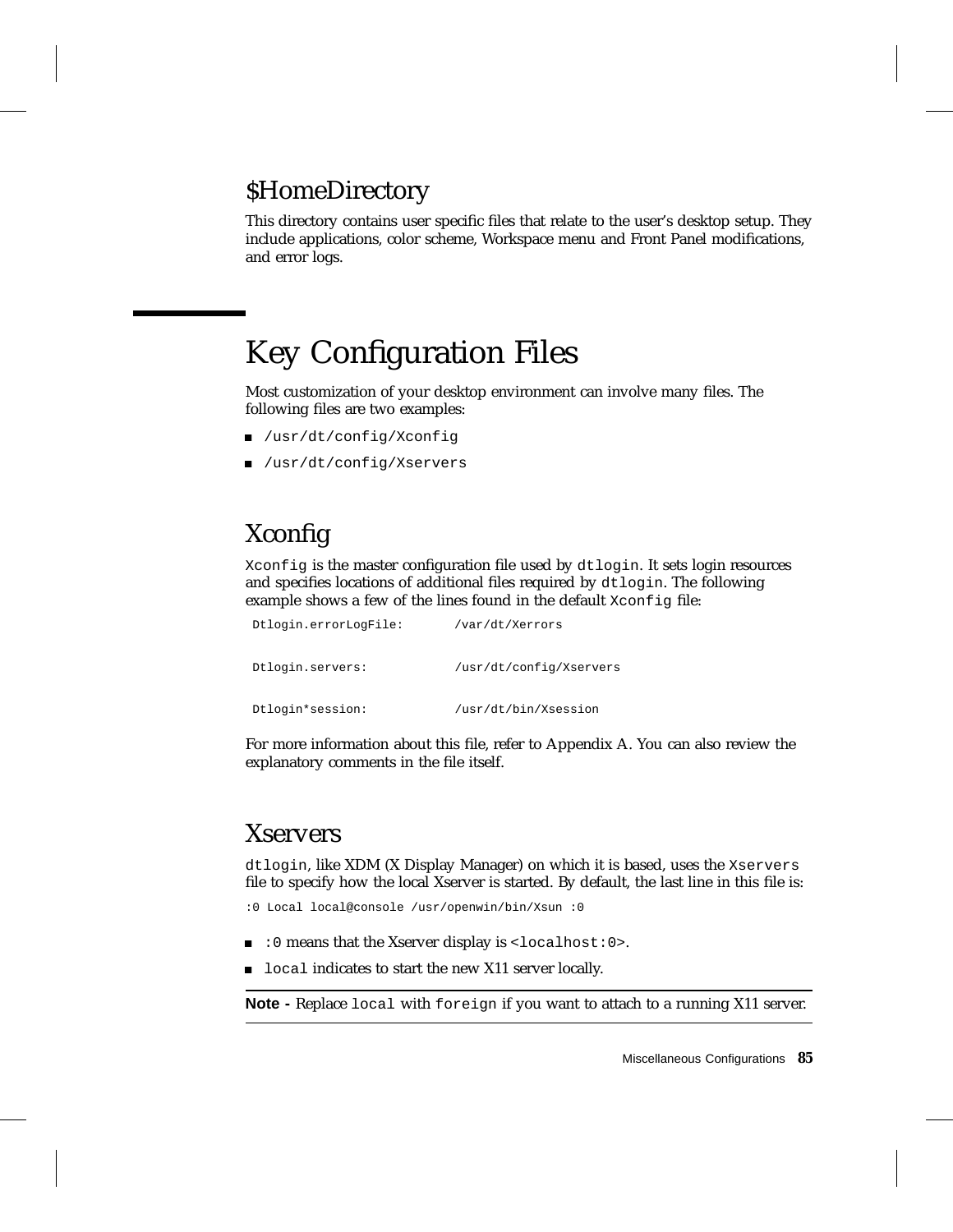- console means that the Command Line Login escape is to  $/dev/console$ .
- /usr/openwin/bin/Xsun is the path to the X11 server.

**Note -** The Solaris CDE and OpenWindows™ environments run the same X11 server.

Refer to the  $dt \log in(1)$  man page for more information about this file. You can also review the explanatory comments in the file itself.

# Starting the Login Server

The login server is usually started automatically when the system is booted. You can also start the login server from a command line, but you must log in as the root user first.

To set the login server to start when the system Is booted:

♦ **Type the following command and press Return:**

# /usr/dt/bin/dtconfig -e

This will add a S99dtlogin file to your /etc/rc2.d directory. The login server starts automatically when you reboot.

To disable the login server from starting automatically when the system is booted:

- ♦ **Type the following command and press Return:**
- # /usr/dt/bin/dtconfig -d

To start the login server from a command line:

♦ **Type the following command and press Return:**

# /usr/dt/bin/dtlogin -daemon; exit

**Note -** Although starting the login server from the command line is available for temporary configuration testing, the login server should normally be started when the system is booted.

To kill the login server, Xserver, and the entire Solaris CDE desktop:

**86** Solaris CDE: Advanced User's and System Administrator's Guide ♦ February 2000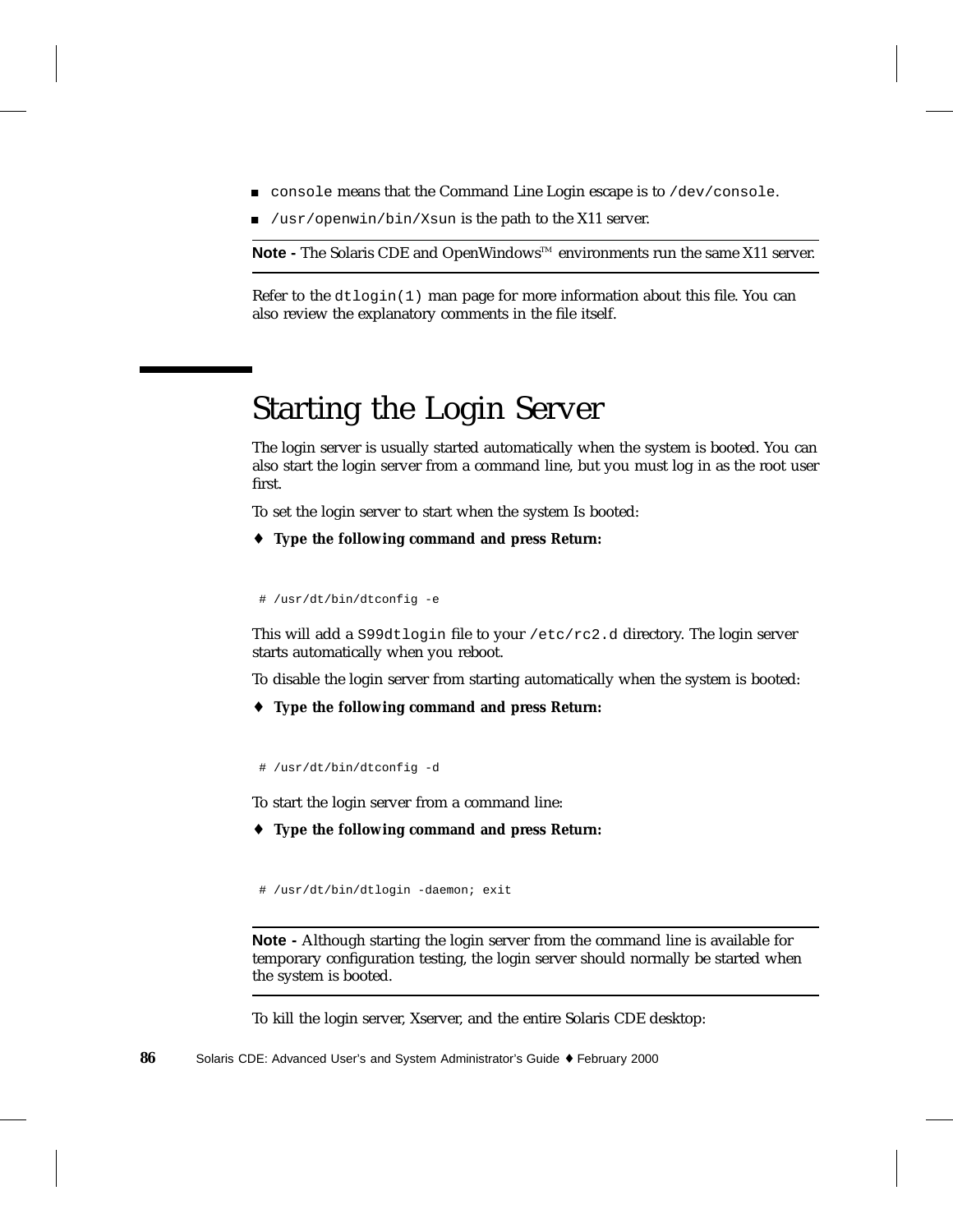♦ **Type the following command and press Return:**

```
# /usr/dt/bin/dtconfig -kill
```
For more information about the desktop configuration utility, dtconfig, see Appendix A. It provides a copy of the dtconfig.1 man page.

To exit the Solaris CDE login screen using the Command Line Login Option:

♦ **Choose Command Line Login from the Options menu on the Solaris CDE login screen. After the screen clears, press Return to display a login prompt.**

|    | Common Desktop Environment (CDE)<br>Please enter your user name | Welcome to harvey2        |   |      | <b>Common</b><br><b>Desktop</b> |
|----|-----------------------------------------------------------------|---------------------------|---|------|---------------------------------|
| OK | <b>Start Over</b>                                               | <b>Options</b>            |   | Help | <b>Environment</b>              |
|    |                                                                 | Language                  | × |      |                                 |
|    |                                                                 | Session                   |   |      |                                 |
|    |                                                                 | Remote Login              |   |      |                                 |
|    |                                                                 | Command Line Login        |   |      |                                 |
|    |                                                                 | <b>Reset Login Screen</b> |   |      |                                 |

**Note -** The desktop login daemon will start the desktop login screen automatically after you are finished with the Command Line Login.

To start a single terminal emulation window:

♦ **Choose Failsafe Session from the Session submenu of the Options menu on the Solaris CDE login screen.**

Miscellaneous Configurations **87**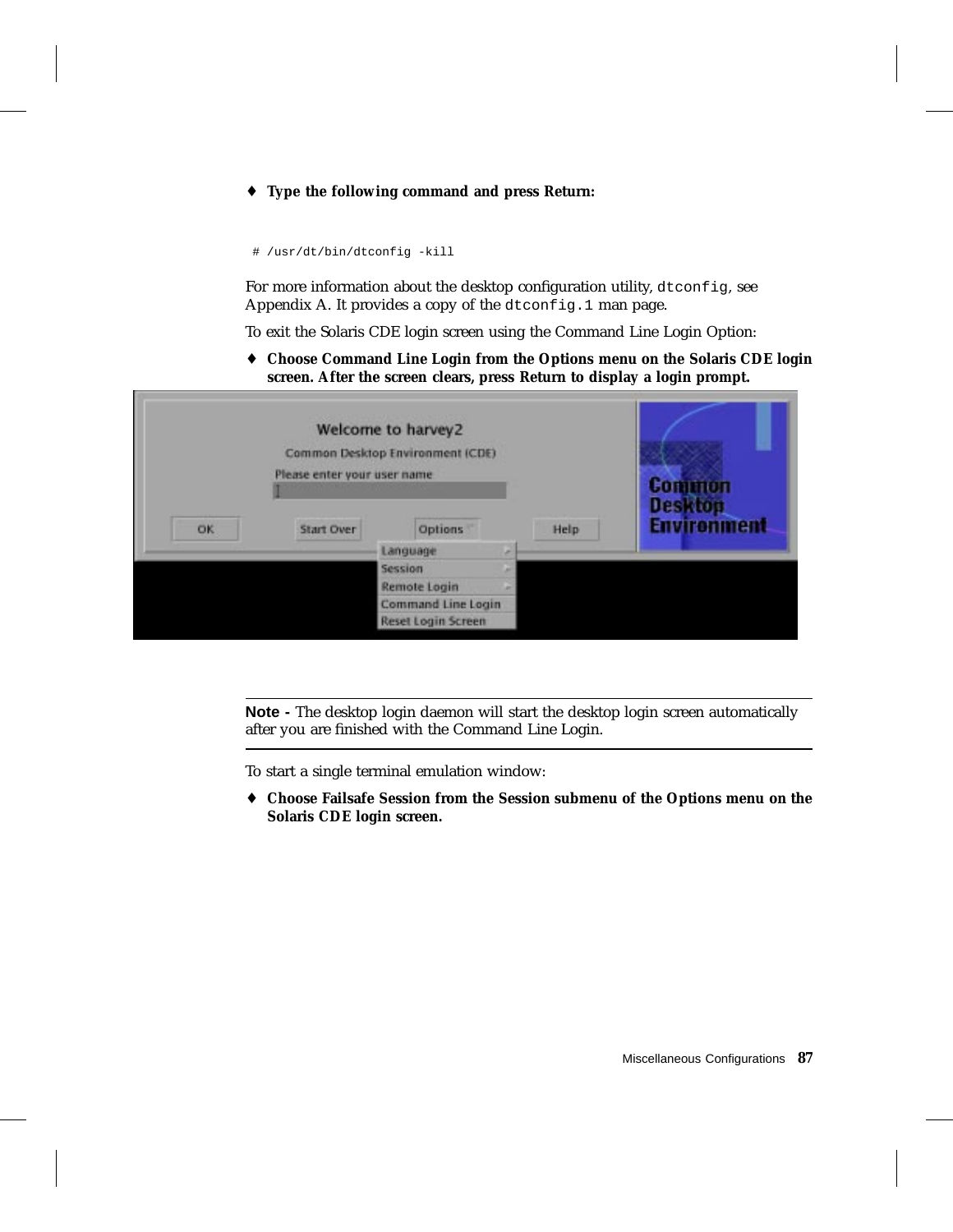

If you want to leave the Xserver running, choose Failsafe Session from the Session submenu. This will start a single xterm window. The Failsafe Session option is always available, even when the Command Line Login option is not available.

# Mounting an Installed CDE from Another Workstation or Network Server Installation Location

You can mount an installed CDE from another workstation or network server installation location if you do not have the required disk space on your workstation, since this procedure does not use your local disk space.

**Note -** Since the /usr/dt directory structure differs between Solaris releases and client workstations (SPARC directory structure differs for the Intel directory structure), the client workstation must mount the appropriate NFS server /usr/dt image. For example, a SPARC system with Solaris 2.5 would mount /usr/dt from another Solaris 2.5 system with /usr/dt installed CDE.

 $\blacktriangledown$ 

# To Mount an Installed CDE

**1. Mount a** /usr/dt **directory from a previously installed workstation or network server to the** /usr/dt **directory on your workstation.**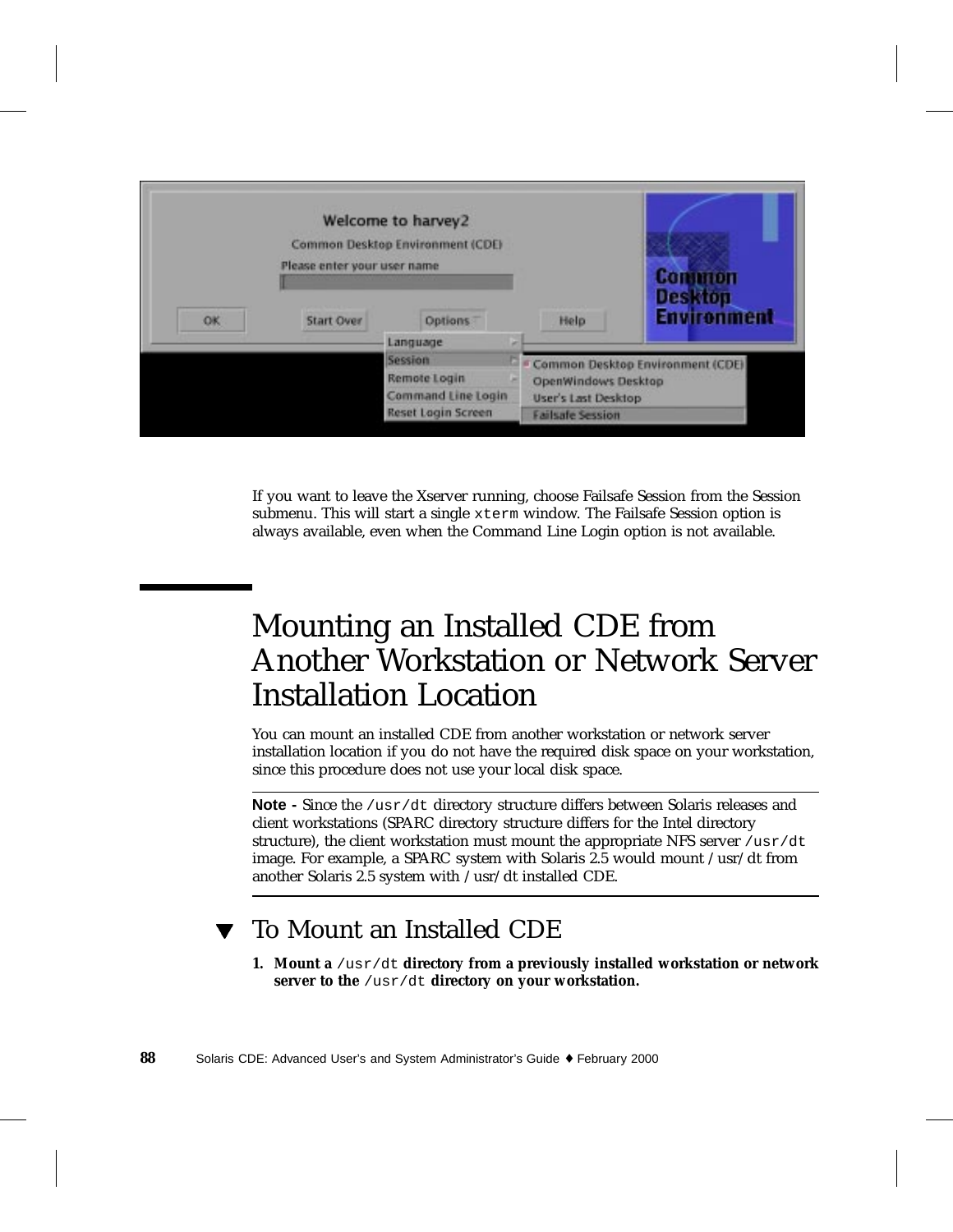#### **2. Type** /usr/dt/bin/dtconfig −inetd

#### **3. Enable the Solaris Desktop Login by typing:**

/usr/dt/bin/dtconfig -e

#### **4. Reboot your workstation.**

For more information about the desktop configuration utility, dtconfig, see Appendix A. It provides a copy of the  $dt$ config(1) man page.

### ▼ To Unmount a Mounted CDE Directory

#### **1. Disable the Solaris Desktop Login by typing:**

/usr/dt/bin/dtconfig -d

- **2. Type** /usr/dt/bin/dtconfig −inetd.ow
- **3. Unmount** /usr/dt**.**

#### **4. Reboot your workstation.**

For more information about the desktop configuration utility, dtconfig, see Appendix A. It provides a copy of the  $dt$ config(1) man page.

# Configuring Your Desktop To Use Multiple Screens

The standard login starts the desktop on a single screen. You can edit the Xconfig file to have the desktop start on multiple screens. You must be logged in as the root user to change this file.

**Note -** For faster editing of login configuration information, use the Failsafe Session option to run a single xterm window rather than the whole desktop.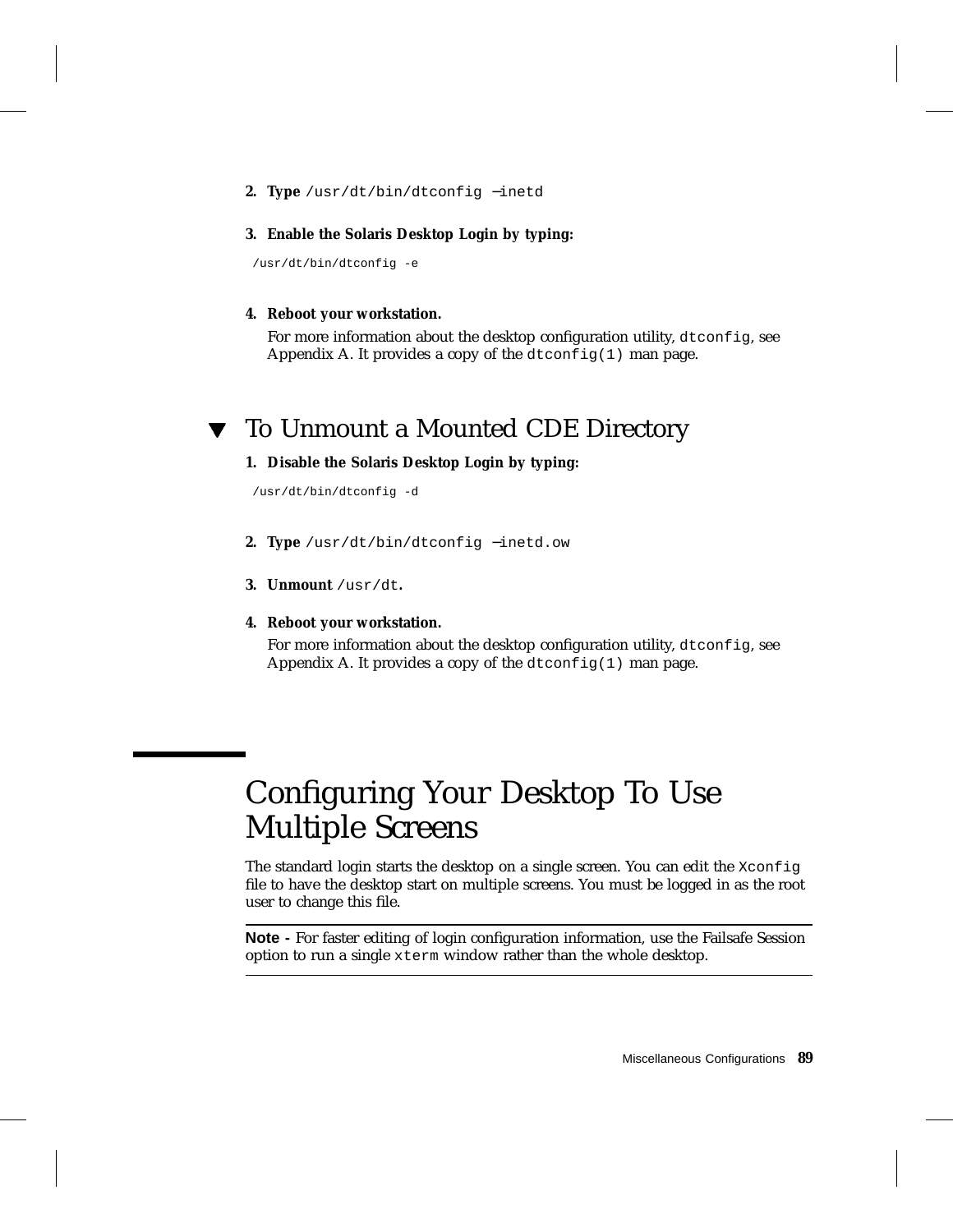

**b. At the end of this line add two** −dev **options. This example assumes they are named** /dev/fb0 **and** /dev/fb1**. Add the following preceded by a space:**

-dev /dev/fb0 -dev /dev/fb1

|           |                             | Welcome to harvey2               |      |                                   |
|-----------|-----------------------------|----------------------------------|------|-----------------------------------|
|           | Please enter your user name | Common Desktop Environment (CDE) |      | <b>Common</b>                     |
| <b>OK</b> | <b>Start Over</b>           | <b>Options</b>                   | Help | <b>Desktop</b><br><b>Environn</b> |
|           |                             | Language<br>Session              |      |                                   |

Remote Login Command Line Login **Reset Login Screen** 

#### **3. Choose Reset Login Screen from the Options menu.**

**Note -** When running Solaris CDE on multiple screens, a Front Panel is displayed on each screen. These Front Panels are independent of each other and have separate configuration files.

nent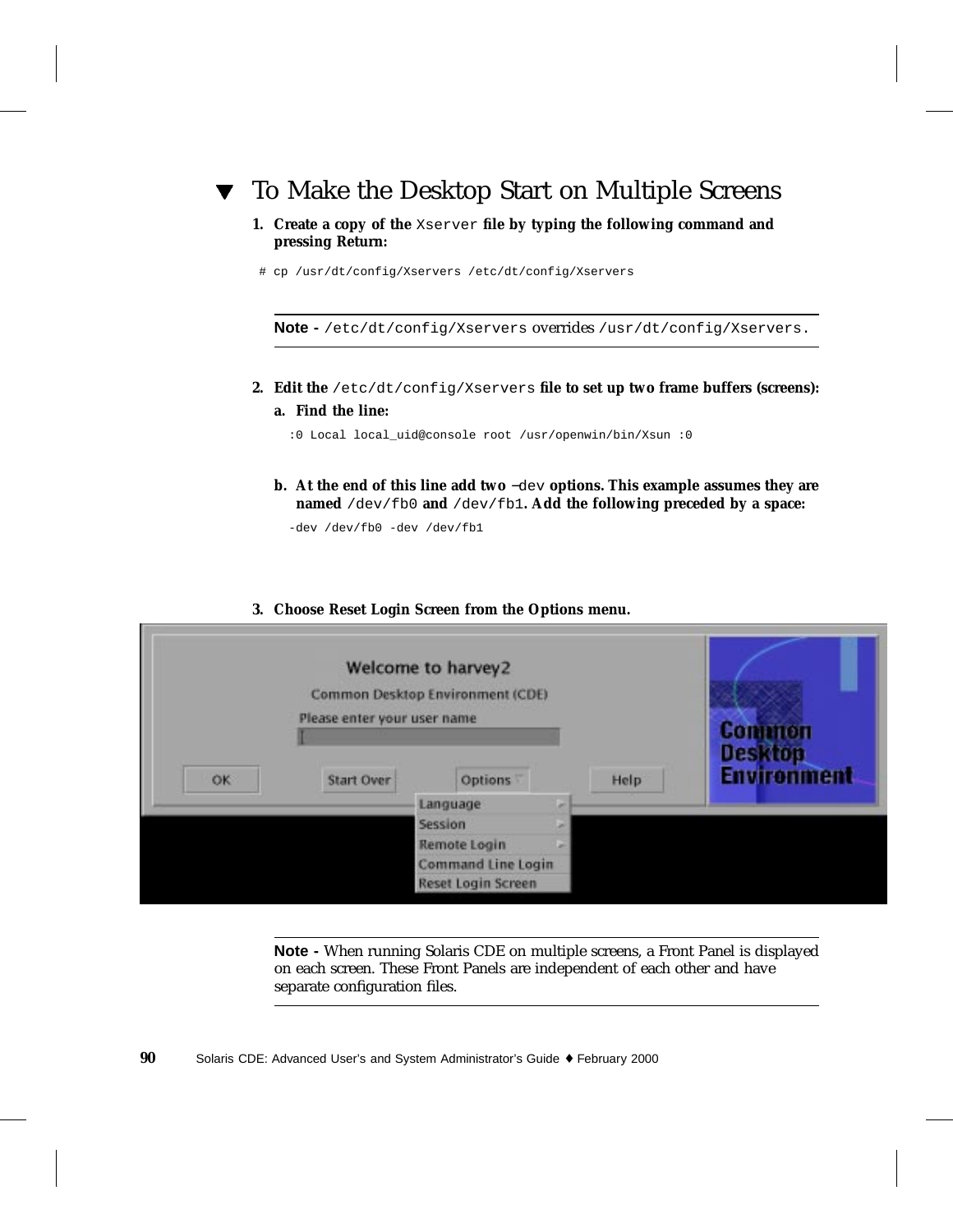# Networked Desktops

The Solaris CDE Login Manager is network aware. By default, login screens will respond to queries by the Solaris CDE Chooser.

To show the list of remote hosts:

♦ **Select Choose Host From List from the Remote Login menu on the Solaris CDE login screen.**

Alternatively, to run the Chooser independently of the login screen, refer to the section "Using Workstations as XTerminals" on page 94. The following screen shows a typical Chooser list of available servers.

| sidevinder<br>stiabls<br>skellark.<br>34414<br>spitfire              | lost: 0.9, 0.9, 0.8<br>I spor.<br>1 xpor. Tour: 0.0, 0.1, 0.1<br>0 spors load: 0.5, 0.5, 0.5<br>load: 0.0, 0.1, 0.1<br>2.44415                                                                                                       |
|----------------------------------------------------------------------|--------------------------------------------------------------------------------------------------------------------------------------------------------------------------------------------------------------------------------------|
| <b>SAMINE</b><br>sunstors.<br><b>SHARTOGA</b><br>Table:<br>tanzanita | Tout: 0.5, 0.5, 0.5<br>O sports<br>1 xpor. load: 0.1, 0.1, 0.1<br><b>Common</b><br>Toud: 0.2, 0.1, 0.8<br>$2$ sports.<br>1 spor. load: 1.1, 1.1, 1.1<br><b>Desktop</b><br>1 mier. loed: 0.5, 0.8, 0.9<br>t gier, loads tal. Lit. Lit |
|                                                                      | <b>Environment</b><br>п                                                                                                                                                                                                              |

You can select an idle server from the list to use its resources via Chooser to log in to Solaris CDE.

Any networked workstation running the Solaris CDE Login Manager can support both a local desktop user and multiple remote users including Xterminal users using the workstation as a Solaris CDE desktop server. (See Figure 6–1.)

Miscellaneous Configurations **91**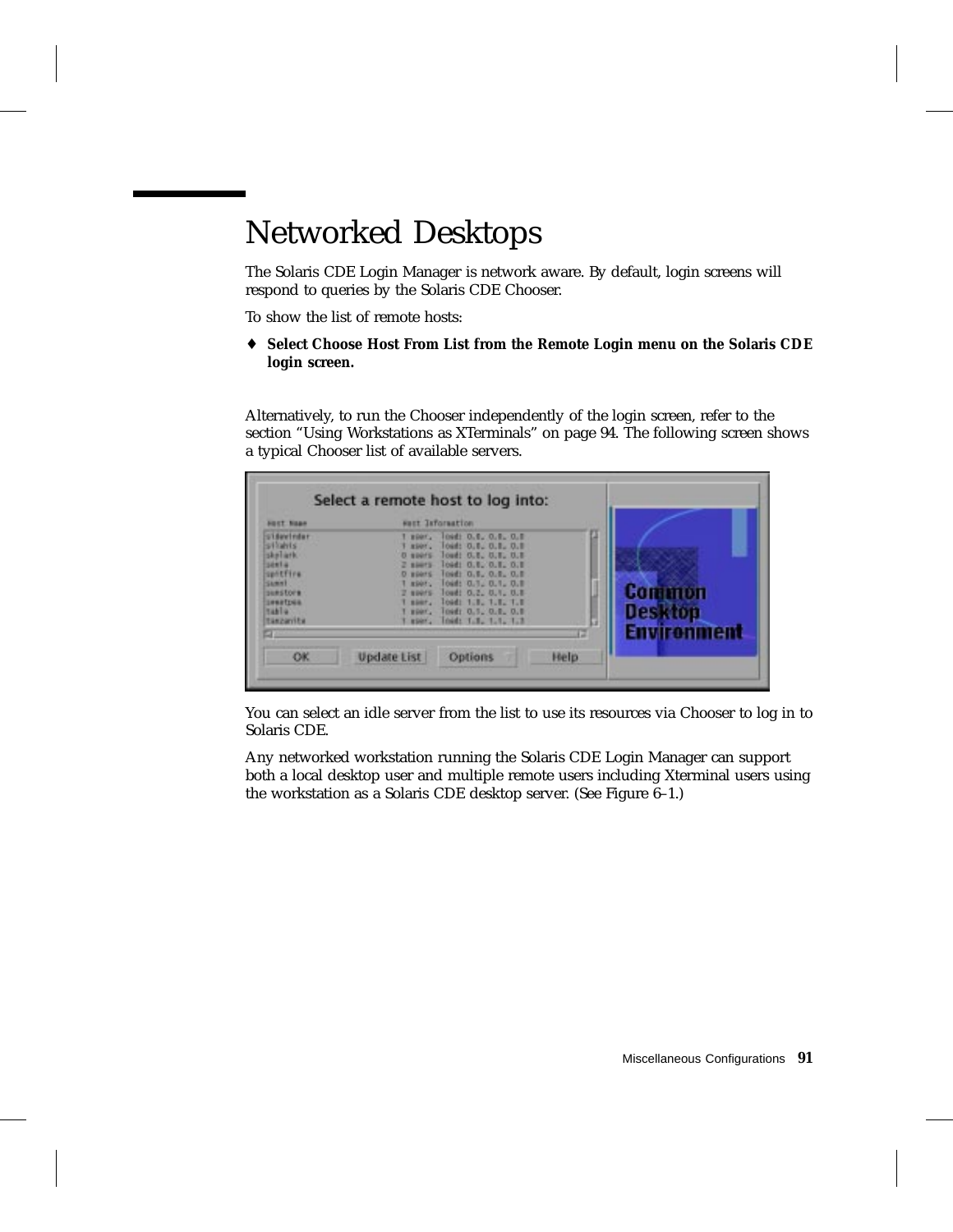



# Using XTerminals

Any Xterminal that supports the XDM protocol can use Chooser to log in to Solaris CDE. To run the Chooser, refer to the section "Using Workstations as XTerminals" on page 94. The SPARC Xterminal™ software version 2.0 (or later) works well with Solaris CDE. Click Properties on the X-Terminal Controls window and choose Session as the Category to display the setup screen shown in Figure 6–2.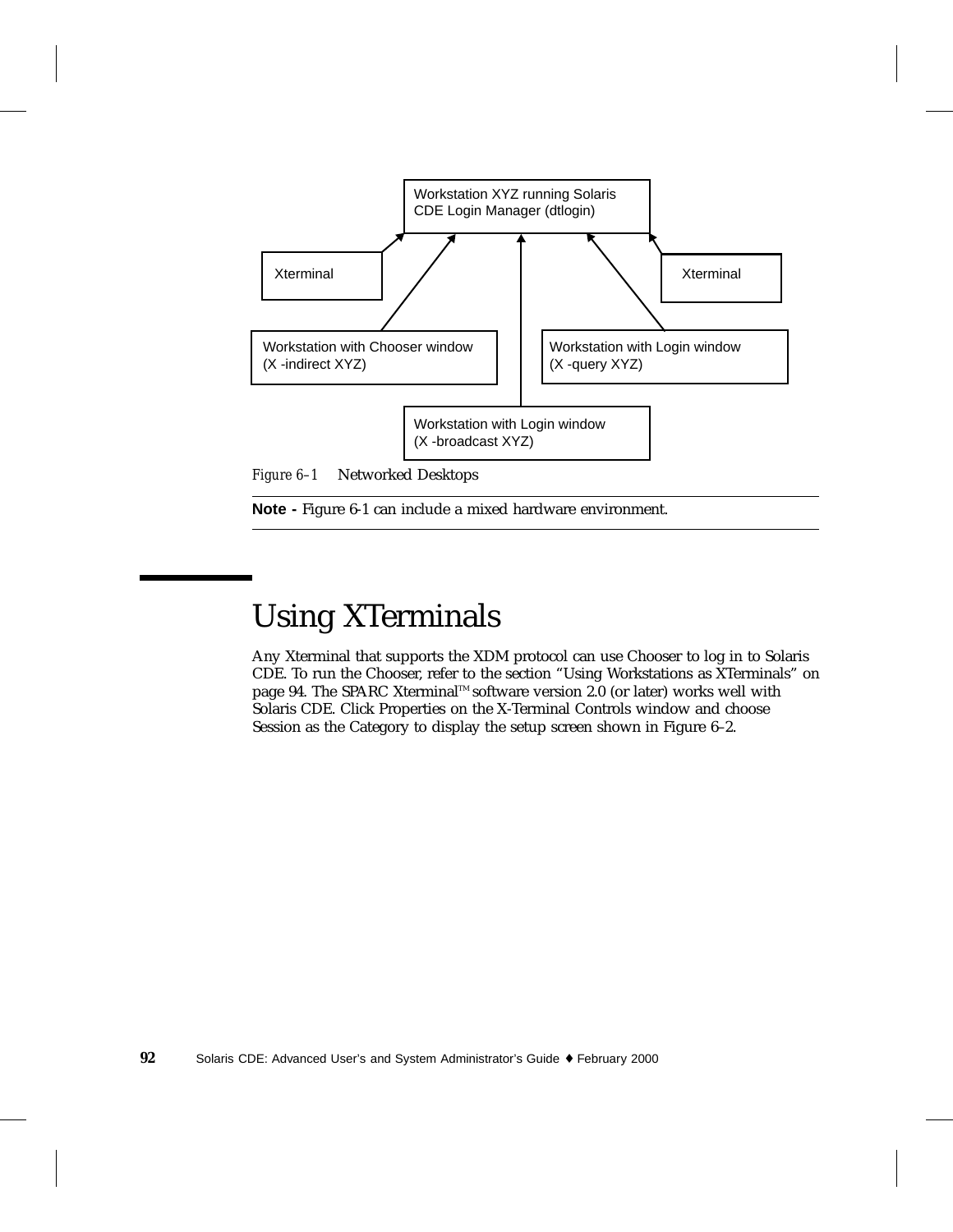| User connects to a remote host:         |  |
|-----------------------------------------|--|
| Using Terminal Login (telnet) Using XDM |  |
| Initiate Terminal Legiis to:            |  |
| HEAT EDUCTIVE BY MEN' HEAT HISTORY      |  |
| Local Window Manager:                   |  |
|                                         |  |
| None OpenLook Motif                     |  |
| Hests that can display to the terminal: |  |
| All None Hosts Connected To             |  |

*Figure 6–2* Session setup screen

Select None for the Local Window Manager, and XDM Indirect for the XDM connection to the remote system running Solaris CDE.

# Login Locale and Font Path

You select the preferred language when you log in to Solaris CDE. The following Solaris CDE login screen shows the Language choice on the Options menu.

Miscellaneous Configurations **93**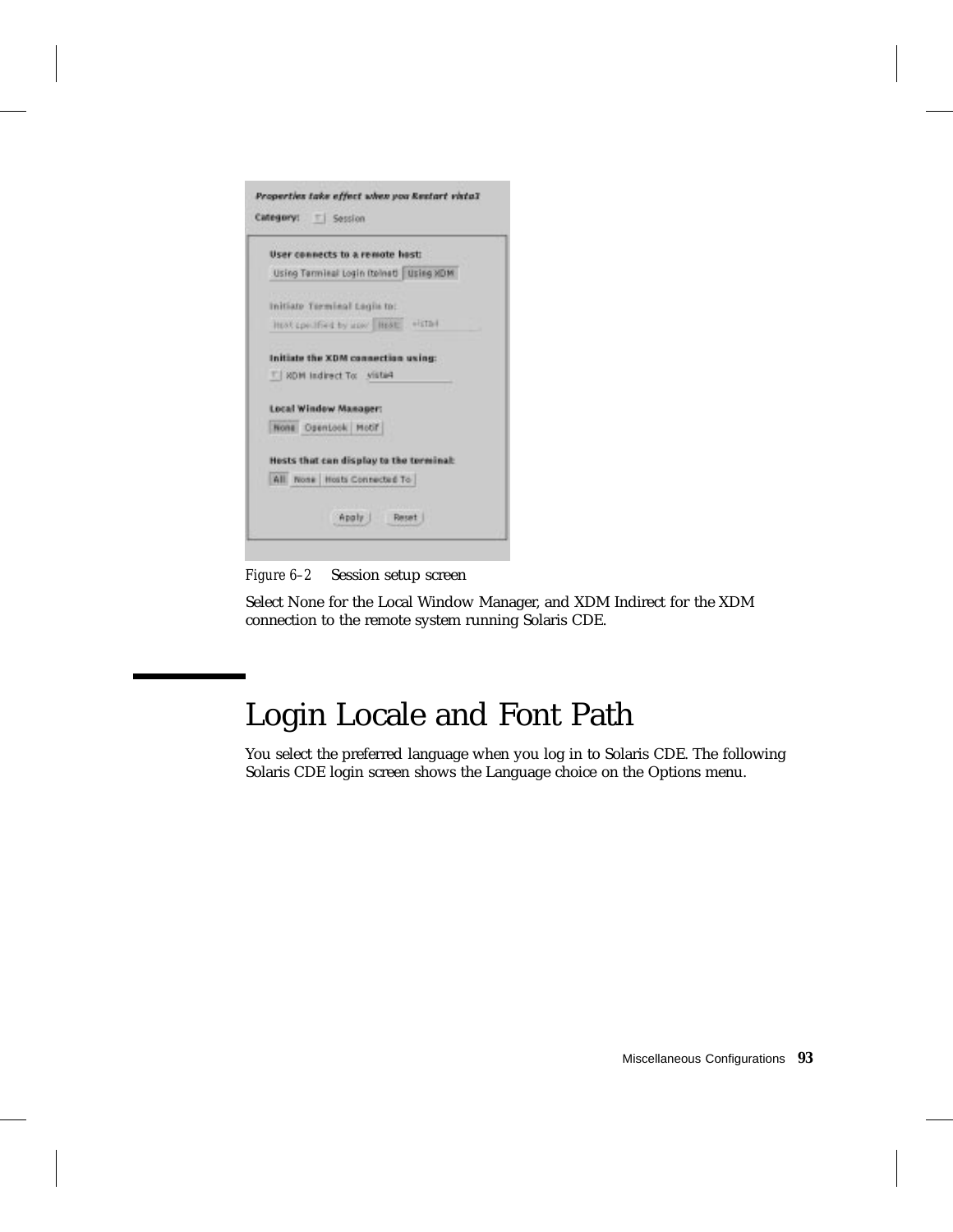

On workstations, font paths are automatically set to include fonts (and aliases) associated with both the preferred language and the system's base "C" locale. For Xterminals, these fonts are automatically supplied by an X11 font server.

# Using Workstations as XTerminals

If you have older workstations or workstations with 16 megabytes or less of memory, you can use them as Xterminals when they are loaded with Solaris 2.4 software or later (or Solaris 2.3 software with the Xserver jumbo patch).

**Note -** If the fonts on your workstation's screen do not display normally when following the procedures below, Solaris CDE may not be installed on the host workstation. Use the pkgadd utility to add the SUNWdtft() Solaris CDE font package separately from a Solaris CDE 1.0.x unbundled release.

### To Use Chooser To Select a Host CDE Login

- **1. Exit any running window system.**
- **2. Start Chooser. From the console command line, type the following commands (using** csh**):**

setenv OPENWINHOME /usr/openwin

/usr/openwin/bin/X -indirect *CDE\_login\_host*

**94** Solaris CDE: Advanced User's and System Administrator's Guide ♦ February 2000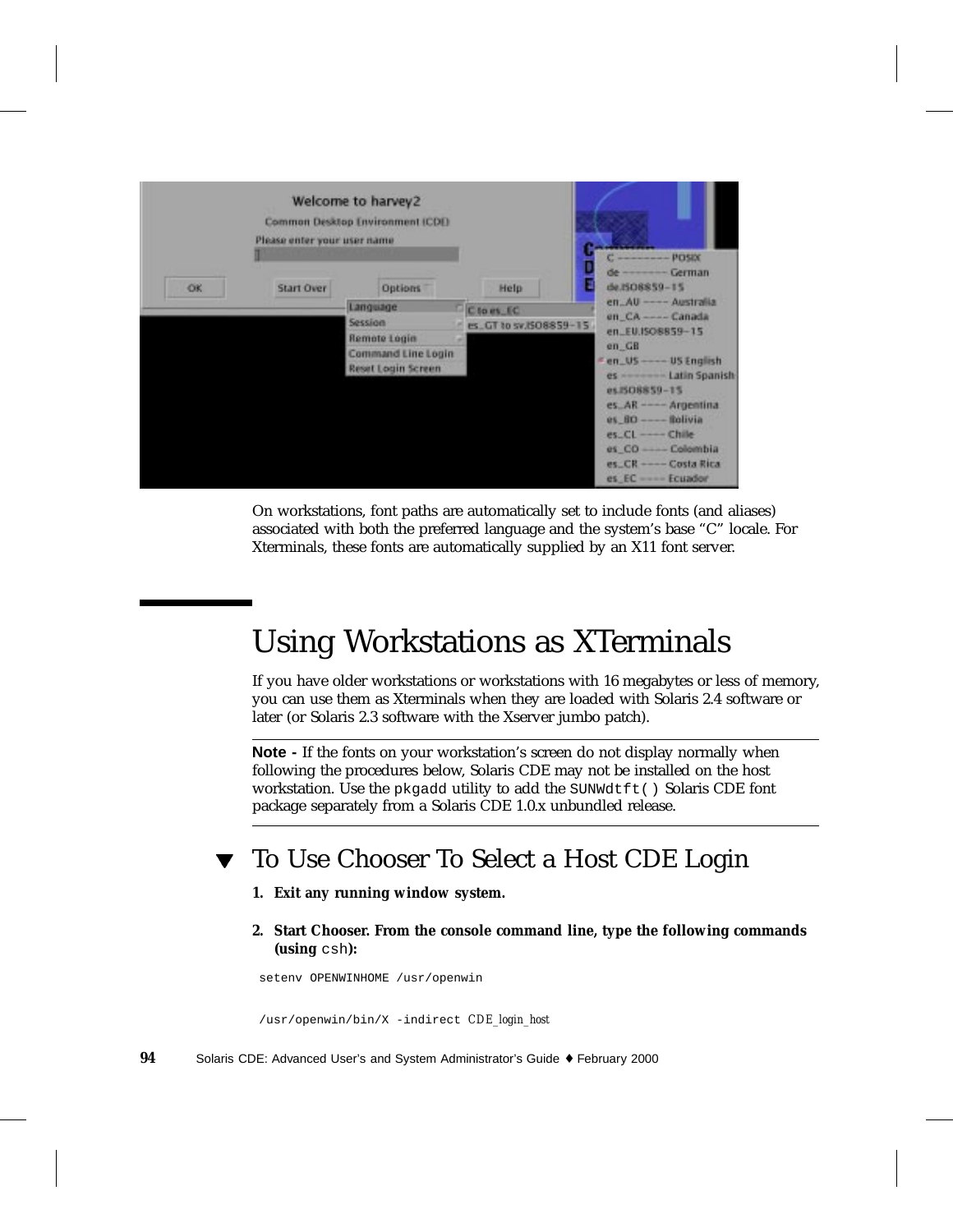The Xserver starts and displays the Chooser window from the host.

**3. Select the desired login host from the Chooser window.**

### To Use a Specific Host CDE Login

♦ **Type the following command and press Return:**

/usr/openwin/bin/X -once -query *CDE\_login\_host*

The Xserver starts and displays the Login screen from the host. The −once option will exit the server after one login/logout session. If the −once option is not added, the Login screen appears again after the Solaris CDE logout.

## To Use the First Available Host Login

♦ **Type the following command and press Return:**

/usr/openwin/bin/X -broadcast

This starts the Xserver. On the local sub-net, it broadcasts a request for an XDM (X Display Manager) login service. If any systems on the sub-net are running the Solaris CDE Login Manager (or any other XDM-based login window), the first host to respond places its login window on your desktop.

# Special CDE Configurations

This section addresses special configurations.

### Customizing Mail Printing

The CDE Mailer prints mail messages using the Print action that is defined for the DTMAIL\_FILE data type. It does not use the print script specified by the OpenWindows Mail Tool. To change the print behavior you must modify this Print action.

Miscellaneous Configurations **95**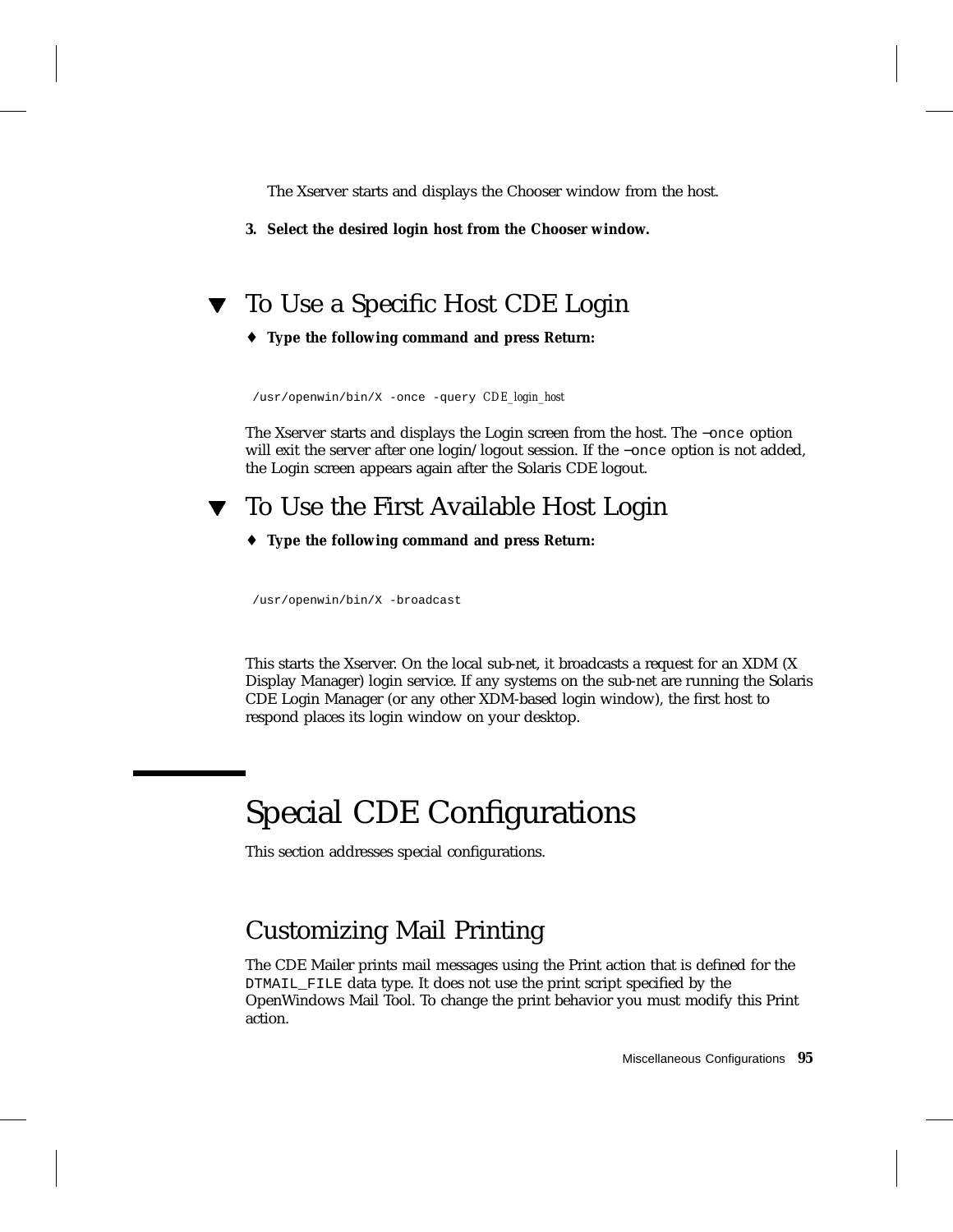### To Modify the Print Action

**1. Using your favorite editor, create the following file:**

*HomeDirectory*/.dt/types/dtmail.dt

#### **2. Enter the following lines into this file:**

```
#
# Override default Print action for mailboxes
#
ACTION Print
{
LABEL Print
ARG_TYPE DTMAIL_FILE
TYPE COMMAND
WINDOW_TYPE NO_STDIO
EXEC\_STRING sh -c ' \
                   dtmailpr -p -f %(File)Arg_1% | mp -m -l | \setminusdtlp -u %(File)Arg_1%;'
}
```
**Note -** dtmailpr is a print filter that strips out attachments, resulting in a stream of plain text. dtlp is the standard CDE interface to lp. %(File)Arg\_1% is the file being printed.

#### **3. Modify the** EXEC\_STRING **to include the print commands you want.**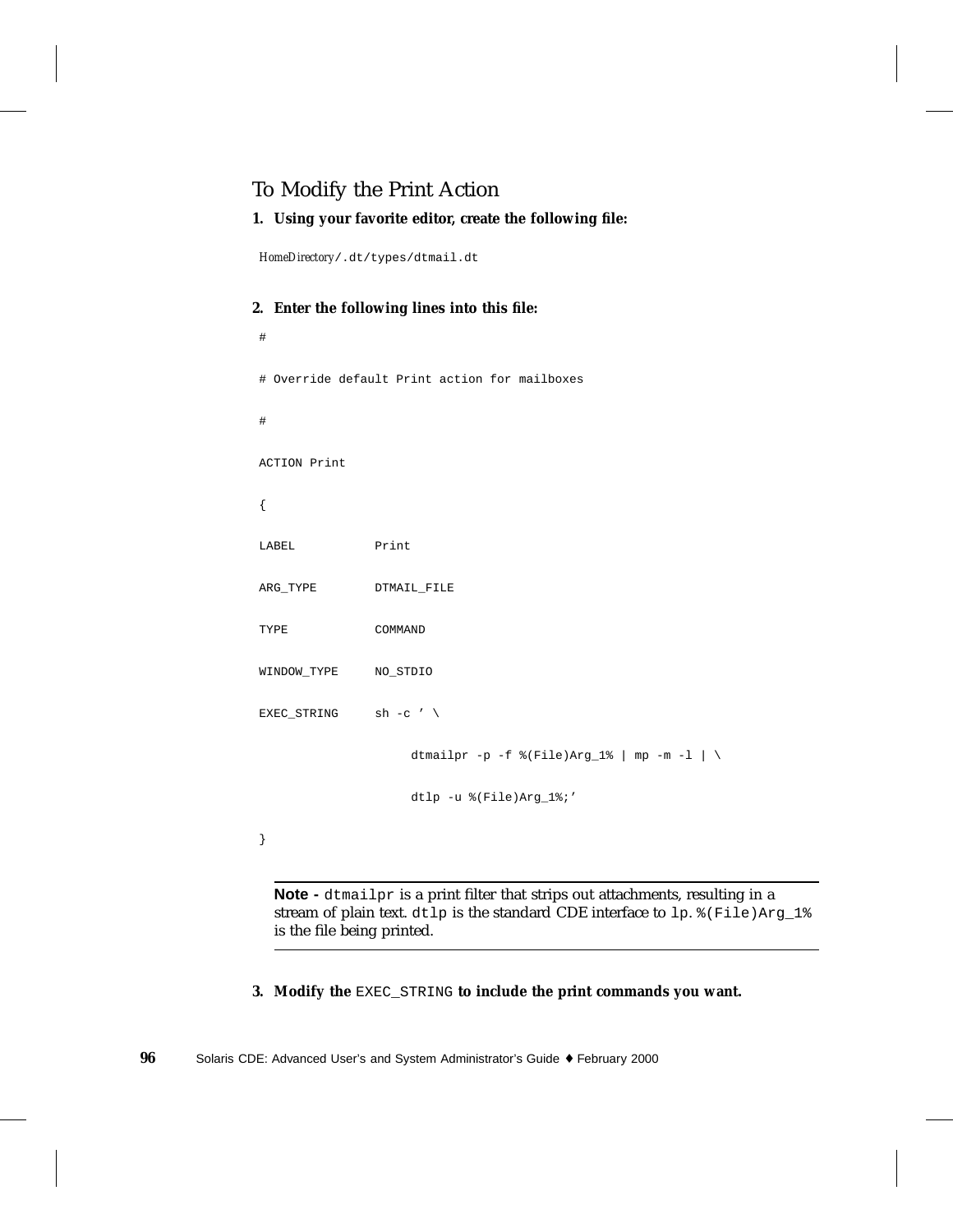#### **4. Restart Mailer.**

## Converting Calendars to New Data Format

The version 4 extensible data format is a new format supported by the CDE Calendar. The OpenWindows Calendar Manager will not be able to read this format. If you need to switch back and forth between the OpenWindows and CDE platforms, you should not convert your calendar to the version 4 data format. However, you can use the sdtcm\_convert script to prune your calendar.

**Note -** You can find out the data version of your calendar by choosing About Calendar from the Calendar Help menu.

Otherwise, use the sdtcm\_convert script to convert your calendar to the version 4 data format.

For more information about this file, refer to the sdtcm\_convert(1) man pages.

**Note -** If you installed only the End User CDE Packages, the man pages were not installed. To see the man pages, you will need to install them with the pkgadd utility.

## Adding the AnswerBook Package from the Network

When installing Solaris CDE, the installation menu gives you the option to install the AnswerBook CDE package. If you choose YES, the AnswerBook package is installed in the /usr/dt/share/answerbooks/*language* directory (*language* is the local name of the particular AnswerBook translation).

Since the AnswerBook package requires 109 megabytes of disk space, you may not want to install it. However, the following two options are available:

- You can mount (or link from  $/net/$ . . .) the AnswerBook package to /usr/dt/share/answerbooks/*language*.
- You can add the AB\_CARDCATALOG environment variable to *HomeDirectory*/.dtprofile. For example, if you have an exported version on your network, then add the following line to *HomeDirectory*/.dtprofile:

Miscellaneous Configurations **97**

export AB\_CARDCATALOG=/net/*hostname*/usr/dt/share/answerbooks \ /*language*/ab\_cardcatalog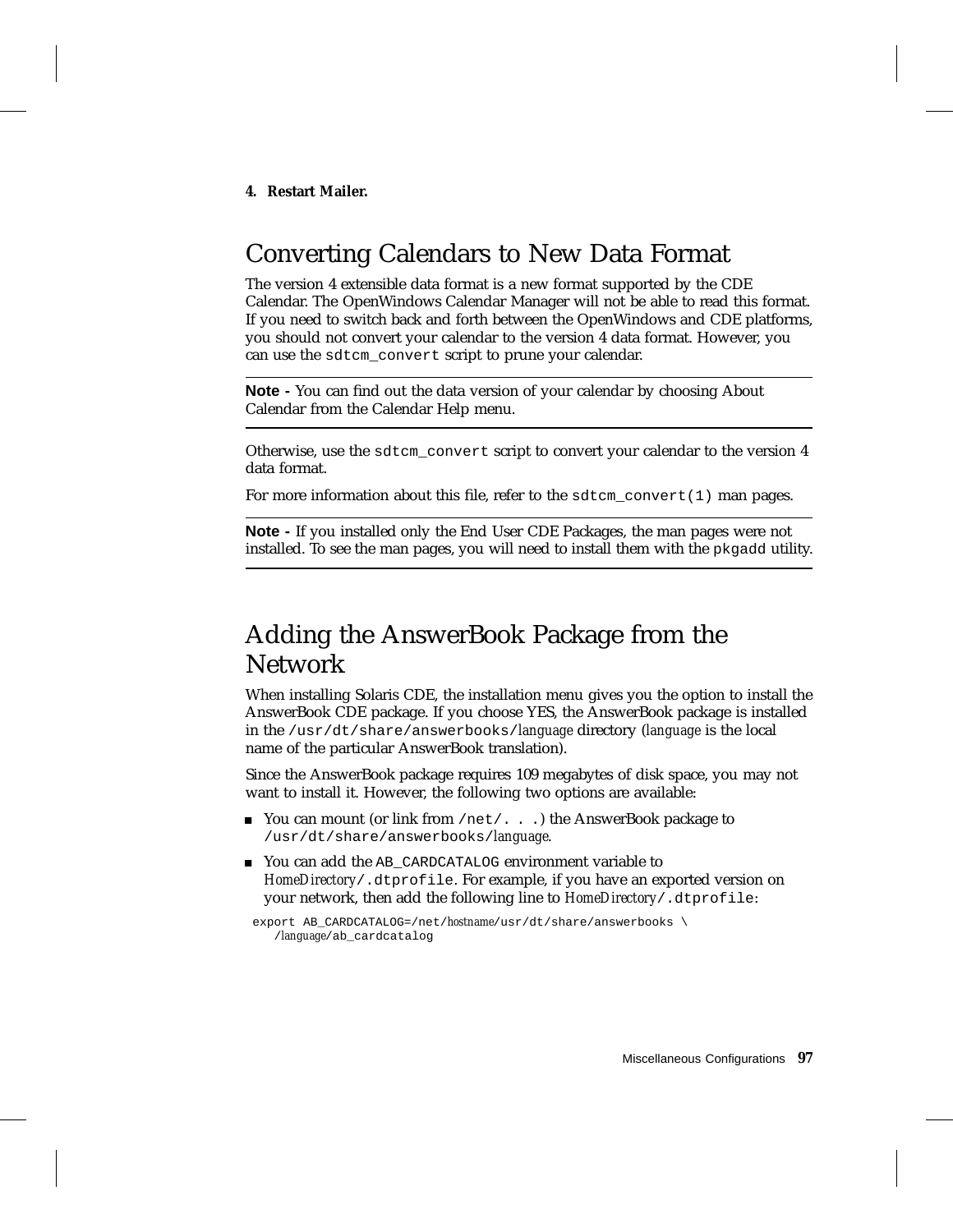## Setting Up the CDE Environment Outside the CDE Desktop

Environment variables used by your Solaris CDE applications can be set up outside the CDE desktop. For example, you may want to log in to a remote workstation and display a CDE application back to your workstation. Use the CDE utility dtsearchpath to set up various CDE shell environment variables.

For Bourne and Korn shells, type the following command:

eval '/usr/dt/bin/dtsearchpath'

For C shell, type the following command:

eval '/usr/dt/bin/dtsearchpath -c'

You could follow this command by setting DISPLAY back to the local workstation and then running the CDE application remotely. The results will be displayed on the local workstation.

**Note -** In this example, the Bourne and Korn shell dtsearchpath syntax is part of the CDE sample implementation available on all platforms running CDE. However, the C shell (−c) option is only available on a Sun platform.

### Desktop Environment File

The CDE desktop provides a run-time environment for the OpenWindows  $\text{DeskSet}^{\text{TM}}$  applications. Nothing special needs to be done to the CDE setup for this capability. Some of this environment setup is provided by the following file:

/usr/dt/config/Xsession.d/0015.sun.env

If you need to add to or subtract from this environment setup for a particular workstation, this file can be either edited in place or copied first to the following file location:

/etc/dt/config/Xsession.d/0015.sun.env

One example of an addition would be the start-up of the old OpenWindows virtual keyboard for use by the OpenWindows DeskSet applications. Since most applications on a CDE desktop (and the majority of Sun users) do not use this virtual keyboard utility program, it was left out of the default start sequence to improve overall desktop start-up performance.

See comments in the  $0015$ . sun.env file for additional information on the optional OpenWindows virtual keyboard (vkdb) start-up.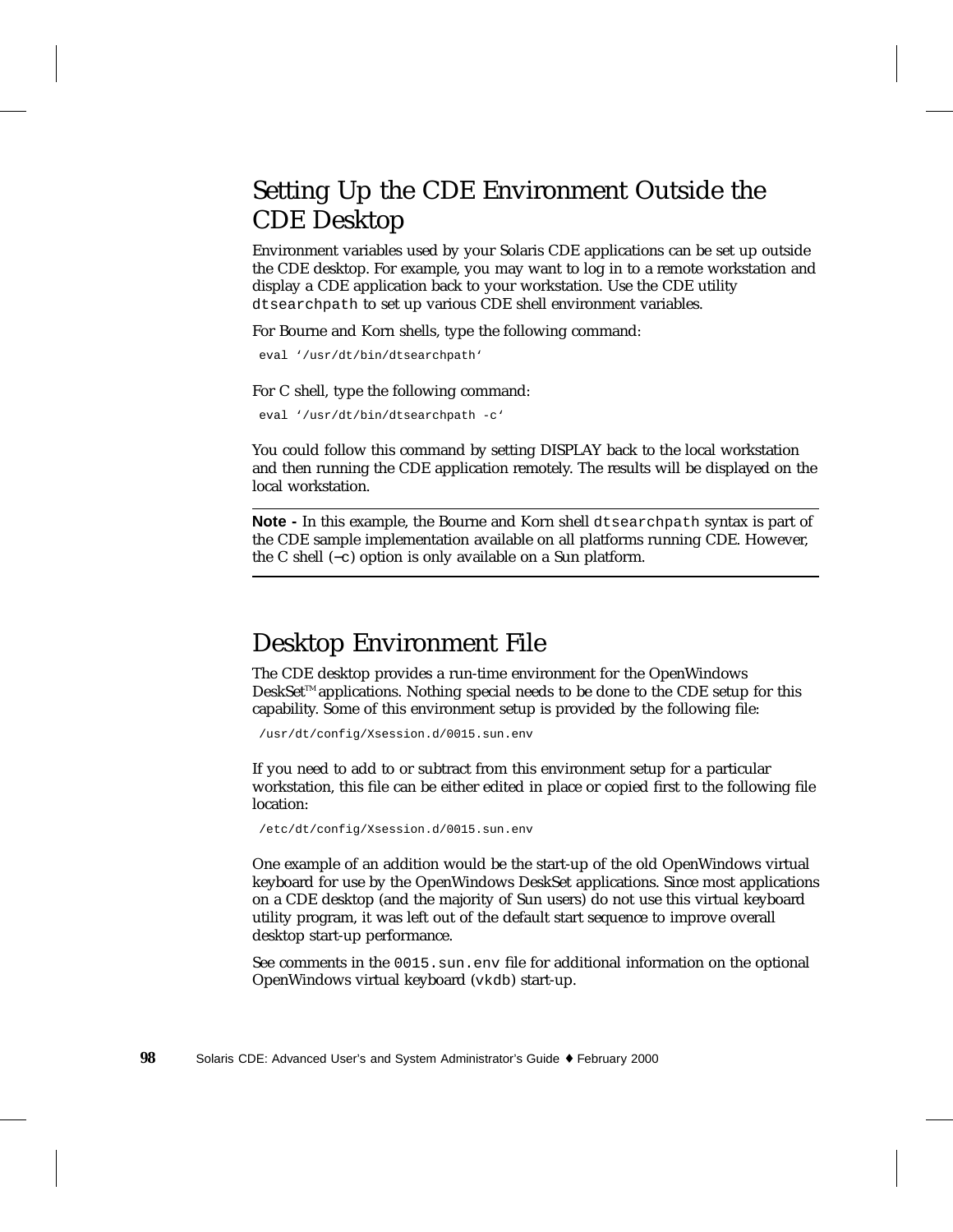## Using Floppy and CD Media with the Apple Macintosh Application Environment

If you have installed the Apple Macintosh Application Environment (MAE) version 1.0 and intend to use removable media (diskettes or CD-ROMs) through the OpenWindows File Manager application, you must edit the /etc/rmmount.conf file. This ensures that the MAE will work properly with File Manager removable media.

#### To Change the /etc/rmmount.conf File

- **1. Become the root user by typing** su**, then type your password.**
- **2. Change to the** /etc **directory. Type the following command and press Return:**

# cd /etc

- **3. Open the** /etc/rmmount.conf **file in your favorite editor.**
- **4. Move the following line under** #Actions **to the end of the list:**

action floppy action\_macfs.so

#### For example:

```
# more rmmount.conf
# @(#)rmmount.conf 1.2 92/09/23 SMI
#
# Removable Media Mounter configuration file.
#
# File system identification
ident hsfs ident_hsfs.so cdrom
ident ufs ident_ufs.so cdrom floppy
ident pcfs ident_pcfs.so floppy
```
Miscellaneous Configurations **99**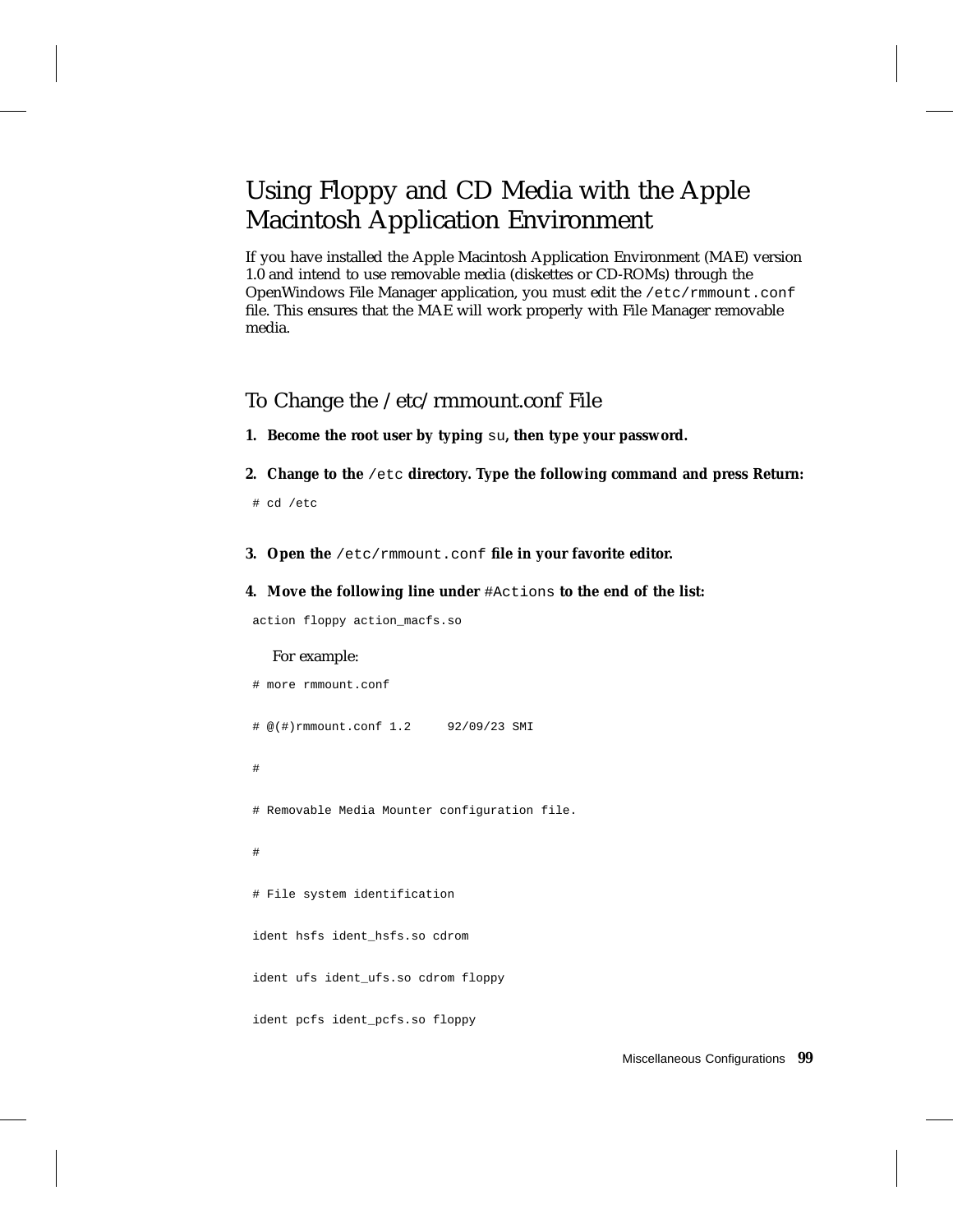ident macfs ident\_macfs.so floppy # Actions action cdrom action\_filemgr.so action floppy action\_filemgr.so action floppy action\_macfs.so

#### **5. Save and exit.**

When the MAE is installed, it puts the macfs action line in the rmmount.conf file for you. If MAE is de-installed, the line is removed.

This change enables you to use removable media in the OpenWindows or CDE File Manager application and still use Macintosh floppies in MAE. However, it does stop MAE from grabbing unformatted, unreadable, or DOS floppies. All those disks will go to the OpenWindows File Manager application using this setup procedure.

If you want to allow MAE access to unreadable, unformatted, or DOS floppies, then the action floppy action action\_macfs.so line must be placed before the action floppy action\_filemgr.so line.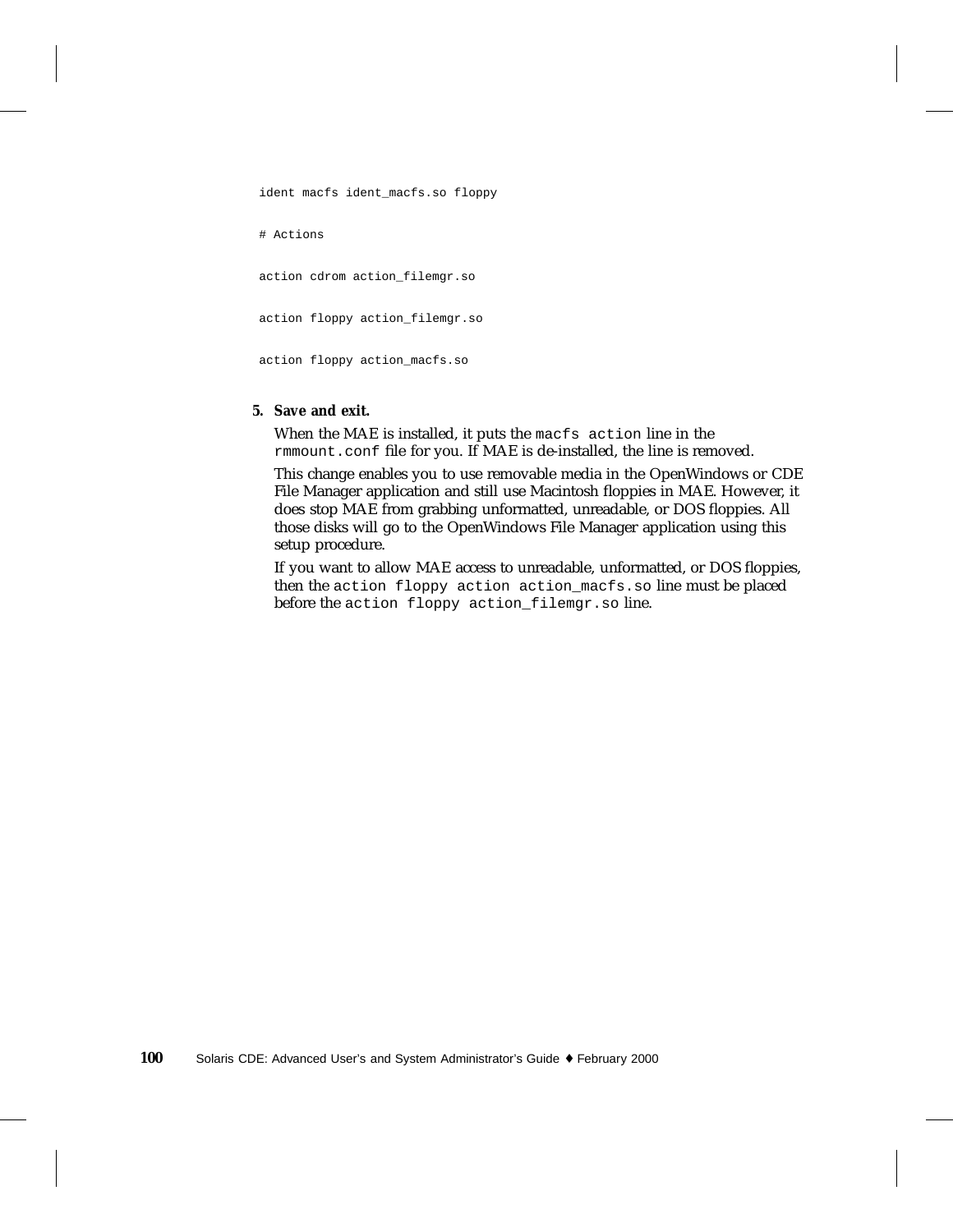### CHAPTER **7**

# Configuring the Desktop in a Network

The desktop is designed to work well in a highly networked environment.

- "Overview of Desktop Networking" on page 101
- "General Steps for Configuring Desktop Networking" on page 106
- "Configuring Base Operating System Networking for the Desktop" on page 106
- "Configuring Desktop Clients and Servers" on page 109
- "Administering Application Services" on page 114

The architecture of the desktop lets system administrators distribute computing resources throughout the network, including:

- **Applications**
- Data files for applications
- Desktop session services (desktop applications such as Login Manager and File Manager)
- Help services (help data files can be put on a central help server)

# Overview of Desktop Networking

The operating system provides a variety of networking services, including distributed file systems and remote execution. X servers provide additional networking capabilities, including access to remote displays and security services.

The desktop layers a user interface on top of these networking features. The goals of this interface and its underlying architecture are to make networked systems:

**Easier to use. Users can run applications and access data files without worrying** about where in the network the applications and data are located.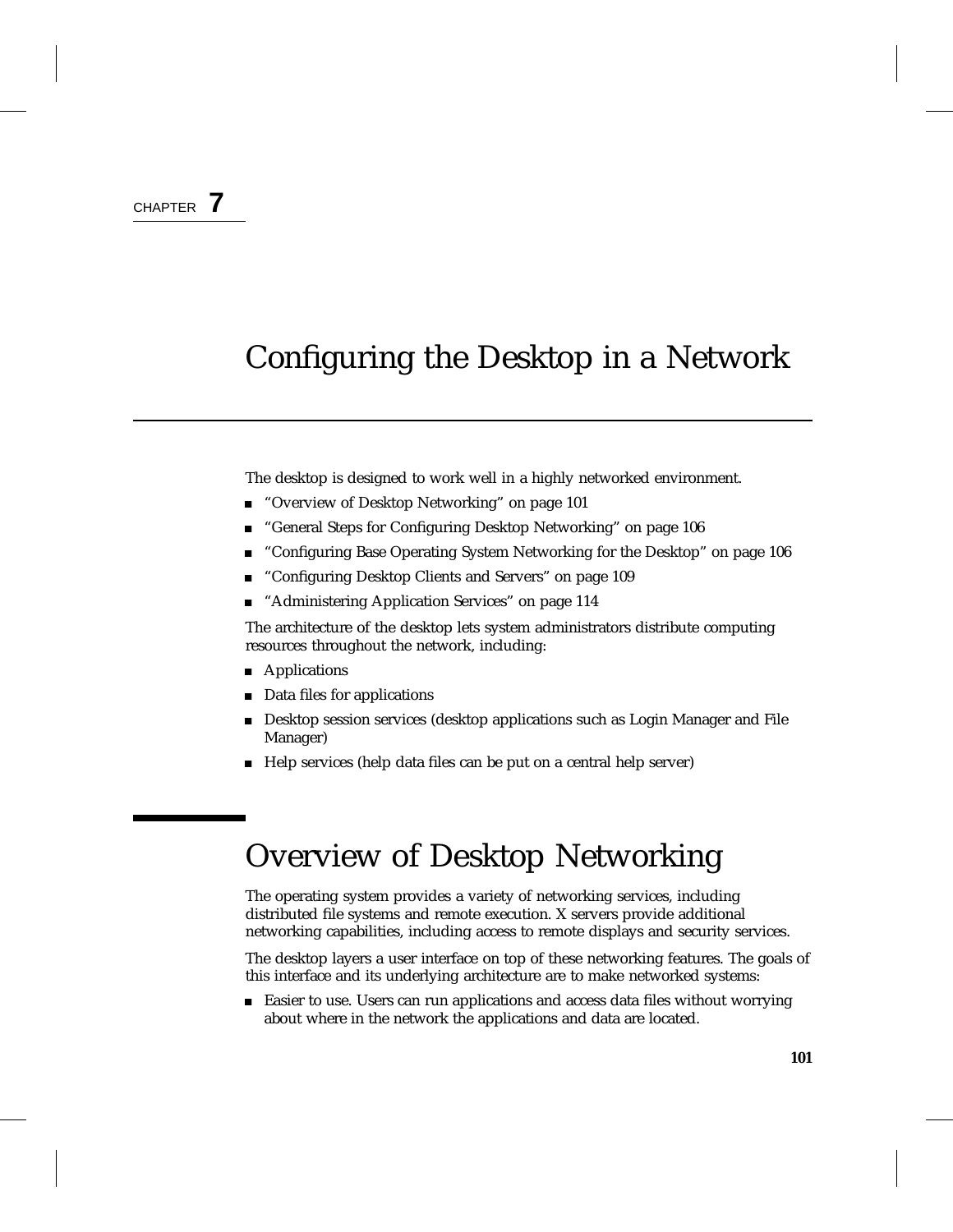- Easier to administer. The desktop provides application integration tools and networked search paths that make locating remote data and applications easier for systems. In addition, the desktop's file-name mapping process makes administering complex networks containing numerous servers easier.
- Flexible. While the administration features of the desktop have been designed for certain common network situations, the desktop can accommodate many other customized network configurations.

## Types of Networked Desktop Services

Networking enables a user to access various computing services distributed among other systems, such as:

- The desktop session and its applications—for example, Workspace Manager and File Manager
- **Other applications**
- **Data files**

Networking terminology uses the term *server* to describe a system that provides computing services to one or more other systems. When a system receives services from a server, it is called a *client* of that server.

In a complex network, a system may use services located on a number of systems throughout the network. Furthermore, a system may act as a particular type of server (for example, a session server) and may also be a client (for example, of an application server).

## Typical Network Situations

From a desktop perspective, a typical network configuration may contain some combination of these major components:

Displays—where the X server is running

Login/Session servers—where the desktop applications (Login Manager, Workspace Manager, and the like.) run

Application servers—where other applications run

File servers—where data used by applications is located

One of the most common network configurations involves systems accessing an application server. Figure 7–1 illustrates a workstation that uses an application server. The X server and desktop session are running on the workstation.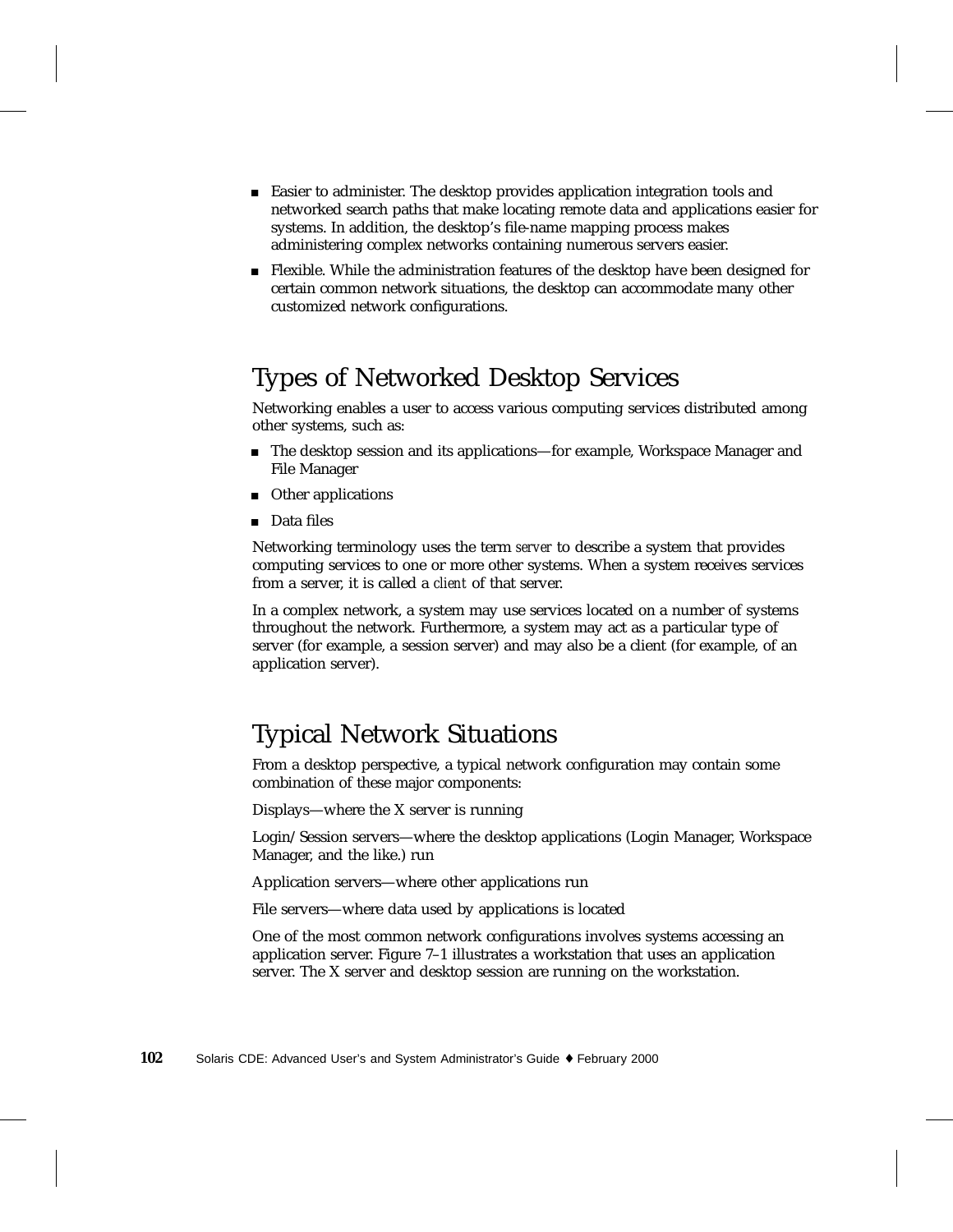

*Figure 7–1* Application servers provide services to the desktop session

Networks also frequently use file servers to store large amounts of data. This data may be used by applications running on an application server, or by the desktop applications (for example, File Manager needs access to data files to display them in the File Manager window).



*Figure 7–2* File servers provide data to application servers and session servers X terminals run the X server and obtain desktop session services from another system.

Configuring the Desktop in a Network **103**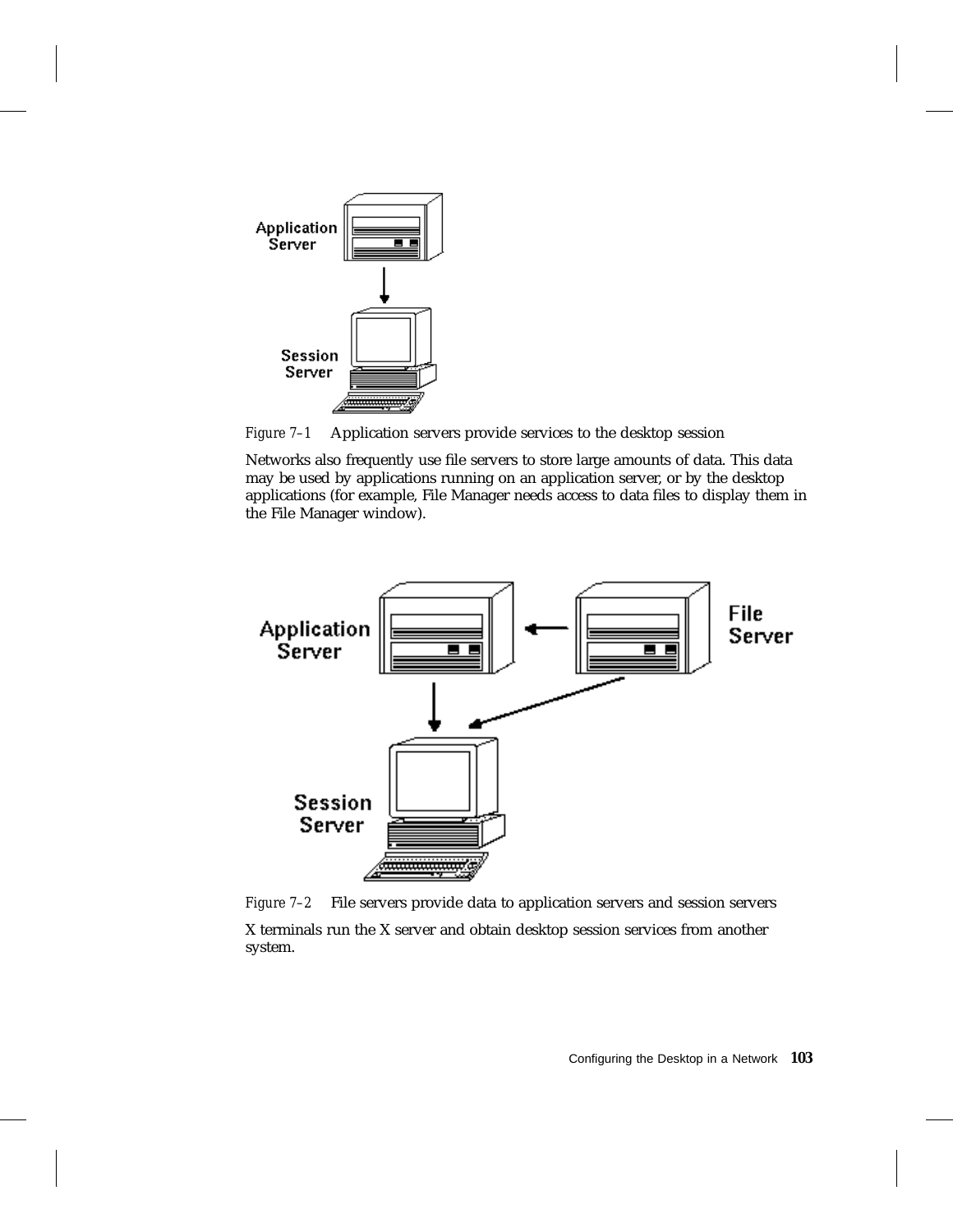

*Figure 7–3* X terminals get session services from a session server

# Other Networking Situations

The desktop is flexible and can support more complex network configurations. This usually involves making various services, in addition to file servers, available to application servers.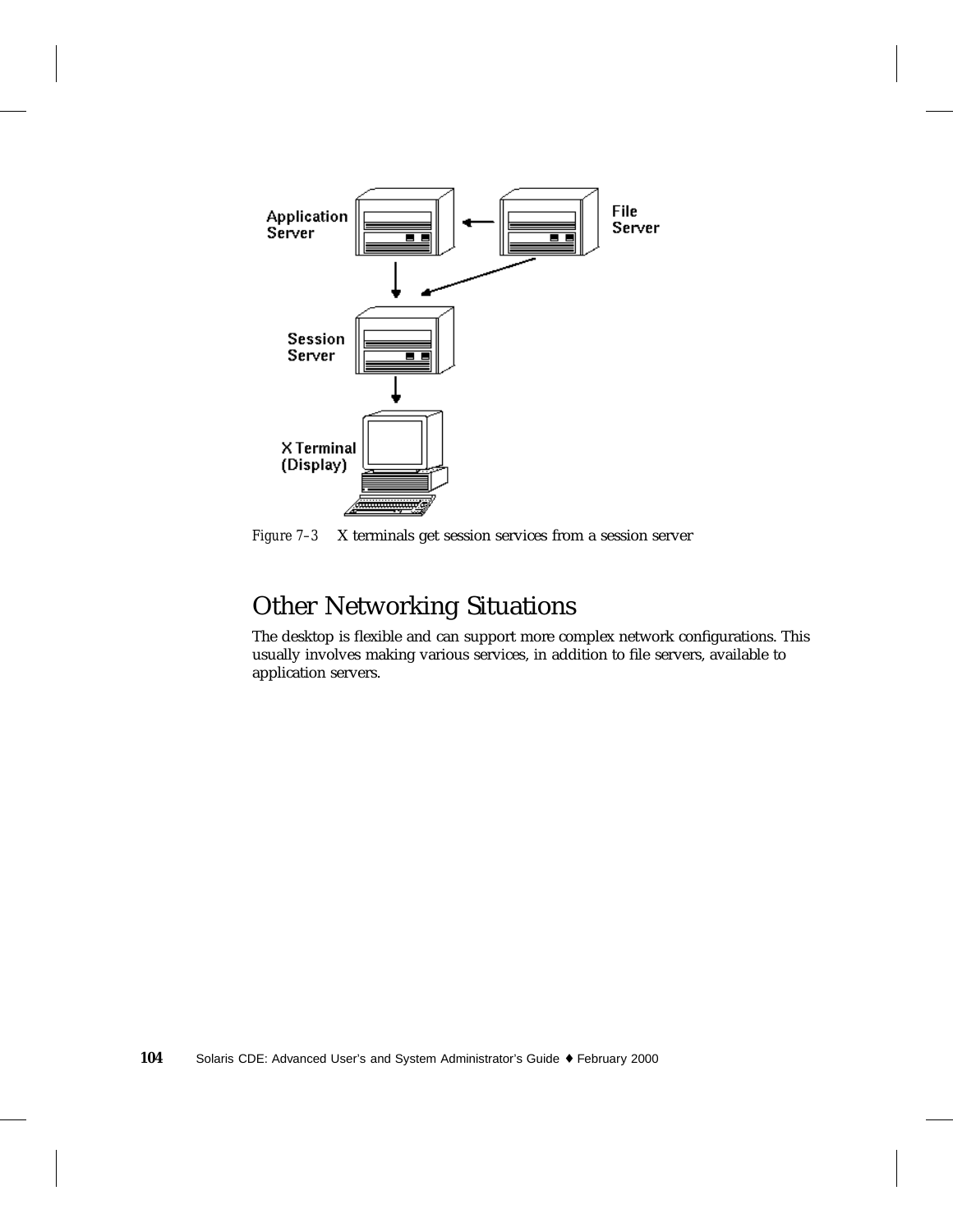

*Figure 7–4* Services required by a desktop application server can be distributed

# Summary—Types of Servers

Display—the system running the X server.

Login and session server—the system running the desktop session (Login Manager, Session Manager, Window Manager, File Manager, and the like).

Application server—a system on which an application runs. Also called the *execution host*.

File server—a system on which data files for applications are stored.

Help server—a system on which help data files are stored.

(Action) database server—a system where files containing action and data type definitions are stored.

Icon server—a system on which icon files are stored.

The network may include additional servers, such as a password server, mail server, video server, and so on.

Configuring the Desktop in a Network **105**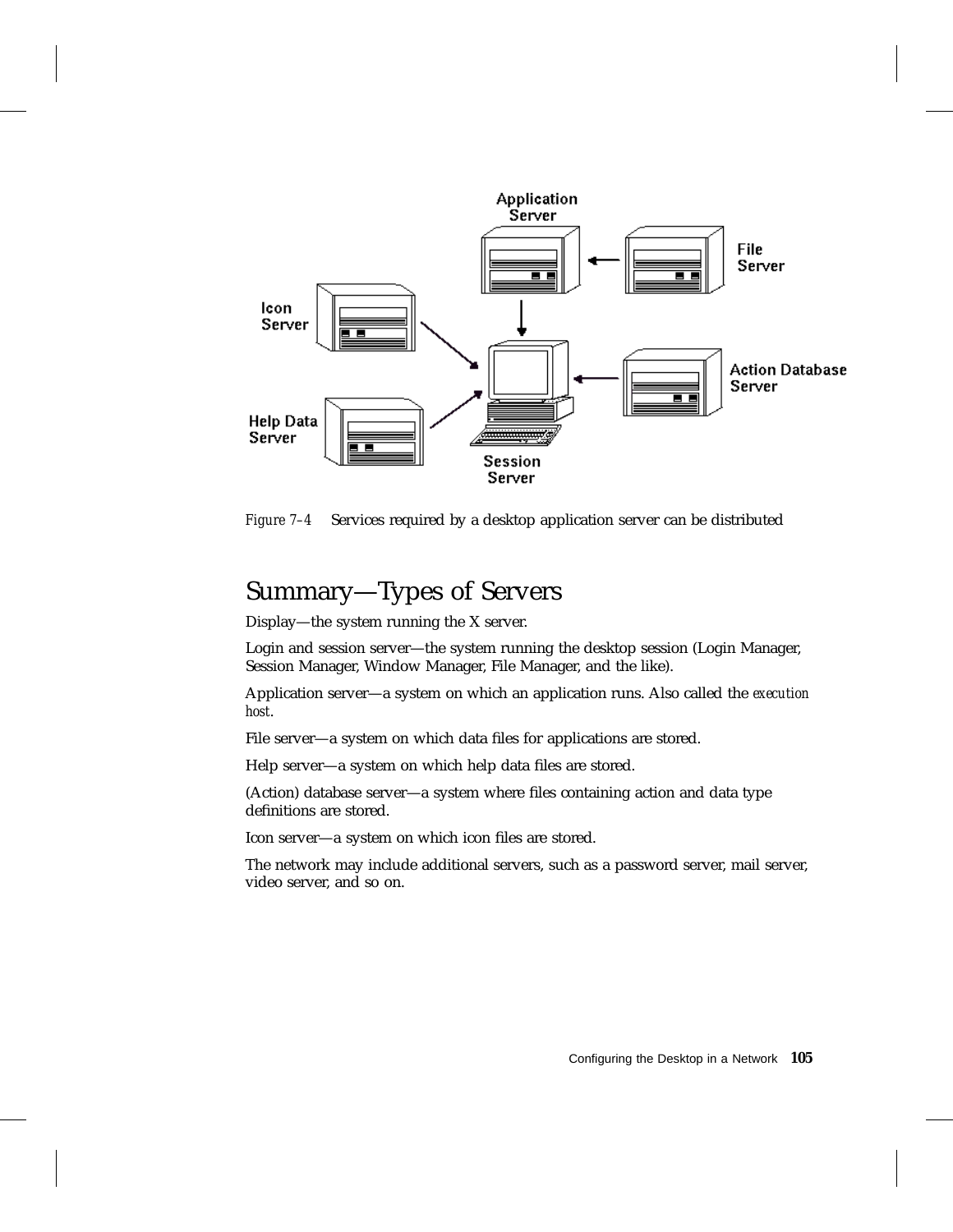# General Steps for Configuring Desktop Networking

There are three general steps for configuring desktop networking:

**1. Configure base operating system network services.**

These are the networking services provided by your operating system upon which the desktop depends. See "Configuring Base Operating System Networking for the Desktop" on page 106.

**2. Install and configure desktop networking software and services.**

These are the services required by the desktop, regardless of the type of client or server system being set up. See "Configuring Desktop Clients and Servers" on page 109.

#### **3. Configure the particular type of server or client.**

For example, configuring an application server requires different steps than configuring a file server. See "Administering Application Services" on page 114.

# Configuring Base Operating System Networking for the Desktop

The desktop requires the following base networking configuration:

- Users must have a login account on the session server and on each system providing desktop services to the session server. The user must have the same user ID and group ID on all client and server systems.
- Systems must have access to remote file systems containing data used by the session and other applications.
- The 1p print spooler must be configured to access remote printers.
- sendmail must be configured for email services.
- $\blacksquare$  X authorization must be set up.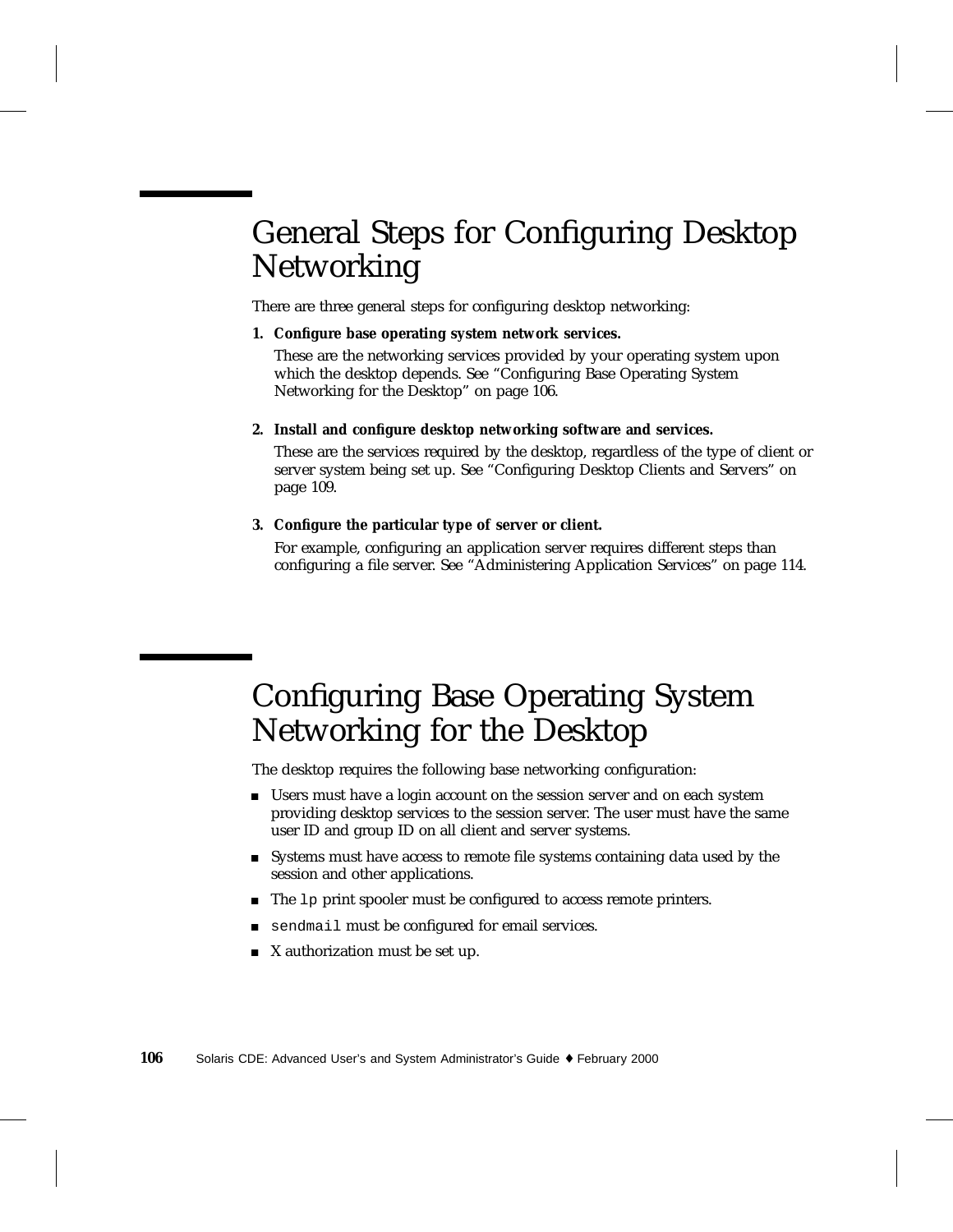## Providing Login Accounts to Users

This section describes the login account requirements for desktop networking.

### Providing Login Accounts

Users must have a login account on:

- All systems providing services to the desktop, including application servers, file servers, and systems providing networked printers.
- $\blacksquare$  All session servers the user may access. Usually, session servers are used with X terminals.

### Providing Consistent User and Group IDs

UNIX users are identified by a login name and a numeric user ID (UID). In a desktop network, the user should have the same login name and UID on all client and server systems.

UNIX users are also assigned to one or more login groups. Each group has a group name and a numeric group ID (GID). In a desktop network, all systems should use consistent group names and group IDs.

For more information, see the id(1) or id(1M) man page.

# Configuring Distributed File System Access

The desktop uses NFS for sharing files between systems. You must identify all the file systems in your network that contain shared files and ensure that they are correctly mounted on all appropriate systems.

Typically, you must provide the following remote file access:

- The user's home directory must be shared by all desktop client and server systems. This is necessary because:
	- The home directory contains data files that must be accessed by applications on remote systems. For example, applications using data files frequently use the home directory as the default data file location.
	- $\blacksquare$  The home directory is the default dtspcd authentication directory. For more information about the dtspcd, see "Configuring the Subprocess Control Daemon" on page 112.
- If users require access to data files that are not in their home directory, these data files must be shared by all the desktop client and server systems that operate on the data files.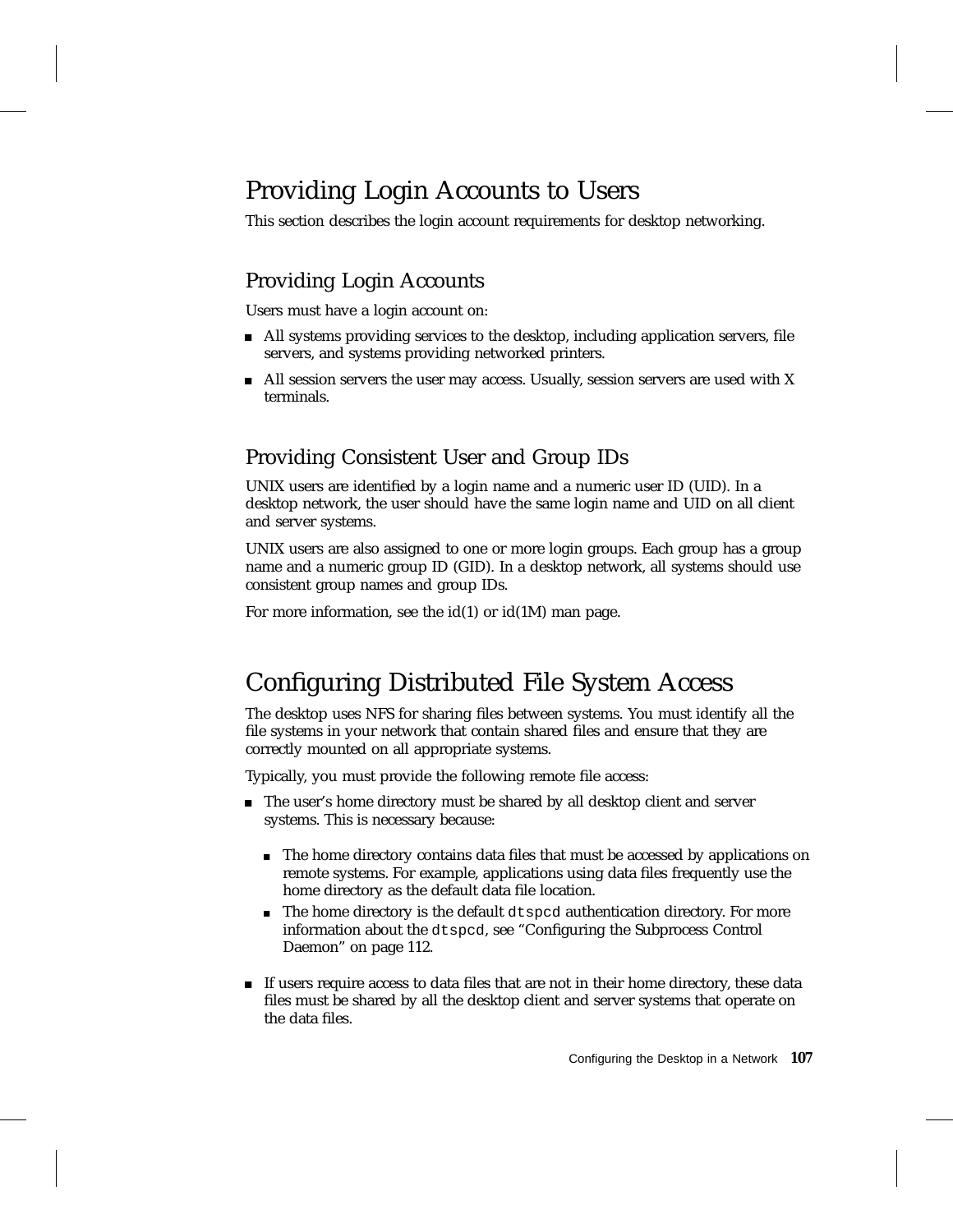**The desktop installation and configuration directories (**/usr/dt and /etc/dt) must be shared by all the desktop client and server systems so that all of the user's applications access the same desktop configuration files.

### Providing a Networked Home Directory

A desktop network works most effectively when users have a single home directory that is shared among all client and server systems on the network.

A networked home directory enables users to use different systems in the network without losing personal customizations and configurations. This is because personal customizations and the information required to restore the previous session are saved in subdirectories of the home directory.

A common home directory is also required by:

- The default X authorization mechanism (see "Configuring X Authorization" on page 109).
- The desktop subprocess control daemon. This daemon is involved in launching remote applications and must be able to write to the user's home directory.

### File-Name Consistency

You should configure the network so that users can access their data files from all systems using the same name. This is known as providing *file-name consistency*, and is usually accomplished by creating appropriate symbolic links. For example you can configure every system so that each user's home directory is available as /users/*login\_name* by creating a symbolic link to the actual mount location of the directory.

### Configuring Access to Remote Printers

The desktop uses the lp print spooler for accessing local or remote printers. See the lpadmin(1M) man page for information on configuring the lp spooler.

Before attempting to print using the desktop graphical interface, you should test that you can correctly print to all printers using the lp command.

Be sure to use consistent printer device names. For example, if a particular printer is known as Postscript1 on the system to which it is directly connected, all other systems accessing the printer remotely should also use the name Postscript1.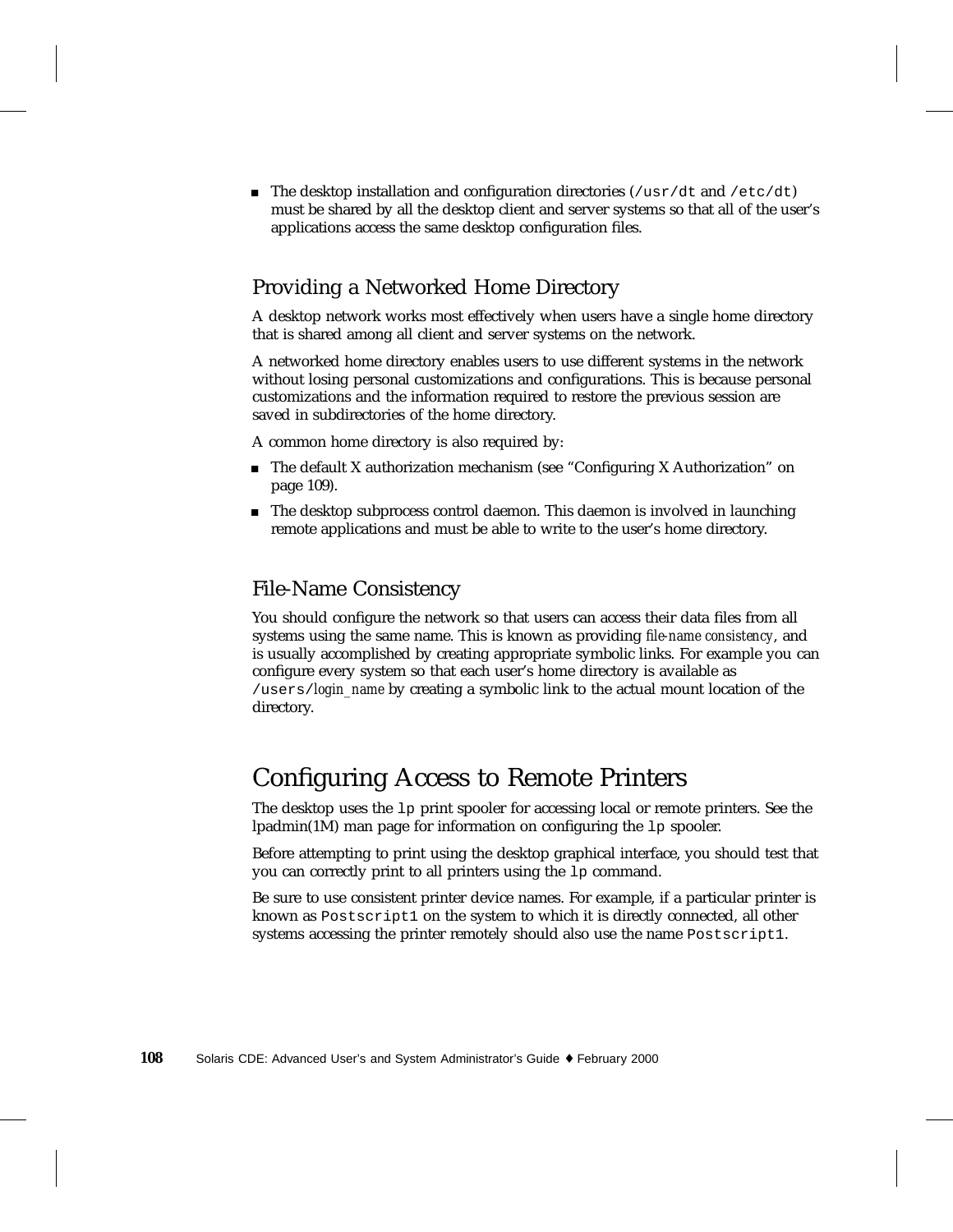## Configuring Electronic Mail

The desktop mailer uses sendmail for delivering mail between systems. See the sendmail(1M) man page for more information on how to configure email connectivity.

Before attempting to send or receive mail from the desktop, you should test that you can correctly send and receive mail using the mailx command.

## Configuring X Authorization

The desktop uses the default X mechanism for authorizing remote applications (X clients) to access a local display. The easiest way to configure this is to provide a networked home directory for each user. This ensures that the following requirements are met:

- The user must have read and write permission to the file *HomeDirectory*/.Xauthority.
- The .Xauthority file on an application server must contain the "magic cookie" for the display on which the application will run.

For more information, see the  $X(1)$  or xauth $(1)$  man pages.

# Configuring Desktop Clients and Servers

This section covers network configuration requirements that are specific to the desktop—that is, these capabilities are provided by the desktop rather than by the base operating system.

The section is divided into two parts:

- Configuring login and session services.
- Configuring services required by applications and their data. This includes application, database, icon, file, and help servers and their clients.

## Configuring Login and Session Services

A login/session server is a system that supplies desktop services (Login Manager, Session Manager, File Manager, Window Manager, and so on) to a display and X server.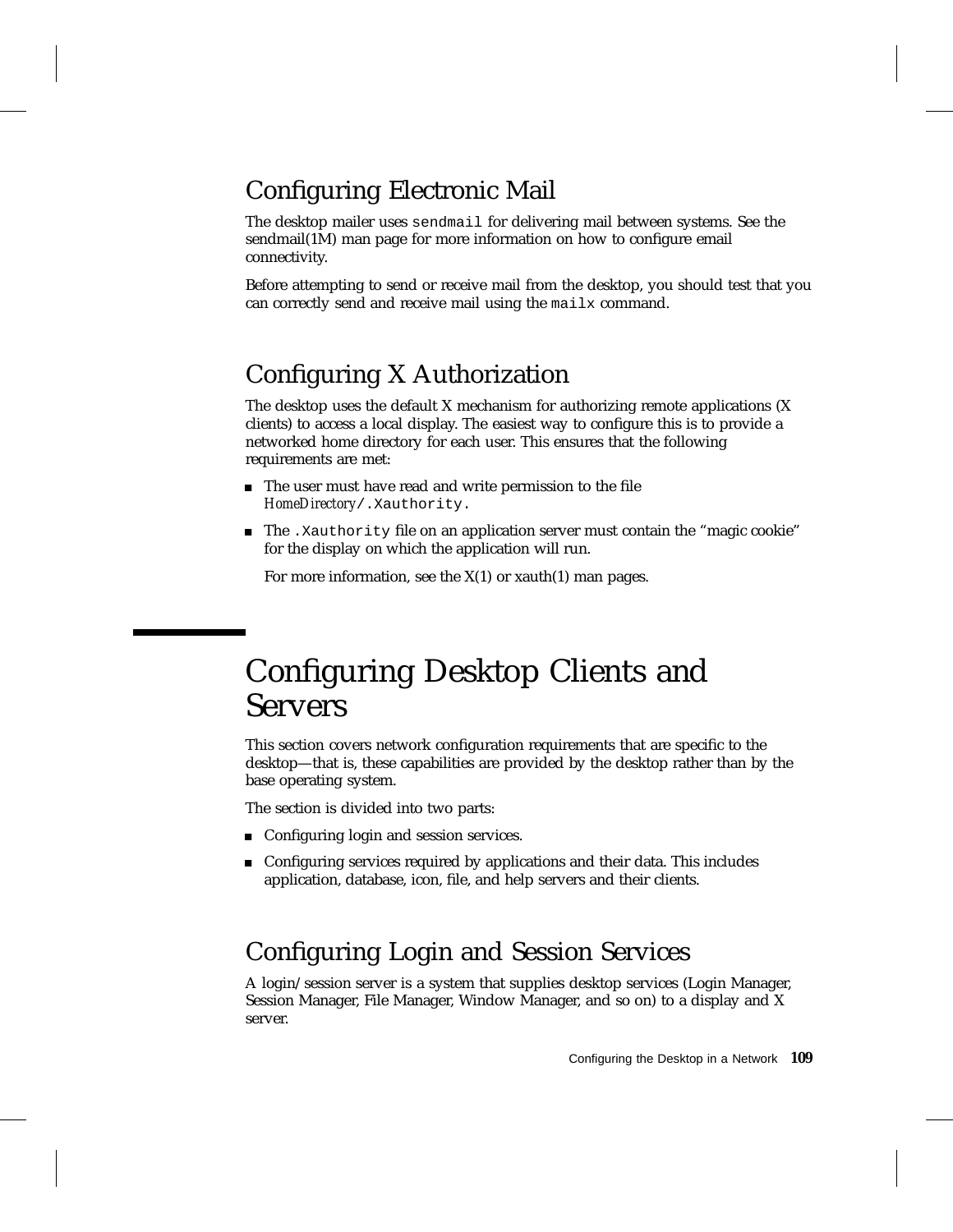Typically, a session server supplies services to X terminals. However, a network configuration can be set up that concentrates session services on one or more servers that are accessed by both X terminals and workstations.

Login Manager is the desktop component responsible for supplying login services to other displays. Once the user has logged in, Session Manager is started for the user.

For information about configuring login/session servers and X terminals, see "Displaying a Login Screen on a Network Display" on page 6.

## Configuring Other Application-Related Services

This section covers networking requirements common to the desktop:

- **Application servers**
- **Database servers**
- **Icon servers**
- Help servers

#### To Configure Desktop Clients and Servers

**1. Provide the operating system network configurations required by the desktop.** See "Configuring Base Operating System Networking for the Desktop" on page 106.

**2. Install the desktop or the minimum set of files.**

You must install:

- The entire Common Desktop Environment run-time file sets
- **Dr**, these sets of files: CDE-MIN and CDE-TT

**Note -** Installation and file sets may differ among vendors.

#### **3. Configure the system for the ToolTalk filename database server daemon** rpc.ttdbserver.

This should happen automatically when the desktop is installed. For more information, see "Configuring the ToolTalk Database Server" on page 114.

#### **4. Install and configure the subprocess control daemon (**dtspcd**).**

This should happen automatically when the desktop is installed. For more information, see "Configuring the Subprocess Control Daemon" on page 112.

#### **5. Mount all required remote data.**

**110** Solaris CDE: Advanced User's and System Administrator's Guide ♦ February 2000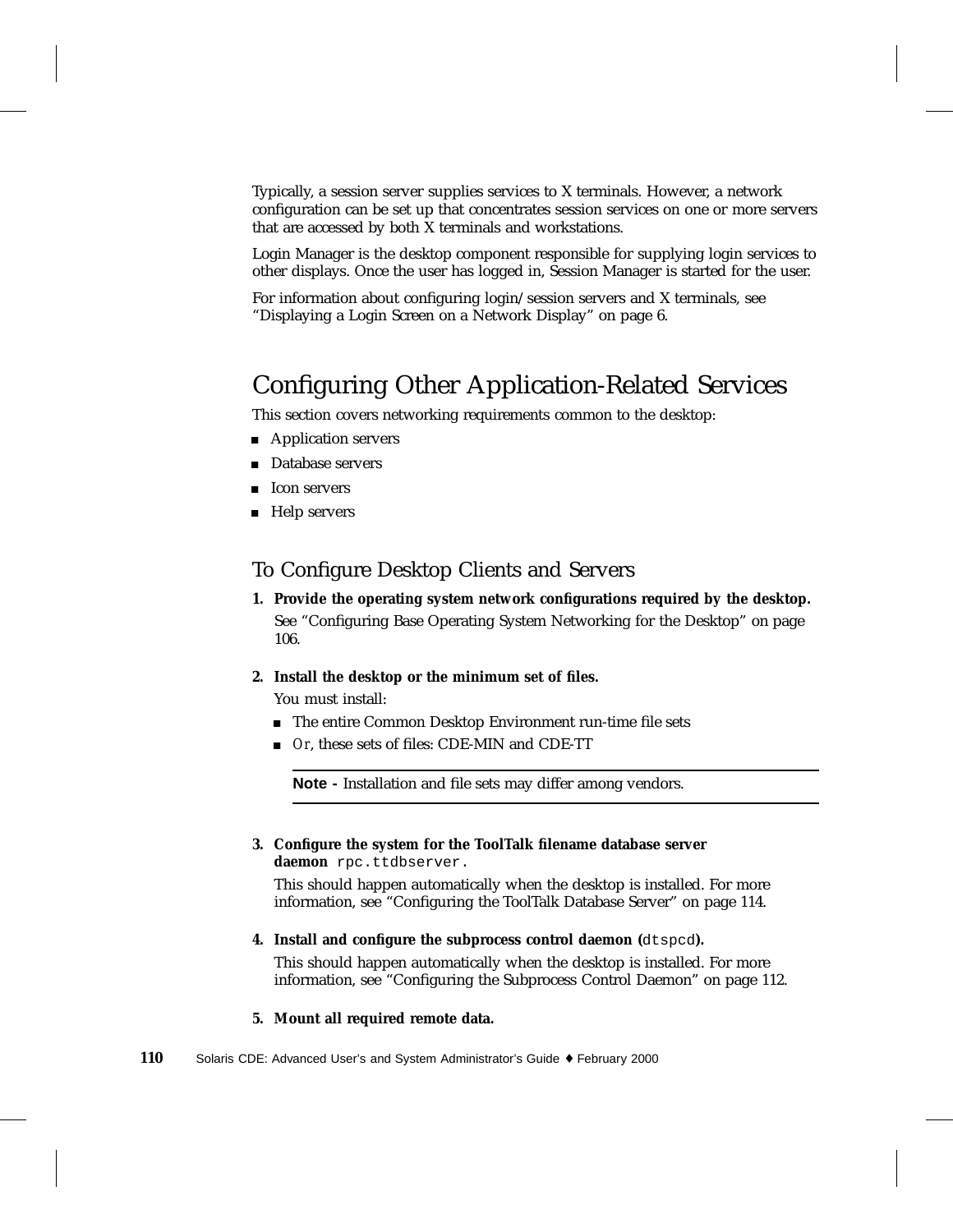Data is considered "remote" when it is located on a system other than the system on which the application using the data is running. For example:

- If an application uses data located on a file server, it must mount those files.
- If File Manager icons are located on an icon server, the session server must mount those files.
- If the network uses a help server for desktop help files, the session server and all application servers must mount the help data.

For more information about mount points, see the next section, "Configuring the Mount Point for Remote File Systems" on page 111.

### Configuring the Mount Point for Remote File Systems

When the desktop passes file names from one system to another, it must transform, or *map*, those file names to names that make sense to the destination system. This mapping is necessary because a file may be mounted in different locations on the different systems, and therefore must be accessed using different names. For example the file /projects/big on sysA may be accessed as /net/sysA/projects/big on sysB.

### *Requirements for File-Name Mapping*

To correctly perform this file-name mapping, one of the following must be true:

The mount command is used to statically mount file systems. These types of static mounts are typically configured in a file such as /etc/checklist, /etc/mnttab, or /etc/filesystems.

For file-name mapping to work correctly between systems, file system mounts must use consistent host names. If a host is known by several names (for example, aliases, or if the host has more than one LAN address that are known by different names), you must use the same name and form of the name for all mounts.

- *Or*, the automounter is used to mount file systems at the default /net mount point.
- *Or*, the automounter is used to mount file systems at a location other than /net and the DTMOUNTPOINT environment variable is set to indicate the mount point. See the next section, "Setting a Value for DTMOUNTPOINT" on page 111.

For information about the automounter, see the automount(1M) man page.

#### *Setting a Value for DTMOUNTPOINT*

You must set the DTMOUNTPOINT environment variable if both of the following conditions are true: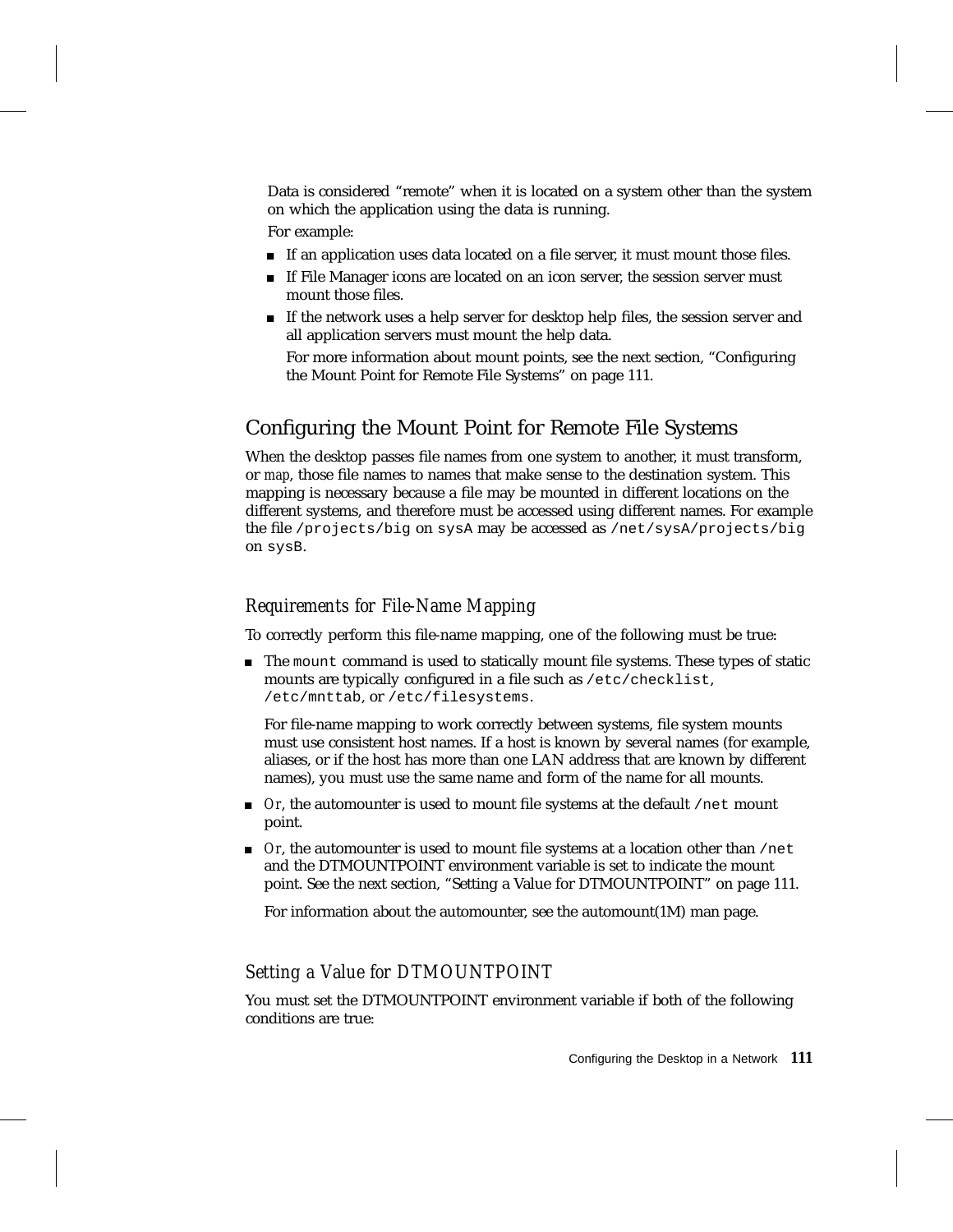- The automounter is used to mount file systems.
- **And, remote file systems are mounted at a location other than /net.**

DTMOUNTPOINT must be set for processes, including:

- The user's desktop processes that are automatically started when the user logs in, such as the Workspace Manager (dtwm) and File Manager (dtfile)
- System processes such as  $rpc.$  ttdbserver and dtspcd that are started by mechanisms such as inetd
- Applications that are started by the desktop on local or remote systems
- **•** Applications that are started by the user from a shell command line

To set DTMOUNTPOINT for these processes:

**1. Edit the file** /etc/inetd.conf**:**

```
a. Find the dtspcd entry and add:
```
-mount\_point *mount\_point*

**b. Find the** rpc.ttdbserver **entry and add:**

```
-m mount_point
```
For example if the automounter is being used with a mount point of /nfs, the entries in /etc/inetd.conf are:

```
dtspc stream tcp nowait root /usr/dt/bin/dtspcd \
    /usr/dt/bin/dtspcd -mount_point /nfs
   rpc stream tcp wait root /usr/dt/bin/rpc.ttdbserver \
    100083 1 rpc.ttdbserver -m /nfs
```
- **2. Perform the procedure on your system that rereads** /etc/inetd.conf**. For more information, see the inetd(1M) man page.**
- **3. Set DTMOUNTPOINT such that its value is inherited by user logins.**

This can be done by setting the variable in /etc/dt/config/Xsession.d. For more information on setting environment variables, see "To Set Environment Variables" on page 30.

#### Configuring the Subprocess Control Daemon

The desktop subprocess control (SPC) service provides client/server command execution.

The desktop subprocess control daemon (dtspcd) is used by the desktop to launch remote applications. It is an inet daemon that accepts requests from remote clients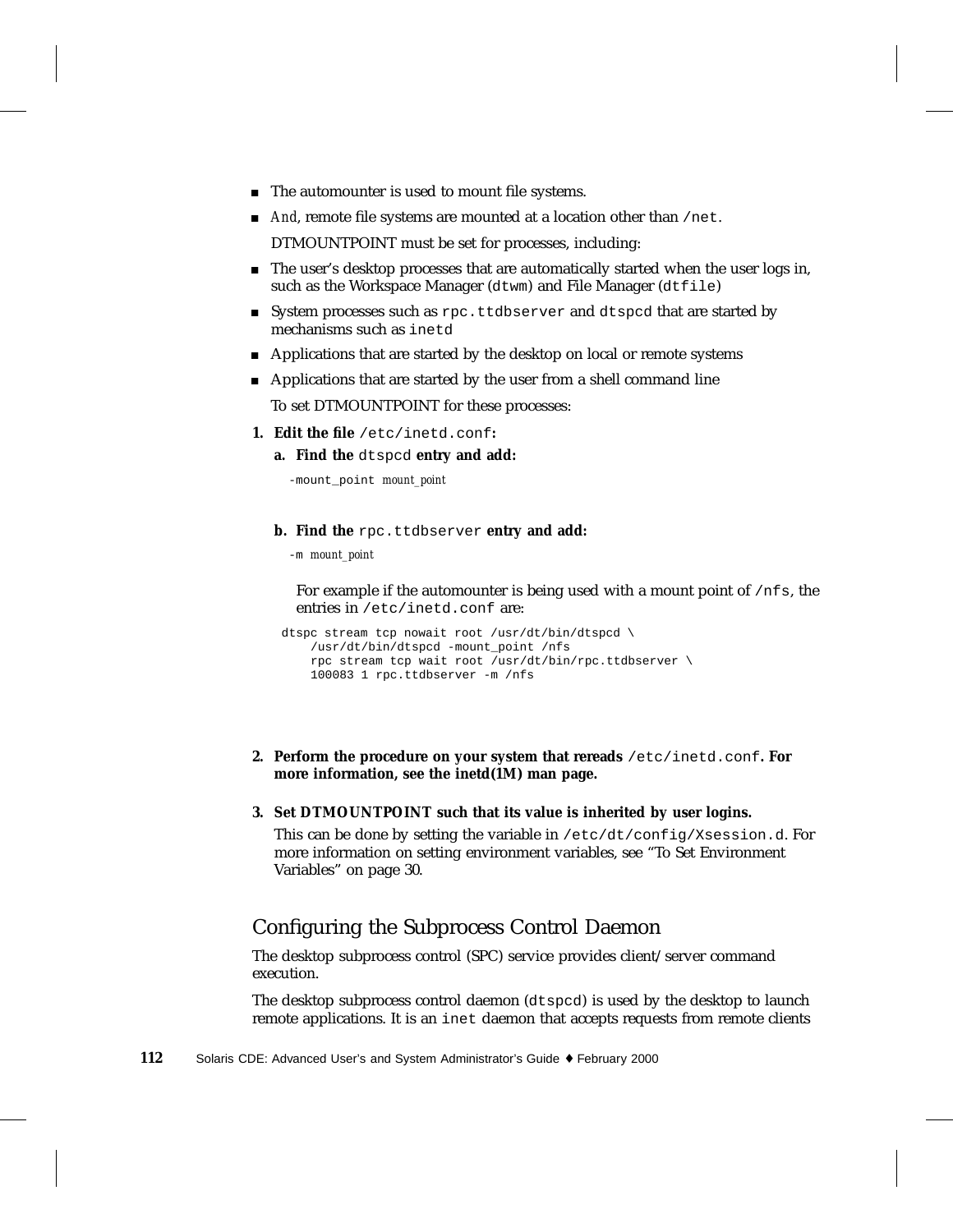to execute commands. For more information on how to configure inet daemons, see the inetd.conf(1M) man page.

The desktop action invocation library uses the SPC service to invoke remote actions.

### To Configure dtspcd

♦ **Confirm that** dtspc **is properly registered in both** /etc/services **and** /etc/inetd.conf**.**

See the dtspcd(1M) man page.

#### *SPC Security*

Authentication for the subprocess control service is based on file system authentication. The dtspcd must have access to an *authentication directory* that is also mounted by all SPC client systems.

By default the dtspcd authentication directory is the user's home directory. However, you can configure the dtspcd to use a different location by setting the −auth\_dir option in the /etc/inetd.conf directory. See the dtspcd(1M) man page for more information.

Because SPC authentication is based on file system authentication, the SPC service is only as secure as your distributed file system. If you are using the desktop in a network where you do not trust the distributed file system, you may wish to disable the dtspcd. To disable the dtspcd, comment out the dtspc entry in /etc/services.

### Configuring Environment Variables for Remote Execution

When the desktop uses an action to start an application on a remote system, the user's environment variables are copied to the remote system and placed in the environment of the application.

By default, some of the environment variables are altered before they are copied to the remote system. You can configure both the action invocation component and the subprocess control service of the desktop to perform additional environment variable processing before the variables are placed into the application's environment.

For more information on the default configuration and how to modify it, see the dtactionfile(4) and dtspcdenv(4) man pages.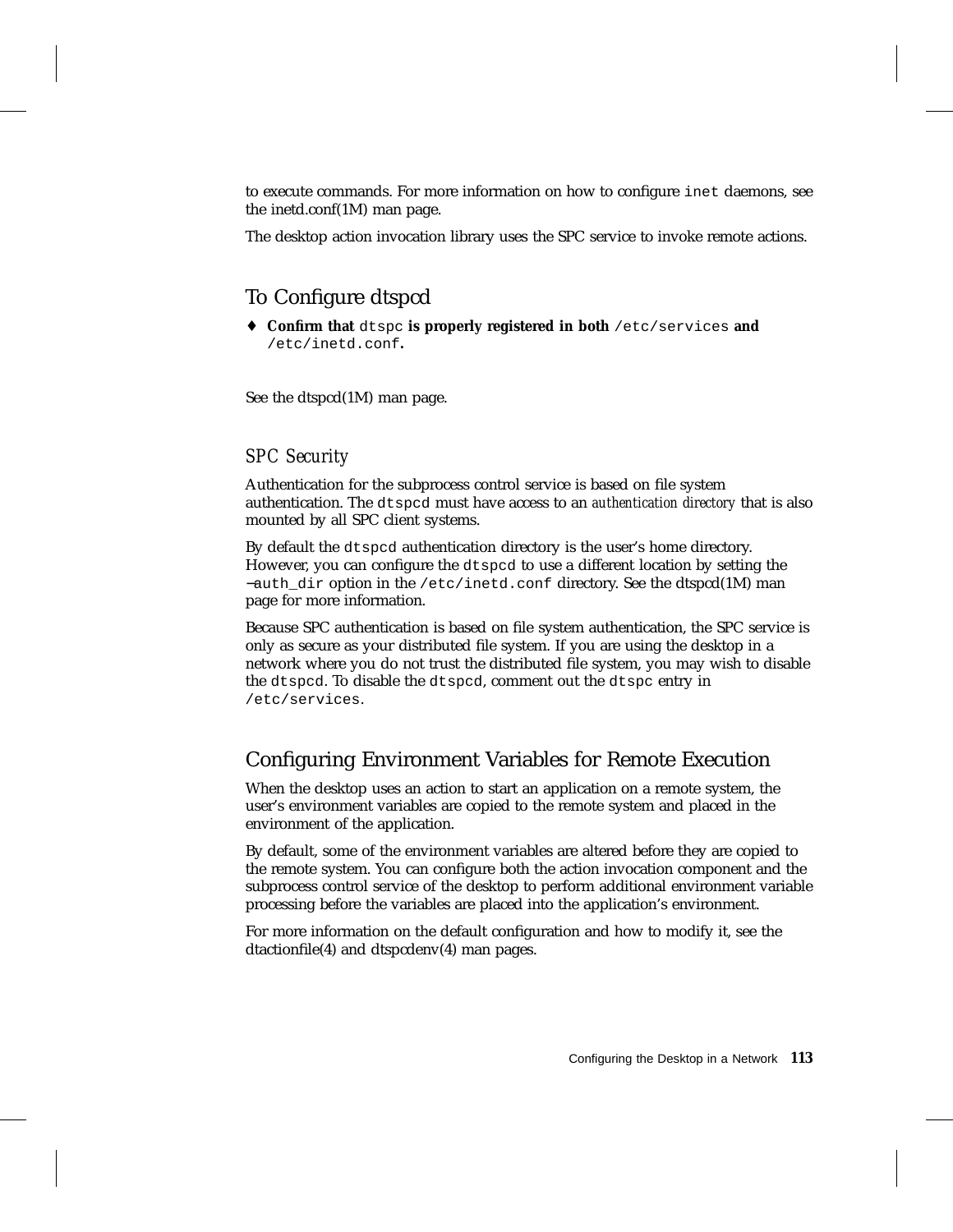### Configuring the ToolTalk Database Server

One component of ToolTalk is the ToolTalk database server, /usr/dt/bin/rpc.ttdbserver.

The ToolTalk database server is used by the ToolTalk messaging service and for file-name mapping. It is usually registered in /etc/inetd.conf when the desktop is installed and needs no additional configuration.

For more information on the ToolTalk database server and its configuration options, see the rpc.ttdbserver(1M) man page.

### Configuring the ToolTalk Message Server

The ToolTalk message server is ttsession. By default, it does not require any configuration; it is started by the Xsession script during login.

See the ttsession man page for more information on the ToolTalk message server and its configuration options.

### Configuring the Calendar Daemon

One component of the Calendar application is the Calendar daemon  $rpc$ . cmsd. It is usually registered in /etc/inetd.conf when the desktop is installed and needs no additional configuration.

For more information on the Calendar daemon and its configuration options, see the rpc.cmsd(1) man page.

# Administering Application Services

This section covers specific configuration requirements for:

- **Application servers and their clients**
- Desktop servers that provide special services—database servers, icon servers, and help servers

It also covers networking requirements for two special configurations for networked applications:

- **Remote execution hosts**
- **Applications running across file system mounts**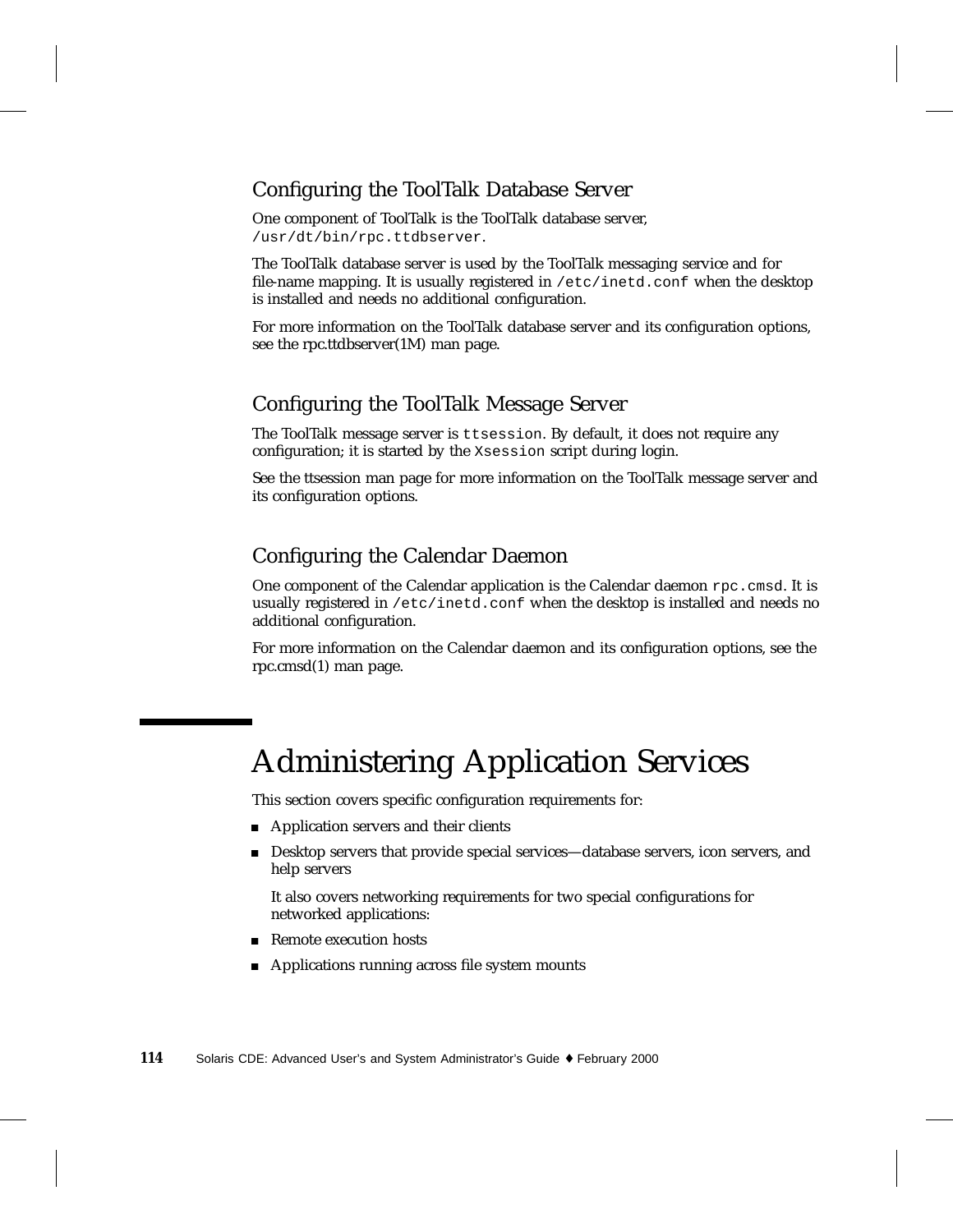## Search Path Environment Variables

The desktop uses a set of environment variables to specify the search path used to find application desktop configuration files such as the actions and data types database, help files, and icon files.

For information on how to use the search path environment variables, see "Desktop Search Paths and Their Environment Variables" on page 130 or the dtenvvar(5) man page.

## Configuring an Application Server and Its Clients

In the standard application server configuration, the application server contains all the binary and configuration files associated with the application, including:

- $\blacksquare$  The application executable(s)
- Standard application configuration files such as app-defaults, message catalogs, and shared libraries for that application.
- **Desktop configuration files:** 
	- Action and data type definition files
	- **Icon image files**
	- Desktop help data files



*Figure 7–5* Standard application server configuration

### To Configure an Application Server

**1. Provide the operating system network configurations required by the desktop.** See "Configuring Base Operating System Networking for the Desktop" on page 106.

#### **2. Provide the general desktop configuration required for servers.**

See "To Configure Desktop Clients and Servers" on page 110.

Configuring the Desktop in a Network **115**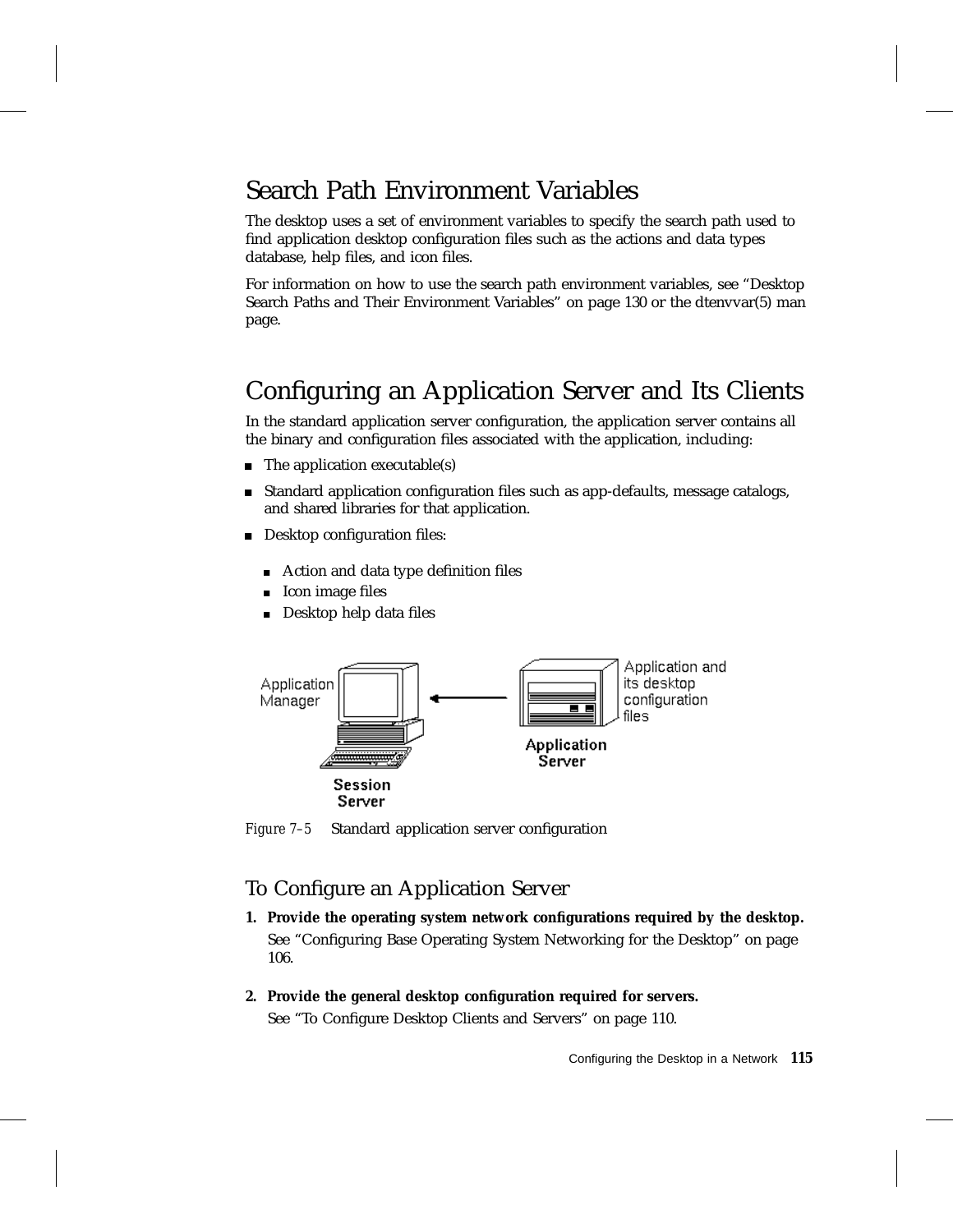- **3. Install the application(s).**
- **4. If an application does not automatically register itself, you must perform the registration procedure.** See Chapter 5.

### To Configure the Client of an Application Server

- **1. Provide the operating system network configurations required by the desktop.** See "Configuring Base Operating System Networking for the Desktop" on page 106.
- **2. Provide the general desktop configuration required for clients.** See "To Configure Desktop Clients and Servers" on page 110.
- **3. Add the application server to the application search path on a system-wide or personal basis:**

System-wide—set and export theDTSPSYSAPPHOSTS variable in /etc/dt/config/Xsession.d/0010.dtpaths

Personal —set and export the DTSPUSERAPPHOSTS variable in *HomeDirectory*/.dtprofile

For example, the following line in /etc/dt/config/Xsession.d/0010.dtpaths adds a system with hostname SysAAA and SysBBB to the application search path:

export DTSPSYSAPPHOSTS=SysAAA:,SysBBB:

For more information about setting the application search path, see:

- "Application Search Path" on page 132
- "Setting the Value of a Search Path" on page 131

### Configuring Database, Icon, and Help Services

Usually, the action and data type definitions, icons, and help data files associated with an application are installed onto the same system as the application.

For example, consider the typical configuration of help data files:

 The help files for File Manager are usually located on the session server. The desktop finds them because the help search path automatically searches the proper locations on the session server.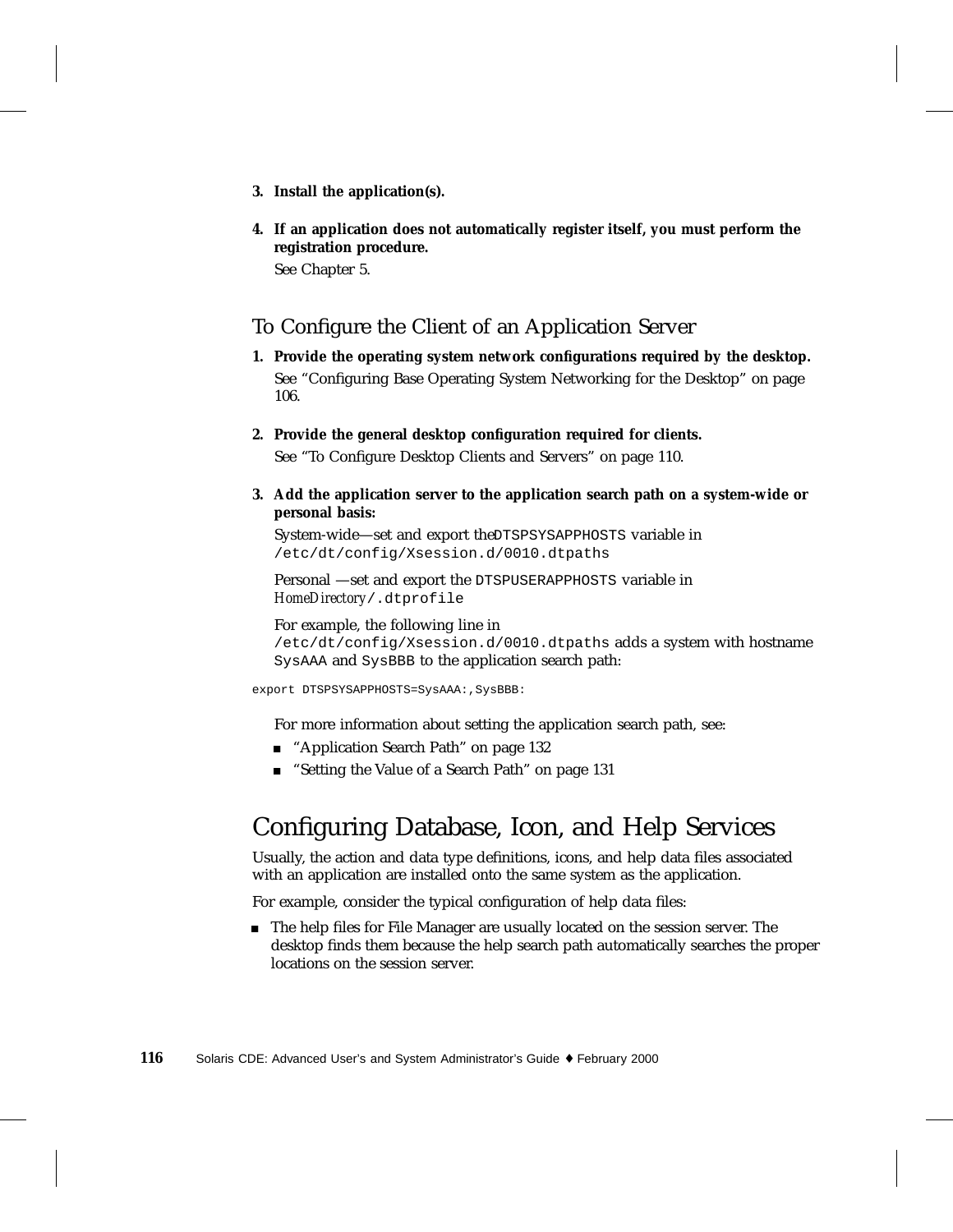The help files for other applications are usually located on the same application server as the application. The session server finds them because modifying the application search path automatically modifies the help search path.

There may be situations in which you want to place database (actions and data types), help, or icon data elsewhere on the network. For example, if your network uses multiple session servers, you might want to create a help server on which all the help data files for desktop applications (File Manager, Style Manager, and the like) are stored. This conserves disk space because the help files do not need to be duplicated on each session server.

### To Create a Database, Help, or Icon Server

- **1. Provide the operating system network configurations required by the desktop.** See "Configuring Base Operating System Networking for the Desktop" on page 106.
- **2. Provide the general desktop configuration required for clients.** See "To Configure Desktop Clients and Servers" on page 110.
- **3. Install the database, help, or icon files.**

The files can be located anywhere on the system. However, it may be easier to use the following locations, since these are the directories automatically searched when a system has been designated an application server.

- Database files: /etc/dt/appconfig/types/*language*
- Help files: /etc/dt/appconfig/help/*language*
- Icon files: /etc/dt/appconfig/icons/*language*

If you are setting up a database server, the actions must be written to specify where their commands (EXEC\_STRINGs) will run. See "Specifying a Remote Execution Host" on page 118.

### To Configure the Session Server to Find a Database, Icon, or Help Server

- **1. Provide the operating system network configurations required by the desktop.** See "Configuring Base Operating System Networking for the Desktop" on page 106.
- **2. Provide the general desktop configuration required for clients.** See "To Configure Desktop Clients and Servers" on page 110.
- **3. Add the database, icon, or help server to the appropriate search path.**

Configuring the Desktop in a Network **117**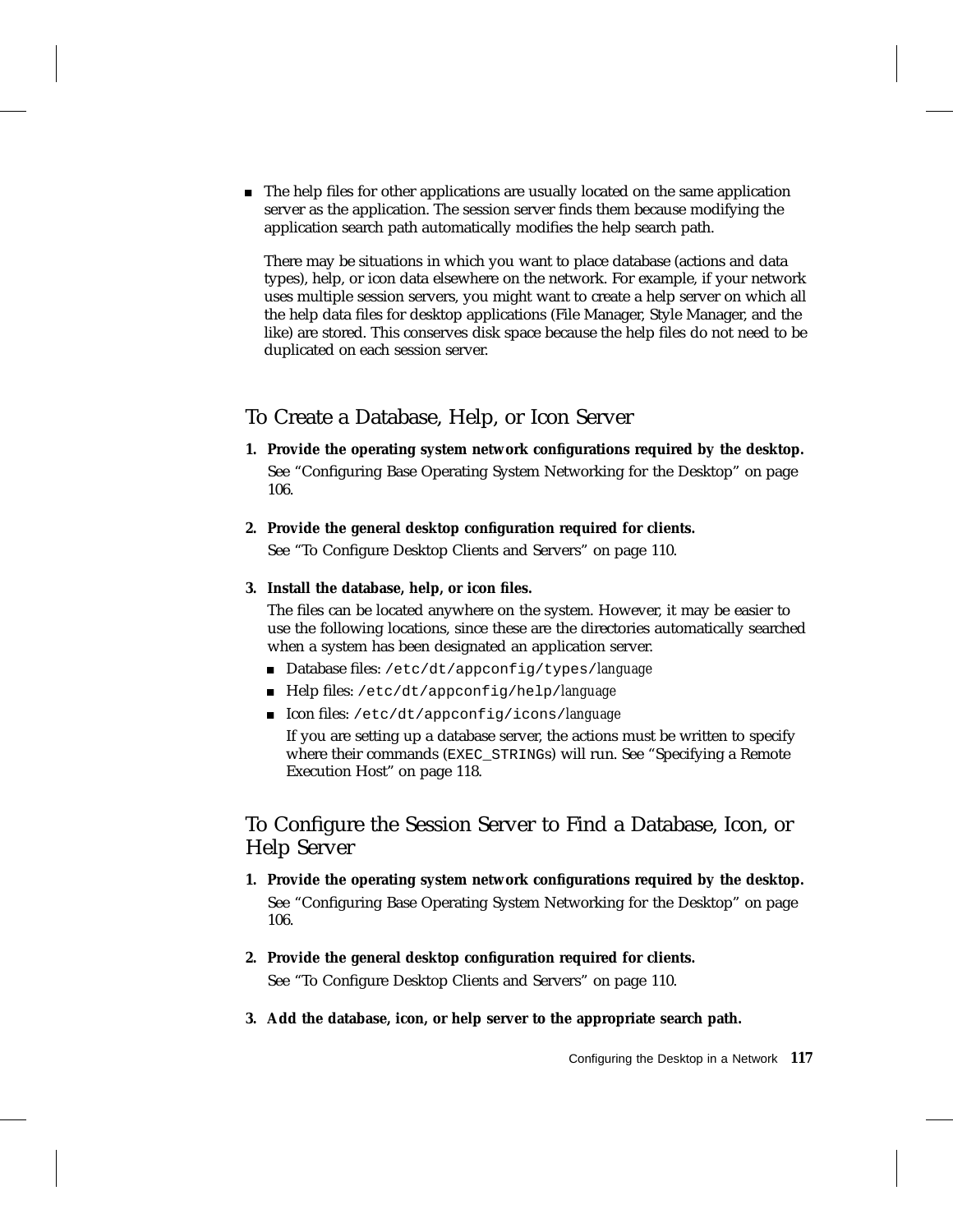- If you placed the data files in the locations specified in Step 3 on page 117 of "To Create a Database, Help, or Icon Server" on page 117," you can modify the application search path.
- If you placed the data files in other locations, you must modify the specific search path.

For example, if you placed the help files in directory /etc/dt/help on system SysCCC, you would add the following line to / etc/dt/config/Xsession.d/0010.dtpaths:

export DTSPSYSHELP=/net/SysCCC/etc/dt/help

For more information about setting search paths, see:

- "Database (Action/Data Types) Search Path" on page 135
- "Icon Search Path" on page 137
- "Help Search Path" on page 139
- "Setting the Value of a Search Path" on page 131

## Special Networked Application Configurations

This section describes how to configure systems to run applications:

- Elsewhere than on the system containing the action—on a remote execution host
- **Locally across file system mounts**

### Specifying a Remote Execution Host

In the typical application server configuration, the action definition is located on the same system as the application executable. However, actions can be written to execute commands on other systems. In this configuration, the system containing the application is called the *execution host*.

The action definition may be located on the session server or on a system that provides action and data type services to the session server—called a *database server* or *database host*.

Action definitions use the EXEC\_HOST field to specify where their commands (EXEC\_STRINGs) should be run. For example, the following action definition specifies that an xload client be run on a system with host name SysDDD:

```
ACTION XloadSysDDD
         { TYPE COMMAND
  EXEC_HOST SysDDD
  EXEC_STRING /usr/bin/X11/xload -label SysDDD
 }
```
If the EXEC\_HOST field specifies more than one host name, then the desktop tries to execute the EXEC\_STRING on each host in order until it finds one that can run the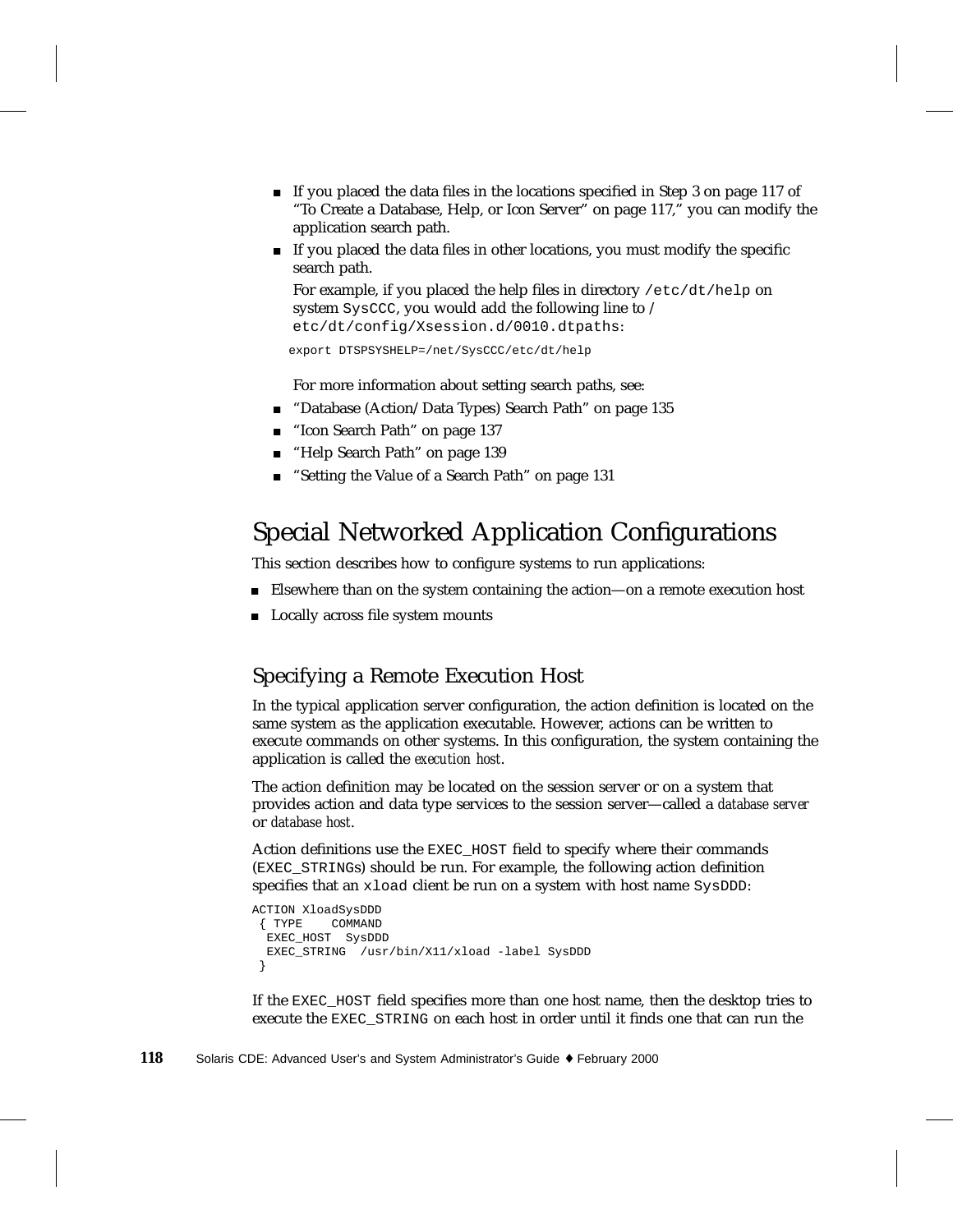action. For example, the following EXEC\_HOST field specifies that the action should first attempt to run the EXEC\_STRING on SysDDD, and, failing this, try SysEEE.

EXEC\_HOST SysDDD, SYSEEE

If the EXEC\_HOST field is not set for an action, it defaults to the value %DatabaseHost%. The value of %DatabaseHost% is obtained from the database search path.

For example, suppose the database search path has been modified by adding the following line to /etc/dt/config/Xsession.d/0010.dtpaths:

DTSPSYSDATABASEHOSTS=SysAAA:,/net/SysBBB/etc/dt/appconfig/types/C

SysAAA is specified using the host-qualified syntax—SysAAA:. An action definition found using this element of the search path sets the database host to SysAAA. However, an action found using the /net/SysBBB... portion of the search path sets the database host to the local system because the syntax does not include the host qualifier.

### To Configure the Remote Execution Host

- **1. Provide the operating system network configurations required by the desktop.** See "Configuring Base Operating System Networking for the Desktop" on page 106.
- **2. Provide the general desktop configuration required for servers.** See "To Configure Desktop Clients and Servers" on page 110.
- **3. Ensure that the applications are properly installed and configured for local execution.**

### To Configure the System Containing the Action Definition

- **1. Provide the operating system network configurations required by the desktop.** See "Configuring Base Operating System Networking for the Desktop" on page 106.
- **2. Provide the general desktop configuration required for servers.** See "To Configure Desktop Clients and Servers" on page 110.
- **3. Create and install the action definitions and application groups.**

Configuring the Desktop in a Network **119**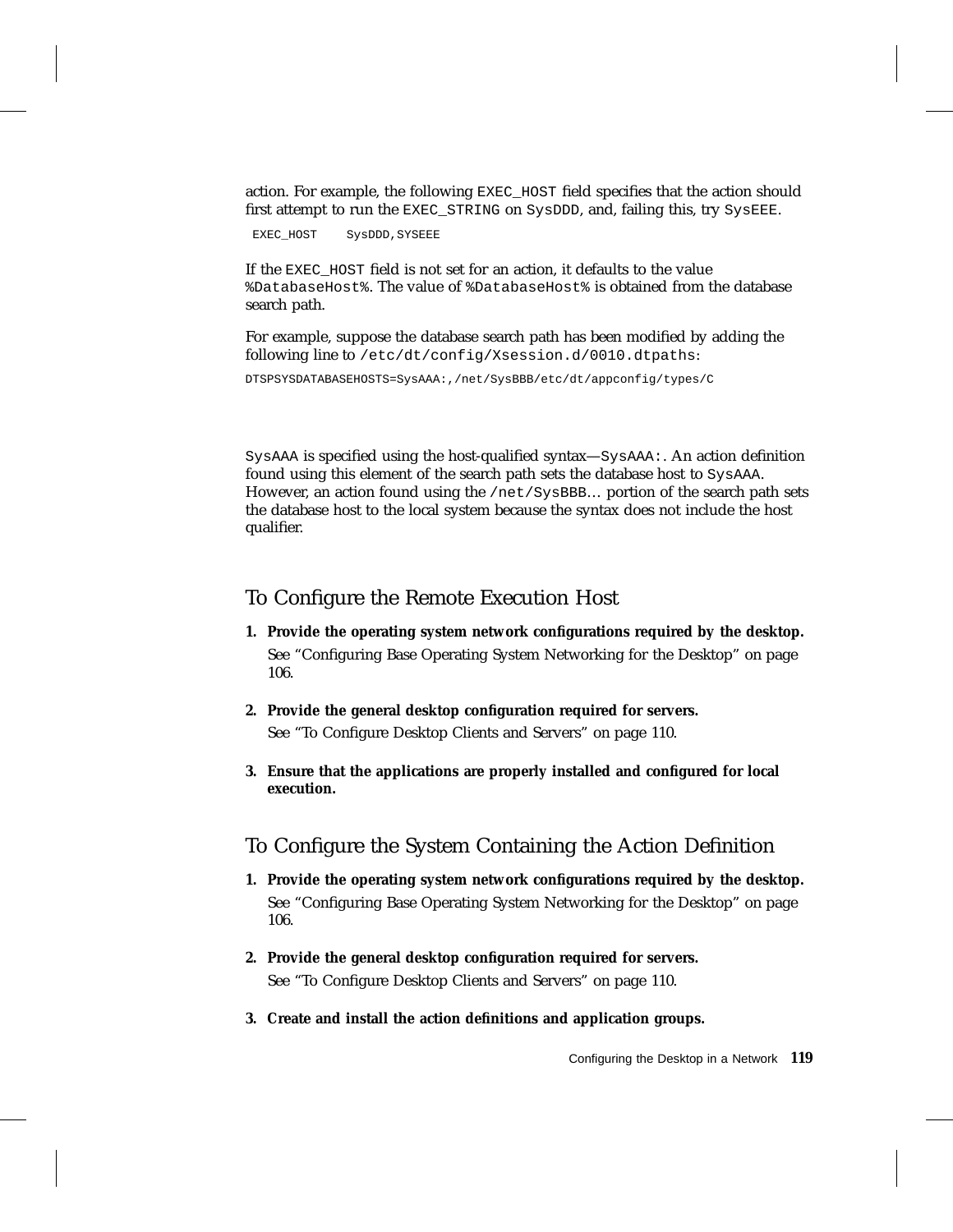See "Creating Actions that Run Applications on Remote Systems" on page 190 and "Creating and Administering General Application Groups" on page 46.

### To Configure the Session Server

- **1. Provide the operating system network configurations required by the desktop.** See "Configuring Base Operating System Networking for the Desktop" on page 106.
- **2. Provide the general desktop configuration required for clients.** See "To Configure Desktop Clients and Servers" on page 110.
- **3. Modify the actions search path to include the database host.** See "Database (Action/Data Types) Search Path" on page 135.
- **4. Modify the application search path to include the execution host.** See "Application Search Path" on page 132.

### Running Applications Locally

The standard application server configuration runs applications on the application server. Sometimes it is desirable to have the application installed on a remote system but executed locally on the session server.



*Figure 7–6* Execution across mount points

### To Configure the Application Server

No special configuration is required.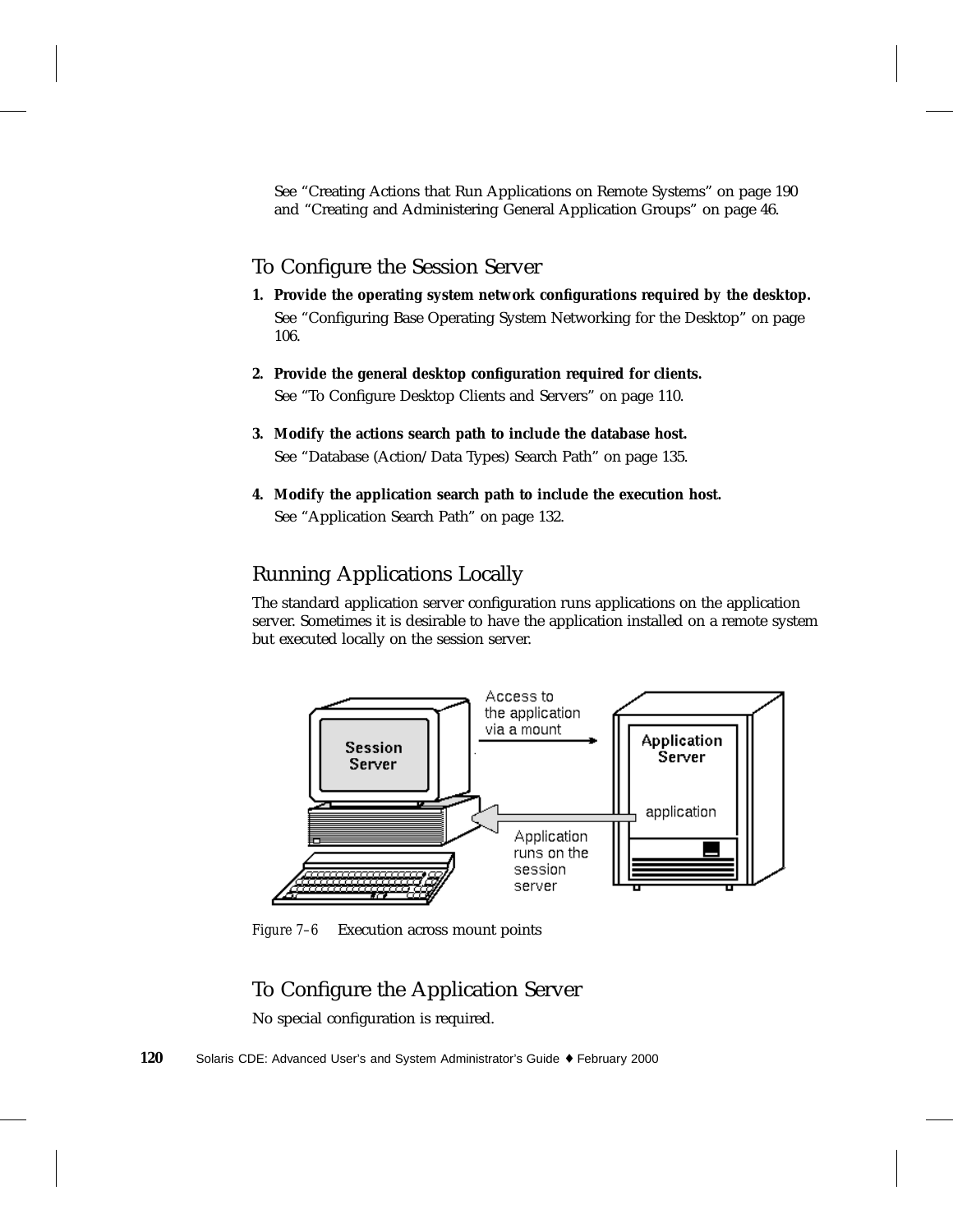### To Configure the Session Server

♦ **Modify the application search path. Use the local absolute path to the application.**

For example, you might use the following variable definition to find an application registered on sysAAA:

DTSPSYSAPPHOSTS=/net/SysAAA/etc/dt/appconfig/appmanager/C

The session server must be able to access the application's configuration files, such as app-defaults, message catalogs, and shared libraries.

Configuring the Desktop in a Network **121**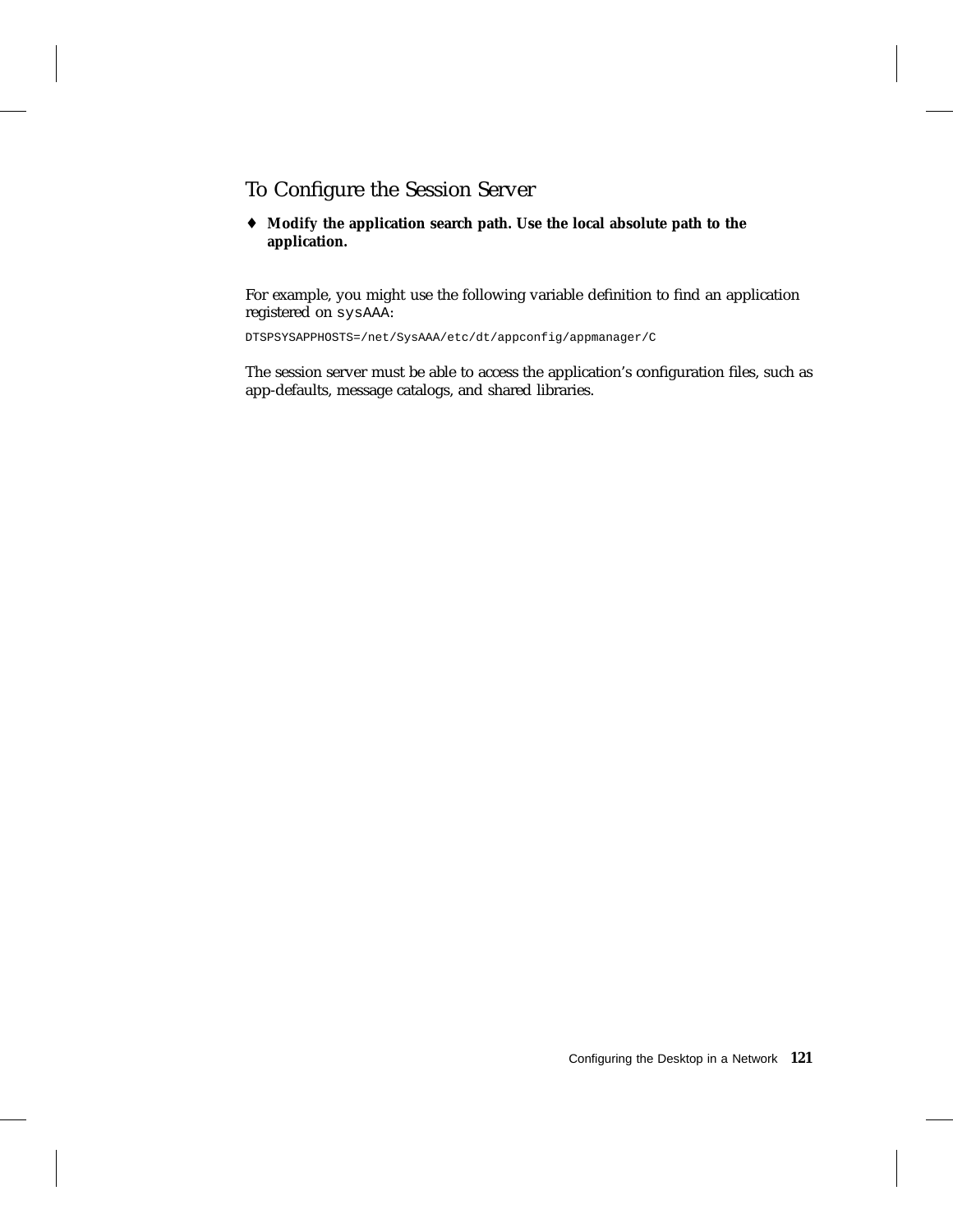122 Solaris CDE: Advanced User's and System Administrator's Guide ♦ February 2000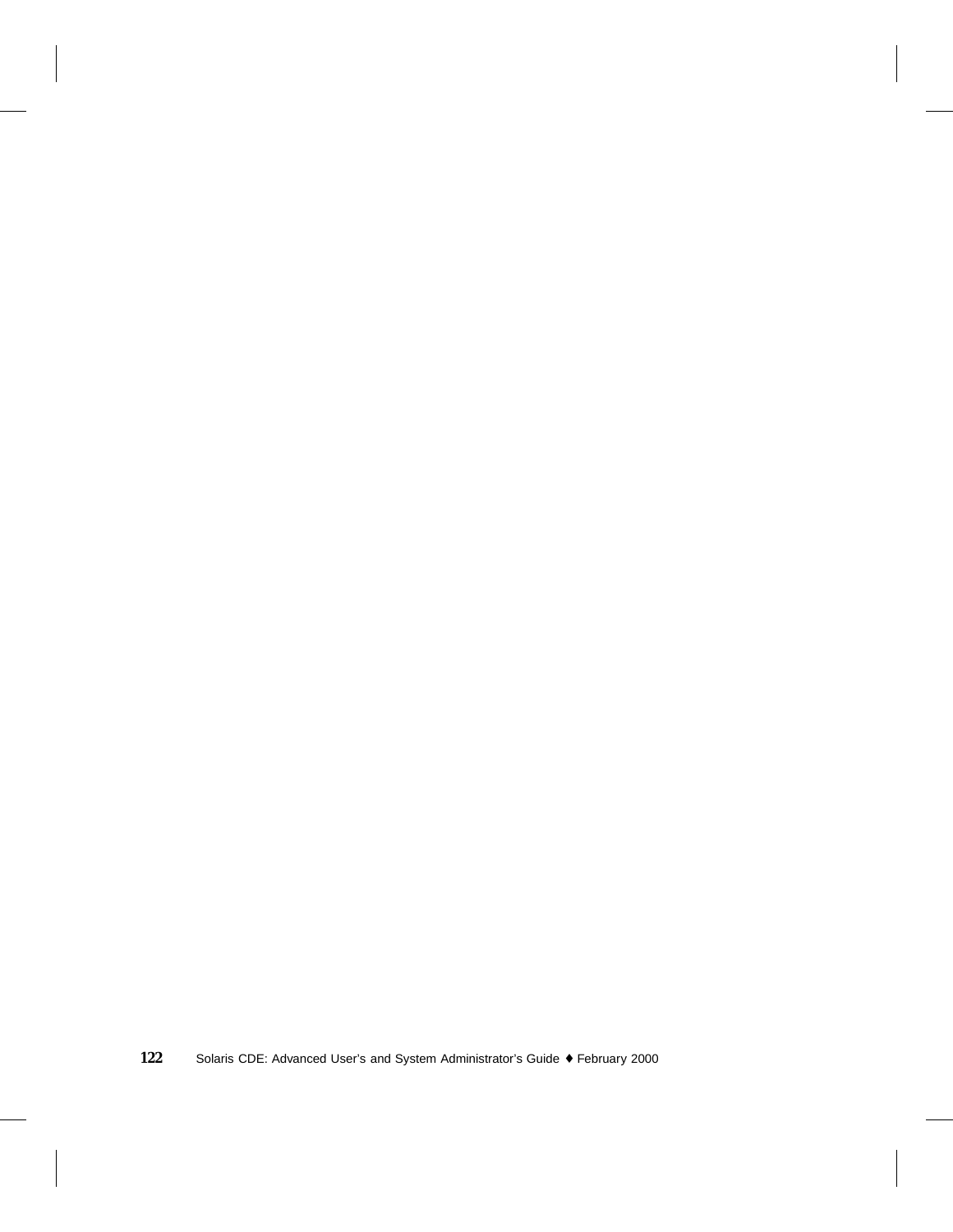#### CHAPTER **8**

# Configuring and Administering Printing from the Desktop

There are a variety of ways a desktop user can print files. They fall into two major categories: printing from the desktop and printing from an application.

Ways to print from the desktop include:

- Selecting a file in File Manager and choosing Print from the Selected menu or the icon's pop-up menu
- **Dragging a file from File Manager to the Front Panel Printer control or the** Personal Printers subpanel
- **Dragging a file from File Manager to a printer in the Print Manager main window**

To print from an application, use the Print command, usually accessed from a menu or other control within the application's window.

- "Adding and Deleting Printers" on page 123
- "Printer Icon Images" on page 125
- "Configuring the Default Printer" on page 126
- "Printing Concepts" on page 127

## Adding and Deleting Printers

This section contains the procedures for adding and deleting printers from the desktop.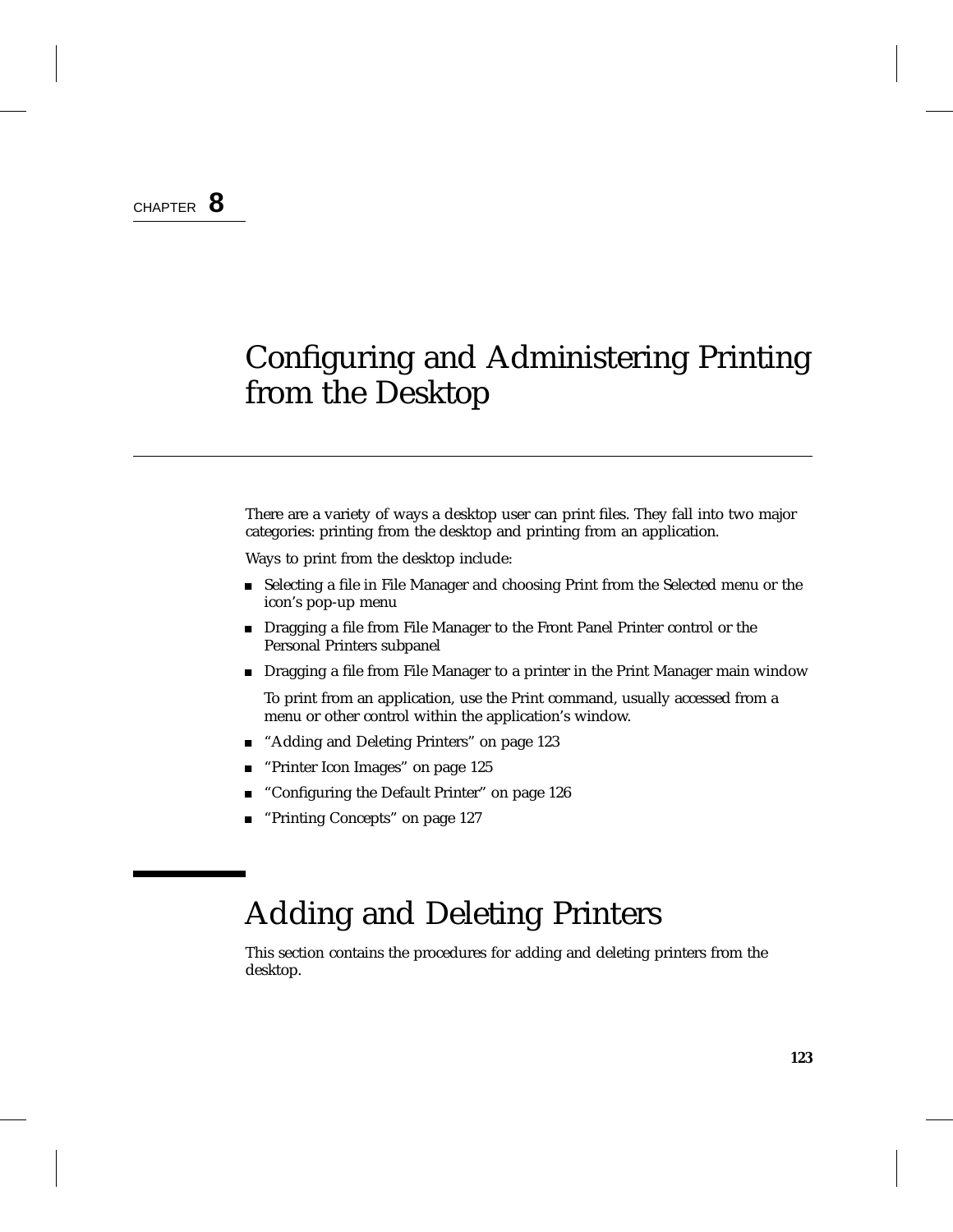#### To Add a Printer to the Desktop  $\blacktriangledown$

#### **1. Add a printer to your system's configuration.**

Follow the instructions in the system administration documentation for your operating system.

#### **2. Run the command:**

env LANG=*language* /usr/dt/bin/dtprintinfo -populate

- **3. Restart Print Manager or double-click Reload Actions from the Desktop\_Tools application group in Application Manager. Verify that the printer shows up.**
- **4. Send mail to your users to let them know they should also restart Print Manager or run Reload Actions.**

Each time it is invoked, Print Manager reads the system printers configuration list. If it detects a new printer, it automatically creates a new desktop printer action and icon for that printer. You don't need to do anything else to make the printer appear on the desktop.

#### To Delete a Printer from the Desktop  $\blacktriangledown$

#### **1. Remove the printer from your system's configuration.** Follow the instructions in the system administration documentation for your operating system.

- **2. Restart Print Manager or double-click Reload Actions from the Desktop\_Tools application group in Application Manager. Verify that the printer is gone.**
- **3. Send mail to your users to let them know they should also restart Print Manager or run Reload Actions.**

Each time it is invoked, Print Manager reads the system printers configuration list. If it sees that a printer has been removed from the list, it automatically removes that printer's action and icon from Print Manager and File Manager. You don't need to do anything else to delete the printer from the desktop.

**Note -** Print Manager cannot remove printers from the Front Panel. Therefore, whenever you remove a printer from your configuration, you should send mail to all users on the system telling them to remove any icons of the deleted printer from the Front Panel.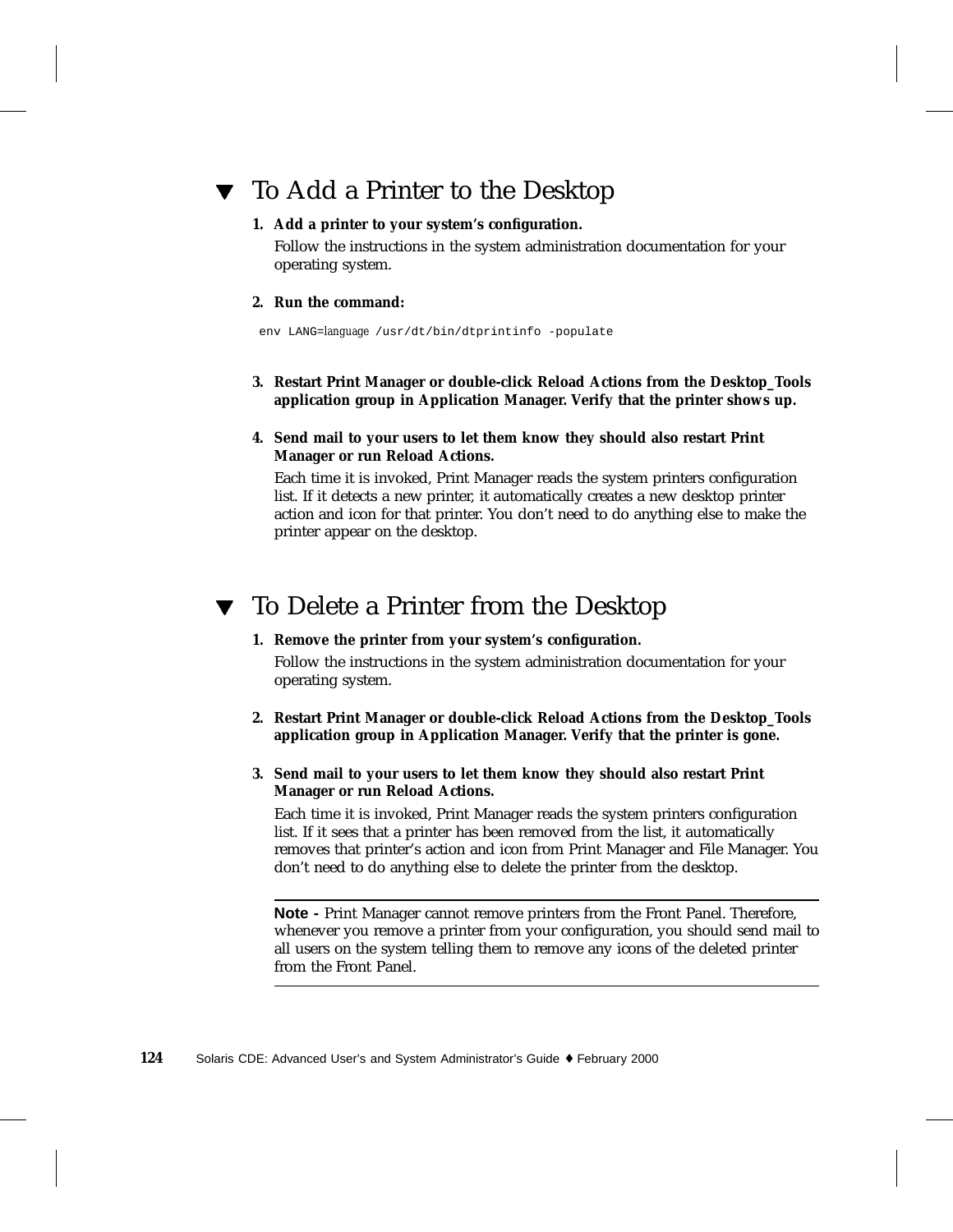#### Modifying the Job Update Interval

To change how often the information displayed in Print Manager is updated, modify the job update interval. By default, Print Manager queries printers every thirty seconds for information on their print jobs. You can change how often Print Manager queries the printers by using the Update Interval slider in the Set Options dialog box (displayed by choosing Set Options from the View menu).

### Printer Icon Images

When you add a printer, it is automatically assigned the default printer icon. If you have another icon you want to make available for it, place the icon files in /etc/dt/appconfig/icons/*language*, or in some other directory along the icon search path. Users can then select this icon to replace the default icon for the printer.

You must create a complete set (large, medium, and tiny) of the icons or they will not show up in the icon selector in Print Manager.

For more information about the icon search path, see "Icon Search Path" on page 137.

#### Icon File Names and Sizes

Icon file-naming requirements are:

*base\_name.size*.*type*

where:

 $size-1$  (large), m (medium),  $t$  (tiny). For more information about icon sizes, see "Icon Size Conventions" on page 216.

*type*—pm (color pixmap), bm (bitmap).

For example, icon file names for medium and tiny pixmap icons for a color printer might be ColorPrinter.m.pm and ColorPrinter.t.pm.

Refer to Chapter 14, for more information on creating icons.

#### To Globally Change the Icon, Printer Label, or Description of a Printer

You should change global printer properties as soon as you add the printer, before users have modified it using Print Manager. Once a user has modified the printer properties using Print Manager, they will not see the changes you make.

Configuring and Administering Printing from the Desktop **125**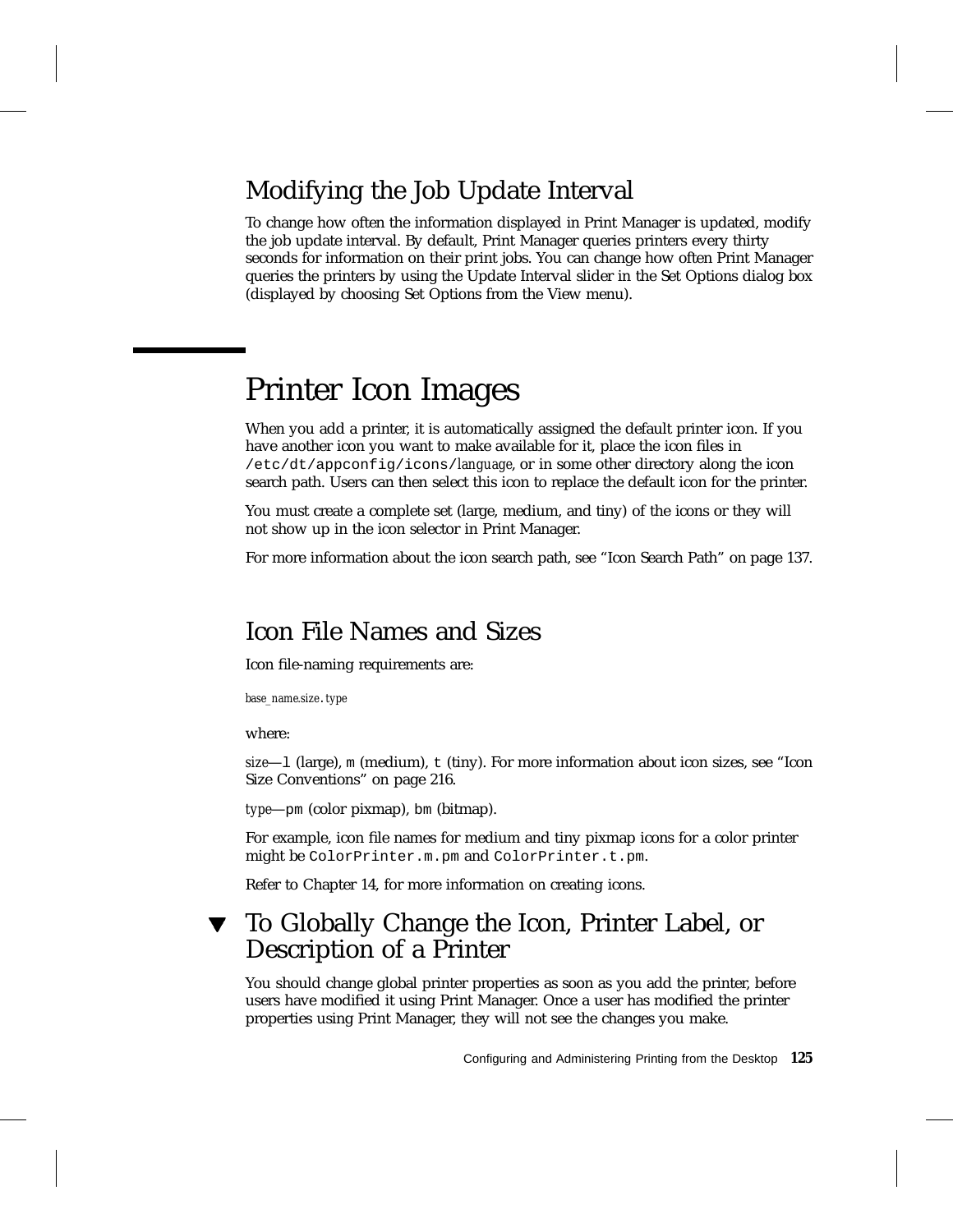Edit the file /etc/dt/appconfig/types/*language*/*printer\_queue\_name*.dt with the desired information for the icon, printer label, or description:

- **1. In the** ICON **field, update** *basename* **to the new icon base name.**
- **2. In the** LABEL **field, update** *labelname* **to the new label for the printer.**
- **3. Update the text in the** DESCRIPTION **field.**

This is a good place to put the location of the printer, type of printer, and printer contact. To add more than one line, put a  $\setminus$  at the end of the line. For example:

```
DESCRIPTION This is a PostScript Printer in Building 1 \setminusRoom 123. Call 555-5555 for problems.
```
# Configuring the Default Printer

The default printer is accessed when the user:

- Drops an object on the Front Panel Printer control
- Selects an object in File Manager and chooses Print from the Selected menu or the icon's pop-up menu
- **Prints from applications that use the default printer**

#### $\blacktriangledown$  To Change the Destination for Default Printing

To change the default printer for all users:

**1. Open the file** /etc/dt/config/Xsession.d/0010.dtpaths**.**

If /etc/dt/config/Xsession.d/0010.dtpaths does not exist, copy it from /usr/dt/config/Xsession.d/0010.dtpaths.

**2. In the** LPDEST=*printer* **line, update** *printer* **to the new destination for default printing.**

If the line does not exist, add a line LPDEST=*printer*, where *printer* is the name of the printer you want to be your default printer.

**3. Users need to log out and back in.**

To change the default printer for a single user, that user should: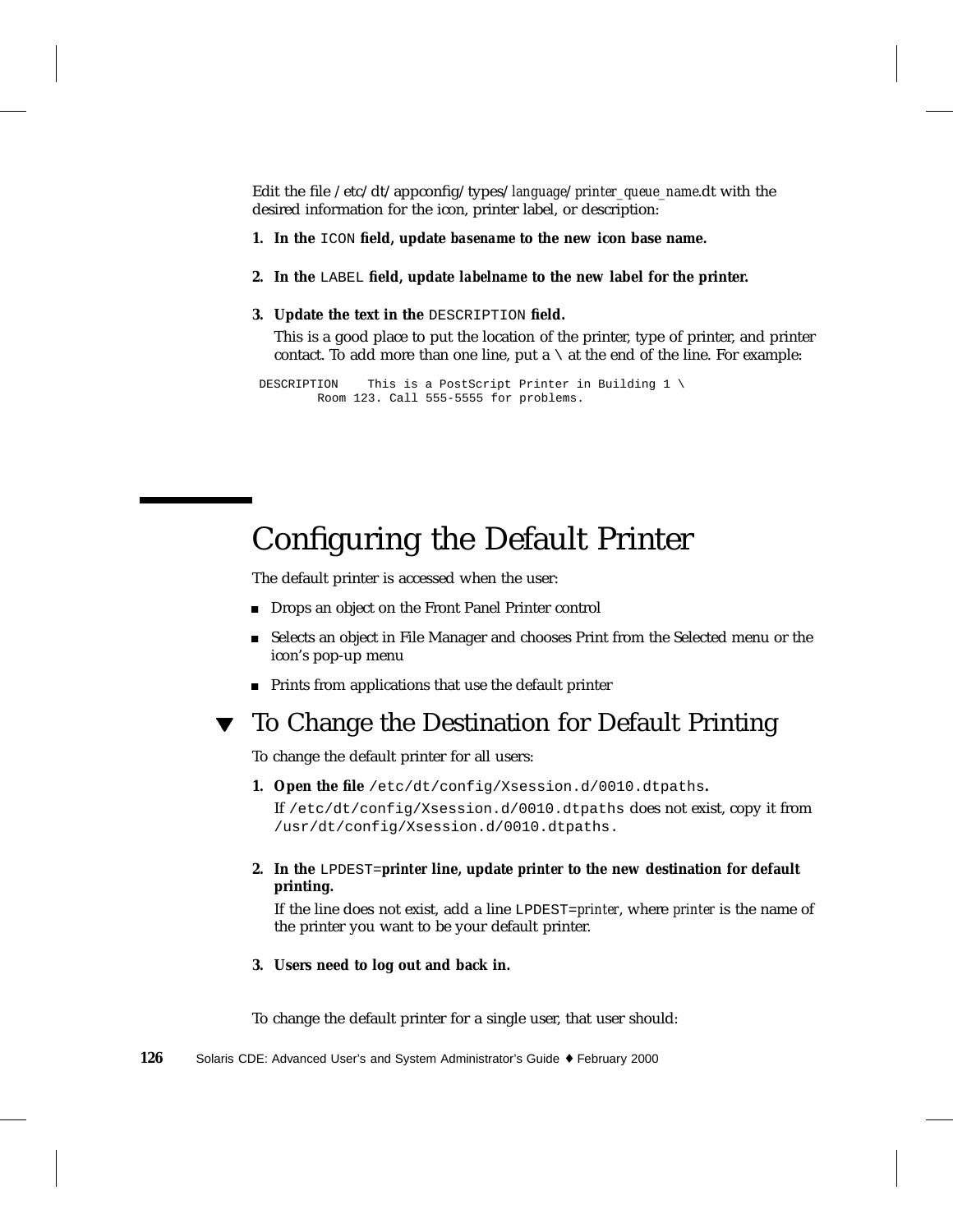♦ **Copy another printer to the Front Panel from the Personal Printers subpanel.**

To designate a different printer as your default printer:

- **1. Go to your home folder and open the file** .dtprofile**.**
- **2. Add or edit a line that sets a value for the** LPDEST **environment variable:**

LPDEST=*printer\_device;* export LPDEST

If you are using csh the syntax is:

setenv LPDEST *printer\_device*

For example, the following line would change the default printer to the printer whose device name is laser3d.

LPDEST=laser3d; export LPDEST

If you are using csh the syntax is:

setenv LPDEST laser3d

### Printing Concepts

When a print request is initiated by dropping a file on a printer control, the system proceeds as follows:

- **1. The system searches the data-type database for the definition of the object dropped.**
- **2. If there is a unique print action for the data type (specified using the** ARG\_TYPE **field in the print action), it is used; otherwise, the default print action (**dtlp**) is used. For example, if the file is a PostScript**® **file, the system uses the Print action for PostScript files. (This action is defined in** /usr/dt/appconfig/types/*language*/dt.dt**.) If you used the Create Action tool for this data type, the print command you entered is the unique print action that will be used to print files with this data type.**
- **3.** The file is delivered to the printer using the normal UNIX 1p printing **subsystem.**

Configuring and Administering Printing from the Desktop **127**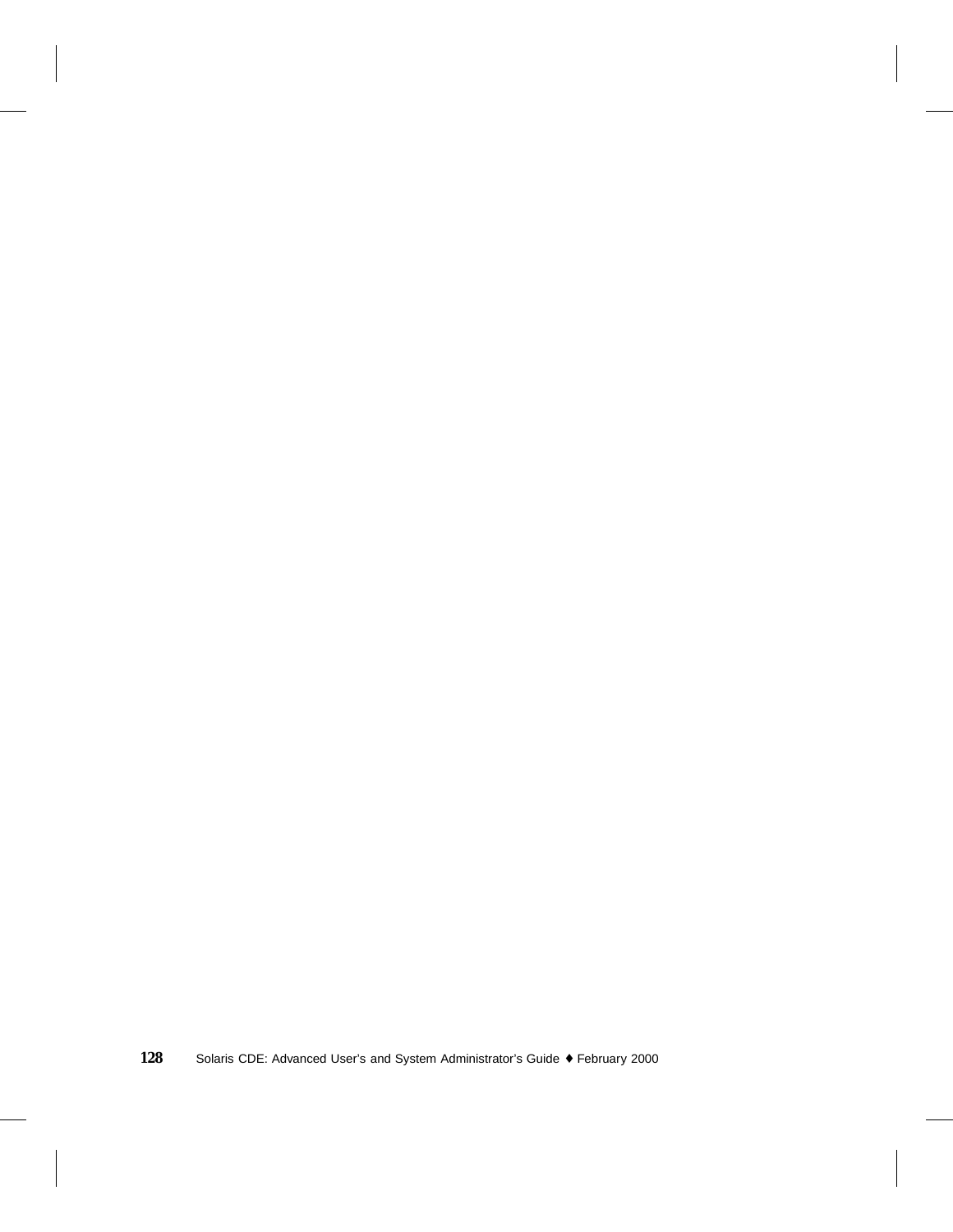#### CHAPTER **9**

# Desktop Search Paths

The desktop uses search paths to locate applications and their associated desktop files.

- "Desktop Search Paths and Their Environment Variables" on page 130
- "Setting the Value of a Search Path" on page 131
- "Application Search Path" on page 132
- "Database (Action/Data Types) Search Path" on page 135
- "Icon Search Path" on page 137
- "Help Search Path" on page 139
- "Localized Search Paths" on page 141

The desktop provides four search paths, described in Table 9–1.

**TABLE 9–1** Desktop Search Paths

| Search Path         | <b>Description</b>                                                                                                                              |
|---------------------|-------------------------------------------------------------------------------------------------------------------------------------------------|
| <b>Applications</b> | Used to locate applications. Application Manager uses the application<br>search path to dynamically populate its top level when a user logs in. |
| <b>Database</b>     | Used to specify additional locations for action and data type definition<br>files $(*$ . dt files) and Front Panel files $(*$ . fp files).      |
| <b>Icons</b>        | Used to specify additional locations for icons.                                                                                                 |
| Help data           | Used to specify additional locations for desktop help data.                                                                                     |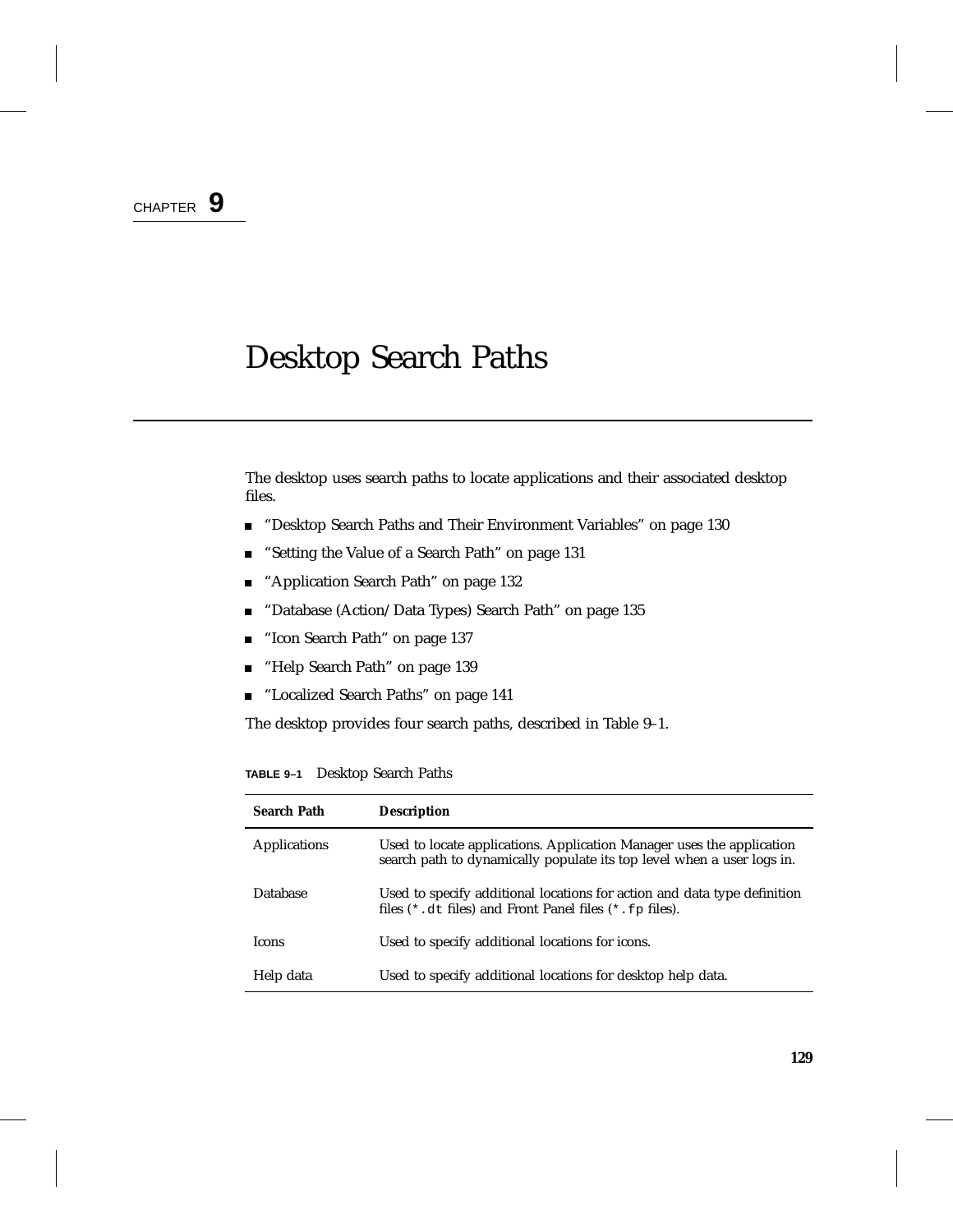The search paths can include both local and remote directories. Thus, the search paths play an important role in the networking architecture of the desktop. For example, a system finds applications on an application server because that application server is listed in the application search path.

When a search path includes a remote location, you must configure remote file access to the location. For more information, see "Configuring Distributed File System Access" on page 107.

## Desktop Search Paths and Their Environment Variables

The desktop search paths are created at login by the desktop utility dtsearchpath. The dtsearchpath utility uses a combination of environment variables and built-in locations to create the search paths.

The environment variables that dtsearchpath reads are called *input variables*. These are variables set by the system administrator or end user. The input variables use the naming convention DTSP\*.

When dtsearchpath runs at login time, it assembles the values assigned to these variables, adds built-in locations, and creates values for *output variables*. There is an output variable for each search path.

|                       | Search Path For: Output Environment Variable | System-Wide Input Variable  | <b>Personal Input</b><br><b>Variable</b> |
|-----------------------|----------------------------------------------|-----------------------------|------------------------------------------|
| <b>Applications</b>   | <b>DTAPPSEARCHPATH</b>                       | <b>DTSPSYSAPPHOSTS</b>      | <b>DTSPUSERAPPHOSTS</b>                  |
| Database <sup>1</sup> | <b>DTDATABASESEARCHPATH</b>                  | <b>DTSPSYSDATABASEHOSTS</b> | DTSPUSERDATABASEHOSTS                    |
| <b>Icons</b>          | XMICONSEARCHPATH,<br>XMICONBMSEARCHPATH      | DTSPSYSICON                 | <b>DTSPUSERICON</b>                      |
| Help data             | <b>DTHELPSEARCHPATH</b>                      | <b>DTSPSYSHELP</b>          | <b>DTSPUSERHELP</b>                      |

|  |  |  |  | TABLE 9-2 Desktop Search Path Environment Variables |  |
|--|--|--|--|-----------------------------------------------------|--|
|--|--|--|--|-----------------------------------------------------|--|

1. Actions, data types, and Front Panel definitions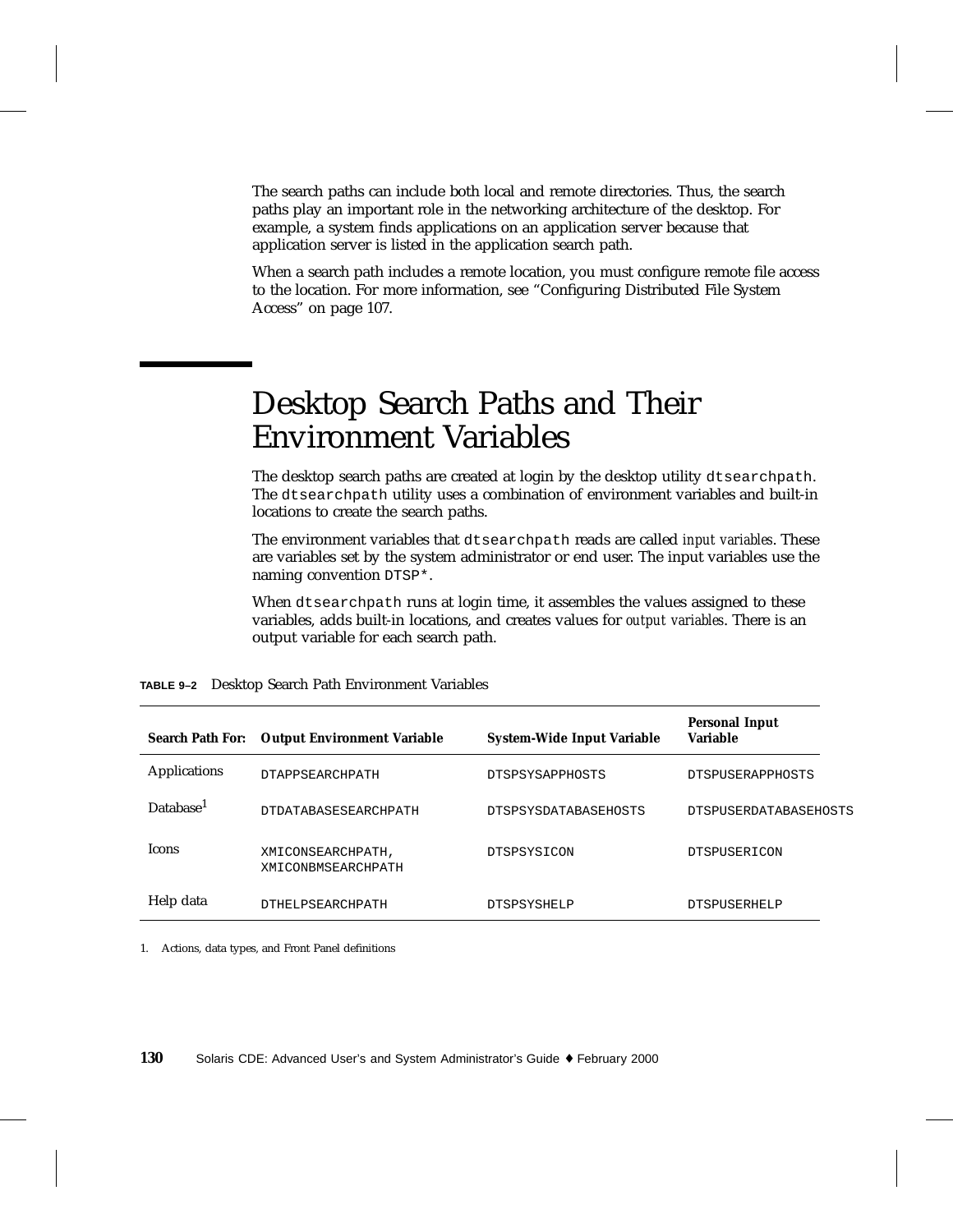Components use the values of the output variables. For example, Application Manager uses the value of the application search path (DTAPPSEARCHPATH) to locate application groups.

## Setting the Value of a Search Path

You can modify the search paths on a system-wide or personal basis. Modifications are done by setting values for the system-wide or personal input variables. Any modifications you make are added to the built-in search path locations.

To See the Current Value for a Search Path (Output Variable)

- ♦ **Use the** dtsearchpath **command to display the current values for the search paths:**
- To obtain the value for the current (login) user, type the command: dtsearchpath -v
- To obtain the value for a different user, type the command:

dtsearchpath -u *user*

Search path values include these variables:

%H—used in DTHELPSEARCHPATH. The help volume name.

%B—used in XMICONSEARCHPATH. The base name of an icon file.

%M—the size of the icon file (.l, .m, .s, .t) used in XMICONSEARCHPATH.

%L—value of the LANG environment variable.

To Make Personal Modifications to a Search Path

- **1. Open** *HomeDirectory*/.dtprofile **for editing.**
- **2. Add or edit a line that defines and exports the personal input variable.** For example, the following line adds a location to the user's personal application search path:

export DTSPUSERAPPHOSTS=/projects1/editors

Desktop Search Paths **131**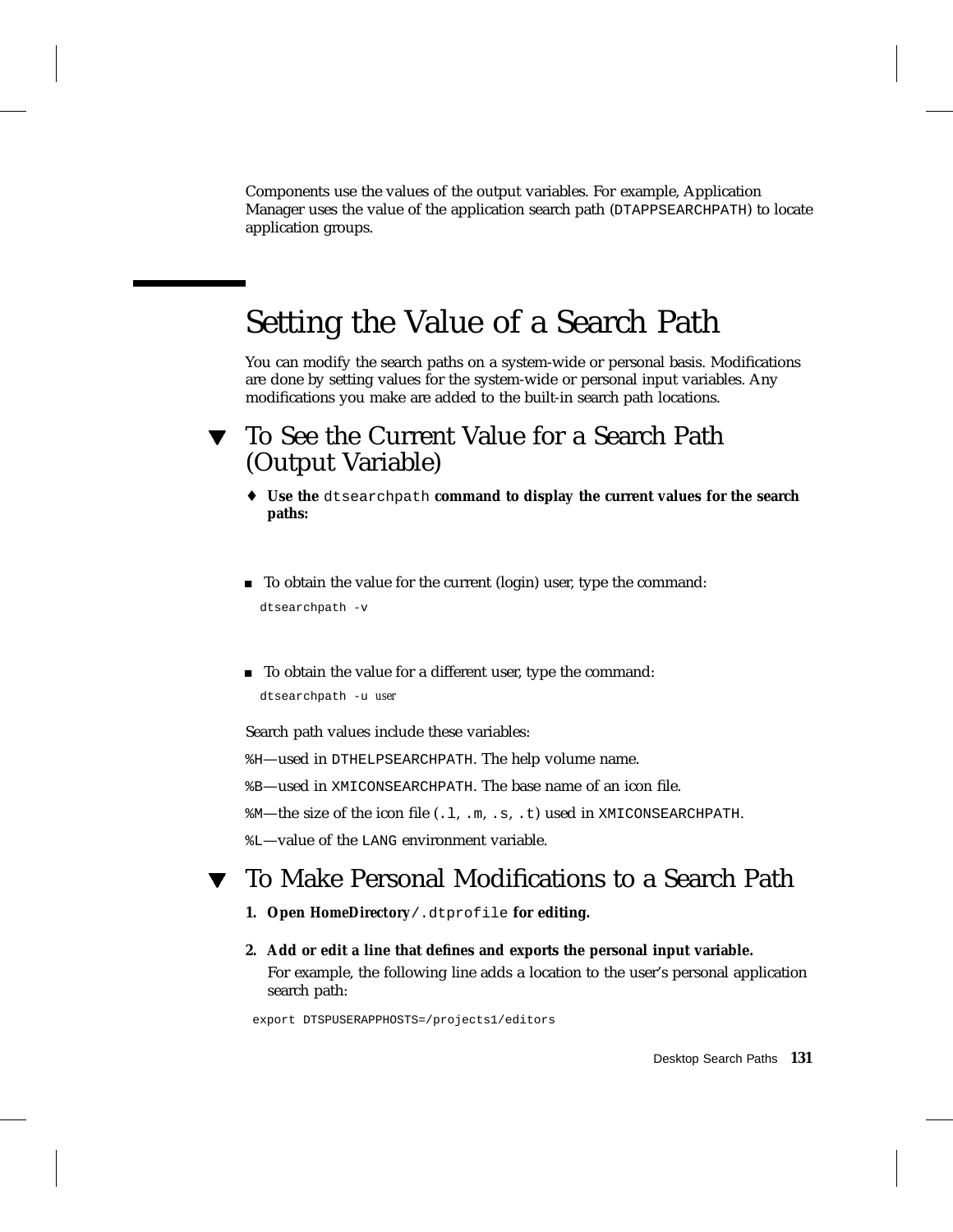**3. To make the change take effect, log out and back in.**

#### To Make System-Wide Modifications to a Search Path

- **1. Log in as root.**
- **2. If the file /**etc/dt/config/Xsession.d/0010.dtpaths **doesn't exist, create it by copying** /usr/dt/config/Xsession.d/0010.dtpaths**.**
- **3. Open /**etc/dt/config/Xsession.d/0010.paths **for editing. Add or edit a line that defines and exports the system-wide input variable.** For example, the following line adds a location to the system-wide help search path:

export DTSPSYSHELP=/applications/helpdata

**4. Inform all users on the system that they must log out and back in for the change to take effect.**

# Application Search Path

The application search path is the primary search path used by the desktop to locate applications on the local system and on application servers throughout the network.

When locations are added to the application search path, the other search paths (database, icon, and help) are automatically updated to reflect the corresponding locations for that data; thus, the application search path provides relatively simple administration for applications and their desktop configuration files. See "How the Application Search Path Affects the Database, Icon, and Help Search Paths" on page 134.

#### Default Application Search Path

The default application search path includes personal, system-wide, and built-in locations. The default *language* is C.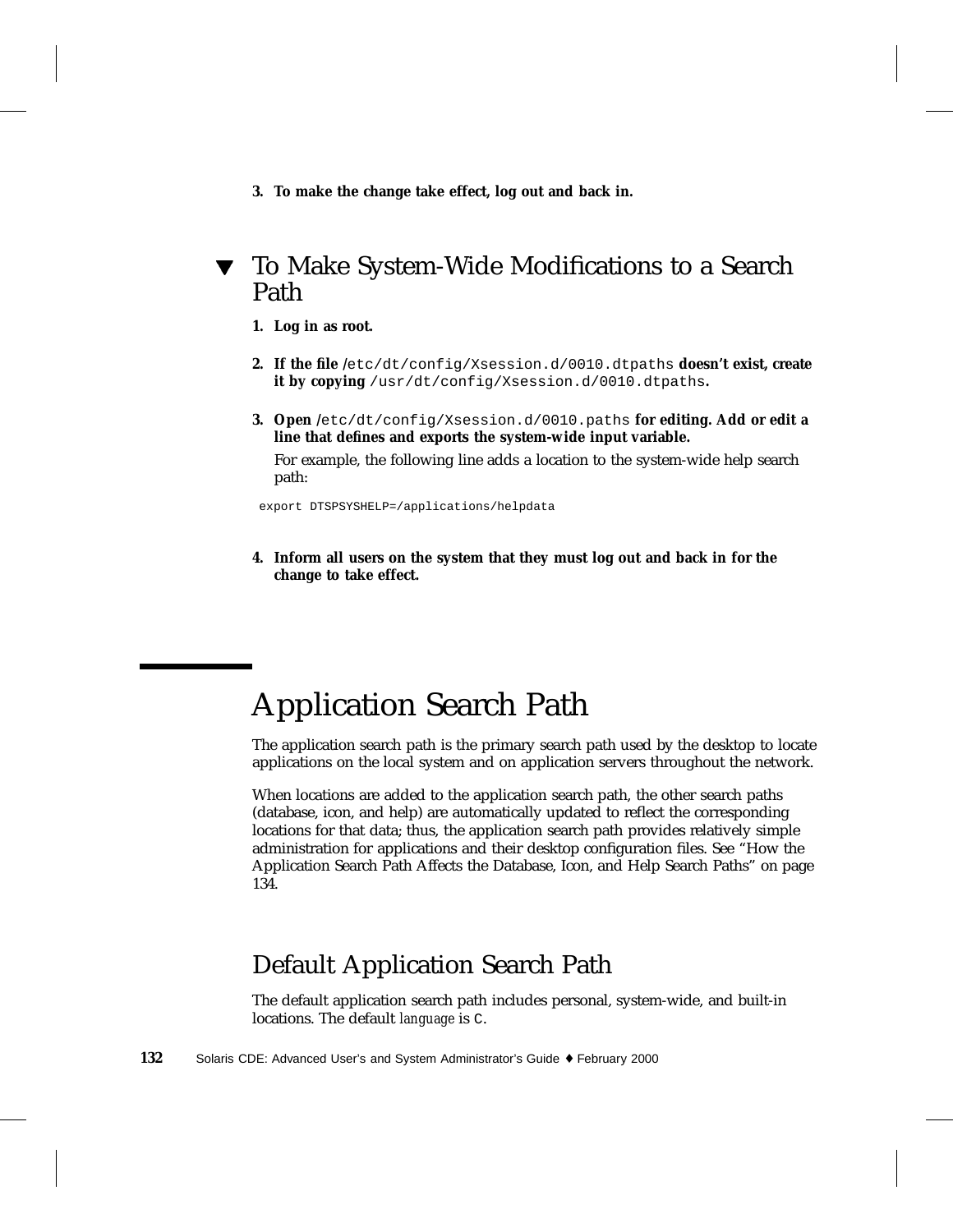Personal location—*HomeDirectory*/.dt/appmanager

System-wide location—/etc/dt/appconfig/appmanager/*language* Built-in location—/usr/dt/appconfig/appmanager/*language*

### Application Search Path Environment Variables

The application search path is assembled from the built-in locations and the following input variables:

DTSPSYSAPPHOSTS—system-wide application search path input variable

DTSPUSERAPPHOSTS—personal application search path input variable

The assembled search path is specified by the output variable DTAPPSEARCHPATH.

### Syntax for the Application Search Path Input Variables

The syntax for the variables DTSPSYSAPPHOSTS and DTSPUSERAPPHOSTS is:

*VARIABLE*=*location* [,*location*...]

where *location* can have the syntax:

/*path*—specifies a directory on the local (session server) system. Use this syntax to add a local directory.

*hostname*:—specifies the system-wide directory

/etc/dt/appconfig/appmanager/*language* on system *hostname*. Use this syntax to add an application server.

*hostname*:/*path*—specifies a directory on the remote system *hostname*.

*localhost*:—the local system-wide location. This keyword is used to alter the precedence of the local system-wide location. See "Changing the Precedence of the System-Wide Local Location" on page 134.

### How the Value of the Application Search Path Is Assembled

The value of the application search path (DTAPPSEARCHPATH) is created by assembling the following locations, listed in order of precedence:

Locations specified using the DTSPUSERAPPHOSTS variable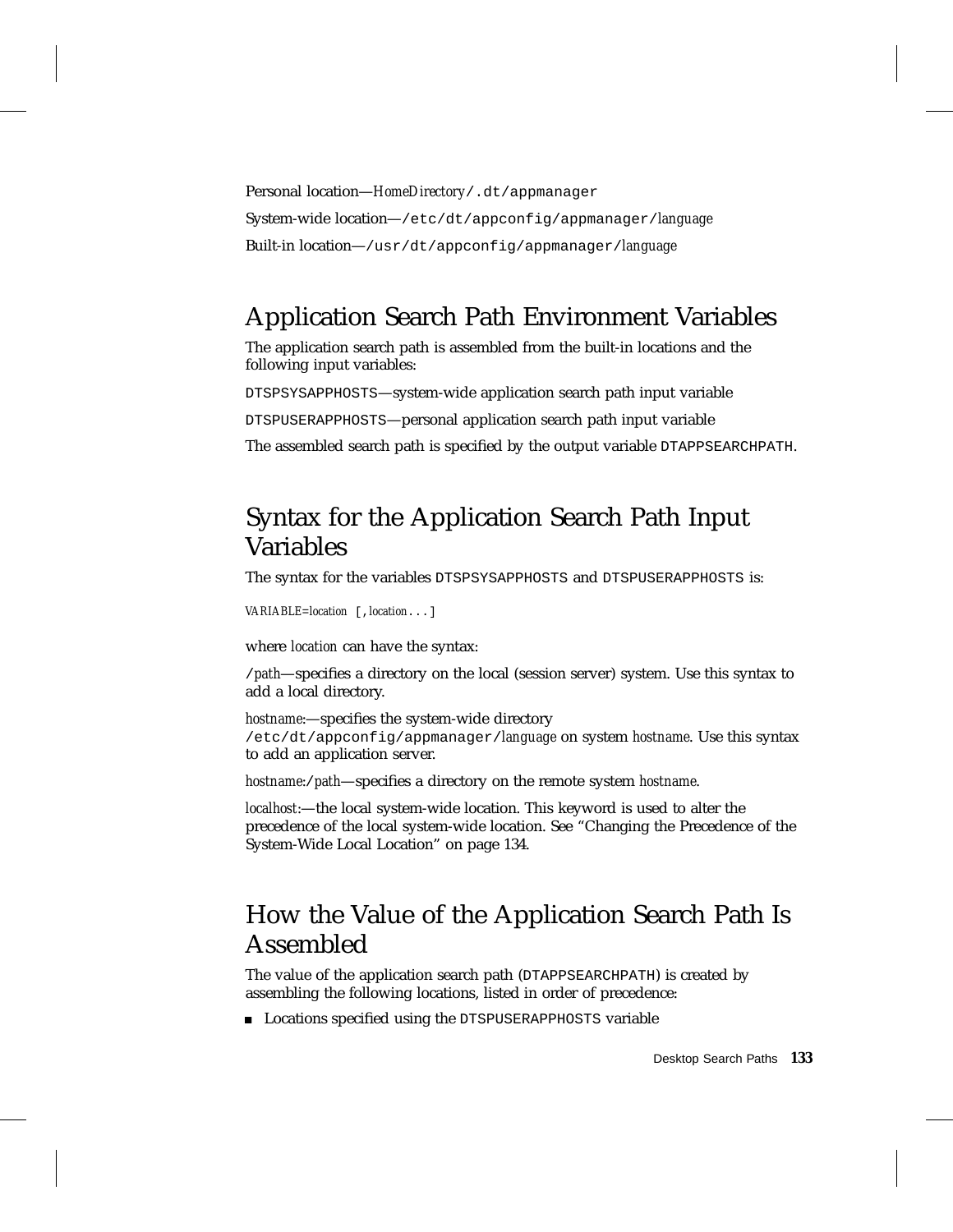- The default personal location: *HomeDirectory* / .dt / appmanager
- The default location: /etc/dt/appconfig/appmanager/*language*
- **Locations specified using the DTSPSYSAPPHOSTS variable**
- /usr/dt/appconfig/appmanager/*language*

The syntax:

*hostname*:

is expanded to specify the directory /etc/dt/appconfig/appmanager on system *hostname*.

#### Changing the Precedence of the System-Wide Local Location

By default, the local system-wide location

(/etc/dt/appconfig/appmanager/*language*) has precedence over remote locations. Thus, local application groups have precedence over remote groups with the same name. For example, if both the local and remote systems have Printer application groups (/etc/dt/appconfig/appmanager/*language*/Printers), the local group is used.

The application search path input variables provide syntax for specifying the precedence of the local system-wide application groups:

localhost:

For example, suppose your system must access application servers SysA, SysB, and SysC, and you want the system-wide application groups on SysB to have precedence over any local groups with the same name.

The following value for DTSPSYSAPPHOSTS creates this behavior:

DTSPSYSAPPHOSTS=SysB:,localhost:,SysA:,SysC:

### How the Application Search Path Affects the Database, Icon, and Help Search Paths

Additions to the application search path automatically add corresponding locations to the database, icon, and help search paths. This provides the ability to add an application server to a search path by setting only the application search path input variable.

For example, if you set DTSPSYSAPPHOSTS as follows:

export DTSPSYSAPPHOSTS=servera: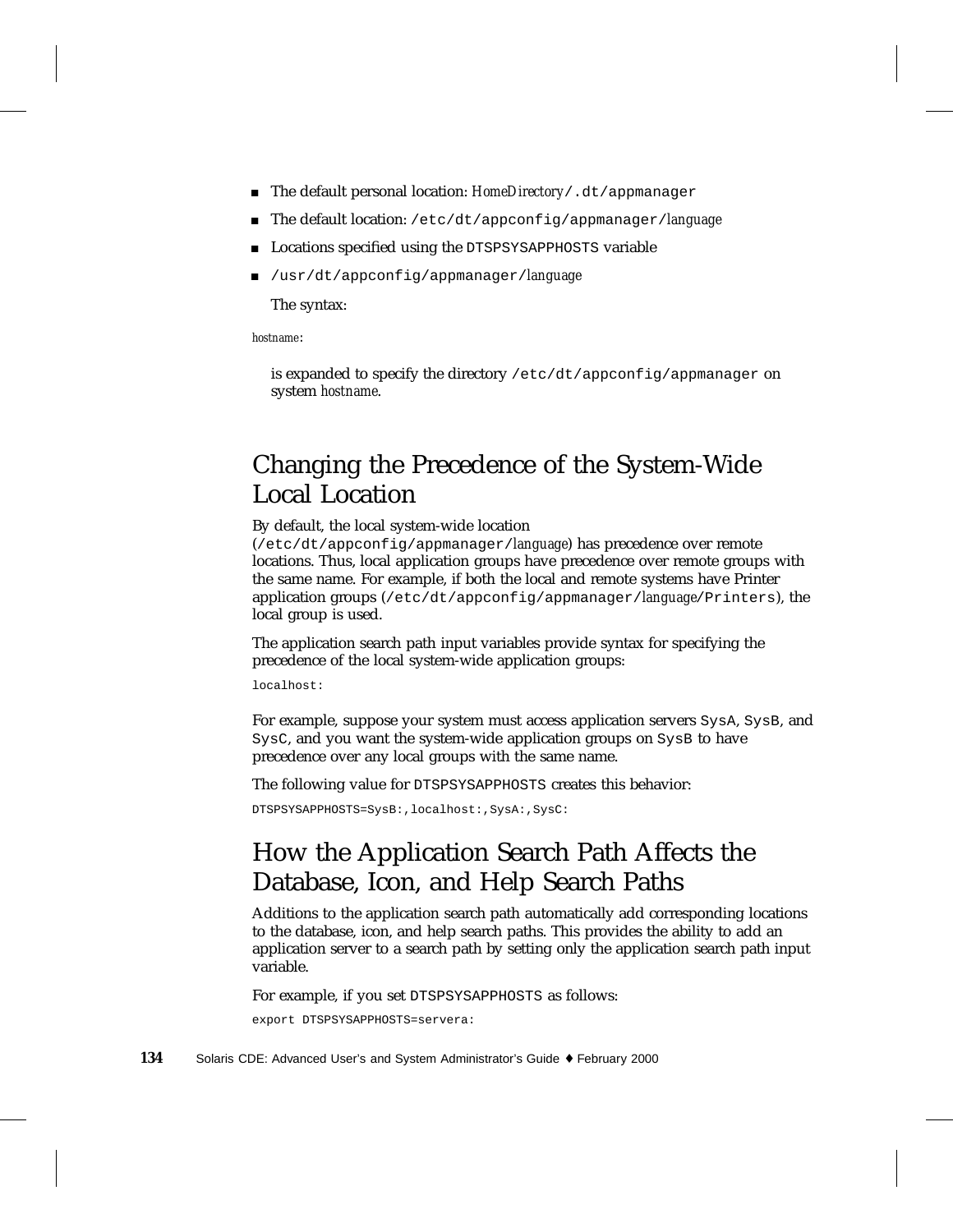then the search paths are affected as shown in Table 9–3.

**TABLE 9–3** Affected Search Paths

| <b>Search Path</b>  | <b>Directory Added to Search Path</b>            |  |
|---------------------|--------------------------------------------------|--|
| <b>Applications</b> | servera:/etc/dt/appconfig/appmanager/language    |  |
| <b>Database</b>     | servera:/etc/dt/appconfig/types/language         |  |
| <b>Icon</b>         | servera:/etc/dt/appconfig/icons/ <i>language</i> |  |
| Help                | servera:/etc/dt/appconfig/help/ <i>language</i>  |  |

Similarly, if you set DTSPSYSAPPHOSTS as follows:

export DTSPSYSAPPHOSTS=/projects1/apps

then the search paths are affected as shown in Table 9–4 .

**TABLE 9–4** Affected Search Paths

| <b>Search Path</b>  | <b>Directory Added to Search Path</b>       |
|---------------------|---------------------------------------------|
| <b>Applications</b> | /projects1/apps/appmanager/ <i>language</i> |
| <b>Database</b>     | /projects1/apps/types/ <i>language</i>      |
| <b>Icon</b>         | /projects1/apps/icons/language              |
| Help                | /projects1/apps/help/ <i>language</i>       |

# Database (Action/Data Types) Search Path

The database search path directs the desktop to search specified locations for files containing:

Desktop Search Paths **135**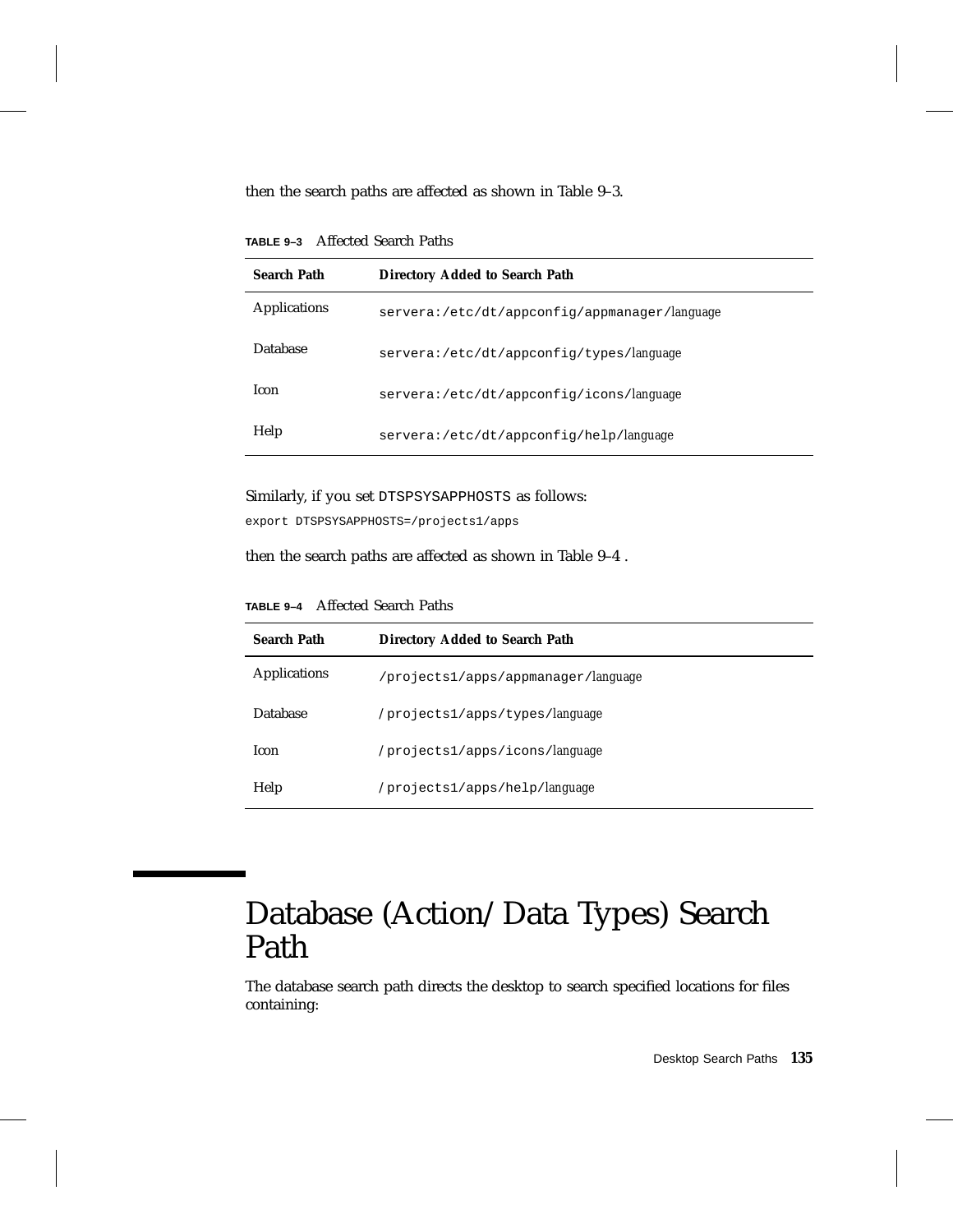- Action and data type definitions  $(*.dt$  files)
- Front Panel definitions  $(* . f p$  files).

You may need to modify the database search path when you create a database server, or when you add a local location for database files.

#### Default Database Search Path

The default database search path includes personal, system-wide, and built-in locations. The default *language* is C.

Personal location—*HomeDirectory*/.dt/types

System-wide location—/etc/dt/appconfig/types/*language*

Built-in location—/usr/dt/appconfig/types/*language*

### How the Application Search Path Affects the Database Search Path

When a location is added to the application search path, the appropriate database subdirectory is automatically added to the database search path (see "How the Application Search Path Affects the Database, Icon, and Help Search Paths" on page 134).

For example, if the application server hosta: is added to the application search path, the directory hosta:/etc/dt/appconfig/types/*language* is automatically added to the database search path.

#### Database Search Path Environment Variables

The database search path is assembled from the built-in locations and the following input variables:

DTSPSYSDATABASEHOSTS—system-wide database search path input variable

DTSPUSERDATABASEHOSTS—personal database search path input variable

Use these input variables to specify locations outside the application search path.

The assembled database search path is specified by the output variable DTDATABASESEARCHPATH.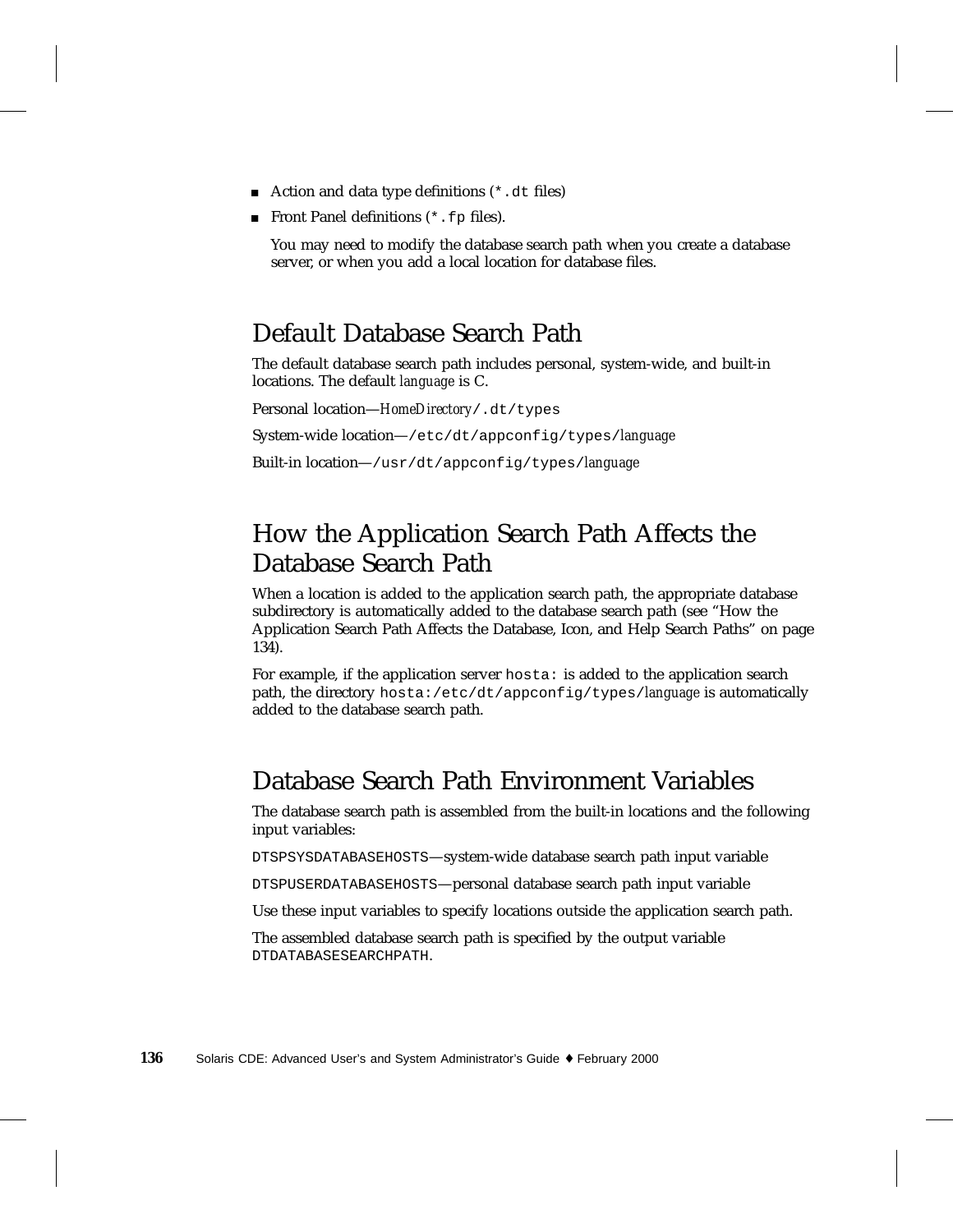### Syntax for the Database Search Path Input Variables

The syntax for the variables DTSPSYSDATABASEHOSTS and DTSPUSERDATABASEHOSTS is:

```
VARIABLE=location [,location...]
```
where *location* can have the syntax:

/*path*—specifies a directory on the local (session server) system. Use this syntax to add a local directory.

*hostname*:—specifies the system-wide directory /etc/dt/appconfig/types/*language* on system *hostname*.

*hostname*:/*path*—specifies a directory on the remote system *hostname*.

#### How the Database Search Path Is Assembled

The value of the database search path (DTDATABASESEARCHPATH) is created by assembling the following locations, listed in order of precedence:

- Locations specified using the DTSPUSERDATABASEHOSTS variable
- **Locations derived from the DTSPUSERAPPHOSTS variable**
- The default personal location: *HomeDirectory* / .dt / types
- The default location: /etc/dt/appconfig/types/*language*
- Locations specified using the DTSPSYSDATABASEHOSTS variable
- Locations derived from the DTSPSYSAPPHOSTS variable
- /usr/dt/appconfig/types/*language*

The syntax:

*hostname*:

is expanded to specify the directory /etc/dt/appconfig/types on system *hostname*.

### Icon Search Path

The icon search path directs the desktop to search specified locations for files containing bitmap and pixmap image files used by the desktop.

Desktop Search Paths **137**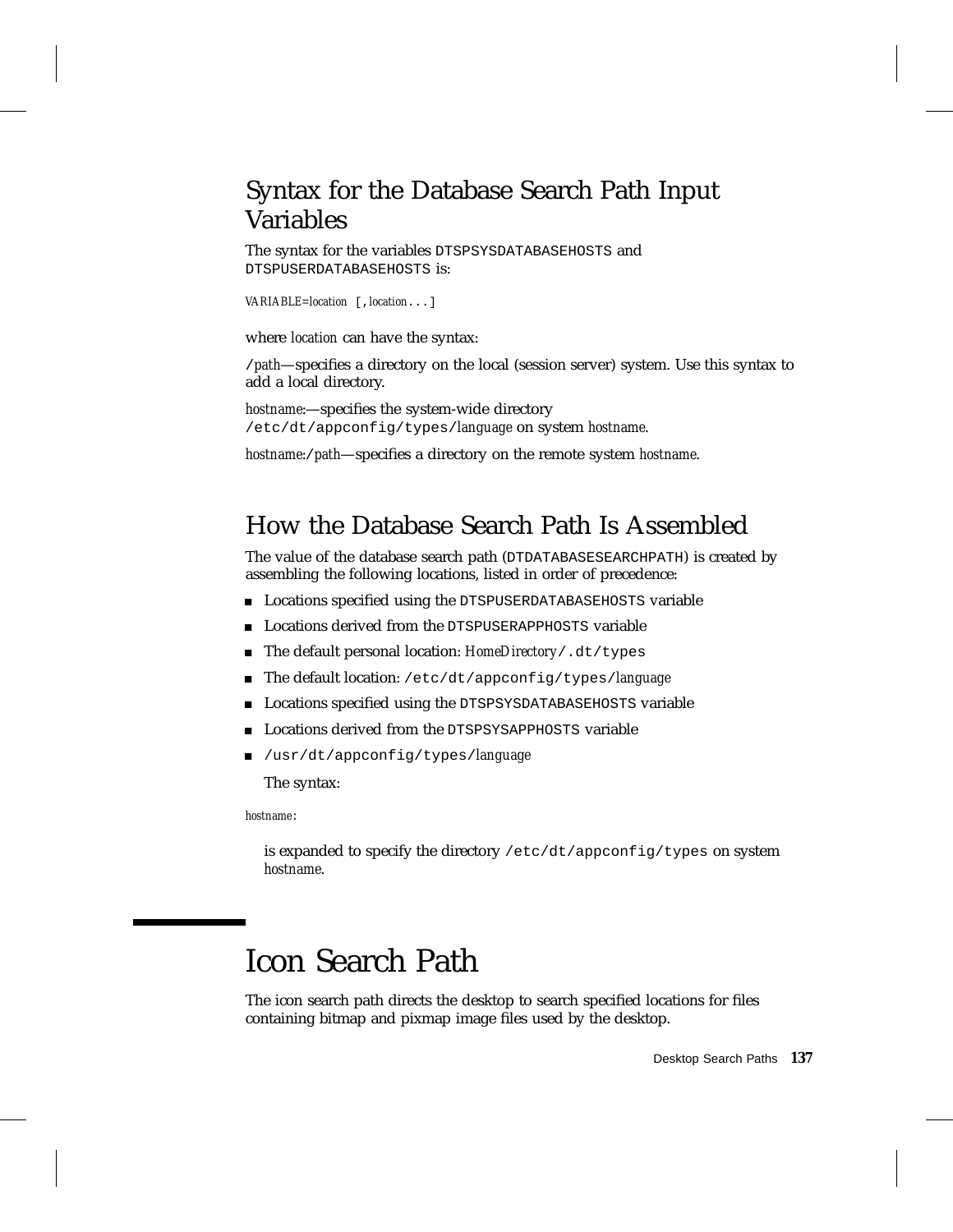#### Default Icon Search Path

The default icon search path includes personal, system-wide, and built-in locations. The default *language* is C.

Personal location—*HomeDirectory*/.dt/icons

System-wide location—/etc/dt/appconfig/icons/*language*

Built-in location—/usr/dt/appconfig/icons/*language*

### How the Application Search Path Affects the Icon Search Path

When a location is added to the application search path, the appropriate icon subdirectory is automatically added to the icon search path (see "How the Application Search Path Affects the Database, Icon, and Help Search Paths" on page 134).

For example, if the application server hosta: is added to the application search path, the directory hosta:/etc/dt/appconfig/icons/*language* is automatically added to the icon search path.

#### Icon Search Path Environment Variables

The database search path is assembled from the built-in locations and the following input variables:

DTSPSYSICON—system-wide icon search path input variable

DTSPUSERICON—personal icon search path input variable

Use these input variables to specify locations outside the application search path.

The assembled database search path is specified by two output variables:

XMICONSEARCHPATH—used by color displays

XMICONBMSEARCHPATH—used by monochrome displays

#### Syntax for the Icon Search Path Input Variables

The syntax for the variables DTSPSYSICON and DTSPUSERICON is:

*VARIABLE*=*location* [,*location*...]

where *location* can have the syntax: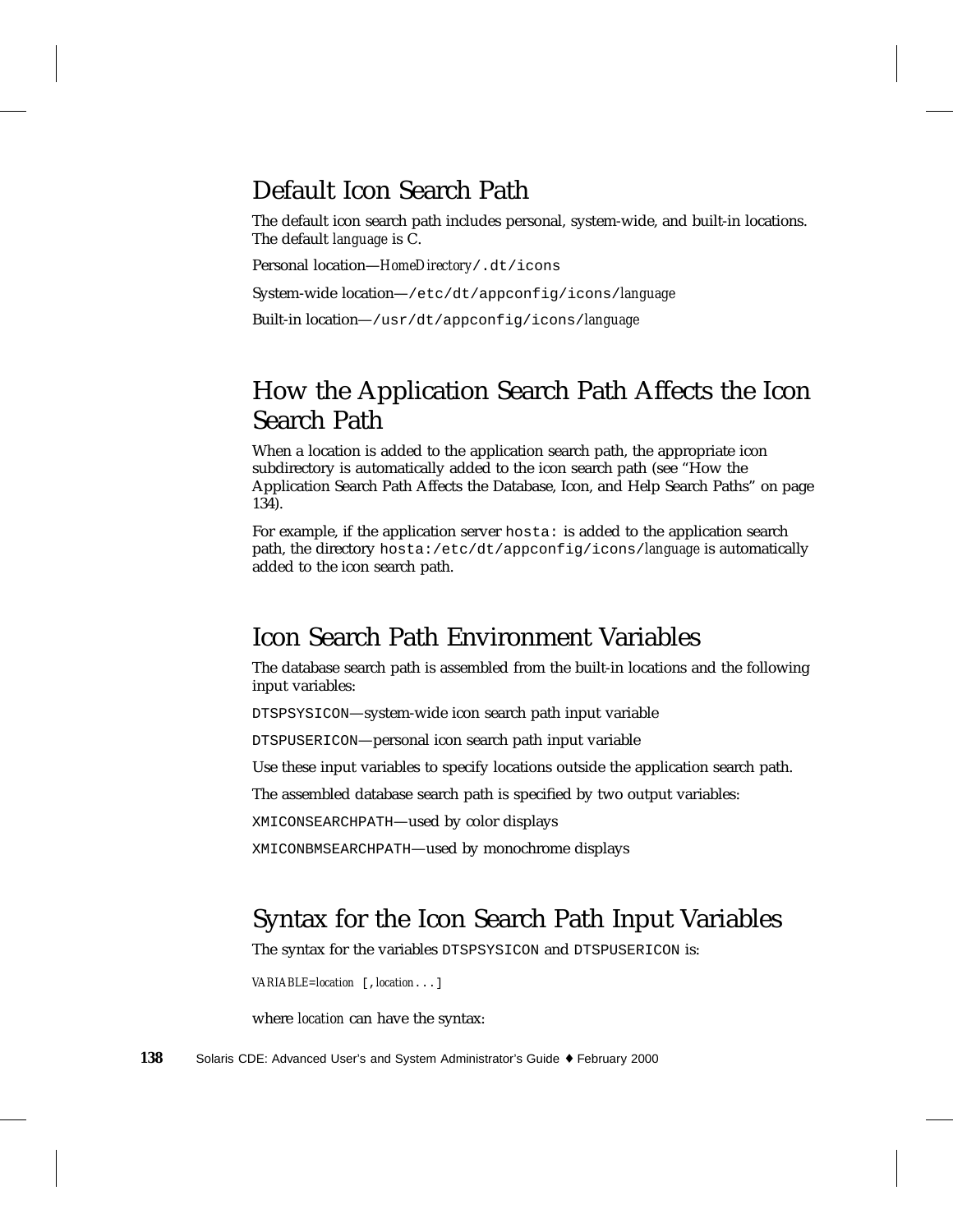/*path*—specifies a directory on the local (session server) system. Use this syntax to add a local directory.

To specify a location on another system, use its network file name—for example, /nfs/servera/projects/icons.

#### How the Icon Search Path Is Assembled

The value of the icon search path (XMICONSEARCHPATH and XMICONBMSEARCHPATH) is created by assembling the following locations, listed in order of precedence:

- Locations specified using the DTSPUSERICON variable
- Locations derived from the DTSPUSERAPPHOSTS variable
- The default personal location: *HomeDirectory* / .dt / icons
- The default location: /etc/dt/appconfig/icons/*language*
- Locations specified using the DTSPSYSICON variable
- Locations derived from the DTSPSYSAPPHOSTS variable
- /usr/dt/appconfig/icons/*language*

The color and monochrome search paths differ only in the precedence given to pixmap and bitmaps. The XMICONSEARCHPATH variables lists pixmaps before bitmaps; XMICONBMSEARCPATH lists bitmaps before pixmaps.

# Help Search Path

The help search path directs the desktop to search specified locations for files containing help information that will be registered on your system.

#### Default Help Search Path

The default help search path includes personal, system-wide, and built-in locations. The default *language* is C.

Personal location—*HomeDirectory*/.dt/help

System-wide location—/etc/dt/appconfig/help/*language*

Built-in location—/usr/dt/appconfig/help/*language*

Desktop Search Paths **139**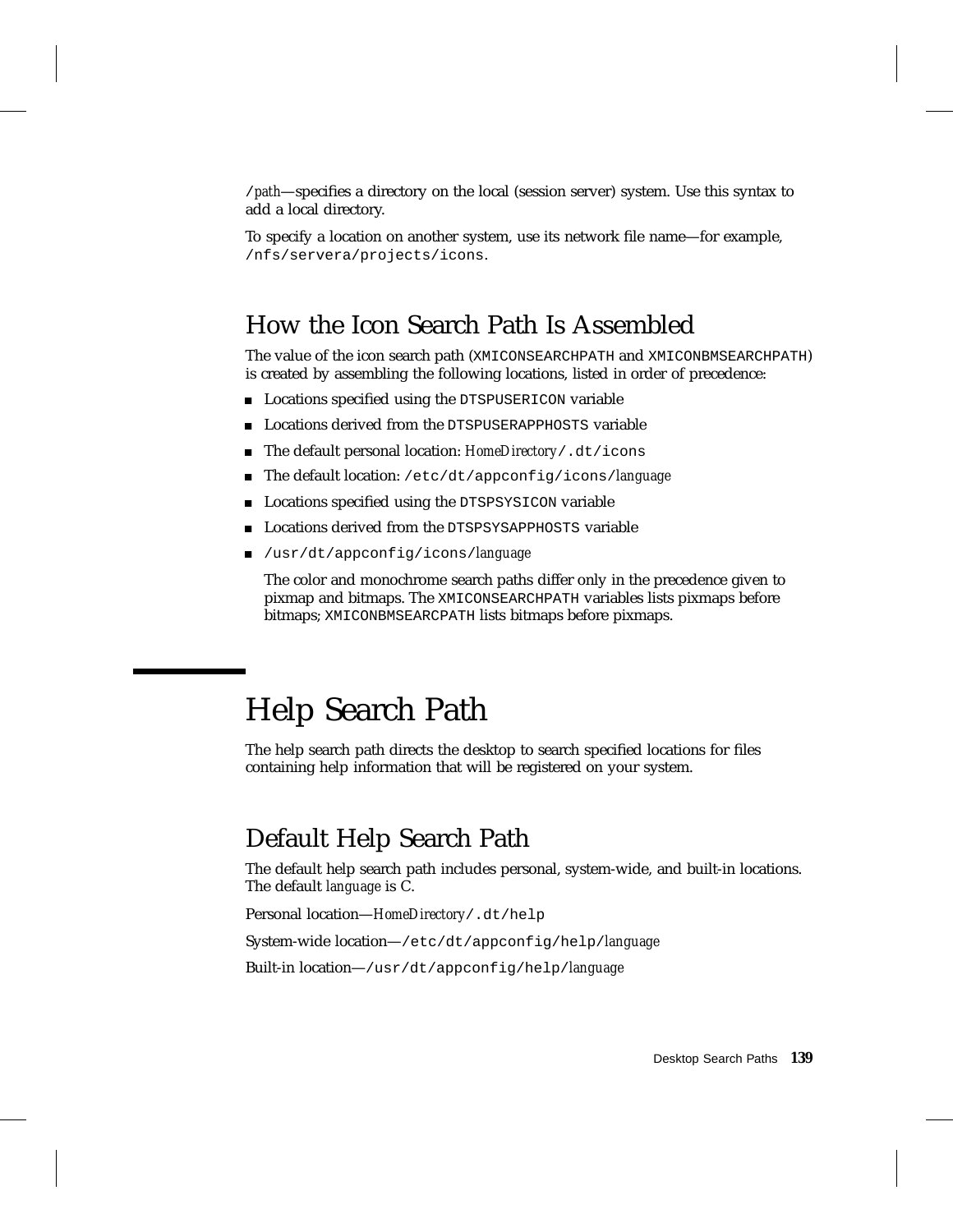### How the Application Search Path Affects the Help Search Path

When a location is added to the application search path, the appropriate help subdirectory is automatically added to the help search path (see "How the Application Search Path Affects the Database, Icon, and Help Search Paths" on page 134).

For example, if the application server hosta: is added to the application search path, the directory hosta:/etc/dt/appconfig/help/*language* is automatically added to the help search path.

### Help Search Path Environment Variables

The help search path is assembled from the built-in locations and the following input variables:

DTSPSYSHELP—system-wide help search path input variable

DTSPUSERHELP—personal help search path input variable

Use these input variables to specify locations outside the application search path.

The assembled database search path is specified by the output variable DTHELPSEARCHPATH.

#### Syntax for the Help Search Path Input Variables

The syntax for the variables DTSPSYSHELP and DTSPUSERHELP is:

*VARIABLE*=*location* [,*location*...]

where *location* can have the syntax:

/*path*—specifies a directory on the local (session server) system. Use this syntax to add a local directory.

To specify a location on another system, use its network file name—for example, /nfs/servera/projects/help.

#### How the Help Search Path Is Assembled

The value of the help search path (DTHELPSEARCHPATH) is created by assembling the following locations, listed in order of precedence:

Locations specified using the DTSPUSERHELP variable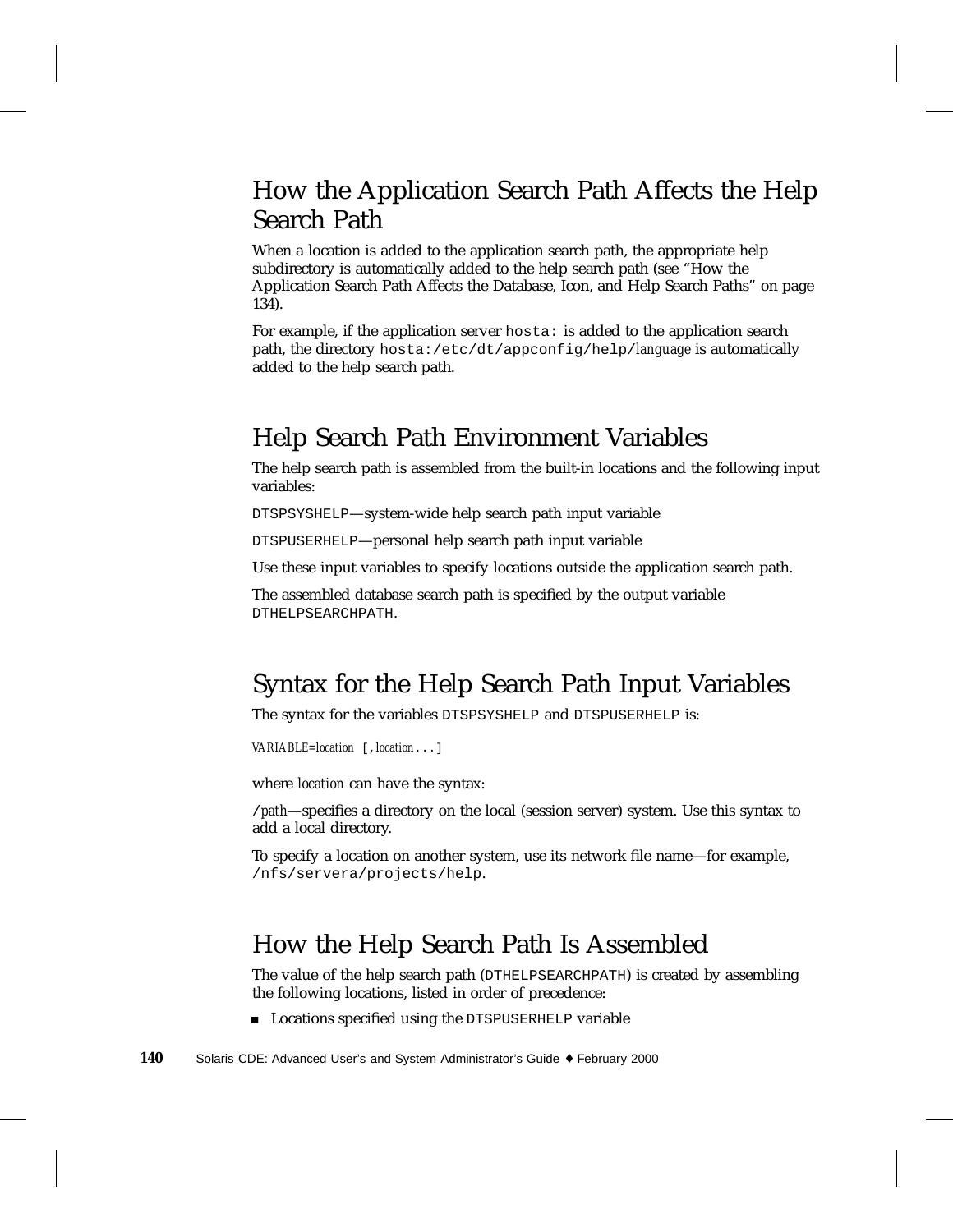- Locations derived from the DTSPUSERAPPHOSTS variable
- The default personal location: *HomeDirectory*/.dt/help
- The default location: /etc/dt/appconfig/help/*language*
- Locations specified using the DTSPSYSHELP variable
- **Locations derived from the DTSPSYSAPPHOSTS variable**
- /usr/dt/appconfig/help/*language*

# Localized Search Paths

The output variables include entries for both localized and default (C) locations.

For example, the default application search path is:

#### *HomeDirectory*/.dt/appmanager

```
/etc/dt/appconfig/appmanager/language
/etc/dt/appconfig/appmanager/C
/usr/dt/appconfig/appmanager/language
/usr/dt/appconfig/appmanager/C
```
where *language* is the value of the LANG environment variable.

For each scope (system-wide and built-in), the language-specific location has precedence over the default location.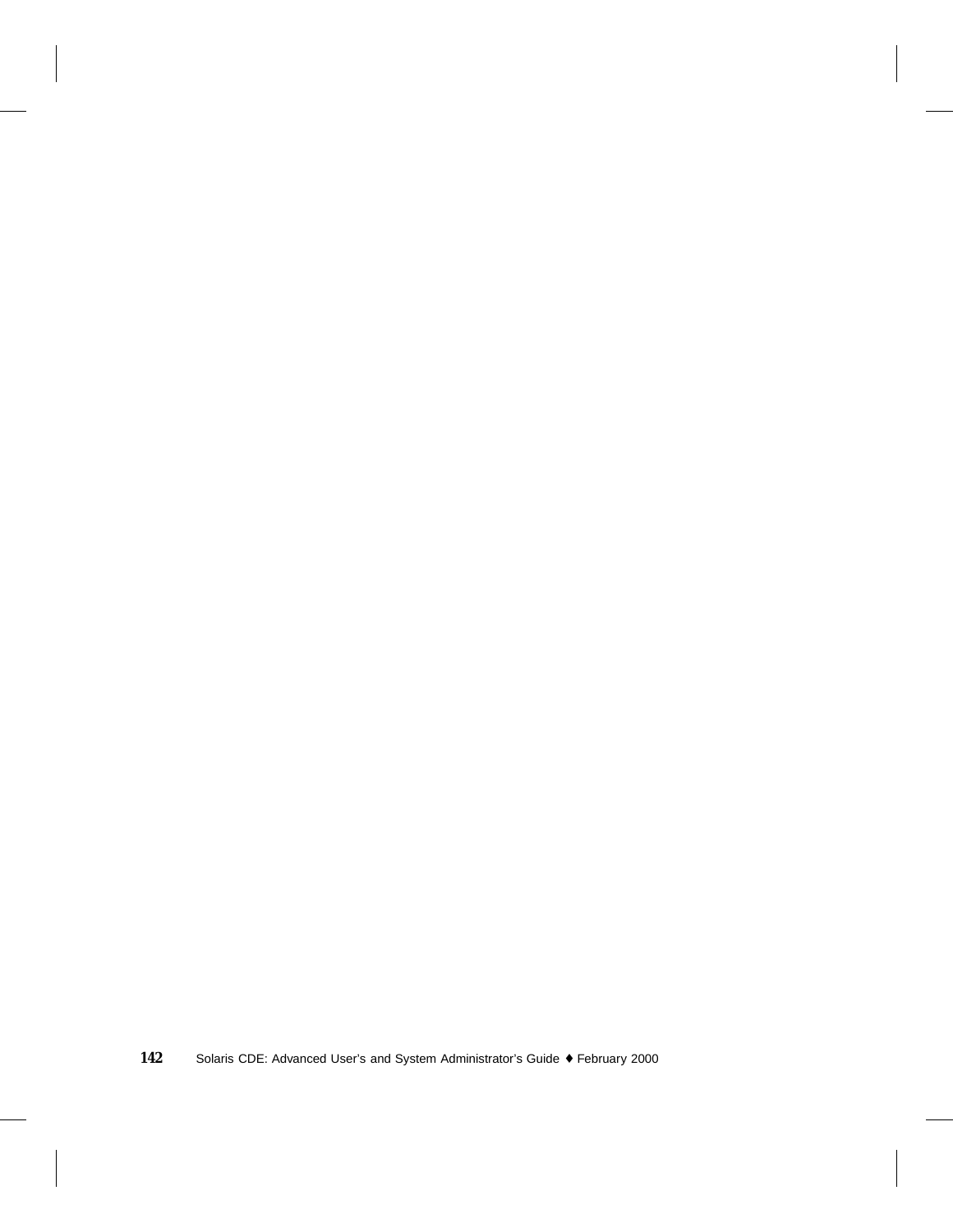#### CHAPTER **10**

### Introduction to Actions and Data Types

*Actions* and *data types* are powerful components for integrating applications into the desktop. They provide a way to create a user interface for starting applications and manipulating their data files.

- "Introduction To Actions" on page 144
- "Introduction to Data Types" on page 149

This chapter introduces the concepts of actions and data types. It describes:

- Why you may want to create actions and data types for applications.
- How actions and data types are related to each other.
- How actions and data types are related to desktop printing.

The procedures and rules for creating actions and data types are covered in three chapters in this manual.

 Chapter 11 explains how to create actions and data types using the desktop application Create Action.

You can use Create Action to create actions and data types for most applications without having to learn the syntax rules for their definitions.

 Chapter 12 and Chapter 13 explain how to create actions and data types manually by creating and editing configuration files.

When you want to use advanced features not supported by Create Action, you must create actions and data types manually.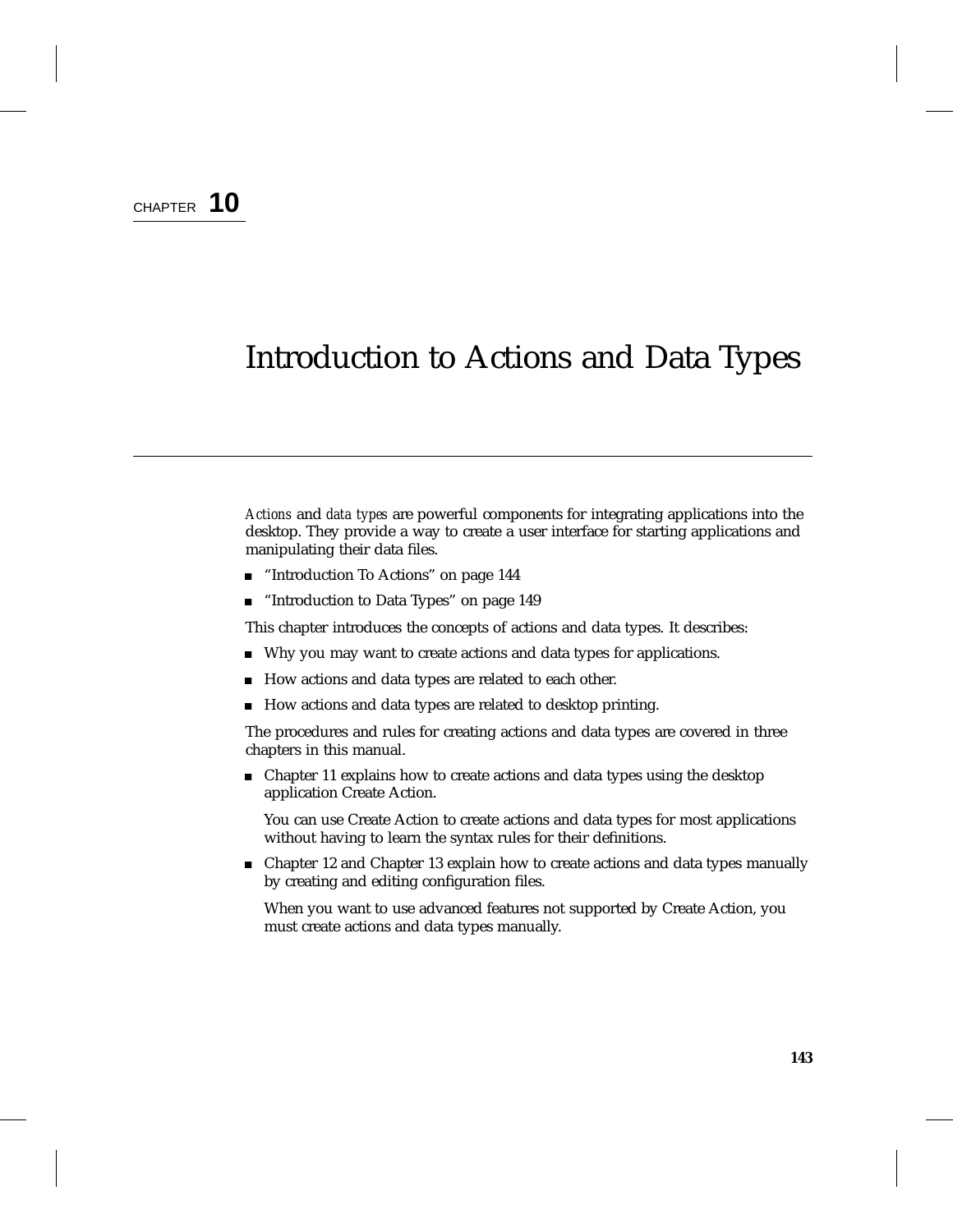## Introduction To Actions

Actions are instructions written that automate desktop tasks such as running applications and opening data files. Actions work much like application macros or programming functions. Each action has a name that is used to run the action.

Once you define an action, it can be used to adapt the desktop user interface so that tasks are easier to do. The desktop provides the ability to attach user interface components such as icons, Front Panel controls, and menu items to actions.

For example, the Desktop\_Tools application group in Application Manager contains icons that start various utilities.

|                                            | Application_Manager - Desktop_Tools              |                                      | u.   |
|--------------------------------------------|--------------------------------------------------|--------------------------------------|------|
| Selected<br>File<br>View                   |                                                  |                                      | Help |
| Window Information<br>Xterm<br>Xwd Capture | Window Properties<br>Xterm Remote<br>Xwd Display | X Server Information<br>Xterm Rlogin |      |
| 45 Item(s) 1 Hidden                        |                                                  |                                      |      |

*Figure 10–1* Action icons in the Desktop\_Tools application group

Each of these icons runs an action when double-clicked. For example, here's a portion of the definition of the action that runs when the user double-clicks the icon labeled Xwd Display. The action is defined in the configuration file /usr/dt/appconfig/types/*language*/xclients.dt:

```
ACTION Xwud
 {<br>LABEL
          Xwd Display
 TYPE COMMAND
  EXEC_STRING /usr/bin/X11/xwud -noclick -in \
       %(File)Arg_1"Xwd File To Display:"%
  …
 }
```
The command in the action's EXEC\_STRING is run when the user double-clicks the icon.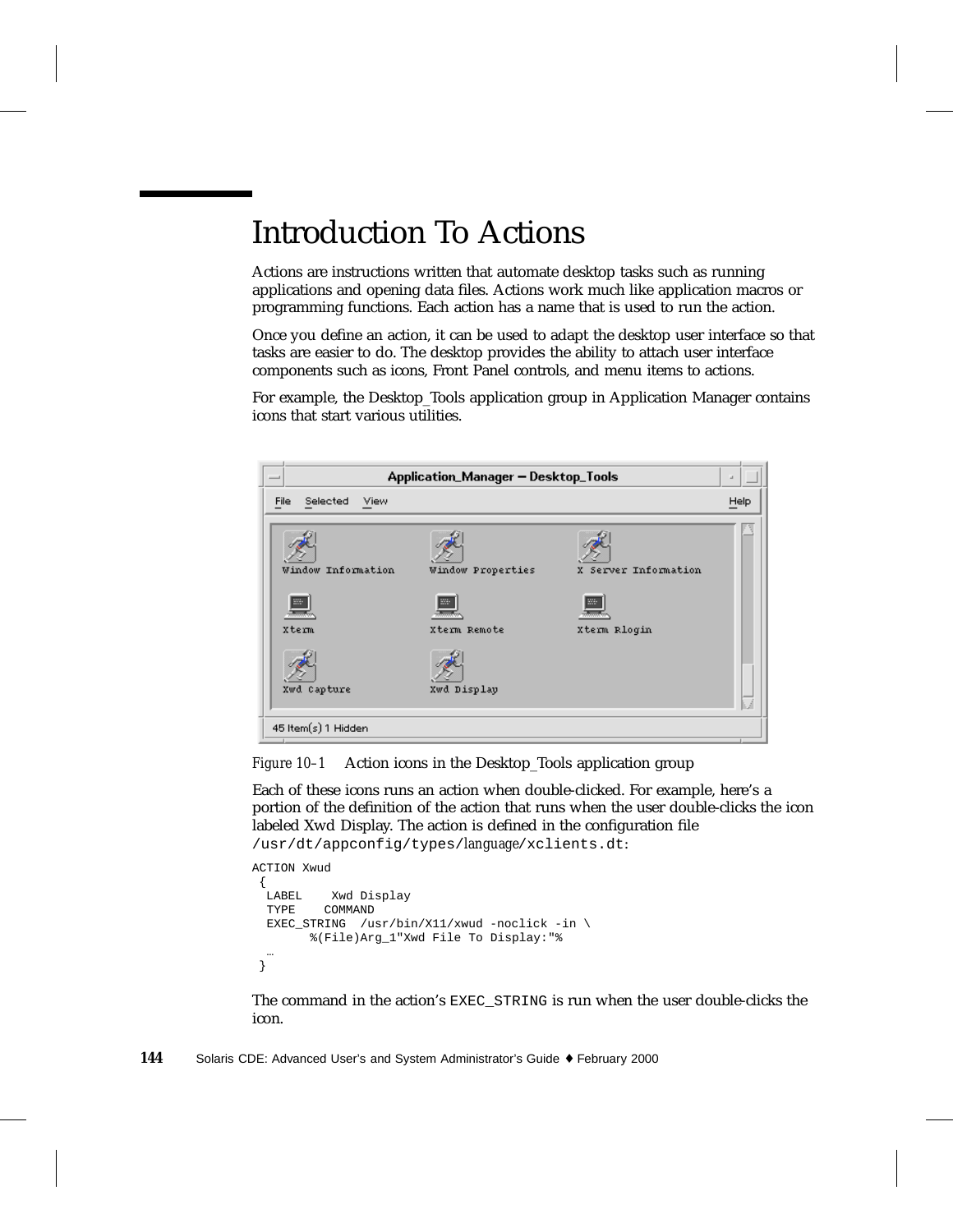The Front Panel also uses actions. For example, here's a portion of the definition of the control labeled Terminal in the Personal Applications subpanel. The control is defined in the configuration file /usr/dt/appconfig/types/*language*/dtwm.fp:

```
CONTROL Term
 {<br>ICON
          Fpterm
  LABEL Terminal
  PUSH_ACTION Dtterm
  …
 }
```
The PUSH\_ACTION field specifies the action to run when the user clicks the control—in this case, an action named Dtterm.

Another common use for actions is in menus. Data files usually have actions in their Selected menu in File Manager. For example, XWD files (files with names ending in.xwd or.wd) have an Open action that displays the screen image by running the Xwud action.





The actions in the Selected menu are specified in the data type definition for XWD files. The definition is located in the configuration file

/usr/dt/appconfig/types/*language*/xclients.dt.

```
DATA_ATTRIBUTES XWD
 {
  ACTIONS Open, Print<br>ICON Dtxwd
            Dtxwd
```
}

Introduction to Actions and Data Types **145**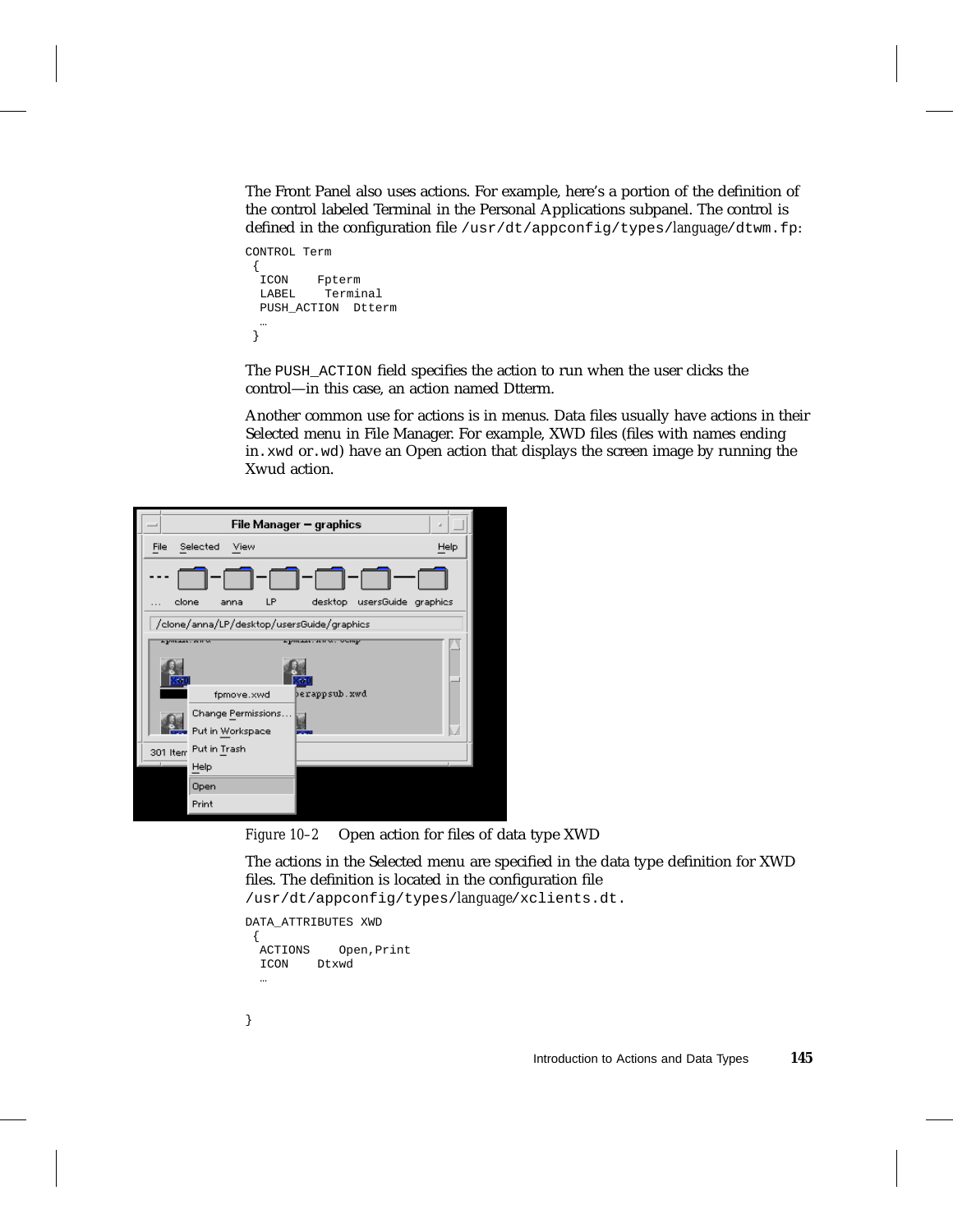The XWD data type, and its associated Open and Print actions, are explained in "How Data Types Connect Data Files to Actions" on page 150.

#### How Actions Create Icons for Applications

Consider the Xwd Display icon in the Desktop\_Tools application group. Double-clicking this icon runs the X client xwud. However, this icon does not directly represent the actual xwud executable /usr/bin/X11/xwud.

The icon labeled Xwd Display appears in the application group because there is a file in that directory named Xwud (see Figure 10–3). This file represents an underlying action with the same name—Xwud. In the action definition, the action name is the name following the ACTION keyword:

```
ACTION Xwud
 {
  LABEL Xwd Display
  TYPE COMMAND<br>WINDOW_TYPE NO_STDIO
  WINDOW_TYPE
  EXEC_STRING /usr/bin/X11/xwud -noclick -in \
         %(File)Arg_1"Xwd File To Display:"%
  DESCRIPTION The Xwd Display (Xwud) XwdDisplay action \
         displays an xwd file that was created using the \
         Xwd Capture (Xwd) action. It uses \
         the xwud command.
 }
```
The file is called an *action file* because it represents an action. A file is an action file when it is an executable file with the same name as an action. Its icon in Application Manager (or File Manager) is called an *action icon*, or *application icon*, because double-clicking it starts an application.



LABEL

*Figure 10–3* Application (action) icon representing an action file

When Application Manager detects an executable file, it looks through the actions database to see if there are any actions whose names match the file name. If a match is found, Application Manager knows that the file is an action file.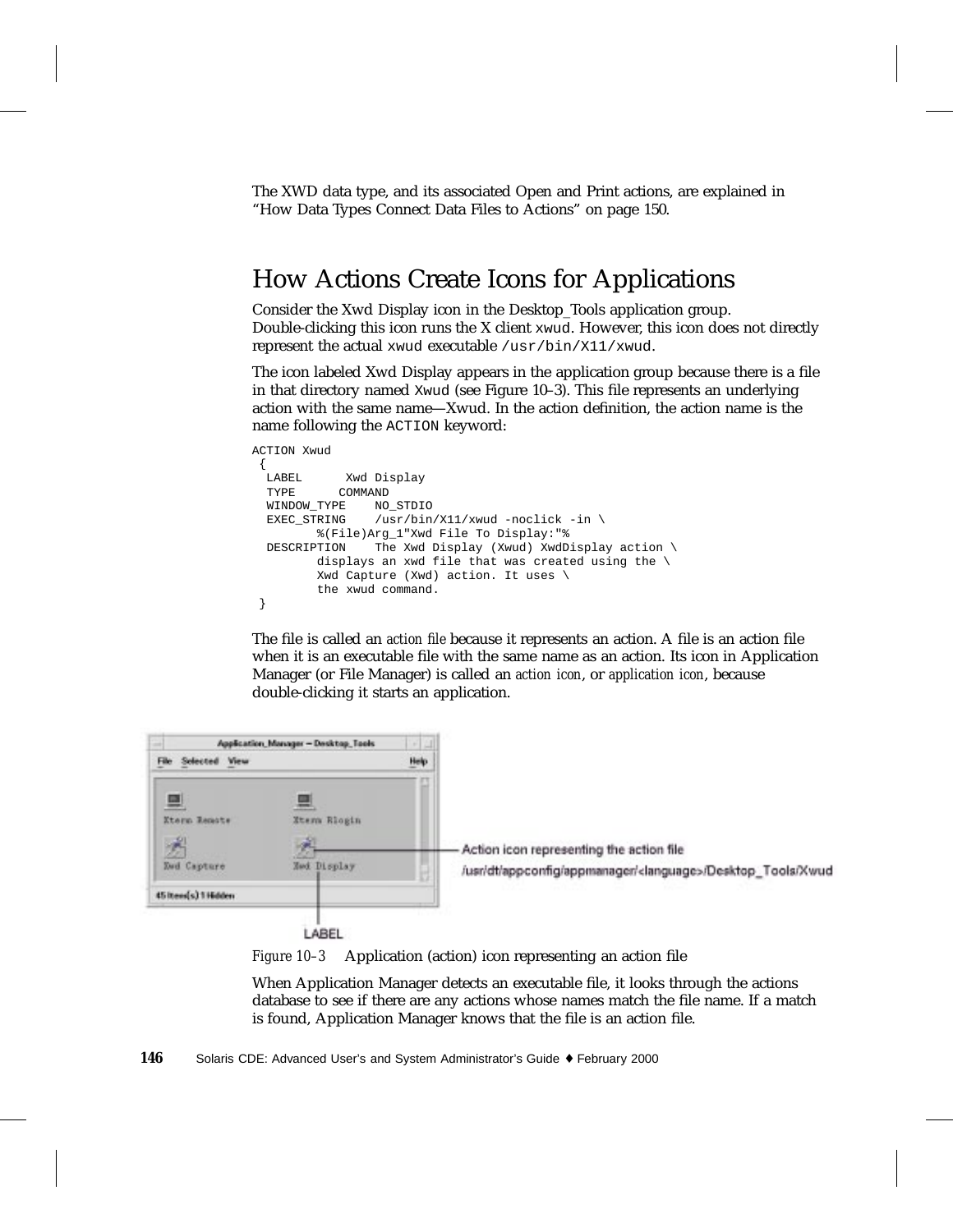The content of the action file is irrelevant; action files usually contain comments describing their desktop function.

**Note -** The *action file* is not the same as the *action definition file*. The *action file* is a file with the same name as the action. It is used to create the *application icon* in File Manager or Application Manager. The *action definition file* is the file named *name*.dt containing the definition of the action.

Once the desktop determines that a file is an action file, the underlying action definition is used to define the appearance and behavior of the action file.

- The EXEC\_STRING field specifies the behavior of the application icon. In the case of the Xwd Display icon, the EXEC\_STRING specifies that the action icon runs the xwud X client with certain command-line arguments.
- The LABEL field specifies the label for the application icon.
- The DESCRIPTION field describes the text displayed when the user requests On Item help.
- The Xwud application icon uses the default icon image for actions because its action definition does contain an ICON field to specify a different image.

In contrast, the icon labeled Compress File uses a different icon image because its underlying action definition contains an ICON field:

For example:

```
ACTION Compress
  {
   LABEL Compress File
   ICON Dtcmprs
   …
  }
```


*Figure 10–4* Icon image specified by the ICON field in the action definition

Introduction to Actions and Data Types **147**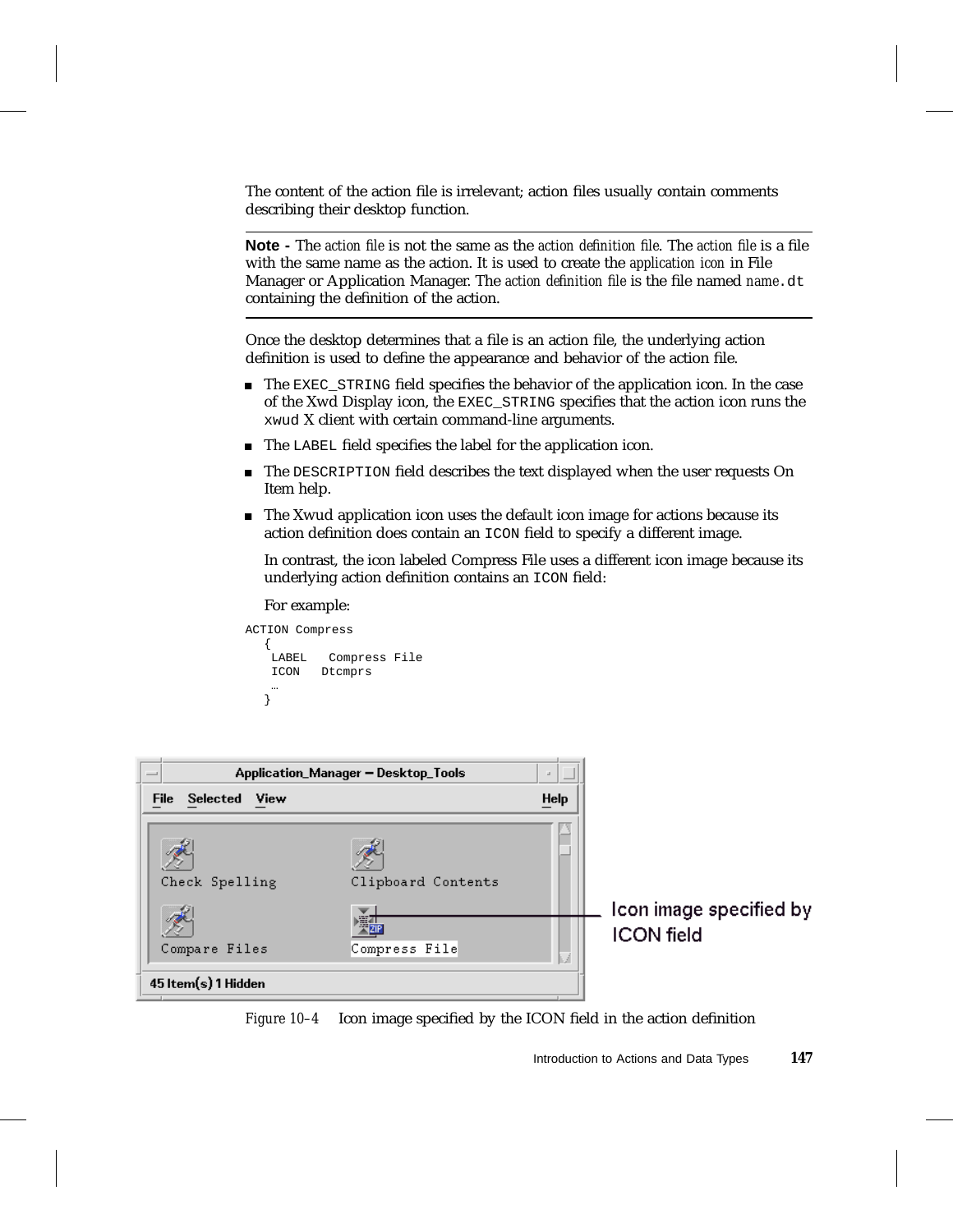The Xwud action is called a *command* action because its definition contains the command (EXEC\_STRING) to be run. The TYPE field in the action definition defines the action type.

Initially, the Xwd Display icon appears in the Desktop\_Tools application group. However, you can create additional copies of the action icon in any directory for which you have write permission. As long as the Xwud action definition is part of the database, any executable file you create named Xwud will be an action file representing that action, and its icon in File Manager or Application Manager can be used to run the action.

#### How Actions Use Data Files as Arguments

An *argument* of a command is the thing, usually a file, that the command acts upon. Actions can be written to accept file arguments.

For example, the EXEC\_STRING of the Xwud action specifies that a file argument is required:

```
EXEC_STRING /usr/bin/X11/xwud -noclick -in \
       %(File)Arg_1"Xwd File To Display:"%
```
The term Arg stands for the word *argument.* The syntax Arg\_1 means the first argument, and (File) means that the action treats that argument as a file.

The easiest way for the user to provide a file argument is to drop a data file on the application icon. The desktop determines the path of the dropped file and substitutes it into the command line in place of the text between the % symbols (%(File)Arg\_1"Xwd File To Display:"%). Thus, the command that gets executed is:

/usr/bin/X11/xwud -noclick -in *file\_path*

When the user double-clicks the application icon, the desktop determines from the EXEC\_STRING that a file argument is required, and displays a dialog box prompting the user to enter a file name or path. In the case of the Xwud action, the prompt is:

Xwd File To Display:

The file name or path supplied by the user is used as the file argument.

#### Additional Uses for Actions

In addition to starting applications, actions are used throughout the desktop to create functionality in:

■ The Front Panel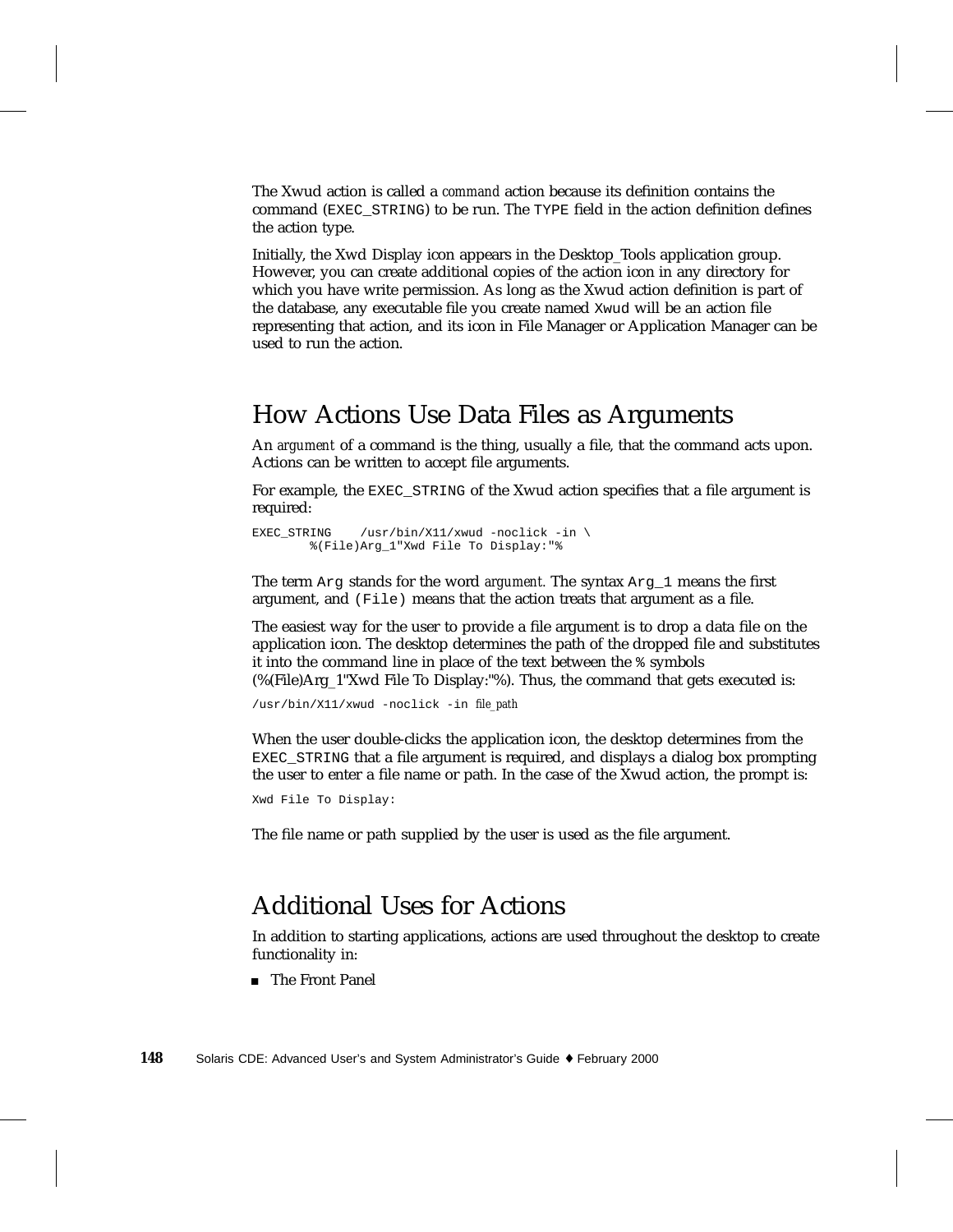The definition for a Front Panel control includes fields that specify the action that runs when the user clicks the control or drops a file on it. For more information, see "Defining Front Panel Controls" on page 239.

**Menus** 

The syntax for the Window and Workspace menu definitions allows you to specify the action to be run by a menu item. For more information, see "Workspace Manager Menus" on page 256 and the dtwmrc(4) man page.

■ Communication between applications

An application can be designed to send and receive information using a special type of action called ToolTalk message (TT\_MSG). TT\_MSG actions are described in the developer environment documentation for the desktop.

### Introduction to Data Types

When the user creates a new data file, the appearance and behavior of the file's icon in File Manager varies depending on the type of data file the user has created. This ability to create custom appearance and behavior for files and directories is provided by the desktop's data typing mechanism.

#### What Is a Data Type?

A data type is a construct that is defined within the desktop database. For example, here is the definition of the XWD data type. The definition is in the configuration file /usr/dt/appconfig/types/*language*/xclients.dt:

```
DATA_ATTRIBUTES XWD
```
{

```
ACTIONS Open, Print
  ICON Dtxwd
 NAME_TEMPLATE %s.xwd
 MIME_TYPE application/octet-stream
  SUNV3_TYPE xwd-file
 DESCRIPTION This file contains a graphics image in the XWD \setminusformat. These files are typically created by \setminustaking snapshots of windows using the XwdCapture \
       action. Its data type is named XWD. XWD files \
       have names ending with '.xwd' or '.wd'.
}
DATA_CRITERIA XWD1
 {
 DATA_ATTRIBUTES_NAME XWD
 MODE f
 NAME_PATTERN *. xwd
```
Introduction to Actions and Data Types **149**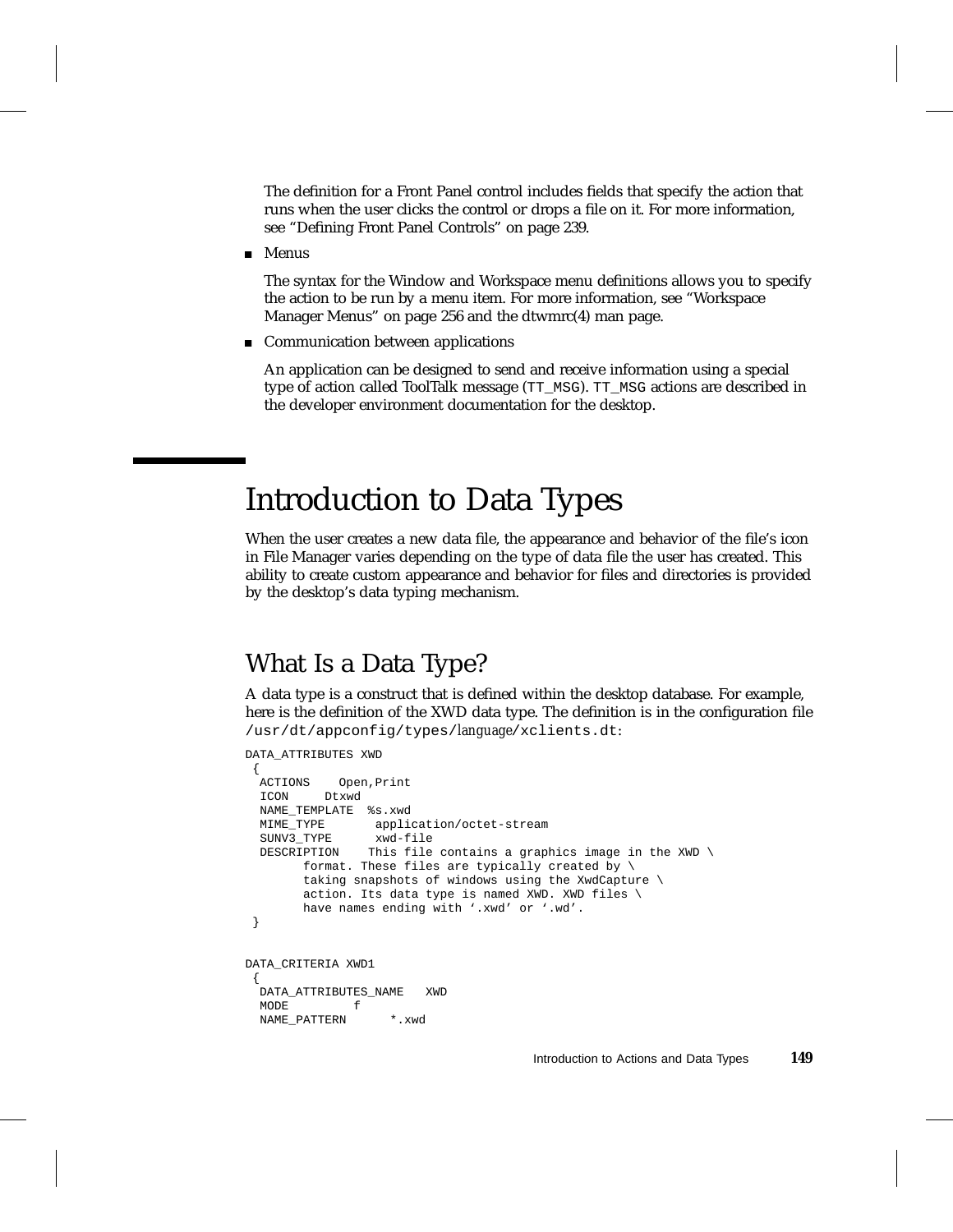```
}
DATA_CRITERIA XWD2
{
DATA_ATTRIBUTES_NAME XWD<br>MODE f
MODE
NAME_PATTERN *.wd
}
```
Every data type definition has two parts:

DATA\_ATTRIBUTES—describes the appearance and behavior of the data type.

DATA\_CRITERIA—specifies the rules (naming or content) for categorizing a file as belonging to that data type.

The DATA ATTRIBUTES NAME field connects the criteria to the attributes.

There can be multiple DATA\_CRITERIA for a DATA\_ATTRIBUTE. For example, the XWD data type has two criteria to specify two different naming criteria (NAME\_PATTERN)—names ending with .xwd or .wd.

#### How Data Types Connect Data Files to Actions

Consider the XWD data type. The user creates an XWD-type file by giving the file one of two file-name suffixes (extensions): .xwd or.wd. The desktop uses the file name as the *criteria* for designating a file as that type.

The XWD data type supplies each file of that data type with:

- A unique icon image that helps users recognize the data files.
- On Item help that tells you about the data type.
- A customized Selected menu in File Manager containing the actions Open and Print. The Open action for XWD files runs the Xwud action.

#### Running Actions from the Selected Menu

The Selected menu in File Manager is active only when a file or directory is selected. The commands at the bottom of the Selected menu depend on the data type. For example, if an XWD file is selected, the Selected menu includes the items Open and Print.

The ACTIONS field in the data type definition specifies the commands added to the bottom of the data type's Selected menu.

DATA\_ATTRIBUTES XWD { ACTIONS Open,Print … }

The contents of the Selected menu depends on the data type. However, many different data types provide an Open action—that is, when you select a file of that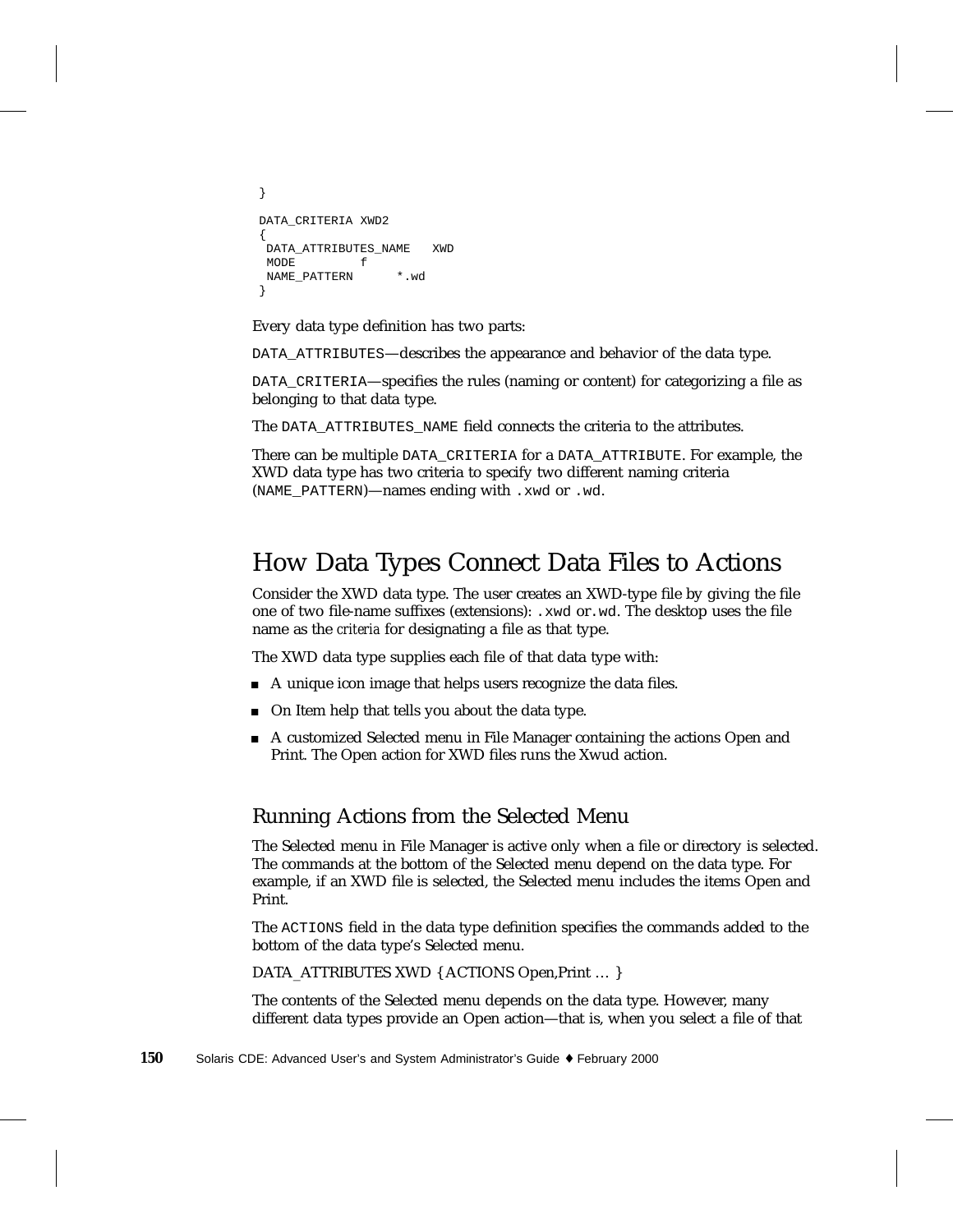particular data type in File Manager and display the Selected menu, you see an Open command.

| File Manager - graphics<br>$\mathcal{A}$                                              |
|---------------------------------------------------------------------------------------|
| Selected<br>File<br>View<br>Help                                                      |
| LP<br>desktop<br>usersGuide<br>clone<br>graphics<br>anna                              |
| /clone/anna/LP/desktop/usersGuide/graphics                                            |
| Apmaar am w<br>a product actives women<br>xwn<br>berappsub.xwd<br>fpmov<br>fpmove.xwd |
| Change Permissions<br>Put in Workspace<br><b>TWIN</b>                                 |
| Put in Trash<br>301 Item                                                              |
| Help                                                                                  |
| Open                                                                                  |
| Print                                                                                 |

*Figure 10–5* The Selected menu for an XWD file

The Open action usually runs the application with which the data file is associated. For example, opening an XWD file runs the Xwud action, which in turn runs the xwud X client to display the screen image. In other words, for the XWD data type, the Open action is synonymous with the Xwud action. Likewise, opening a file of data type TEXTFILE runs the Text Editor, and opening a BM (bitmap) or PM (pixmap) file runs Icon Editor.

The ability to create a variety of Open actions that do different things uses two features of action definitions:

■ Action mapping

Action mapping lets you create an action that runs another action, rather than directly running a command. For example, you can create an Open action that maps to (runs) the Xwud action.

■ Data-type restrictions on an action

Action definitions can include an ARG\_TYPE field that limits the action to certain data types. For example, you can specify that the Open action that maps to the Xwud action applies only to files of data type XWD.

Here is the definition of the action that maps the Open action to the Xwud action for the XWD data type. It is located in the database configuration file /usr/dt/appconfig/types/C/xclients.dt.

Introduction to Actions and Data Types **151**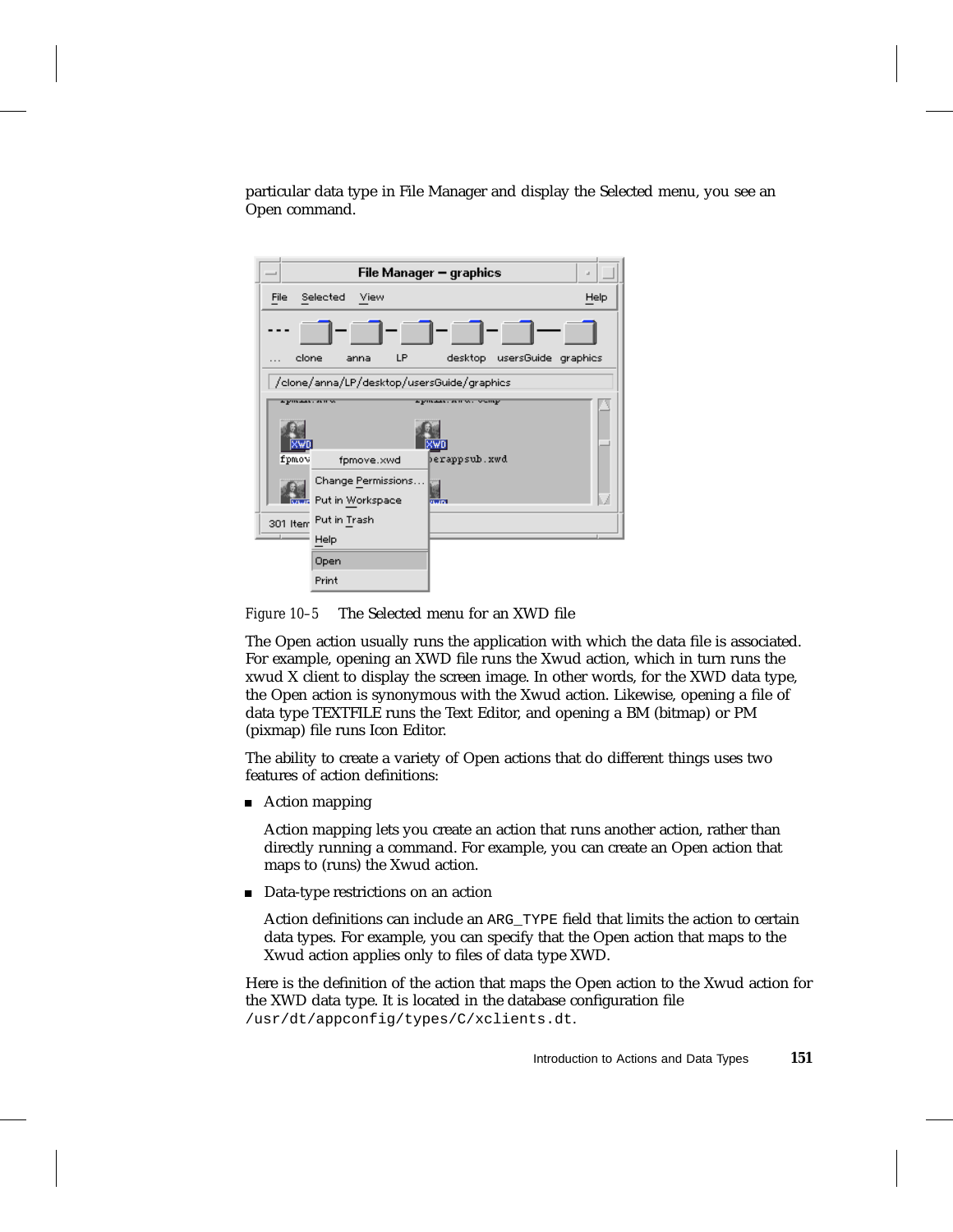```
ACTION Open
 {<br>LABEL
          Open
 ARG_TYPE XWD
 TYPE MAP
 MAP_ACTION Xwud
 }
```
The TYPE field specifies that this is a map action; the MAP\_ACTION field specifies this action runs the Xwud action. The ARG\_TYPE field specifies that this action applies only to files whose data type is XWD.

Compare the previous definition of the Open action to the next definition, which appears in the database file /usr/dt/appconfig/types/C/dt.dt.

```
ACTION Open
 {
  LABEL Open<br>ARG TYPE BM
  ARG TYPE
 TYPE MAP
 MAP_ACTION Dticon
 }
```
This definition applies to files of data type (ARG\_TYPE) BM (bitmap files). The definition maps the Open action to the Dticon action, which runs Icon Editor.

#### Defining the Double-Click Behavior of the Data Type

The data type's double-click behavior is defined by the first entry in the ACTIONS field. For example, for the XWD data type, the double-click behavior is to run the Open action, which in turn runs the Xwud action.

#### Dropping a Data File on an Action Icon

When the user drops a data file on an action icon, the system runs the action using that data file as the argument for the action (see "How Actions Use Data Files as Arguments" on page 148).

For example, when an XWD data file is dropped on the Xwd Display icon, the Xwud action is run using the data file argument. This runs the xwud X client with that data file.

#### Creating Desktop Printing for a Data Type

Desktop printing provides these ways to print a data file:

Using the Print command, if available, in the File Manager Selected menu.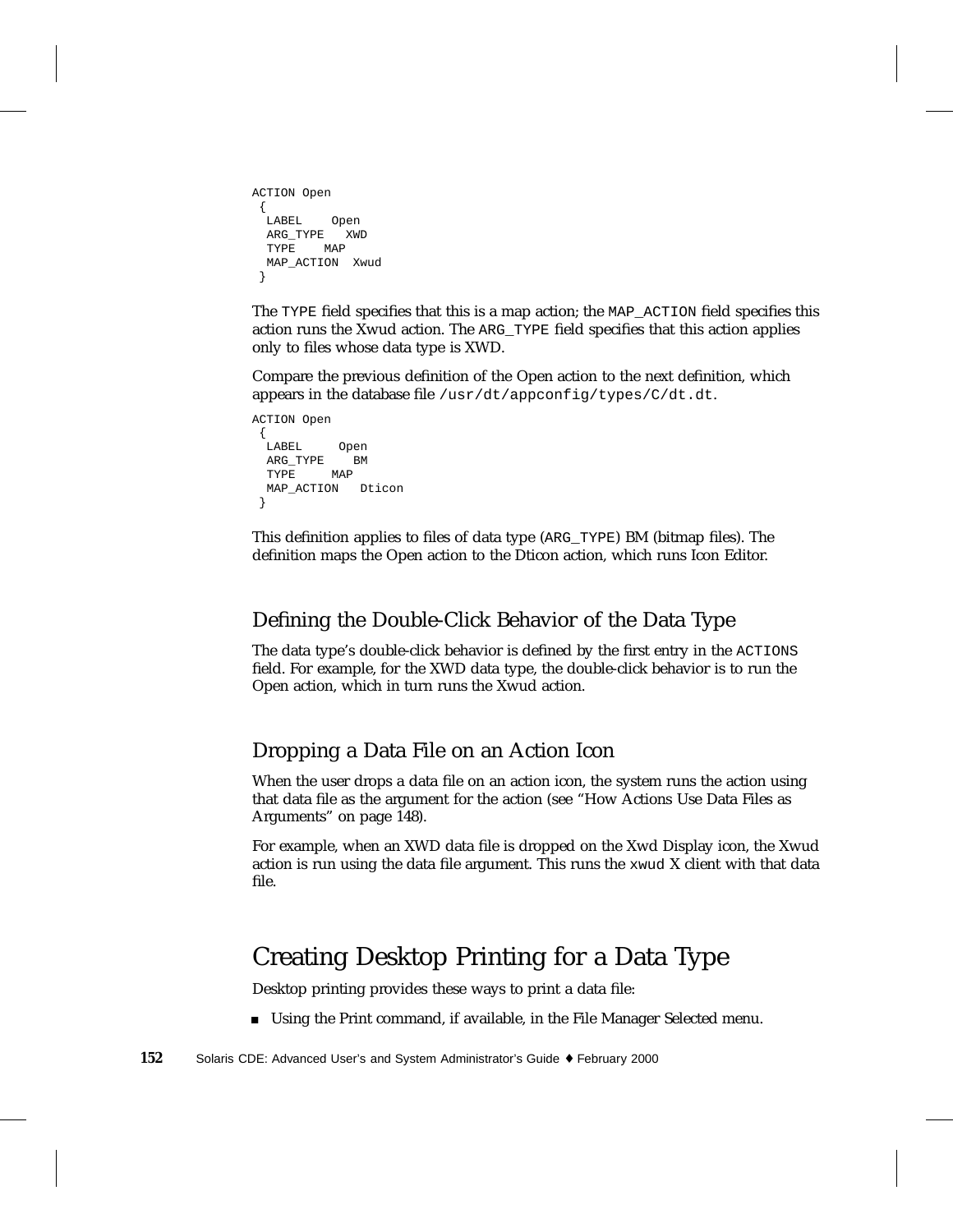Dropping a data file on a desktop printer drop zone (the Front Panel Printer control or a printer icon in Print Manager).

In addition to desktop printing, many applications provide a way to print from within the application.

Desktop printing uses actions named Print. Print, like Open, is an action name that is used for many different types of data. Therefore, Print actions use action mapping and the ARG\_TYPE field to customize printing for each data type.

For example, here is the Print action for the XWD data type. The definition is located in /usr/dt/appconfig/types/*language*/xclients.dt:

```
ACTION Print
 {
 LABEL Print
 ARG_TYPE XWD
 TYPE MAP
 MAP_ACTION NoPrint
}
```
This Print action, specific to XWD files, is mapped to a NoPrint action. NoPrint is a special action defined in /usr/dt/appconfig/types/*language*/dt.dt. The NoPrint action displays a dialog box telling the user that this data type cannot be printed.

Compare the XWD Print action with the following Print action for PCL files:

```
ACTION Print
{
 LABEL Print
 ARG_TYPE PCL
 TYPE MAP
 MAP_ACTION PrintRaw
}
```
#### The PrintRaw action, defined in the configuration file

/usr/dt/appconfig/types/*language*/print.dt, contains the command line for printing the PCL files.

```
ACTION PrintRaw
 {<br>Tydr
               COMMAND
  WINDOW_TYPE NO_STDIO<br>EXEC STRING /usr/dt/l
                   /usr/dt/bin/dtlp -w %(File)Arg 1%
 }
```
Introduction to Actions and Data Types **153**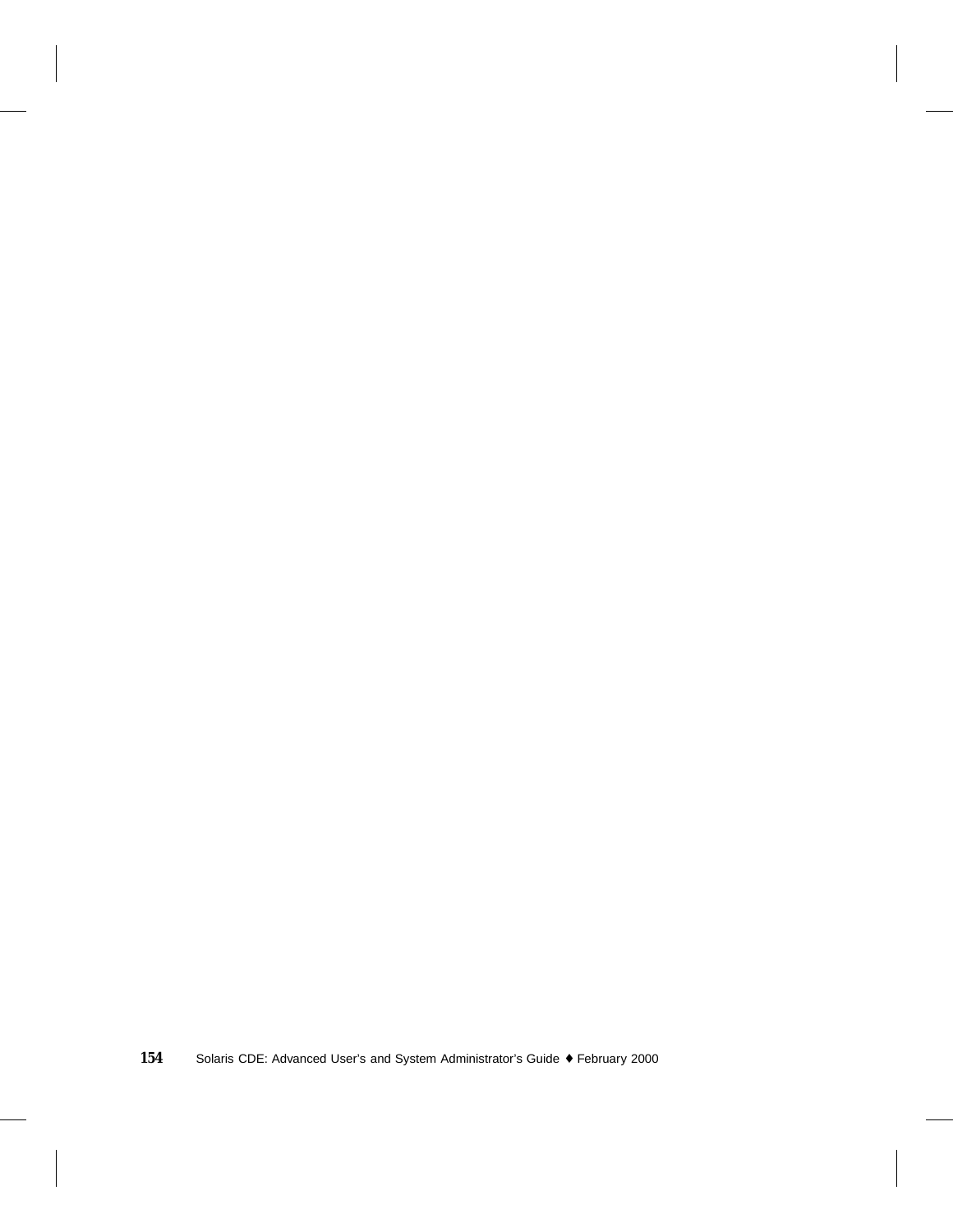#### CHAPTER **11**

# Creating Actions and Data Types Using Create Action

Create Action is a tool for creating:

- An action to start an application
- One or more data types for an application's data files
- Actions for opening and printing the application's data files

Create Action is also useful for creating simple actions for running operating system commands and shell scripts.

- "What Create Action Does" on page 155
- "Limitations of Create Action" on page 156
- "Creating an Action and Data Type for an Application with Create Action" on page 157

For reference information, see the dtcreate(1X) man page.

### What Create Action Does

Create Action includes a main window and a set of dialog boxes for creating an action and its associated data types.

Create Action does the following:

- Creates an action definition that runs a command.
- Creates a file *HomeDirectory*/.dt/types/*action\_name*.dt. This file stores the action and data type definitions created for the application.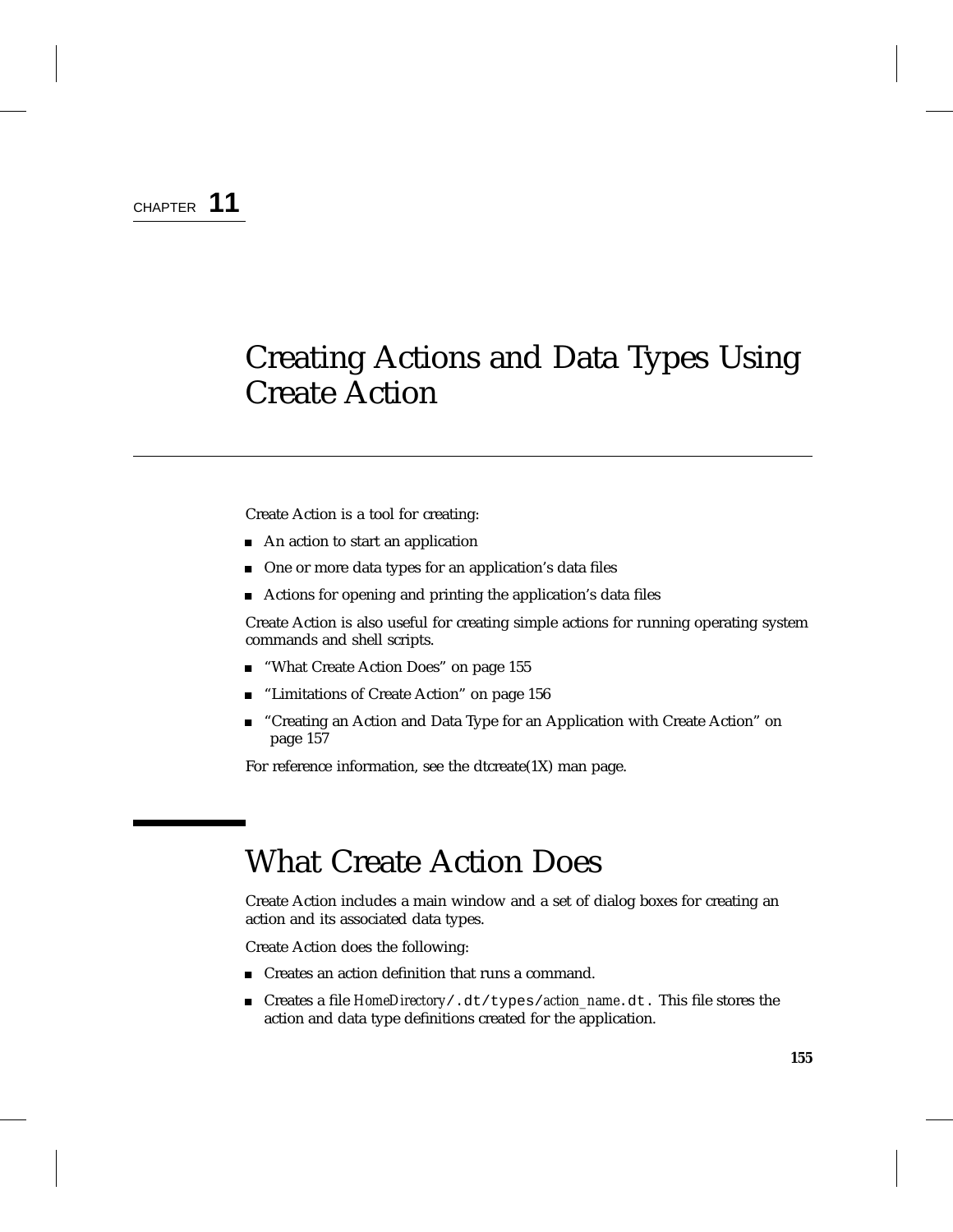Creates an *action file* in the user's home directory. The action file is an executable file with the same name as the action.

The action file's representation in File Manager is called an *application icon* because double-clicking it starts the application.

Optionally, you can make the action icon a drop zone by specifying dropable data types when you create the action.

- Creates one or more data types for the application's data files (optional).
- **Creates an Open action for each data type.**
- Creates a Print action for each data type (optional).
- Reloads the database of actions and data types. This makes the actions and data types take effect immediately.

### Limitations of Create Action

Create Action is designed to create actions and data types for running applications. However, actions and data types are very flexible, and include additional functionality that can only be accessed if you create the definitions manually.

For more information, see:

- Chapter 12
- Chapter 13

#### Action Limitations

You cannot use Create Action to create the action for an application if any of the following conditions are true:

The command line requires a non-file argument (parameter).

For example, you cannot use Create Action to write an action for the command:

```
lp -ddevice filename
```
where the user has to supply *device* each time the command is executed.

The application icon must have a different label than the action name.

For example, you cannot use Create Action to provide a local-language version of an existing action.

The action requires any of the advanced features of the action database.

Examples of these advanced features are actions that: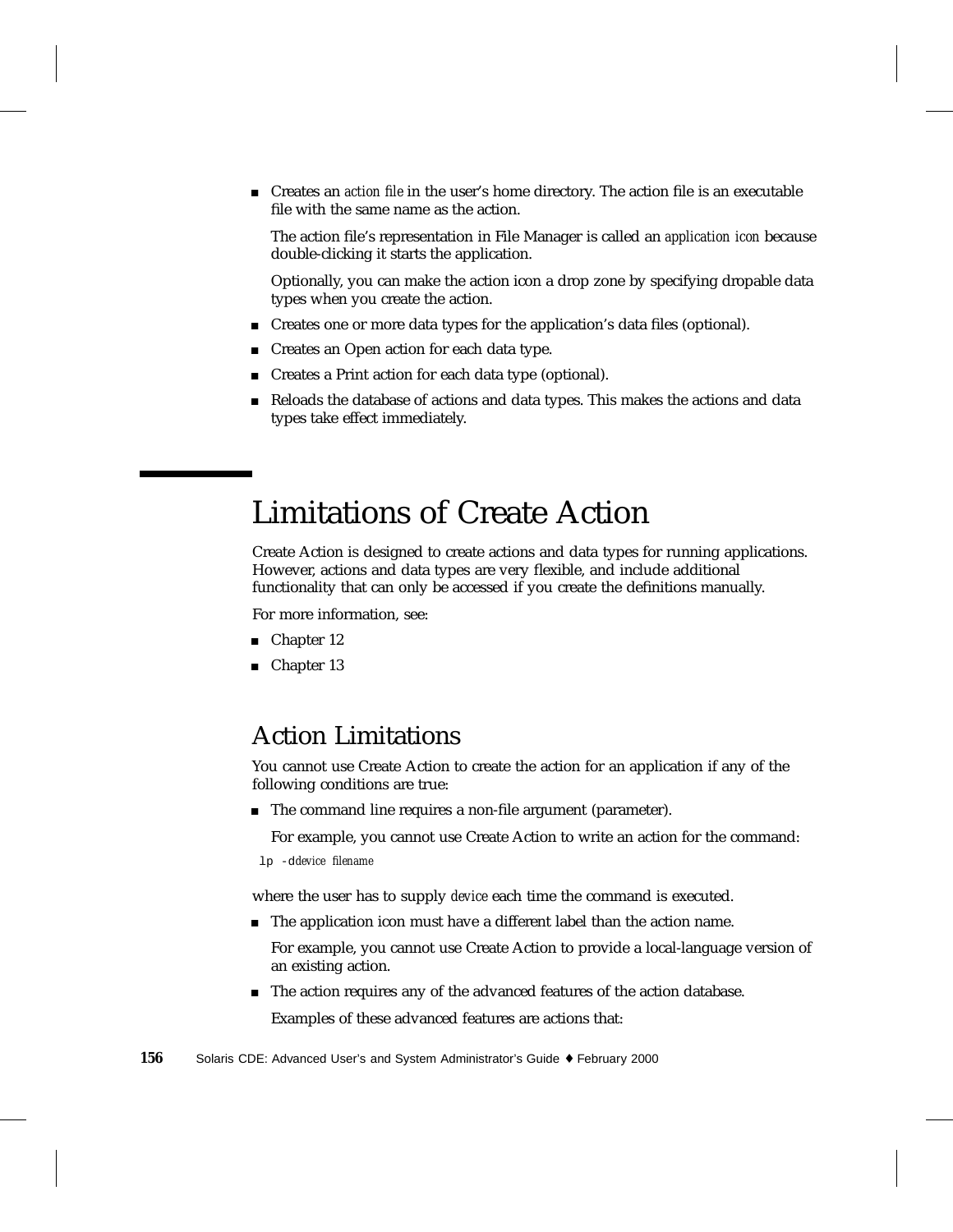- **Launch commands on systems remote from the action definition**
- Invoke other actions
- Must be run as a different user (for example, as superuser)
- Make extensive use of the ''map'' feature
- Have very different behaviors depending on the number of file arguments supplied to the action

### Data Type Limitations

You cannot use Create Action to create the data type for an application if any of the following conditions are true:

- The data type must have additional actions associated with it other than Open and Print.
- The Open action for the data type is not the action's command.

For example, you cannot use Create Action to create the data type that provides a unique icon for the directory representing the application's application group.

## Creating an Action and Data Type for an Application with Create Action

There are some things you'll need to know about the application before you run Create Action.

■ The command line for starting the application.

You'll need to know whether the command line includes a required file argument, an optional file argument, or no file argument.

If the application requires a non-file argument, you cannot use Create Action to create the action.

The types of data files an application can accept.

Some applications can accept only one type of data. Others (for example, an ASCII editor or graphics editor) can accept multiple data types.

■ The way the application identifies its data files.

This may be a naming convention (for example, file names ending with.doc), and/or may depend on the content of the file. If the application does not use a file-name convention, you can still set one up for the action icon.

Optional: The command line to print the files.

Creating Actions and Data Types Using Create Action **157**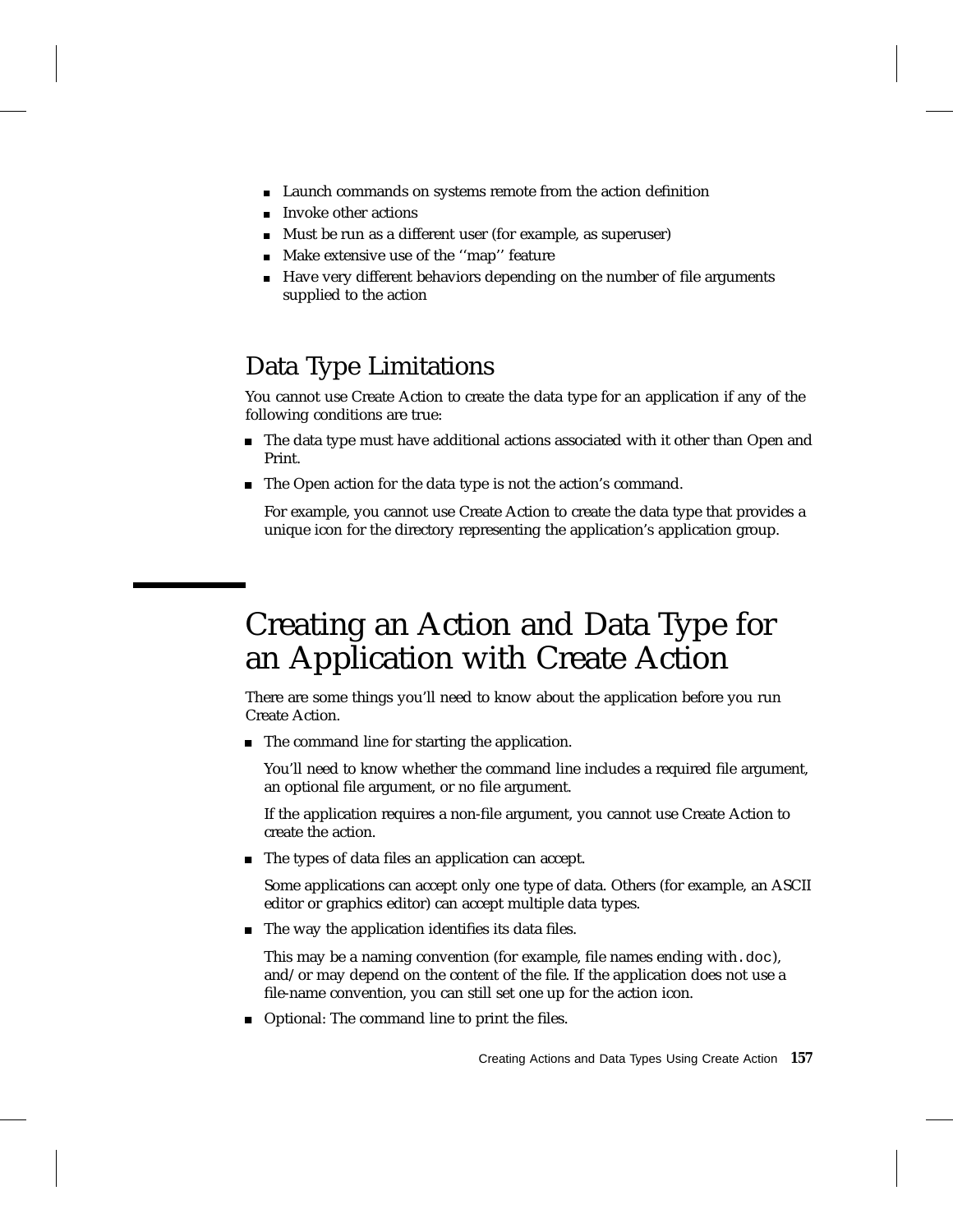#### To Create an Action for an Application  $\blacktriangledown$

**1. Double-click Create Action in the Desktop\_Apps application group.**



*Figure 11–1* Create Action icon in Application Manager

This displays the main Create Action window.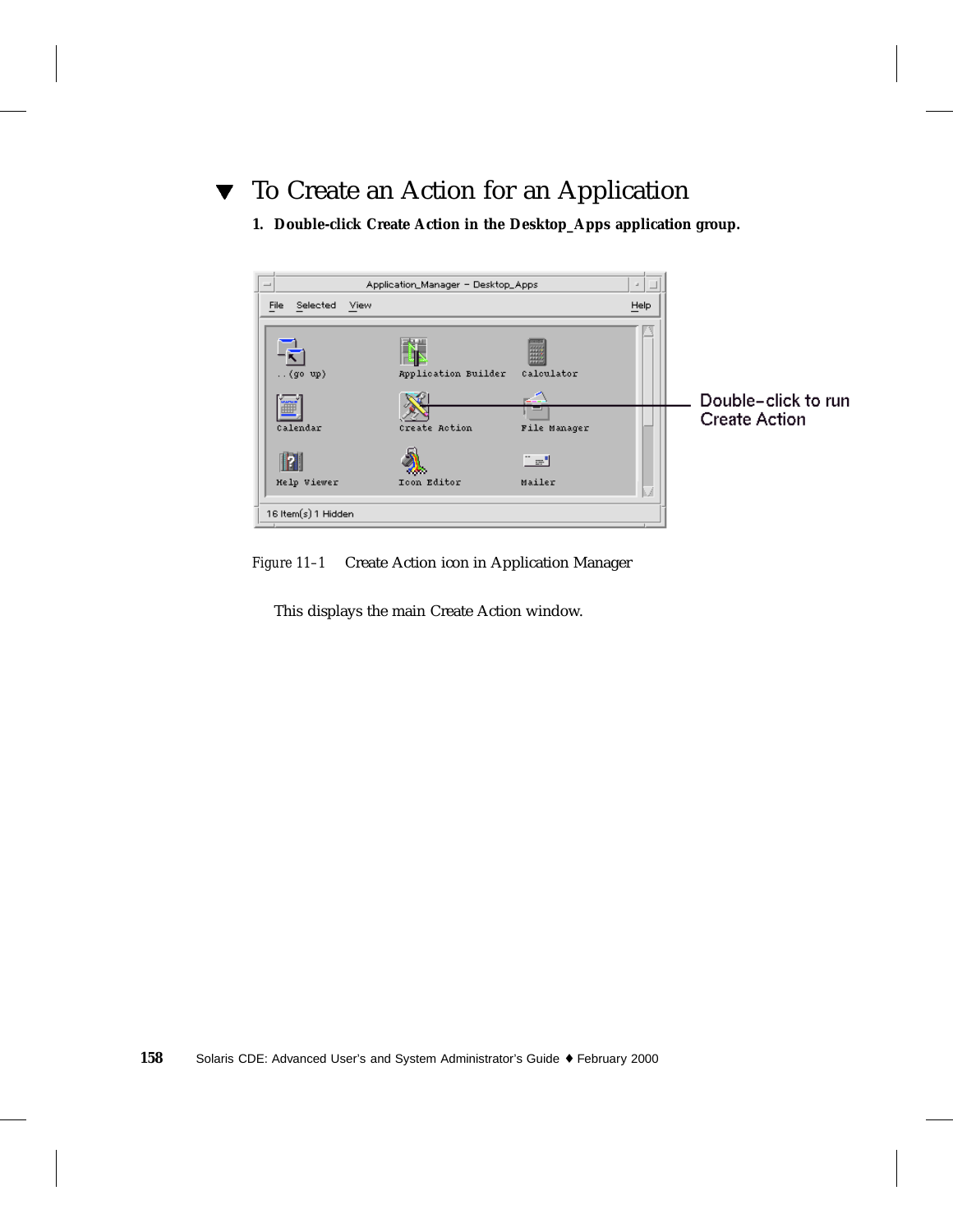| <b>Create Action</b>                                  | u    |
|-------------------------------------------------------|------|
| File<br>Options                                       | Help |
| Action Name (Icon Label):<br>Ι                        |      |
| Action Icons:                                         |      |
| Find Set<br>Edit lcon<br>y                            |      |
| Command When Action Is Opened (Double-clicked):<br>ľ. |      |
| Help Text For Action Icon:                            |      |
| ľ                                                     |      |
| Graphical $(X-Window)$ $\Box$<br>Window Type:         |      |
| Advanced                                              |      |

*Figure 11–2* Create Action main window

- **2. Type the name that will label the action icon into the Action Name text field.**
- **3. Use the Action Icons controls to specify the icon for the application. Initially, the default icon is shown.**
	- To choose a different, existing icon, click Find Set to display the Find Set dialog box. See "Using the Find Set Dialog Box To Specify an Icon" on page 166.
	- To create new icons, choose Edit Icon to run the Icon Editor.
- **4. In the Command When Action Icon Is Opened text field, type the command to start the application.**

Use the syntax \$*n* for a file argument; for example:

Creating Actions and Data Types Using Create Action **159**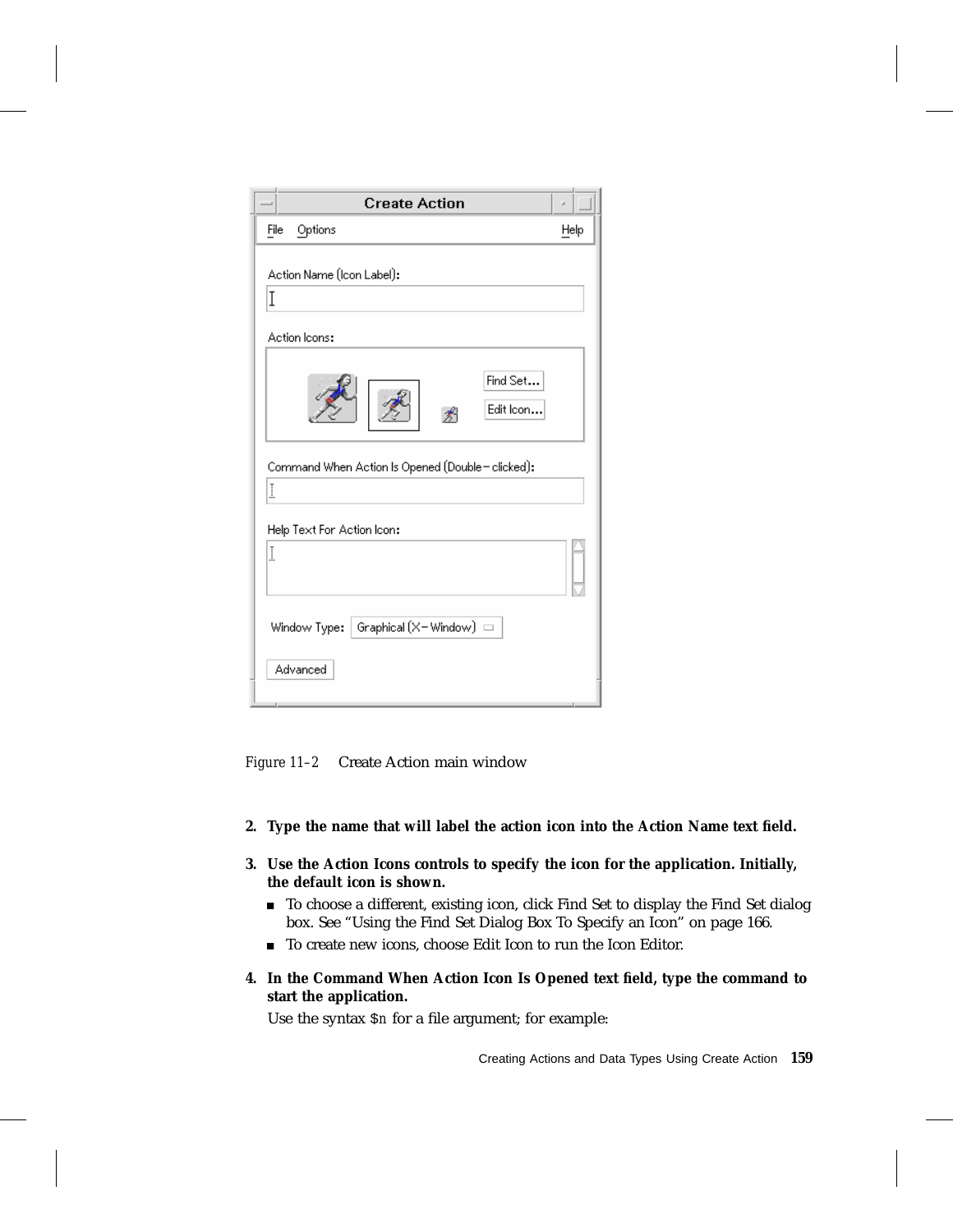```
emacs
   bitmap $1
   diff $1 $2
   lp -oraw $1
```
If the command line includes a file argument  $(\xi \eta)$ , then the action icon will be a drop zone for files.

The command lines are not passed to a shell unless you explicitly specify the use of a shell. For example, these lines use shell processing:

 $/bin/\sh$  -c 'ps | lp' /bin/sh -c 'spell \$1 | more'

#### **5. Type the On Item help text for the action icon into the Help Text For Action Icon text field.**

The text will automatically wrap in the text field. However, these line breaks are not preserved online. If you want to specify a hard line break, use  $\n\lambda$ n.

#### **6. Choose the windowing support required by the action from the Window Type option menu.**

Graphical (X-Window)—the application creates its own window

Terminal (Auto-Close)—the application will run in a terminal emulator window that closes automatically when the user exits the application

Terminal (Manual Close)—the application will run in a terminal emulator window that remains open until the user explicitly closes it

No Output—the application does not produce output to the display

#### **7. Proceed as follows:**

- If your application has data files, and you want to create one or more data types for them, see the next section, "To Create One or More Data Types for an Application" on page 160.
- If you do not need to create a data type, save the action by choosing Save from the File menu. Then, test the new action by double-clicking its icon in your home directory.

### ▼ To Create One or More Data Types for an Application

- **1. Define the action for the application using the procedure in the previous section, "To Create an Action for an Application" on page 158.**
- **2. Click the Advanced button in the Create Action window to expand the window.**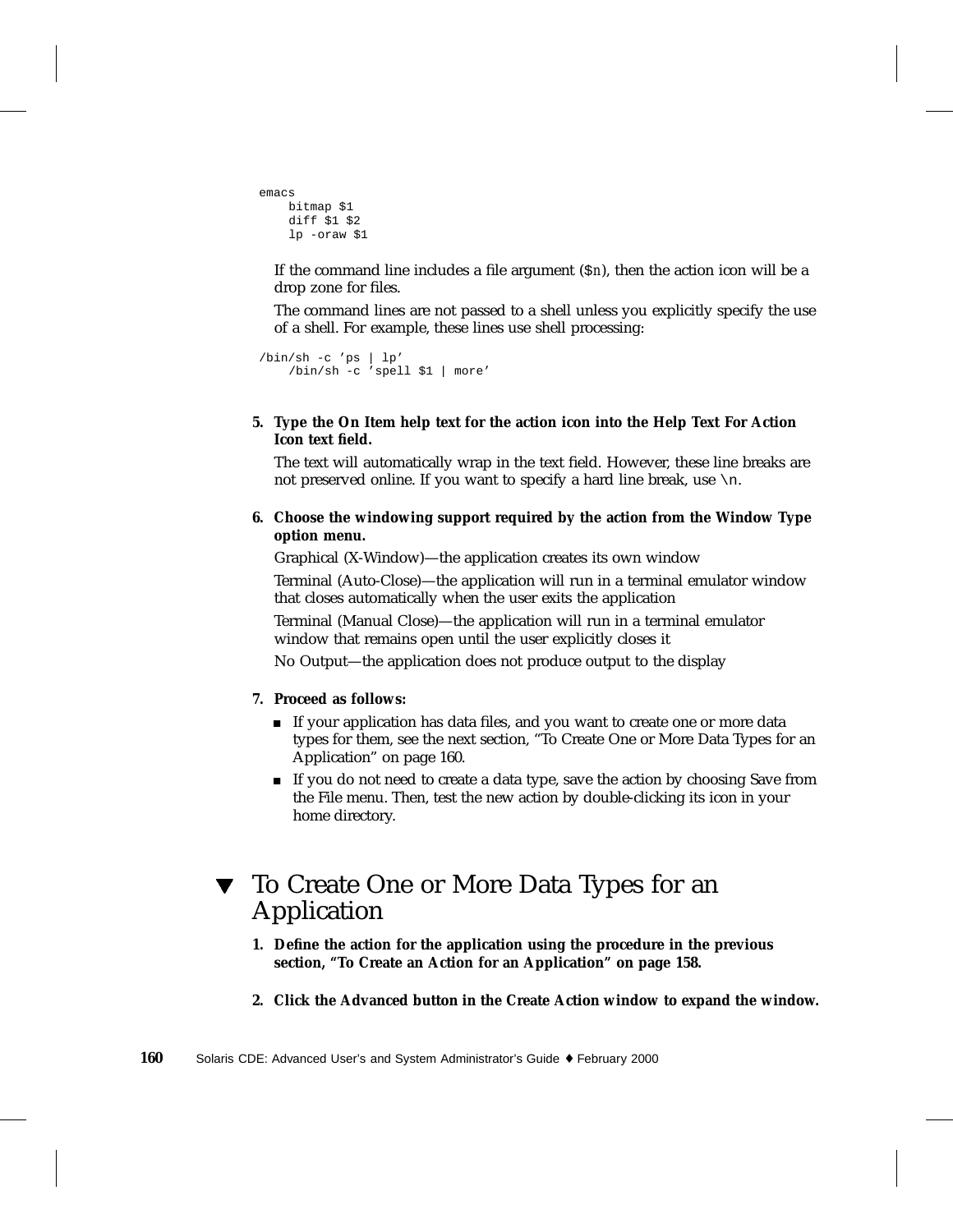| Basic                                        |                 |
|----------------------------------------------|-----------------|
| When Action Opens, Ask Users for:            |                 |
| ľ                                            |                 |
| Datatypes That Use This Action:              |                 |
|                                              | Add             |
|                                              | Delete          |
|                                              | Edit            |
| Dropable Datatypes: (iii) All Datatypes<br>O | Only Above List |

*Figure 11–3* Advanced features in the main Create Action window

**3. If you want the application icon to prompt for a file argument when the icon is double-clicked, type the text of the prompt into the ''When Action Opens, Ask Users for'' text field.**

Use these guidelines for this text field:

- You must use this field if the application's command line has a *required* file argument.
- You must leave this field blank if the command line does not include a file argument.
- If the file argument in the application's command line is optional, you have a choice. If you supply the prompt text, the action icon will prompt for the file when double-clicked. If you do not supply the prompt text, the action will be executed with a null string as the file argument.
- **4. Specify the types of files that the action will accept as arguments:**
	- If the action can accept any data type, select All Data Types.
	- If the action can accept only the data type(s) you create for the application, select Only Above List.

Initially, the Datatypes That Use This Action list is empty. As you create data types for the application, they are added to the list.

**5. Click Add beside the Datatypes That Use This Action list box to display the Add Data Type dialog box.**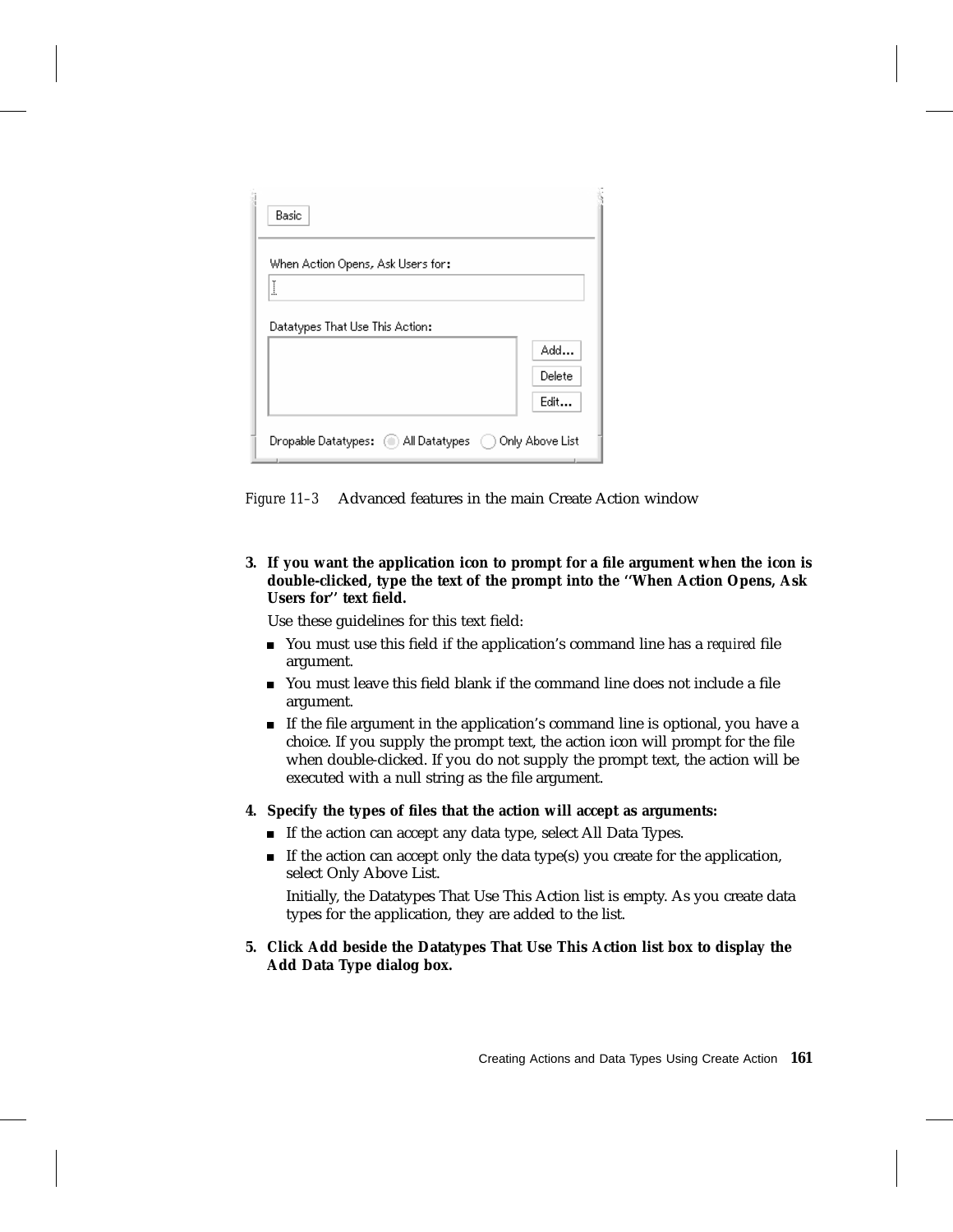| <b>Add Datatype</b>               |
|-----------------------------------|
| Name of Datatype Family:          |
| MyApp_FILE_1                      |
| Identifying Characteristics:      |
| ľ                                 |
|                                   |
| Edit                              |
|                                   |
| Help Text for this Datatype Icon: |
| Find Set<br>Edit Icon<br>誤        |
| Commands                          |
| Command to Open this Datatype:    |
| MyApp \$1                         |
| Command to Print this Datatype:   |
| ľ                                 |
| Cancel<br>Ok<br>Apply<br>Help     |

*Figure 11–4* Create Action's Add Datatype dialog box

- **6. Optional: If you don't want to use the default data type name, type a new name for the data type into the Name of Datatype Family text field.** The name cannot include spaces. The data type name is not visible to application users; it is used in the actions/data types database to identify the data type definition.
- **7. Click the Edit button beside the Identifying Characteristics box to display the Identifying Characteristics dialog box.**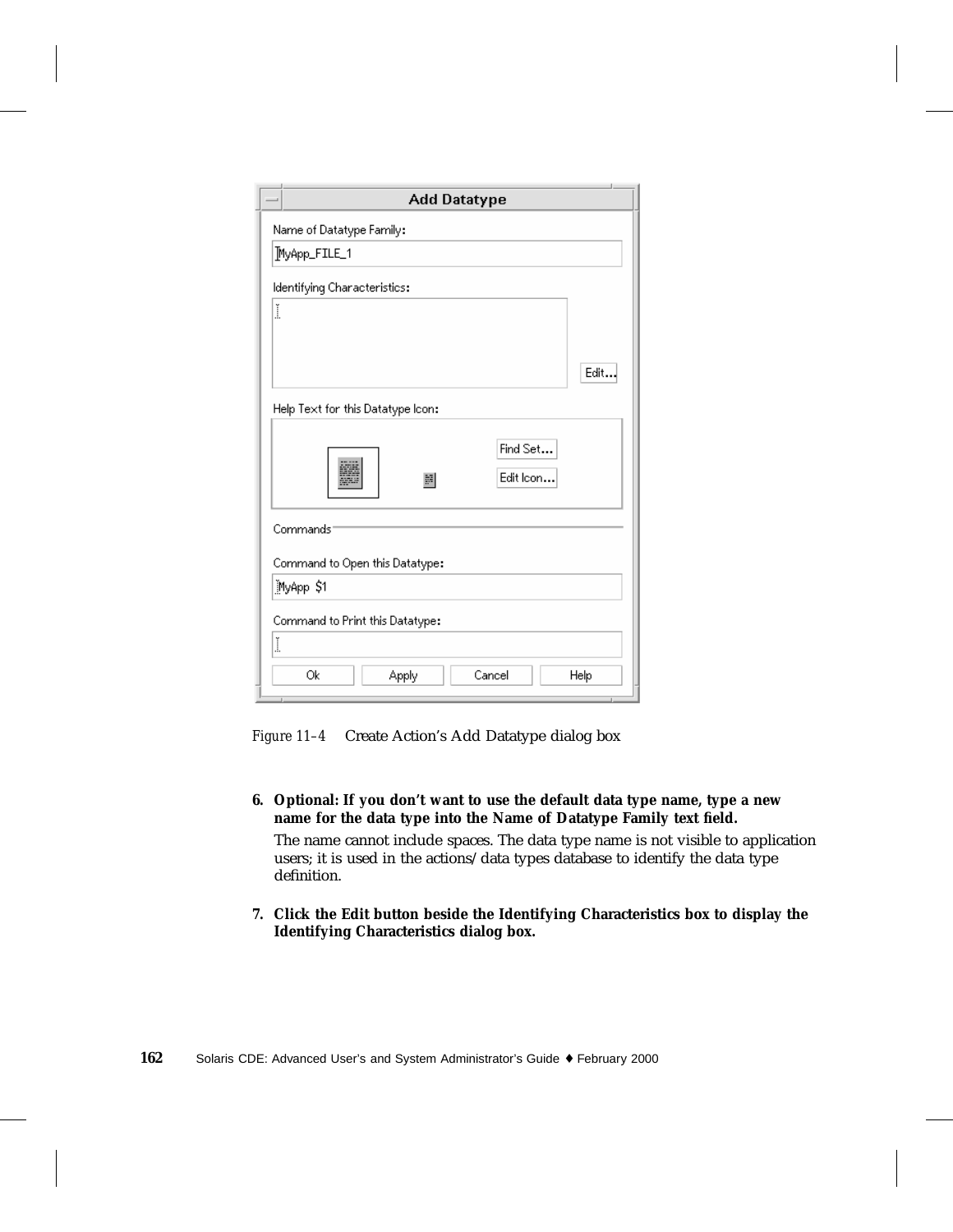|   |                     | <b>Identifying Characteristics</b> |     |        | ц    |
|---|---------------------|------------------------------------|-----|--------|------|
|   | Include All         |                                    |     |        |      |
|   | Files               | Folders                            |     |        |      |
|   |                     | That Match The Following:          |     |        |      |
|   | Name Pattern:       |                                    |     |        |      |
| ✔ | *.m√                |                                    |     |        | AND  |
|   | Permission Pattern: |                                    |     |        |      |
| ✔ | Read:               | On                                 | Off | Either | and  |
|   | Write:              | On                                 | Off | Either |      |
|   | Execute:            | On                                 | Off | Either |      |
|   | Contents:           |                                    |     |        |      |
|   | Patterin            | Ľ                                  |     |        |      |
|   | Iyper               | String                             |     |        |      |
|   |                     | Byte Hezt                          |     |        |      |
|   |                     | Short (Declined)                   |     |        |      |
|   |                     | Long (Decimal)                     |     |        |      |
|   | Start Byter         | Ĭ                                  |     |        |      |
|   | 0k                  | Cancel                             |     | Clear  | Help |

*Figure 11–5* Create Action's Identifying Characteristics dialog box

Characteristics of a data type are the criteria used to differentiate the data type from others. You can choose one or more of the following criteria: Files or Folder—the data type applies only to files or only to folders Name Pattern—data typing based on the file name Permission Pattern—read, write, execute permissions Contents—contents of a specified portion of the file

**8. Select whether the data type represents a file or folder.**

Creating Actions and Data Types Using Create Action **163**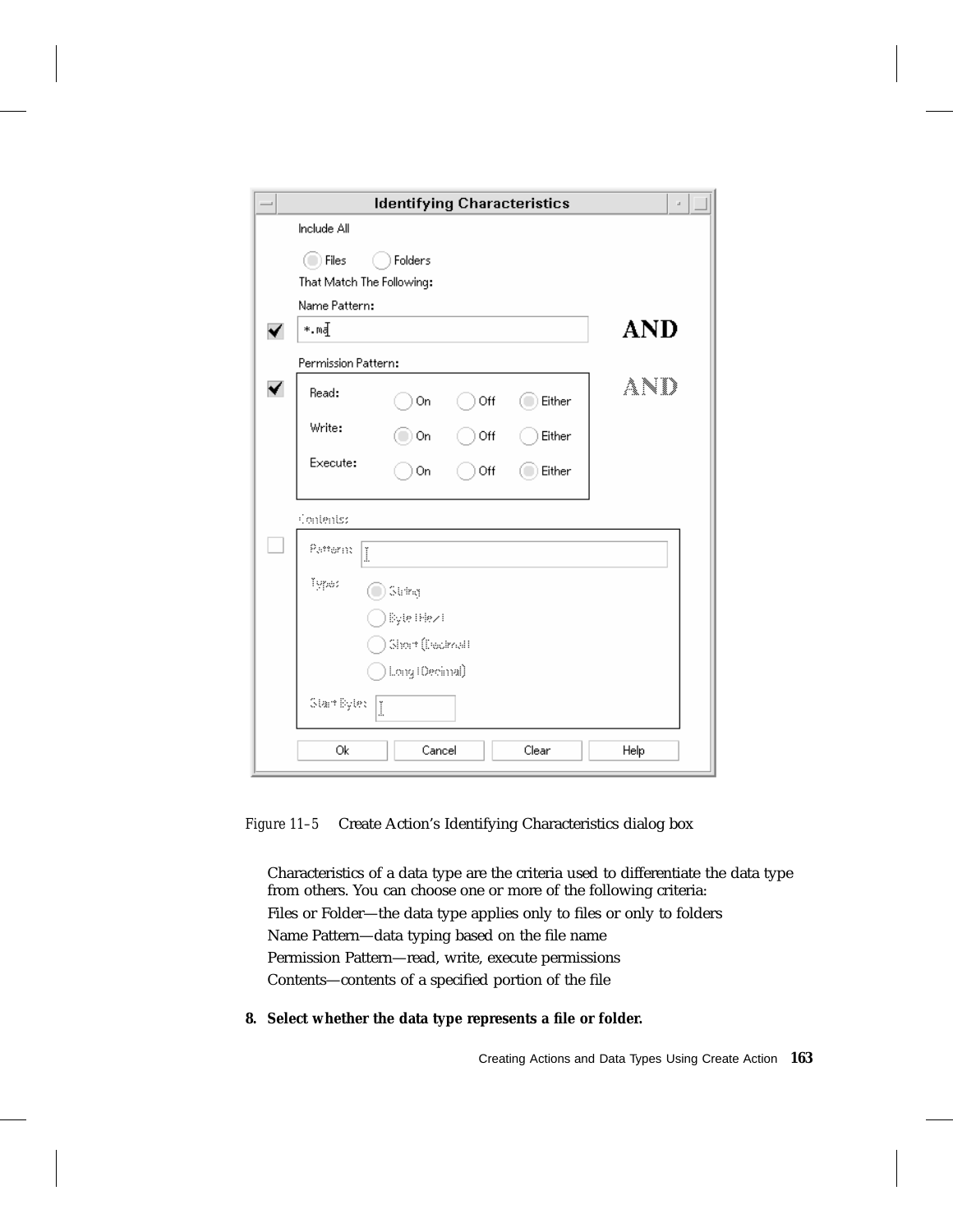|             | Identifying Cl            |
|-------------|---------------------------|
| Include All |                           |
| (□) Files → | ○ Folders                 |
|             | That Match The Following: |

*Figure 11–6* Specifying a file or directory characteristic for a data type.

**9. If the data typing depends on the name, select the Name Pattern check box and fill in the text field.**

| Name Pattern: |  |
|---------------|--|
| mđ            |  |



You can use  $*$  and ? as wildcards:

- \*—matches any sequence of characters
- ?—matches any single character
- **10. If the data typing depends on the permissions, select the Permission Pattern check box and select the permissions for the data type.**

| Permission Pattern: |    |     |        |                    |
|---------------------|----|-----|--------|--------------------|
| Read:               | On | Off | Either | ▓<br>⅋<br>Ñ.<br>A. |
| Write:              | On | Off | Either |                    |
| Execute:            | On | Off | Either |                    |
|                     |    |     |        |                    |

*Figure 11–8* Specifying the permission characteristics for a data type

On—the file must have the specified permission Off—the file must lack the specified permission Either—the specified permission does not matter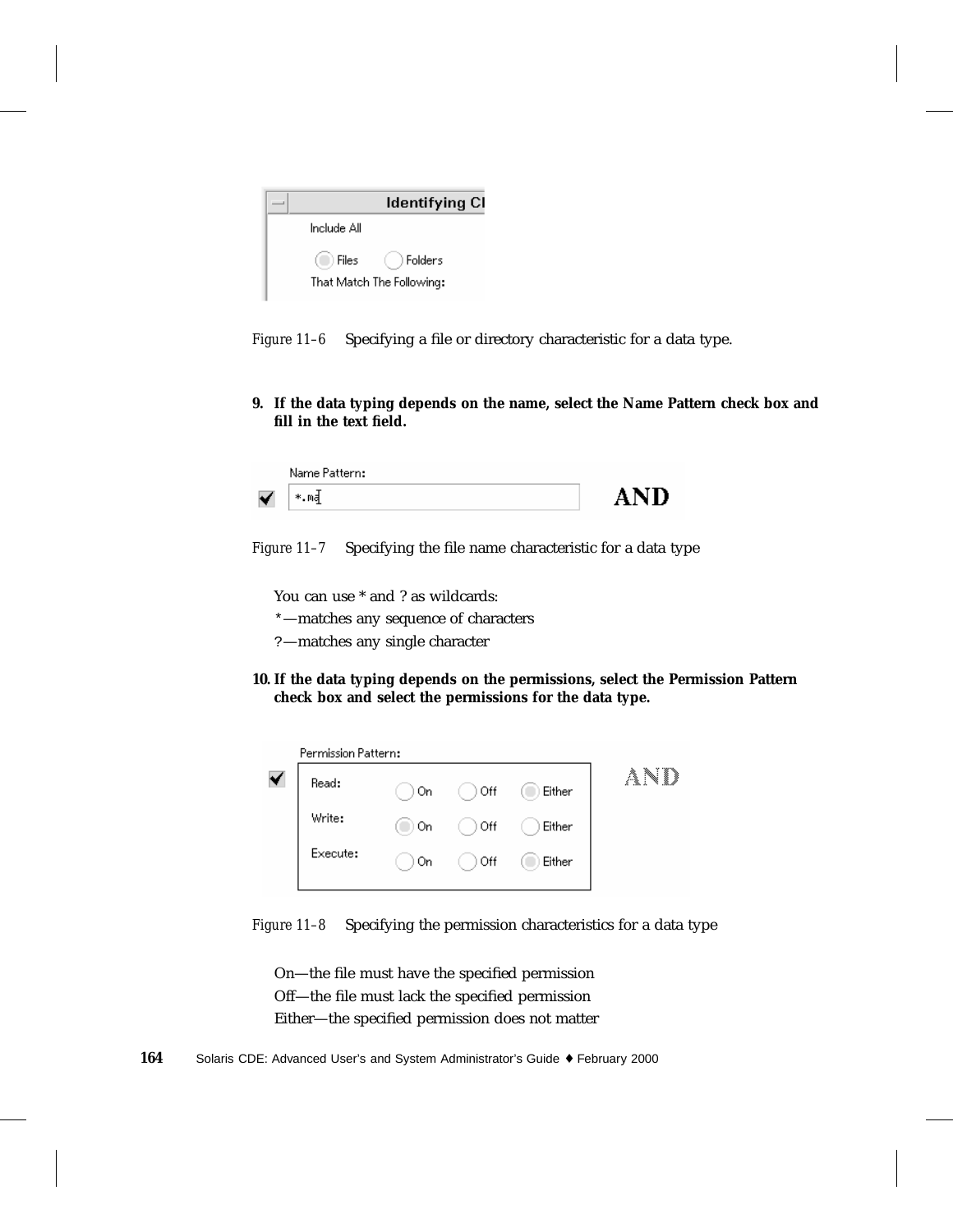**11. If the data typing depends on the contents, select the Contents check box and supply the requested information—Pattern to search for and Type of contents. Optionally, you can supply the byte location where the search should start.**

|   | Contents:   |                 |
|---|-------------|-----------------|
| V | Pattern:    | Ι               |
|   | Type:       | String          |
|   |             | Byte (Hex)      |
|   |             | Short (Decimal) |
|   |             | Long (Decimal)  |
|   | Start Byte: | ľ               |

*Figure 11–9* Specifying the contents characteristics for a data type

**Note -** Use of content-based data typing may affect the performance of the system.

#### **12. Click OK to close the Identifying Characteristics dialog box.**

The characteristics will be displayed in the Identifying Characteristics field using this coding:

- d—a directory
- r—the file has read permission
- w—the file has write permission
- x—the file has execute permission
- !—logical operator NOT
- &—logical operator AND
- **13. Type the help text for the data files into the Help Text text field.**
- **14. Use the Datatype Icons controls to specify the icon for the data files. Initially, the default icon is shown.**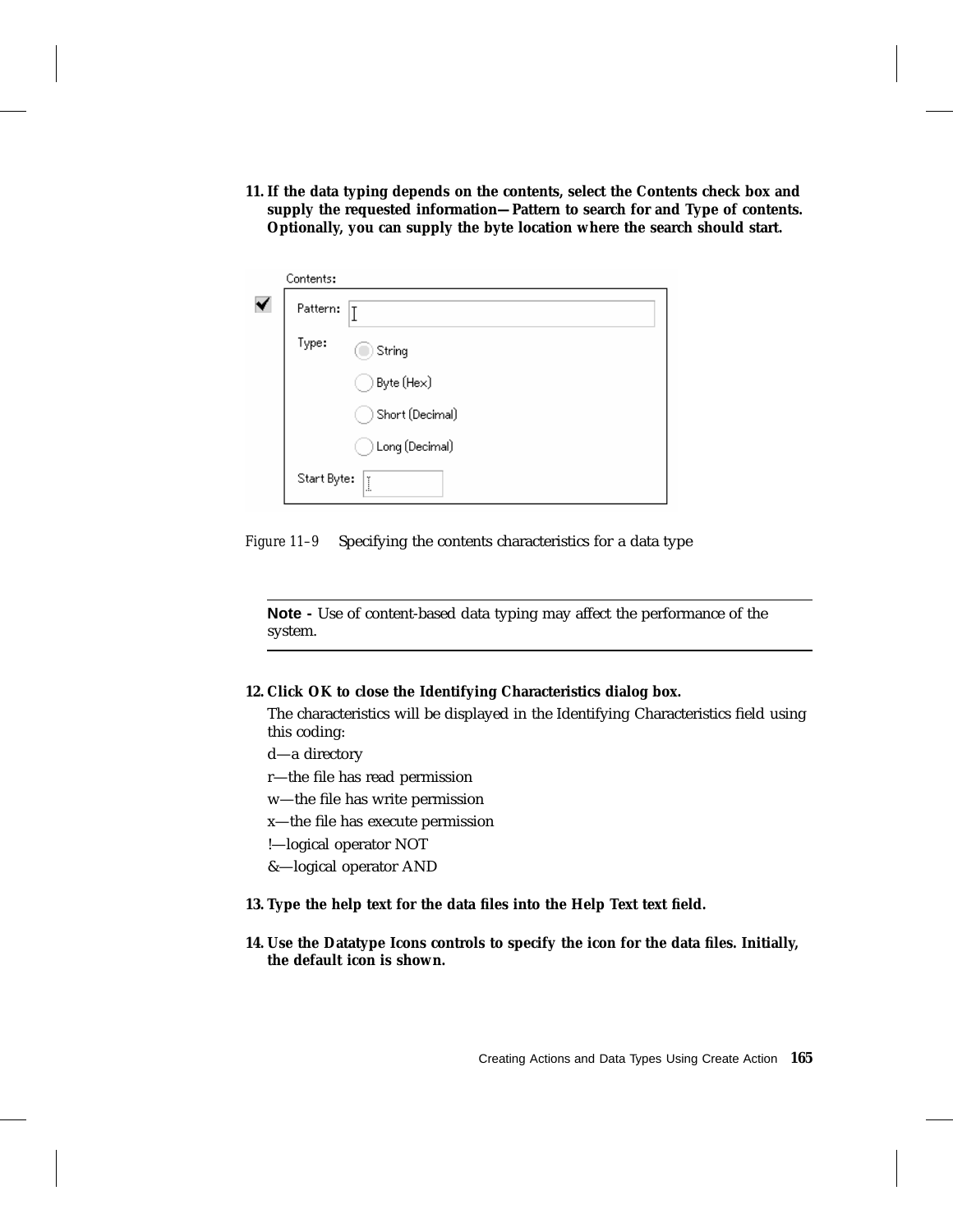- To choose a different, existing icon, click Find Set to display the Find Set dialog box. See "Using the Find Set Dialog Box To Specify an Icon" on page 166.
- To create new icons, click Edit Icon to run the Icon Editor.
- **15. Verify the command in the Command to Open this Datatype text field. This is the command that will be executed when the user double-clicks a data file.**
- **16. Optional: If the application supplies a print command for printing data files from the command line, type the command into the Command to Print this Datatype text field, using the syntax** \$*n* **for a file argument.**
- **17. Do one of the following to save the data type definition:**
	- Click OK to save the data type and close the Add Datatype dialog box.
	- Click Apply to save the data type without closing the Add Datatype dialog box. This let you immediately proceed to define another data type for the action.

### Using the Find Set Dialog Box To Specify an Icon

The Find Set dialog box is displayed when you click Find Set in the Create Action main window or in the Add Datatype window. Use the dialog box to specify the icon that will be used for the action or data type.

|                                                                                                 |        | <b>Find Set</b> |                |
|-------------------------------------------------------------------------------------------------|--------|-----------------|----------------|
| Icon Folders<br>/users/anna/.dt/icons<br>/etc/dt/appconfig/icons/C<br>/usr/dt/appconfig/icons/C |        | Icon Files      | boxes<br>music |
| Enter Icon Filename<br>Imusic                                                                   |        |                 |                |
| Ok<br>$\cdots$                                                                                  | Cancel |                 | Help           |



The Find Set dialog box lets you specify a set of icon image files located:

**166** Solaris CDE: Advanced User's and System Administrator's Guide ♦ February 2000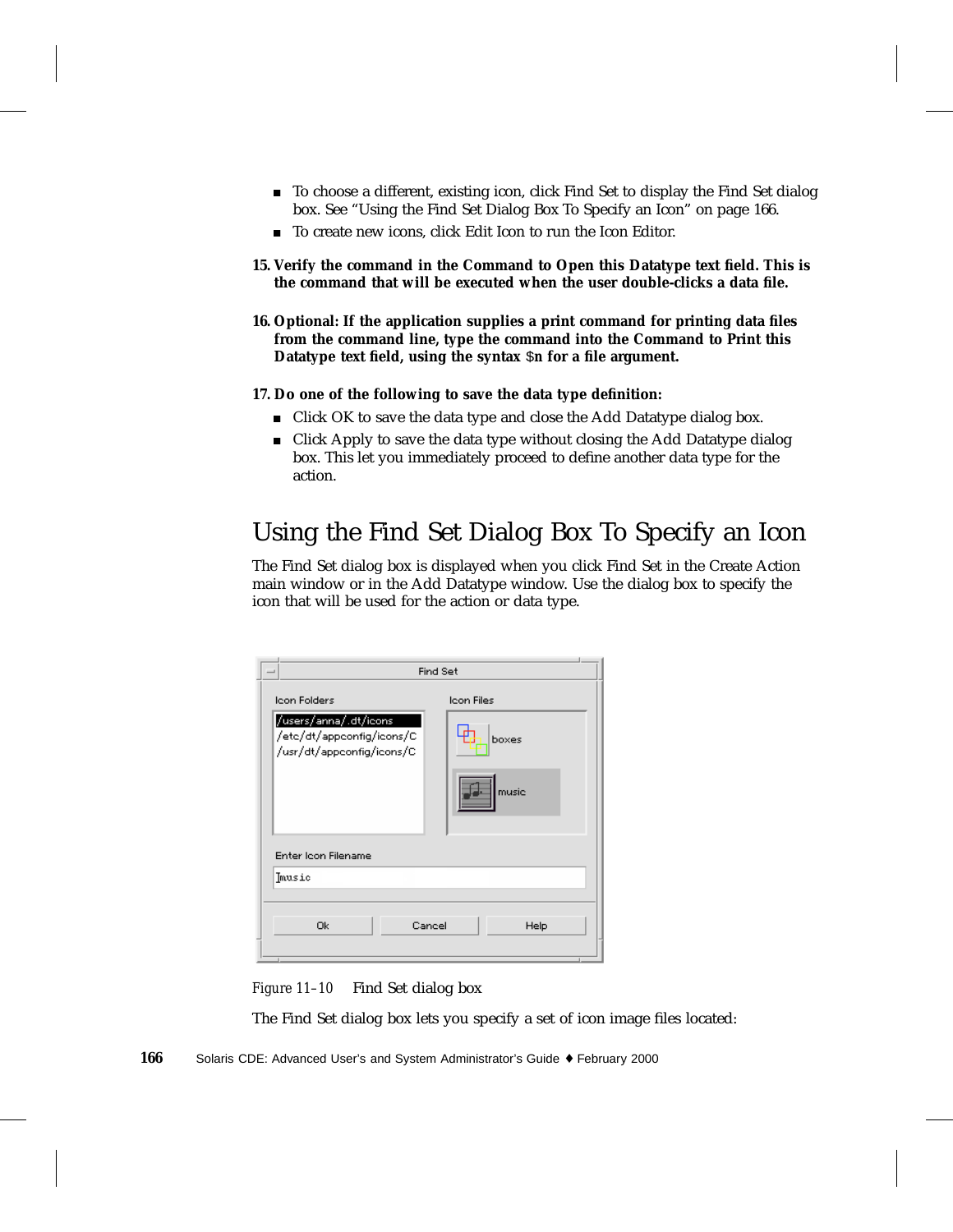- In a directory on the icon search path. The Icon Folders list includes all the directories on the icon search path.
- In a registration package that will be integrated with the desktop using dtappintegrate. These icons are not yet located in a directory on the icon search path, but will be placed there by dtappintegrate.
- **Note -** The action and data type definitions created using Create Action write out the base name for the icon files (the file name minus the file-name suffixes for size and type). Icons for actions and data types created with Create Action must eventually be placed in directories on the icon search path.

#### To Specify a Set of Icons Located on the Icon Search Path

**1. In the Find Set dialog box's Icon Folders list, double-click the folder path containing the icon.**

The Icon Files list will show all the icon files in that folder.

- **2. In the Icon Files list, click the icon you want to use.** This places the base name of the icon file in the Enter Icon File name text field.
- **3. Click OK.**

#### To Specify an Icon in a Registration Package

If you are a system administrator or programmer creating a registration package, the icon image files are initially located in a directory in the registration package:

*app\_root*/dt/appconfig/icons/*language*

After registration with dtappintegrate, the icon files will be copied to /etc/dt/appconfig/icons/*language*, which is on the icon search path.

Use this procedure to specify icons that are part of a registration package:

- **1. In the Find Set dialog box's Enter Icon Filename text field, type the base name of the icon file.**
- **2. Click OK.**

Create Action displays a dialog box to inform you that the icons were not found in directories on the icon search path.

**3. In the information dialog box that appears, choose No Change.**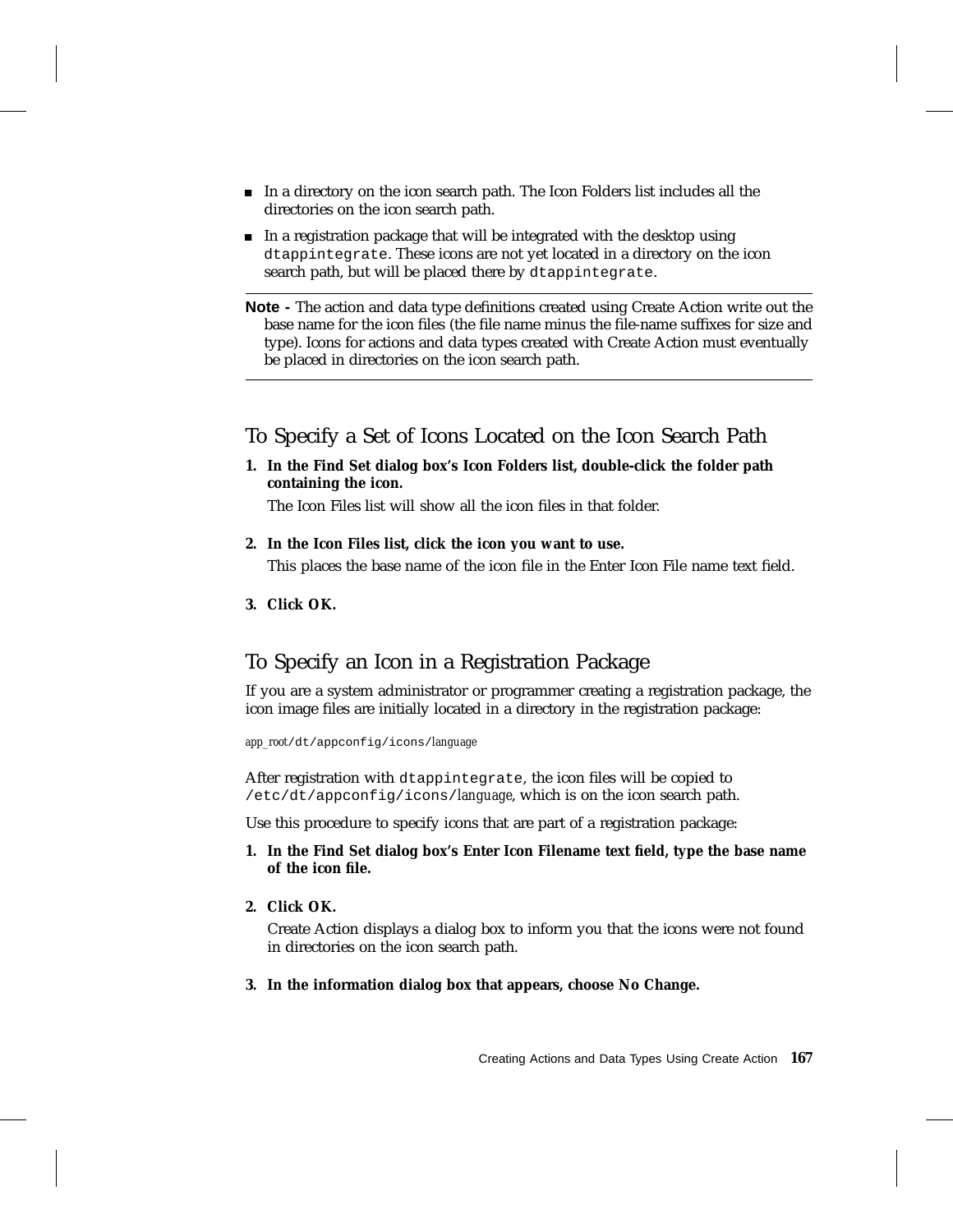Solaris CDE: Advanced User's and System Administrator's Guide ♦ February 2000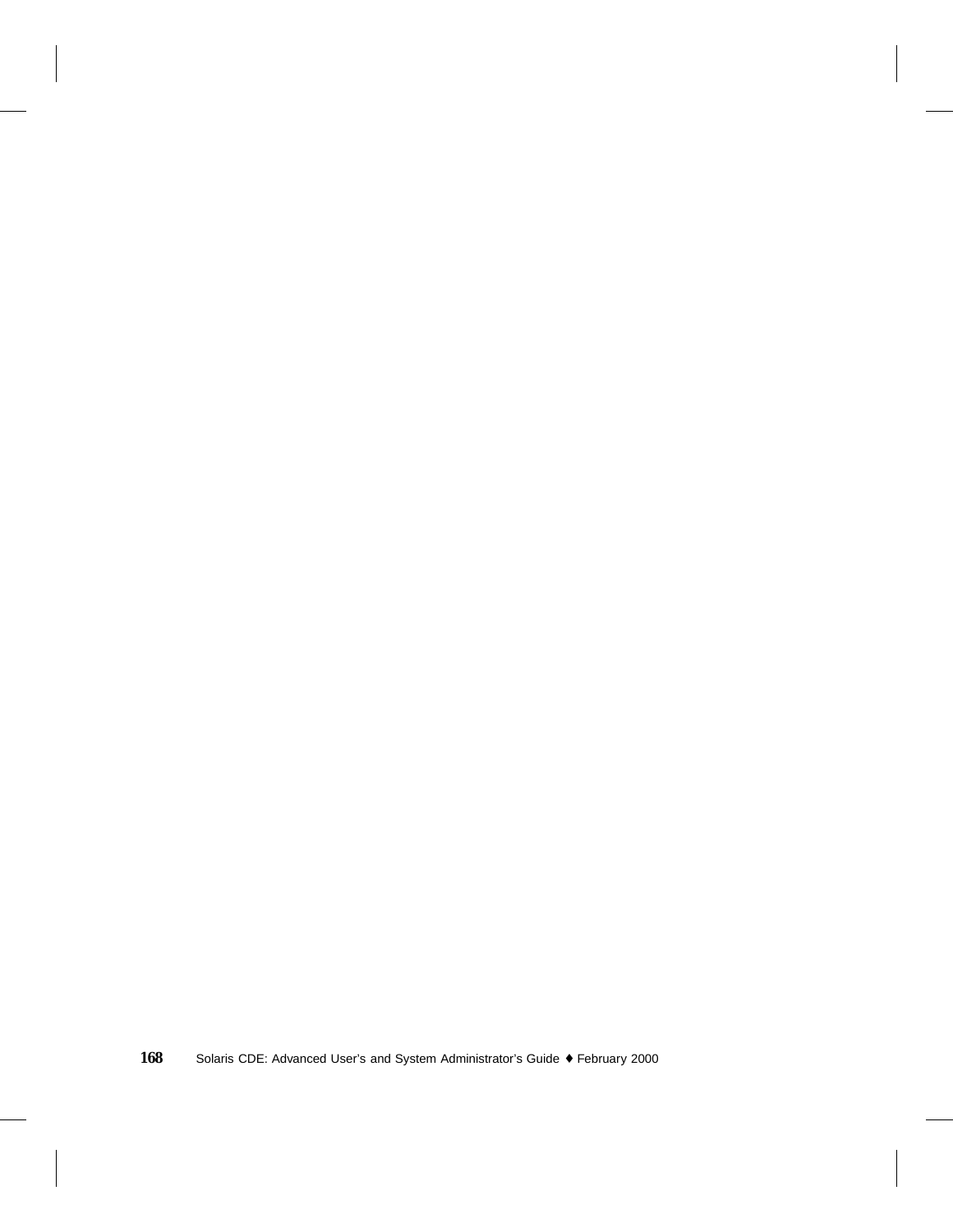### CHAPTER **12**

# Creating Actions Manually

There are two ways to create actions:

- **Using the Create Action desktop application**
- **Manually creating an action definition**

Creating an action manually requires you to edit a database file. This chapter describes how to manually create action definitions.

- "Reasons You Must Create an Action Manually" on page 170
- "Creating an Action Manually: General Steps" on page 171
- "Building the Execution String for a COMMAND Action" on page 179
- "Windowing Support and Terminal Emulators for COMMAND Actions" on page 186
- "Restricting Actions to Certain Arguments" on page 188
- "Creating Actions that Run Applications on Remote Systems" on page 190
- "Using Variables in Action and Data Type Definitions" on page 192
- "Invoking Actions from a Command Line" on page 193
- "Creating Localized Actions" on page 194
- "Creating Actions for ToolTalk Applications" on page 196
- For an introduction to actions, see Chapter 10.
- For information about using Create Action, see Chapter 11.
- For reference information about action definitions, see the dtactionfile(4) man page.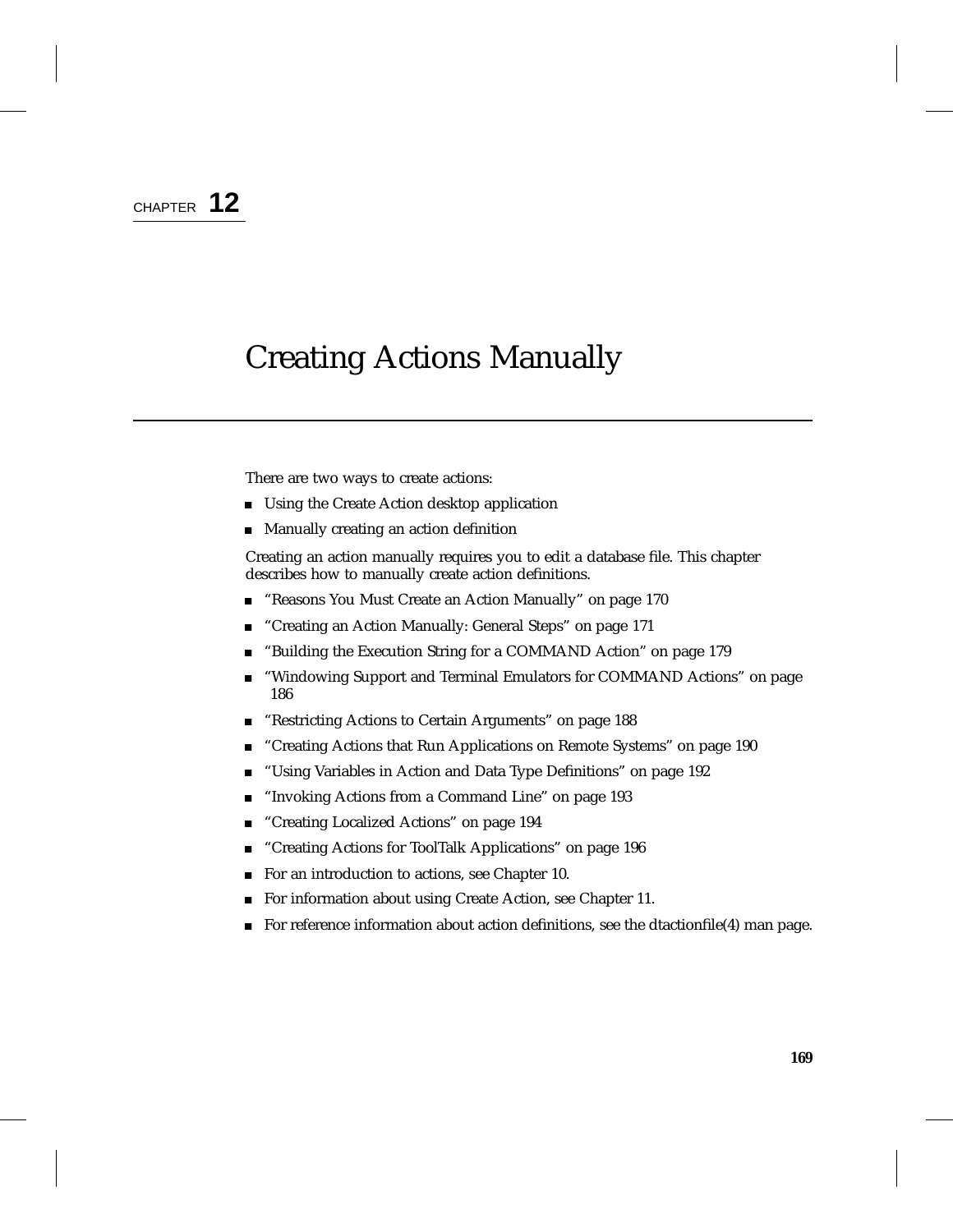# Reasons You Must Create an Action Manually

There are three basic types of actions:

- **COMMAND**
- **MAP**
- **TT\_MSG**

The Create Action tool is designed to create certain types of COMMAND and MAP actions. All TT\_MSG actions must be created manually.

For more information, see "Limitations of Create Action" on page 156.

#### COMMAND Actions

A *command action* executes a command that starts an application or utility, runs a shell script, or executes an operating system command. The definition of the action includes the command to be executed (the EXEC\_STRING).

The Create Action tool can be used to create the most common types of command actions. However, there may be some situations where you must create the action manually; for example, you must create a COMMAND action manually if the action specifies:

- Multiple-file arguments with a different prompt for each argument.
- Action invocation—the ability of actions to invoke other actions.
- Argument-count dependent behavior—the ability to create an action that has very different behaviors for different numbers of file arguments.
- A remote execution host—the ability to run an application on a system other than the one containing the action definition.
- Change of user—the ability to run the action as a different user (for example, to prompt for the root password and then run as root).

### MAP Actions

A *map action* is an action that is ''mapped'' to another action rather than directly specifying a command or ToolTalk message

Mapping provides the ability to specify alternative names for actions. For example, a built-in command action named IconEditor starts Icon Editor. The database also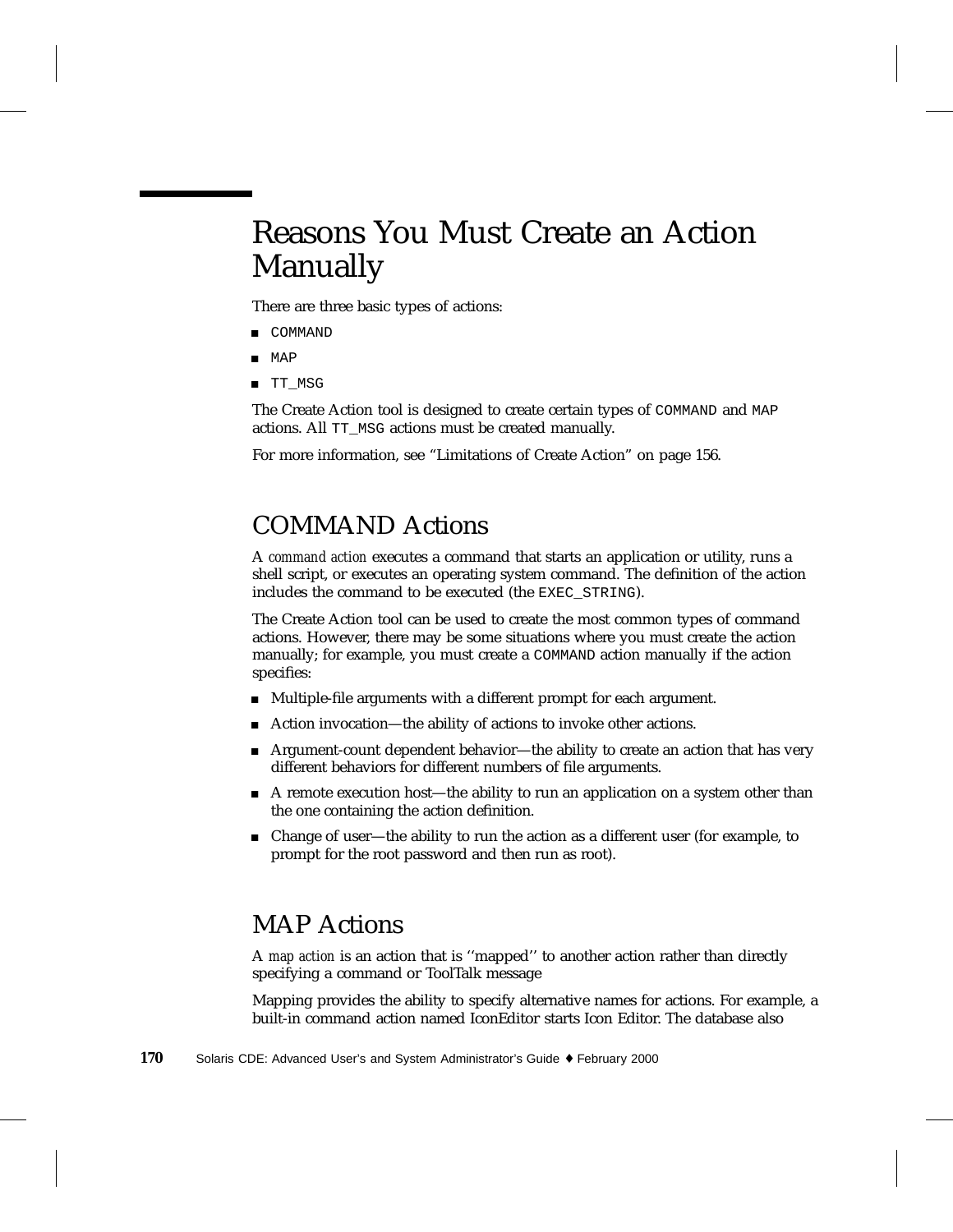includes an Open action, restricted in the definition to bitmap and pixmap files (by the ARG\_TYPE field), that is mapped to the IconEditor action. This lets the user start Icon Editor by selecting a bitmap or pixmap file in File Manager and then choosing Open from the Selected menu.

Create Action provides limited mapping for Open and Print actions. All other map actions must be created manually.

### TT\_MSG (ToolTalk Message) Actions

TT\_MSG actions send a ToolTalk message. All TT\_MSG actions must be created manually.

# Creating an Action Manually: General Steps

This section explains how to create a configuration file for an action definition.

### Configuration Files for Actions

Configuration files containing action definitions must meet these requirements:

- The files must use the naming convention *name*.dt
- The files must be located on the database (actions and data types) search path. The default search path is:

Personal actions—*HomeDirectory*/.dt/types

System-wide actions—/etc/dt/appconfig/types/*language*

Built-in actions—/usr/dt/appconfig/types/*language*. You should not use this directory.

For information on modifying the actions/data types search path, see "Setting the Value of a Search Path" on page 131.

#### To Create an Action Manually

- **1. Open an existing database file or create a new one.** See the previous section, "Configuration Files for Actions" on page 171.
- **2. Create the action definition using the syntax:**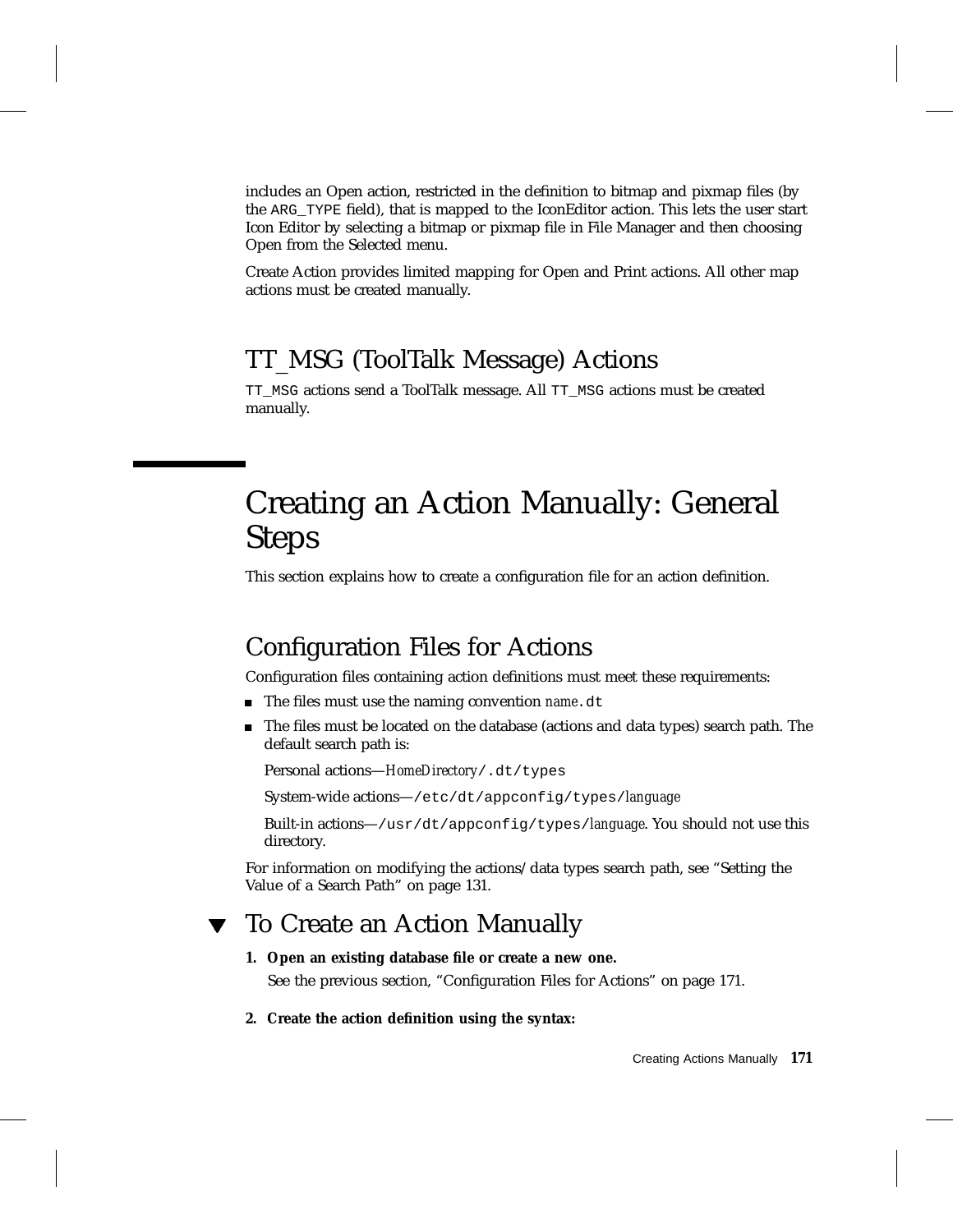```
ACTION action_name
     {
      TYPE action_type
      action_field
       …
     }
```
where:

*action\_name*—name used to run the action.

*action\_type*—COMMAND (default), MAP, or TT\_MSG.

*action\_field*—one of the required or optional fields for this type of action. All fields consist of a keyword and a value.

Many of the action fields are covered in this chapter. For more information, see the dtactionfile(4) man page.

- **3. Save the file.**
- **4. If you want the action icon to have a unique image, create the icons for the action. The default location for icons is:**
	- Personal icons: *HomeDirectory*/.dt/icons
	- System-wide icons: /etc/dt/appconfig/icons/*language.* The default *language* is C.

For more information, see "Specifying the Icon Image Used by an Action" on page 176.

- **5. Double-click Reload Actions in the Desktop\_Tools application group.**
- **6. Create an action file for the action. The action file creates an icon in File Manager or Application Manager that represents the action. (If the action is written to start an application, the icon is called an** *application icon***.)** To create the action file, create an executable file with the same name as *action\_name*. You can put the file in any directory to which you have write permission. You can create as many action files as you like.

## Example of Creating a COMMAND Action

The following steps create a personal action that starts a fax application on remote system AppServerA. The command for starting the fax application is:

/usr/fax/bin/faxcompose [*filename*]

- **1. Create the file** *HomeDirectory*/.dt/types/Fax.dt**.**
- **2. Put the following action definition into the file:**
- **172** Solaris CDE: Advanced User's and System Administrator's Guide ♦ February 2000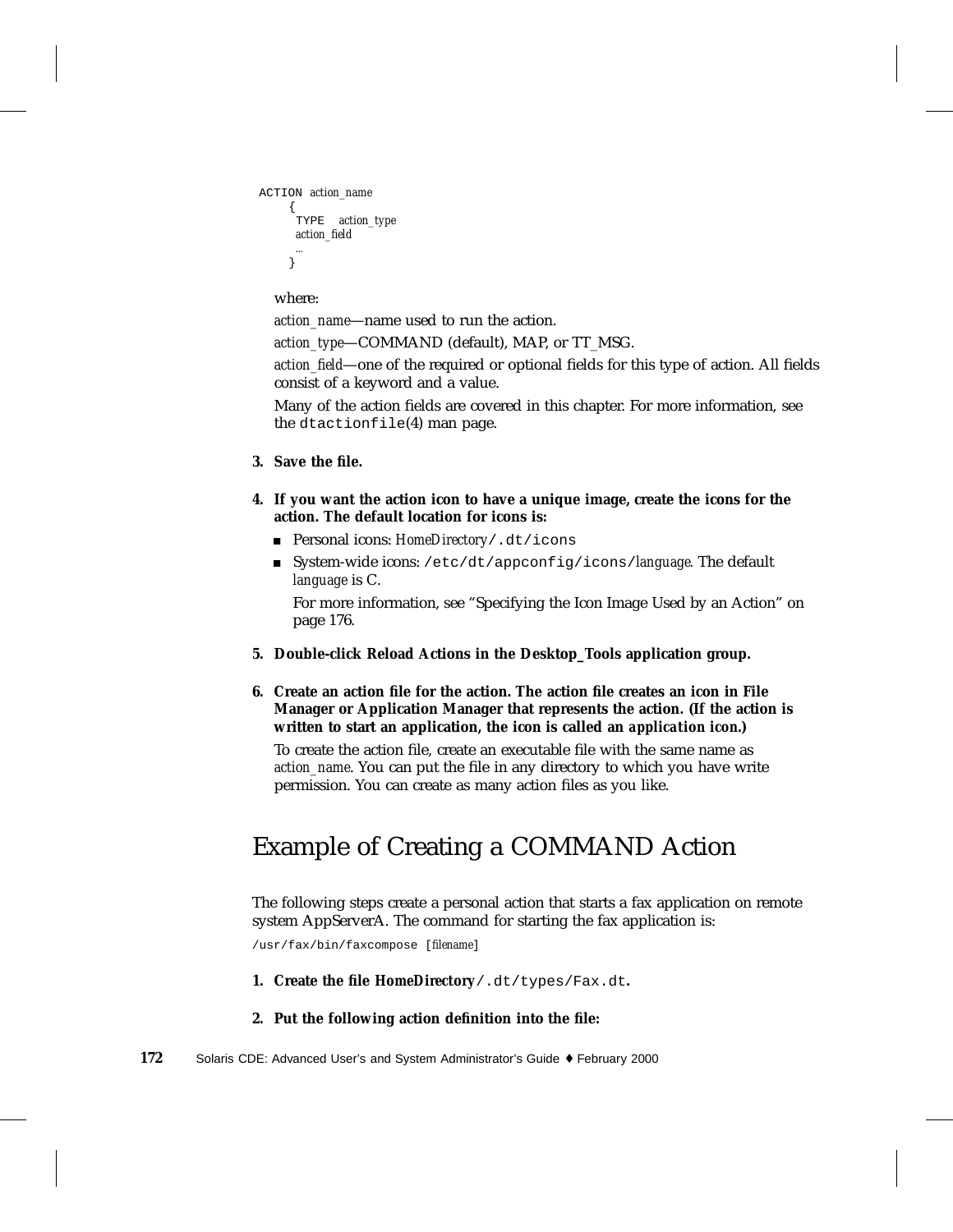```
ACTION FaxComposer
    {\{{}_{\rm{TYPE}}}COMMAND
    ICON fax
     WINDOW_TYPE NO_STDIO
     EXEC_STRING /usr/fax/bin/faxcompose -c %Arg_1%
     EXEC_HOST AppServerA
    DESCRIPTION Runs the fax composer
```

```
}
```
The WINDOW\_TYPE and EXEC\_STRING fields describe the behavior of the action. WINDOW\_TYPE—the NO\_STDIO keyword specifies that the action does not have to run in a terminal emulator window.

See "Specifying the Window Support for the Action" on page 186.

EXEC\_STRING—the syntax %Arg\_1% accepts a dropped file. If the action icon is double-clicked, the action opens an empty fax composer window. See "Building the Execution String for a COMMAND Action" on page 179.

- **3. Save the file.**
- **4. Use Icon Editor to create the following icon image files in the** *HomeDirectory*/.dt/icons **directory:**
	- fax.m.pm, size 32 by 32 pixels
	- fax.t.pm, size 16 by 16 pixels
- **5. Double-click Reload Actions in the Desktop\_Tools application group.**
- **6. Create an executable file named** FaxComposer **in a directory to which you have write permission (for example, your home directory).**

## Example of Creating a MAP Action

Suppose most of the files you fax are created with Text Editor and are of data type TEXTFILE (files named \*.txt).

These steps add a ''Fax'' menu item to the data type's Selected menu.

- **1. Open the file** *HomeDirectory*/.dt/types/Fax.dt **that was created in the previous example.**
- **2. Add this map action definition to the file:**

```
ACTION Fax
     {
      ARG_TYPE TEXTFILE<br>TYPE MAP
             MAP
```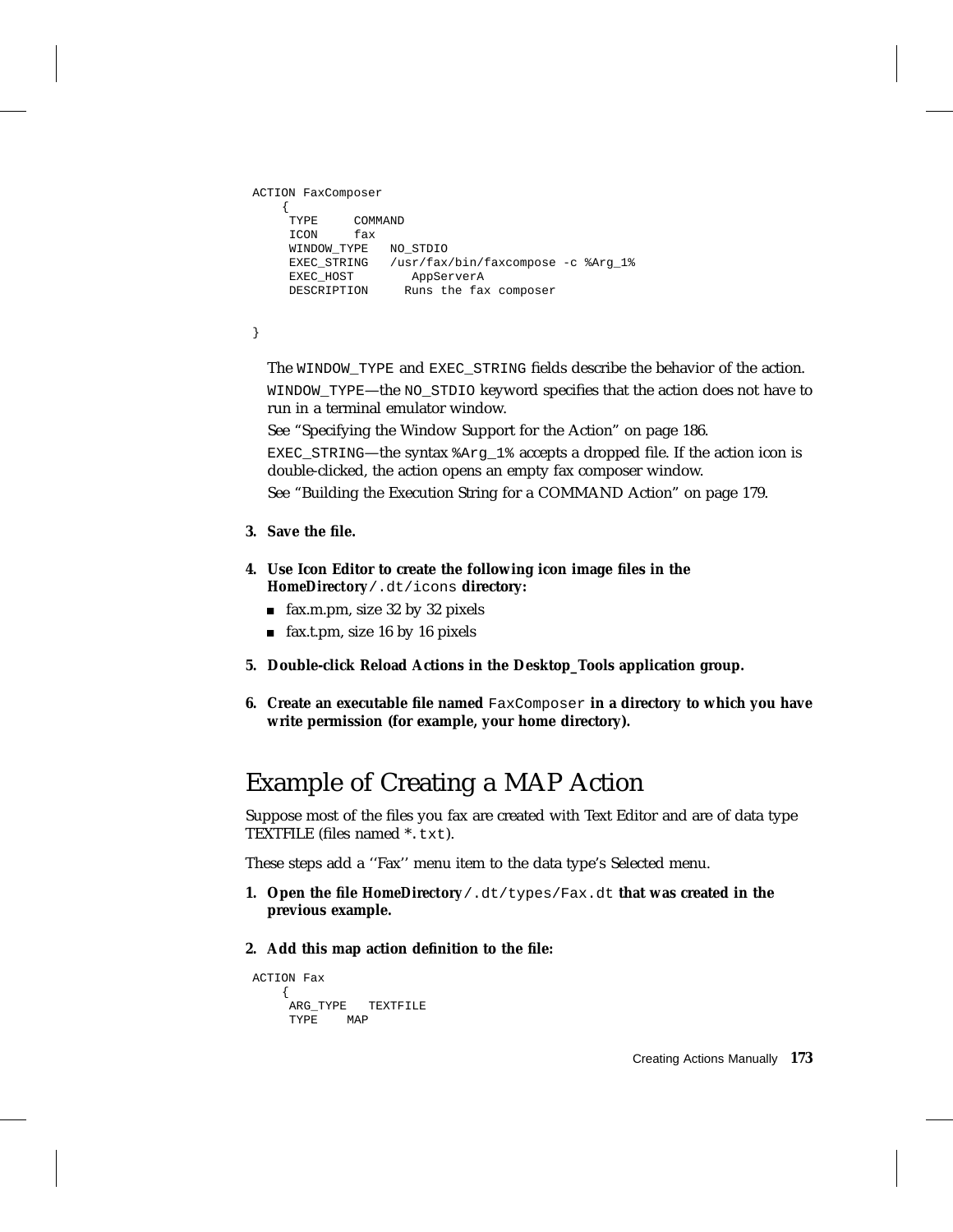```
MAP_ACTION FaxComposer
}
```
#### **3. Save the file.**

**4. Copy the data attributes definition for TEXTFILE from** /usr/dt/appconfig/types/*language*/dtpad.dt **to a new file** *HomeDirectory*/.dt/types/textfile.dt**. Add the Fax action to the** ACTIONS **field.**

```
DATA_ATTRIBUTES TEXTFILE
    {
    ACTIONS Open, Print, Fax
    ICON Dtpenpd
     …
    }
```
- **5. Save the file.**
- **6. Open Application Manager and double-click Reload Actions in the Desktop\_Tools application group.**

 $\blacktriangledown$ 

## To Reload the Actions/Data Types Database

In order for new or edited action definitions to take effect, the desktop must reread the database.

- ♦ **Open the Desktop\_Tools application group and double-click Reload Actions.**
- ♦ *Or***, execute the command:**

dtaction ReloadActions

ReloadActions is the name of the action whose icon is labeled ''Reload Actions.'' The actions database is also reread when the user: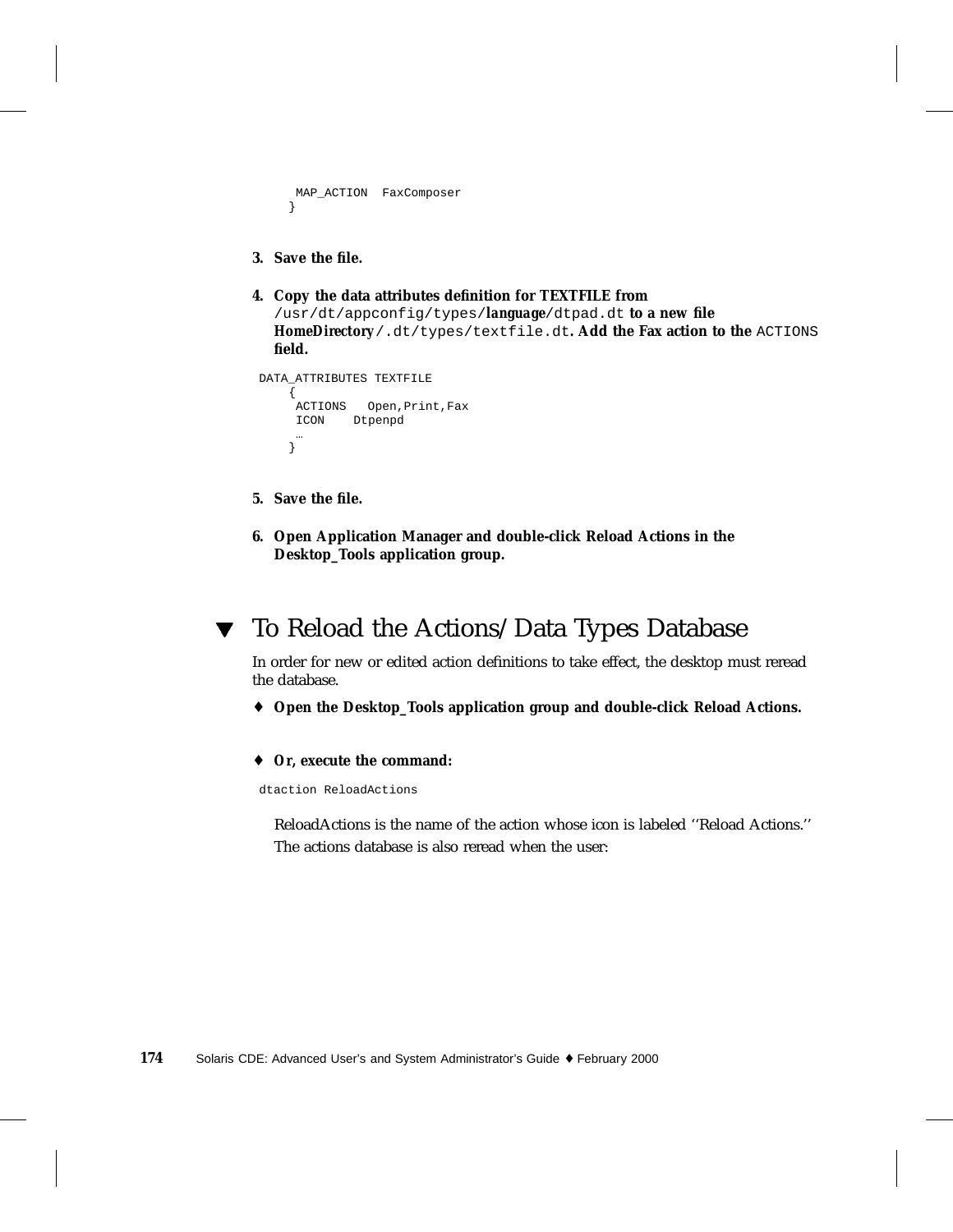- $\blacksquare$  Logs in
- Restarts the Workspace Manager
- Saves an action in the Create Action window by choosing Save from the File menu

### Creating an Action File (Icon) for an Action

An *action file* is a file created to provide a visual representation of the action in File Manager or Application Manager.



*Figure 12–1* Action files (action icons) in Application Manager

Since an action file's icon represents an action, it is sometimes called an *action icon*. If the underlying action starts an application, the action file icon is called an *application icon*.

Double-clicking the action icon runs the action. The action icon may also be a drop zone.

#### To Create an Action File (Action Icon)

♦ **Create an executable file with the same name as the action name. The content of the file does not matter.**

For example, if the action definition is:

ACTION MyFavoriteApp {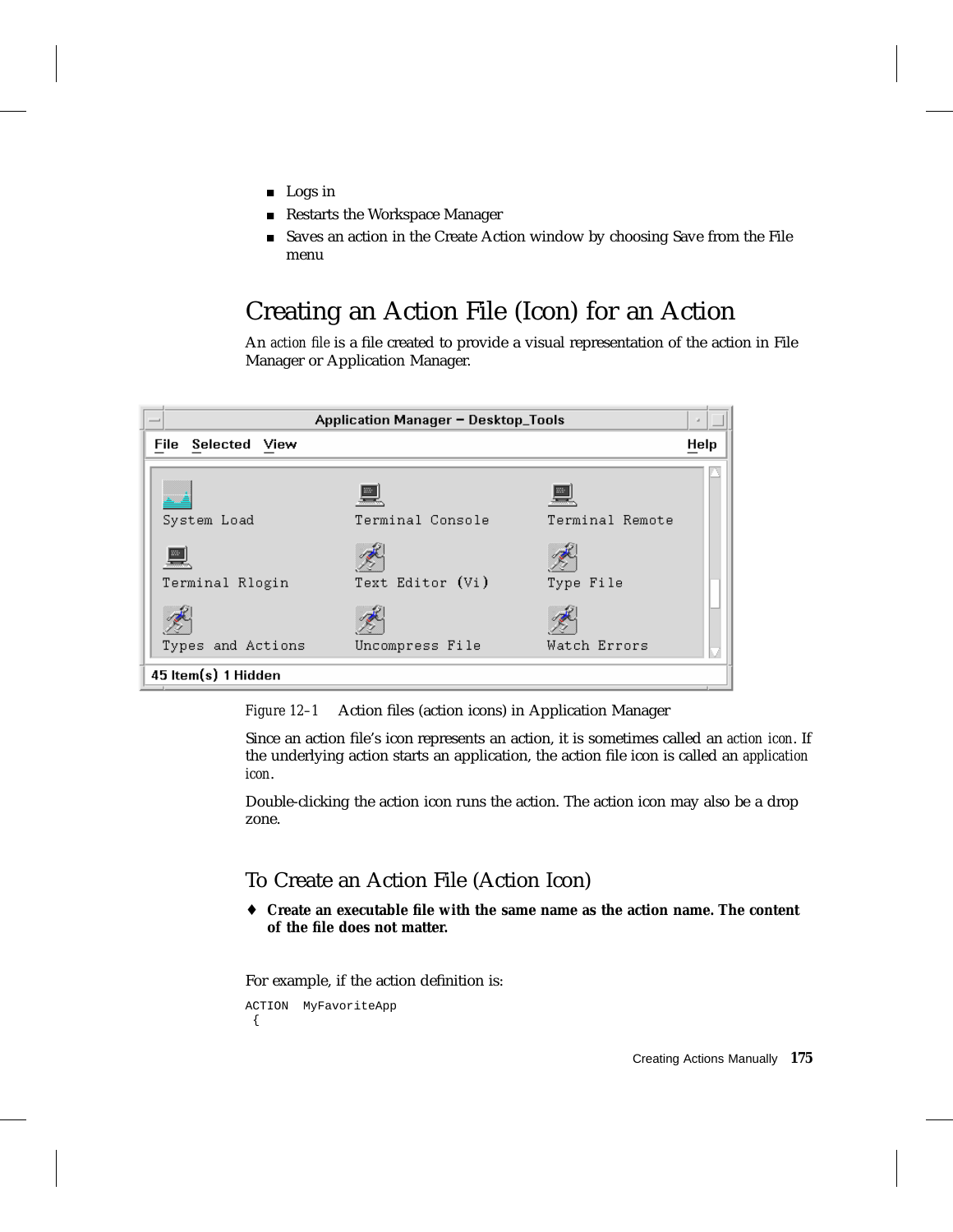```
EXEC_STRING Mfa -file %Arg_1%
DESCRIPTION Runs MyFavoriteApp
ICON Mfapp
}
```
then the action file would be an executable file named MyFavoriteApp. In File Manager and Application Manager, the MyFavoriteApp file would use the icon image Mfapp.*size*.*type*. Double-clicking MyFavoriteApp's icon would run the action's execution string, and the icon's On Item help would be the contents of the DESCRIPTION field ("runs MyFavoriteApp").

#### Action Labels

If the action definition includes the LABEL field, the action file will be labeled in File Manager and Application Manager with the contents of this field rather than the file name (*action\_name*). For example, if the action definition includes:

```
ACTION MyFavoriteApp
 {
 LABEL Favorite Application
  …
 }
```
then the action icon will be labeled ''Favorite Application.''

### Specifying the Icon Image Used by an Action

Use the ICON field to specify the icon used in File Manager and Application Manager for the action icons created for the action.

If you do not specify an icon, the system uses the default action icon image files /usr/dt/appconfig/icons/*language*/Dtactn.\*.



*Figure 12–2* Default action icon image

The default action icon can be changed using the resource:

\*actionIcon: *icon\_file\_name*

where *icon\_file\_name* can be a base name or absolute path.

The value of the ICON field can be:

A base file name

**176** Solaris CDE: Advanced User's and System Administrator's Guide ♦ February 2000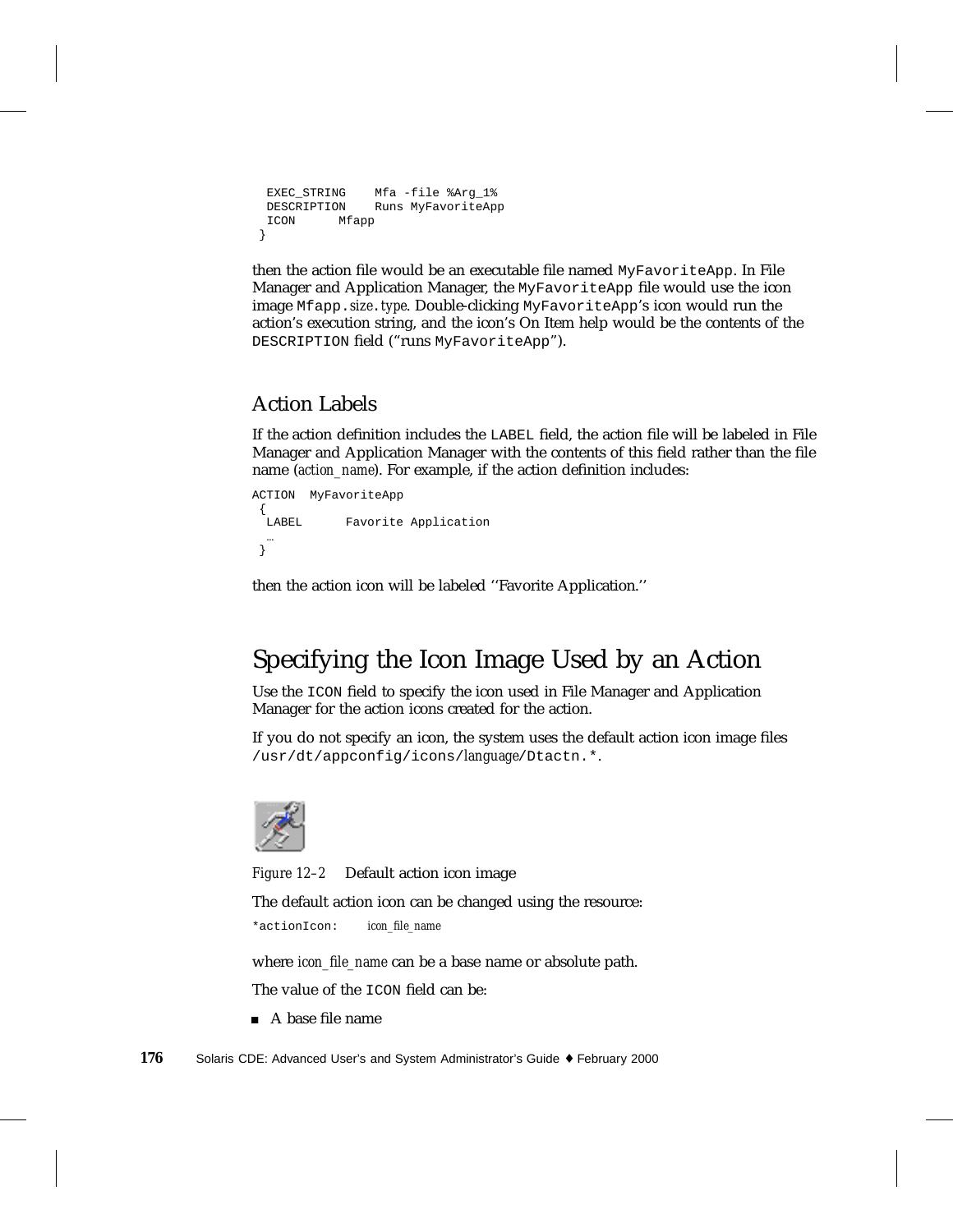The base file name is the name of the file containing the icon image minus the file-name suffixes for size ( $m$  and  $t$ ) and image type ( $bm$  and  $pm$ ). For example, if files are named GameIcon.m.pm and GameIcon.t.pm, use GameIcon.

If you use the base file name, the icon files must be placed in a directory on the icon search path:

- Personal icons: *HomeDirectory*/.dt/icons
- System-wide icons: /etc/dt/appconfig/icons/*language*
- An absolute path to the icon file, including the full file name

You should use the absolute path only if the icon file is not located on the icon search path. For example, if icon file GameIcon.m.pm is placed in the directory /doc/projects, which is not on the icon search path, the value of the ICON field would be /doc/projects/GameIcon.m.pm.

Table 12–1 lists icon sizes you should create and the corresponding file names.

| Size in Pixels      | <b>Bitmap Name</b> | <b>Pixmap Name</b> |
|---------------------|--------------------|--------------------|
| 48 by 48            | name.1.bm          | name.1.pm          |
| 32 by 32            | name.m.bm          | name.m.pm          |
| $16 \text{ by } 16$ | name.t.bm          | name.t.pm          |

**TABLE 12–1** Icon Names and Sizes for Action Icons

### To Modify an Existing Action Definition

You can modify any of the actions available on your system, including built-in actions.

**Note -** Use caution when modifying the built-in action database. The built-in actions are designed to work well with the desktop applications.

#### **1. Locate the definition of the action you want to modify.**

The default locations for action definitions are:

- Built-in actions: /usr/dt/appconfig/types/*language*
- System-wide actions: /etc/dt/appconfig/types/*language*
- Personal actions: *HomeDirectory* / .dt/types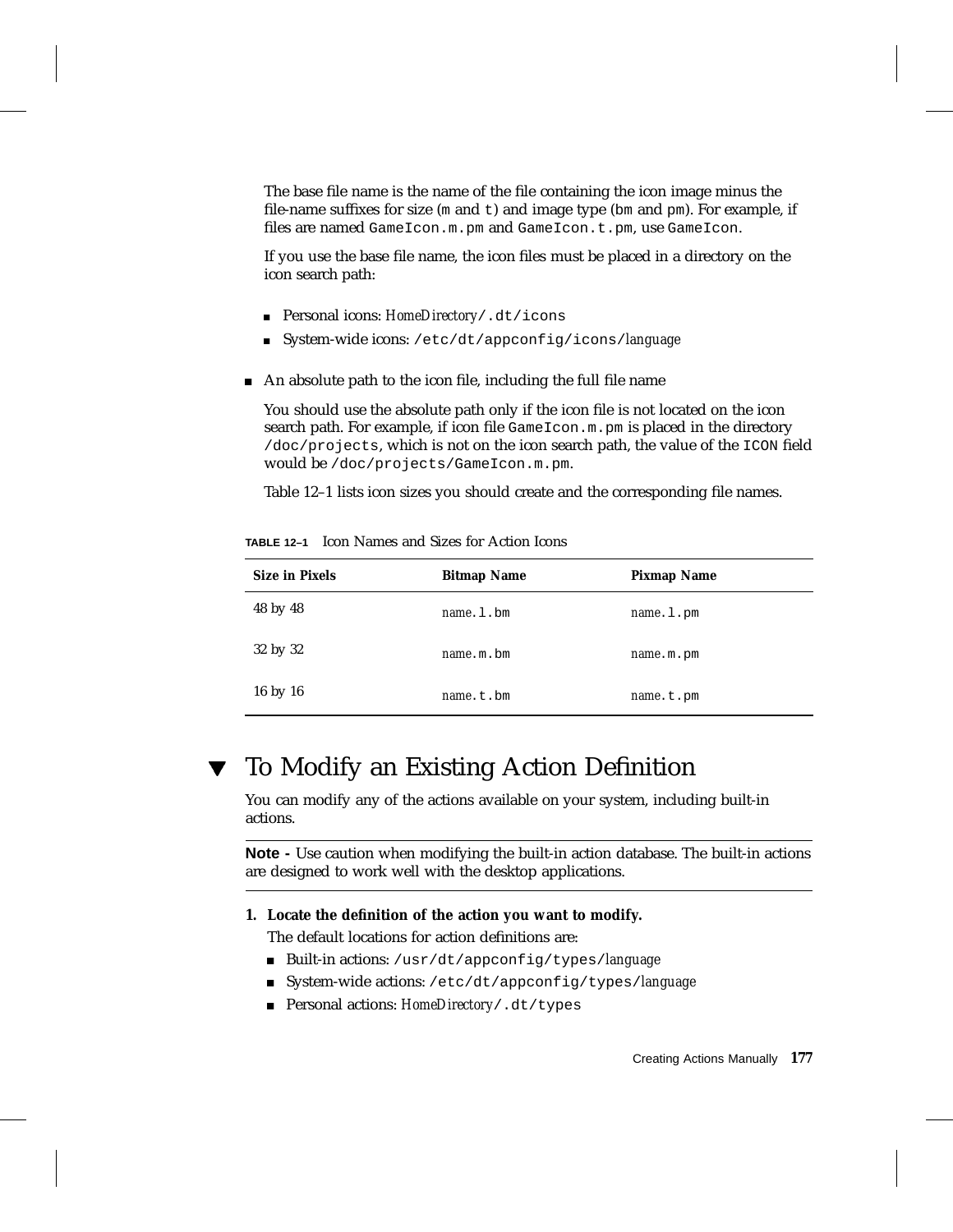Your system might include additional locations. To see a list of the locations your system uses for actions, type the command:

dtsearchpath -v

Your system uses the directories listed under DTDATABASESEARCHPATH.

- **2. If necessary, copy the text of the action definition to a new or existing file in one of these directories:**
	- System-wide actions: /etc/dt/appconfig/types/*language*
	- Personal actions: *HomeDirectory*/.dt/types You must copy built-in actions, since you should not edit files in the /usr/dt/appconfig/types/*language* directory.
- **3. Edit the action definition.**
- **4. When you are done editing, save the file.**
- **5. Double-click Reload Actions in the Desktop\_Tools application group.**

### Precedence in Action Definitions

When the user invokes an action, the system searches the database for a matching action name. When more than one action exists with that name, the system uses precedence rules to decide which one to use.

- If no other precedence rules apply, the precedence is based on the location of the definition. The following list is ordered from higher to lower precedence:
	- Personal actions (*HomeDirectory*/.dt/types)
	- System-wide local actions (/etc/dt/appconfig/types/*language*)
	- System-wide remote actions (*hostname*:/etc/dt/appconfig/types/*language*). The remote hosts searched are those listed in the application search path.
	- Built-in actions (/usr/dt/appconfig/types/*language*)
- Within a given directory, the  $*$  . dt files are read in alphabetical order.
- Actions restricted by ARG\_CLASS, ARG\_TYPE, ARG\_MODE, or ARG\_COUNT have precedence over unrestricted actions. (The default for these four fields is \*.)

Where more than one restriction applies, the precedence order from high to low is:

- ARG\_CLASS
- **ARG\_TYPE**
- **ARG\_MODE**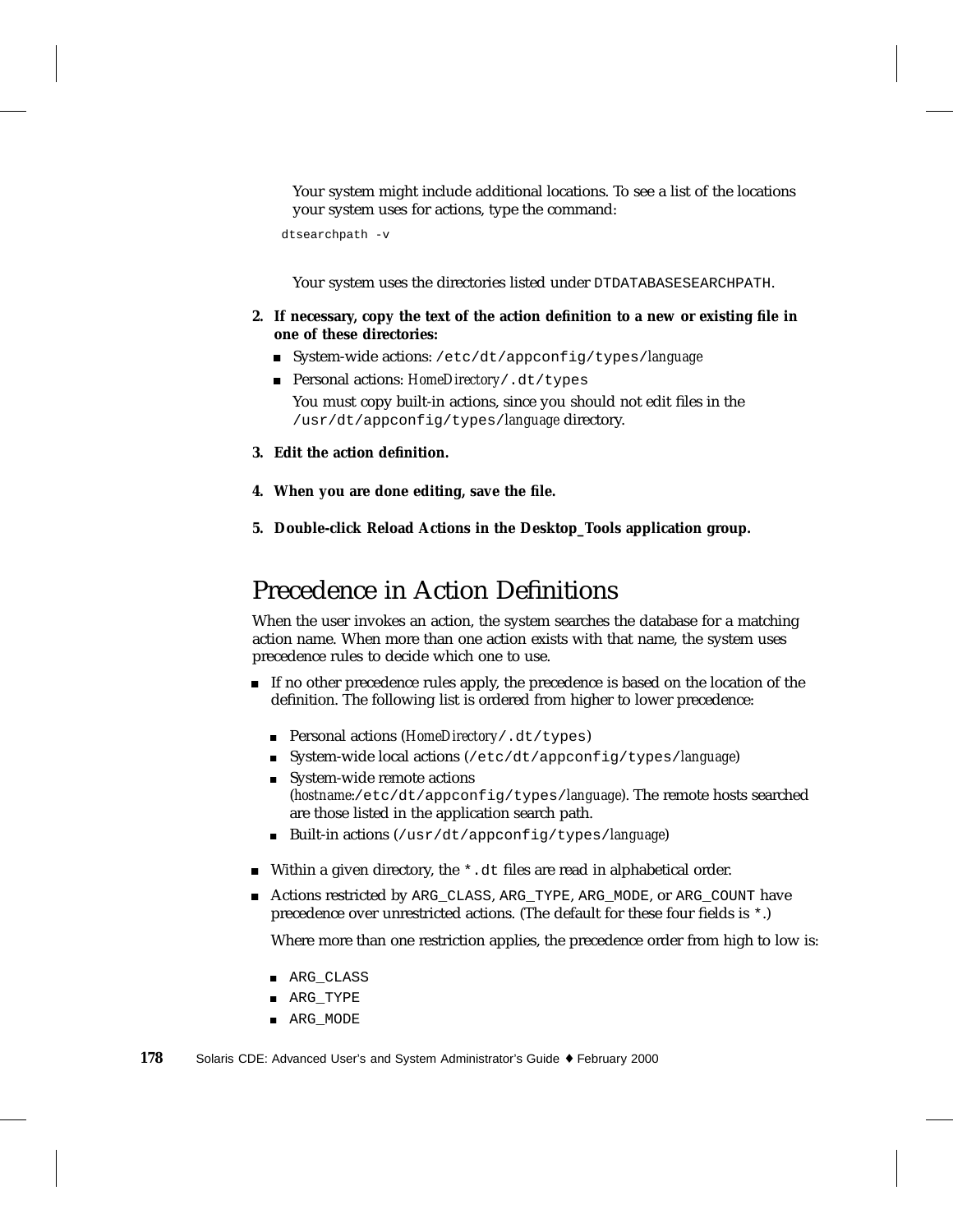**ARG\_COUNT** 

Where more than one restricted ARG\_COUNT exists, the precedence order from high to low is:

- Specific integer value *n*
- <*n*
- >*n*
- \*

For example, consider the following portions of action definitions:

```
ACTION EditGraphics
   # EditGraphics-1
   {
    ARG_TYPE XWD
     …
   }
ACTION EditGraphics
   # EditGraphics-2
   {
    ARG_COUNT 0
     …
   }
ACTION EditGraphics
   # EditGraphics-3
   {
     ARG_TYPE *
       …
   }
```
Double-clicking the EditGraphics action icon starts EditGraphics-2 because no argument is provided and ARG\_COUNT 0 has precedence. When an XWD-type file argument is provided, EditGraphics-1 is used because it specified the XWD ARG\_TYPE. EditGraphics-3 is used for all other file arguments.

# Building the Execution String for a COMMAND Action

The minimum requirements for a COMMAND action are two fields—ACTION and EXEC\_STRING.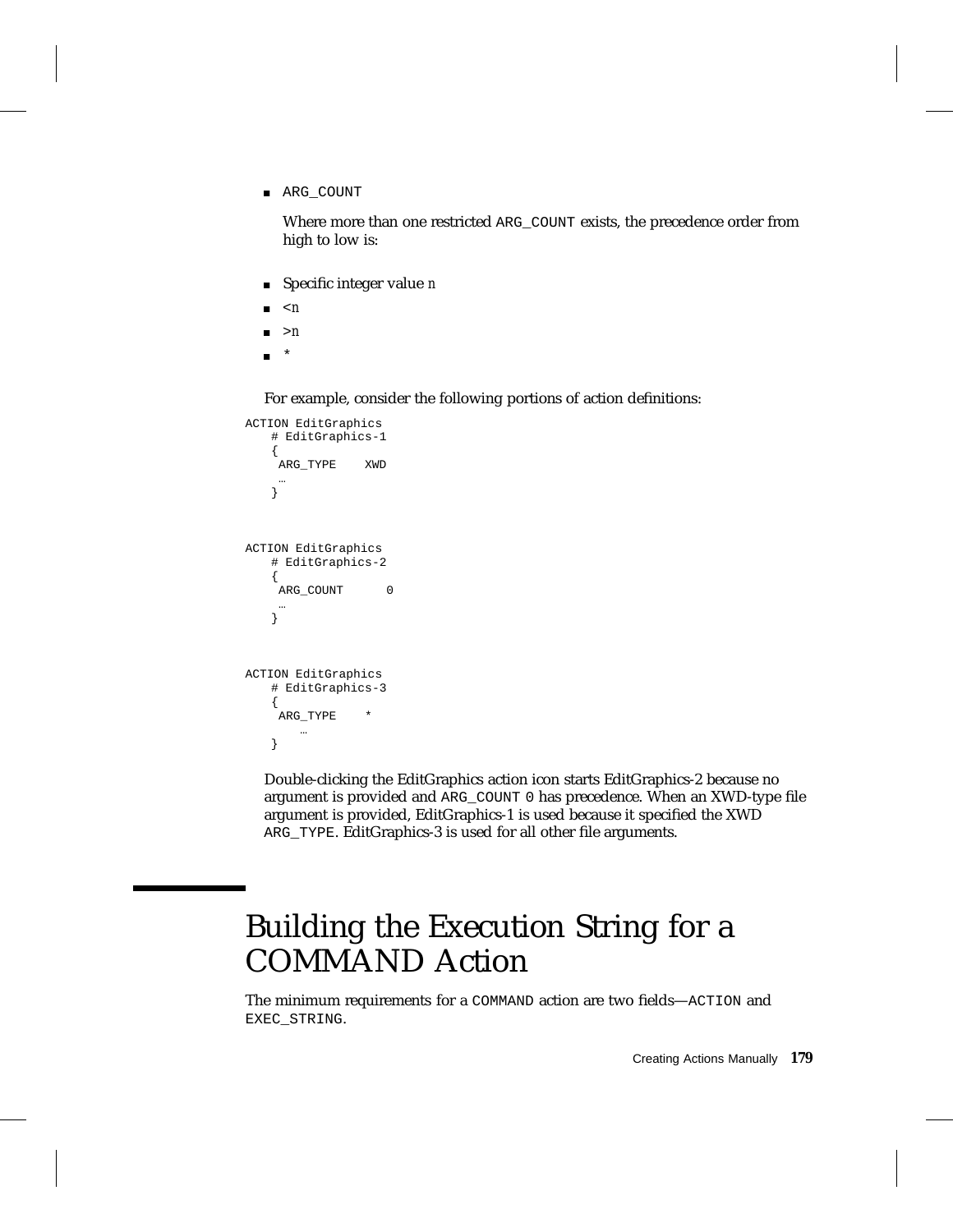```
ACTION action_name
 {
      EXEC_STRING execution_string
 }
```
The execution string is the most important part of a COMMAND action definition. It uses syntax similar to the command line you would execute in a Terminal window but includes additional syntax for handling file and string arguments.

#### General Features of Execution Strings

Execution strings may include:

- File and non-file arguments
- **Shell syntax**
- Absolute paths or names of executables

#### Action Arguments

An argument is information required by a command or application for it to run properly. For example, consider the command line you could use to open a file in Text Editor:

dtpad *filename*

In this command, *filename* is a file argument of the dtpad command.

Actions, like applications and commands, can have arguments. There are two types of data that a COMMAND action can use:

- **Files**
- String data

#### Using Shells in Execution Strings

The execution string is executed directly, rather than through a shell. However, you can explicitly invoke a shell in the execution string.

For example:

```
EXEC\_STRING \
   /bin/sh -c \langle'tar -tvf %(File)Arg_1% 2>&1 | \${PAGER:-more};
   echo "\\n*** Select Close from the Window menu to close ***"'
```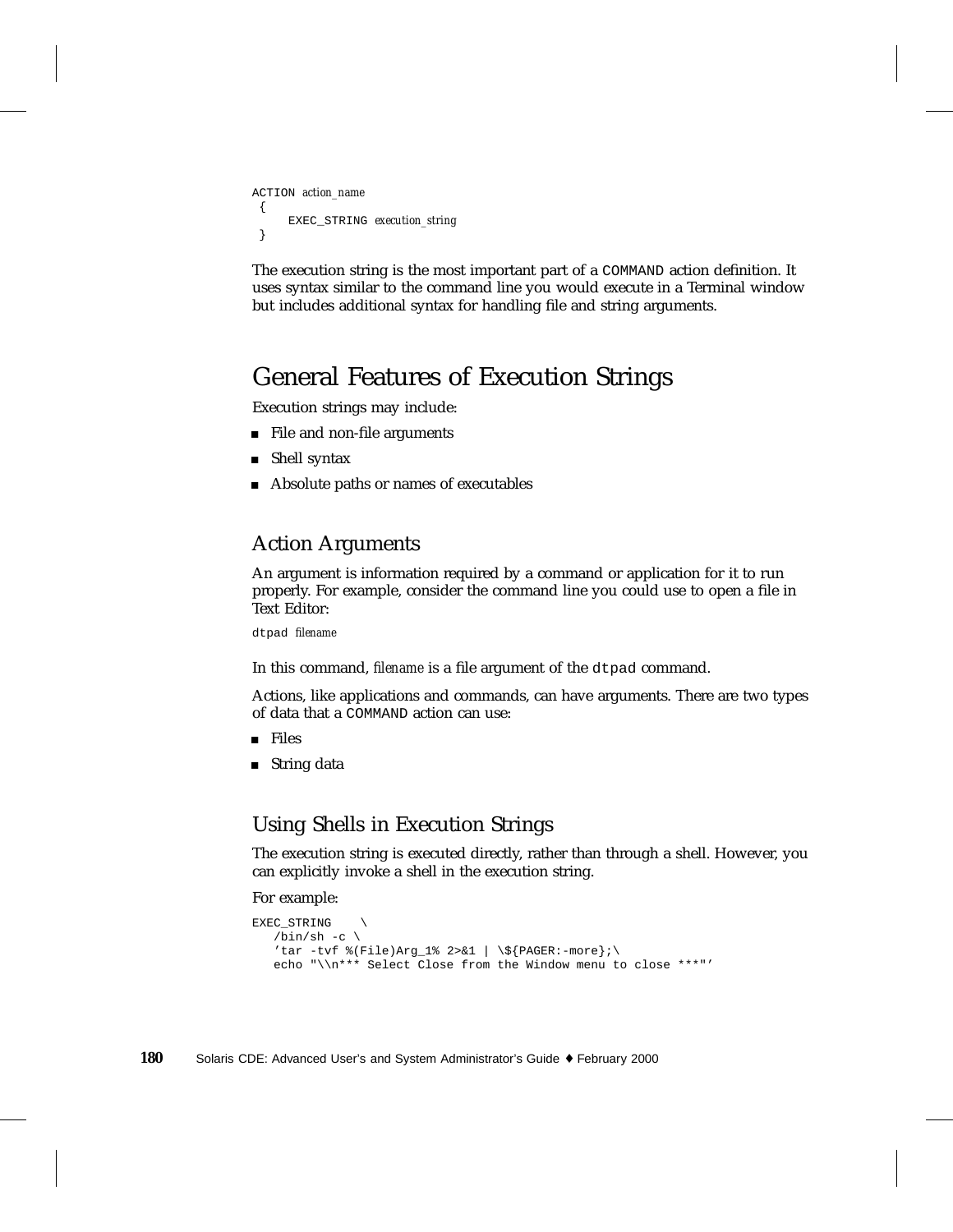#### Name or Absolute Path of the Executable

If your application is located in a directory listed in the PATH variable, you can use the simple executable name. If the application is elsewhere, you must use the absolute path to the executable file.

### Creating an Action that Uses No Arguments

Use the same syntax for the EXEC\_STRING that you would use to start the application from a command line.

#### Examples

This execution string is part of an action that starts the X client xcutsel.

EXEC\_STRING xcutsel

 $\blacksquare$  This execution string starts the client  $x$ clock with a digital clock. The command line includes a command-line option but requires no arguments.

EXEC\_STRING xclock -digital

### Creating an Action that Accepts a Dropped File

Use this syntax for the file argument:

%Arg\_*n*%

or

%(File)Arg\_*n*%

(File) is optional, since arguments supplied to Arg\_*n* are assumed (by default) to be files. (See "Interpreting a File Argument as a String" on page 183 for use of the %(String)Arg\_*n*% syntax.)

This syntax lets the user drop a data file object on the action icon to start the action with that file argument. It substitutes the *n*th argument into the command line. The file can be a local or remote file.

#### Examples

■ This execution string executes wc  $-w$  using a dropped file as the  $-$ load parameter.

EXEC\_STRING wc -w %Arg\_1%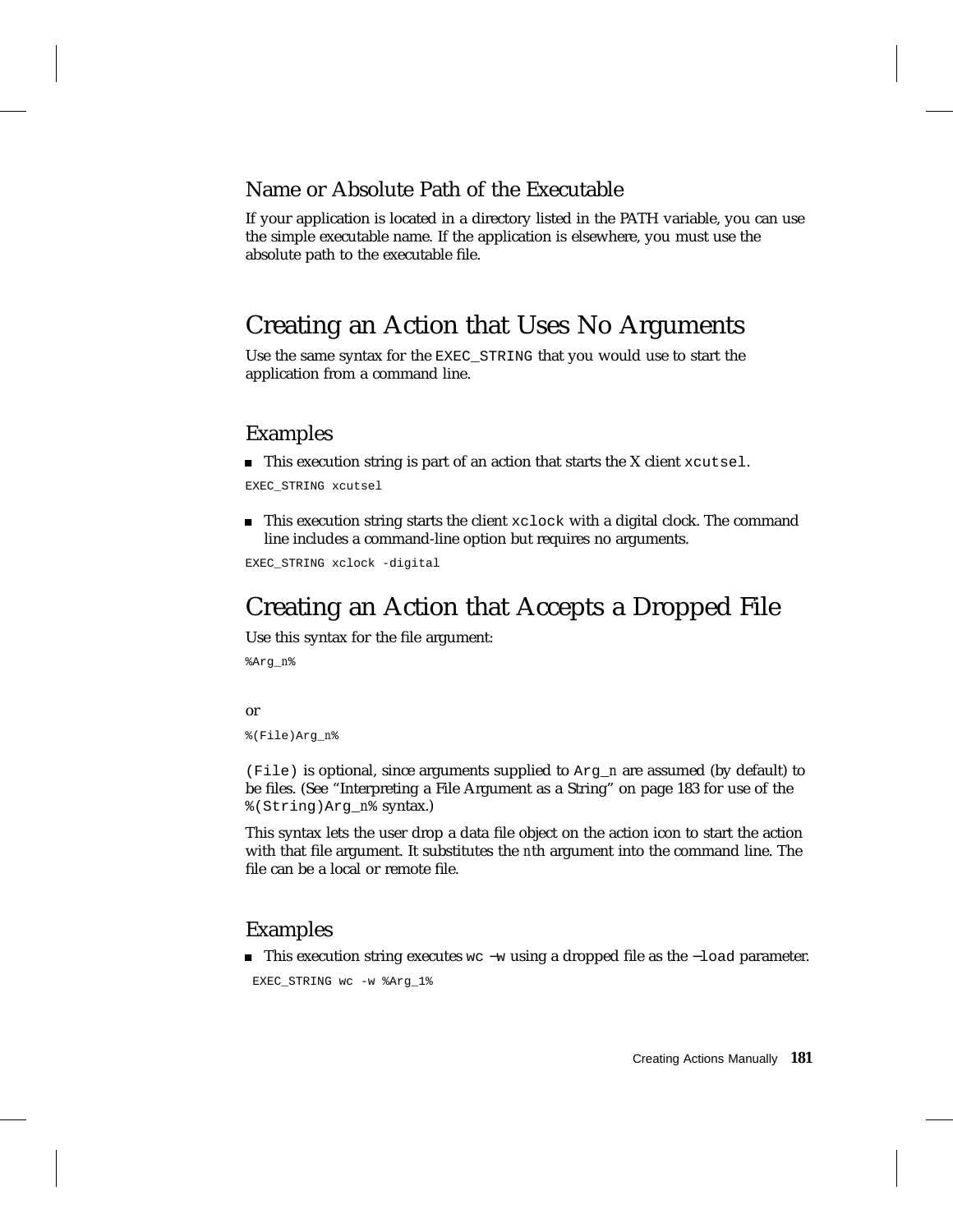This example shows a portion of a definition for an action that works only with directory arguments. When a directory is dropped on the action icon, the action displays a list of all the files in the directory with read-write permission.

```
ACTION List_Writable_Files
   {
       ARG_TYPE FOLDER
       EXEC_STRING /bin/sh -c 's -l %Arg_1% | grep rw-'
       …
   }
```
## Creating an Action that Prompts for a File Argument

Use this syntax for the file argument:

```
%(File)"prompt"%
```
This syntax creates an action that displays a prompt for a file name when the user double-clicks the action icon.

For example, this execution string displays a dialog box that prompts for the file argument of the wc −w command:

```
EXEC_STRING wc -w %(File)"Count words in file:"%
```
### Creating an Action that Accepts a Dropped File or Prompts for One

Use this syntax for the file argument:

```
%Arg_n"prompt"%
```
or

```
%(File)Arg_n"prompt"%
```
This syntax produces an action that:

- Accepts a dropped file as the file argument.
- Displays a dialog box that prompts for a file name when the user double-clicks the action icon.

For example, this execution string performs lp −oraw on a dropped file. If the action is started by double-clicking the icon, a dialog box appears prompting for the file name.

EXEC\_STRING lp -oraw %Arg\_1"File to print:"%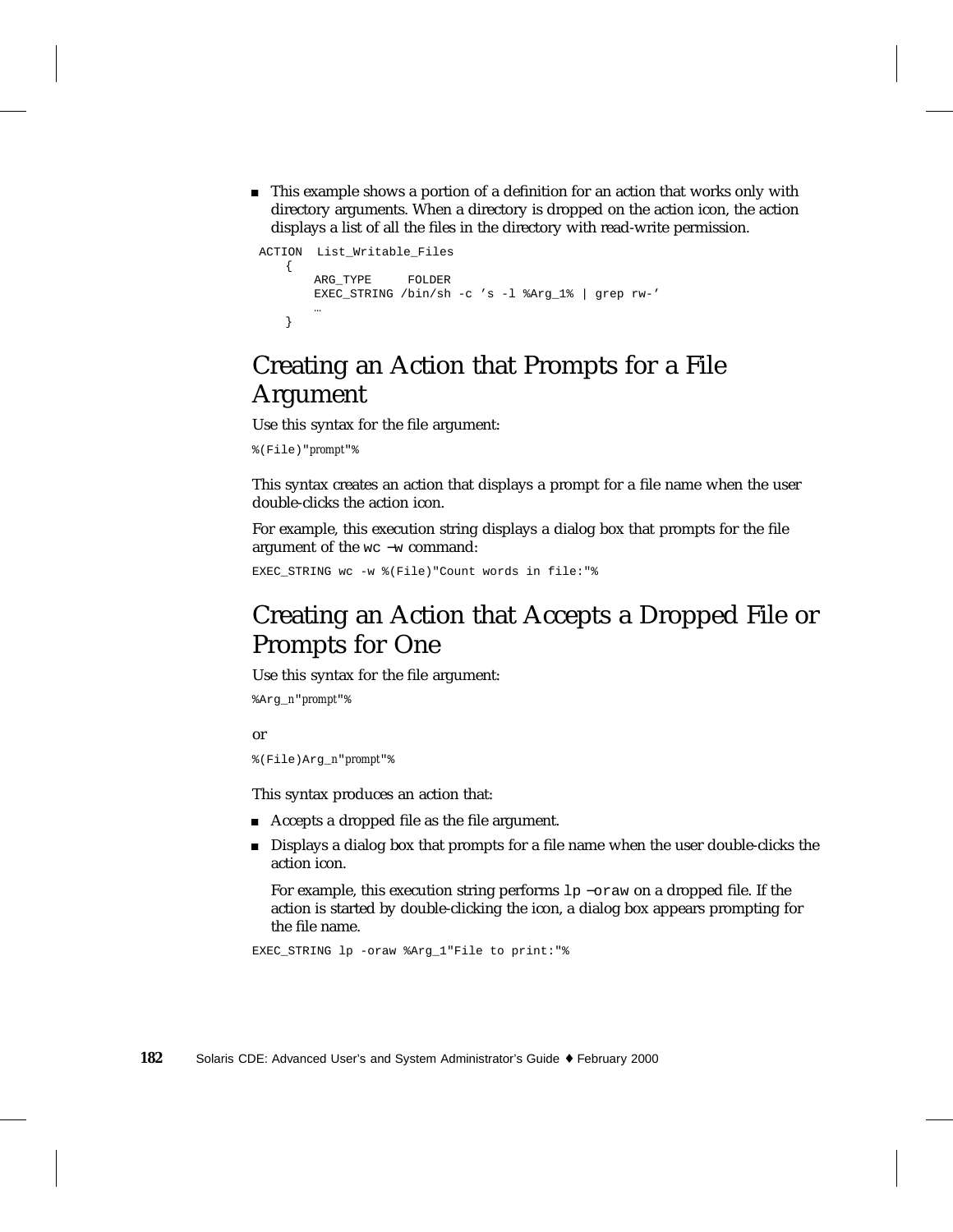## Creating an Action that Prompts for a Non-File Argument

Use this syntax for the non-file parameter:

%"*prompt*"%

or

%(String)"*prompt*"%

(String) is optional, since quoted text is interpreted, by default, as string data. This syntax displays a dialog box that prompts for non-file data; do not use this syntax when prompting for a file name.

For example, this execution string runs the xwd command and prompts for a value to be added to each pixel:

EXEC\_STRING xwd -add %"Add value:"% -out %Arg\_1"Filename:"%

### Interpreting a File Argument as a String

Use this syntax for the argument:

```
%(String)Arg_n%
```
For example, this execution string prints a file with a banner containing the file name, using the command lp −t*banner filename.*

```
EXEC_STRING lp -t%(String)Arg_1% %(File)Arg_1"File to print:"%
```
### Providing Shell Capabilities in an Action

Specify the shell in the execution string:

/bin/sh -c '*command*' /bin/ksh -c '*command*' /bin/csh -c '*command'*

#### Examples

This execution string illustrates an action that uses shell piping.

```
EXEC_STRING /bin/sh -c 'ps | lp'
```
 This is a more complex execution string that requires shell processing and accepts a file argument.

EXEC\_STRING /bin/sh -c 'tbl %Arg\_1"Man Page:"% | troff -man'

 This execution string requires that the argument be a compressed file. The action uncompresses the file and prints it using lp −oraw.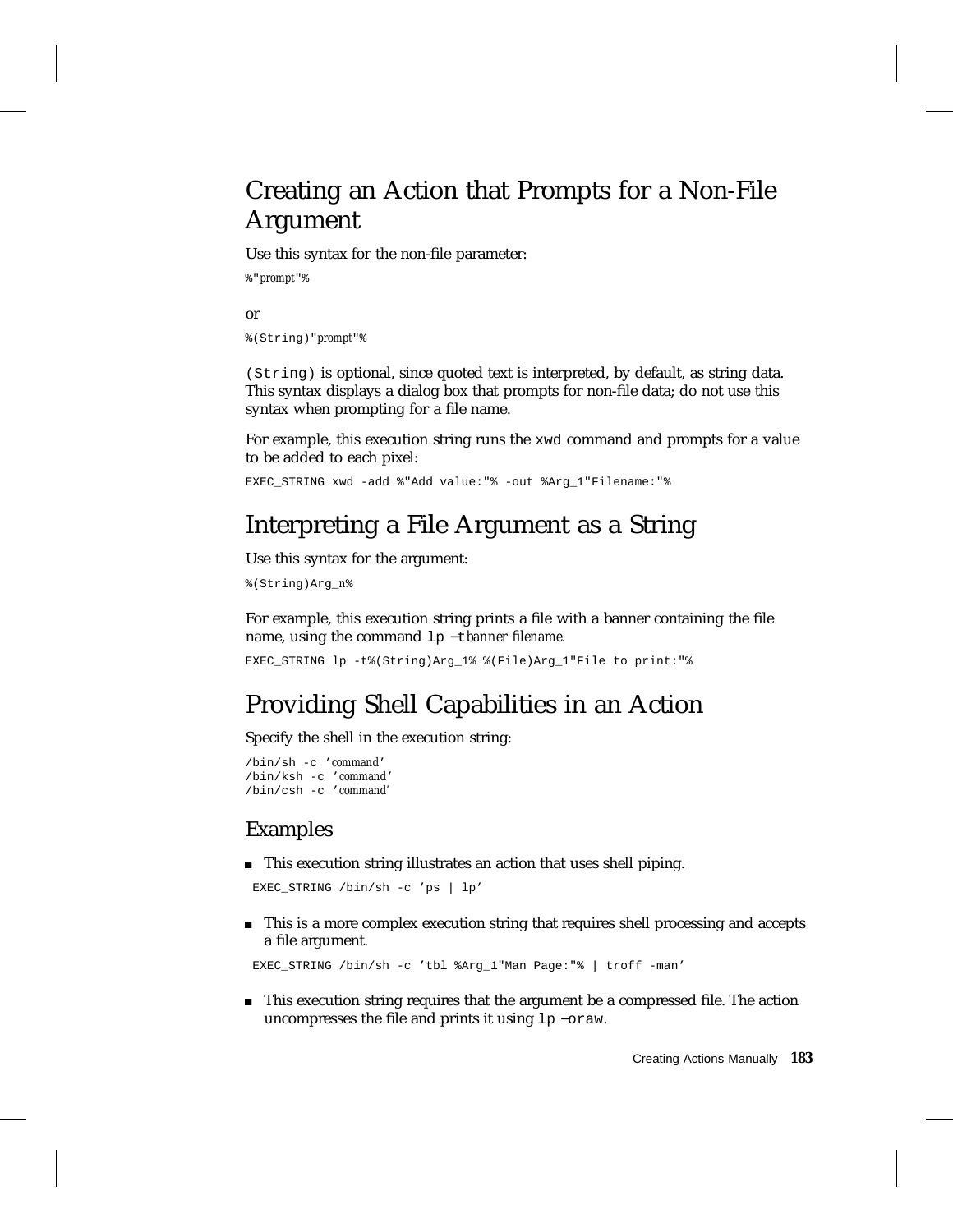EXEC\_STRING /bin/sh -c 'cat  $\arg_1$  "File to print:"  $\{\ \ \ \ \$ uncompress | lp -oraw'

■ This execution string starts a shell script.

```
EXEC_STRING /usr/local/bin/StartGnuClient
```
## Creating COMMAND Actions for Multiple File Arguments

There are three ways for actions to handle multiple file arguments:

■ The action can be run repeatedly, once for each argument. When an EXEC\_STRING contains a single file argument and multiple file arguments are provided by dropping multiple files on the action icon, the action is run separately for each file argument.

For example if multiple file arguments are supplied to the following action definition:

```
ACTION DisplayScreenImage
```
{ EXEC\_STRING xwud -in %Arg\_1% … }

the DisplayScreenImage action is run repeatedly.

 The action can use two or more non-interchangeable file arguments. For example: xsetroot -cursor *cursorfile maskfile*

requires two unique files in a particular order.

The action can perform the same command sequentially on each file argument. For example:

```
pr file [file …]
```
will print one or many files in one print job.

#### Creating an Action for Non-Interchangeable Arguments

Use one of the following syntax conventions:

If you want the action to prompt for the file names, use this syntax for each file argument:

```
%(File)"prompt"%
```
Use a different *prompt* string for each argument.

For example, this execution string prompts for two files.

**184** Solaris CDE: Advanced User's and System Administrator's Guide ♦ February 2000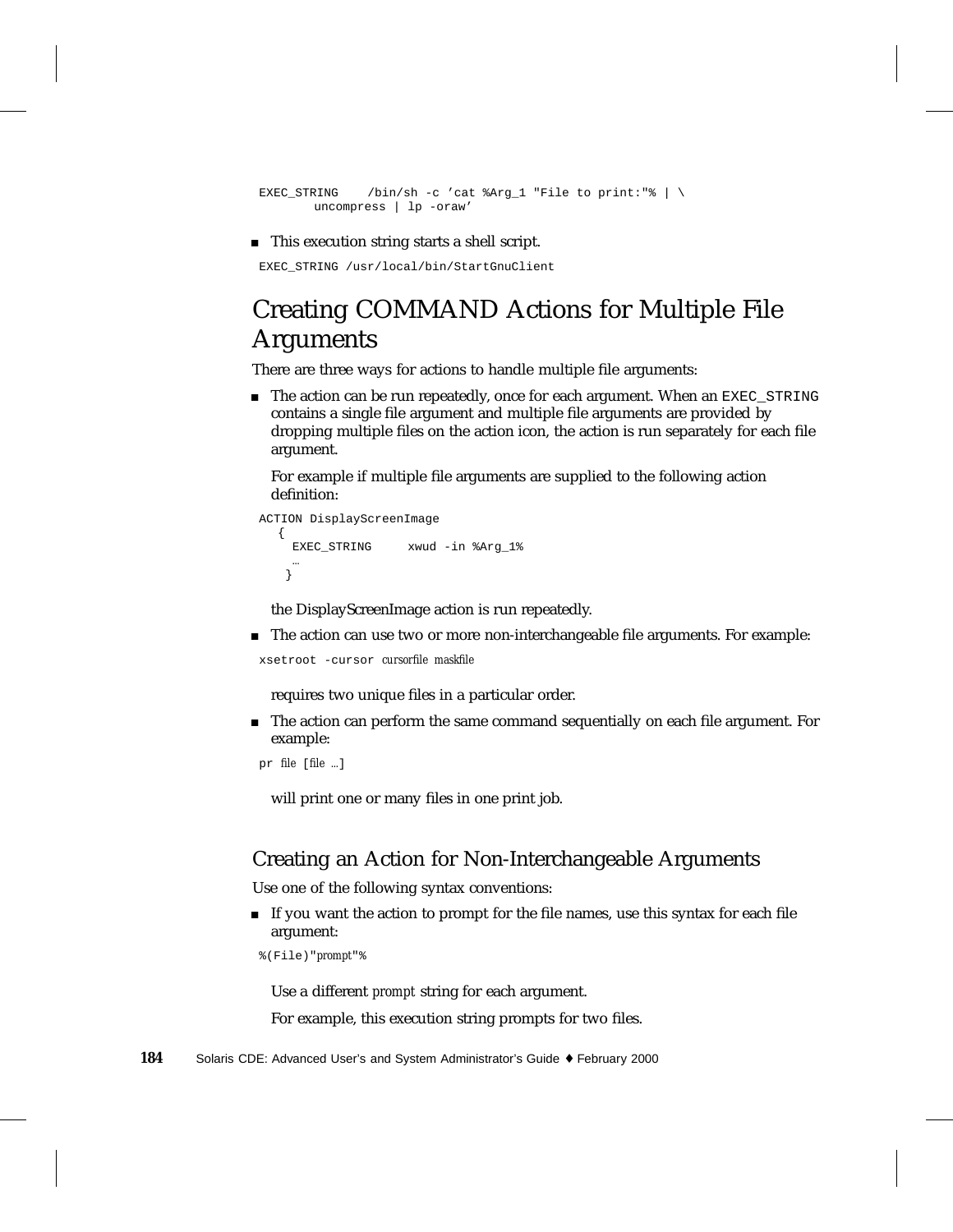```
EXEC_STRING xsetroot -cursor %(File)"Cursor bitmap:"% \
          %(File)"Mask bitmap:"%
```
■ To accept dropped files, use this syntax for each file argument: %Arg\_*n*%

using different values of *n* for each argument. For example:

EXEC\_STRING diff %Arg\_1% %Arg\_2%

#### Creating an Action with Interchangeable File Arguments

Use one of the following syntax conventions:

 To create an action that accepts dropped files and issues a command in the form *command file 1 file 2* …, use this syntax for the file arguments:

%Args%

 To create an action that accepts multiple dropped files, or displays a prompt for a single file when double-clicked, use this syntax for the file arguments:

```
%Arg_1"prompt"% %Args%
```
The action will issue the command in the form: *command file 1 file 2* ….

#### *Examples*

■ This execution string creates an action that executes: pr *file 1 file 2*

with multiple file arguments.

EXEC\_STRING pr %Args%

 This execution string creates an action similar to the previous example, except that the action displays a prompt when double-clicked (no file arguments).

```
EXEC_STRING pr %Arg_1"File(s) to print:"% %Args%
```
#### Creating an Action for Multiple Dropped Files

To accept multiple dropped file arguments and execute a command line in the form:

```
command file 1 file 2 …
use the syntax:
%Args%
```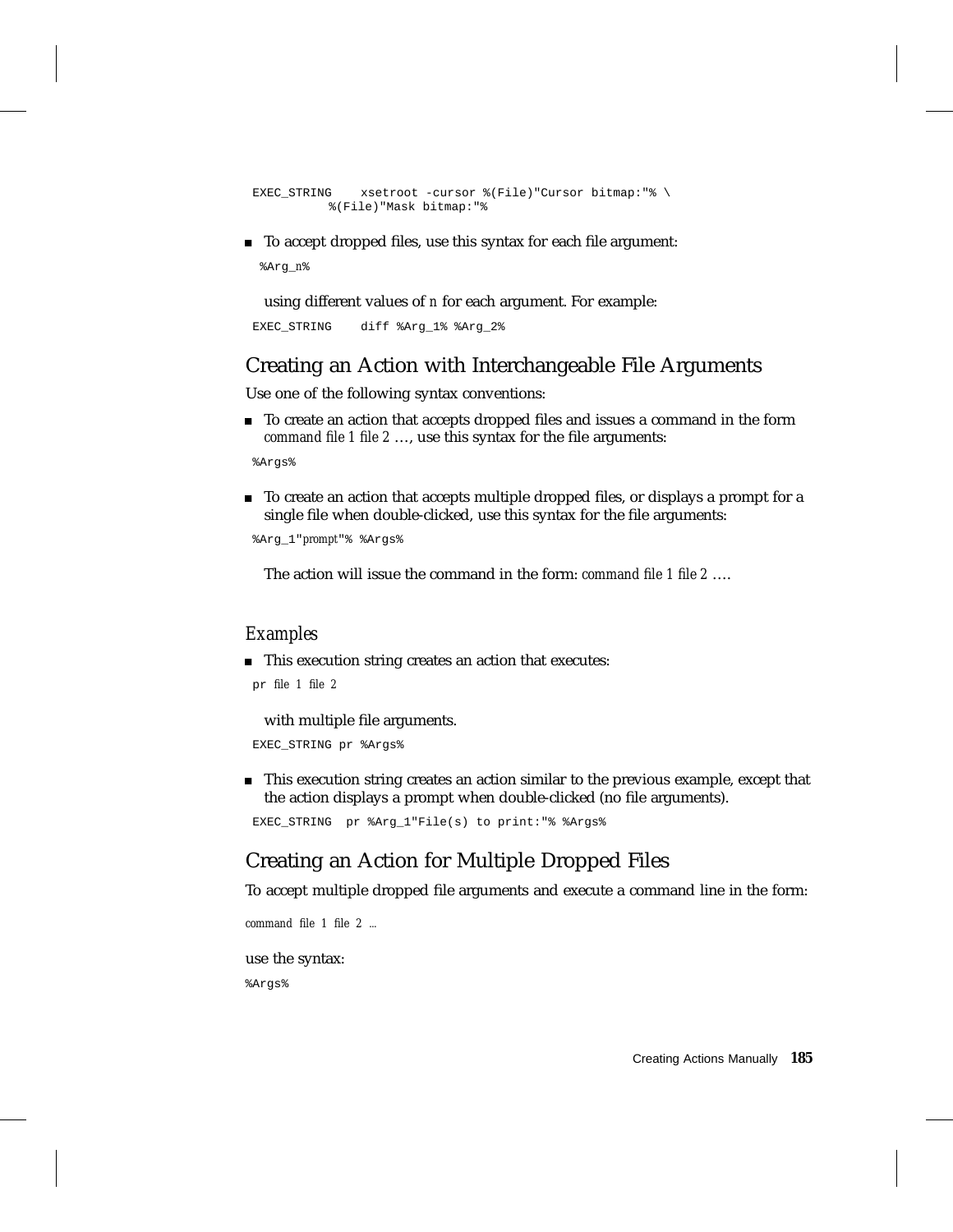#### *Examples*

This execution string executes a script named Checkout for multiple files:

EXEC\_STRING /usr/local/bin/Checkout \ %Arg\_1"Check out what file?"% %Args%

■ This execution string executes 1p –oraw with multiple files:

EXEC\_STRING lp -oraw %Arg\_1"File to print:"% %Args%

# Windowing Support and Terminal Emulators for COMMAND Actions

There are several ways that COMMAND actions support windows on the desktop.

- If the application has its own window, the action can be written to provide no additional window support. This option is also used when an action runs a command that requires no direct user input and has no output.
- If the application must run in a terminal emulator window, the action can be written to open a window and then run the application. There are several terminal options.

### Specifying the Window Support for the Action

Use the WINDOW\_TYPE field to specify the type of windowing support required by the action as shown in Table 12–2.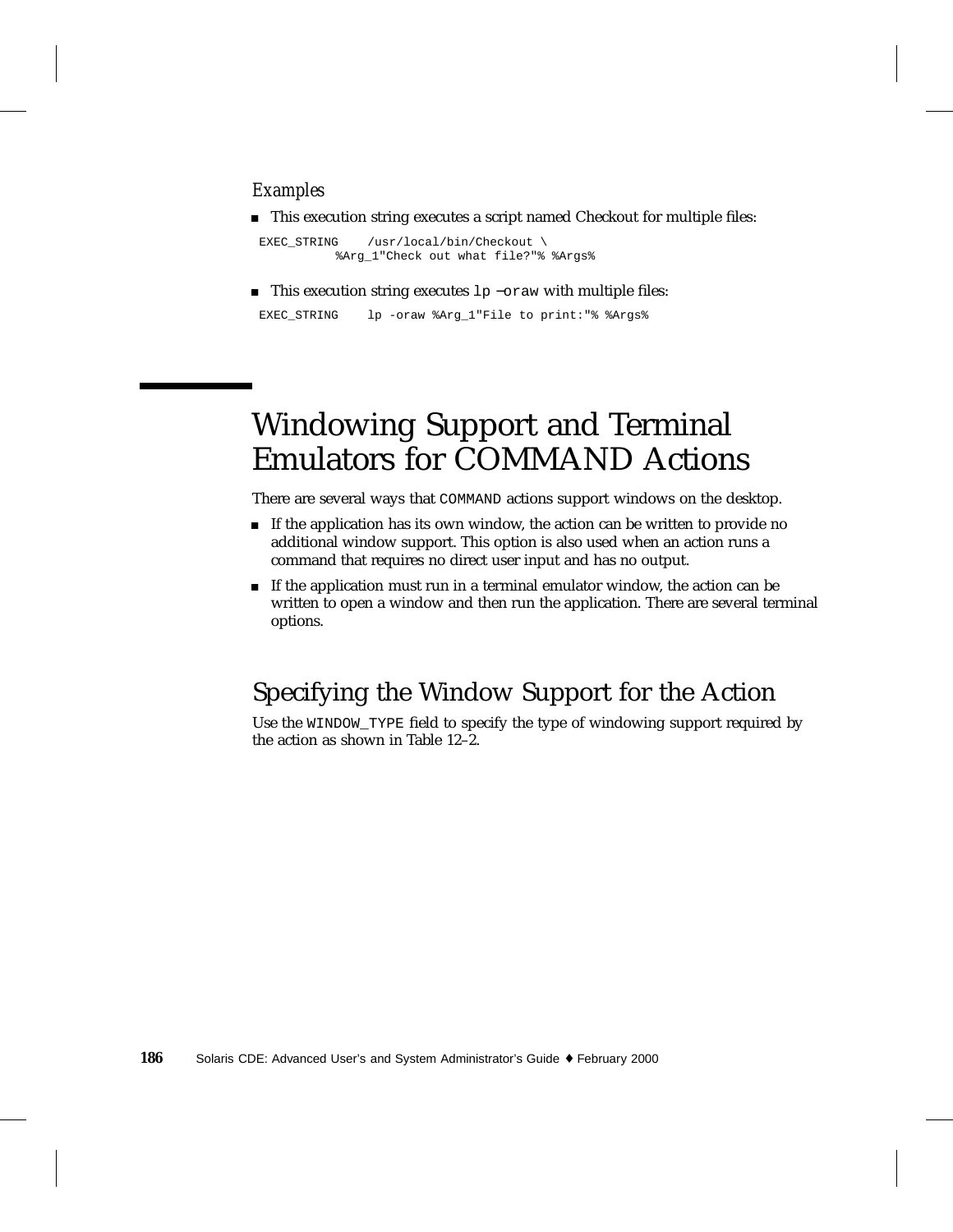#### **TABLE 12–2** WINDOW\_TYPE Field and Windowing Support Provided

| WINDOW TYPE   | <b>Windowing Support Provided</b>                                                                                                                                                                                                                                                                |
|---------------|--------------------------------------------------------------------------------------------------------------------------------------------------------------------------------------------------------------------------------------------------------------------------------------------------|
| NO STDIO      | None. Use NO_STDIO if the application has its own window, or if the<br>command has no visible output.                                                                                                                                                                                            |
| PERM TERMINAL | Permanent terminal emulator window. The action opens a terminal<br>window that remains open until the user explicitly closes it. The user<br>can enter data into the window. Use with commands that take some<br>input, produce some output, then terminate (for example, 1s <i>directory</i> ). |
| TERMINAL      | Temporary terminal emulator window. The action opens a terminal<br>window that closes as soon as the command is completed. Use with<br>full-screen commands (for example, $vi$ ).                                                                                                                |

## Specifying Command-Line Options for the Terminal Emulator

Use the TERM\_OPTS field in the action definition to specify command-line options for the terminal emulator.

For example, the following action prompts for the execution host:

ACTION OpenTermOnSystemUserChooses

```
{<br>WINDOW_TYPE
WINDOW_TYPE PERM_TERMINAL<br>EXEC_HOST %(String)"Rem
                   %(String)"Remote terminal on:"%
TERM_OPTS -title %(String)"Window title:"%<br>EXEC_STRING $SHELL
 EXEC_STRING
}
```
## Specifying a Different Default Terminal Emulator

The default terminal emulator used by actions is dtterm. You can change this to another terminal emulator. The default terminal emulator is used when the action does not explicitly specify a terminal emulator to use.

The terminal emulator used by actions must have these command-line options:

- −title *window\_title*
- −e *command*

Two resources determine the default terminal emulator used by actions:

 The localTerminal resource specifies the terminal emulator used by local applications.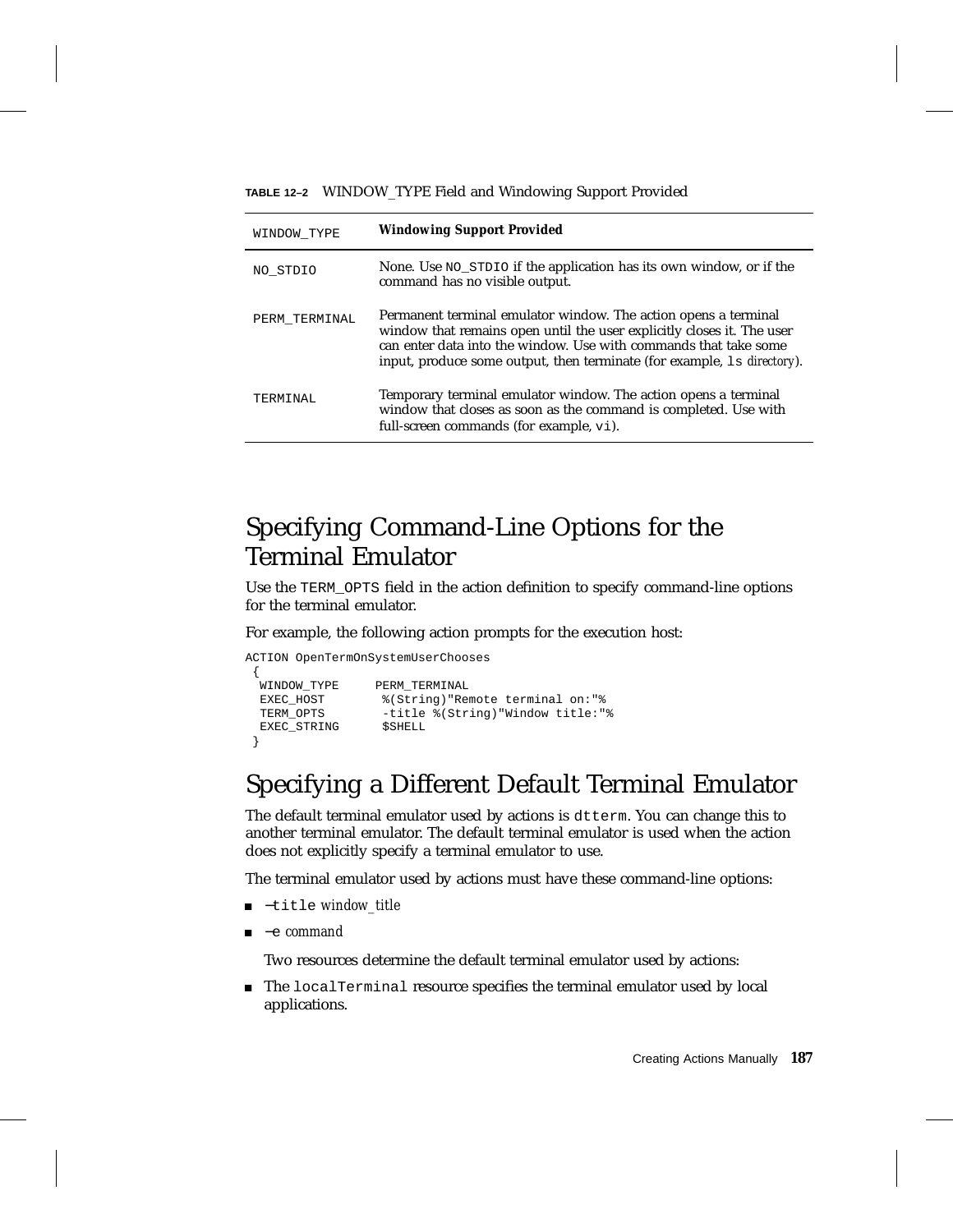```
*localTerminal: terminal
```
#### For example:

\*localTerminal: xterm

The remoteTerminal resource specifies the terminal emulator used by remote applications.

```
*remoteTerminal: host:terminal [,host:terminal…]
```
#### For example:

\*remoteTerminal: sysibm1:/usr/bin/xterm,syshp2:/usr/bin/yterm

# Restricting Actions to Certain Arguments

Restricting an action to a particular type of argument refines the action. For example, you should restrict an action that invokes a viewer for PostScript files to only PostScript file arguments; with the restriction, the action will return an error dialog if a non-PostScript file is specified.

You can restrict actions based on:

- The data type of the file argument.
- The number of file arguments—for example, no arguments versus one or more arguments. This provides different drop and double-click behavior for the action icon.
- The read/write mode of the argument.

### Restricting an Action to a Specified Data Type

Use the ARG\_TYPE field to specify the data types for which the action is valid. Use the data attribute name.

You can enter a list of data types; separate the entries with commas.

For example, the following action definition assumes a GIF data type has been created.

```
ACTION Open_Gif
 {
  TYPE COMMAND<br>LABEL "Displa
               "Display Gif"
```
**188** Solaris CDE: Advanced User's and System Administrator's Guide ♦ February 2000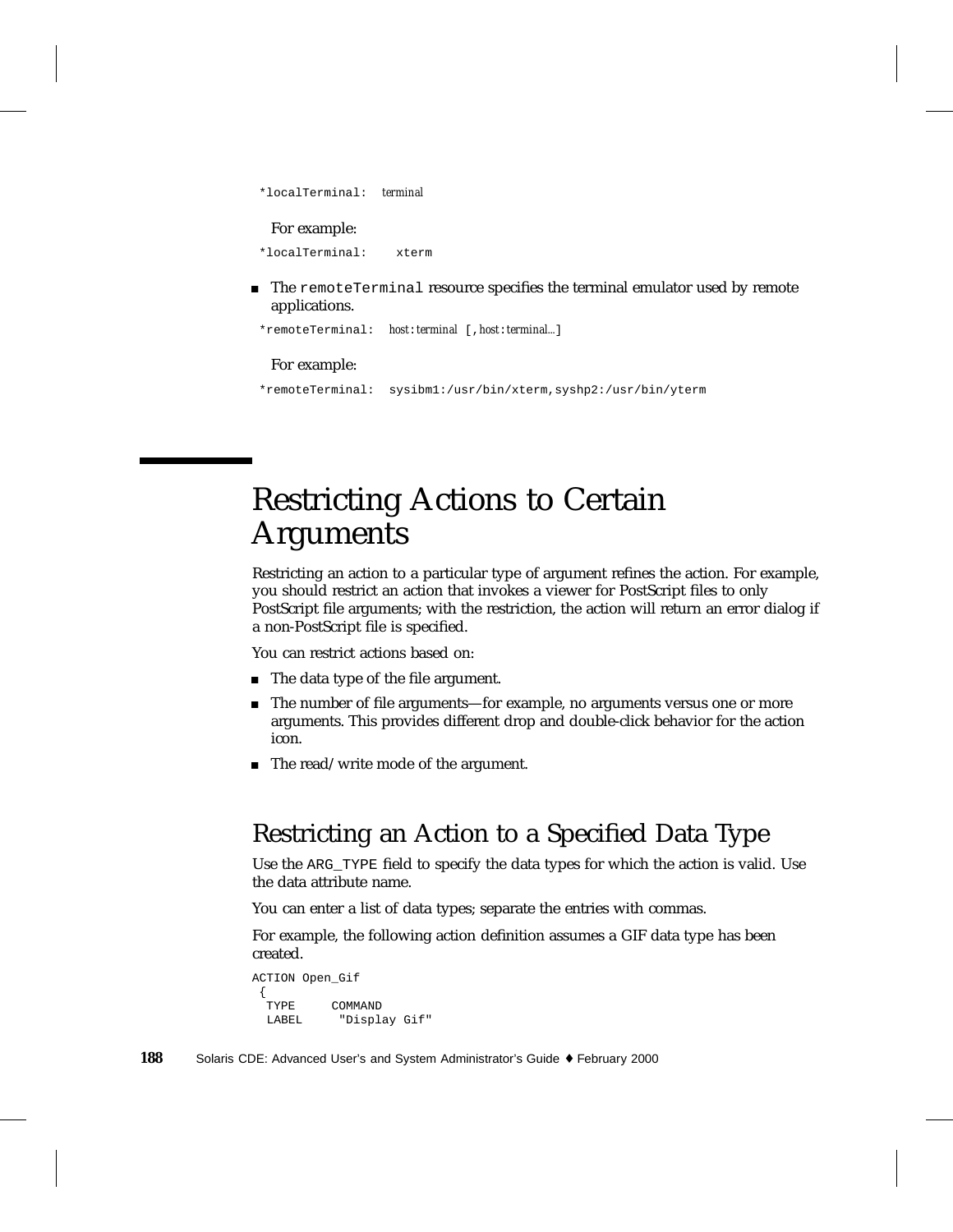```
WINDOW_TYPE NO_STDIO
ARG_TYPE Gif
ICON xgif
DESCRIPTION Displays gif files
EXEC_STRING xgif
}
```
## Restricting an Action Based on the Number of Arguments

Use the ARG\_COUNT field to specify the number of arguments the action can accept. Valid values are:

\* (Default)—any number of arguments. Other values have precedence over \*.

*n*—any non-negative integer, including 0.

>*n*—more than *n* arguments.

<*n*—fewer than *n* arguments.

One use for ARG\_COUNT is to provide different action icon behavior, depending on whether the user double-clicks the icon or drops a file on it. See the next section, "To Provide Different Double-Click and Drop Behavior."

### To Provide Different Double-Click and Drop Behavior

Use this procedure to create an action that accepts a dropped file but does not prompt for a file when the action icon is double-clicked.

#### **1. Create an action definition for the double-click functionality.**

Use the ARG\_COUNT field to specify 0 arguments. Use a syntax for the EXEC\_STRING that does not accept a dropped argument.

#### **2. Create a second action definition for the drop functionality.**

Use the ARG\_COUNT field to specify >0 argument. Use a syntax for the EXEC\_STRING that accepts a dropped file.

For example, suppose the following two command lines can be used to start an editor named vedit:

■ To start the editor with no file argument:

vedit

To start the editor with a file argument that is opened as a read-only document:

vedit -R *filename*

The following two actions create drop and double-click functionality for an action named Vedit. The first action has precedence when the database is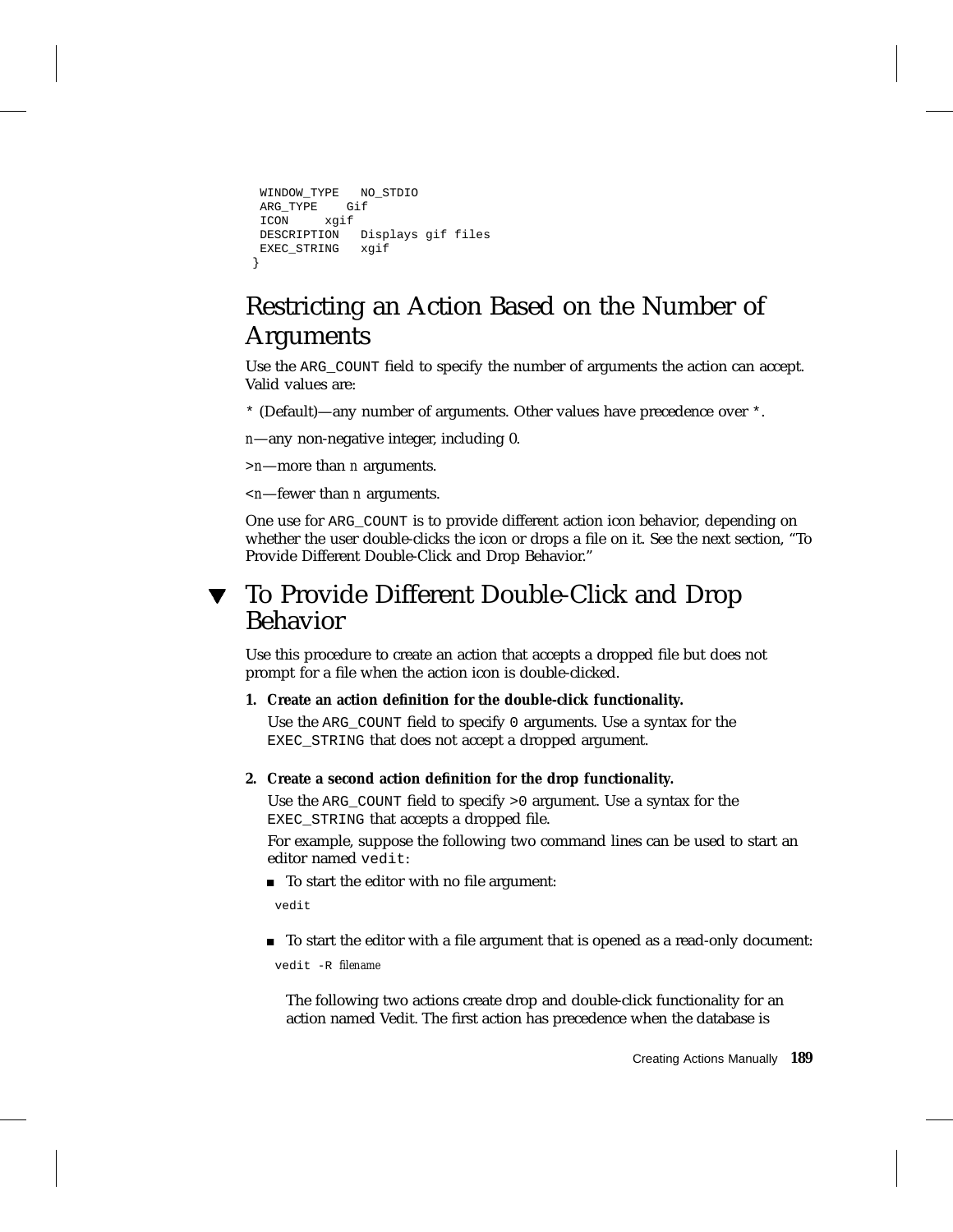searched for a match, since ARG\_COUNT 0 is more specific than the implied ARG\_COUNT \* of the drop functionality definition.

```
# Double-click functionality
   ACTION Vedit
   {<br>TYPE
             COMMAND
    ARG_COUNT 0<br>WINDOW_TYPE
                  PERM_TERMINAL<br>vedit
    EXEC_STRING
   }
   # Drop functionality
   ACTION Vedit
   {
    TYPE COMMAND
    WINDOW_TYPE PERM_TERMINAL
    EXEC_STRING vedit -R %Arg_1%
    }
```
## Restricting an Action Based on the Mode of the Argument

Use the ARG\_MODE field to specify the read/write mode of the argument. Valid values are:

\* (Default)—any mode

!w—non-writable

w—writable

# Creating Actions that Run Applications on Remote Systems

When discussing actions and remote execution, there are two terms that are used frequently:

database host—the system containing the action definition

execution host—the system where the executable runs

In most situations, actions and their applications are located on the same system; since the default execution host for an action is the database host, no special syntax is required.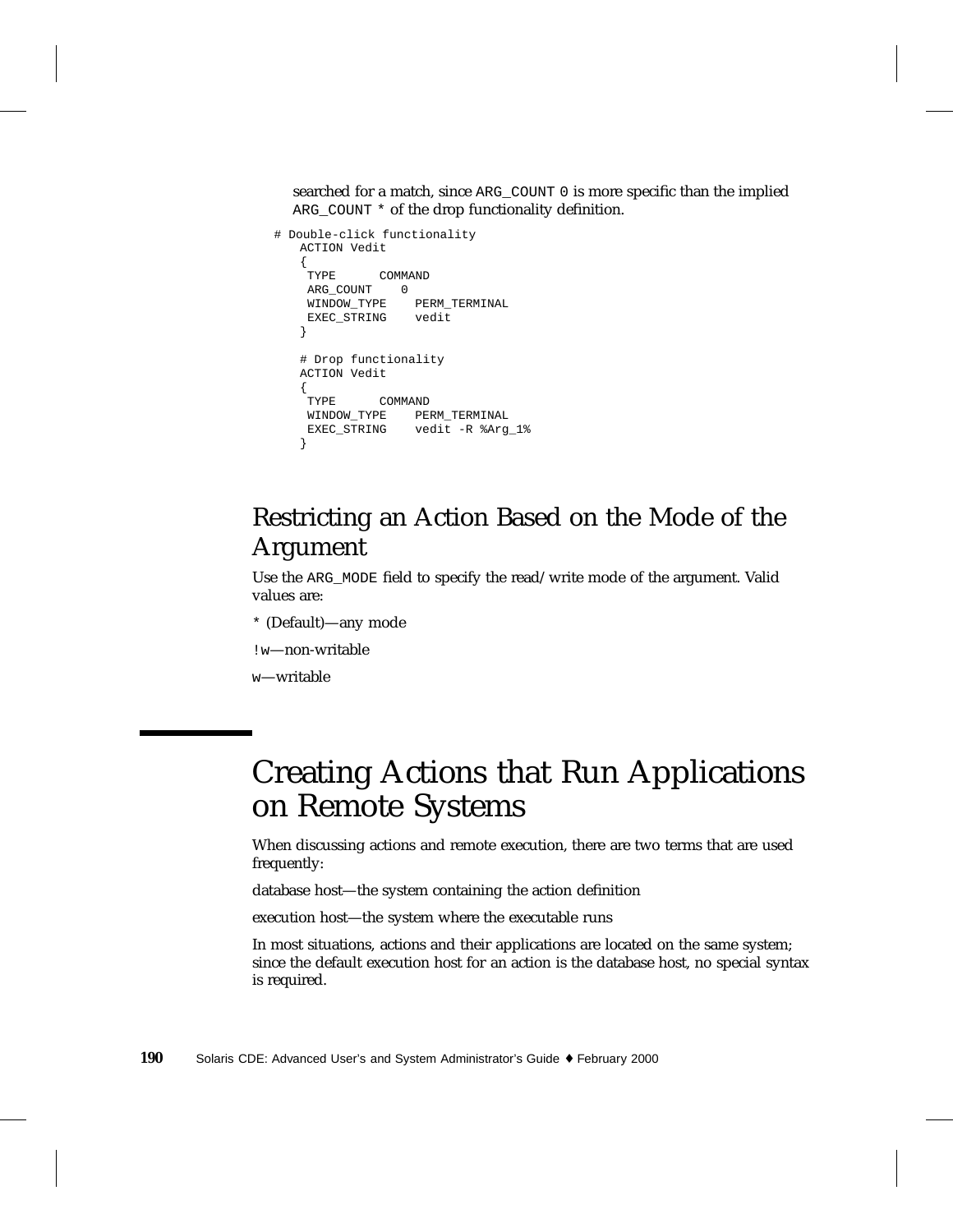However, when the execution host is different from the database host, the action definition must specify where the execution string should be run.

The ability to locate actions and applications on different systems is part of the client/server architecture of the desktop. For a more in-depth discussion of networked applications, see "Administering Application Services" on page 114.

## Creating an Action that Runs a Remote Application

Use the EXEC\_HOST field in the action definition to specify the location of the application.

Valid values for EXEC\_HOST are:

%DatabaseHost%—the host where the action is defined.

%LocalHost%—the host where the action is invoked (the *session server*).

%DisplayHost%—the host running the X server (not allowed for X terminals).

%SessionHost%—the host where the controlling Login Manager is running.

*hostname*—the named host. Use this value for environments in which the action should always be invoked on one particular host.

%"*prompt*"%—prompts the user for the host name each time the action is invoked.

The default value is %DatabaseHost%, %LocalHost%. Thus, when the EXEC\_HOST field is omitted, the action first attempts to run the command on the host containing the action definition. If this fails, the action attempts to run the command on the session server.

#### Examples

■ This field specifies host ddsyd:

EXEC\_HOST ddsyd

■ The field prompts for a host name:

```
EXEC_HOST %"Host containing application:"%
```
 This field specifies that the action will attempt to run the application on the host containing the action definition. If this fails, the action will attempt to run the application on host ddsyd.

EXEC\_HOST %DatabaseHost%, ddsyd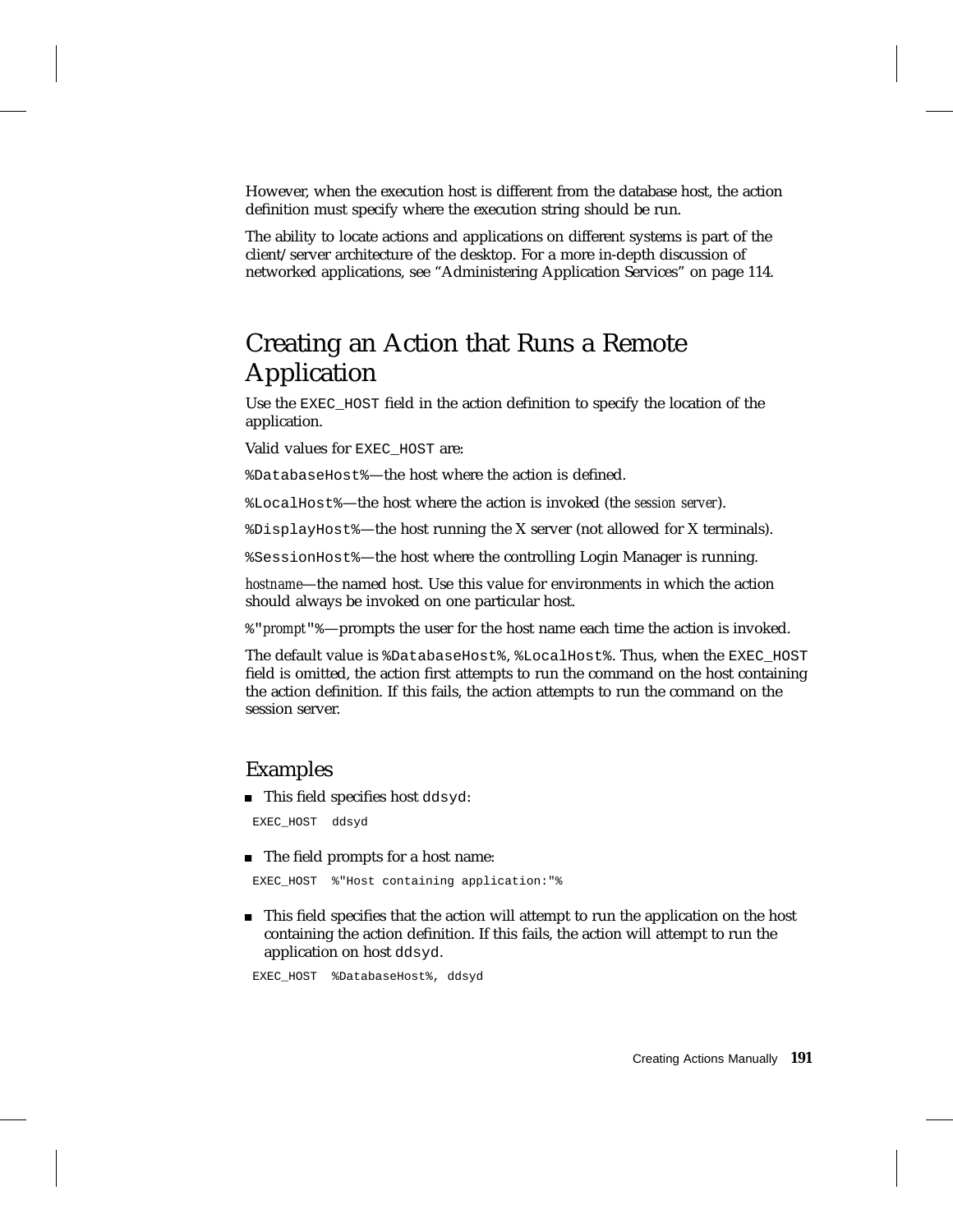# Using Variables in Action and Data Type Definitions

You can include string variables and environment variables in action and data type definition files.

### Using String Variables in an Action

A string variable definition remains in effect from the location of the definition to the end of the file. There are no global string variables for the database.

If a string variable and environment variable have the same name, the string variable has precedence.

#### To Define a String Variable

♦ **Use the syntax:**

set *variable\_name*=*value*

Variable names can contain any alphanumeric characters and underscore (\_). Each variable definition must be on a separate line.

For example:

```
set Remote_Application_Server=sysapp
set Remote_File_Server=sysdata
```
#### To Reference a String Variable

♦ **Use the syntax:**

\$[{]*variable\_name*[}]

For example:

```
EXEC-HOST $Remote_Application_Server<br>CWD /net/${Remote_File_Server}/doc
          /net/${Remote_File_Server}/doc/project
```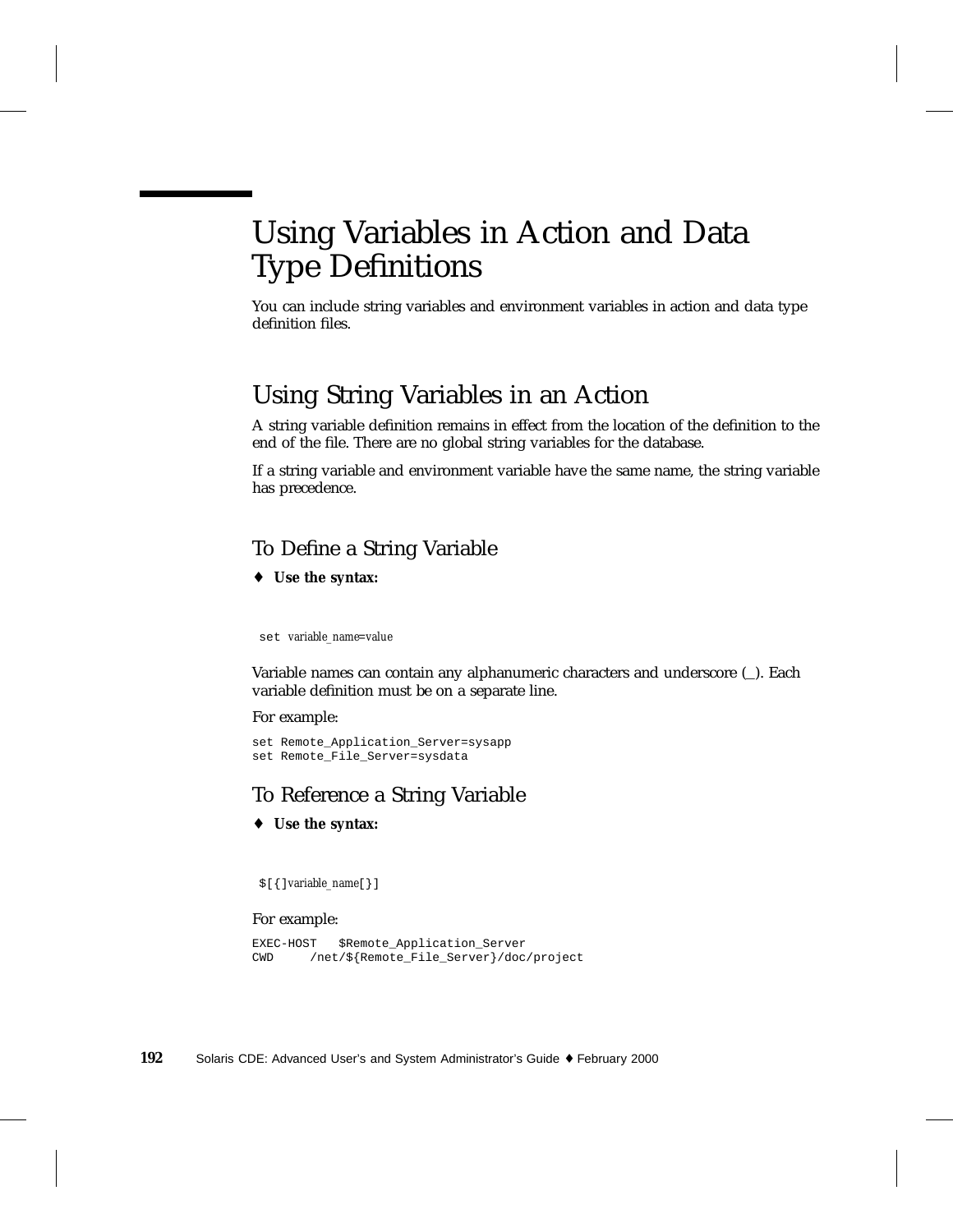## Using Environment Variables in Actions and Data Types

♦ **Reference an environment variable using the syntax:**

```
$[{]variable[}].
```
The variable is expanded (replaced by its value) when the database is loaded. If a string variable and environment variable have the same name, the string variable has precedence.

For example, this execution string prints a file with a banner containing the login name.

```
EXEC-STRING lp -t$LOGNAME %(File)Arg_1%
```
# Invoking Actions from a Command Line

The desktop provides the dtaction command for running actions from a command line. You can use dtaction to run actions from:

- **Scripts**
- **Other actions**
- A terminal emulator command line

### Syntax of dtaction

dtaction [-user *user\_name*] [-execHost *hostname*] \ *action\_name* [*argument* [*argument*]…]

−user *user\_name*—provides the ability to run the action as a different user. If dtaction is invoked by a user other than *user\_name,* a prompt is displayed for the password.

−execHost *hostname*—for COMMAND actions only; specifies the host on which the command will be run.

*argument*—arguments to the action; usually file arguments.

The dtaction client has additional command-line options. For more information, see the dtaction(1) man page.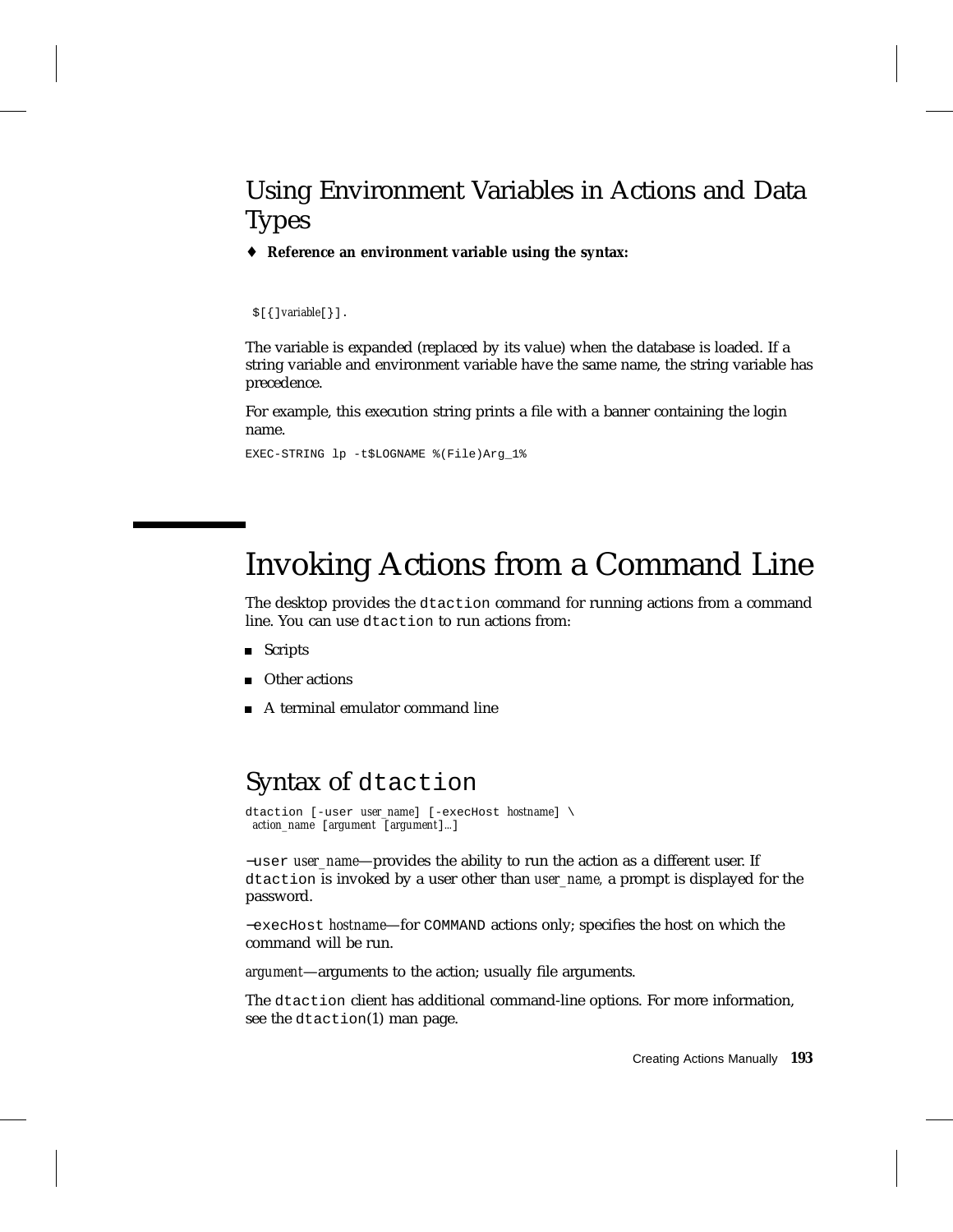#### Creating an Action that Runs Another Action

Use dtaction in the EXEC\_STRING of the action.

For example, the following action uses a built-in action named Spell (the action is labeled ''Check Spelling'' in Application Manager). The new action runs Text Editor and the Spell action, displaying the spelling errors in a separate terminal emulator window.

```
ACTION EditAndSpell
 {
  WINDOW_TYPE NO_STDIO
  EXEC_STRING /bin/sh -c 'dtaction Spell \
        %Arg_1"File:"%; dtpad %Arg_1%'
 }
```
### Creating an Action that Runs as a Different User

Use the following syntax in the EXEC\_STRING:

EXEC\_STRING dtaction -user *user\_name action\_name* [*file\_argument*]

The new user (*user\_name*) must have display access to the system through one of the following mechanisms:

- Read permission on the login user's . Xauthority file
- *Or*, xhost permission

For example, the following two actions provide the ability to become root and edit an app-defaults file.

```
ACTION AppDefaults
    {<br>WINDOW_TYPE
    WINDOW_TYPE NO_STDIO<br>EXEC_STRING /usr/dt/l
                   /usr/dt/bin/dtaction -user root \
            EditAppDefaults %Arg_1"File:"%
   }
   ACTION EditAppDefaults
    {
    WINDOW TYPE TERMINAL
    EXEC_STRING /bin/sh -c 'chmod +w 8Arg_1%; \
           vi %Arg_1%; chmod -w %Arg_1%'
    }
```
## Creating Localized Actions

The search path for data types includes language-dependent locations. The desktop uses the value of LANG to determine the locations searched for data type definitions.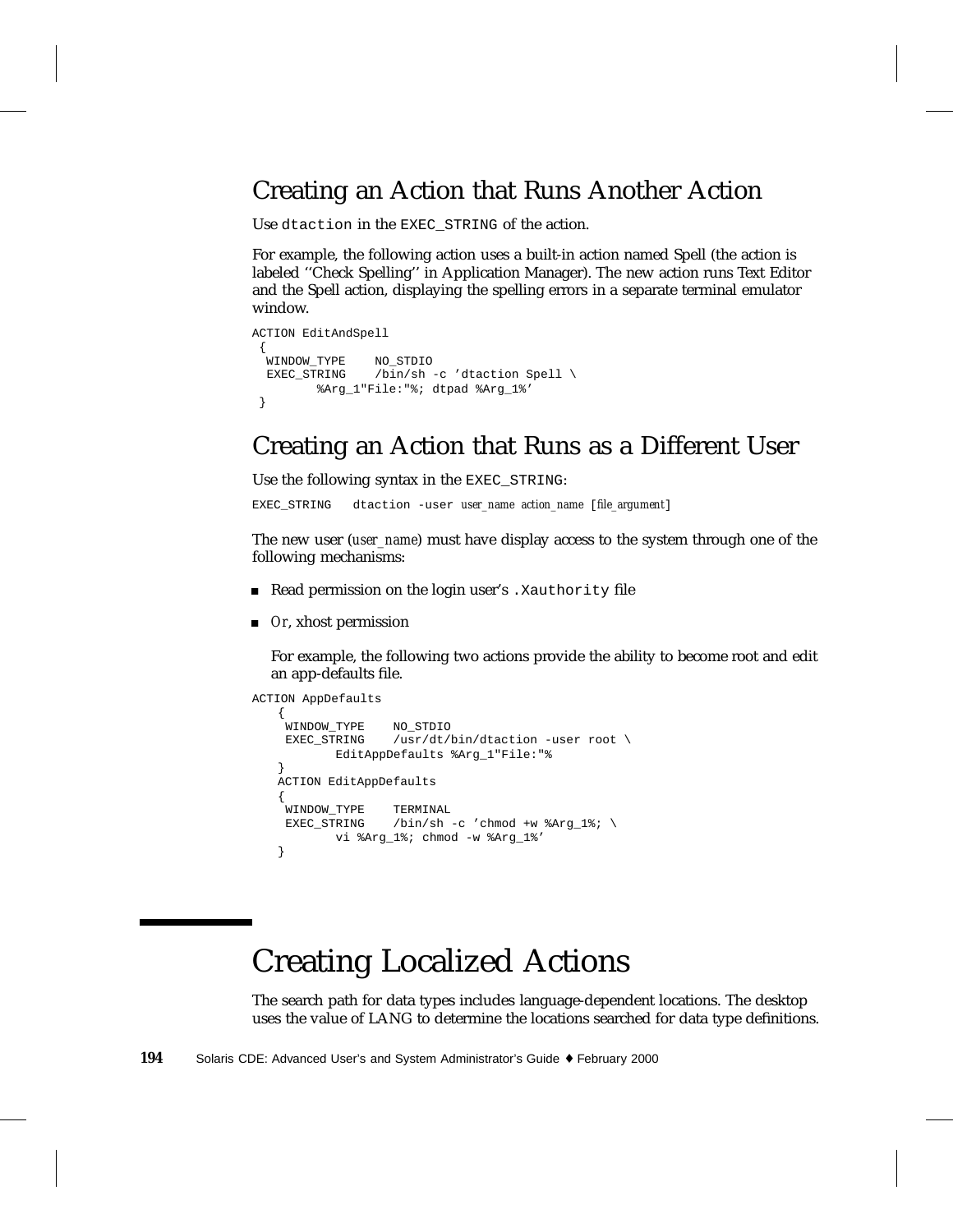## Locations for Localized Actions

Localized action definitions must be placed in the proper language-dependent directories along the actions search path.

The default search path is:

- Personal actions: *HomeDirectory*/.dt/types
- System-wide actions: /etc/dt/appconfig/types/*language*
- Built-in actions: /usr/dt/appconfig/types/*language*

## To Localize an Existing Action

- **1. Create a file in the appropriate language-dependent directory (for example, in** /etc/dt/appconfig/types/japanese**) .**
- **2. Copy the action definition to the language-dependent configuration file.** For example, you might copy an action definition from

*app\_root*/dt/appconfig/types/C/*file*.dt

to

*app\_root*/dt/appconfig/types/japanese/*newfile*.dt

#### **3. Add a** LABEL **field or modify the existing** LABEL **field.**

LABEL *string*

Application Manager and File Manager use the label string to identify the action's icon.

#### **4. Localize any of the following fields in the action definition:**

- For localized icons: ICON
- For localized On Item help: DESCRIPTION

Creating Actions Manually **195**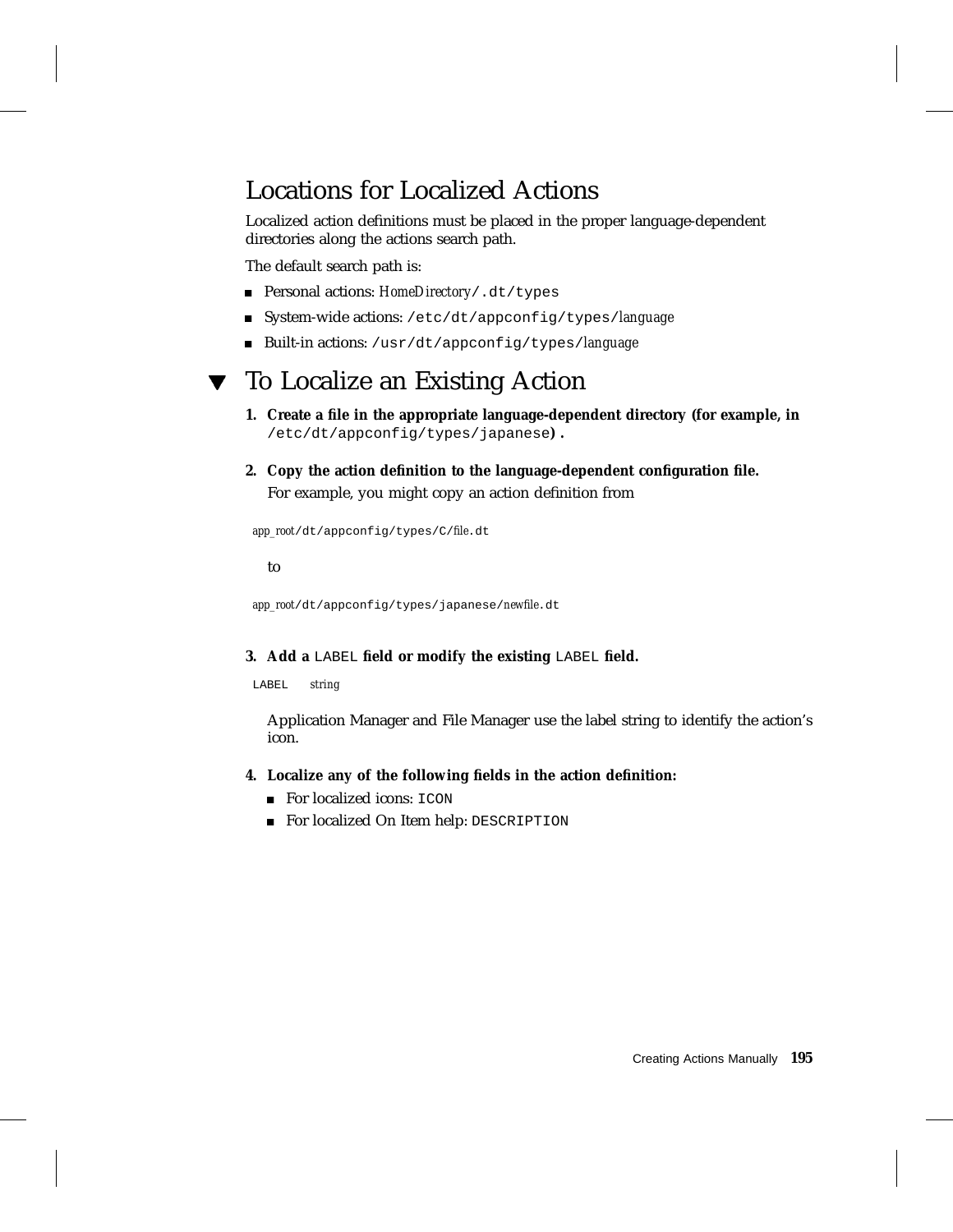For localized prompts: any quoted text in the EXEC\_STRING

# Creating Actions for ToolTalk Applications

**Note -** The following information applies only to applications that support ToolTalk messaging.

Use the action type TT\_MSG to create an action that sends a ToolTalk message.

```
ACTION action_name
{
  TYPE TT_MSG
  …
 }
```
#### addressing and disposition Fields

- The ToolTalk addressing field is always set to TT\_PROCEDURE.
- The ToolTalk disposition field defaults to the specification in the static message pattern.

## Unsupported Messages

The following are not supported by TT\_MSG-type actions:

- ToolTalk object-oriented messages
- Context arguments in messages

#### Keywords for TT\_MSG Actions

Table 12–3 shows the keyword and usage for TT\_MSG actions.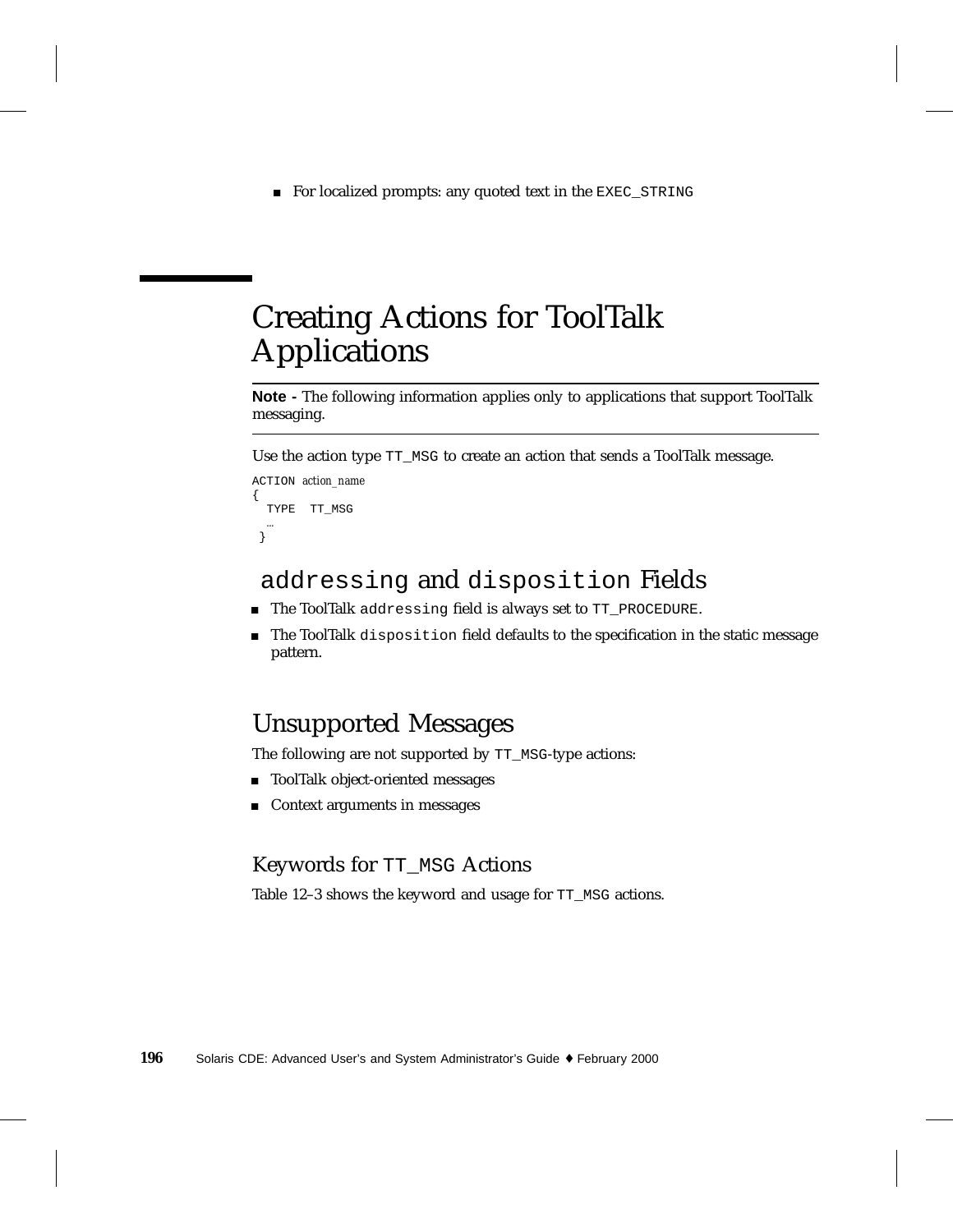**TABLE 12–3** TT\_MSG Action Keywords and Usage

| <b>Keyword</b> | <b>Use</b>                                                                               |
|----------------|------------------------------------------------------------------------------------------|
| TT_CLASS       | Defines the value of the ToolTalk class message field                                    |
| TT SCOPE       | Defines the value of the ToolTalk scope message field                                    |
| TT OPERATION   | Defines the value of the ToolTalk operation message field                                |
| TT FILE        | Defines the value of the ToolTalk file message field                                     |
| TT_ARGn_MODE   | Defines the value of the ToolTalk mode attribute for the nth message<br>argument         |
| TT_ARGn_VTYPE  | Defines the value of the ToolTalk vtype attribute of the <i>n</i> th message<br>argument |
| TT ARGn VALUE  | Defines the value of the <i>n</i> th message argument                                    |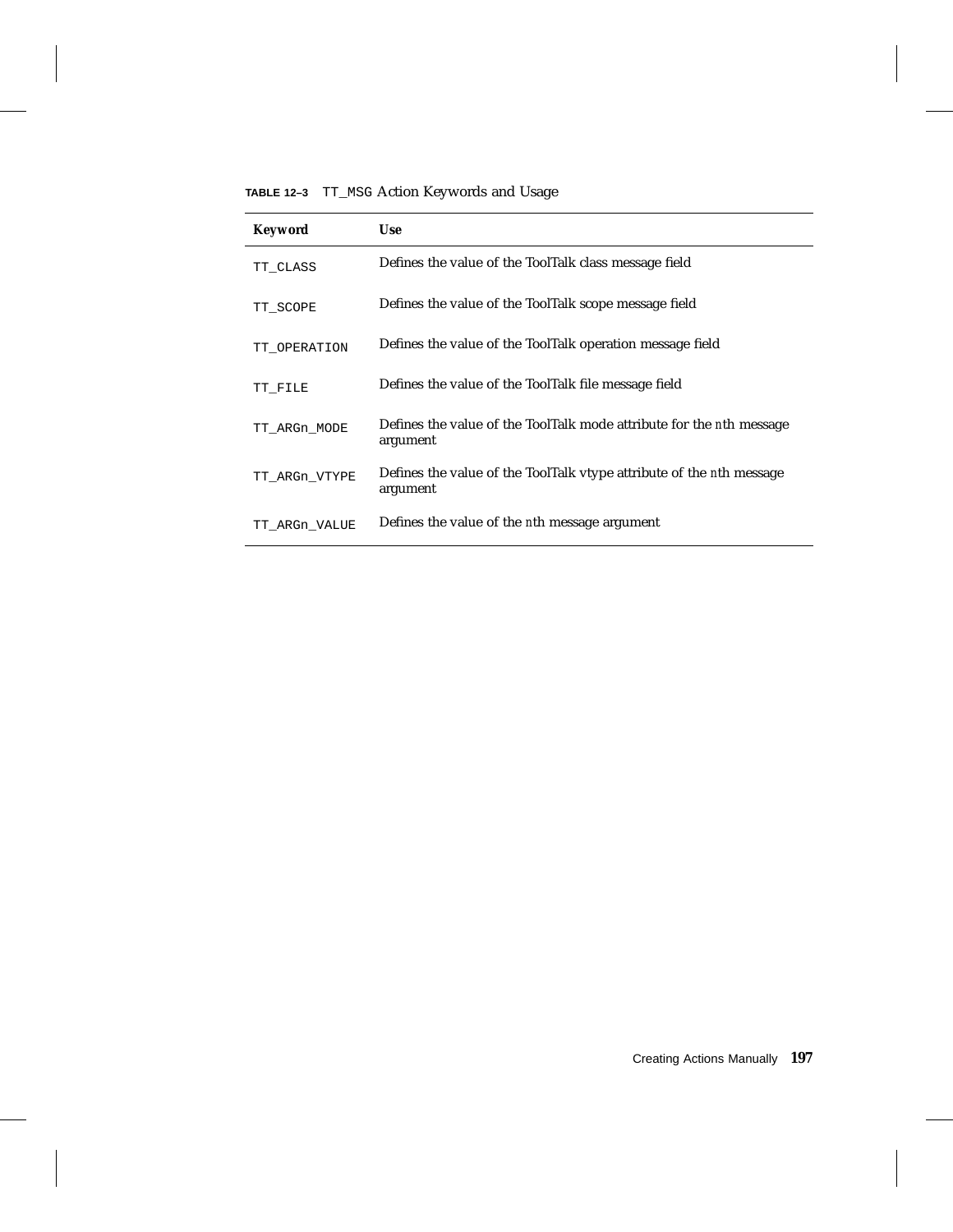Solaris CDE: Advanced User's and System Administrator's Guide ♦ February 2000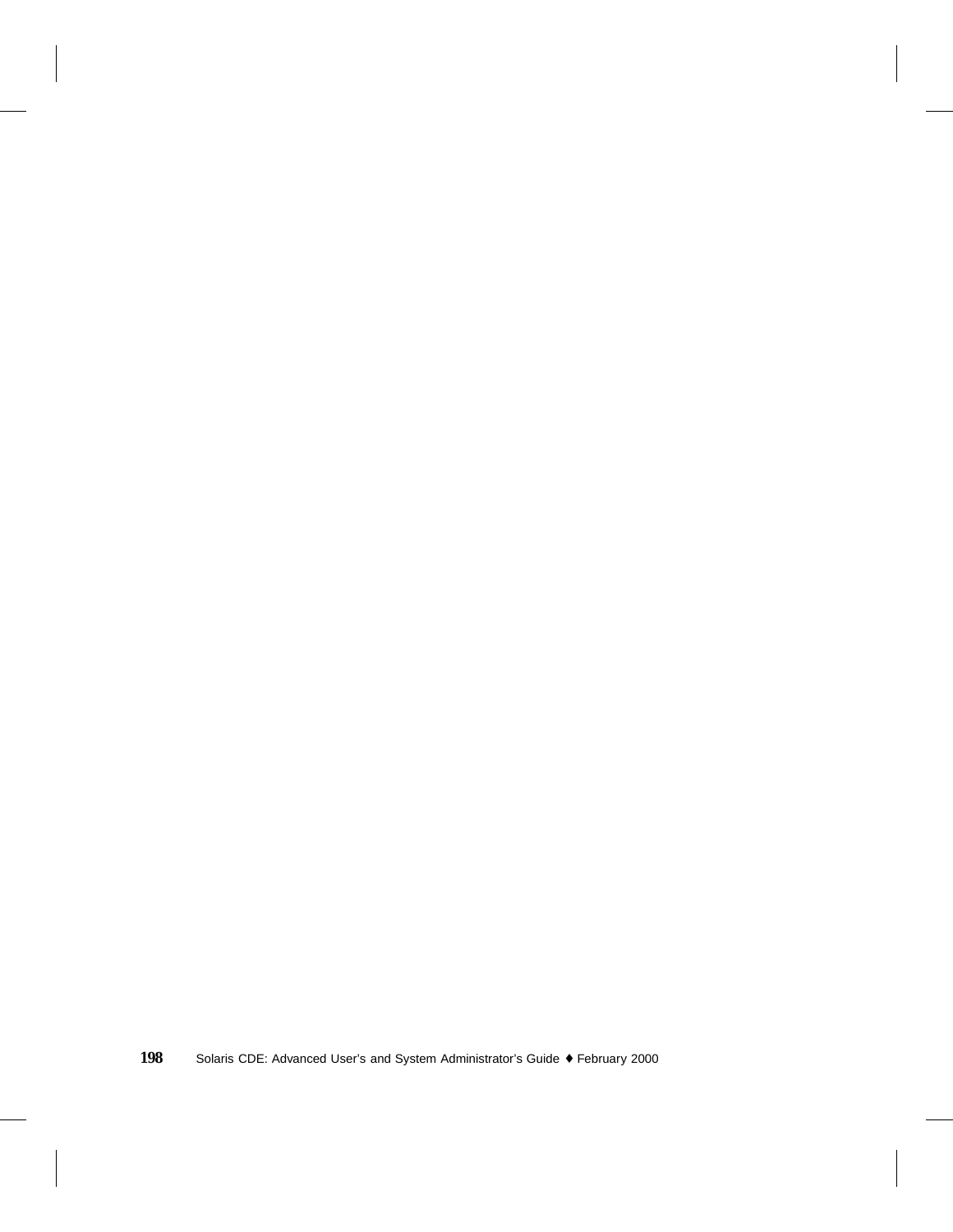### CHAPTER **13**

## Creating Data Types Manually

There are two ways to create a data type definition:

- Using the Create Action tool. Using Create Action is covered in Chapter 11.
- By manually creating the data type definition.

Creating a data type manually requires you to edit a database file.

This chapter describes how to manually create data type definitions.

- "Reasons You Must Create a Data Type Manually" on page 199
- "Components of a Data Type Definition: Criteria and Attributes" on page 200
- "Creating a Data Type Manually: General Steps" on page 200
- "Example of Creating a Personal Action and Data Type" on page 202
- "Defining the Data Criteria for a Data Type" on page 206
- For an introduction to data types, see Chapter 10.
- For reference information about data type definitions, see the dtddsfile(4) man page.

# Reasons You Must Create a Data Type Manually

Manually creating a data type lets you use all the capabilities built into the syntax of data type definitions.

You must create an data type manually if you want to use these features of data types: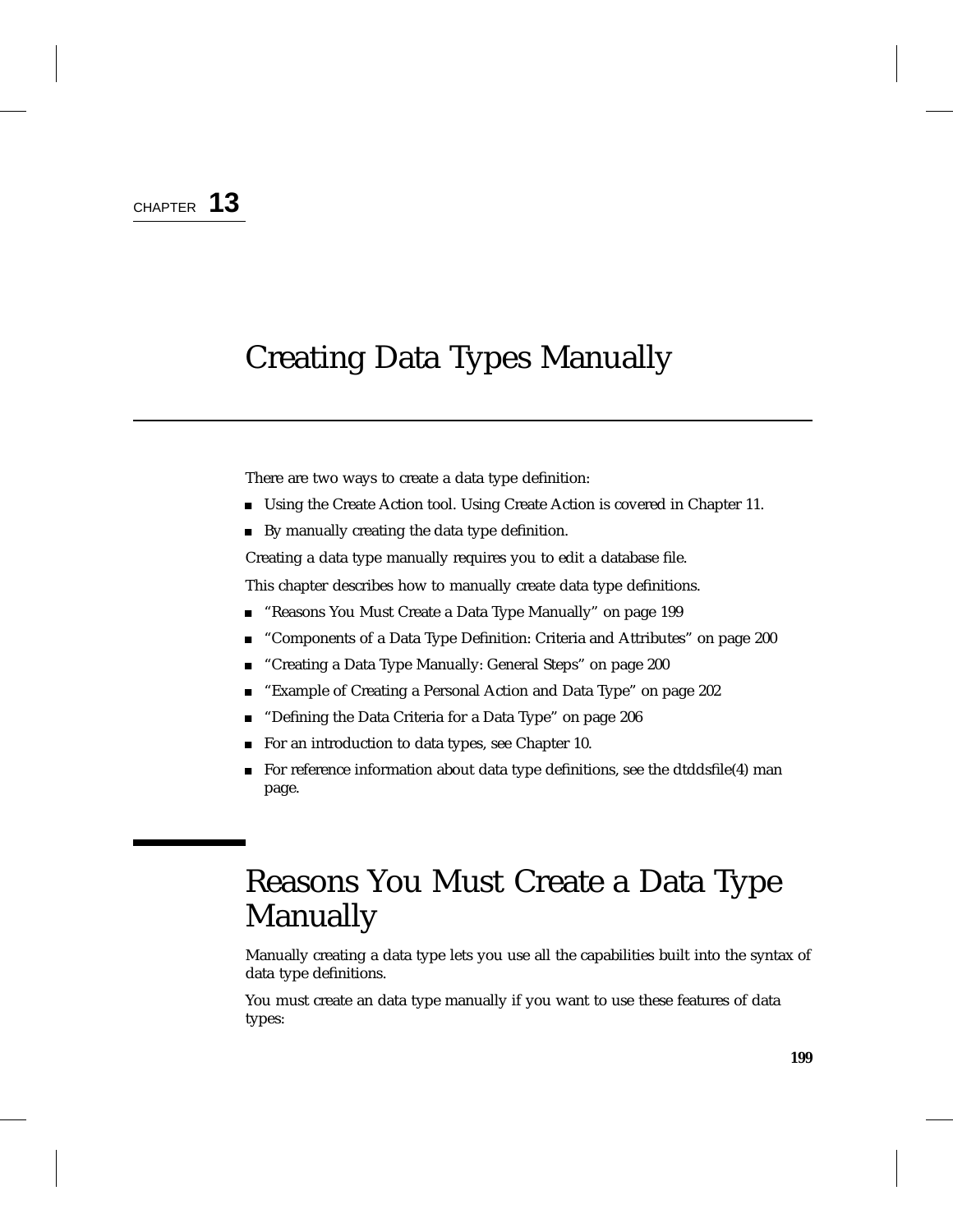- Location (path)-based data typing
- The ability to specify actions associated with the data type other than Open and Print
- Multiple name, pattern, or content criteria for the same data type—for example, a data type based on files named \*.abc or \*.def
- Link-based data typing

# Components of a Data Type Definition: Criteria and Attributes

A data type definition consists of two separate database definitions:

**The DATA\_ATTRIBUTES definition.** 

The DATA\_ATTRIBUTES definition describes the data type's name and the appearance and behavior of files of this type.

**The DATA\_CRITERIA definition.** 

The DATA\_CRITERIA definition describes the typing criteria. Each criteria definition specifies the DATA\_ATTRIBUTES definition to which the criteria apply.

There must be at least one DATA\_CRITERIA definition for each DATA\_ATTRIBUTES definition; a DATA\_ATTRIBUTES definition can have multiple DATA\_CRITERIA associated with it.

For example, you could create an attributes definition for PostScript files that described how PostScript files look and behave in File Manager. Then, you could create two separate criteria for the PostScript data type— one based on file name and the other based on file content.

For more information, see "Defining the Data Criteria for a Data Type" on page 206.

# Creating a Data Type Manually: General Steps

This section describes how to create a data type configuration file.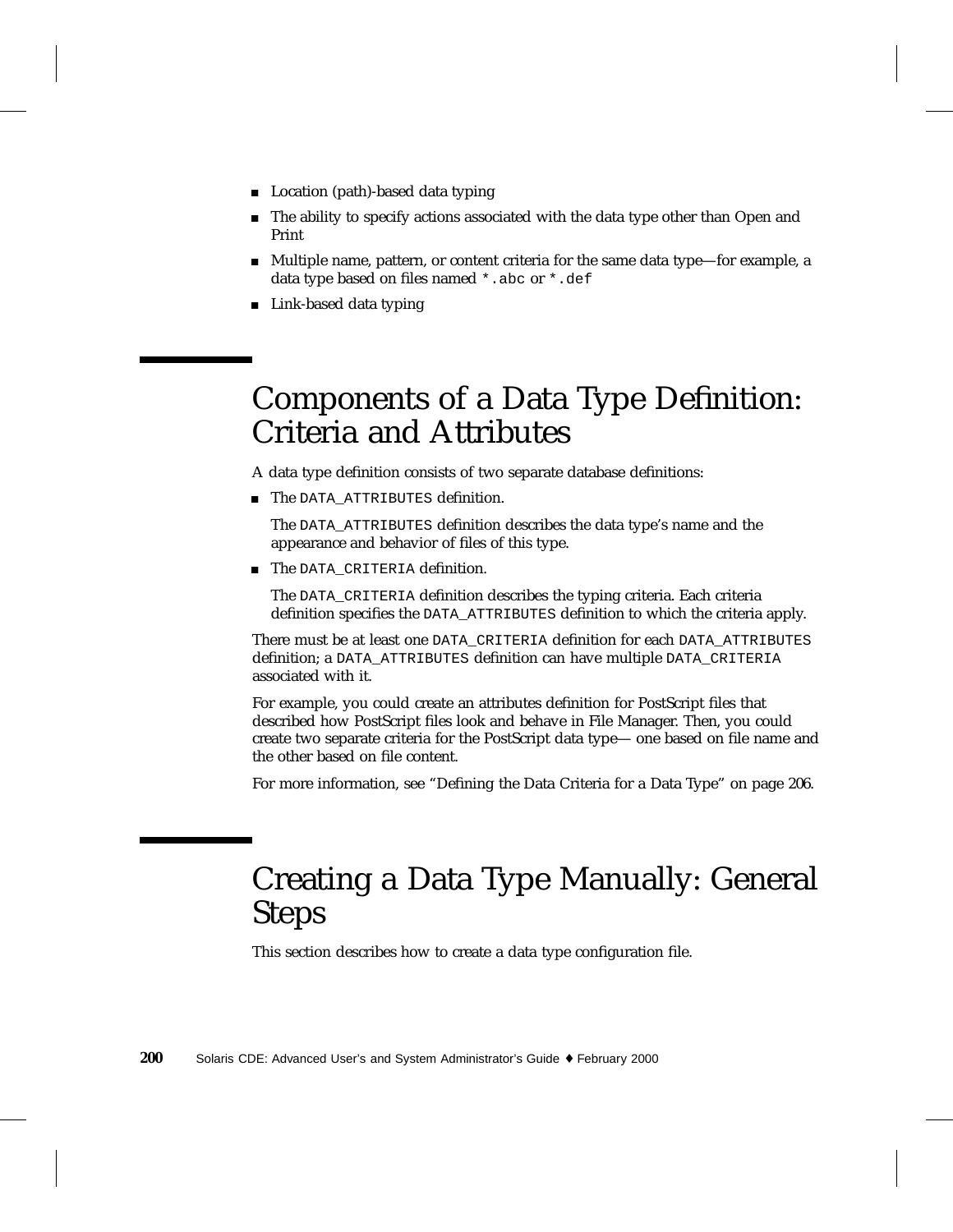## Configuration Files for Data Types

The requirements for configuration files containing data type definitions are:

- The files must use the naming convention *name*.dt
- The files must be located on the database search path. The default search path is: Personal data types—*HomeDirectory*/.dt/types

System-wide data types—/etc/dt/appconfig/types/*language*

Built-in data types—/usr/dt/appconfig/types/*language*. You should not use this directory.

For information on modifying the database search path, see "Setting the Value of a Search Path" on page 131.

### To Create a Data Type Definition

#### **1. Open an existing database file or create a new one.**

For more information, see the previous section, "Configuration Files for Data Types" on page 201.

#### **2. Define the data attributes for the data type using the syntax:**

```
DATA_ATTRIBUTES data_type_name
    {
     ICON image_name
     DESCRIPTION string
     attribute_field
     attribute_field
      …
     }
```
where:

*data\_type\_name*—a unique name given to this data type. *image\_name*—file name or path of an icon file. Use the base name for the file. For example, for icon files myimage.m.pm and myimage.t.pm, use myimage. *attribute\_field*—field that defines the appearance or behavior of the data type. *string*—character string. The contents will be the on-item help for the data type. See "Example of Creating a Personal Action and Data Type" on page 202.

#### **3. Define the data criteria for the data type using the syntax:**

```
DATA_CRITERIA criteria_name
     {
      DATA_ATTRIBUTES_NAME data_type_name
      criteria_field
      criteria_field
      …
     }
```
Creating Data Types Manually **201**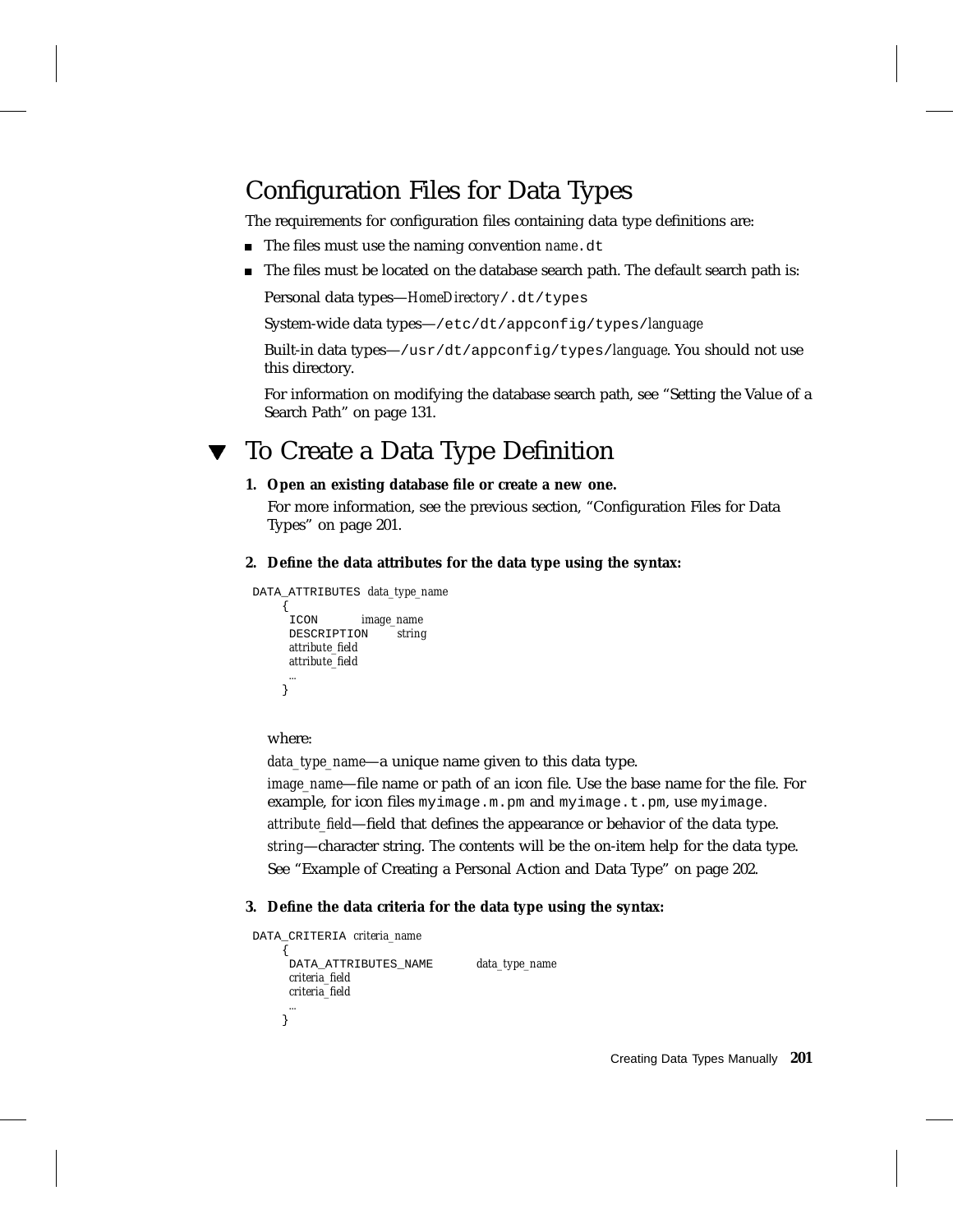#### where:

*criteria\_name*—unique name for this criteria definition *data\_type\_name*—name used in the DATA\_ATTRIBUTES definition *criteria\_field*—field used to define the criteria for assigning a file to this data type See "Defining the Data Criteria for a Data Type" on page 206.

#### **4. Save the database file.**

#### **5. Create the icons for the data type.**

For more information, see "Specifying the Icon Image Used for a Data Type" on page 204.

- **6. If necessary, create the actions listed in the** ACTIONS **field of the attributes definition.**
- **7. Double-click Reload Actions in the Desktop\_Tools application group to reload the database.**

## Example of Creating a Personal Action and Data Type

Suppose your system contains an application named xgif, which displays GIF pictures. Ordinarily, you run the program by executing:

xgif *filename*

You want to be able to display GIF pictures several ways:

- By double-clicking a GIF data file
- By selecting the data file and choosing the application from the Selected menu
- **1. Open a new file** *HomeDirectory*/.dt/types/GifViewer.dt **for editing.**

#### **2. Type the data type definitions:**

```
DATA_ATTRIBUTES Gif
    {
     DESCRIPTION Gif image file.
     ICON GifIcon
     ACTIONS View
    }
    DATA_CRITERIA Gif_Criteria
    {
     DATA_ATTRIBUTES_NAME Gif<br>NAME_PATTERN *.gif
     NAME_PATTERN
```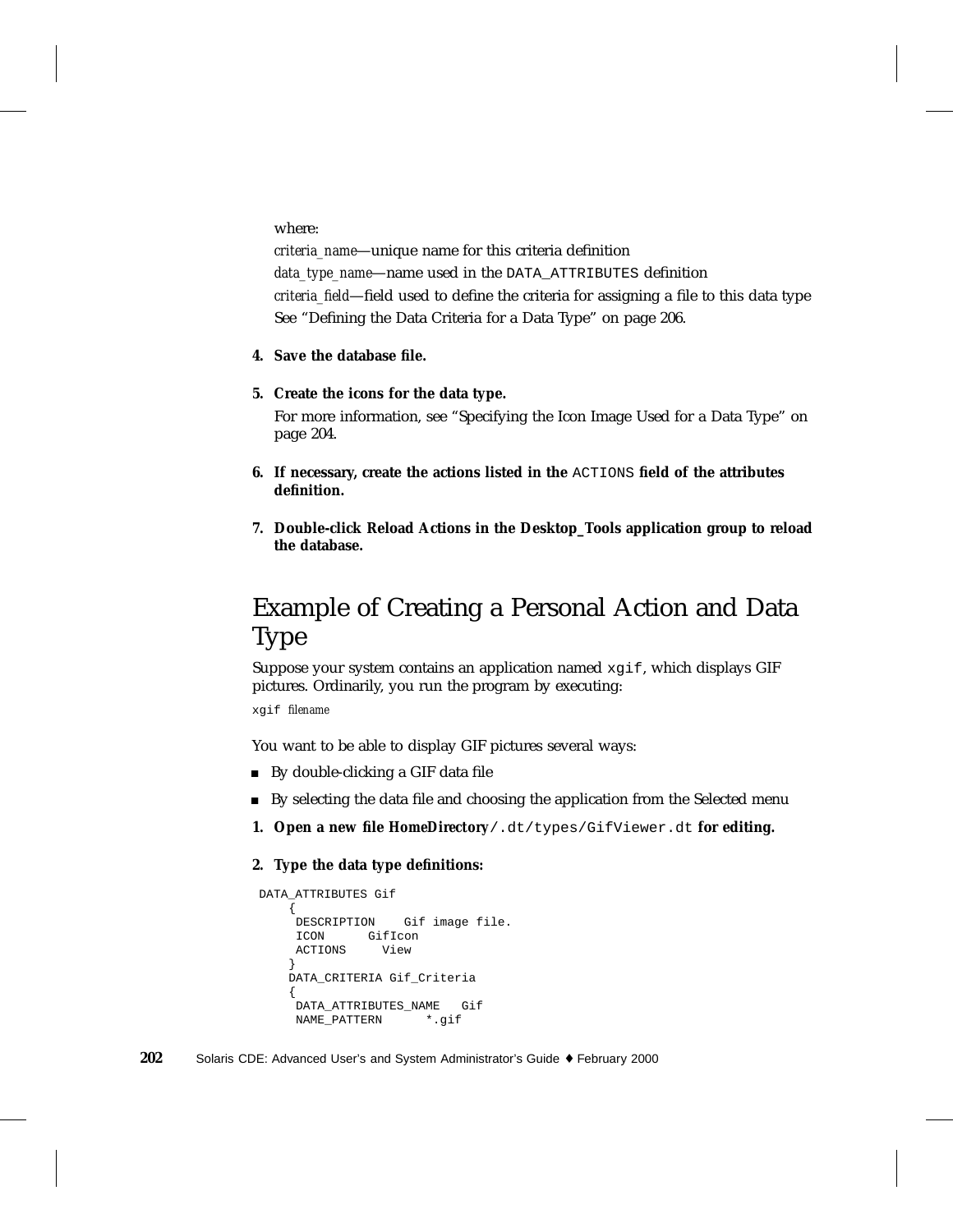**3. Type the action definition for the GifViewer action:**

```
ACTION GifViewer
    {
     EXEC_STRING xgif %(File)Arg_1"Gif file to view:"
     WINDOW_TYPE NO_STDIO
     DESCRIPTION Double-click or drop a file to \
           start the Gif viewer.
    }
```
Since the definition does not include an ICON field, the action will use the system's default icon.

**4. Type the following map action to connect the GifViewer action to the View action listed in the data type definition. Use the** ARG\_TYPE **field to restrict this view action to Gif-type files.**

```
ACTION View
    {
     ARG_TYPE Gif<br>TYPE MAP
           MAPMAP_ACTION GifViewer
    }
```
- **5. Save the file.**
- **6. Double-click Reload Actions in the Desktop\_Tools application group to reread the database.**

# Defining the Data Attributes of a Data Type

The DATA\_ATTRIBUTES definition defines the appearance and behavior of the data type. It specifies the name of the data type, and provides the ability to specify:

- The File Manager icon (ICON field)
- The double-click behavior and contents of the Selected menu (ACTIONS field)
- The data type's on-item help (DESCRIPTION field)

}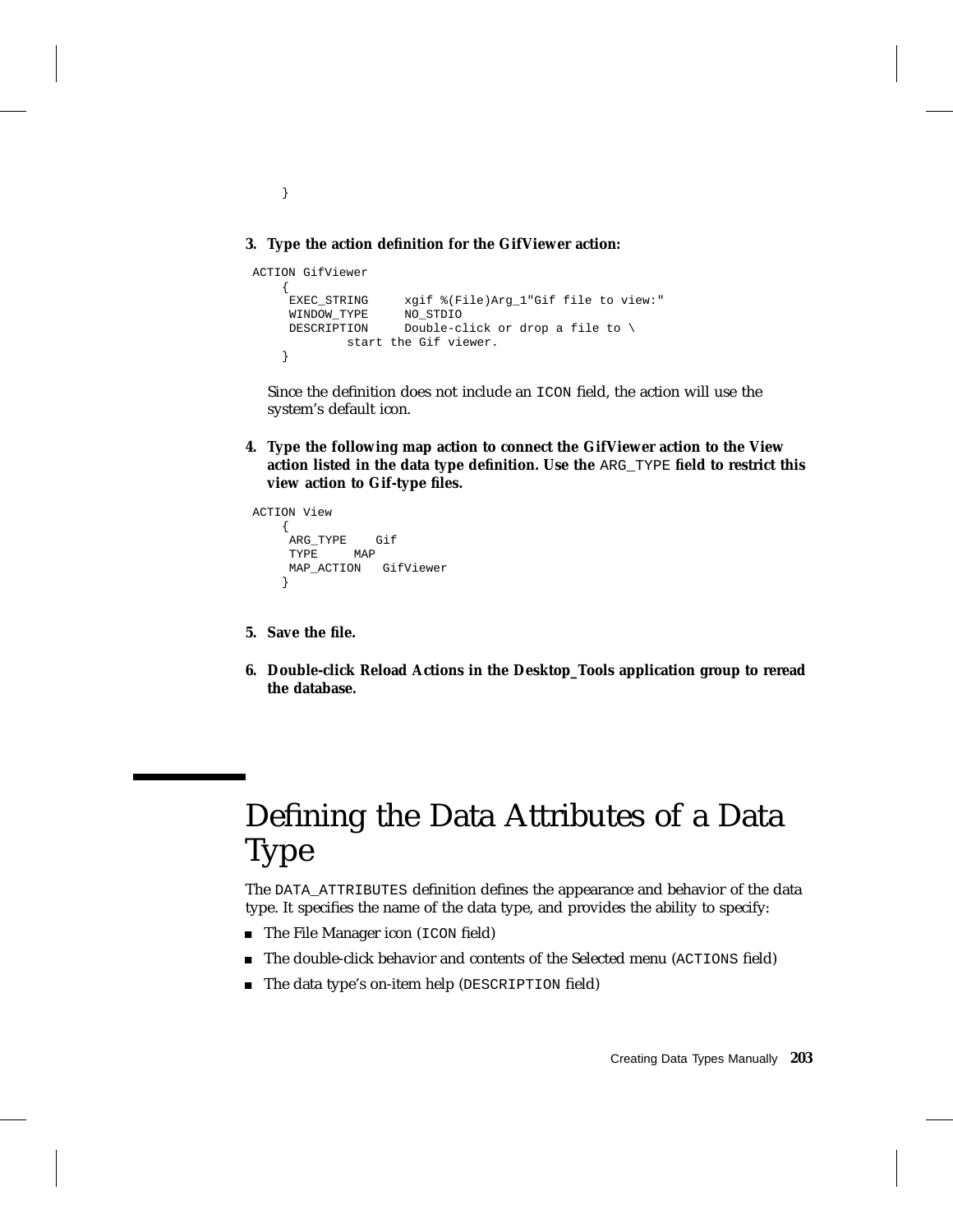## Specifying the Icon Image Used for a Data Type

Use the ICON field to specify the icon used in File Manager. If you do not specify an icon image, File Manager displays only a label.

The value of the ICON field can be:

A base file name.

The base file name is the name of the file containing the icon image, minus the file-name suffixes for size ( $m$  and  $t$ ) and image type ( $bm$  and  $pm$ ). For example, if files are named GameIcon.m.pm and GameIcon.t.pm, use GameIcon.

If you use the base file name, the icon files must be placed in a directory on the icon search path:

- Personal icons: *HomeDirectory*/.dt/icons
- System-wide icons: /etc/dt/appconfig/icons/*language*
- An absolute path to the icon file, including the full file name.

You should use the absolute path only if the icon file is not located on the icon search path. For example, if icon file GameIcon.m.pm is placed in the directory /doc/projects, which is not on the icon search path, the value of the ICON field would be /doc/projects/GameIcon.m.pm.

Table 13–1 lists icon sizes you should create and the corresponding file names.

| Size in Pixels      | <b>Bitmap Name</b> | Pixmap Name |
|---------------------|--------------------|-------------|
| 32 by 32            | name.m.bm          | name.m.pm   |
| $16 \text{ by } 16$ | name.t.bm          | name.t.pm   |

**TABLE 13–1** Icon Names and Sizes for Data Type Icons

## Associating Data Types with Actions

There are two ways that data types are associated with actions:

- The ACTIONS field in the DATA\_ATTRIBUTES definition lists the actions that will appear in File Manager's Selected menu. The first action in the list is the default (double-click) action.
- Actions can be restricted to specified data types using the action definition's ARG\_TYPE field.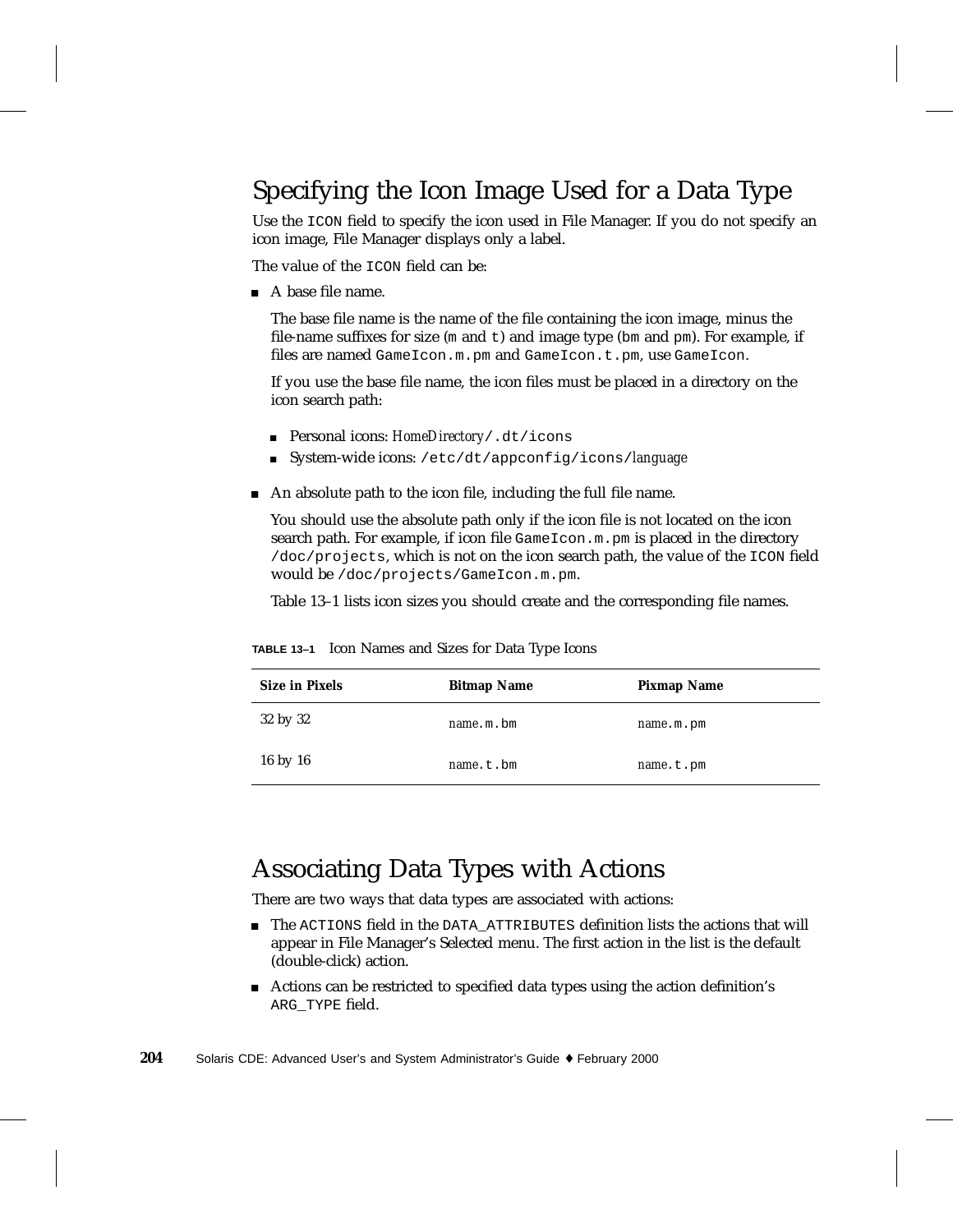For example, the following data type definition creates a data type for special "readme" files created by your system administrator that use the naming convention \*.rm.

```
DATA_ATTRIBUTES SysReadmeFile
   {
    ICON SysReadMe
    ACTIONS Open,Respond
   }
   DATA_CRITERIA SysReadmeFileCriteria
   {
    NAME_PATTERN *.rm
    DATA_ATTRIBUTES_NAME SysReadmeFile
   }
```
A special Respond action is defined below for the file. It opens a writable copy of the file in Text Editor. When the file is saved and Text Editor is exited, the file is mailed to the system administrator (mail address sysadmin@utd).

ACTION Respond

```
{
ARG_TYPE SysReadmeFile
EXEC_STRING /bin/sh -c 'cp %Arg_1% $HOME/readme.temp;\
     chmod +w $HOME/readme.temp;
     dtpad $HOME/readme.temp;
     cat $HOME/readme.temp | \
     /usr/bin/mailx sysadmin@utd; \
     rm $HOME/readme.temp'
WINDOW_TYPE NO_STDIO
}
```
### Hiding Files Based on Data Type

If a file is an invisible data type, it never appears in File Manager.

Use the PROPERTIES field in the DATA\_ATTRIBUTES definition to specify that objects of this type be hidden:

PROPERTIES invisible

## Specifying Behaviors When the File Is Manipulated

Table 13–2 shows the DATA\_ATTRIBUTES fields that are used primarily by application programmers. They specify how files behave when the user performs various desktop activities.

For more information, see the *Common Desktop Environment Programmer's Guide*, which is part of the developer environment documentation.

Creating Data Types Manually **205**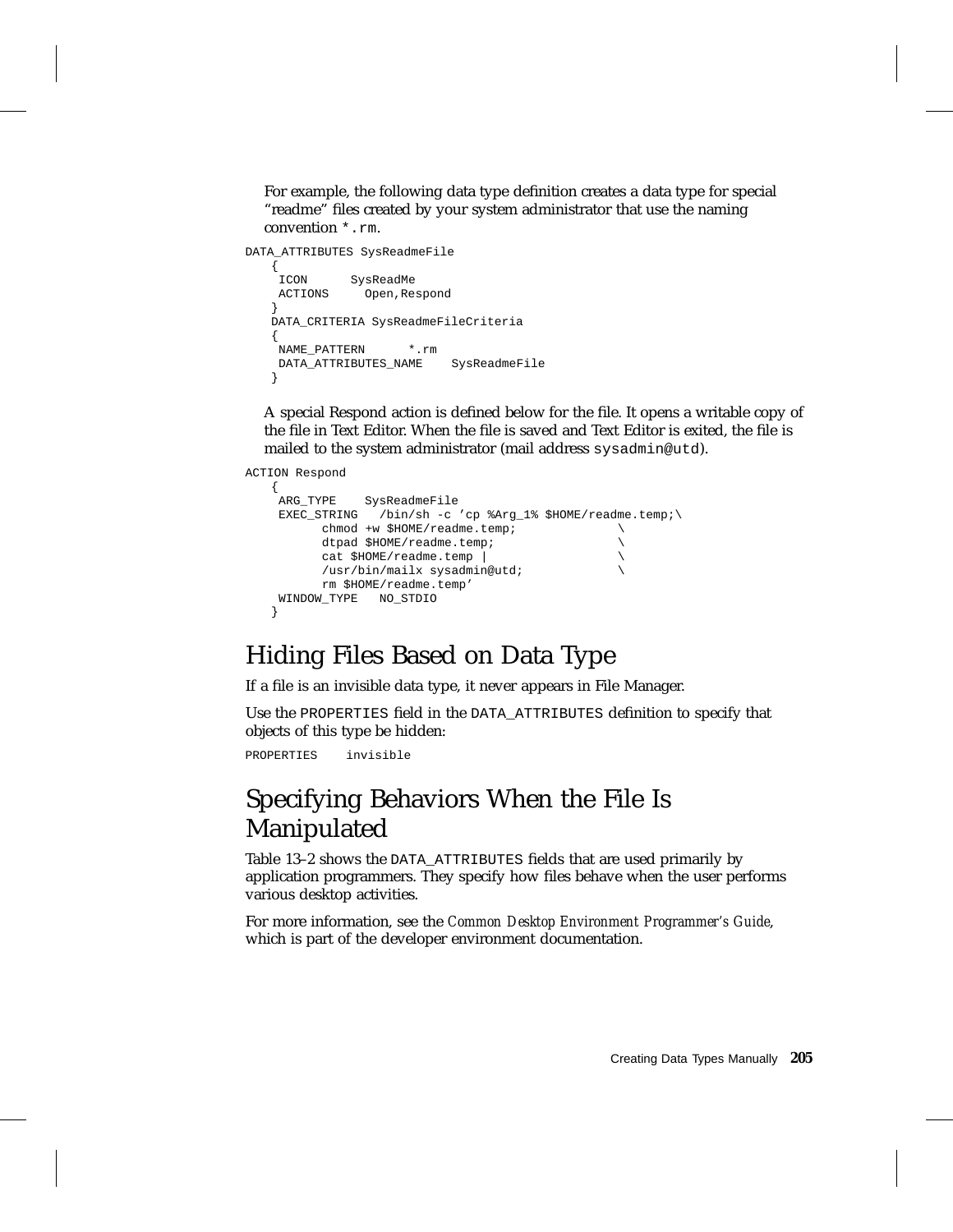**TABLE 13–2** DATA\_ATTRIBUTES Fields and Descriptions

| Field          | <b>Description</b>                                                                                                           |
|----------------|------------------------------------------------------------------------------------------------------------------------------|
| MOVE_TO_ACTION | For containers such as directories. Specifies an action to be run when a<br>file is moved to a container of this data type.  |
| COPY TO ACTION | For containers such as directories. Specifies an action to be run when a<br>file is copied to a container of this data type. |
| LINK TO ACTION | Specifies an action to be run when a file is linked to a file of this data<br>type.                                          |
| IS TEXT        | Specifies that files of this data type contain text that can be displayed in<br>a text box.                                  |
| MEDIA          | Specifies the corresponding ToolTalk media type.                                                                             |
| MIME TYPE      | Specifies the corresponding MIME type.                                                                                       |
| X400_TYPE      | Specifies the corresponding X400 type.                                                                                       |

# Defining the Data Criteria for a Data Type

The DATA\_CRITERIA definition defines the criteria used to assign an object type to a file or directory.

You can use the criteria show in Table 13–3 for object typing.

| <b>Criteria</b> | <b>Description</b>                                                                              |
|-----------------|-------------------------------------------------------------------------------------------------|
| File name       | The file name must match a specified pattern. Use the NAME PATTERN<br>field.                    |
| File location   | The path must match a specified pattern. Use the PATH_PATTERN field.                            |
| File contents   | A specified portion of the file's contents must match specified data. Use<br>the CONTENT field. |

**TABLE 13–3** DATA\_CRITERIA Criteria and Descriptions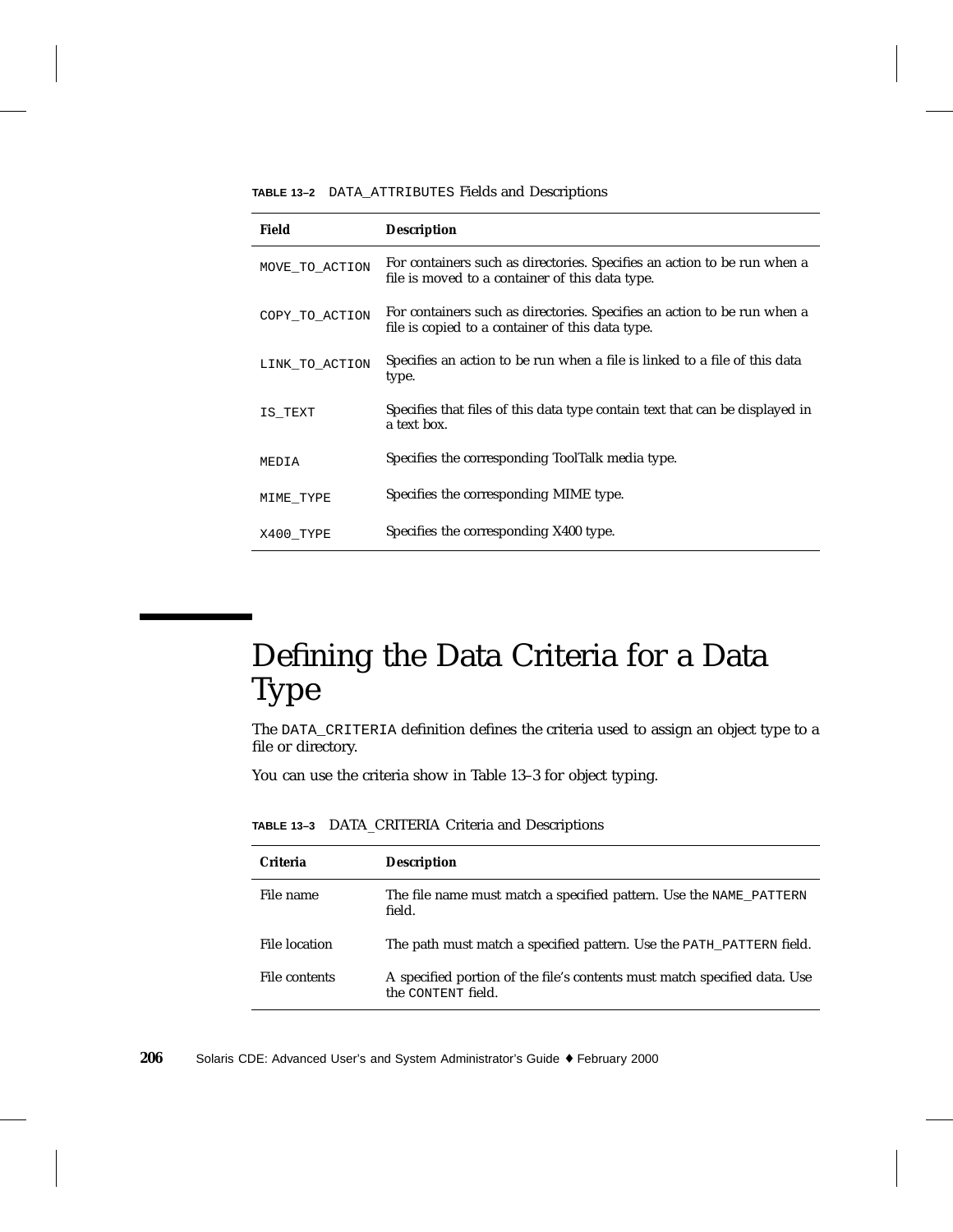**TABLE 13–3** DATA\_CRITERIA Criteria and Descriptions *(continued)*

| <b>Criteria</b> | <b>Description</b>                                                                                        |
|-----------------|-----------------------------------------------------------------------------------------------------------|
| File mode       | The file must possess the specified permissions (read, write, execute,<br>directory). Use the MODE field. |
| Symbolic links  | The typing is based on the file to which the object is linked.                                            |

You can use more than one criteria for a data type. However, you should not use the NAME\_PATTERN and PATH\_PATTERN criteria in the same data type.

## Name-Based Data Types

Use the NAME\_PATTERN field to specify the naming requirement. The field value can include the following wildcards:

?—matches any single character

\*—matches any sequence of characters (including a null string)

[*cc*…]—matches any of the characters (*c*) enclosed in brackets

[*c*–*c*]—matches any of the characters in the range *c* through *c*

#### Examples

The following data type definition creates a data type based on the file name. The file name must begin with QS and end with .doc.

```
DATA_ATTRIBUTES QS_Doc
   {<br>DESCRIPTION
                 This file contains a document for the QS \setminusproject.
    ICON Word_Doc
    ACTIONS Open
   }
   DATA_CRITERIA QS_Doc_Criteria
   {
    NAME_PATTERN QS*.doc
    DATA_ATTRIBUTES_NAME QS_Doc
   }
```
■ The following definition creates a data type for directories named Demo\_*n* where *n* is 0 through 9.

```
DATA_ATTRIBUTES Demo_directory
   {
```
Creating Data Types Manually **207**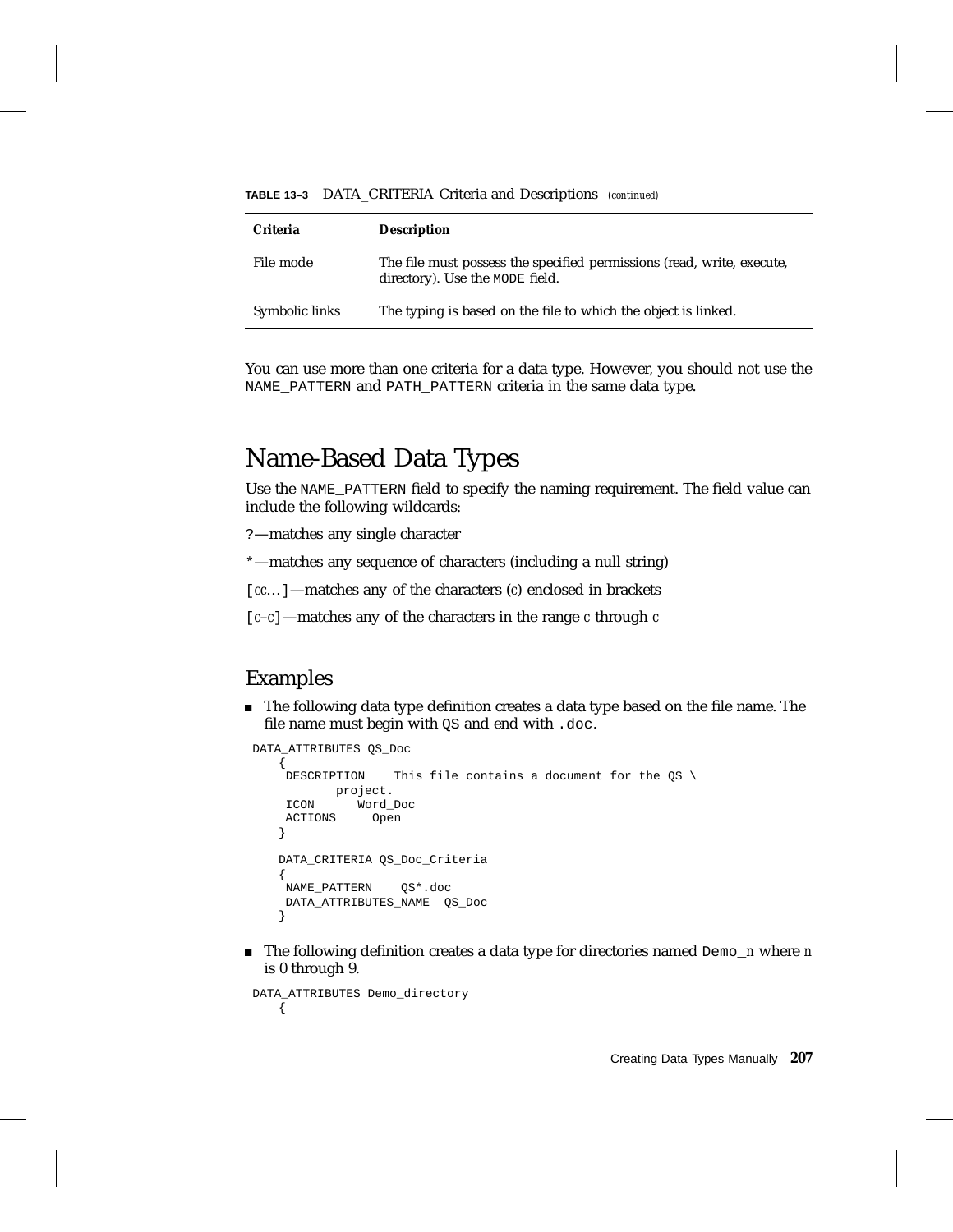```
DESCRIPTION This is a directory. Double-click to open it.
ICON Demo<br>ACTIONS Ope
          OpenInPlace, OpenNewView
}
DATA_CRITERIA Demo_directory_criteria
{
NAME_PATTERN Demo_[0-9]
MODE d
DATA_ATTRIBUTES_NAME Demo_directory
}
```
## Location-Based Data Types

Use the PATH\_PATTERN field to specify the path. You can use the same wildcard characters as with NAME\_PATTERN.

For example, the following data type uses a criteria based on path.

```
DATA_ATTRIBUTES Project_Graphics
 {
 DESCRIPTION Graphics file for the QS project. Double-click the \
       icon to see the graphic.
 ICON QSgraphics
 }
DATA_CRITERIA Project_Graphics_Criteria
 {
 DATA_ATTRIBUTES_NAME Project_Graphics
 PATH_PATTERN */projects/QS/graphics/*
 }
```
### Data Types Based on Name and Location

To create a data type based on both file name and location, include the name in the PATH\_PATTERN value. You cannot use both NAME\_PATTERN and PATH\_PATTERN in the same criteria definition.

#### Examples

■ The QS\_Source\_Files data type defined below applies to all files named app*n*.c, where  $n=1$  through 9, located in subdirectories of \*/projects/QS.

```
DATA_ATTRIBUTES QS_Source_Files
   {
      …
   }
   DATA_CRITERIA QS_Source_Files_Criteria
   {
    PATH_PATTERN */projects/QS/*/app[1-9].c
    DATA_ATTRIBUTES_NAME QS_Source_Files
   }
```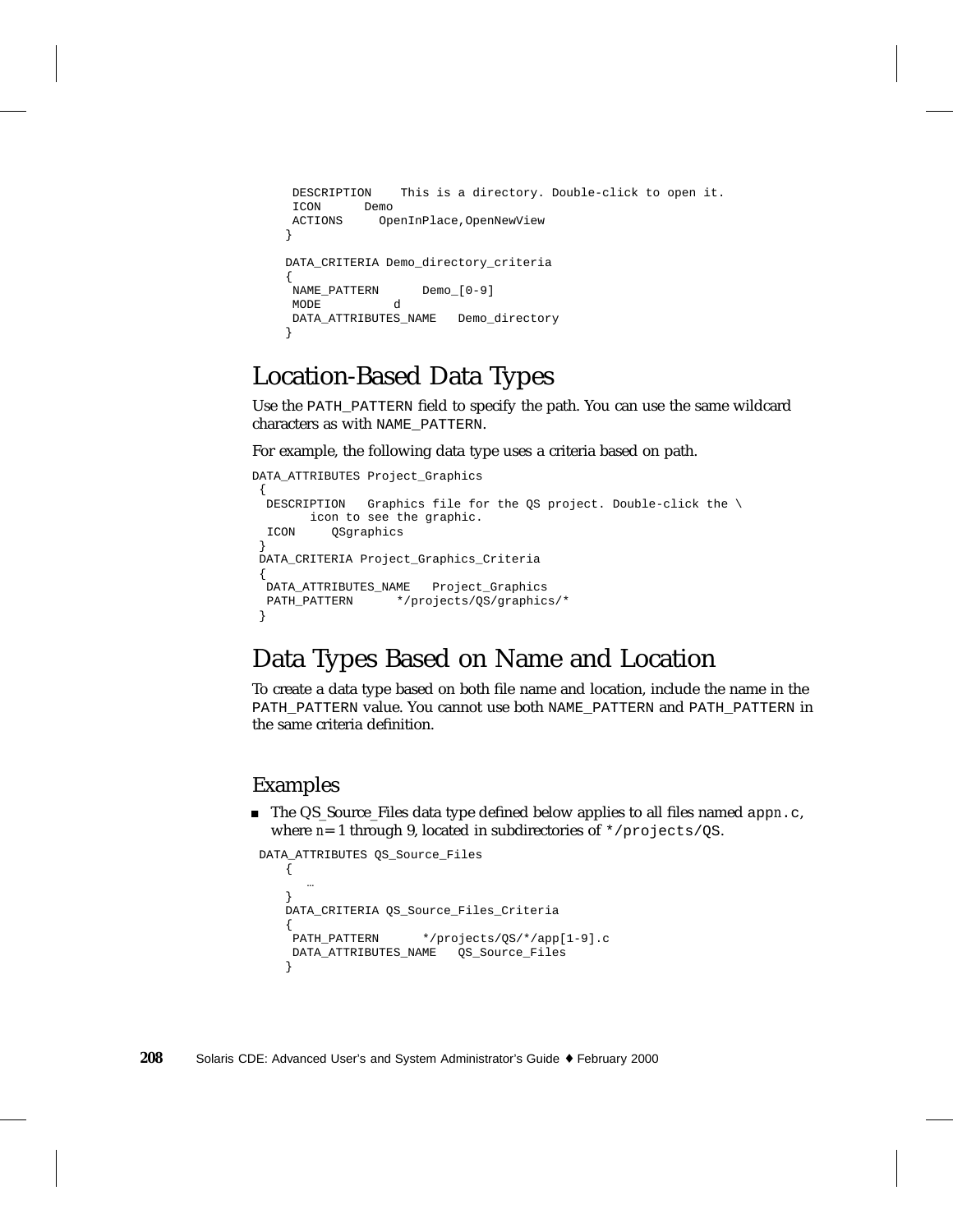The following data type applies to all files in the directory /doc/project1 named ch*nn*.*xxx* where *n* is 0 through 9, and *xxx* is any three-character file- name suffix.

```
DATA_ATTRIBUTES ChapterFiles
   {
    DESCRIPTION Chapter file for the project document.
    ICON chapter
    ACTIONS Edit,Print
   }
   DATA_CRITERIA Chapter_Criteria
   {<br>PATH_PATTERN
                      /doc/project1/ch[0-9][0-9].???
    DATA_ATTRIBUTES_NAME ChapterFiles
   }
```
# Using File Modes as a Typing Criteria

Use the MODE field to specify the required permissions.

Mode criteria are usually used in combination with name-based, location-based, or content-based data typing. They allow you to limit a data type to a file or directory, or to specify the required read, write, and execute permissions.

The MODE field can include logical operators (Table 13–4) and characters (Table 13–5).

| <b>Operator</b> | <b>Description</b>   |
|-----------------|----------------------|
|                 | Logical operator NOT |
| &               | Logical operator AND |
|                 | Logical OR           |

**TABLE 13–4** MODE Field Logical Operators and Descriptions

|  | TABLE 13-5 MODE Field Characters and Descriptions |  |  |  |
|--|---------------------------------------------------|--|--|--|
|--|---------------------------------------------------|--|--|--|

| <b>Character</b> | <b>Description</b>                        |
|------------------|-------------------------------------------|
|                  | The data type applies only to files       |
| d                | The data type applies only to directories |

Creating Data Types Manually **209**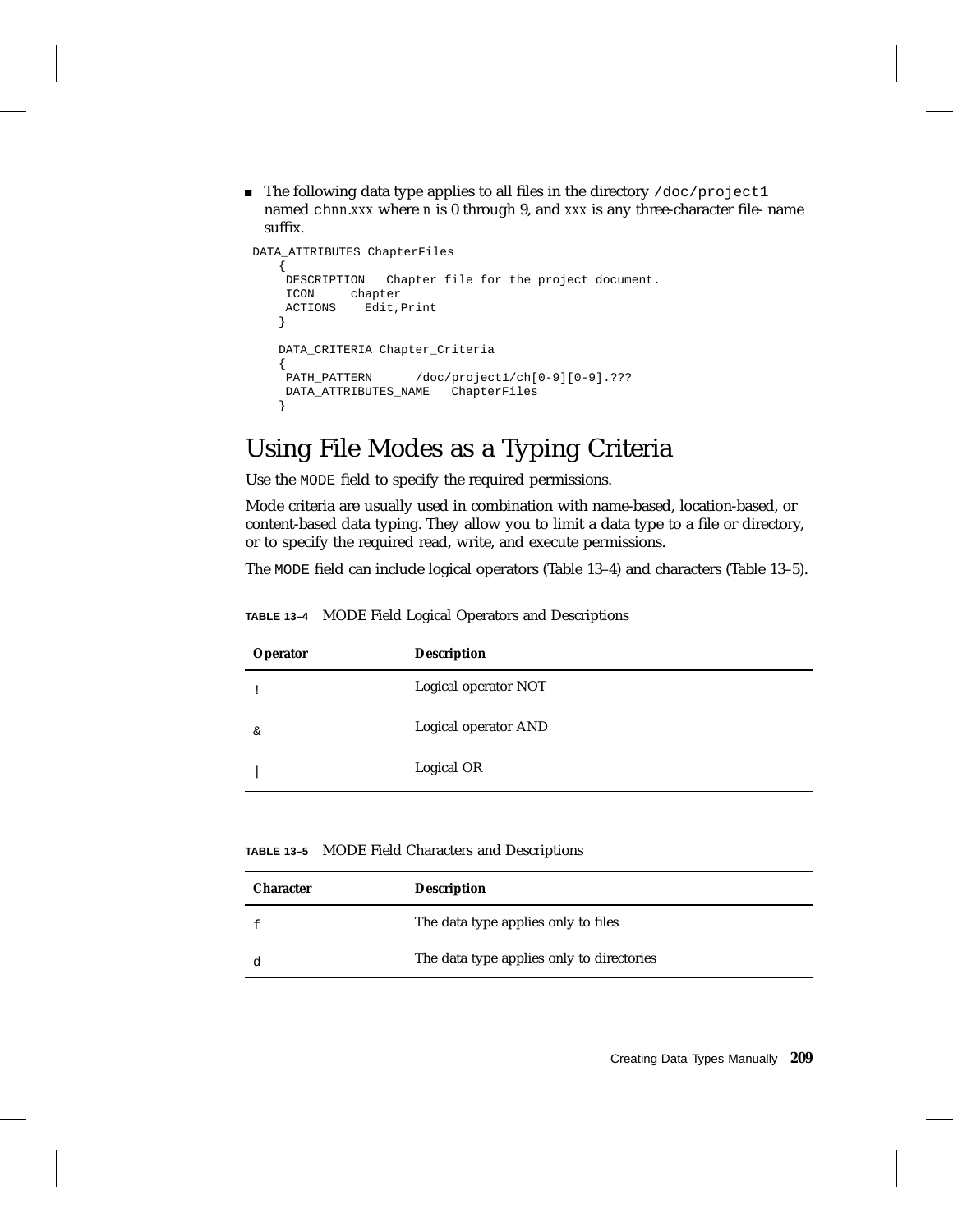| <b>TABLE 13–5</b> MODE Field Characters and Descriptions <i>(continued)</i> |  |
|-----------------------------------------------------------------------------|--|
|-----------------------------------------------------------------------------|--|

| <b>Character</b> | <b>Description</b>                 |
|------------------|------------------------------------|
| r                | The file is readable by any user   |
| W                | The file is writable by any user   |
| X                | The file is executable by any user |
|                  | The file is a link                 |

The default for a particular mode is that the mode does not matter.

#### Examples

- The following mode fields restrict the data type as described:
	- f&!w—read-only files

!w—read-only files and directories

f&x—executable files

f&r&x—files that are both writable and executable

- x|!w—files that are executable or read-only
- The following data type definition creates an data type for read-only, non-executable files whose file names follow the naming convention \*.doc. It assumes that a View action has been defined for the data type.

DATA\_ATTRIBUTES ReadOnlyDocument  ${\cal C}$ <br> $_{\tt ICON}$ read\_only DESCRIPTION This document is not writable. Double- \ clicking runs your editor with a \ read-only copy of the file. ACTIONS } DATA\_CRITERIA ReadOnlyDocument\_Criteria { NAME\_PATTERN \*.doc<br>MODE !d&!x&!w

MODE !d&!x&!w DATA\_ATTRIBUTES\_NAME ReadOnlyDocument }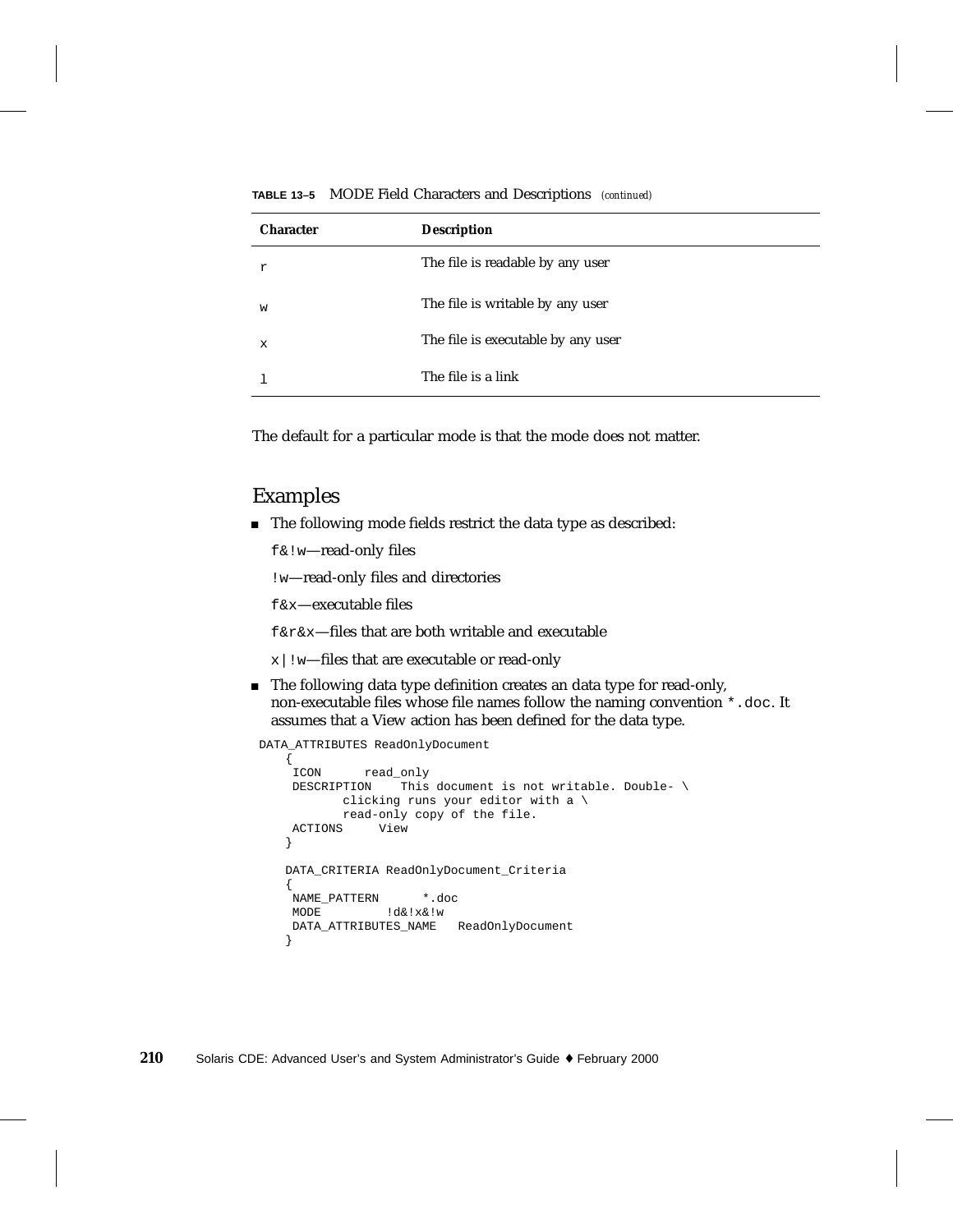### Content-Based Data Typing

Use the CONTENT field to specify data typing based on the content of the file. Content-based data typing can be used in combination with name- or location-based data typing.

The typing can be based on either string or numeric content for files. The first byte in the file is numbered 0.

For string content of a file, use the syntax:

CONTENT *starting\_byte* string *string*

For number content of a file, use the syntax:

```
CONTENT starting_byte byte number
    CONTENT starting_byte short number
    CONTENT starting_byte long number
```
 $\blacksquare$  For the contents of a directory, use the syntax:

CONTENT 0 filename "*file\_name*"

Use standard C notation for octal (leading  $\circ$ ) and hexidecimal (leading  $\circ$ x) numbers.

**Note -** Use of content-based data typing will result in slower system performance. Wherever possible, use name- and location-based typing instead.

For example, the following data type, Writable\_Wingz, applies to all files with write permission containing the string WNGZ at the beginning of the file.

```
DATA_ATTRIBUTES Writable_Wingz
  {
     …
    }
    DATA_CRITERIA Writable_Wingz_Criteria
    {
    CONTENT 0 string WNGZ<br>MODE W&Id
               MODE w&!d
    DATA_ATTRIBUTES_NAME Writable_Wingz
    }
```
## ▼ To Create a Data Type with Several Independent **Criteria**

You can create a data type with several independent criteria—that is, the file is assigned to the data type if it meets either (or both) of the criteria.

- **1. Create the** DATA\_ATTRIBUTES **definition for the data type.**
- **2. Create a** DATA\_CRITERIA **definition for each criteria.**

Creating Data Types Manually **211**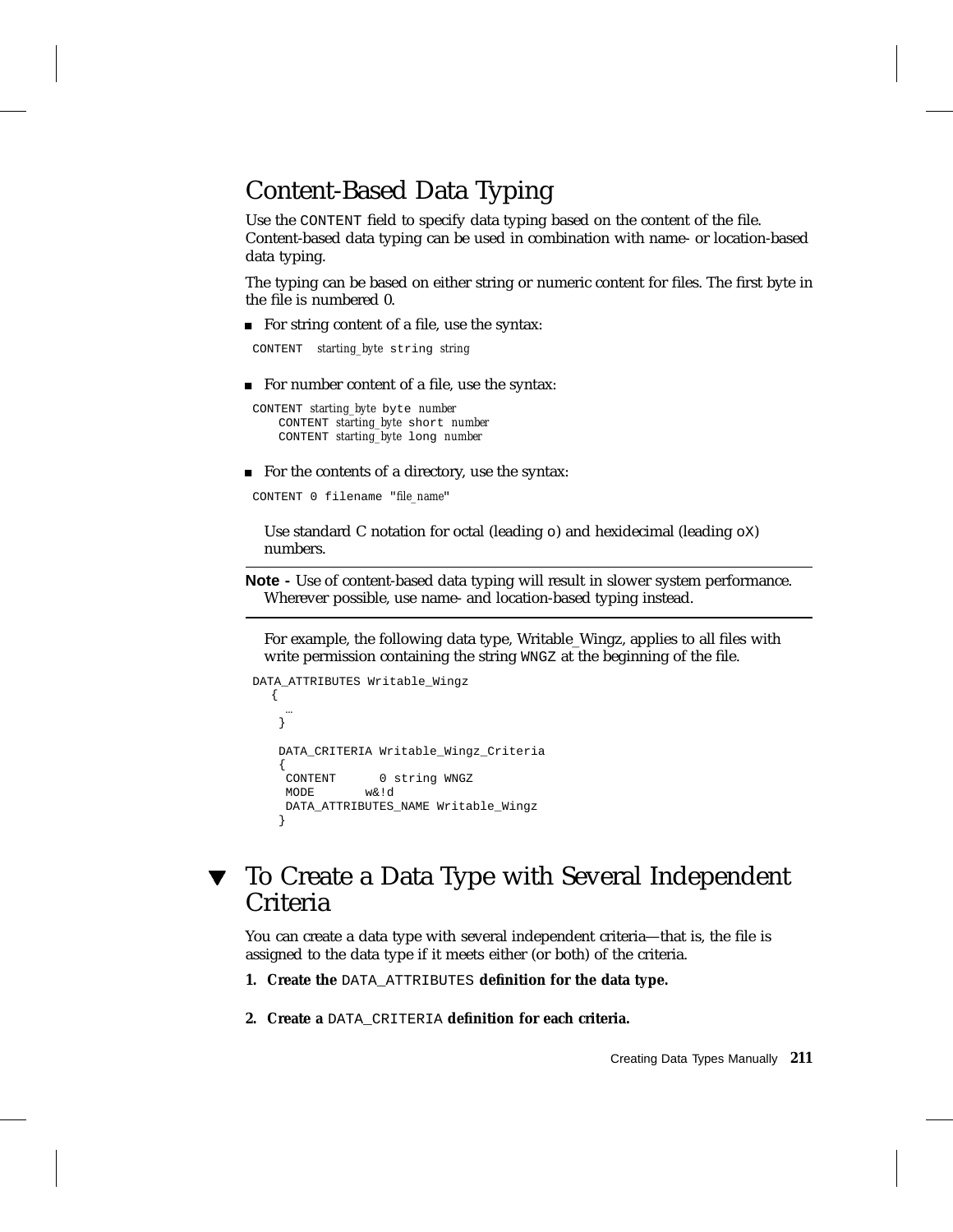Use the DATA\_ATTRIBUTES\_NAME field to connect each criteria to the same DATA\_ATTRIBUTES definition.

For example, the following definitions create the Mif data type. Typing is based on name or content.

DATA\_ATTRIBUTES Mif { ICON Frame ACTION\_LIST Open,Print } DATA\_CRITERIA Mif\_Name\_Criteria { DATA\_ATTRIBUTES\_NAME Mif NAME\_PATTERN \*.mif } DATA\_CRITERIA Mif\_Content\_Criteria { DATA\_ATTRIBUTES\_NAME Mif CONTENT 1 string MIFFile }

# Creating Localized Data Types

The search path for data types includes language-dependent locations. The desktop uses the value of LANG to determine the locations searched for data type definitions.

#### Locations for Localized Data Types

Localized data type definitions must be placed in the proper language-dependent directories along the actions search path.

The default search path is:

- Personal actions: *HomeDirectory*/.dt/types
- System-wide actions: /etc/dt/appconfig/types/*language*
- Built-in actions: /usr/dt/appconfig/types/*language*

## ▼ To Localize a Data Type

**1. Create a file in the appropriate language-dependent directory (for example, in** /etc/dt/appconfig/types/japanese**) .**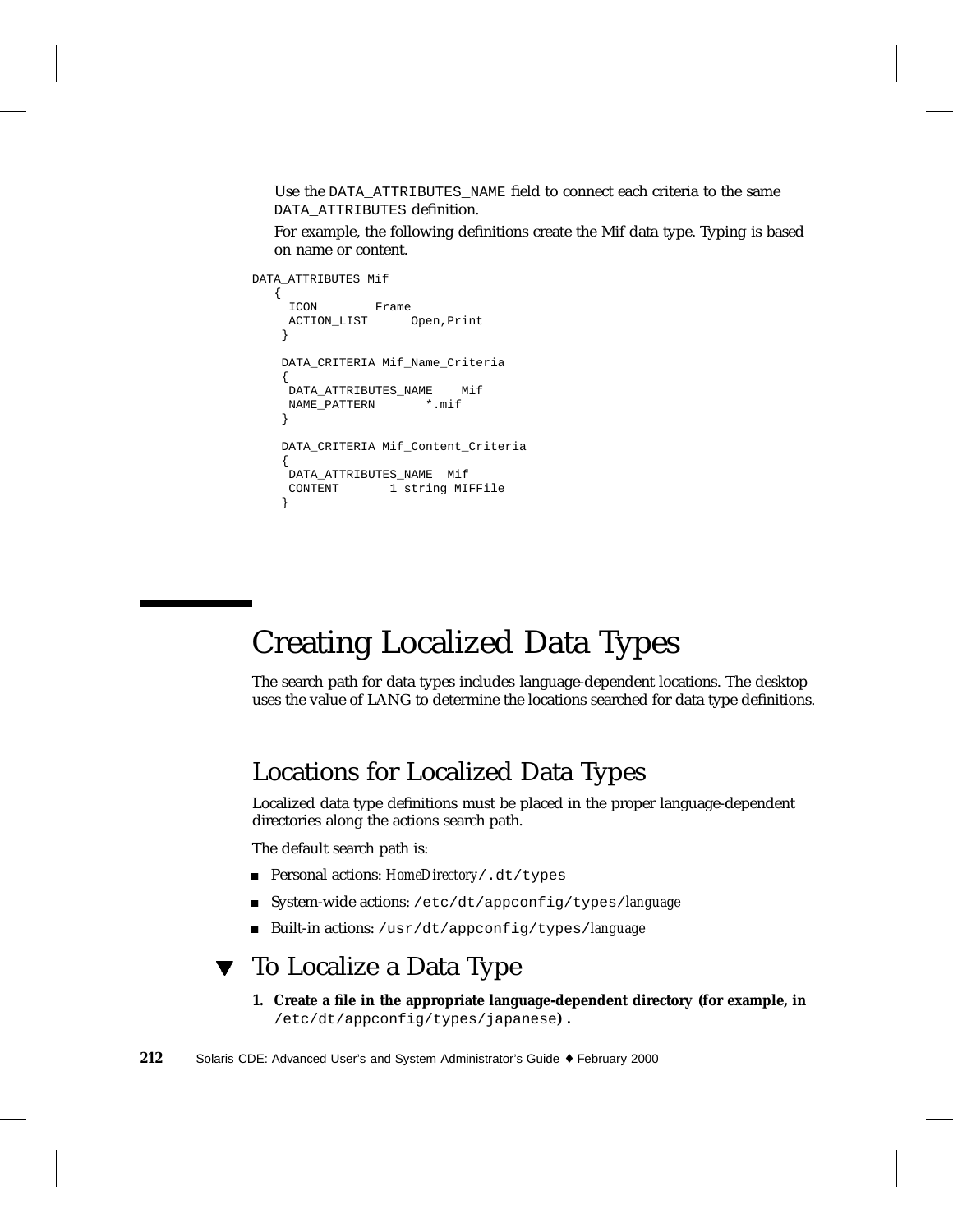- **2. Copy the data type definition to the language-dependent configuration file.**
- **3. Localize one or more fields in the data type definition.**

Creating Data Types Manually **213**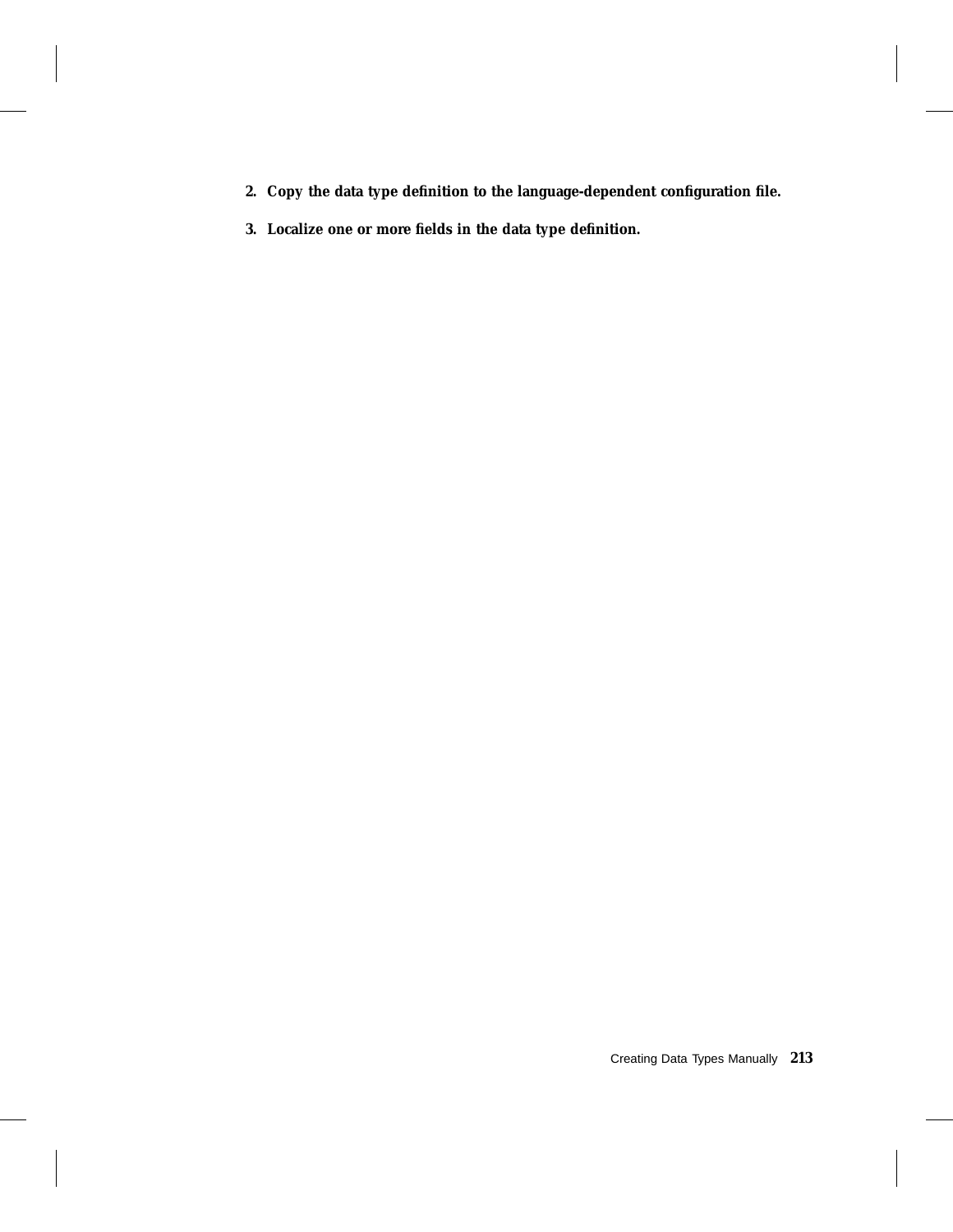Solaris CDE: Advanced User's and System Administrator's Guide ♦ February 2000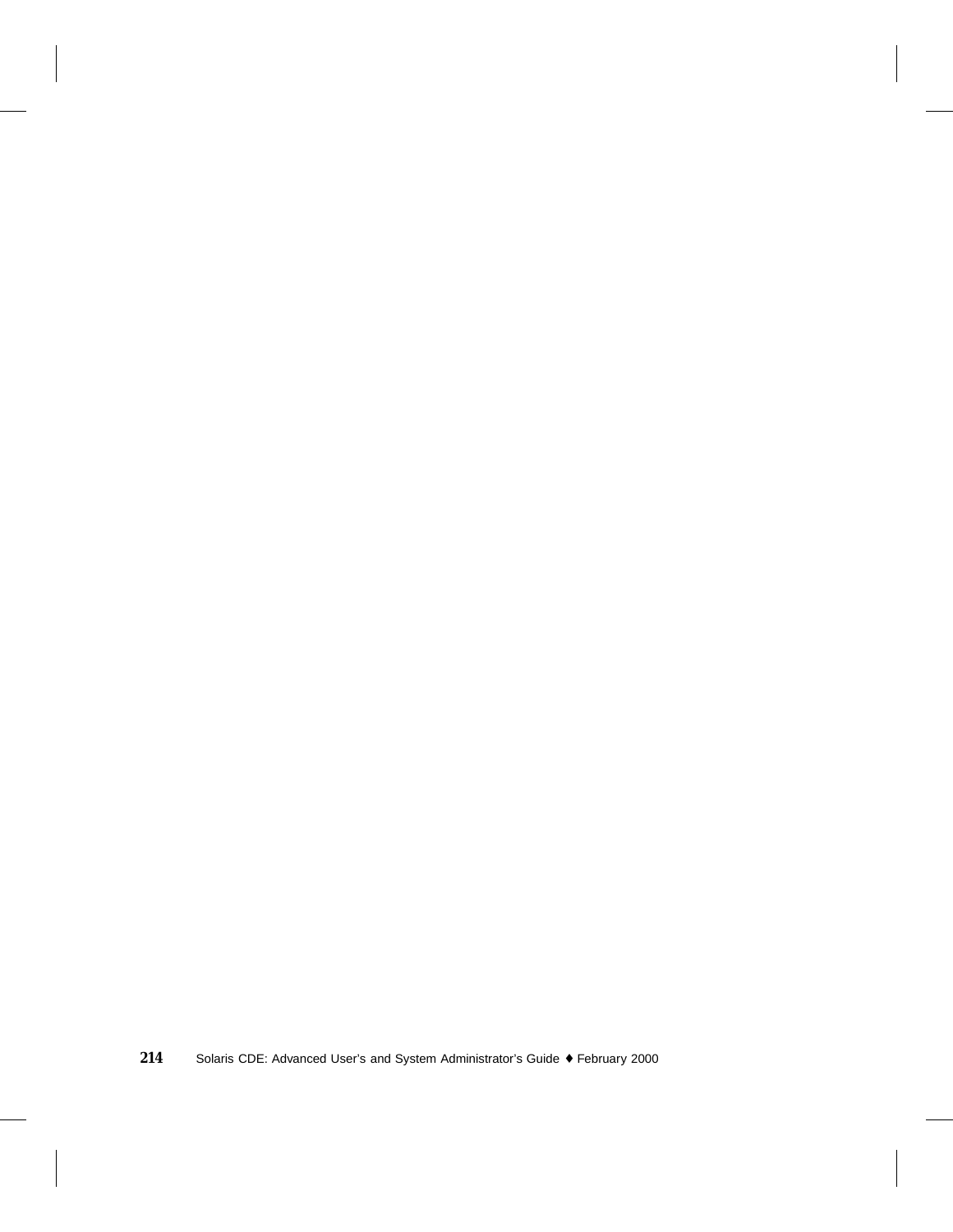#### CHAPTER **14**

# Creating Icons for the Desktop

Desktop icons are associated with:

- Action files and data types in File Manager and Application Manager
- Front Panel controls
- Minimized application windows
- Graphics used by applications such as palettes and toolbars
- Workspace backdrop
- "Icon Image Files" on page 215
- "Icon Associations" on page 218
- "Icon Design Recommendations" on page 221

**Note -** The development environment documentation contains additional information about desktop icons. See Chapter 4, "Visual Design," in the*Common Desktop Environment: Style Guide and Certification Checklist*.

# Icon Image Files

For the desktop to use an icon image, the icon image file must:

- Be in the proper format.
- Use the proper file-naming conventions.
- **Use the desktop size conventions.**
- Be located in a directory along the icon search path.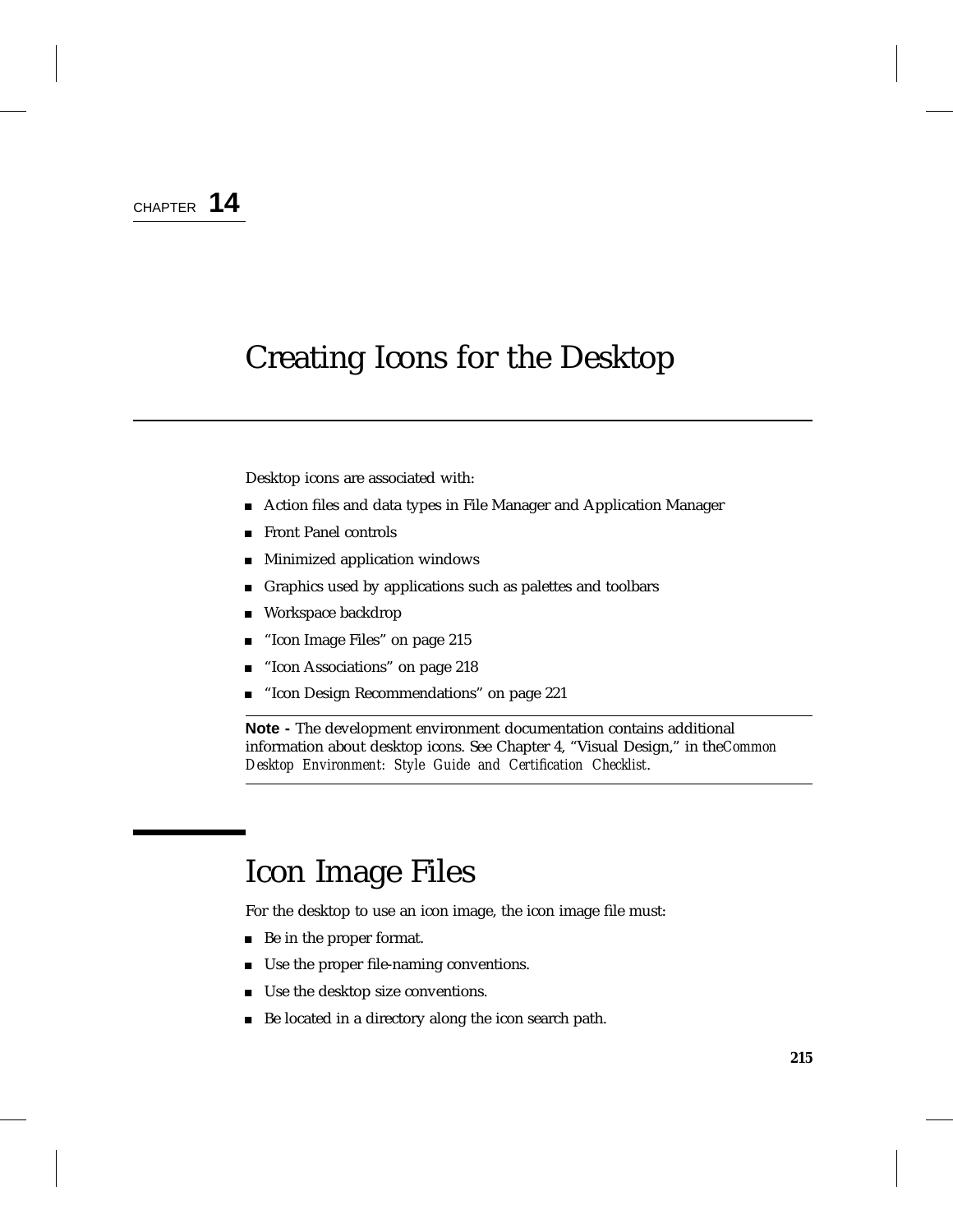$\blacksquare$  Be called by the desktop construct using the proper syntax. For example, if you create a new control for the Front Panel, use the ICON field in the Front Panel definition to specify the icon image to use for the control.

### Icon File Formats

For a color display, use X pixmap (XPM) format icon files, which typically have a.pm suffix. Otherwise, use X bitmap (XBM) format files, which typically have a .bm suffix. If transparency is used in the pixmap file, a mask file  $(m,bm)$  is generated when the .bm file is created. See "Icon Search Path" on page 137 for more information about how the desktop finds these files.

## Icon File Names

Each icon and backdrop image is stored as a separate file. Typically, an icon is specified with the base part of its file name. For example, an icon might be referenced with the name mail when the file is actually stored as:

/usr/dt/appconfig/icons/*language*/mail.l.pm

The file-naming convention of adding suffixes helps group icons by size and type. Icon names for desktop components are in these general formats:

*basename*.*size*.*format*

Or

*basename*.*format*

where:

*basename*—the image base name used to reference the image

 $size$ —a letter indicating the size: 1 (large) m (medium) s (small)  $t$  (tiny)

*format*—file format: pm (pixmap) bm (bitmap)

#### Icon Size Conventions

Table 14–1 shows the recommended pixel dimensions for desktop icons.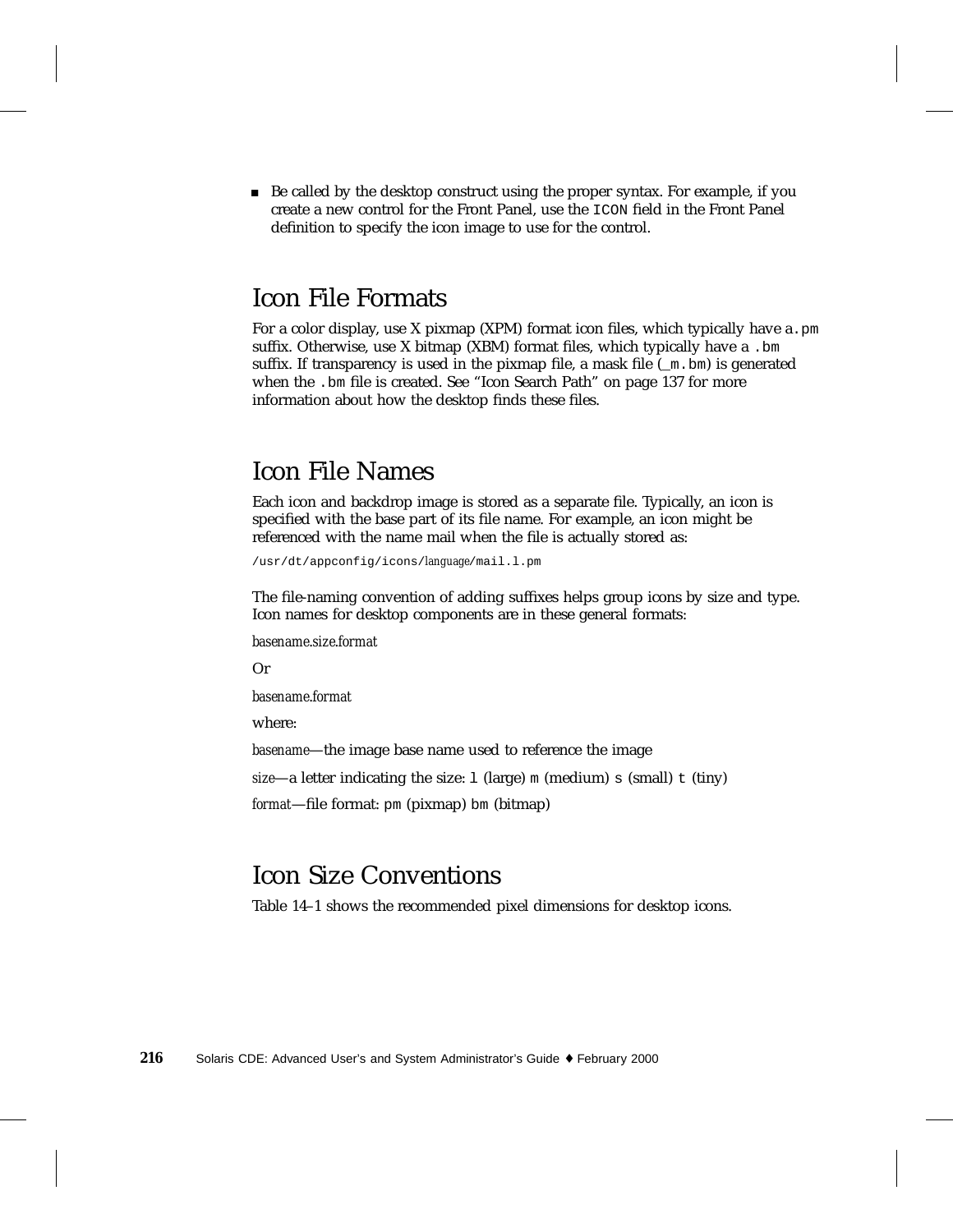| <b>TABLE 14–1</b> Icon Sizes and File Names |  |  |  |
|---------------------------------------------|--|--|--|
|---------------------------------------------|--|--|--|

| <b>Icon Size</b>                   | <b>Bitmap Name</b> | Pixmap Name    |
|------------------------------------|--------------------|----------------|
| $16 \text{ by } 16 \text{ (tiny)}$ | name.t.bm          | name.t.pm      |
| 24 by 24 (small)                   | $name.s.$ bm       | $name.s.$ $pm$ |
| 32 by 32 (medium)                  | name.m.bm          | name.m.pm      |
| $48$ by $48$ (large)               | name.1.bm          | name.1.pm      |

Table 14–2 shows the icon sizes used by the desktop components. In some cases, the size of the icon used depends on the display resolution.

| <b>Desktop Component</b>                                                | High<br><b>Resolution</b> | Medium<br><b>Resolution</b> | <b>Low Resolution</b> |
|-------------------------------------------------------------------------|---------------------------|-----------------------------|-----------------------|
| File Manager and Application<br>Manager (View by Name and Icon)         | medium                    | medium                      | medium                |
| File Manager and Application<br>Manager (View by Name and<br>Small Icon | tiny                      | tiny                        | tiny                  |
| Main Front Panel controls                                               | large                     | large                       | medium                |
| Front Panel subpanels                                                   | medium                    | medium                      | tiny                  |
| Front Panel switch controls                                             | small                     | small                       | tiny                  |
| Minimized windows                                                       | large                     | large                       | medium                |

**TABLE 14–2** Desktop Components and Their Icon Sizes

For example, if you specify an icon named mail for a data type, have a color display, and have set the File Manager preferences to small icons, the icon image used is mail.t.pm.

Creating Icons for the Desktop **217**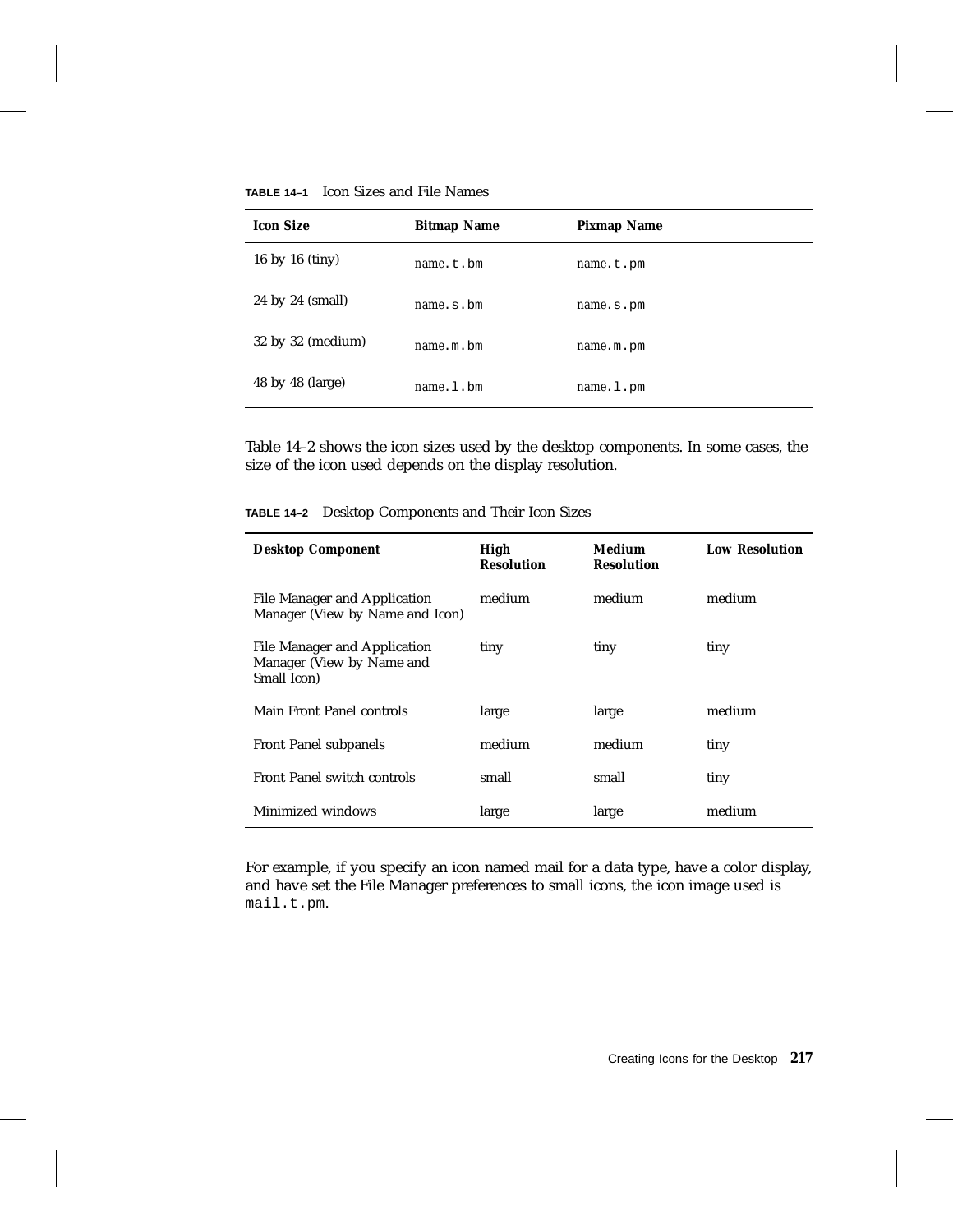### Icon Search Path

The desktop finds an icon file, or image, by searching for the file in a list of directories. This list of directories, called the *icon search path*, is determined by the value of several environment variables. Which variables are used and how they are put together to create the icon search path are discussed in "Icon Search Path" on page 137.

The default search path is:

- Built-in icons: /usr/dt/appconfig/icons/*language*
- System-wide icons: /etc/dt/appconfig/icons/*language*
- Personal icons: *HomeDirectory*/.dt/icons

### Accessing Icons across the Network

The desktop can access icons on remote systems. For information on creating an icon server, see "Configuring Database, Icon, and Help Services" on page 116.

## Icon Associations

To enable quicker object recognition, you can associate icons with:

- Actions and data types
- **Controls in the Front Panel and subpanels**
- Minimized application windows

### Specifying Icon Files

For icons used for actions, data types, and in the Front Panel or subpanels, specify only the base name of the icon (no suffixes). The correct suffixes are added automatically based on your display resolution, color support, and File Manager view options (such as By Small Icons).

To override the search path, provide the complete path and name of the icon.

### $\blacktriangledown$  To Associate an Icon with an Action or Data Type

**1. Specify the icon using the** ICON **field.**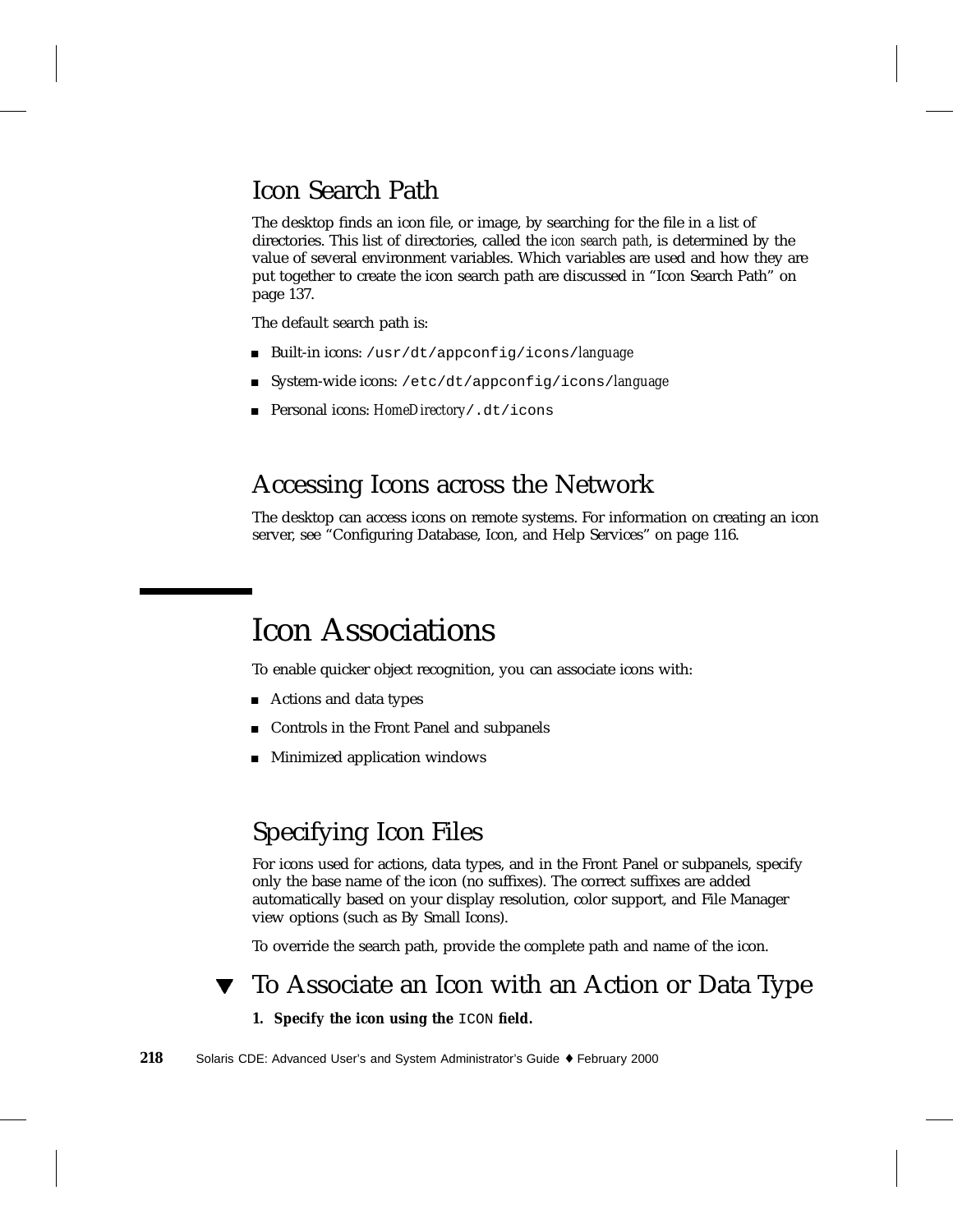If you follow the appropriate naming conventions for icon files, specify only the base name of the icon. The correct icon will be displayed based on the resolution and color support of your display.

#### **2. Create the following icon sizes:**

- Actions: large, medium, and tiny
- Data types: medium and tiny

#### Example of an Action Definition

The following example is an action definition for starting the Island Paint drawing tool. The icons Ipaint.l and Ipaint.s are associated with the action.

```
ACTION IslandPaintOpenDoc
{
 WINDOW_TYPE NO-STDIO
 ICON Ipaint
 EXEC_STRING /usr/bin/IslandPaint %Arg_1"File to open:"%
 }
```
If you are using color icons, the desktop first appends .pm when looking for the actual icon files. Otherwise (or if no match is found with .pm), the desktop appends .bm.

#### Example of Data Type Definition

The following data type definition associates the icons  $\texttt{comprsd.l}$  and  $\texttt{comprsd.s}$ with compressed files:

```
DATA_ATTRIBUTES COMPRESSED
{
 ICON comprsd
 ACTIONS Uncompress
 DESCRIPTION A COMPRESSED file has been compressed by the \
       'compress' command to take up less space.
}
```
## ▼ To Display an Icon in a Front Panel Control

**1. Specify the image name using the** ICON **field.**

If the control monitors a file (MONITOR\_TYPE is set to mail or file), use the ALTERNATE\_ICON field to specify the icons used when the change is detected.

You can also provide animation for buttons and drop zone controls.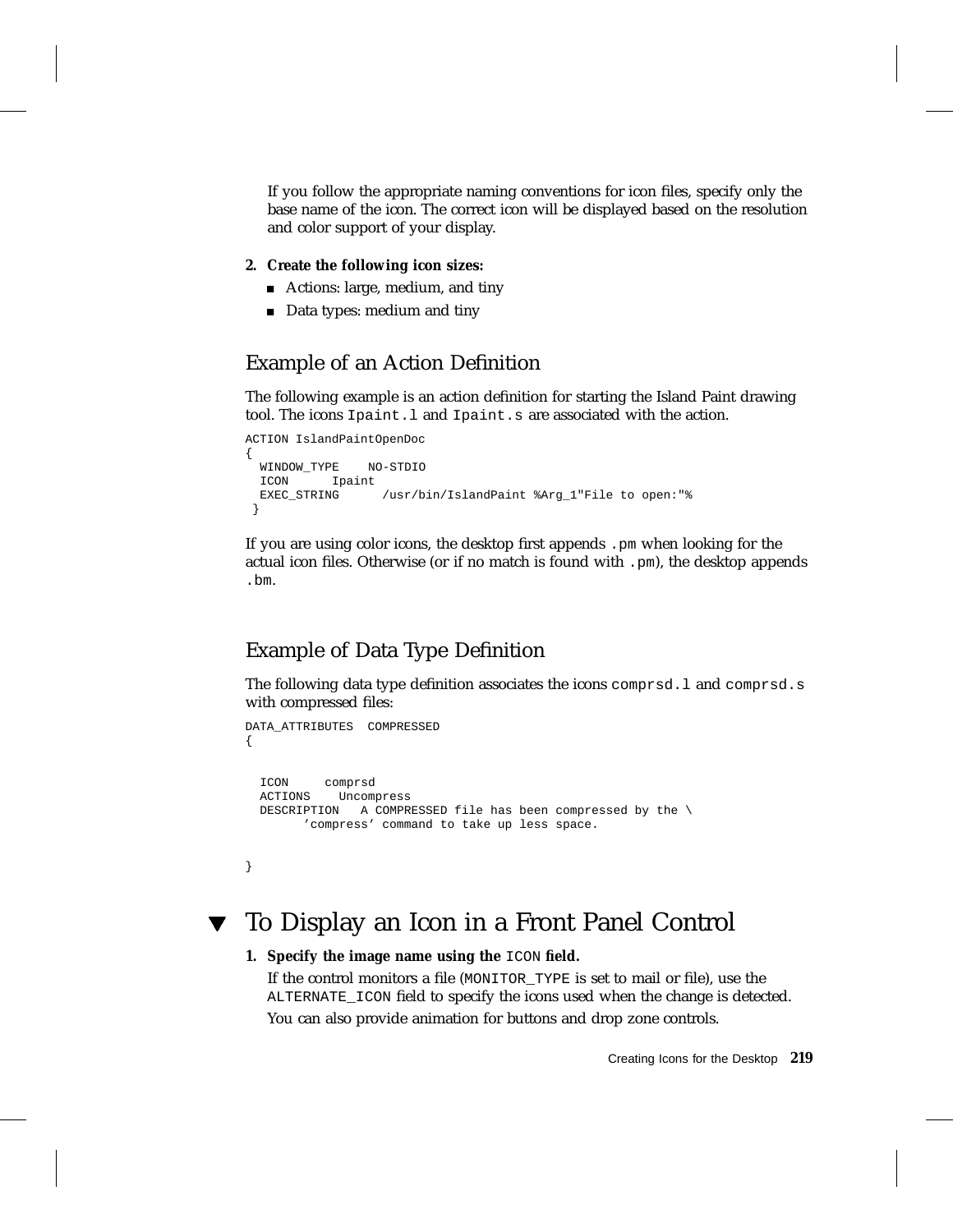- **2. Create the following icon sizes:**
	- Front Panel and subpanels: large, medium, and tiny
	- **Workspace switch: small**

#### Example

The following control changes appearance when a file named report is placed in the /doc/ftp/pub/ directory. When the file is not there, the NoReport.pm icon is displayed; when the file is there, Report.pm is displayed.

```
CONTROL MonitorReport
 {
 CONTAINER_NAME container_name
 TYPE
   MONITOR_TYPE file
 FILE_NAME /doc/ftp/pub/report
 ICON NoReport
 ALTERNATE_ICON Report
 }
```
#### To Associate an Icon with an Application Window  $\blacktriangledown$

#### **1. Set the iconImage resource for Workspace Manager as follows:**

Dtwm\**clientname*\*iconImage: *icon\_file\_name*

To determine the correct value for *clientname*, open Application Manager and double-click Window Properties in the Desktop\_Tools application group. When you select a window, its properties are listed. The WM\_CLASS property displays the window's class name in quotes.

For more information about setting resources, see "Setting Application Resources" on page 267.

#### **2. Choose Restart Workspace Manager from the Workspace menu.**

To verify that the icon has been recognized by Workspace Manager, minimize the window whose icon you are trying to modify.

**Note -** Some applications do not allow their default window icon to be overridden.

#### To Use File Manager as an Icon Browser  $\blacktriangledown$

**1. Copy the file** /usr/dt/examples/*language*/IconBrowse.dt **to the** *HomeDirectory*/.dt/types/Iconbrowse.dt **directory.**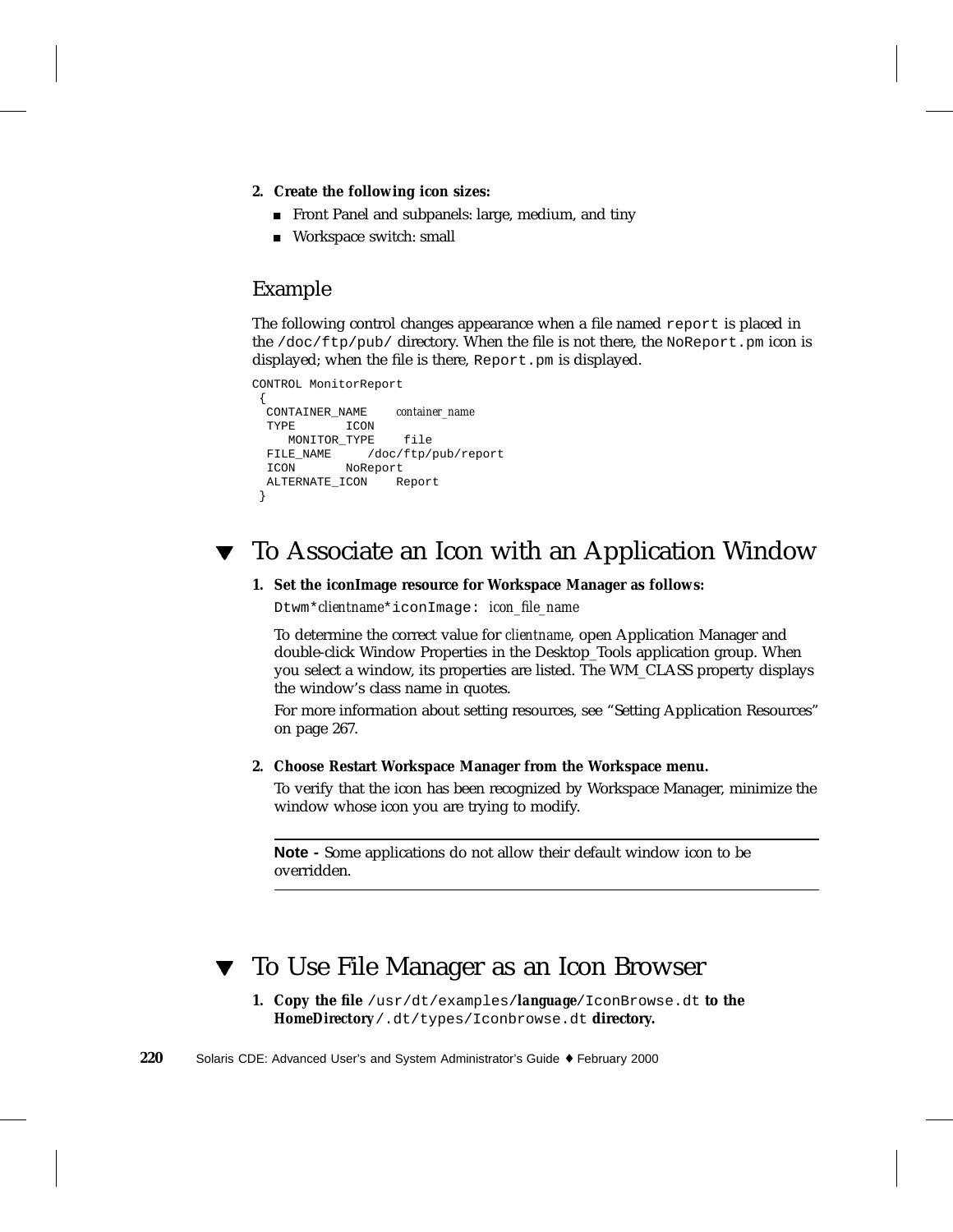**2. Open Application Manager and double-click Reload Actions in the Desktop\_Tools application group.**

When you change to a directory that contains icons  $( . \text{bm and } . \text{pm files})$ , each icon is displayed next to its name. For example, if you change to the /usr/dt/appconfig/icons/*language* directory, you will see many of the desktop icons.

**Note -** Enabling icon browsing on low-memory systems may cause File Manager to display directories more slowly. Images larger than 256 x 256 are not displayed in the default configuration.

To disable icon browsing:

- **1. Remove your personal copy of the** IconBrowse.dt **file.**
- **2. Open Application Manager and double-click Reload Actions in the Desktop\_Tools application group.**

# Icon Design Recommendations

Use a common theme among related icons. For example, if you are designing icons for an application, have purposeful similarities between the application's icon and icons for data files.

Be sure the two-color version of any color icon you design is acceptable. If the icon is displayed on a monochrome or grayscale display (or if there are not enough colors available), the icon is automatically displayed in its two-color form.

To conserve system color usage, try to limit icon color use to the colors provided by the desktop. (Icons created using Icon Editor will be use only desktop colors.)

For the sizes used by the desktop components, see Table 14–1.

### Color Usage

Desktop icons use a palette of 22 colors including:

- Eight static grays
- Eight static colors: red, blue, green, cyan, magenta, yellow, black, and white

Creating Icons for the Desktop **221**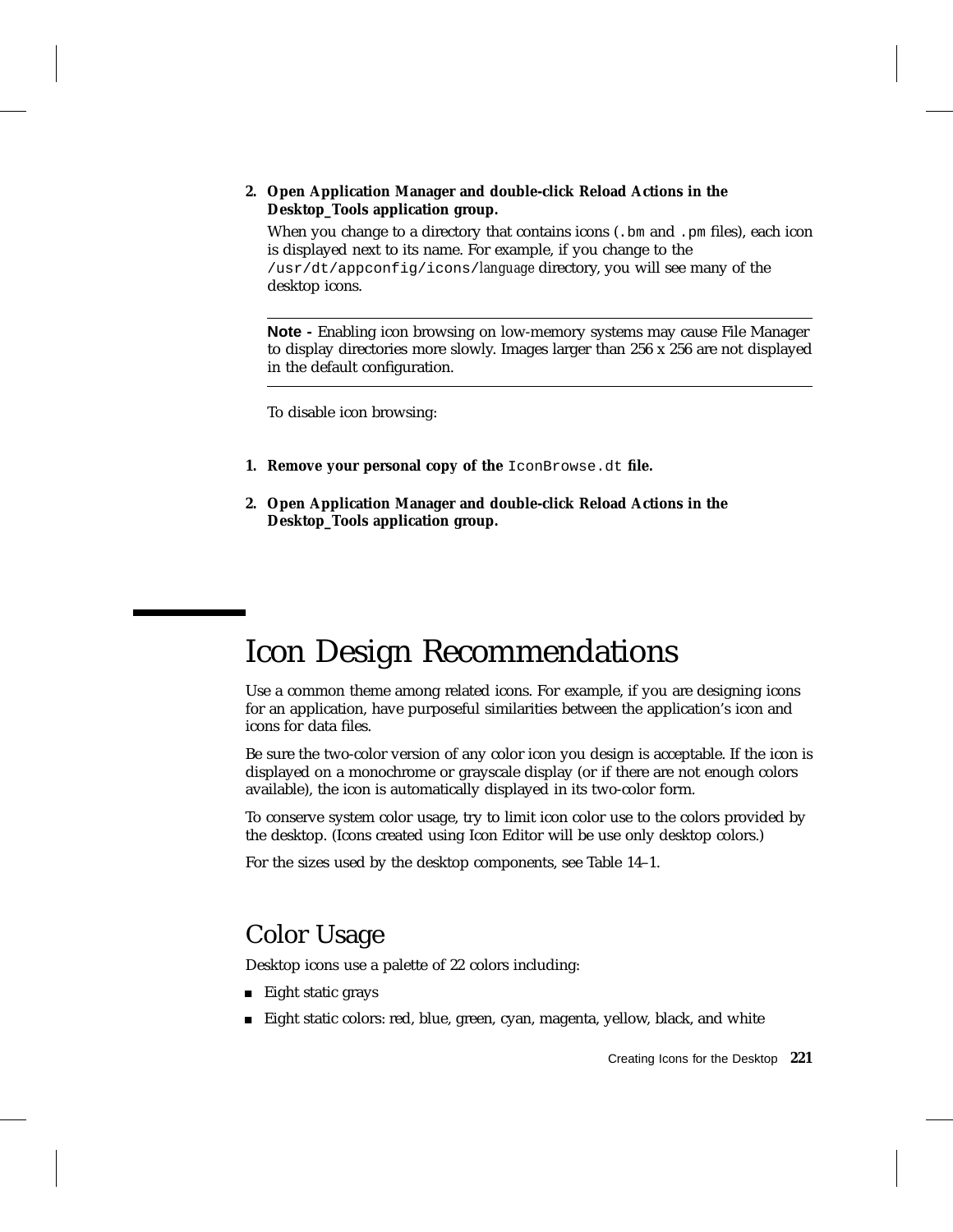Six dynamic colors: foreground, background, top shadow, bottom shadow, select, and transparent

This palette creates attractive, easy-to-read icons without overtaking color resources needed by other applications. Most icons provided with the desktop use grays accented with color.

The transparent color is useful for creating icons that have the illusion of being nonrectangular because the color behind the icon shows through.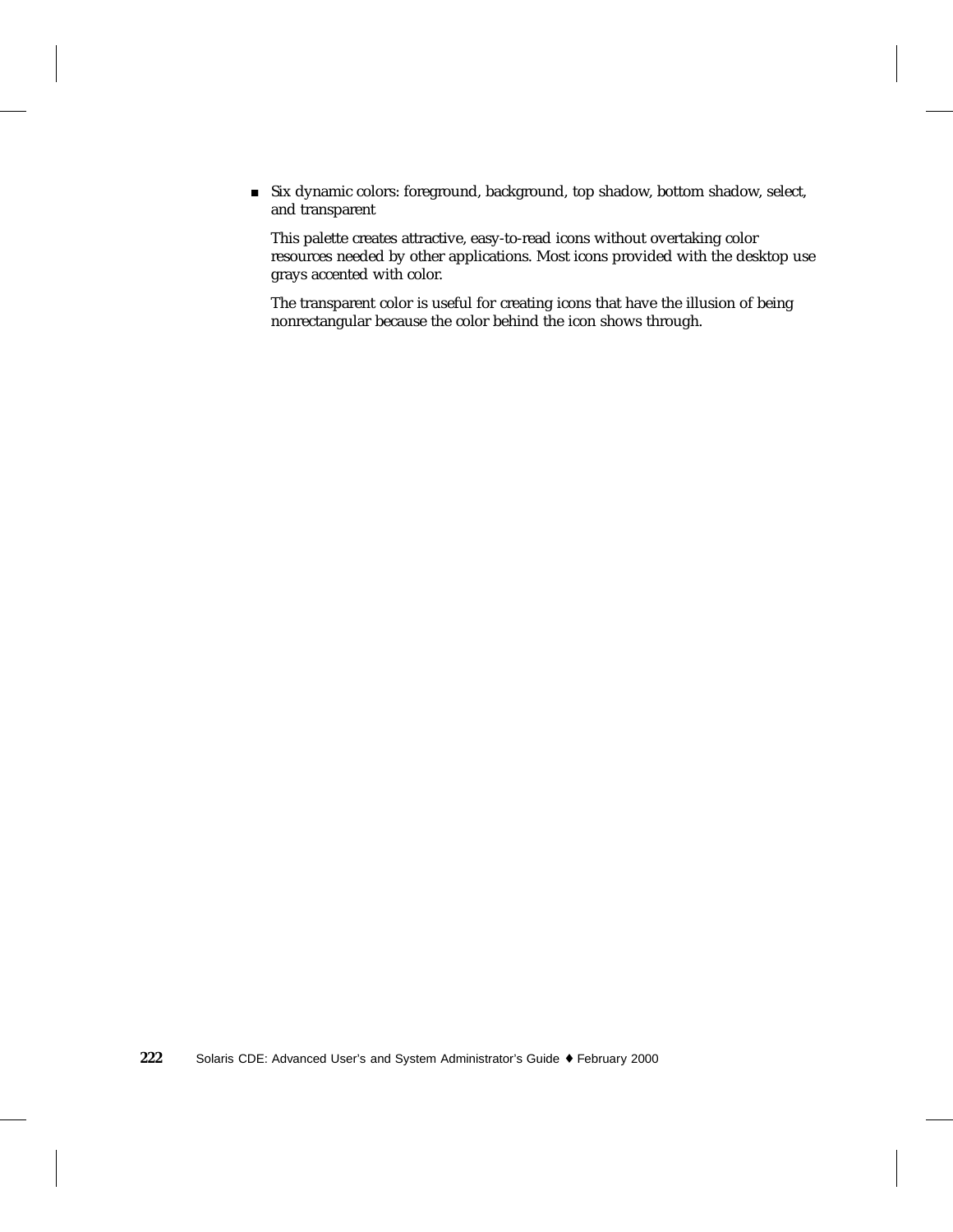### CHAPTER **15**

# Advanced Front Panel Customization

Users can customize the Front Panel using its pop-up menus and the Install Icon controls in the subpanels.

This chapter covers customizing the Front Panel by creating and editing configuration files.

- "Front Panel Configuration Files" on page 223
- "Administering User Interface Customizations" on page 226
- "Organization of the Front Panel Definition" on page 227
- "Modifying the Main Panel" on page 230
- "Creating and Modifying Subpanels" on page 235
- "Defining Front Panel Controls" on page 239
- "Customizing the Workspace Switch" on page 245
- "General Front Panel Configuration" on page 247
- For reference information on Front Panel controls and configuration, see the dtfpfile(4X) man page.
- For reference information about the Workspace Manager, see the  $d$ twm $(1)$  and dtwmrc(4) man pages.

## Front Panel Configuration Files

The Front Panel is defined in a database of configuration files.

The configuration files provide a way to customize the Front Panel. Certain modifications can only be done by editing a configuration file, including: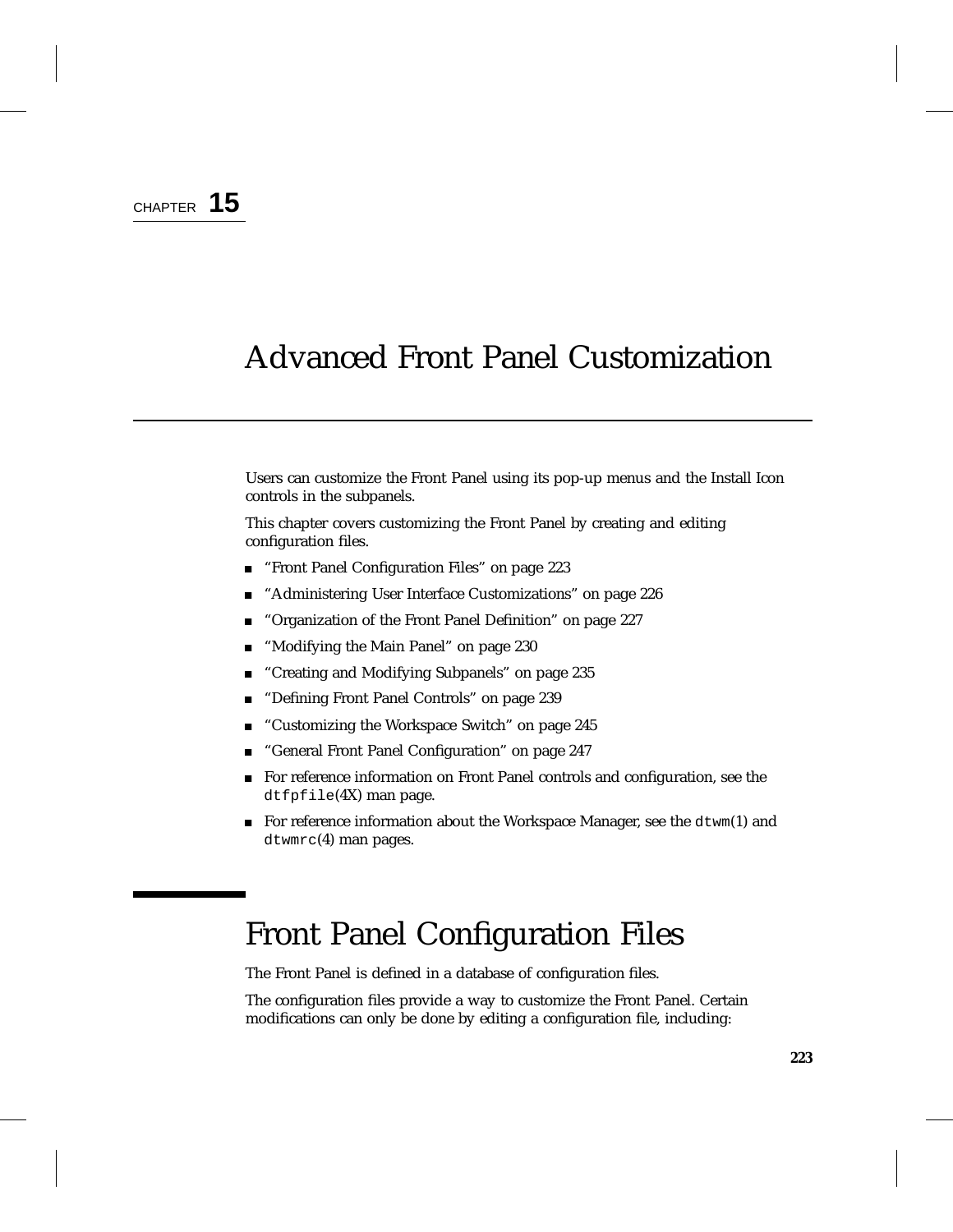- Adding a new control position to the Main Panel.
- Adding special types of controls, such as client windows.
- Changing certain default behaviors—for example, whether the Front Panel controls respond to a single- or double-click.

To provide maximum flexibility in configuring the panel, these files can be personal, system-wide, or located on other systems.

The Front Panel is created and managed by the Workspace Manager.

### Default Front Panel Configuration File

The default Front Panel is defined in the Front Panel configuration file /usr/dt/appconfig/types/*language*/dtwm.fp.

This file should not be altered.

### Search Path for Front Panel Configuration Files

The Front Panel definition can be distributed among any number of files located locally or on remote systems.

Files used to define the Front Panel must meet these requirements:

- The file name must end in . fp; for example,  $mail.fp$ .
- The file must be located along the actions database search path.

The default actions database search path includes these directories, searched in the following order:

Personal customizations—*HomeDirectory*/.dt/types

System-wide customizations—/etc/dt/appconfig/types/*language*

Built-in panel and controls—/usr/dt/appconfig/types/*language*

An additional directory, *HomeDirectory*/.dt/types/fp\_dynamic, is used for personal customizations made with the user interface. Do not use this directory for manual customizations.

The actions database search path may include additional directories added to configure the system for networking. In particular, additional remote locations are added when the system is configured to access an application server. For more information, see "Database (Action/Data Types) Search Path" on page 135.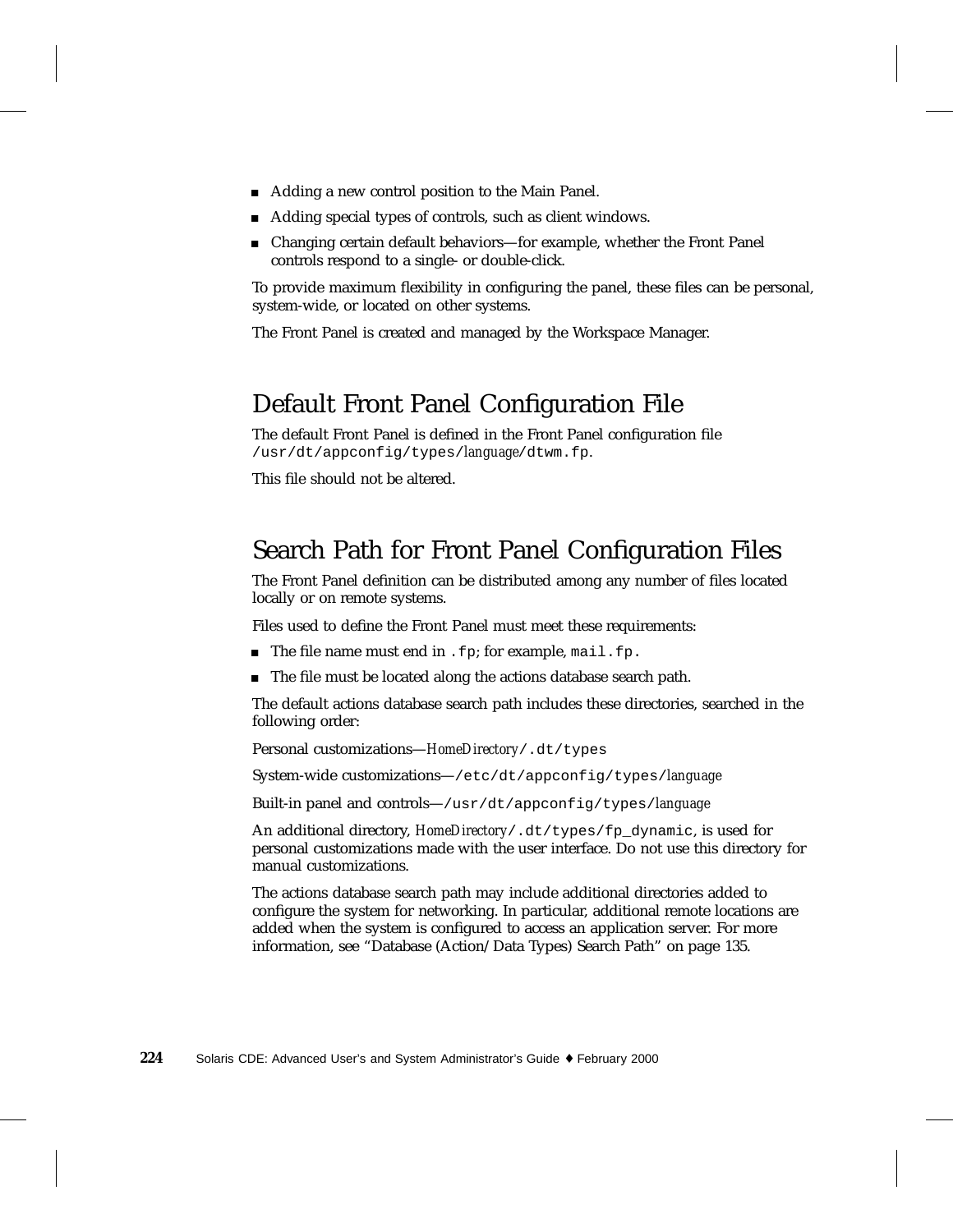## How the Front Panel Is Assembled: Precedence Rules

The Front Panel is assembled from all the configuration files located on the actions database search path.

Where there is a conflict between components of the definition, precedence rules determine which definition is used. Two components are in conflict with one another when they:

- **Have the same control name, CONTAINER\_NAME, and CONTAINER\_TYPE.**
- Compete for the same position (by having different names but the same CONTAINER\_NAME, CONTAINER\_TYPE, and POSITION\_HINTS).

The Front Panel uses the following precedence rules:

If components have the same control name and container name and type, the component read first is used.

For example, if both a system-wide and built-in control contain these fields but are otherwise different:

```
CONTROL TextEditor
```

```
{
CONTAINER TYPE BOX
CONTAINER_NAME Top
 …
}
```
then the system-wide control has precedence.

If two components complete for the same position, they are placed in the order in which they are read.

For example, if a user creates a new personal control for the Main Panel (CONTAINER\_TYPE BOX and CONTAINER\_NAME Top) and assigns it POSITION\_HINTS 5, the personal control will bump the built-in control and all other controls with higher position numbers one position to the right.

**Note -** When you are modifying a control by creating a new system-wide or personal version of it, the new control definition must specify the same control name, CONTAINER\_NAME, and CONTAINER\_TYPE. Otherwise, the new control will appear in addition to the existing control.

## Dynamically Created Front Panel Files

When the user customizes the Front Panel using the Install Icon control and pop-up menus, files are written to the directory *HomeDirectory* /  $dt/types/fp_dymamic$ .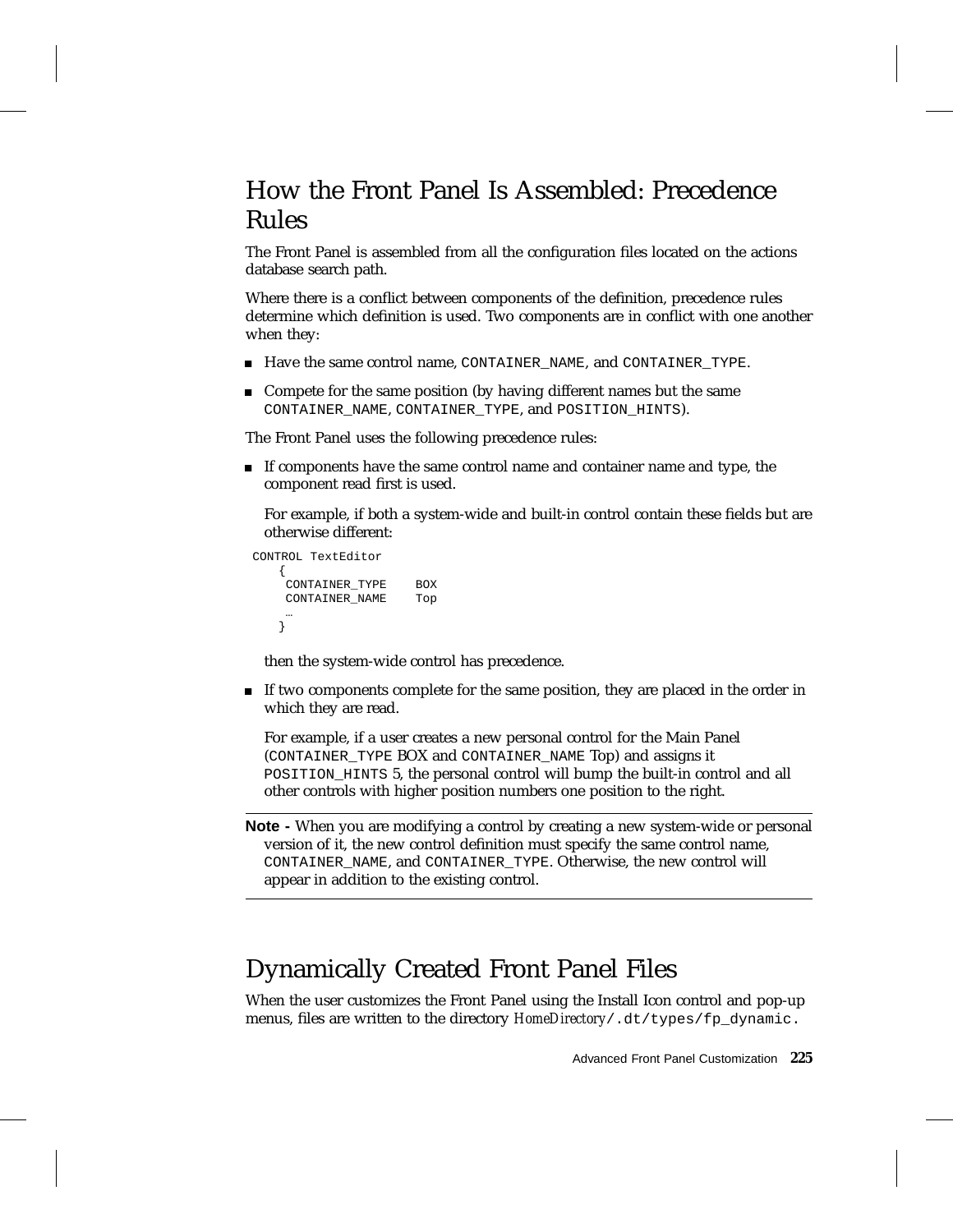The Front Panel creates an additional file,

*HomeDirectory*/.dt/sessions/dtwmfp.session, that is used to save and restore the state of the customized Front Panel for each session.

# Administering User Interface **Customizations**

Users can use the pop-up menus and Install Icon controls of Front Panel controls to extensively customize the Front Panel.

This section describes how to:

- **Prevent certain personal customizations. For example, you may want to make it** impossible for a user to delete a control.
- Undo personal customizations. For example, a user might request that you restore a single control accidentally deleted.

#### To Prevent Personal Customizations

- **1. If the control is a built-in control, copy its definition from** /usr/dt/appconfig/types/*language*/dtwm.fp **to** /etc/dt/appconfig/types/*language*/*name*.fp.
- **2. Add the following line to the control definition:**

LOCKED True

## To Restore a Deleted Control or Subpanel

The Restore Front Panel action in the Desktop\_Tools application group removes all Front Panel customizations made with the user interface. Users can use this action to remove all their personal customizations made with the Front Panel's pop-up menus.

Use the following procedure to restore an individual control.

♦ **In the** *HomeDirectory*/.dt/types/fp\_dynamic **directory, remove the file that was created when the user deleted the control. The control will have the same name as the original control that was deleted.**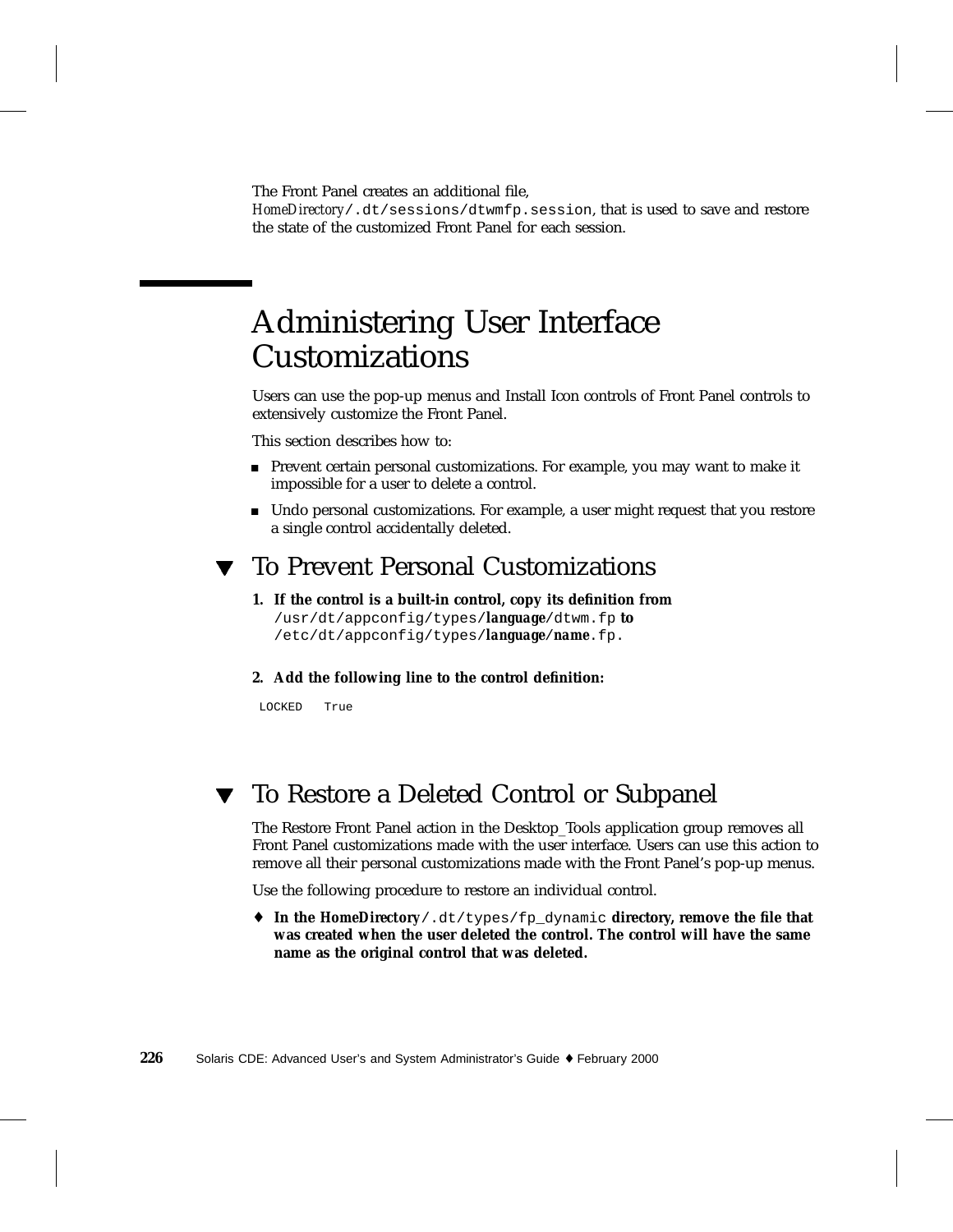For example, if the user deleted the Icon Editor control, a file in the fp\_dynamic directory will contain:

```
CONTROL IconEditor
{
  …
  DELETE True
}
```
When the user deletes a subpanel, a separate dynamic file is created for the subpanel and for each control in the subpanel.

# Organization of the Front Panel Definition

The Front Panel is built by assembling definitions for its components. Each of these components has required syntax that defines where the component is placed in the Front Panel, what the component looks like, and how it behaves.

## Front Panel Components



*Figure 15–1* Front Panel components

Advanced Front Panel Customization **227**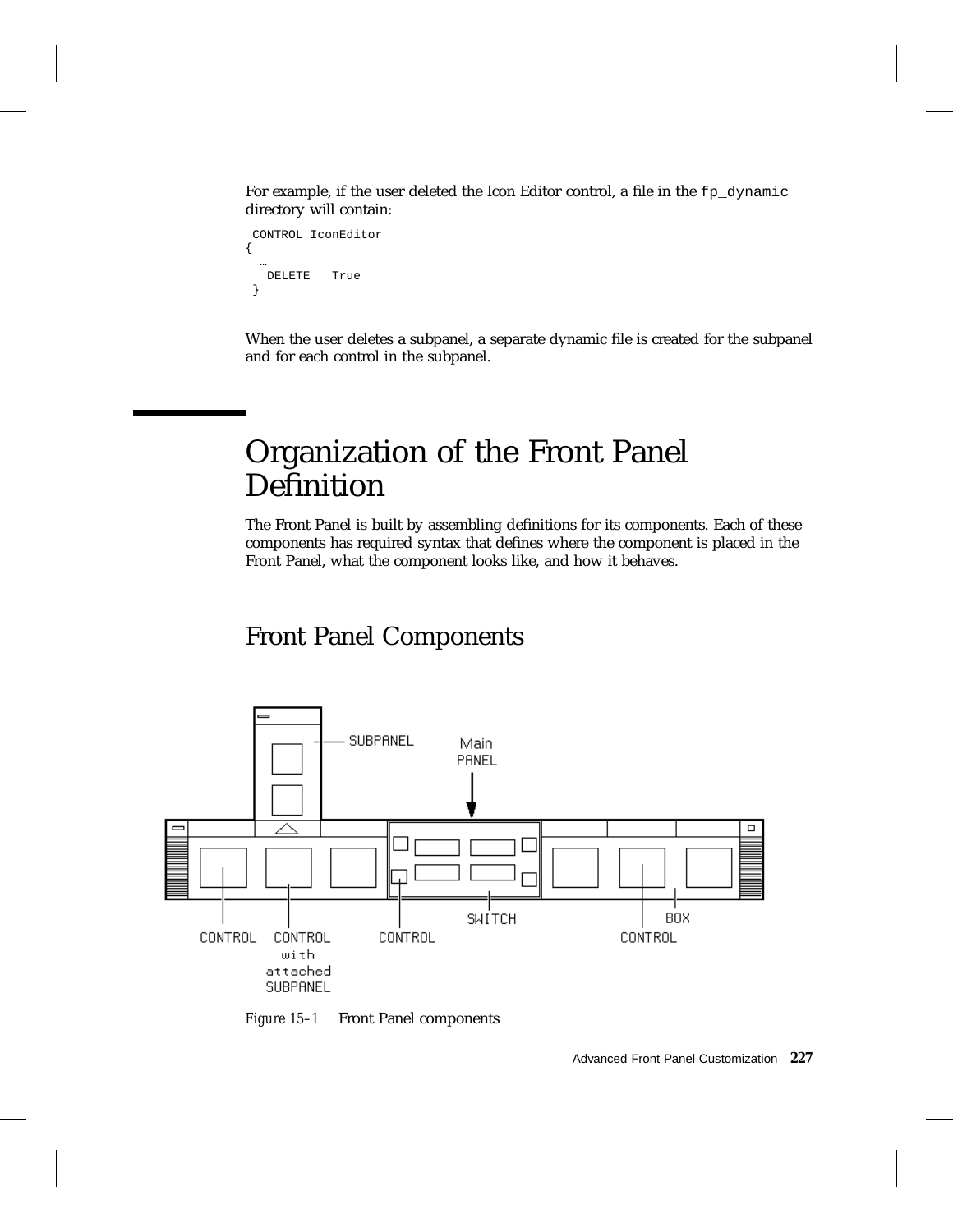The Front Panel is assembled from the outside inward:

- The PANEL is the top-level container, or parent, for the entire Front Panel.
- **The PANEL is a container for one or more BOXes.**
- A BOX is a container for one or more CONTROLS.

There are two special types of containers:

- A SUBPANEL is associated with a particular control (the control is the container for the subpanel). Subpanels "slide up" from the control with which they are associated.
- The SWITCH contains the buttons for changing workspaces plus additional controls.

### General Syntax of the Front Panel Definition

Each component in the Front Panel is defined separately using the syntax:

```
COMPONENT name
 {
  KEYWORD value
  KEYWORD…
}
```
Some keywords are required, others are optional. For more information, see the dtfpfile(4X) man page.

#### PANEL Definition

The PANEL is the top-level component. Its definition includes:

- The Front Panel name
- Fields describing the general appearance and behavior of the entire Front Panel

```
PANEL front_panel_name
   {
```

```
KEYWORD value
KEYWORD
   …
}
```
The *front\_panel\_name* is a unique name for the Front Panel. The default name is "FrontPanel."

#### BOX Definitions

A BOX definition describes: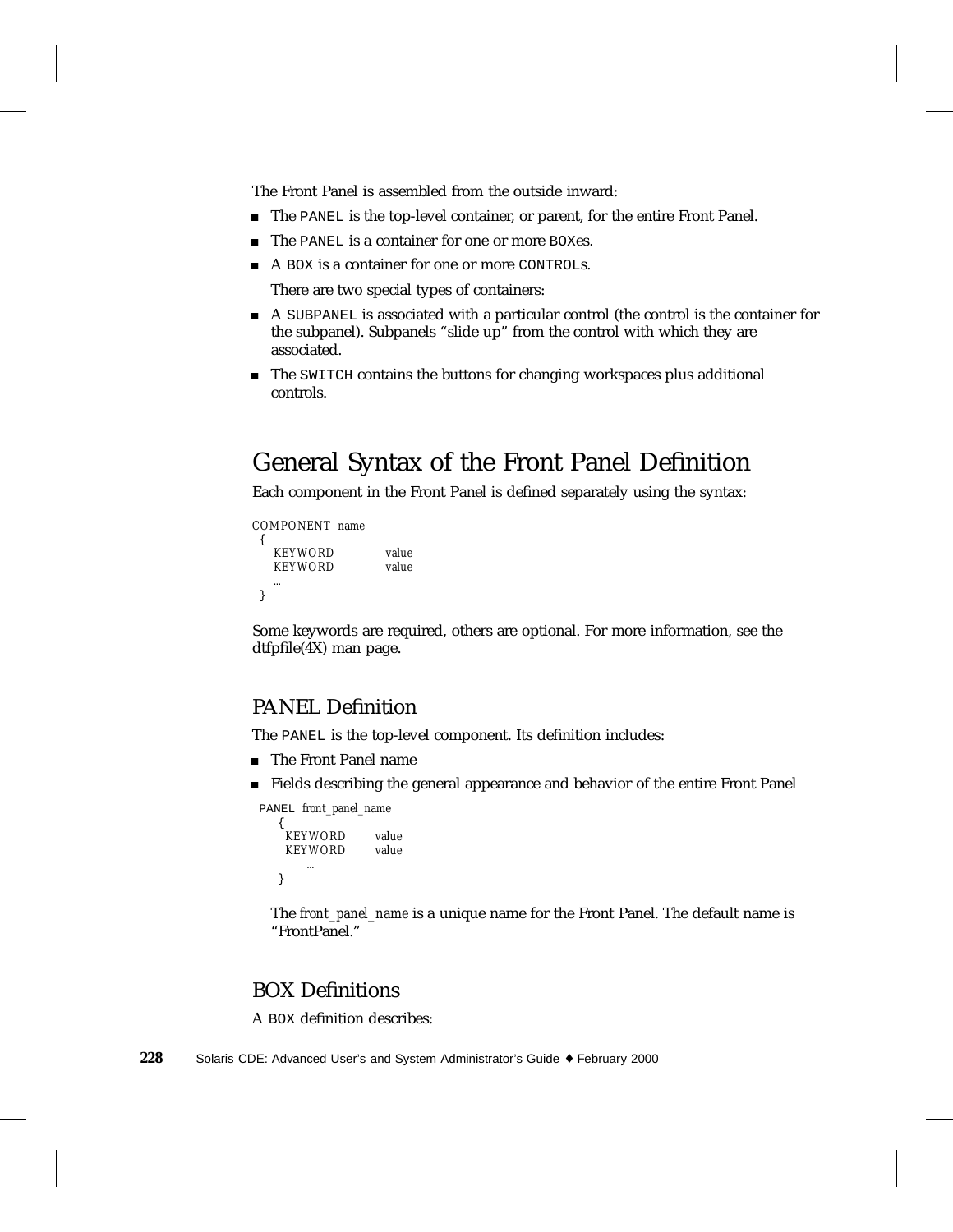- The BOX name
- Which PANEL the box is in (CONTAINER\_NAME)
- The position of the box in the PANEL (POSITION\_HINTS)
- Fields describing appearance and behavior that apply to the entire box

BOX *box\_name*

```
{
CONTAINER_NAME front_panel_name
POSITION_HINTS position
KEYWORDKEYWORD value
 …
}
```
#### CONTROL Definitions

A CONTROL definition describes:

- **The CONTROL name**
- Whether the control is in a box, subpanel, or switch (CONTAINER\_TYPE)
- Which box, subpanel, or switch the control is in (CONTAINER\_NAME)
- The position of the CONTROL in the BOX (POSITION\_HINTS).

Fields describing appearance and behavior of the control

```
CONTROL control_name
    {
     CONTAINER_TYPE BOX or SUBPANEL or SWITCH
     CONTAINER_NAME box_name or subpanel_name or switch_name
                   \frac{\text{control\_type}}{\text{cross}}POSITION_HINTS position
     KEYWORD value
     KEYWORD
      …
    }
```
#### SUBPANEL Definitions

A SUBPANEL definition describes:

- **The SUBPANEL name**
- The name of the control to which the subpanel is attached (CONTAINER\_NAME)
- Fields describing appearance and behavior specific to the subpanel

SUBPANEL *subpanel\_name*

```
{
CONTAINER_NAME control_name
KEYWORD value
KEYWORD
  …
}
```
Advanced Front Panel Customization **229**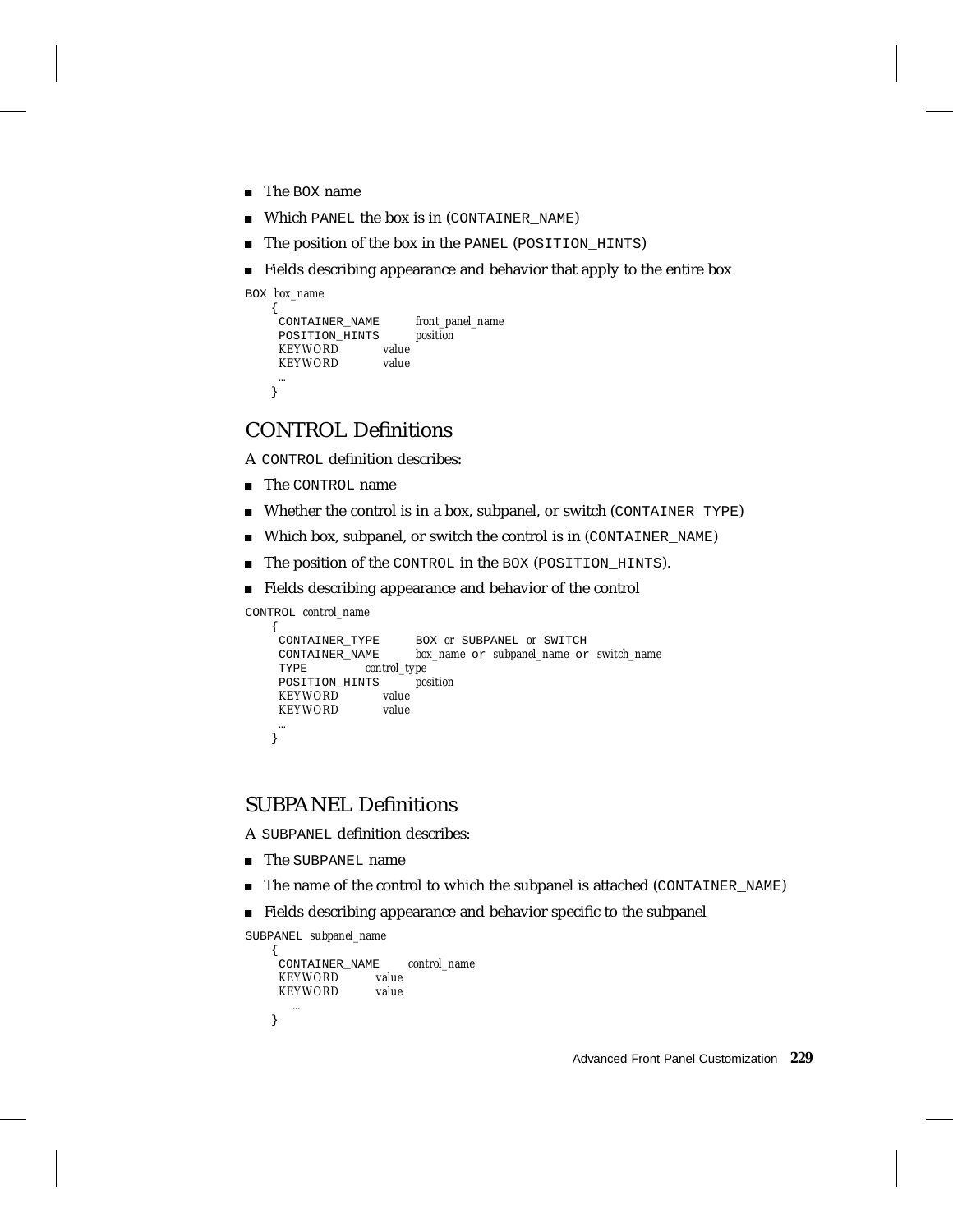#### SWITCH Definition

The SWITCH definition describes:

- **The SWITCH name**
- Which BOX the SWITCH is in (CONTAINER\_NAME)
- The position of the SWITCH within the BOX (POSITION\_HINTS)
- Fields describing the appearance and behavior of the SWITCH

```
SWITCH switch_name
    {
    CONTAINER_NAME box_name
    POSITION_HINTS position
    KEYWORD value
    KEYWORD
       …
    }
```
# Modifying the Main Panel

The Main Panel is the Front Panel window, excluding the subpanels.



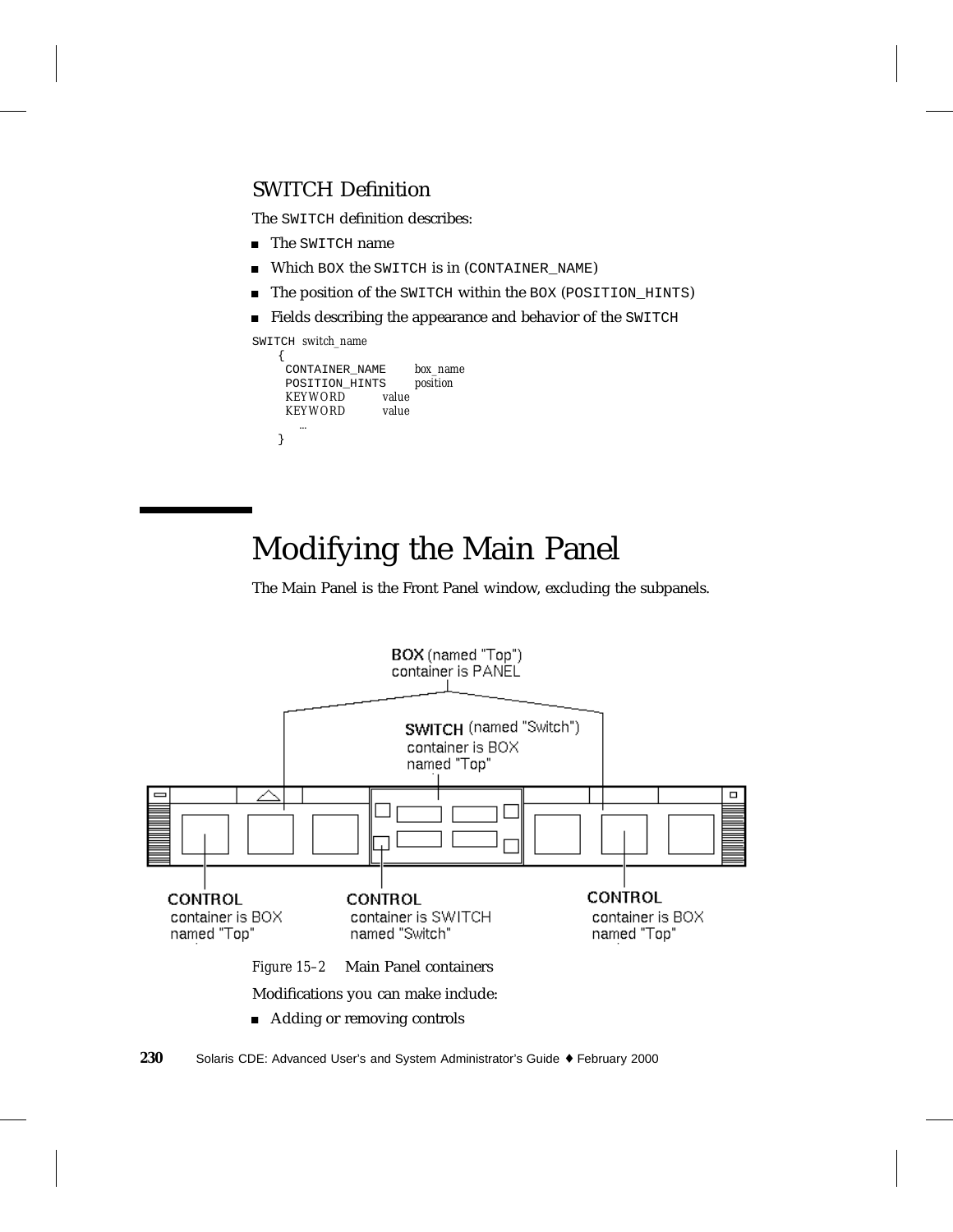$\blacksquare$  Interchanging the positions of controls

# To Add a Control to the Main Panel

## **1. Create a Front Panel configuration file:**

- System-wide: /etc/dt/appconfig/types/*language*/\*.fp
- Personal: *HomeDirectory*/.dt/types/\*.fp

## **2. Define the control in the file.**

Use the CONTAINER\_NAME and CONTAINER\_TYPE fields to specify the container for the control:

CONTAINER\_NAME Top CONTAINER\_TYPE BOX

Use POSITION\_HINTS to specify the left-to-right placement of the control. Since customizations have precedence over built-in controls, the new control will "bump" the existing control with that position one position to the right.

## **3. Save the configuration file.**

### **4. Create an icon for the Front Panel control.**

See "Specifying the Icon Used by a Control" on page 234.

### **5. Choose Restart Workspace Manager from the Workspace menu.**

For example, the following control definition placed in the file /etc/dt/appconfig/types/*language*/audio.fp inserts an audio application control between the Clock and Calendar controls.

CONTROL AudioApplication

```
\{TYPE
               icon
CONTAINER_NAME Top
CONTAINER_TYPE BOX
ICON AudioApp
POSITION_HINTS 2
PUSH_ACTION StartAudioApplication
PUSH_RECALL true
}
```
# ▼ To Remove a Control

## **1. Create a Front Panel configuration file:**

System-wide: /etc/dt/appconfig/types/*language*/*name*.fp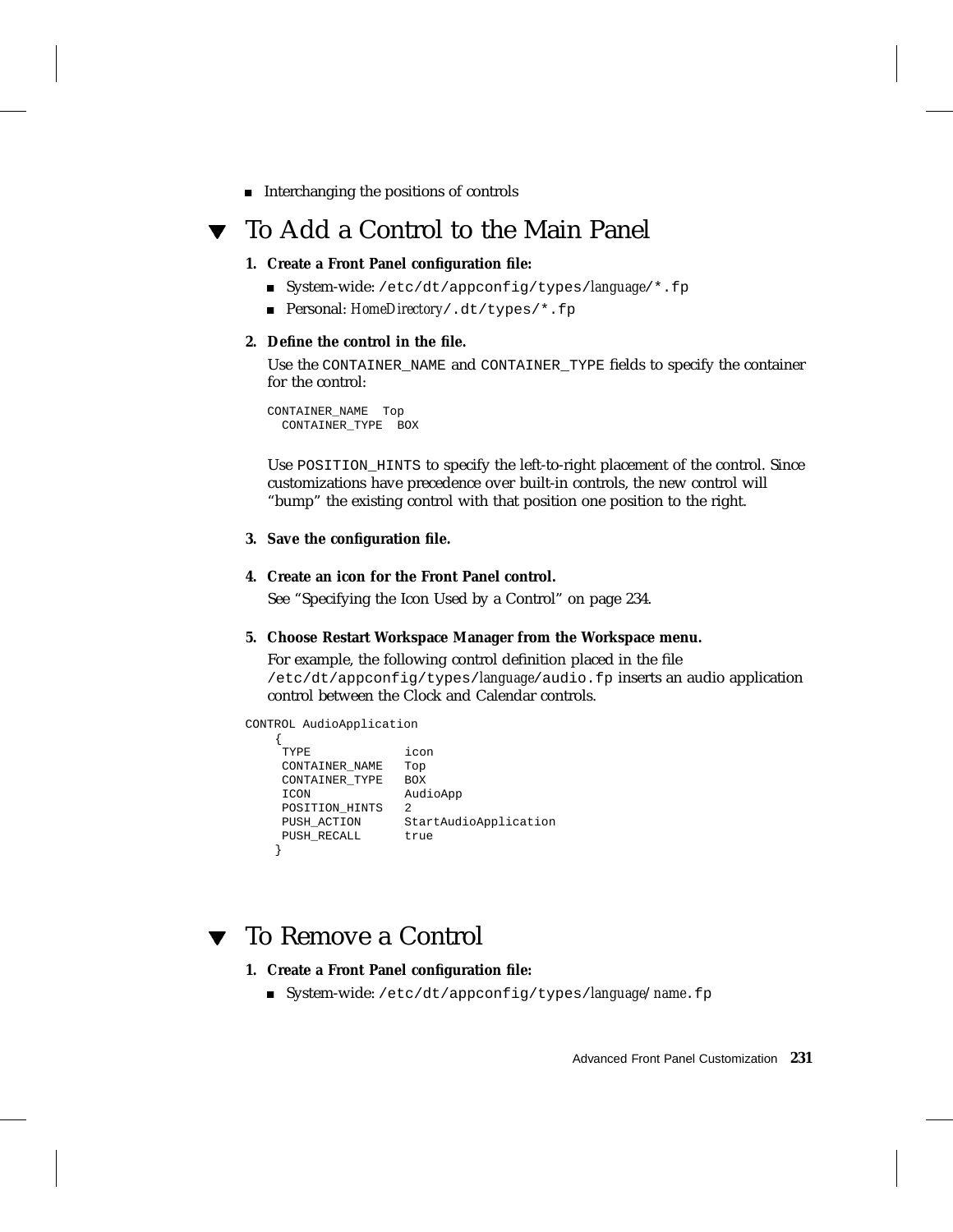- Personal: *HomeDirectory*/.dt/types/*name*.fp
- **2. Copy the definition of the control you want to delete to the new file.**

If the control is built-in, its definition is in /usr/dt/appconfig/types/*language*/dtwm.fp.

You do not need to copy the entire definition. However, the portion you copy must include the fields CONTAINER\_NAME and CONTAINER\_TYPE.

### **3. Add the** DELETE **field to the definition:**

DELETE True

### **4. Save the configuration file**

### **5. Choose Restart Workspace Manager from the Workspace menu.**

For example, the following control definition placed in the file /etc/dt/appconfig/types/*language*/TrashCan.fp removes the Trash Can control from the Front Panel.

```
CONTROL Trash
   {
    CONTAINER_NAME Top
    CONTAINER_TYPE BOX
    DELETE True
   }
```
# $\blacktriangledown$  To Modify a Control

Use this procedure when you need to modify a control definition—for example, to change its icon image.

**1. Copy the entire control definition from**

/usr/dt/appconfig/types/*language*/dtwm.fp **to:**

- System-wide: /etc/dt/appconfig/types/*language*/*name*.fp
- Personal: *HomeDirectory*/.dt/types/*name*.fp.
- **2. Edit the field you want to change. You can also add additional fields.**
- **3. Save the file**
- **4. Choose Restart Workspace Manager from the Workspace menu.**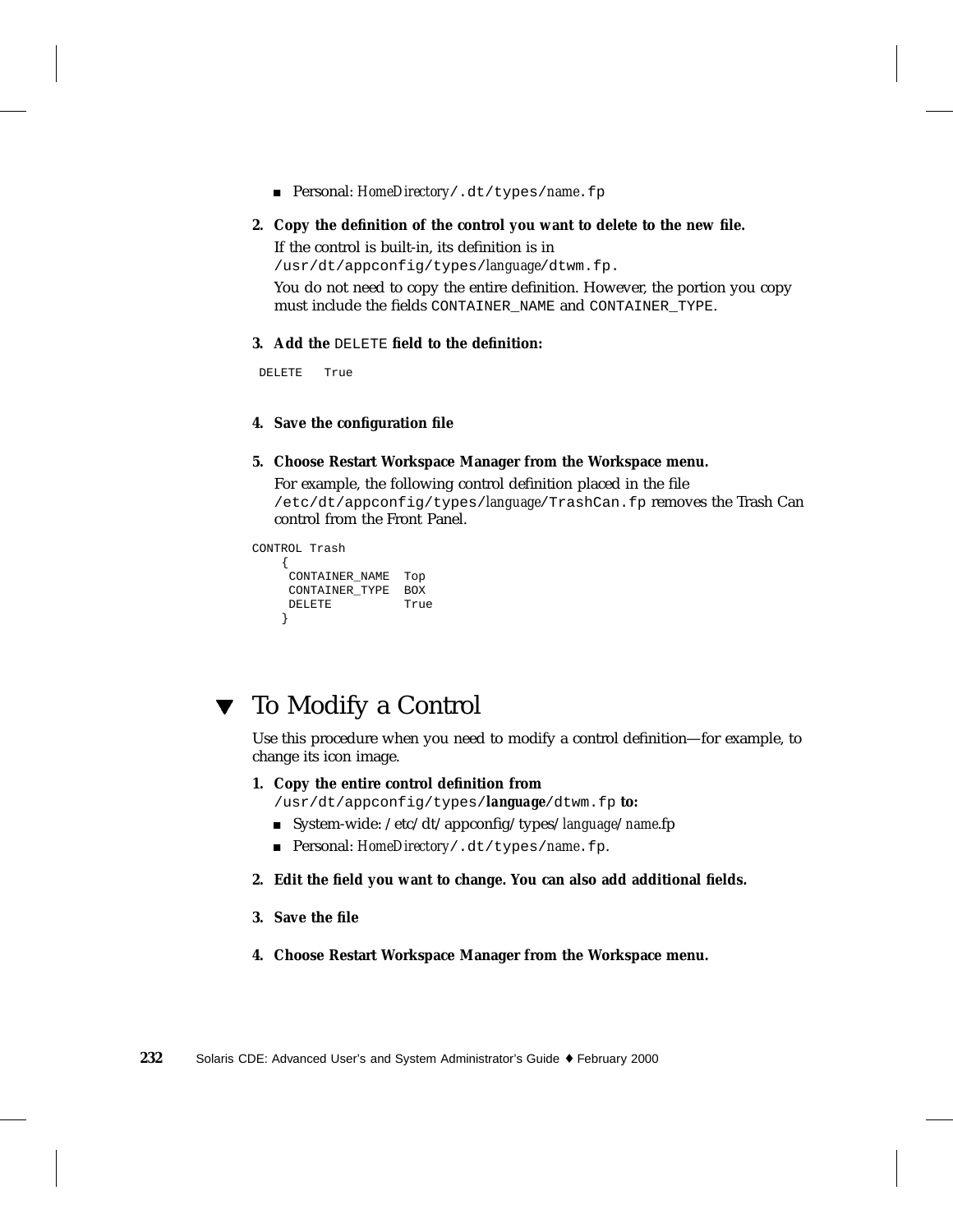# To Interchange the Position of Controls

- **1. Copy the control definitions for the controls whose positions you want to change from** /usr/dt/appconfig/types/*language*/dtwm.fp **to:**
	- System-wide: /etc/dt/appconfig/types/*language*/*name*.fp
	- Personal: *HomeDirectory*/.dt/types/*name*.fp. You must copy the entire control definition for each control to be moved.
- **2. Interchange the values of the** POSITION\_HINTS **fields of the control definitions.**
- **3. Save the file**
- **4. Choose Restart Workspace Manager from the Workspace menu.**

For example, the following definitions placed in a file /etc/dt/appconfig/types/C/MailHelp.fp interchange the positions of the Mail and Help Manager controls and lock these controls against personal changes.

```
CONTROL Mail
     {
     POSITION_HINTS 12
     LOCKED True
     …the rest of the control definition
     }
CONTROL Help
    {
     POSITION_HINTS 5<br>LOCKED True
     LOCKED
     …the rest of the control definition
     }
```
# To Replace a Front Panel Control

- ♦ **Create another control definition with the same:**
- *control\_name*
- CONTAINER NAME value

For example, the following two controls are defined in two different configuration files. The controls have the same control name and container name and are therefore considered the same control.

Definition in /etc/dt/appconfig/types/C/SysControls.fp: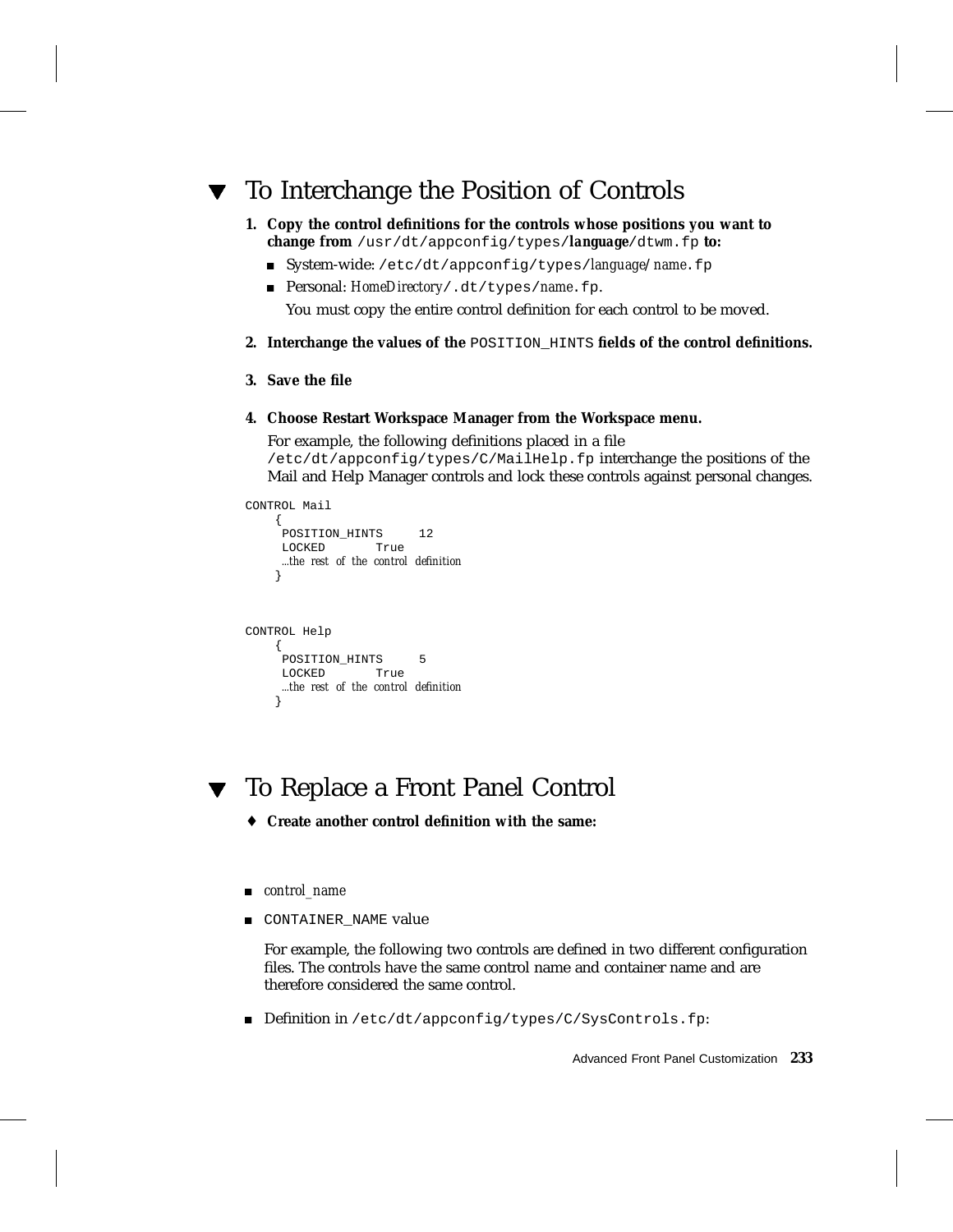```
Control ImportantApplication
   {
    CONTAINER_NAME Top
   CONTAINER_TYPE BOX
   POSITION_HINTS 2
    …
  }
```
■ Definition in *HomeDirectory*/.dt/types/MyControls.fp:

```
Control ImportantApplication
    {
     CONTAINER_NAME Top<br>CONTAINER_TYPE BOX
     CONTAINER_TYPE
     POSITION_HINTS 6
     …
   }
```
The personal control has precedence, so the control will be located at position 6.

# Specifying the Icon Used by a Control

The control definition's ICON field defines the icon image used for the control.

The value of the ICON field can be:

A base file name.

The base file name is the name of the file containing the icon image minus the file-name suffixes for size (m and  $t$ ) and image type (bm and pm). For example, if files are named MyGame.l.pm and MyGame.m.pm, use MyGame.

If you use the base file name, the icon files must be placed in a directory on the icon search path:

- Personal icons: *HomeDirectory*/.dt/icons
- System-wide icons: /etc/dt/appconfig/icons/*language*
- An absolute path to the icon file, including the full file name.

You should use the absolute path only if the icon file is not located on the icon search path.

The size icon you need depends on the location of the control:

Location Size

Main Panel – 48 by 48 pixels (*name*.l.pm or *name*.l.bm)

Subpanel – 24 by 24 pixels (*name*.s.pm or *name*.s.bm)

Place the icon file in one of these locations: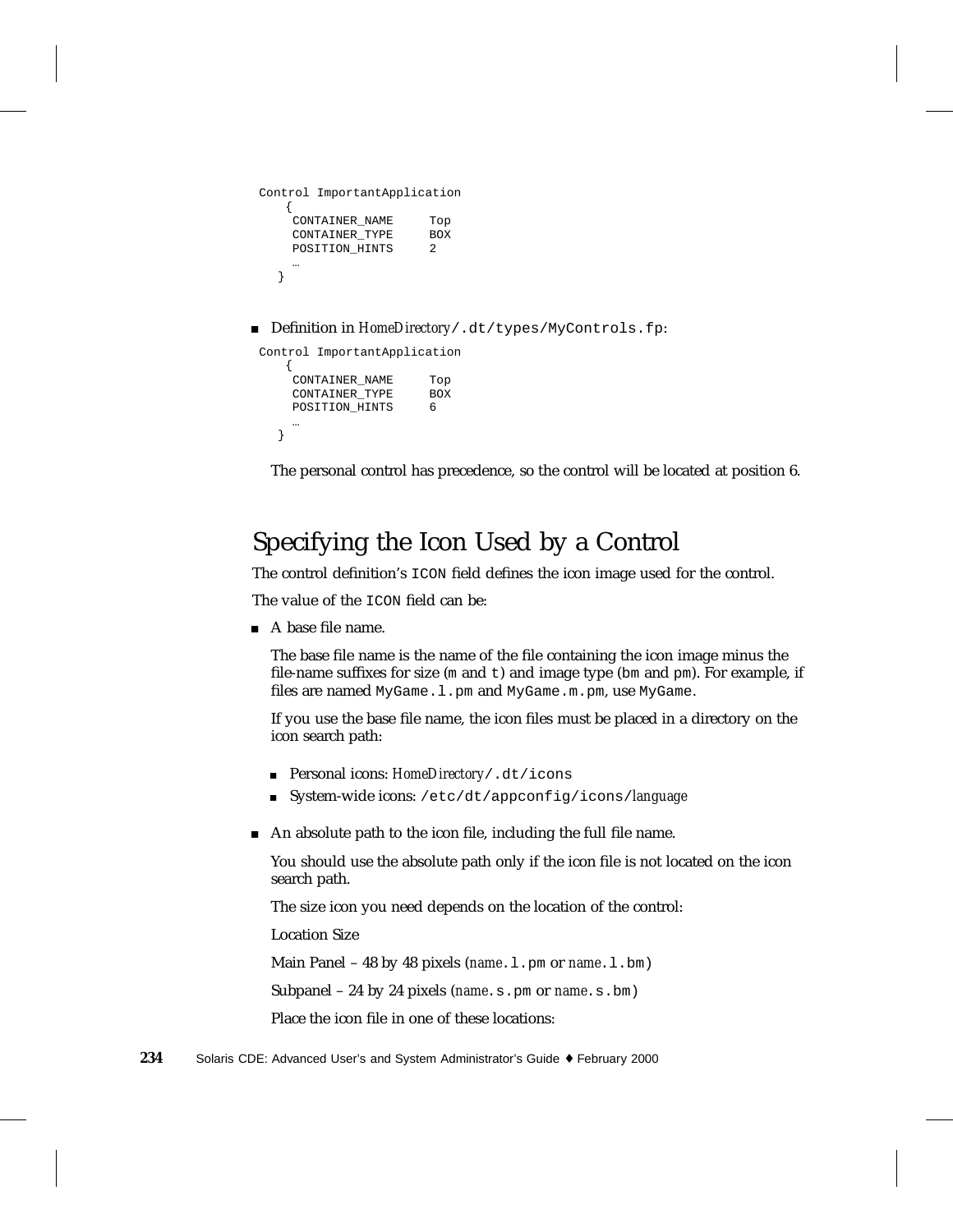- Personal icons: *HomeDirectory*/.dt/icons
- System-wide icons: /etc/dt/appconfig/icons/*language*

# Creating and Modifying Subpanels

Users can create and modify subpanels using the Front Panel pop-up menus.

This section discusses how to provide system-wide customization, which requires you to modify the Front Panel configuration files.

A subpanel is "attached" to a control in the Main Panel.



*Figure 15–3* A subpanel's container is the control to which it is attached

The attachment is done in the subpanel definition. The CONTAINER\_NAME field specifies the control to which the subpanel is attached:

```
CONTROL control_name
 {
    …
 }
 SUBPANEL subpanel_name
 {
  CONTAINER_NAME control_name
  …
 }
```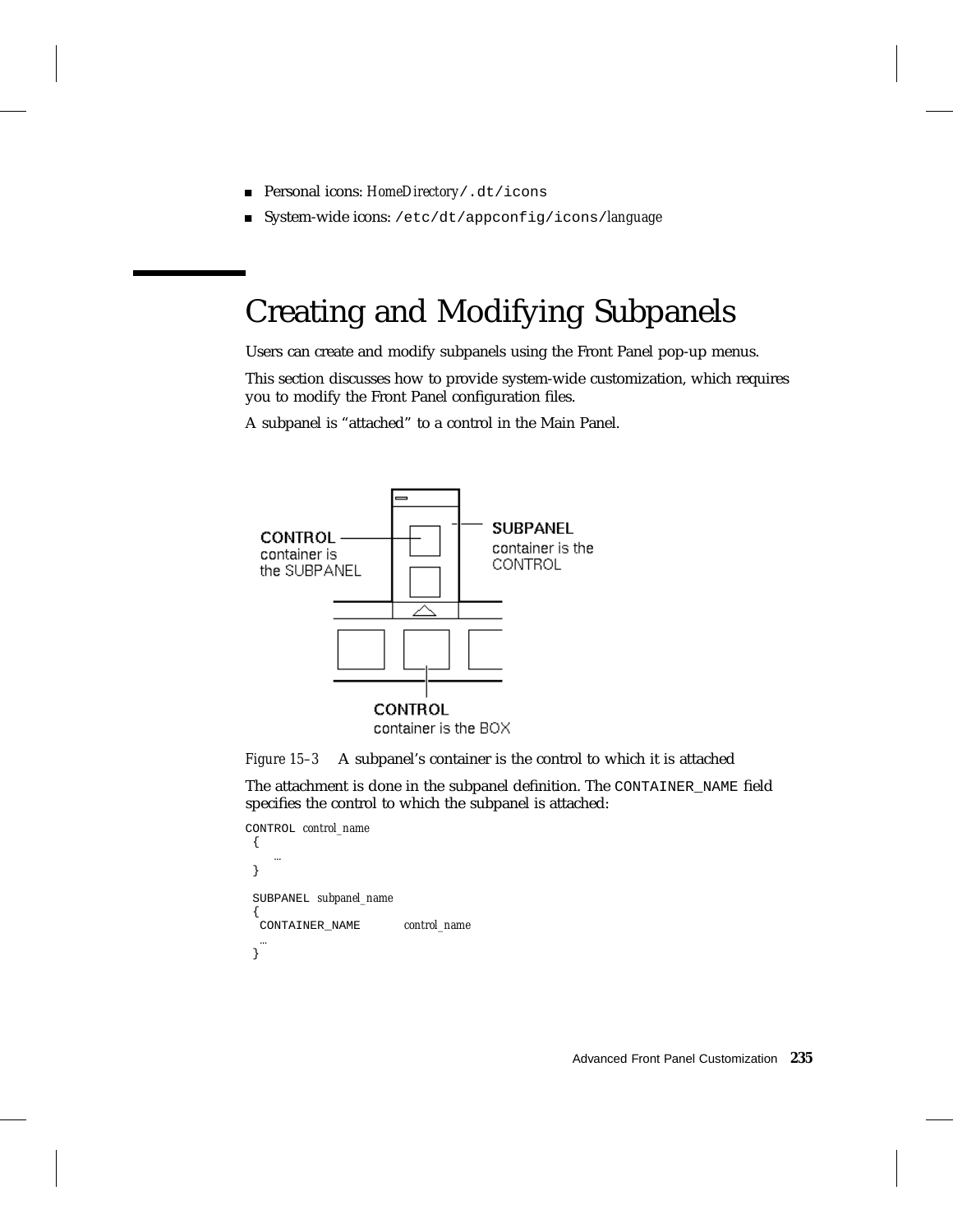### To Create a New System-Wide Subpanel  $\blacktriangledown$

**1. Locate the** *control\_name* **of the control in the Main Panel to which you want to attach the subpanel.**

If the control is one of the built-in controls, its definition is in /usr/dt/appconfig/types/*language*/dtwm.fp.

**2. Create a new file** /etc/dt/appconfig/types/*language*/\*.fp**.**

### **3. Define the subpanel:**

```
SUBPANEL subpanel_name
    {
     CONTAINER_NAME control_name
    TITLE value
     KEYWORD
     …
    }
```
- **4. Save the new configuration file.**
- **5. Choose Restart Workspace Manager from the Workspace menu.**

# Customizing the Built-in Subpanels

You can modify general properties (such as the title) and the contents of the built-in subpanels.

## To Modify General Properties of a Built-In Subpanel

- **1. Create a new Front Panel configuration file:**
	- System-wide: /etc/dt/appconfig/types/*language*/*name*.fp
	- Personal: *HomeDirectory*/.dt/types/*name*.fp.

### **2. Copy the entire default** SUBPANEL **definition from**

/usr/dt/appconfig/types/*language*/dtwm.fp **to the new file:**

```
SUBPANEL subpanel_name
    {
       …
    }
```
- **3. Modify the subpanel definition.**
- **4. Save the new configuration file.**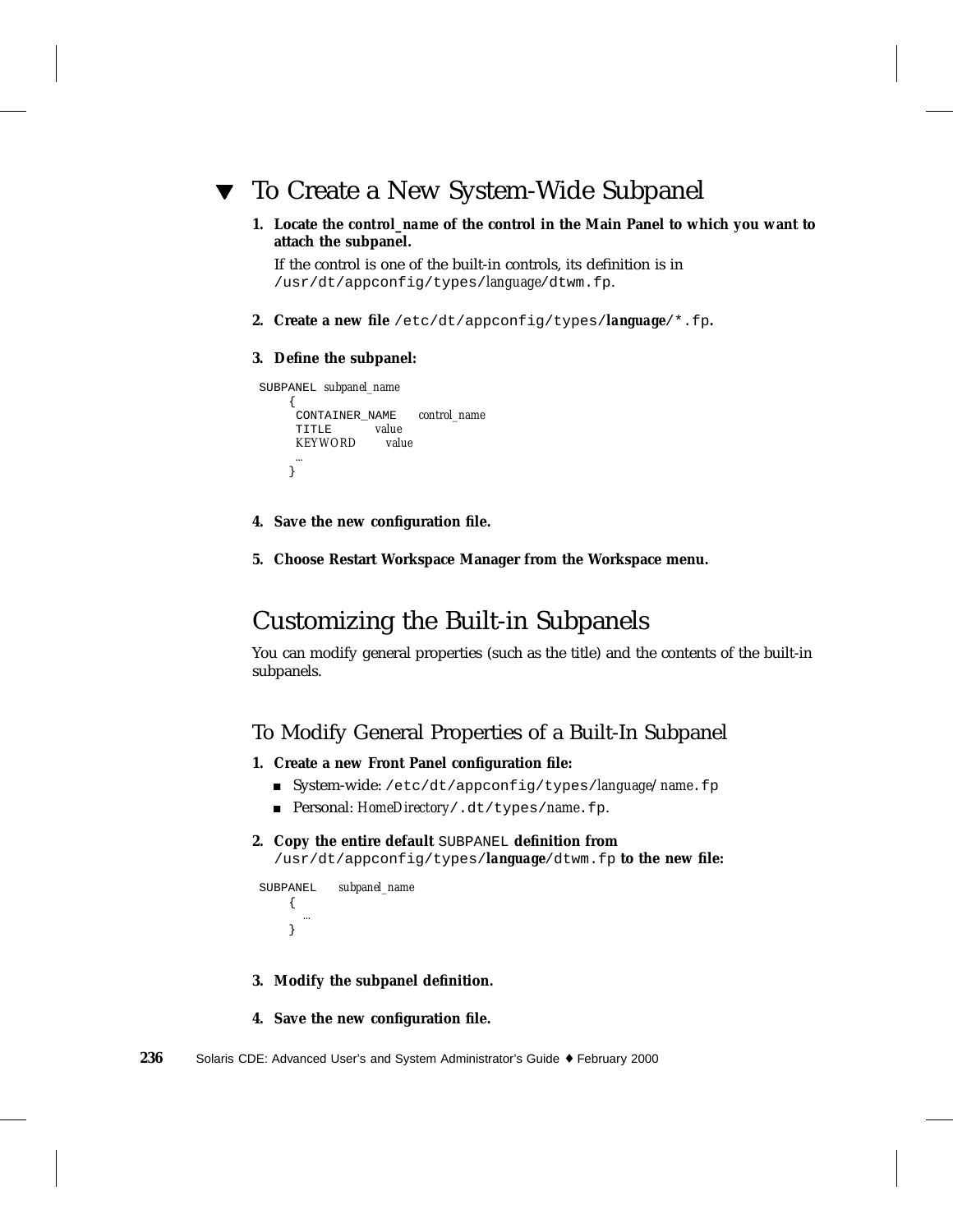**5. Choose Restart Workspace Manager from the Workspace menu.**

For example, the following definition, placed in the file

/users/janice/.dt/types/PerApps.fp, changes the name of the Personal Applications subpanel:

SUBPANEL PersAppsSubpanel

```
{
CONTAINER_NAME TextEditor
TITLE Janice's Applications
}
```
# To Add a System-Wide Control to a Built-In Subpanel

- **1. Create a Front Panel configuration file** /etc/dt/appconfig/types/*language***/** *name*.fp**.**
- **2. Define the system-wide control in the file.**

Use the CONTAINER\_NAME and CONTAINER\_TYPE fields to specify the container for the control:

CONTROL *control\_name*

```
{
 CONTAINER_NAME subpanel_name
CONTAINER_TYPE…
}
```
See "Defining Front Panel Controls" on page 239.

## **3. Save the configuration file.**

**4. Choose Restart Workspace Manager from the Workspace menu.**

For example, the following control defined in a new file /etc/dt/appconfig/types/*language*/DigitalClock.fp adds the DigitalClock (in the Desktop\_Tools application group) to the Personal Applications subpanel for all users.

CONTROL DigitalClockControl

```
{
TYPE icon
CONTAINER_NAME PerAppsSubpanel
CONTAINER_TYPE SUBPANEL
ICON Dtdgclk
 PUSH_ACTION DigitalClock
 PUSH_RECALL True
}
```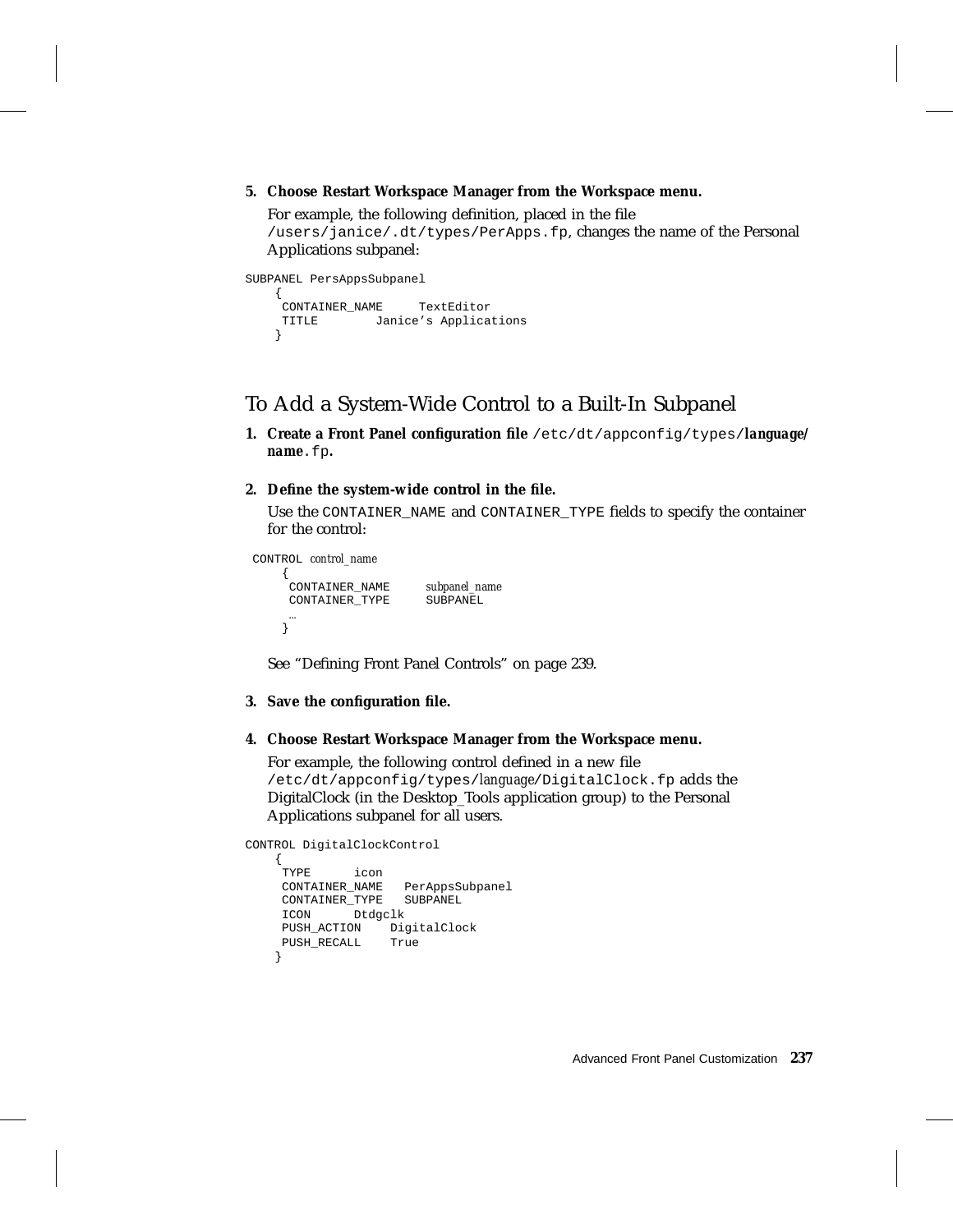# To Remove a Control from a Built-In Subpanel

♦ **Use the same procedure as for removing a Main Panel control. See "To Remove a Control" on page 231.**

# To Remove the Install Icon Control

♦ **Add the following field to the subpanel definition:**

CONTROL\_INSTALL False

### To Change the Auto-Close Behavior of Subpanels  $\blacktriangledown$

The default behavior of subpanels is to close when the user chooses a control, unless the user has moved the subpanel from its original position.

The Front Panel can be configured to keep subpanels open until the user explicitly closes them.

### **1. Create a new Front Panel configuration file in:**

- System-wide: /etc/dt/appconfig/types/*language*/\*.fp
- Personal: *HomeDirectory*/.dt/types/\*.fp

### **2. Copy the default** PANEL **definition from**

/usr/dt/appconfig/types/*language*/dtwm.fp **to the new file:**

```
PANEL FrontPanel
    {
       …
    }
```
### **3. Add the following field to the** PANEL **definition:**

SUBPANEL\_UNPOST False

- **4. Save the new configuration file.**
- **5. Choose Restart Workspace Manager from the Workspace menu.**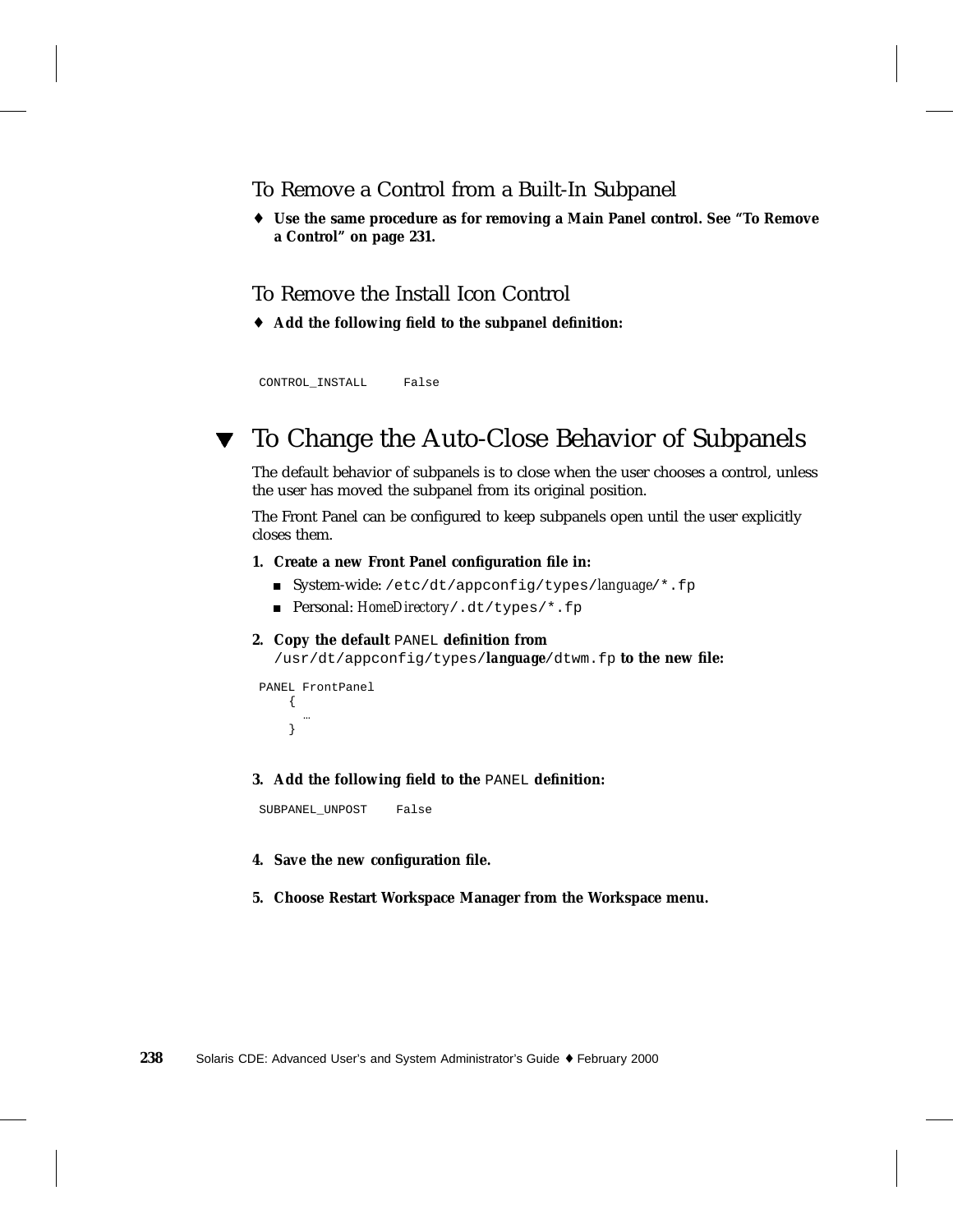# Defining Front Panel Controls

The user can create personal controls by dropping icons on the Install Icon controls.

While this provides easy customizability, the functionality it provides is a subset of the capabilities of Front Panel controls. For example, a control created using the Install Icon control cannot:

- **Provide animation**
- Display a client window
- Change appearance when an event occurs (for example, upon receiving new mail)

This section describes how to manually create Front Panel controls.

For reference information on the syntax of Front Panel controls, see the dtfpfile(4X) man page.

# Front Panel Control Definitions

The structure of a Front Panel control definition is:

|       | CONTROL control_name |                                               |  |
|-------|----------------------|-----------------------------------------------|--|
|       |                      |                                               |  |
| TYPE. |                      | control_type                                  |  |
|       | CONTAINER NAME       | value                                         |  |
|       | CONTAINER TYPE value |                                               |  |
|       |                      | other fields defining appearance and behavior |  |
|       |                      |                                               |  |

# Control Types

The TYPE field in the control definition specifies the basic behavior of the control.

| <b>Control TYPE</b>      | <b>Control Behavior</b>                                                                            |
|--------------------------|----------------------------------------------------------------------------------------------------|
| icon ( <b>Default</b> ). | The control will run a specified action when the<br>user clicks the control or drops a file on it. |
| blank                    | Placeholder used to adjust spacing of controls.                                                    |
| busy                     | Busy light. The control blinks (toggles images)<br>when an action is invoked                       |
| client                   | A client window in the Front Panel.                                                                |
| clock                    | Clock.                                                                                             |
|                          |                                                                                                    |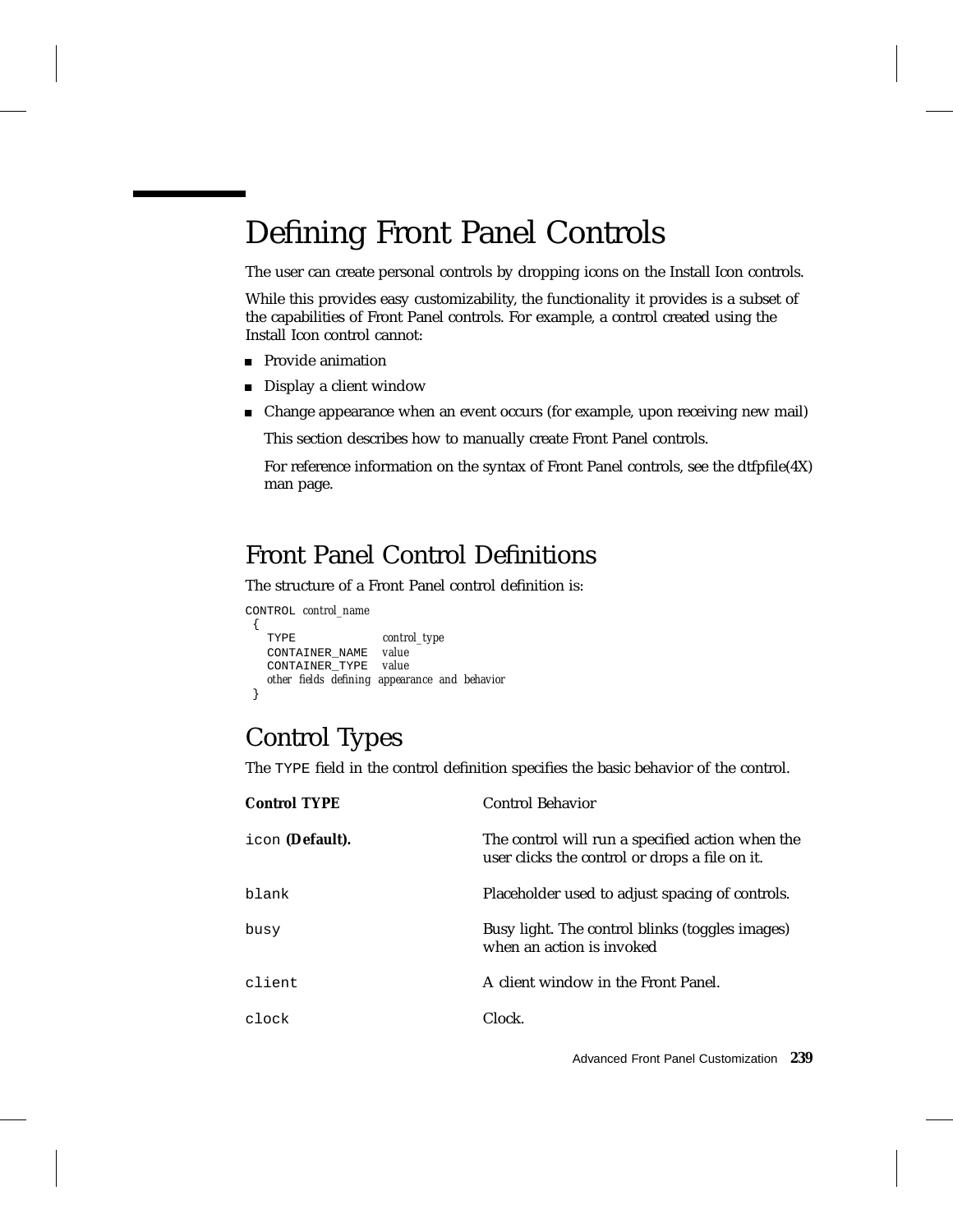| date | Displays the current date.                       |
|------|--------------------------------------------------|
|      |                                                  |
| file | Represents a file. Choosing the control runs the |

default action for the file.

# To Create a New Control

This section describes the general steps for defining a control and describes how to create various types of controls.

**1. If the control will have a** PUSH\_ACTION **and/or** DROP\_ACTION**, create the action definitions. These are the actions that run when the user clicks the control or drops a file on it.**

### **2. Create the icon image files for the control.**

For information about icon sizes, names, and locations, see "Icon Image Files" on page 215.

### **3. Create a new Front Panel configuration file in:**

- System-wide: /etc/dt/appconfig/types/*language*/\*.fp
- Personal: *HomeDirectory*/.dt/types/\*.fp
- **4. Add the control definition to the file.**
- **5. Save the file.**
- **6. Choose Restart Workspace Manager from the Workspace menu.**

# Creating a Control that Runs an Action When Clicked

Use these fields to define the control's behavior:

- **TYPE:** Set to icon
- **PUSH\_ACTION: Specifies the name of the action to be run**

For example, the following control, which will be put in the Personal Applications subpanel, runs a game the user has acquired:

```
CONTROL Ball
    {<br>TYPE
    TYPE icon<br>CONTAINER_NAME
                       PersAppsSubpanel<br>SUBPANEL
    CONTAINER_TYPE
    ICON ball
    PUSH ACTION RunBallGame
    HELP_STRING "Choose this control to play Ball."
    }
```
**240** Solaris CDE: Advanced User's and System Administrator's Guide ♦ February 2000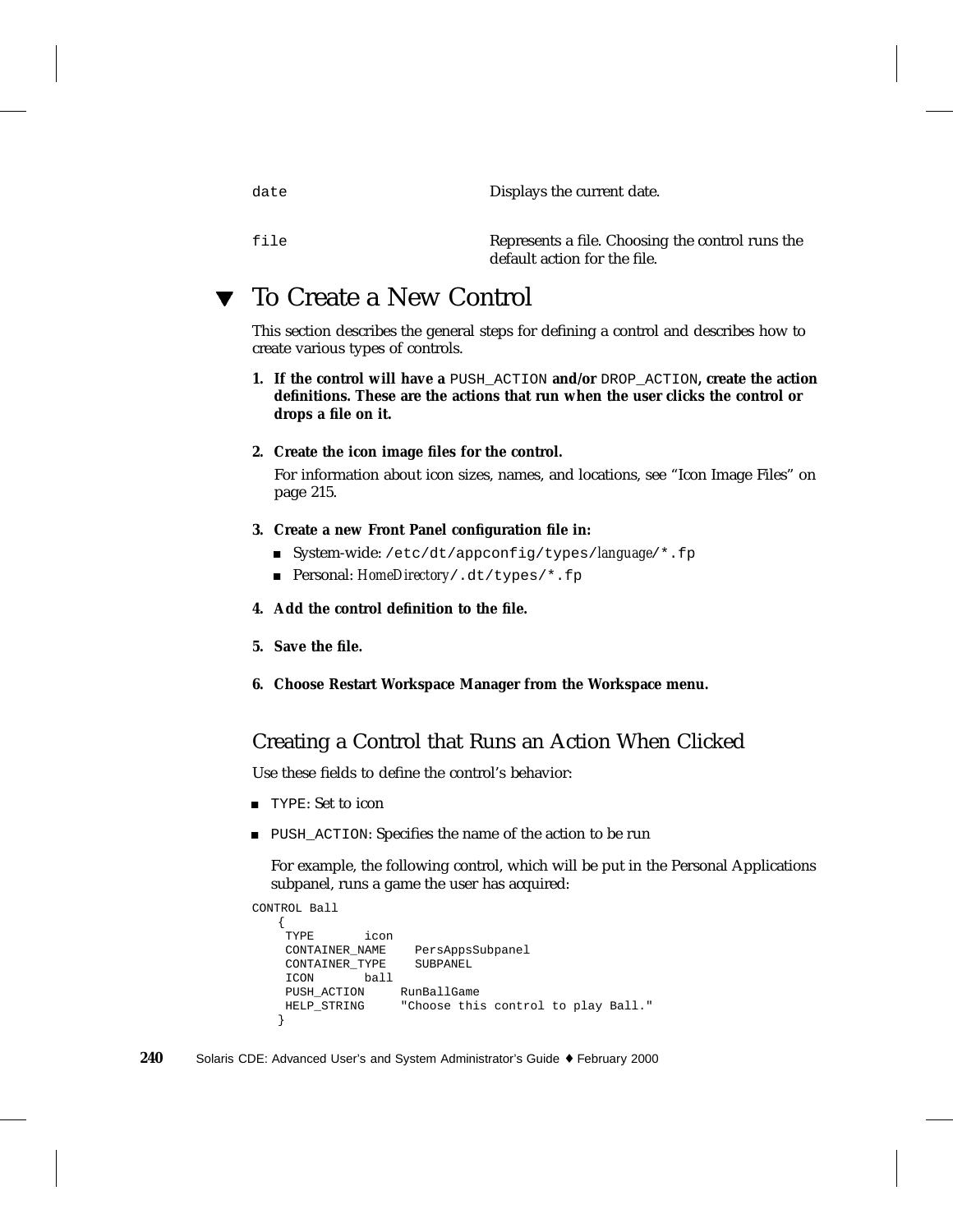The following control will be located in the upper left corner of the switch. It starts an action named CutDisp.

```
CONTROL StartCutDisp
   \{TYPE icon
    CONTAINER_NAME Switch
    CONTAINER_TYPE SWITCH
    POSITION_HINTS first
    ICON cutdisp
    HELP_STRING "Choose this control to run cutdisp."
    PUSH_ACTION CutDisp
   }
```
## Creating a Control that Opens a File

Use these fields to define the control's behavior:

- **TYPE:** Set to file
- FILE\_NAME: Specifies the path of the file to be opened
- **PUSH\_ACTION: Set to Open**

There must be an Open action defined for the data type of the file.

For example, the following control will be located on the far right side of the Main Panel. It starts Text Editor with the data file /users/ellen/PhoneList.txt. The Open action for  $*$ .  $txt$  files is part of the default action database.

```
CONTROL EditPhoneList
```

```
{
 TYPE file
 FILE_NAME /users/ellen/PhoneList.txt
CONTAINER NAME Top
CONTAINER_TYPE BOX
POSITION HINTS last
ICON PhoneBook
HELP_STRING "This control displays Ellen's phone list."
PUSH_ACTION Open
}
```
# Creating a Control that Behaves as a Drop Zone

Use the DROP\_ACTION field to specify the action that runs when the user drops a file on the control. The action must be capable of accepting a file argument.

Frequently, a control definition includes both a PUSH\_ACTION and DROP\_ACTION field. You can use the same action for the push and drop action.

For example, the following control, located in the Personal Applications subpanel, runs the X client xwud, which takes a file argument.

CONTROL Run\_xwud {

| CONTAINER NAME | PerAppsSubpanel |
|----------------|-----------------|
| CONTAINER TYPE | SUBPANEL        |
| POSITION_HINTS | 2               |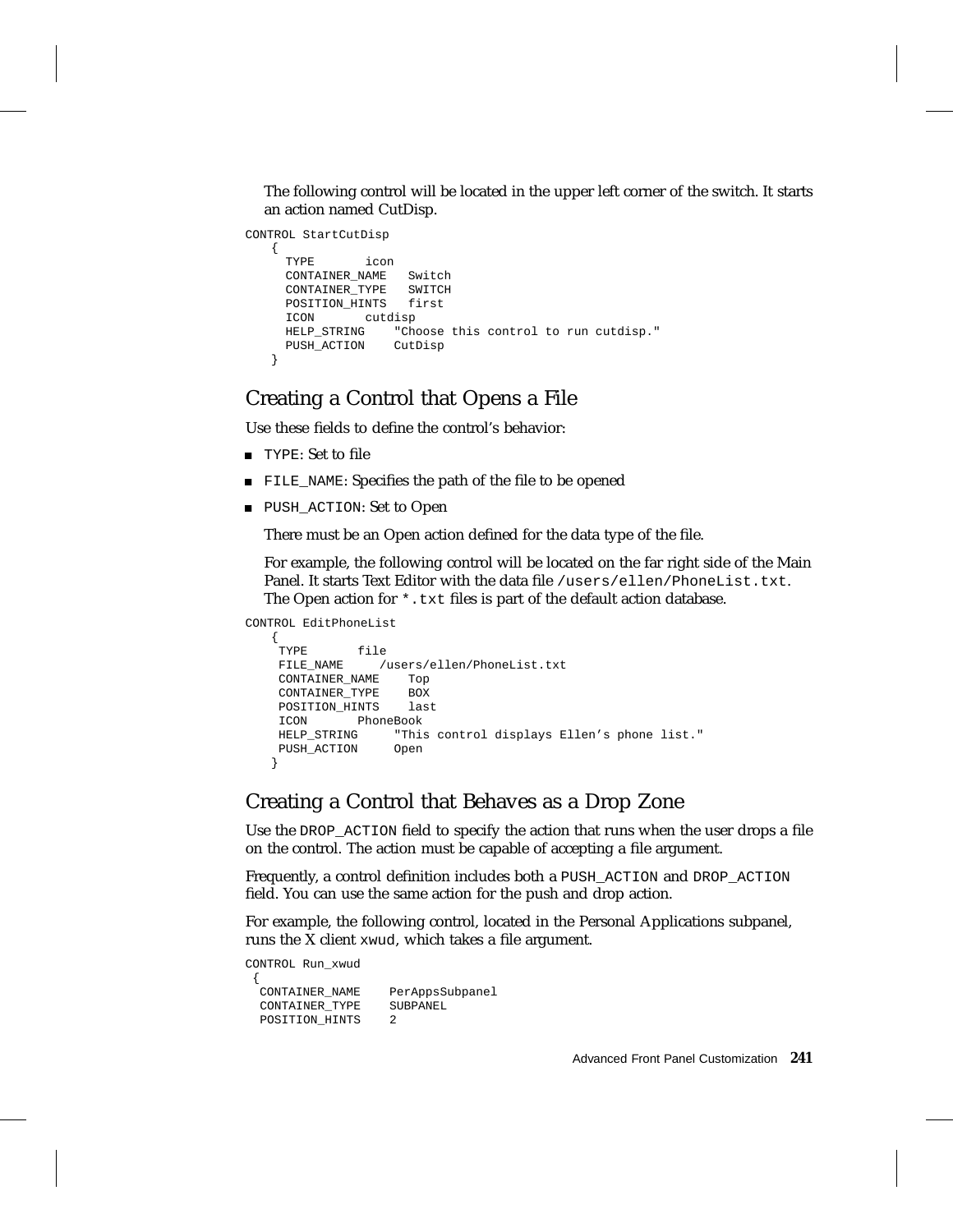| <b>ICON</b> | XwudImage   |         |  |
|-------------|-------------|---------|--|
|             | PUSH ACTION | RunXwud |  |
|             | DROP ACTION | RunXwud |  |
|             |             |         |  |

# Creating a Control that Monitors a File

Use these fields to define the control's behavior:

**TYPE:** Specify one of the following values:

icon—use this type if you want to specify a PUSH\_ACTION and/or DROP ACTION for the control.

file—use this type if you want the control, when chosen, to behave like the file when the file's icon is double-clicked in File Manager.

- ICON and ALTERNATE\_ICON: Describe the images used to indicate the non-changed and changed state of the monitored file.
- MONITOR\_TYPE: Describes the conditions causing the image to change. Use one of the following values:

mail—the control will change appearance when information is added to the file.

file—the control will change when the specified file becomes non-empty.

FILE\_NAME: Specifies the file to be monitored.

For example, the following control looks for the presence of a file named meetings that you expect to be transferred to your system using anonymous ftp. The control is placed at the top of the Personal Applications subpanel.

CONTROL MonitorCalendar

```
{
TYPE file
CONTAINER_NAME PersonalApps
CONTAINER_TYPE SUBPANEL
POSITION_HINTS first
 FILE_NAME /users/ftp/meetings
 MONITOR_TYPE file
ICON meetingsno
ALTERNATE_ICON meetingsyes
}
```
# Creating a One-Instance (Toggle) Control

A one-instance control checks to see whether the process started by the PUSH\_ACTION is already running. If the process is not running, the PUSH\_ACTION is run. If the process is already running, the window is moved to the top of the window stack in the current workspace.

Use these fields to define the control's behavior:

- **PUSH\_RECALL: Set to True.**
- CLIENT\_NAME: Specifies the name of the client to the control.

**242** Solaris CDE: Advanced User's and System Administrator's Guide ♦ February 2000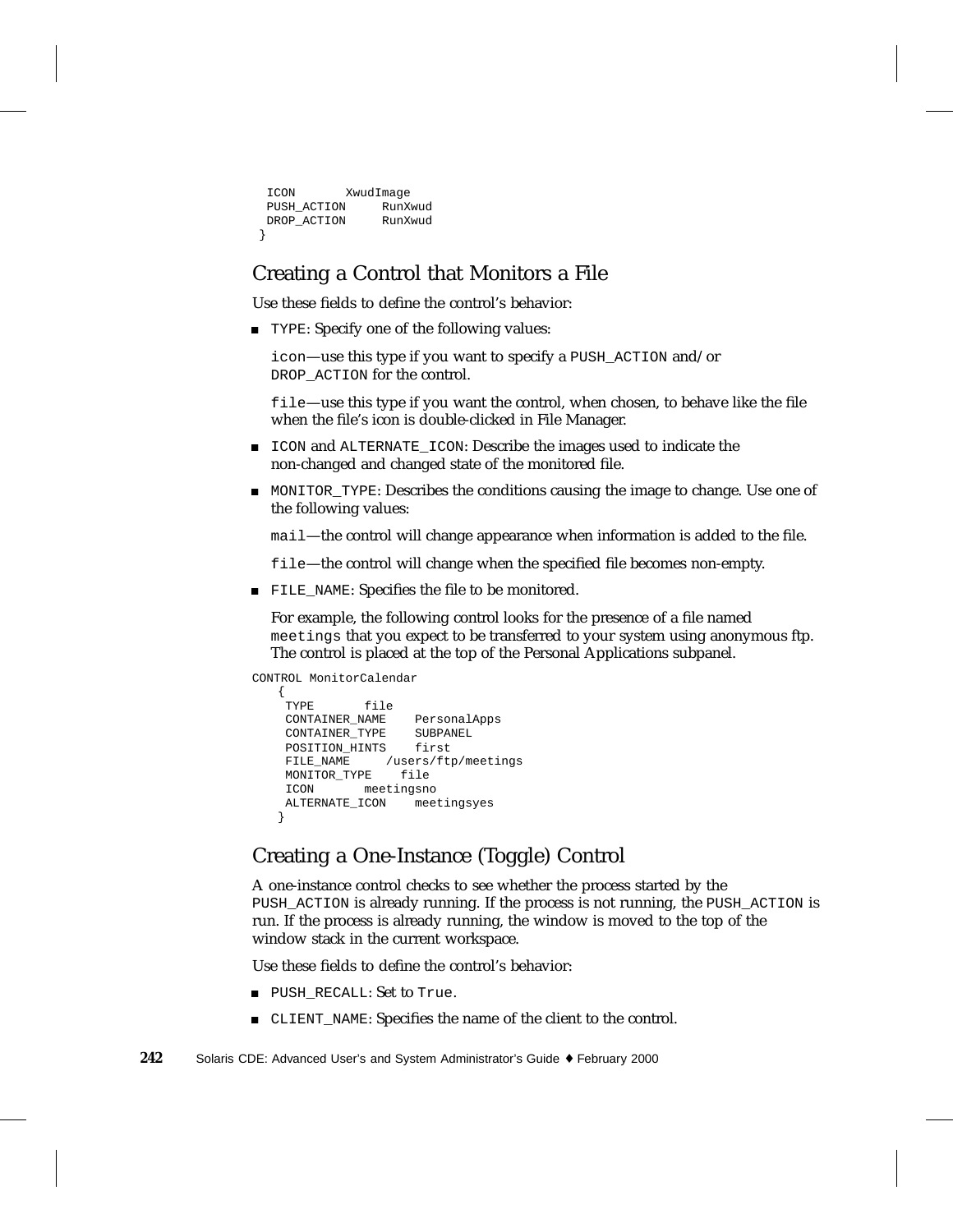The value of CLIENT\_NAME must match the first string (*res\_name*) in the WM\_CLASS property on the application's top-level window. For more information, see the xprop(1) man page.

PUSH\_ACTION: Describes the action run when the user clicks the control.

For example, the following control runs one instance of an application whose action is named MyEditor.

CONTROL MyEditor

```
{<br>TYPE
            icon
 CONTAINER_NAME Top
 CONTAINER_TYPE BOX
 POSITION_HINTS 15
 PUSH_RECALL True
 CLIENT_NAME BestEditor<br>PUSH_ACTION StartMyEdi
                 StartMyEditor
 ICON MyEd
}
```
# To Create a Client Window Control

A client window control is an application window embedded in the Front Panel. For example, you can put a system load meter in the Front Panel by creating an xload client window control.

**1. Define the control.**

Use these fields to define the control's behavior:

- TYPE: Set to client.
- CLIENT\_NAME: Specifies the client to be started.

The value of CLIENT\_NAME must match the first string (*res\_name*) in the WM\_CLASS property on the application's top-level window. For more information, see the xprop(1) man page.

 CLIENT\_GEOMETRY: Specifies the size, in pixels, needed for the client's Front Panel window.

The xwininfo(1) man page describes how to find out the size of a window in pixels.

**2. Choose Restart Workspace Manager from the Workspace menu.**

### **3. Start the client from a terminal emulator command line.**

For example, the following control displays a  $30 \times 20$  pixel load meter.

```
CONTROL LoadMeter
   {
    TYPE client
    CONTAINER_NAME Top
    CONTAINER_TYPE BOX
    CLIENT_NAME xload
    CLIENT_GEOMETRY 30x20
   }
```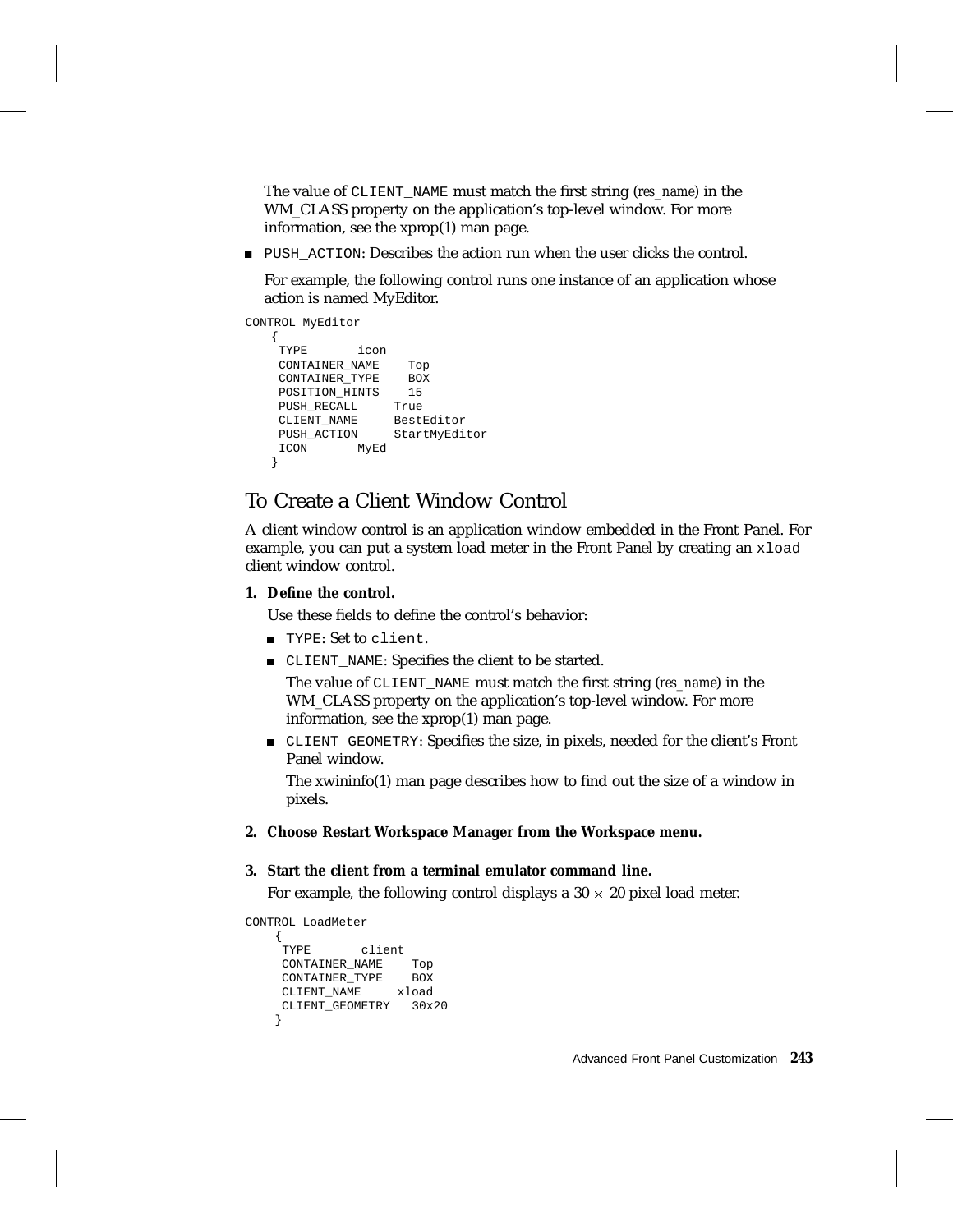If the client is not saved and restored between sessions, you may want to configure the control to start the client when the user clicks it. For example, you can configure the LoadMeter control to start xload by adding the following line to the definition:

PUSH\_ACTION StartXload

and creating the action:

```
ACTION StartXload
    \left\{ \right.WINDOW_TYPE NO_STDIO
     EXEC_STRING /usr/contrib/bin/X11/xload
    }
```
# To Animate a Control

You can attach an animation sequence to be used when the user chooses the control or drops an object on it.

In order to have an animation sequence, a control must:

- Be type icon
- $\blacksquare$  Have a PUSH\_ACTION or DROP\_ACTION
- **1. Specify the animation sequence using the** ANIMATION **component:**

```
ANIMATION animation_name
      {
      ANIMATION icon1 [milisecond_delay]
       ANIMATION icon2 [milisecond_delay]
       …
     }
```
where *icon1, icon 2*, etc. are the names of icons, and *milisecond\_delay* is the time delay between animation icons in milliseconds. The default time delay is 200 miliseconds.

**2. Add the** PUSH\_ANIMATION **and/or** DROP\_ANIMATION **fields to the control definition. The value is the name of the** ANIMATION **sequence.**

For example, the following lines animate a control that starts the BestEditor application. The time delay between icons is 300 milliseconds. The example assumes you've created icon files frame1, frame2, etc.

```
CONTROL BestEditor
    {
     …
     PUSH_ANIMATION BestEdAnimation
     …
    }
```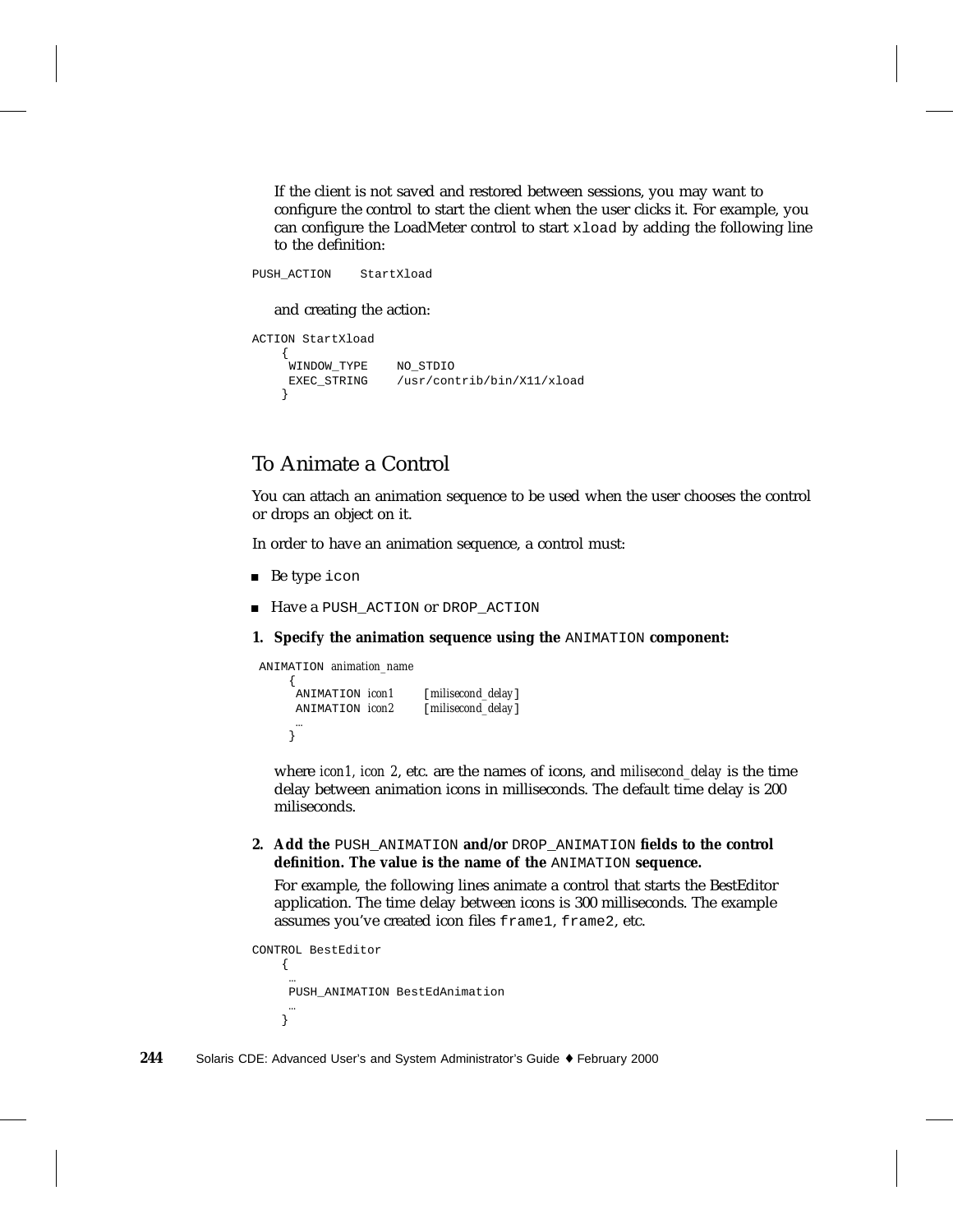```
ANIMATION BestEdAnimation
   {
    frame1 300
   frame2
    …
   }
```
# Providing On Item Help for Front Panel Controls

There are two ways to provide help for a control:

■ Providing a help string in the control definition.

The help string is displayed in the help viewer when the user invokes on-item help for the control. The help string cannot include formatting (such as headings) or links.

To provide a help string, specify it in the control definition:

HELP\_STRING *help\_string*

Specifying a help topic in a registered help volume.

A help topic is information authored using the full capabilities of the help system. Authoring a help topic requires you to use the desktop Help Developer's Kit.

To provide a help topic, specify the help volume and topic ID in the control definition:

HELP\_VOLUME *help\_volume\_name* HELP\_TOPIC *topic\_id*

# Customizing the Workspace Switch

There are several ways to customize the workspace switch:

- Changing the number of workspaces
- Changing the layout of the switch
- Changing the controls in the switch

# To Change the Default Number of Workspaces

♦ **Modify the following Workspace Manager resource:**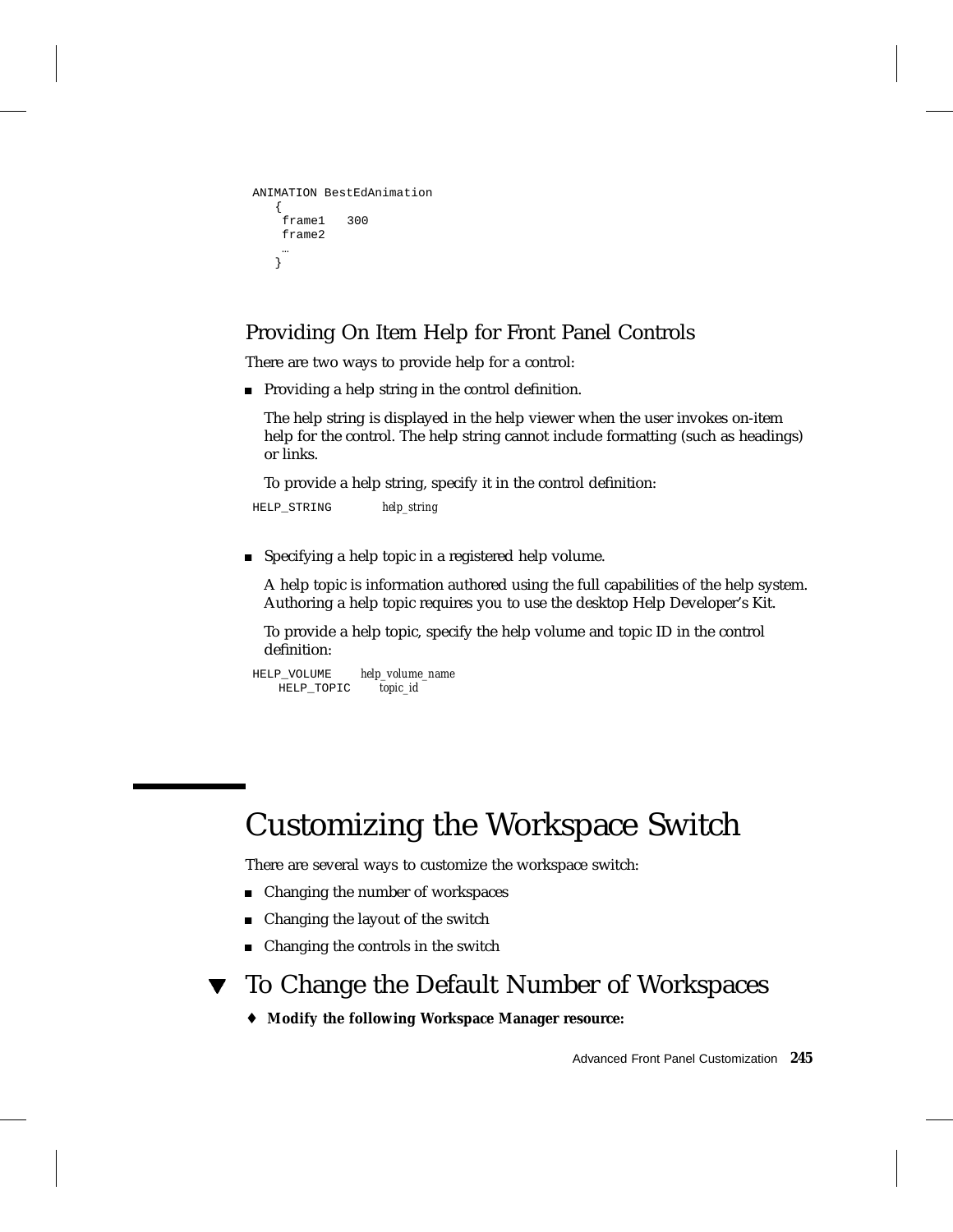Dtwm\*workspaceCount: *n*

For more information, see "To Change the Number of Workspaces on a System-Wide Basis" on page 254.

# To Change the Number of Switch Rows

♦ **Modify the** NUMBER\_OF\_ROWS **field in the** SWITCH **definition.**

For example, the following definition defines a three-row switch.

```
SWITCH Switch
 {
 CONTAINER_NAME box_name
 NUMBER_OF_ROWS 3
   …
 }
```
## To Change or Add Controls in the Workspace  $\blacktriangledown$ Switch

- **1. Create a Front Panel configuration file with the control definition.**
	- Specify that the control be inside the switch:

```
CONTAINER_NAME Switch
   CONTAINER_TYPE SWITCH
```
■ Specify the position in the switch:

POSITION\_HINTS *n*

where *n* is an integer. The positions are numbered sequentially left-to-right, top-to-bottom. (For the default two-row switch, the positions are 1 through 4.)

### **2. Create the icon for the control. The recommended size is 16 by 16 pixels.**

For example, the following control puts a Terminal control in the switch.

```
CONTROL SwitchTerminal
{
TYPE icon<br>CONTAINER_NAME Switch
CONTAINER_NAME Switch<br>CONTAINER_TYPE SWITCH
CONTAINER_TYPE SWITCH<br>POSTTION HINTS 3
POSITION_HINTS<br>ICON
                        Fpterm
LABEL Terminal
PUSH_ACTION Dtterm<br>HELP_TOPIC FPOnIt
                        FPOnItemTerm
HELP_VOLUME FPanel
}
```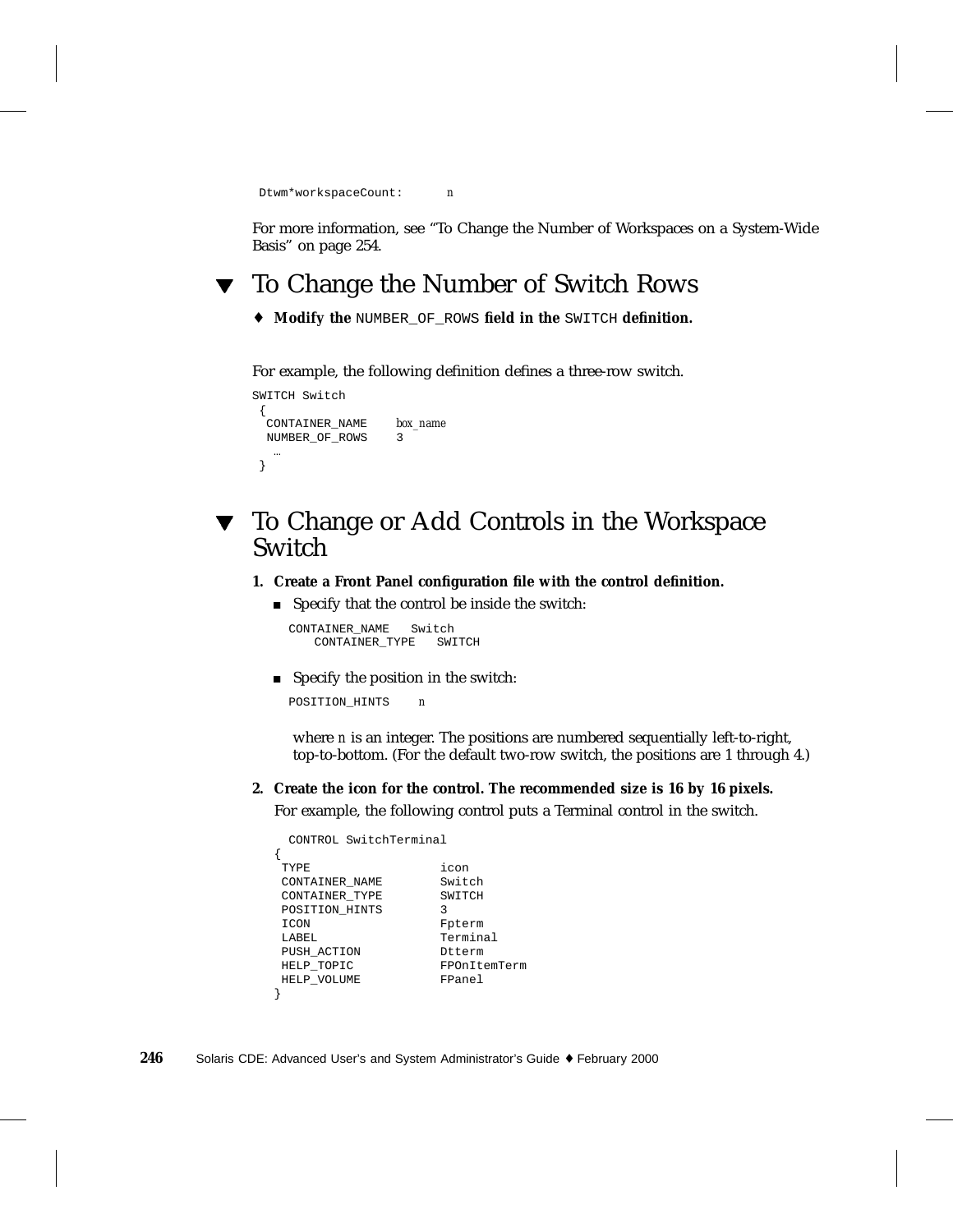The control uses a built-in icon and the same help topic used by the Terminal control in the Personal Applications subpanel.

# General Front Panel Configuration

Front Panel's PANEL syntax allows you to:

- Change the location of the Front Panel
- Change the window decoration
- Set general appearance and behavior of controls

The default PANEL description is in /usr/dt/appconfig/types/*language*/dtwm.fp.

For additional information, see the dtfpfile(4X) man page.

# General Steps

- **1. Create a new Front Panel configuration file in** /etc/dt/appconfig/types/*language* **or** *HomeDirectory*/.dt/types**.**
- **2. Copy the default** PANEL **description from** /usr/dt/appconfig/types/*language*/dtwm.fp **to the new file.**
- **3. Edit the** PANEL **description.**

The new PANEL description has precedence over the default one.

# $\blacktriangledown$  To Change the Default Front Panel Location

♦ **Use the** PANEL\_GEOMETRY **field in the** PANEL **definition to specify the location.**

For example, the following panel is in the upper right corner.

PANEL SpecialFrontPanel { PANEL GEOMETRY -1+1 … }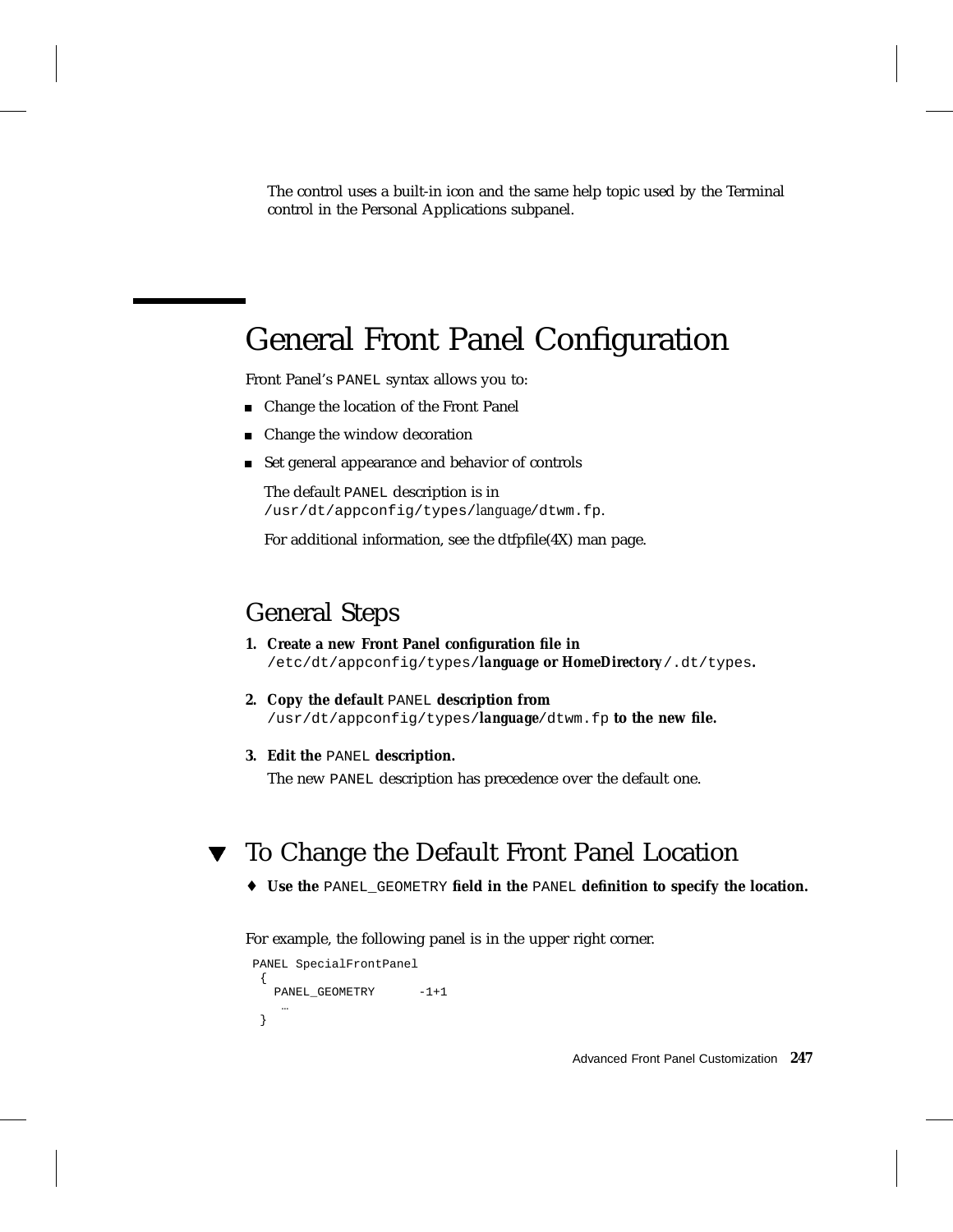### To Label Controls in the Main Panel  $\blacktriangledown$

**1. Add the following line to the** PANEL **definition:**

DISPLAY\_CONTROL\_LABELS True

### **2. Add a** LABEL **field to each control.**

The *control\_name* is used if no LABEL is specified.

# To Change the Click Behavior of Controls

♦ **Use the** CONTROL\_BEHAVIOR **field in the** PANEL **definition to specify how the user runs a control's** PUSH\_ACTION**. Values for the field are:** single\_click—the user clicks the control to run the PUSH\_ACTION

double\_click—the user double-clicks the control to run the PUSH\_ACTION

### To Create an Entirely New Front Panel  $\blacktriangledown$

Creating a new Front Panel may be preferable when you want to make extensive changes.

To avoid conflict with the built-in Front Panel components, an entirely new Front Panel should use new names for the PANEL and other containers.

**1. Create the** PANEL **component for the new Front Panel. Give it a unique name:**

PANEL *front\_panel\_name* { … }

- **2. Create the new boxes and controls, using the new container names.** If you want to use existing components, you must copy their definitions and change the CONTAINER\_NAME value.
- **3. Choose Restart Workspace Manager from the Workspace menu.**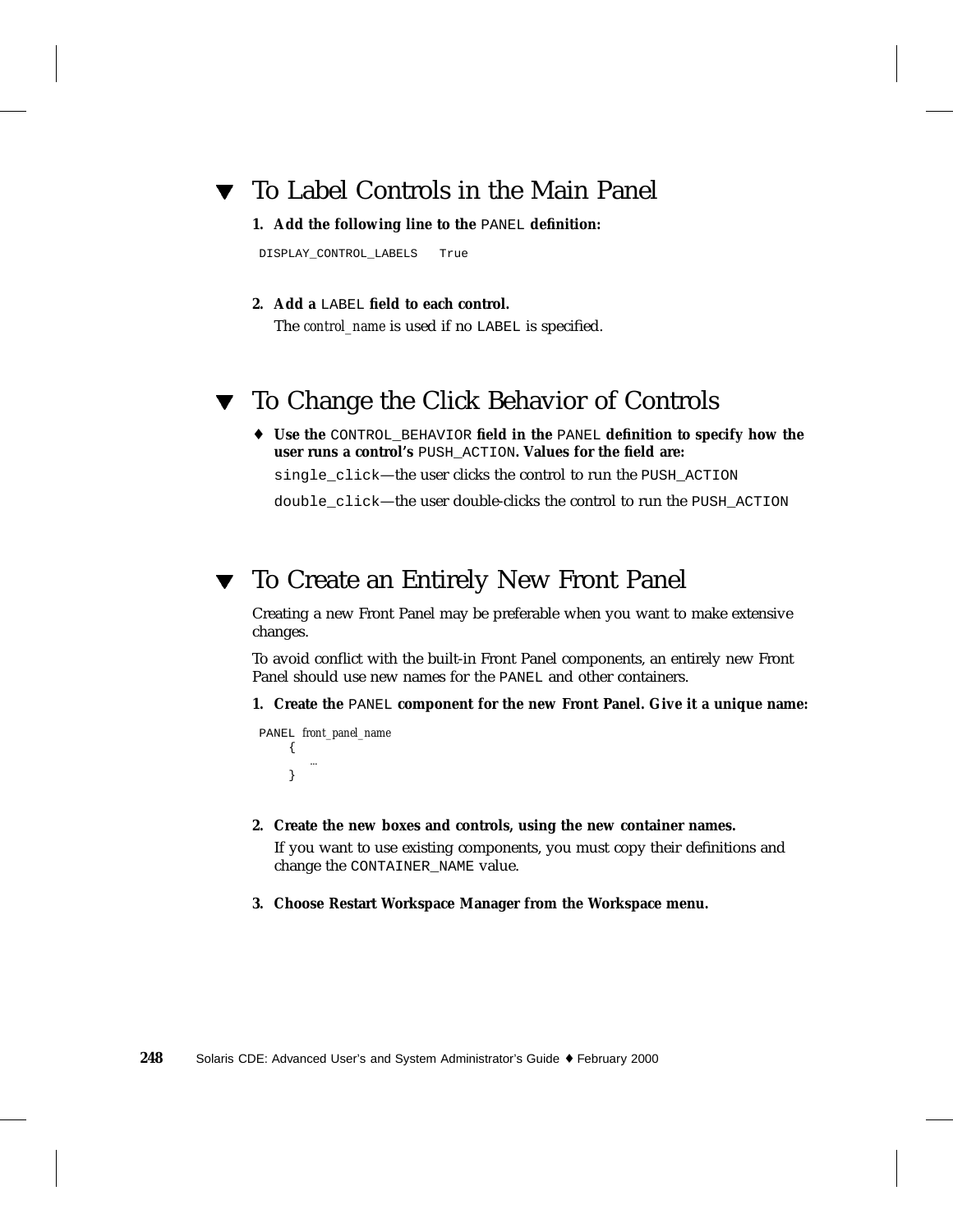# Example of Creating a Personal Front Panel with Three Rows

The following example changes the default Front Panel so that its controls are organized into three rows.

**1. Copy** /usr/dt/appconfig/types/*language*/dtwm.fp **to** *HomeDirectory*/.dt/types/MyFrontPanel.fp**. Give the file write permission.**

This is the file you will edit to provide the new Front Panel.

### **2. Change the name of the Front Panel:**

PANEL NewFrontPanel

### **3. Change the name of the box named Top and edit its container name:**

```
BOX NewFrontPanelTop
     {
       CONTAINER_NAME NewFrontPanel<br>POSITION_HINTS first
       POSITION_HINTS
        …
    }
```
### **4. Add box definitions for the middle and bottom rows:**

```
BOX NewFrontPanelMiddle
   {
     CONTAINER_NAME NewFrontPanel
     POSITION_HINTS second
   }
```

```
BOX NewFrontPanelBottom
    {
```
CONTAINER\_NAME NewFrontPanel POSITION\_HINTS second }

- **5. Change the** CONTAINER\_NAME **of the following controls to** NewFrontPanelTop**:**
	- **Clock**
	- **Date**
	- **Home**
	- **TextEditor**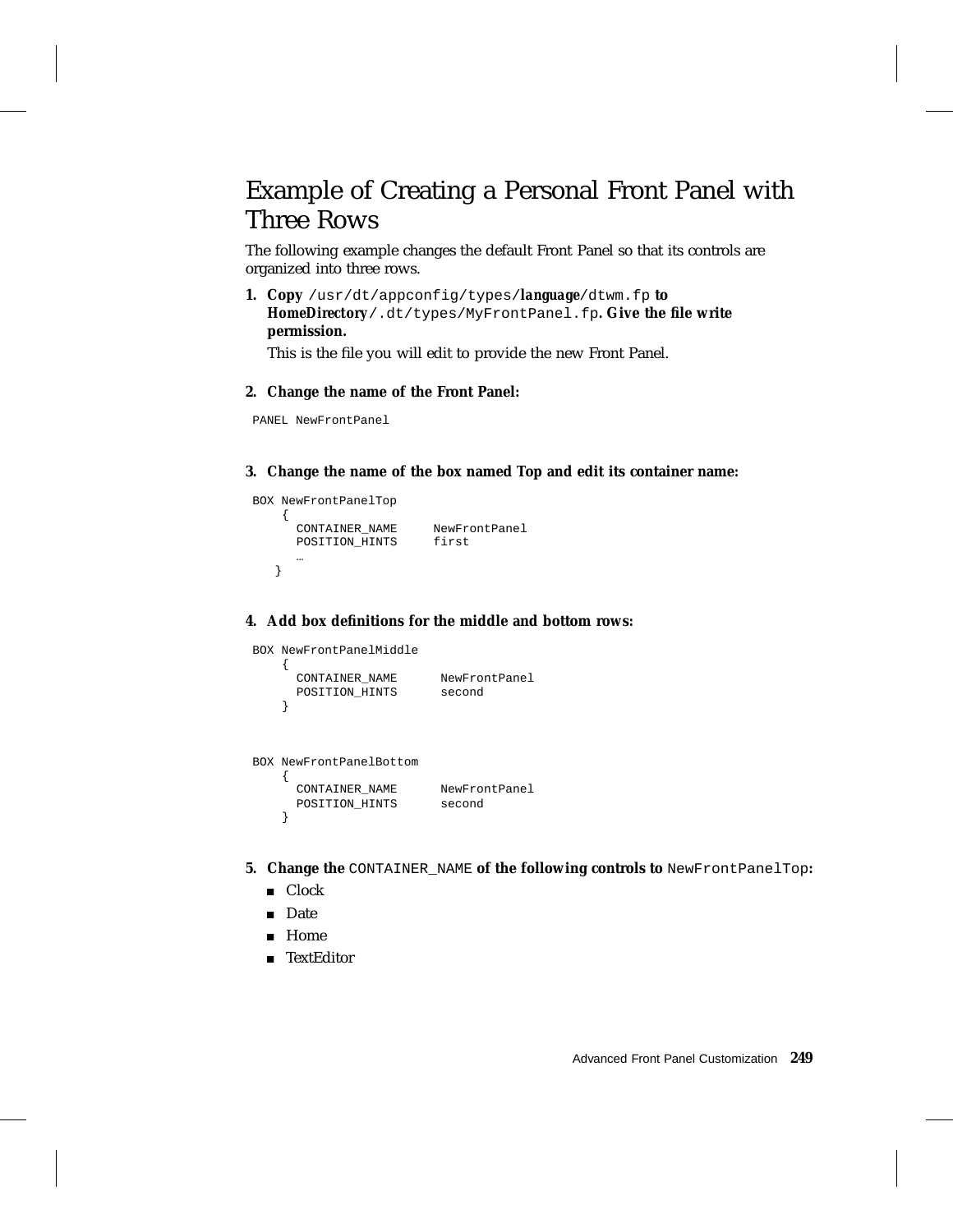- **Mail**
- **6. Change the** CONTAINER\_NAME **of the following controls to** NewFrontPanelBottom**:**
	- **Printer**
	- **Style**
	- **Applications**
	- $\blacksquare$  Help
	- **Trash**
- **7. Change the** CONTAINER\_NAME **of the switch to** NewFrontPanelMiddle**.**
- **8. Choose Restart Workspace Manager from the Workspace menu.**

**250** Solaris CDE: Advanced User's and System Administrator's Guide ♦ February 2000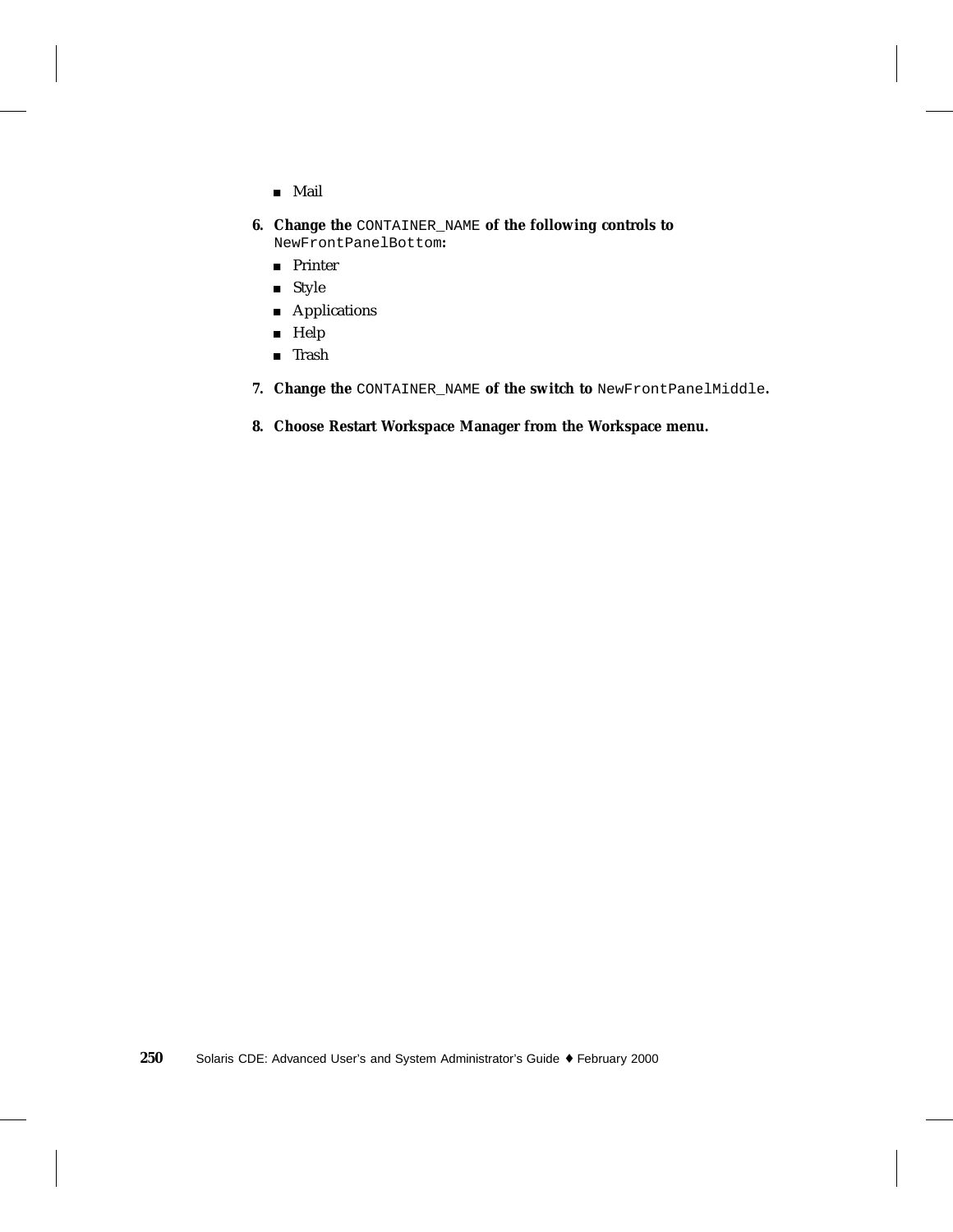# CHAPTER **16**

# Customizing the Workspace Manager

This chapter describes how to customize the desktop Workspace Manager.

- "Workspace Manager Configuration Files" on page 252
- "Customizing Workspaces" on page 254
- "Workspace Manager Menus" on page 256
- "Customizing Button Bindings" on page 261
- "Customizing Key Bindings" on page 263
- "Switching Between Default and Custom Behavior" on page 265

The Workspace Manager is the window manager provided by the desktop. Like other window managers, it controls:

- The appearance of window frame components
- The behavior of windows, including their stacking order and focus behavior
- Key bindings and button bindings
- The appearance of minimized windows
- Workspace and Window menus

In addition, the Workspace Manager controls these desktop components:

- *Workspaces*. The Workspace Manager controls the number of workspaces, and keeps track of which windows are open in each workspace.
- *Workspace backdrops*. The user changes backdrops using Style Manager. However, backdrop management is a function of the Workspace Manager.
- *The Front Panel*. Although the Front Panel uses its own configuration files, it is created and managed by the Workspace Manager.

Many of these can be changed with Style Manager. Style Manager is able to make often-used changes quickly, with little effort on your part. Other resources must be set manually.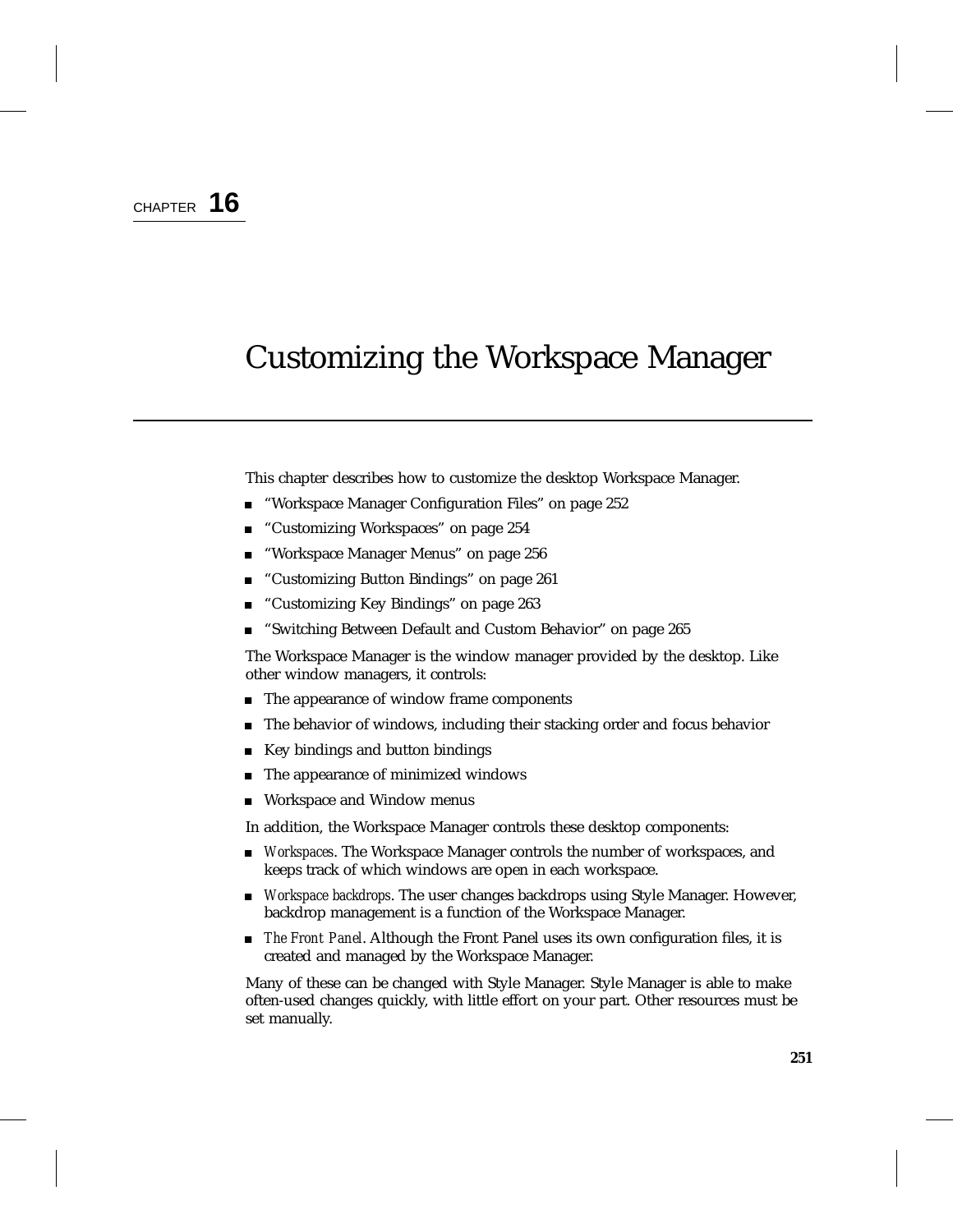The Workspace Manager is dtwm. It is based on the Motif Window Manager.

- For reference information about the Workspace Manager, see the dtwm(1) and dtwmrc(4) man pages.
- For information about setting Workspace Manager resources, see "Setting Application Resources" on page 267.
- For information on Front Panel configuration files, see Chapter 15.

For additional information about setting resources, see "Setting Application Resources" on page 267.

# Workspace Manager Configuration Files

The Workspace Manager gets information about the window menus, workspace menus, button bindings, and key bindings from a configuration file.

It uses one of the following files:

- Personal file: *HomeDirectory*/.dt/dtwmrc
- System custom file: /etc/dt/config/*language*/sys.dtwmrc
- Built-in file: /usr/dt/config/*language*/sys.dtwmrc

The Workspace Manager searches for a configuration file in the order shown above, and uses the first one it finds.

For users who use more than one session language, a personal, language-dependent configuration file *HomeDirectory*/.dt/*language*/dtwrmc can be created that takes precedence over *HomeDirectory*/.dt/dtwmrc.

### $\blacktriangledown$

# To Create or Modify a Personal Configuration File

The personal Workspace Manager configuration file is *HomeDirectory*/.dt/dtwmrc. If this file exists, it is the file used.

### **1. Double-click Edit Dtwmrc in the Desktop\_Tools application group.**

If you already have a personal dtwmrc file, it is loaded into the editor. If not, sys.dtwmrc is copied to *HomeDirectory*/.dt/dtwmrc, which is then loaded into the editor.

## **2. Edit the file.**

### **3. Exit the editor.**

The file is saved as your personal dtwmrc, regardless of its original source.

**252** Solaris CDE: Advanced User's and System Administrator's Guide ♦ February 2000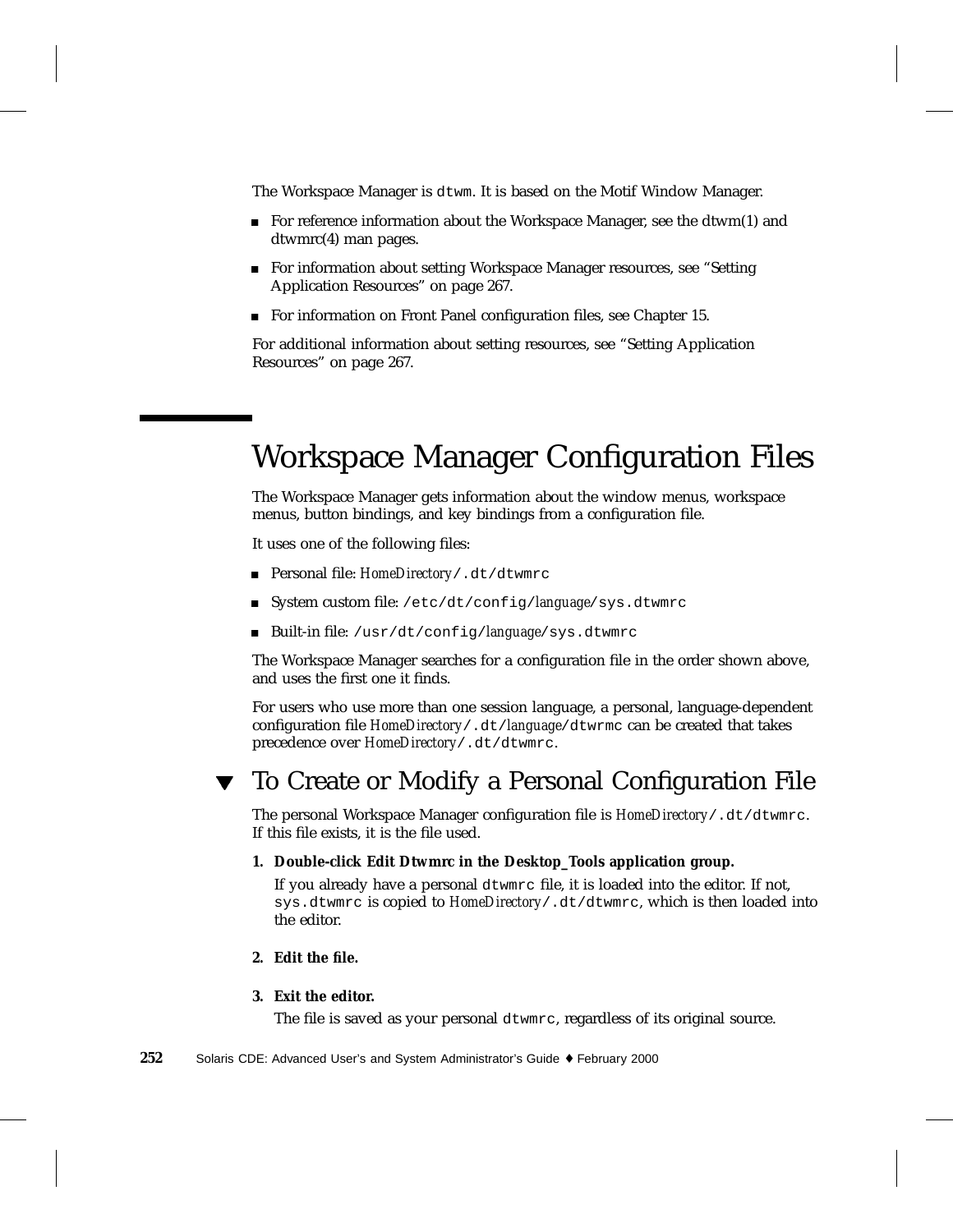# To Create a System-Wide Configuration File

The system-wide Workspace Manager configuration file is /etc/dt/config/*language*/sys.dtwmrc.

♦ **Copy** /usr/dt/config/*language*/sys.dtwmrc **to** /etc/dt/config/*language*/sys.dtwmrc**.**

**Note -** This file is not used if *HomeDirectory*/.dt/dtwmrc exists.

# To Include (Source In) Other Files

♦ **Use the syntax:**

```
include
 {
       path
      path
    …
 }
```
For example, the following lines source in the file /users/ellen/mymenu:

include { /users/ellen/mymenu }

Include statements are useful for providing additional functionality without copying the entire configuration file. For example, a user might want to create a new key binding without having to administer the entire configuration file. The user can create a file *HomeDirectory*/.dt/dtwmrc with this content:

```
include
 {
  /etc/dt/config/C/sys.dtwmrc
}
Keys DtKeyBindings
 {
  Alt<Key>F5 root f.menu Applications
```
}

{

Menu Applications

"GraphicsApp" f.exec "/usr/bin/GraphicsApp/GApp"

Customizing the Workspace Manager **253**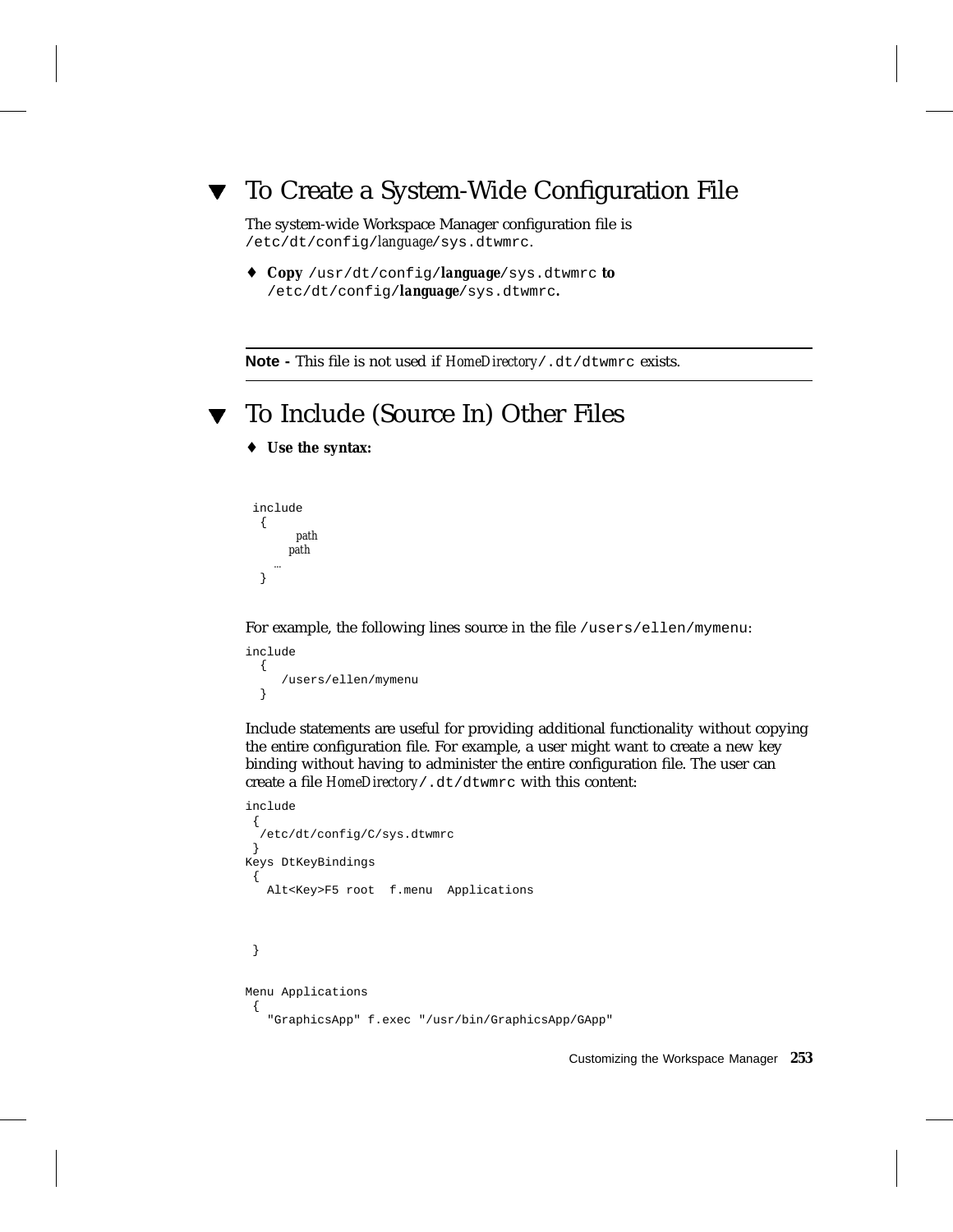}

…

# ▼ To Restart the Workspace Manager

The Workspace Manager must be restarted in order for changes made to the configuration file to take effect.

♦ **Choose Restart Workspace Manager from the Workspace menu (press mouse button 3 when the pointer is on the backdrop).**

# Customizing Workspaces

Most workspace customization, such as changing workspace names and the number of workspaces, can be done by the user using the desktop's interface. However, the Workspace Manager provides resources for setting system-wide defaults.

# $\blacktriangledown$  To Change the Number of Workspaces on a System-Wide Basis

The default desktop configuration provides four workspaces. The user can add and delete workspaces using the pop-up menu associated with the Workspace switch.

The /usr/dt/app-defaults/C/Dtwm file has the workspaceCount resource set to the following default number of workspaces:

```
Dtwm*0*workspaceCount: 4
Dtwm*workspaceCount: 1
```
Multiple workspaces are specified on screen 0. A single workspace is specified on any other screen.

You can create (or modify if it exists) the  $/etc/dt/confiq/C/sys$ .resources file to change the default number of workspaces for all new users on a workstation.

♦ **Use the** 0\*workspaceCount **resource to set the system wide default on the primary screen:**

Dtwm\*0\*workspaceCount: *number*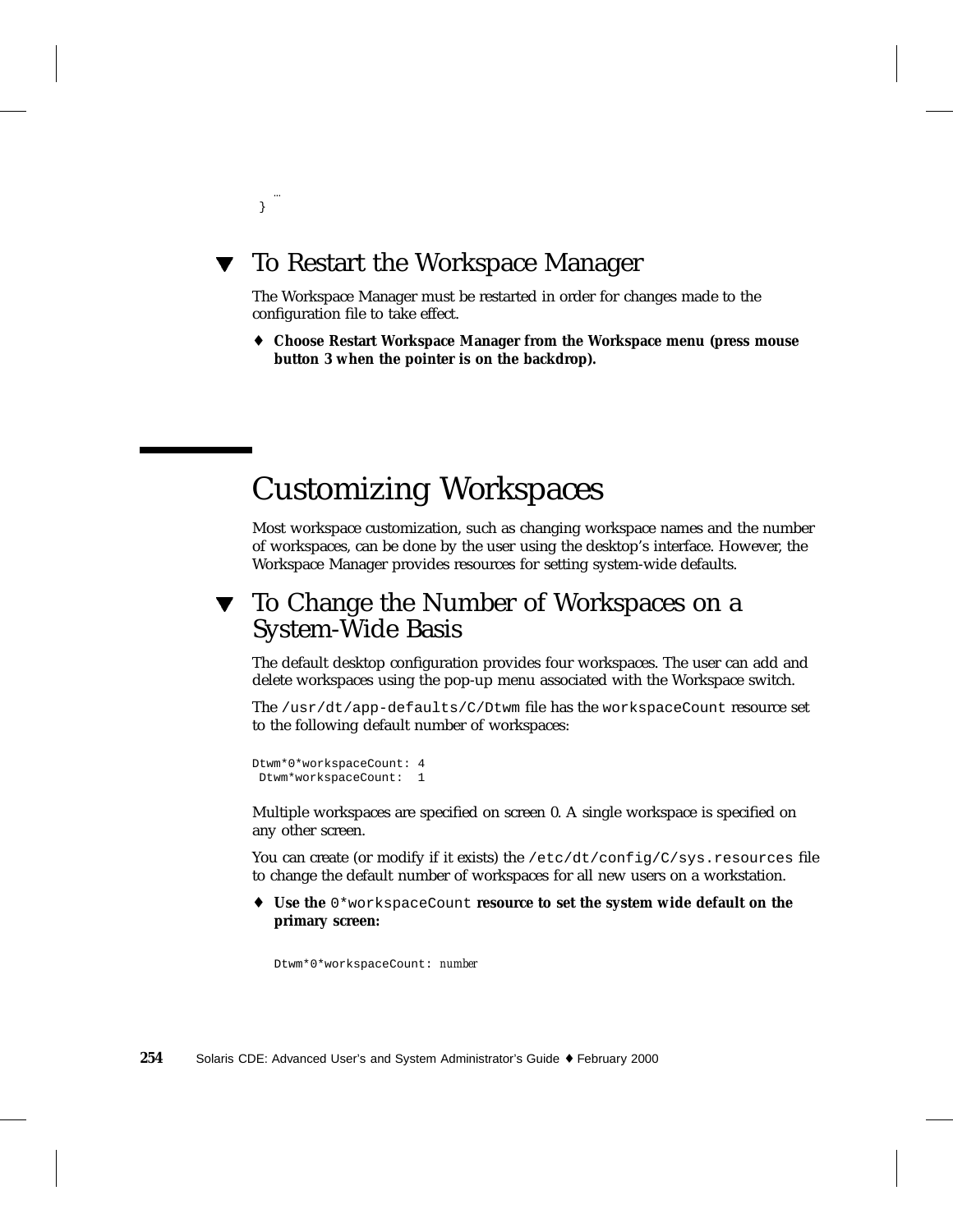For example, the following resource sets the number of workspaces system wide on the primary screen to six:

Dtwm\*0\*workspaceCount: 6

For information about setting Workspace Manager resources, see "Setting Application Resources" on page 267.

For example, the following resource sets the number of workspaces to six:

Dtwm\*workspaceCount: 6

# To Provide System-Wide Workspace Names

Internally, the workspaces are numbered by the numbering convention ws*n*, where *n* is 0, 1, 2, and so on. For example, the default four workspaces are numbered internally ws0 through ws3.

♦ **Use the** title **resource to change the name of a specified workspace:**

Dtwm\*ws*n*: *name*

For information about setting Workspace Manager resources, see "Setting Application Resources" on page 267.

For example, the following resources set the default four workspaces to the specified names:

Dtwm\*ws0\*title: Anna Dtwm\*ws1\*title: Don Dtwm\*ws2\*title: Julia Dtwm\*ws3\*title: Patti

# To Create Additional Backdrops

- **1. Create the backdrop images. They can be bitmap or pixmap files.**
- **2. Place the backdrops in one of the following directories. (You may have to create the directory.)**
	- System-wide backdrops: /etc/dt/backdrops
	- Personal backdrops: *HomeDirectory*/.dt/backdrops
- **3. Choose Restart Workspace Manager from the Workspace menu.**

The system-wide and personal backdrops are added to the built-in backdrops in /usr/dt/backdrops.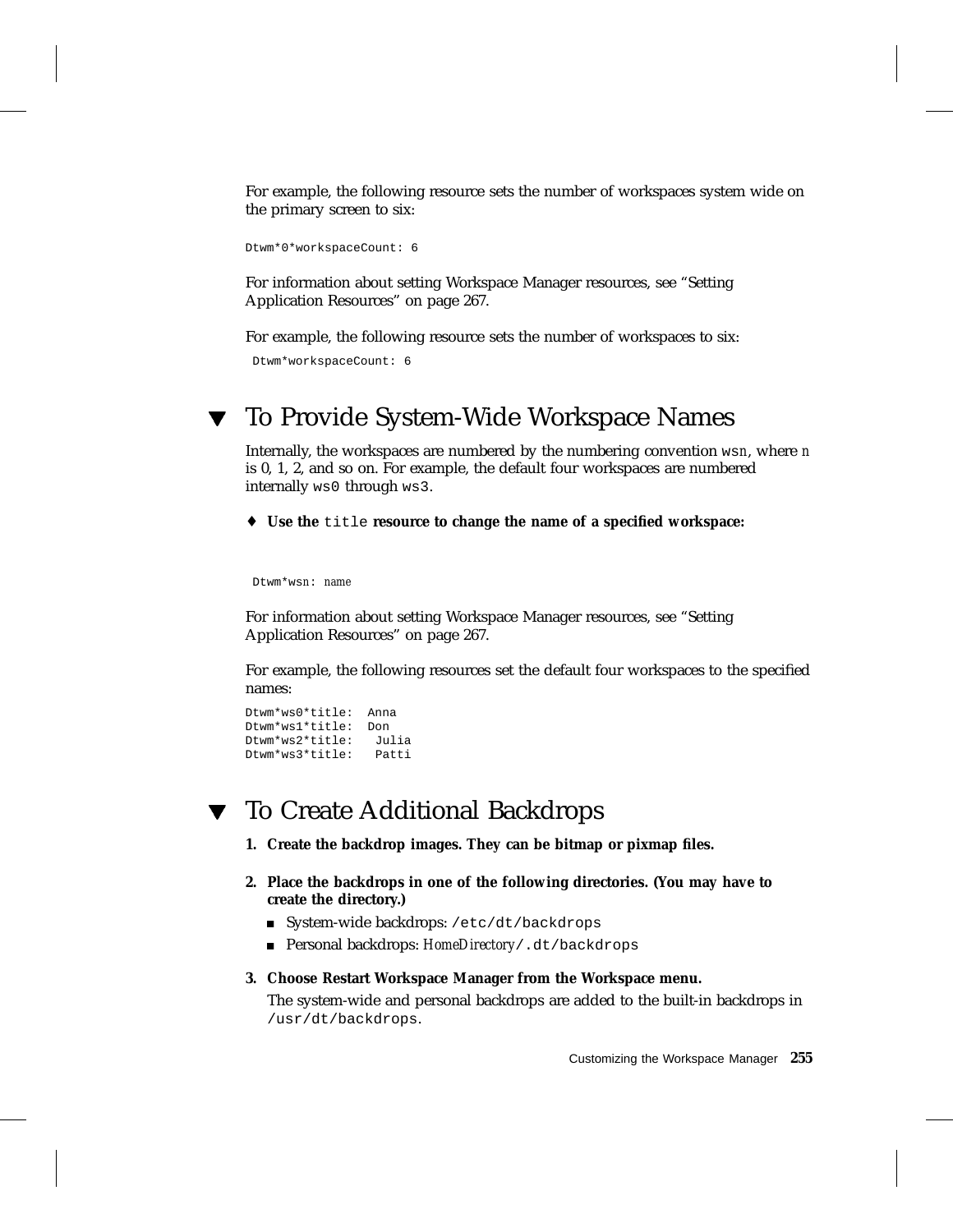You can replace an existing built-in backdrop by creating a personal or system-wide backdrop with the same name.

# To Replace the Backdrop With a Graphics Image

The backdrops are layered over the display's root window. The Style Manager Backdrop dialog box provides a NoBackdrop setting in which the backdrop is transparent.

There is only one root window behind all the workspace backdrops. Thus, a graphics image placed on the root window persists across all workspaces. You can specify which workspaces cover up the root window with a backdrop. However, the image visible when NoBackdrop is in effect will be the same for every workspace.

### **1. Create the graphics image.**

The image must be in a format for which a tool exists to display it on the root window. For example, if you intend to use xsetroot, you must create a bitmap file.

### **2. If it doesn't already exist, create an executable file**

*HomeDirectory*/.dt/sessions/sessionetc**.**

The sessionetc file is run each time the user logs in.

**3. Place the command to display the image in the** sessionetc **file.** For example, the following command tiles the root window with the specified bitmap:

xsetroot -bitmap /users/ellen/.dt/icons/root.bm

# Workspace Manager Menus

Workspace Manager has three default menus:

Workspace menu—also called the root menu. Displayed when the user presses mouse button 3 when the pointer is on the backdrop. The menu is associated with the mouse button through a button binding.

Window menu—the menu displayed when the user presses mouse button 1 or mouse button 3 when the pointer is on the Window menu button (upper left corner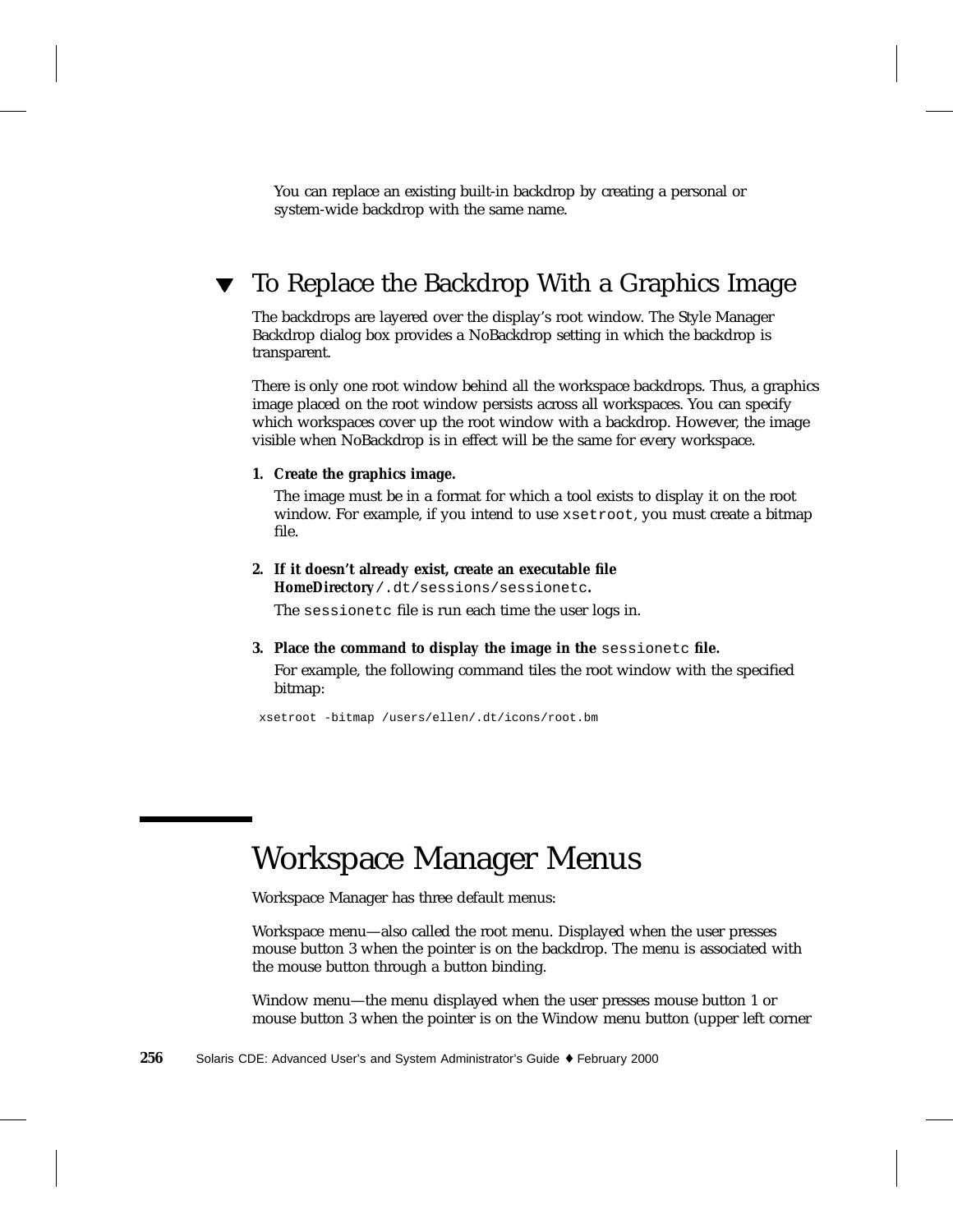of the window frame). The menu is associated with the button by the windowMenu resource.

Front Panel menu—the menu displayed when the user presses mouse button 1 or mouse button 3 when the pointer is over the Front Panel's Window menu button.

# Workspace Manager Menu Syntax

Workspace Manager menus have the syntax:

```
Menu MenuName
 {
     selection1 [mnemonic] [accelerator] function [argument]
     selection2 [mnemonic] [accelerator] function [argument]
     …
 }
```
where:

*selection*—the text or bitmap that appears on the menu. If the text includes spaces, enclose the text in quotation marks. For bitmaps, use the syntax @/*path*.

*mnemonic*—a single character that acts as a keyboard shortcut when the menu is displayed. It is specified in the form \_*character*.

*accelerator*—a keyboard shortcut that is active whether or not the menu is displayed. Accelerators have the syntax *modifier*<Key> *Keyname* where modifier is Ctrl , Shift, Alt (Extend char), or Lock. For a list of all possible key names, refer to the keysymdef.h file in your "X11 include" directory.

*function*—the function to be performed when this selection is made. Refer to the dtwmrc(4) man page for a list of functions.

*argument*—function arguments. Refer to the dtwmrc(4) man page for more details.

For example, the following menu item labeled Restore normalizes the window. When the menu is displayed, typing "R" will also restore the window. Pressing Extend char F5 will also restore the window.

Restore \_R Alt<Key> F5 f.normalize

**Note -** For complete information on Workspace Manager menu syntax, see the dtwmrc(4) man page.

# To Add a New Menu Item to the Workspace Menu

**1. Click the Add Item to Menu control on the Tools subpanel of the Front Panel.** The Add Item to Workspace Menu dialog is displayed.

Customizing the Workspace Manager **257**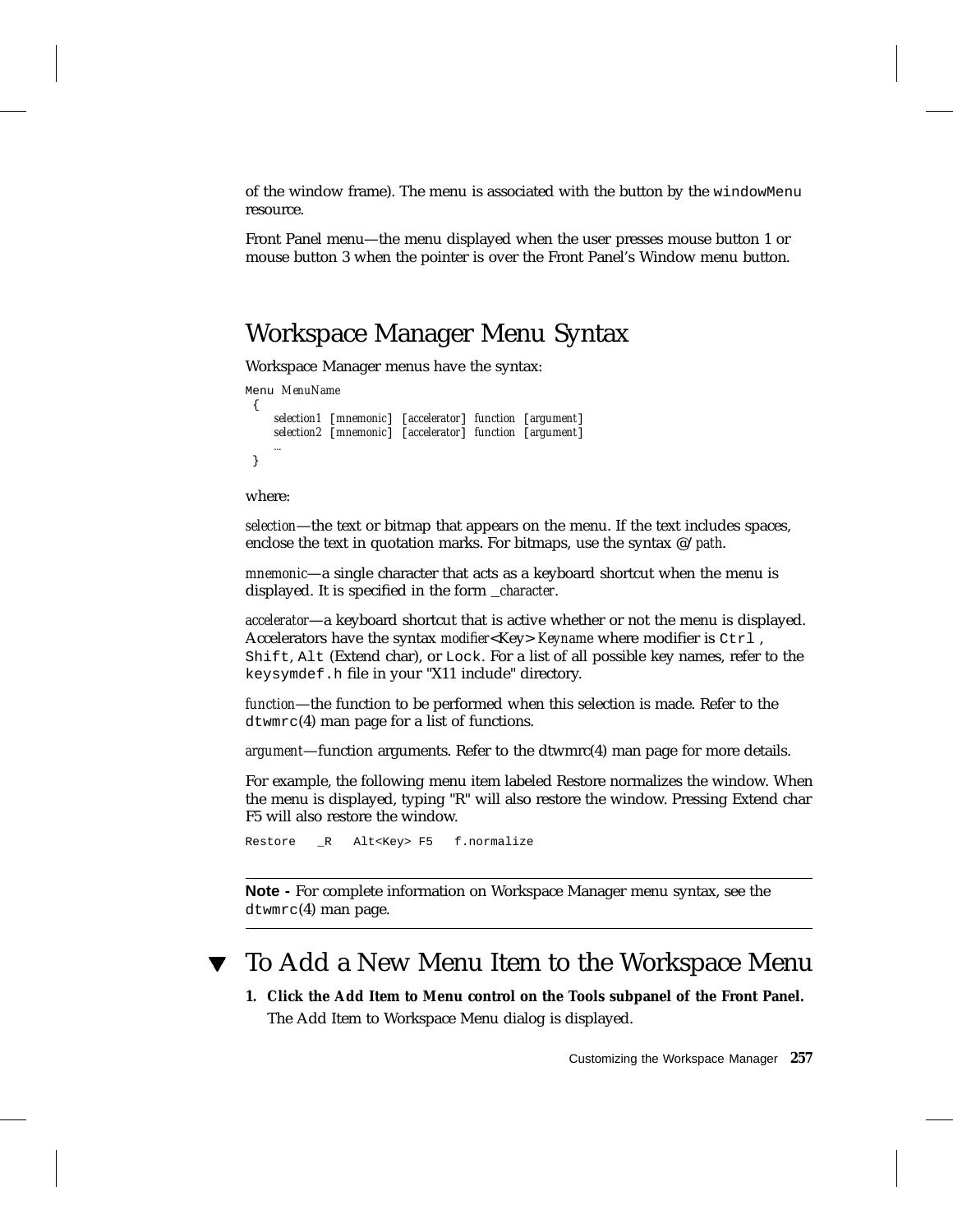| Add them to Warkspace Menu<br><b>F</b>      |                    |  |
|---------------------------------------------|--------------------|--|
| tem to Addr<br>tul pathname til tem to acci |                    |  |
| AlbrAppened Wet Web obacti                  | Ringson,           |  |
|                                             |                    |  |
| $-11$<br><b>COLOR</b>                       | $=$ $\mathbf{H}$ . |  |

**2. Type a complete path or click Browse and select the path of the file you want the new menu item to run.**

The file you point to should normally be available to this host. It should be an executable file or a file of a data type (e.g. Audio or Manpage) registered to the host.

The complete path including filename is displayed in the text box.

## **3. Click Add to add the file to the menu.**

The file is added to the first position in the Workspace Menu. Its default icon (if any) and filename will be used as the icon and text for the menu item.

**Note -** To change the menu item's position on the Workspace Menu, see "To Modify the Workspace Menu" on page 258.



# To Modify the Workspace Menu

**1. Click the Customize Workspace Menu control on the Tools subpanel of the Front Panel.**

File Manager is displayed showing the configuration folder for the Workspace Menu. Note that the files in this folder represent each menu item, and subfolders represent each sub-menu. By rearranging the contents of the Workspace Menu folder, you rearrange the Workspace Menu.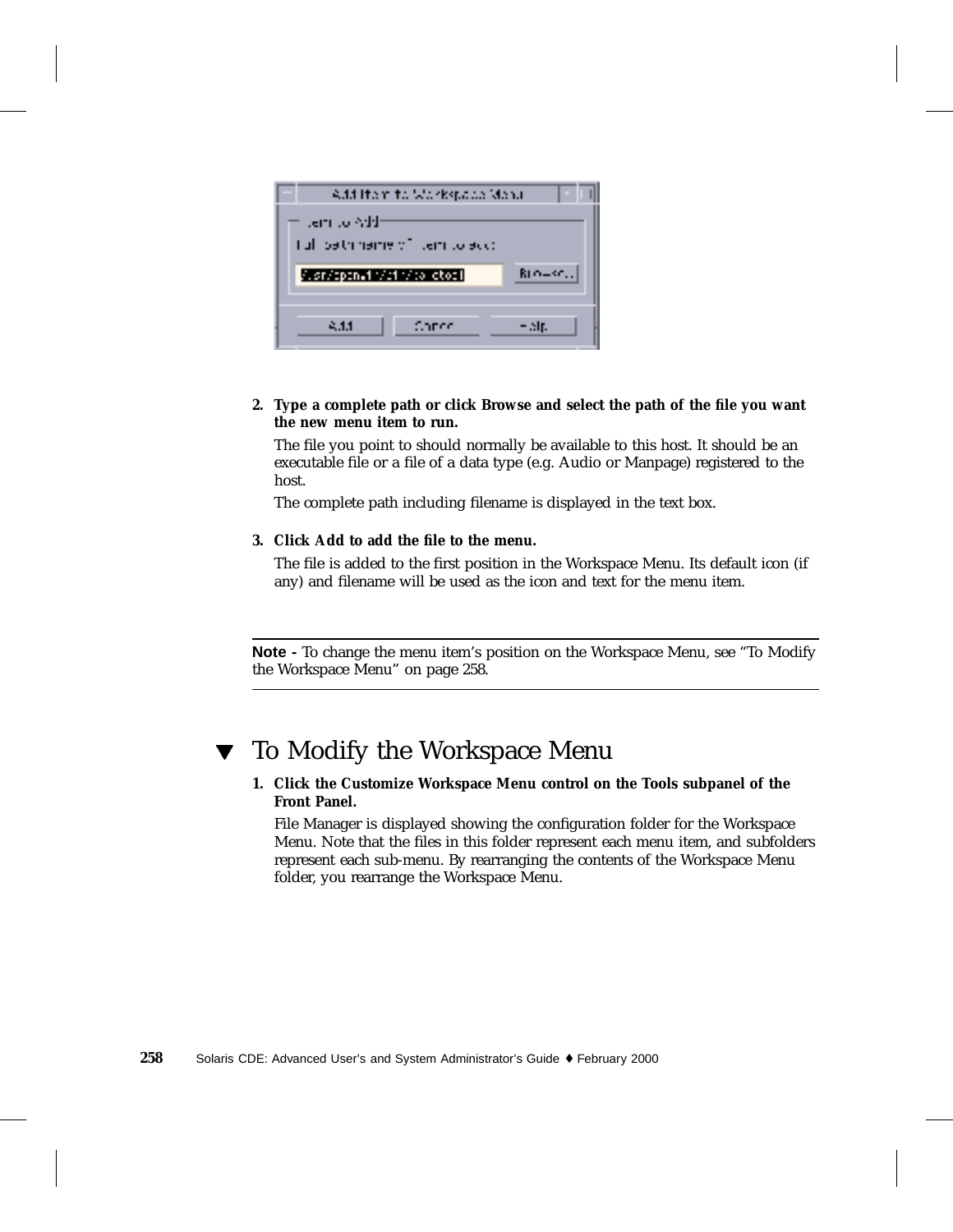

**2. Drag and drop any menu item you wish to move to a new location under this subfolder.**

For help using File Manager in Tree View mode, see *Solaris Common Desktop Environment: User's Guide*.

- **3. Delete any unwanted menu items by dragging their files to the Trash can on the Front Panel.**
- **4. Rename any menu items you want to rename by editing their file or folder names.**
- **5. When you are satisfied with the changes you have made, choose Update Workspace Menu from the File menu in File Manager and exit File Manager.** The Workspace Menu now reflects the changes you made in the Workspace Menu folder.

### To Create a New Workspace (Root) Menu  $\blacktriangledown$

## **1. Open the appropriate file for editing:**

Personal: *HomeDirectory*/.dt/dtwmrc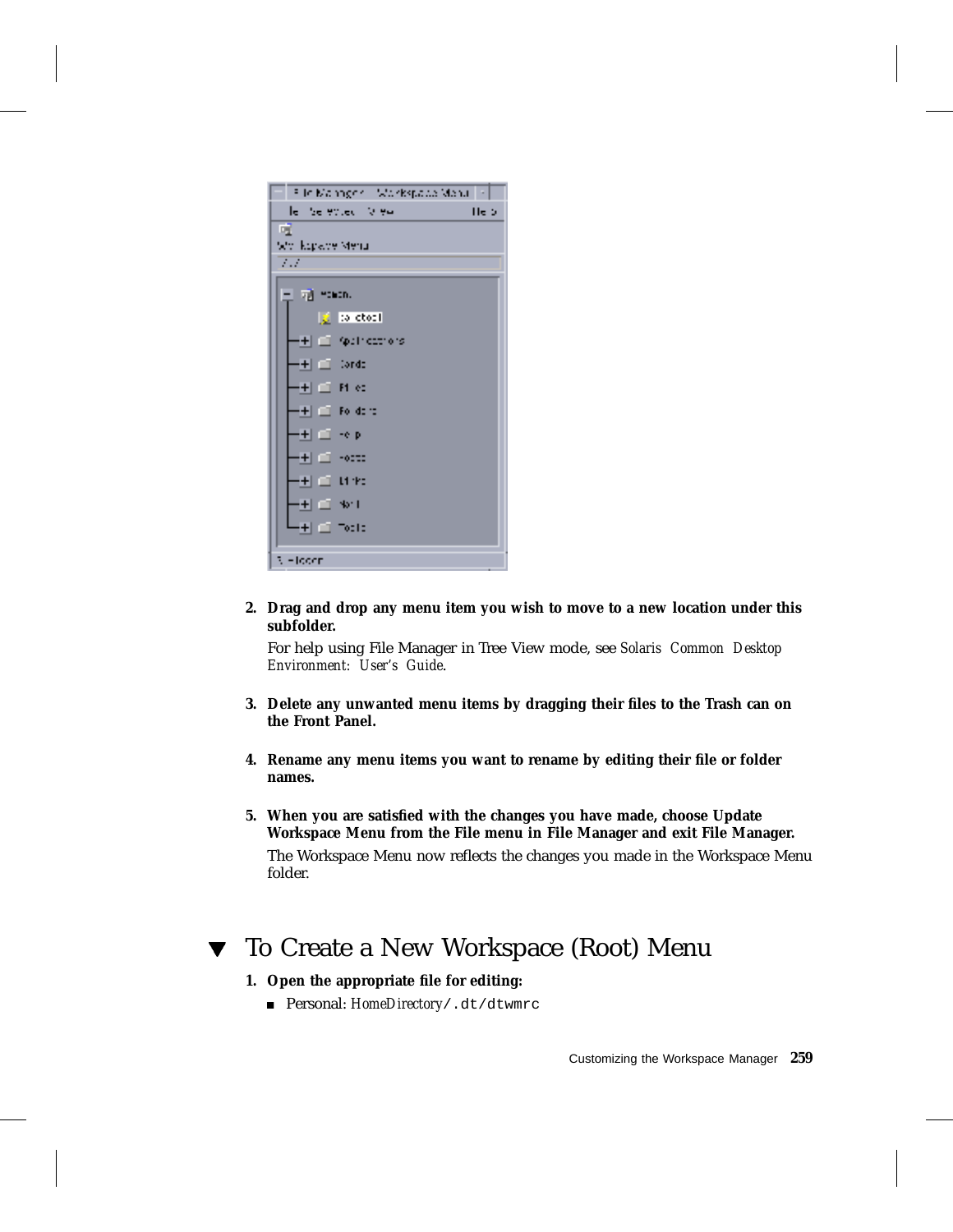System-wide: /etc/dt/config/*language*/sys.dtwmrc

For information on creating these files, see "Workspace Manager Configuration Files" on page 252.

### **2. Create the new menu:**

Menu *menu\_name* { … }

See "Workspace Manager Menu Syntax" on page 257.

**3. Create or edit the button binding to display the new menu.**

If the menu replaces the existing menu, edit the button binding that displays the Workspace menu.

<Btn3Down> root f.menu *menu\_name*

If the menu is an additional menu, create a new mouse button binding. For example, the following button binding displays the menu when Shift-mouse button 3 is pressed over the backdrop:

Shift<Btn3Down> root f.menu *menu\_name*

**4. Choose Restart Workspace Manager from the Workspace menu.**



**Note -** The Window menu is built into the Workspace Manager, and ordinarily is not customized. To keep window behavior consistent between applications, you should avoid extensive modification to the Window menu.

## **1. Open the appropriate file for editing:**

- Personal: *HomeDirectory*/.dt/dtwmrc
- System-wide: /etc/dt/config/*language*/sys.dtwmrc

For information on creating these files, see "Workspace Manager Configuration Files" on page 252.

### **2. Create the new menu:**

```
Menu menu_name
     {
               …
     }
```
**260** Solaris CDE: Advanced User's and System Administrator's Guide ♦ February 2000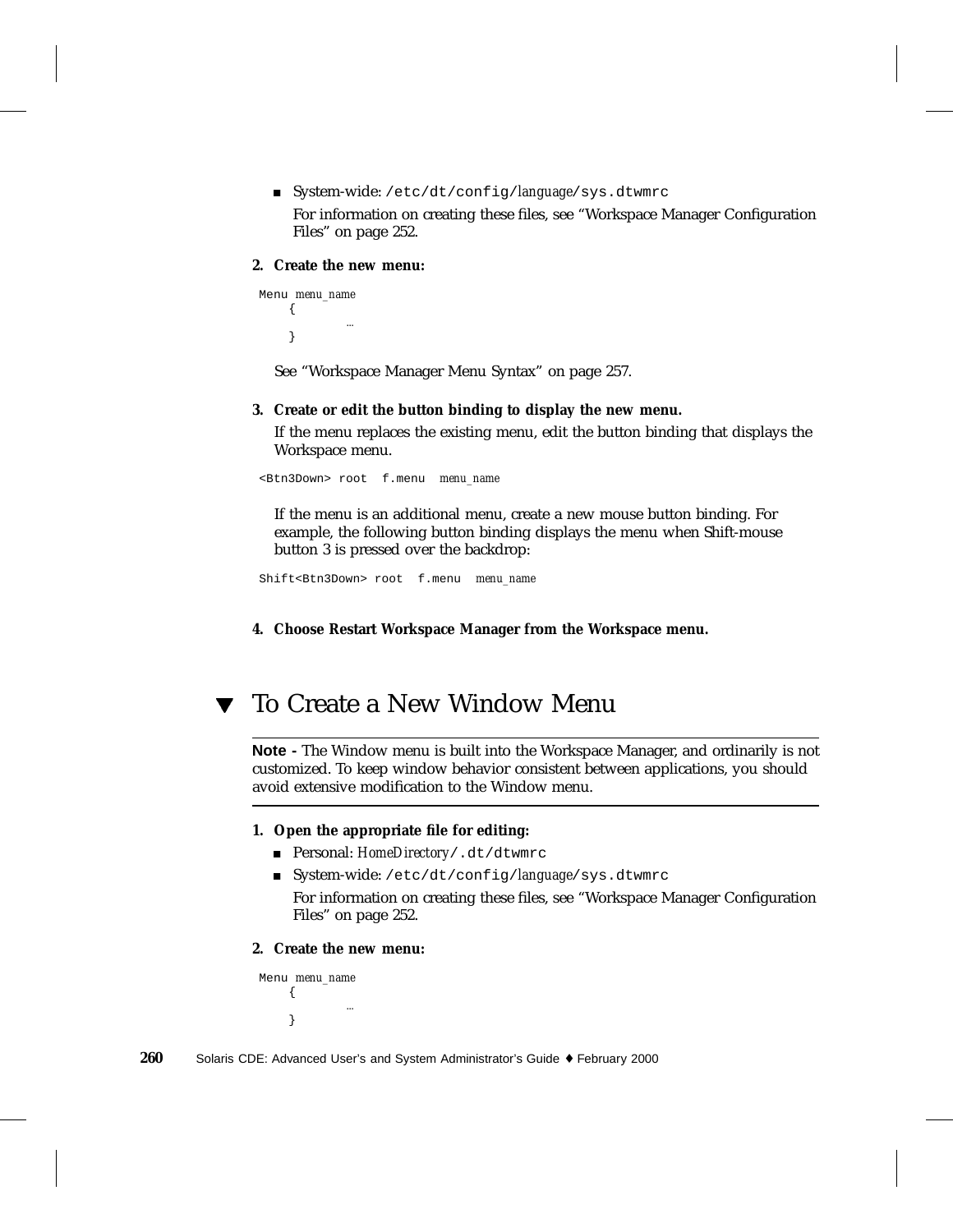**3. Use the** windowMenu **resource to specify the new menu:**

Dtwm\*windowMenu: *menu\_name*

**4. Choose Restart Workspace Manager from the Workspace menu.**

# Customizing Button Bindings

A *button binding* associates a mouse button operation and possible keyboard modifier key with a window manager function. Button bindings apply to all workspaces.

The desktop default button bindings are defined in the Workspace Manager configuration file in a button binding set named DtButtonBindings:

```
Buttons DtButtonBindings
 {
   …
 }
```
# Button Binding Syntax

The syntax for button bindings is:

Buttons *ButtonBindingSetName*

| [modifier]<br>>button_nameMouse_action> |  | context function [argument] |
|-----------------------------------------|--|-----------------------------|
| [modifier]<br>button_nameMouse_action>  |  | context function [argument] |

where:

{

*button\_name*—Btn1—Left mouse button Btn2—Middle button (3-button mouse) or both buttons (2-button mouse) Btn3—Right button Btn4—Buttons 1 and 2 together on a 3-button mouse Btn5—Buttons 2 and 3 together on a 3-button mouse

*modifier*—Ctrl, Shift, Alt, Lock

*mouse\_action*—Down—Holding down a mouse; button Up—Releasing a mouse button; Click—Pressing and releasing a mouse button; Click2—Double-clicking a mouse button; Drag—Dragging the mouse while holding down the mouse button

*context*—indicates where the pointer must be for the binding to be effective. If necessary, separate multiple contents with the "|" character.

root—The workspace window; window—Client window or window frame; frame—Window frame, excluding the contents; icon—Icon; title—Title bar; app—Client window (excluding the frame)

Customizing the Workspace Manager **261**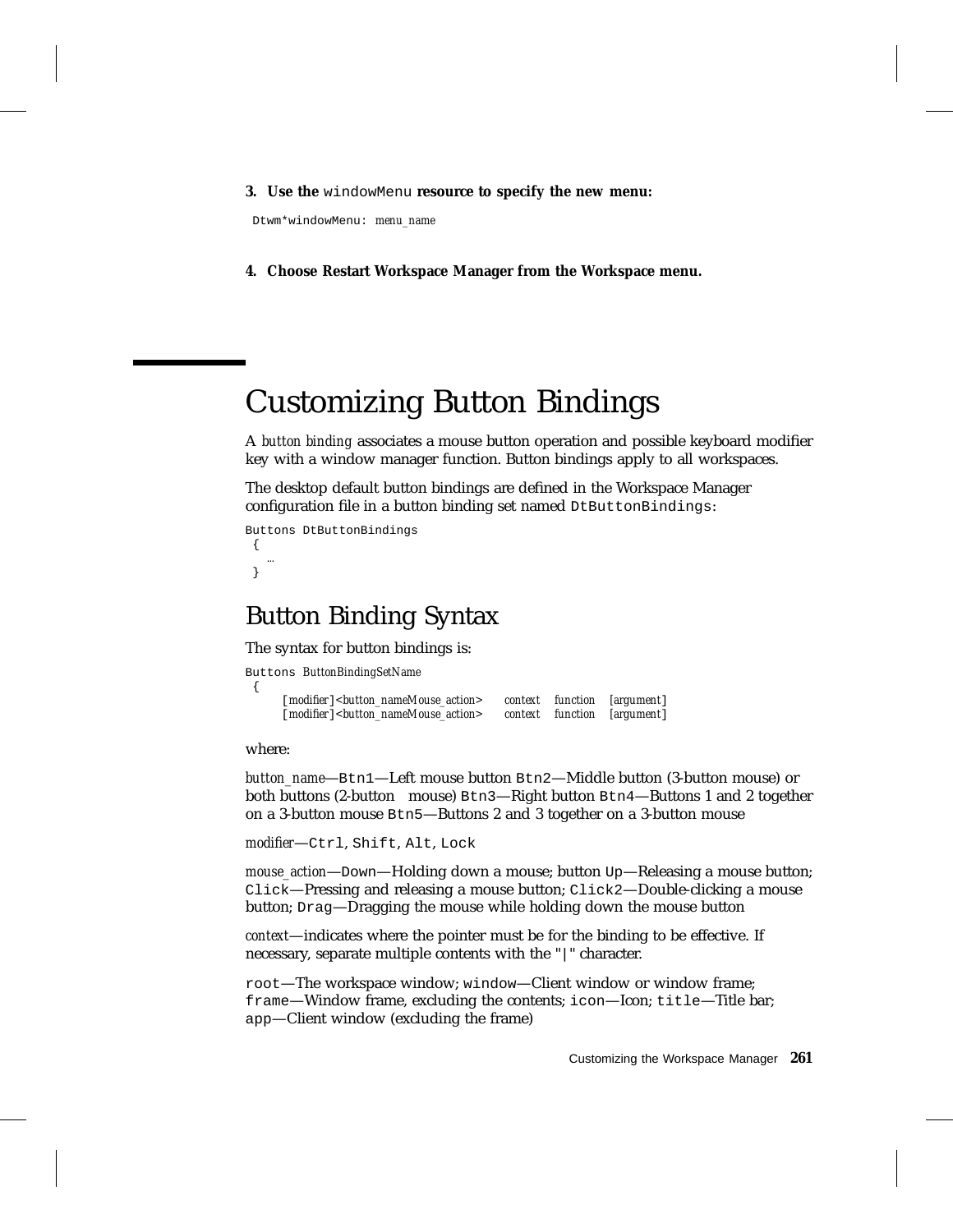*function*—one of the window manager functions. Refer to the  $dt$  when  $c(4)$  man page for a list of valid functions.

*argument*—any window manager function arguments that are required. Refer to the dtwmrc(4) man page for details.

For example, the following line causes the menu described in DtRootMenu to be displayed when mouse button 3 is pressed while the pointer is in the workspace window (but not within client windows).

<Btn3Down> root f.menu DtRootMenu

**Note -** For complete information on button binding syntax, see the dtwmrc(4) man page.

# ▼ To Add a Button Binding

**1. Open the appropriate file for editing:**

- Personal: *HomeDirectory*/.dt/dtwmrc
- System-wide: /etc/dt/config/*language*/sys.dtwmrc

For information on creating these files, see "Workspace Manager Configuration Files" on page 252.

**2. Add the button binding to the** DtButtonBindings **definition.**

Do not bind the same button to different functions for the click and press operations, and do not bind more than one function to the same button and context.

**3. Choose Restart Workspace Manager from the Workspace menu.**

### To Create a New Button Binding Set  $\blacktriangledown$

### **1. Open the appropriate file for editing:**

- Personal: *HomeDirectory*/.dt/dtwmrc
- System-wide: /etc/dt/config/*language*/sys.dtwmrc

For information on creating these files, see "Workspace Manager Configuration Files" on page 252.

- **2. Create the new button binding set. See "Button Binding Syntax" on page 261.**
- **3. Set the** buttonBindings **resource to the new name:**

Dtwm\*buttonBindings: *ButtonBindingsSetName*

**262** Solaris CDE: Advanced User's and System Administrator's Guide ♦ February 2000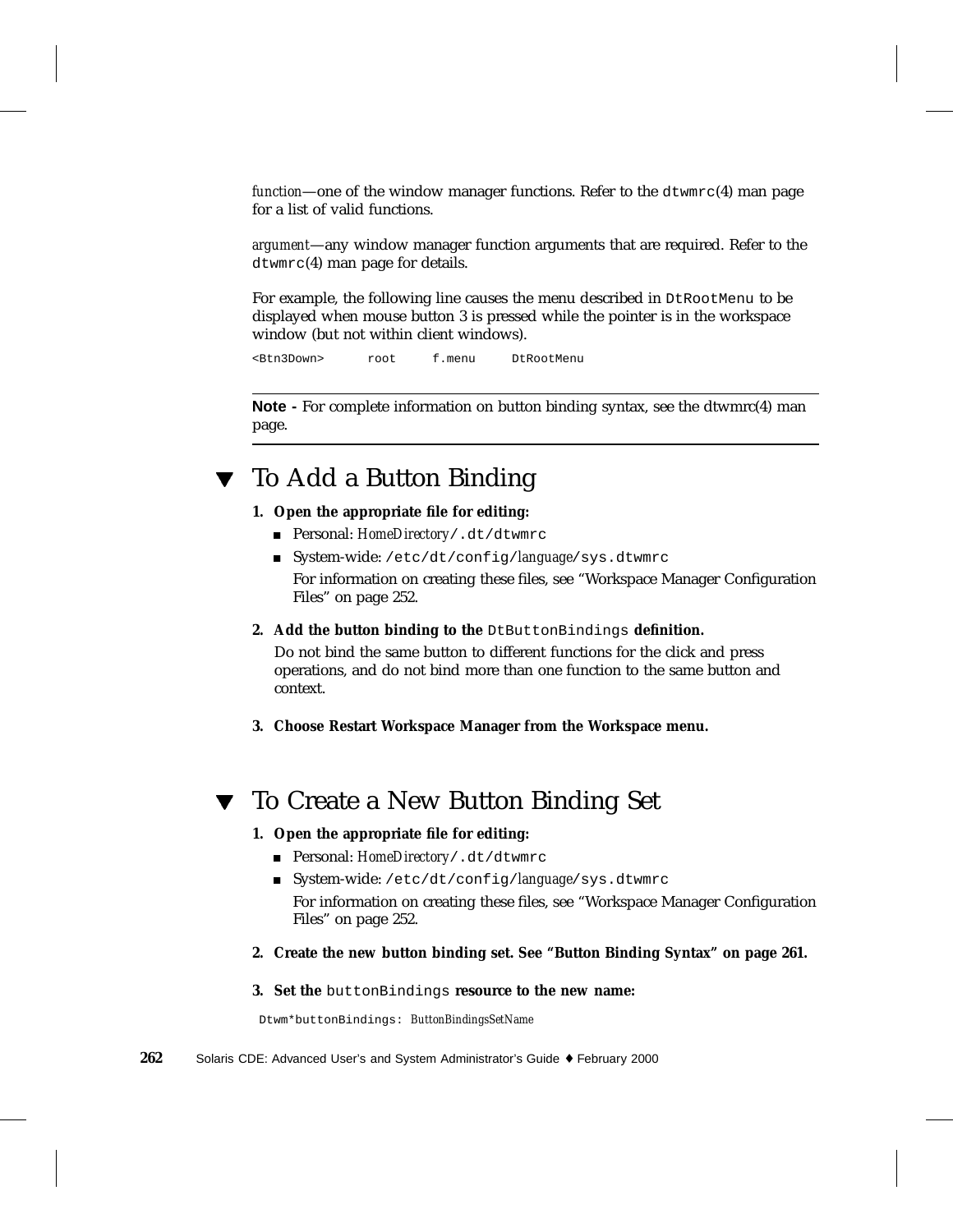**4. Choose Restart Workspace Manager from the Workspace menu.**

**Note -** The new button bindings replace your existing button bindings. Copy any button bindings you want to keep from DtButtonBindings.

# Customizing Key Bindings

A *keyboard binding*, also known as a *key binding*, associates combination of keys with Workspace Manager functions. Key bindings apply to all workspaces.

**Note -** Be careful about using a common key combination as a keyboard binding. For example, Shift-A normally puts the letter "A" into your current window. If you bind Shift-A to a function, you lose its normal usage.

# Default Desktop Key Bindings

The desktop default key bindings are defined in the Workspace Manager configuration file in a key binding set named DtKeyBindings:

```
Keys DtKeyBindings
 {
  …
 }
```
# Key Binding Syntax

The syntax for key bindings is:

Keys *KeyBindingSetName*

```
{
   [Modifiers]<Key>key_name context function [argument]
   [Modifiers] <Key>key_name
   …
}
```
where:

*Modifiers*—Ctrl, Shift. Alt, and Lock. Multiple modifiers are allowed; separate them with spaces.

Customizing the Workspace Manager **263**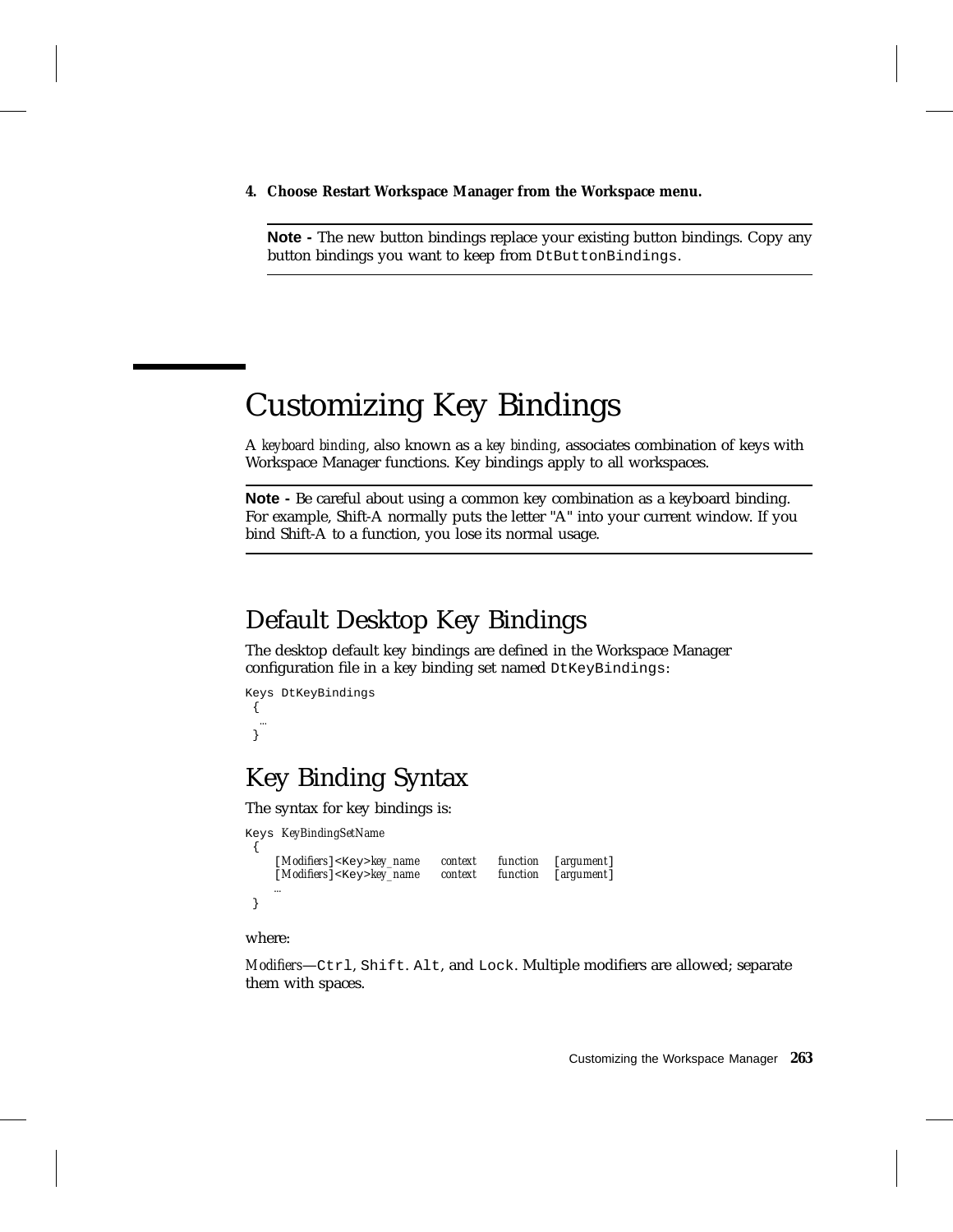*key\_name*—the key to which the function is mapped. For keys with letters or numbers, the *key\_name* name is usually printed on the key. For instance the name of the "a" key is "a", and the "2" key is named "2". The "Tab" key is named "Tab". The "F3" key is named "F3".

For other keys, the name is spelled out—for example, plus for the "+" key. The file keysymdef.h, located in a system-dependent directory, contains additional information about key names.

*context*—the element that must have the keyboard focus for this action to be effective. These can be concatenated together if the binding applies to more than one context. Multiple contexts are separated by the "|" character.

root—Workspace backdrop; window—Client window; icon—Icon

*function*—a window manager function. Refer to the dtwmrc(4) man page for a list of valid functions.

*argument*—any window manager function arguments that are required. Refer to the dtwmrc(4) man page for details.

For example, the following key binding lets the user to switch the keyboard focus to the next transient window in an application by pressing Alt+F6.

Alt<Key>F6 window f.next\_key transient

**Note -** For complete information on key binding syntax, see the dtwmrc(4) man page.

# To Create a Custom Key Binding Set

### **1. Open the appropriate file for editing:**

- Personal: *HomeDirectory*/.dt/dtwmrc
- System-wide: /etc/dt/config/*language*/sys.dtwmrc For information on creating these files, see "Workspace Manager Configuration Files" on page 252.
- **2. Create a new key binding set with a unique** *KeyBindingSetName***. Use the desktop default key binding set,** DtKeyBindings**, as a guide.**
- **3. Set the** keyBindings **resource to the new set name:**

Dtwm\*keyBindings: *KeyBindingSetName*

**4. Choose Restart Workspace Manager from the Workspace menu.**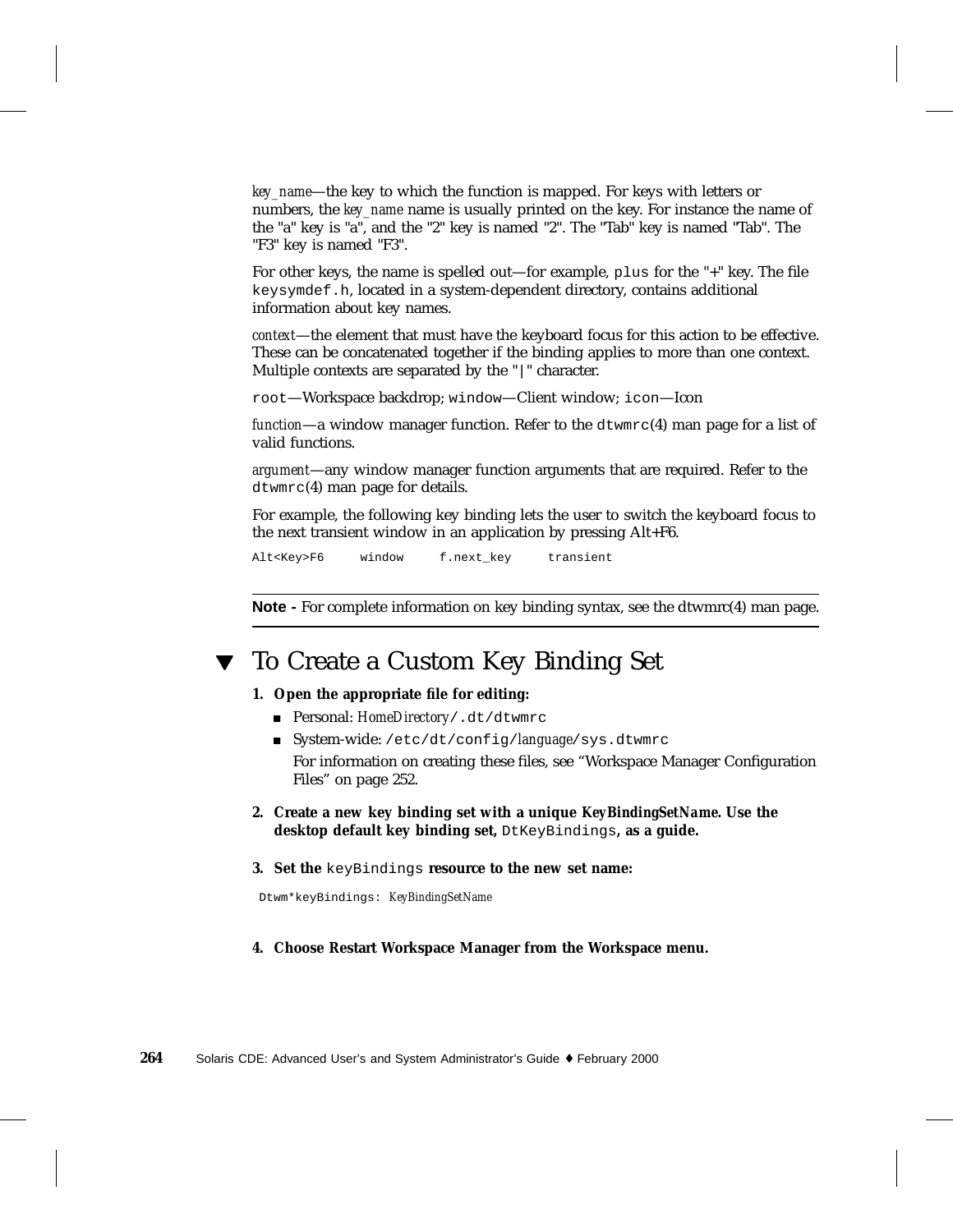**Note -** The new key bindings replace your existing key bindings. Copy any key bindings you want to keep from DtKeyBindings into your new set.

# Switching Between Default and Custom Behavior

To toggle between Motif default and CDE desktop window behavior:

- **1. Press Alt+Shift+Ctrl+!**
- **2. Click OK in the dialog box.**

Switching to default behavior removes the Front Panel and any custom key and button bindings.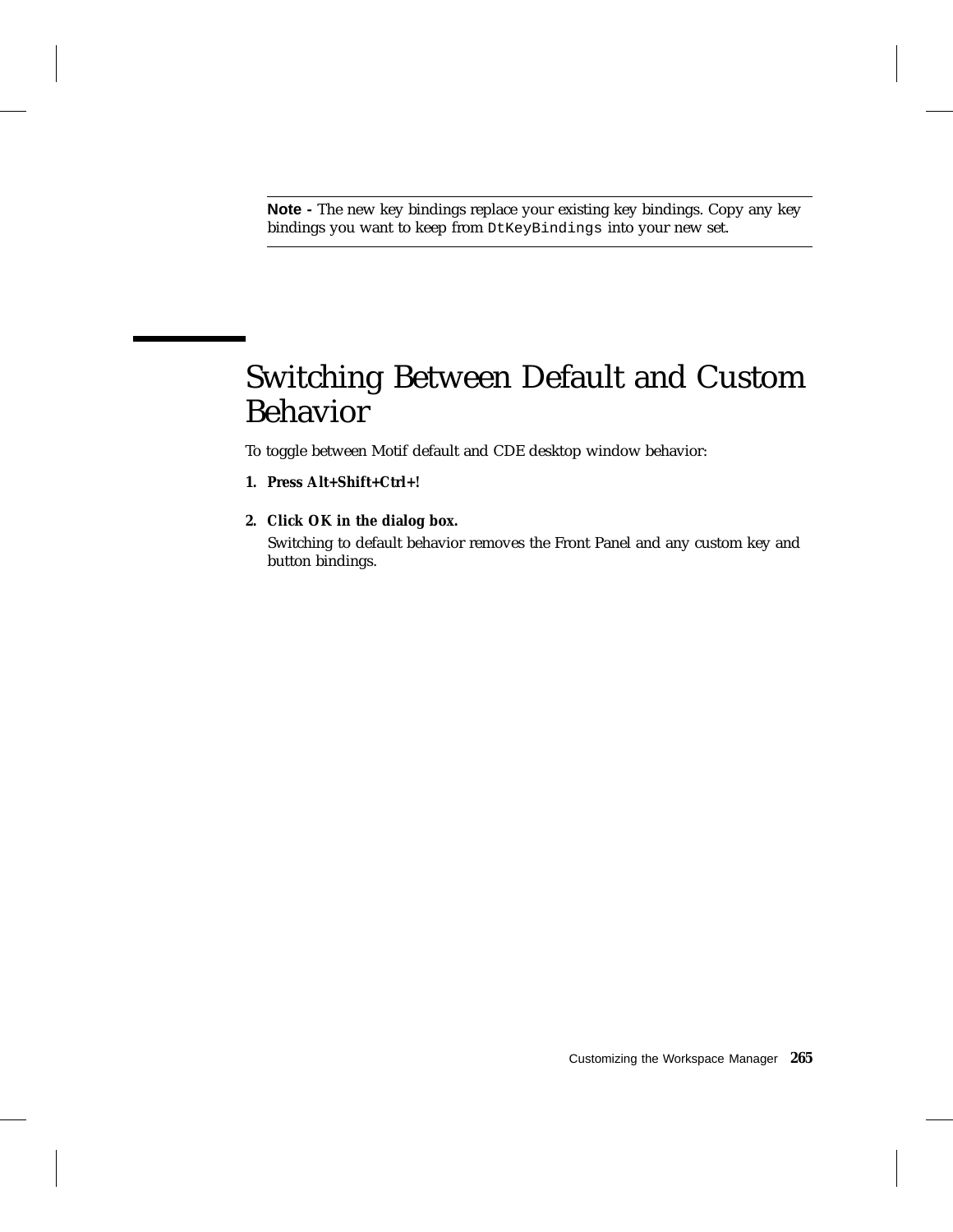Solaris CDE: Advanced User's and System Administrator's Guide ♦ February 2000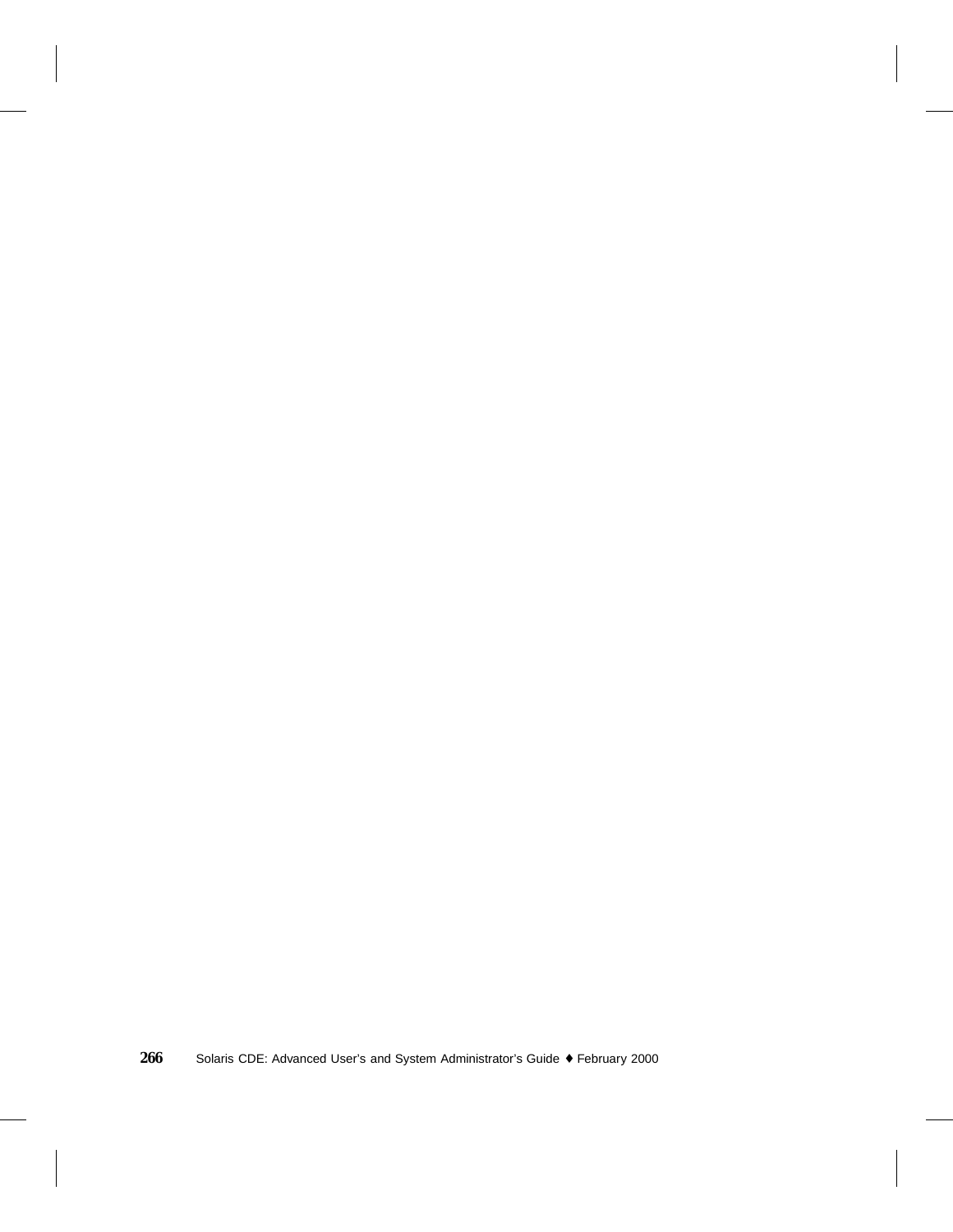### CHAPTER **17**

# Administering Application Resources, Fonts, and Colors

You can choose a wide range of colors and fonts for your display either by using Style Manager or by customizing additional font and color resources. This chapter discusses how to customize fonts and color resources.

This chapter also describes how to specify style translations for DtEditor widget applications such as the desktop text editor (dtpad) and Mailer (dtmail), and alternates for DtEditor widget application menu accelerators that conflict with these translations.

- "Setting Application Resources" on page 267
- "Defining UNIX Bindings" on page 269
- "Administering Fonts" on page 274
- "Administering Colors" on page 279
- "Setting Shadow Thicknesses for Application Windows" on page 287

# Setting Application Resources

Resources are used by applications to set certain aspects of appearance and behavior. For example, Style Manager (dtstyle) provides resources that enable you to specify where the system looks for files containing information about color palettes:

dtstyle\*paletteDirectories: /usr/dt/palettes/C *HomeDirectory*/.dt/palettes

App-default files for the desktop applications are located in the /usr/dt/app-defaults/*language* directory.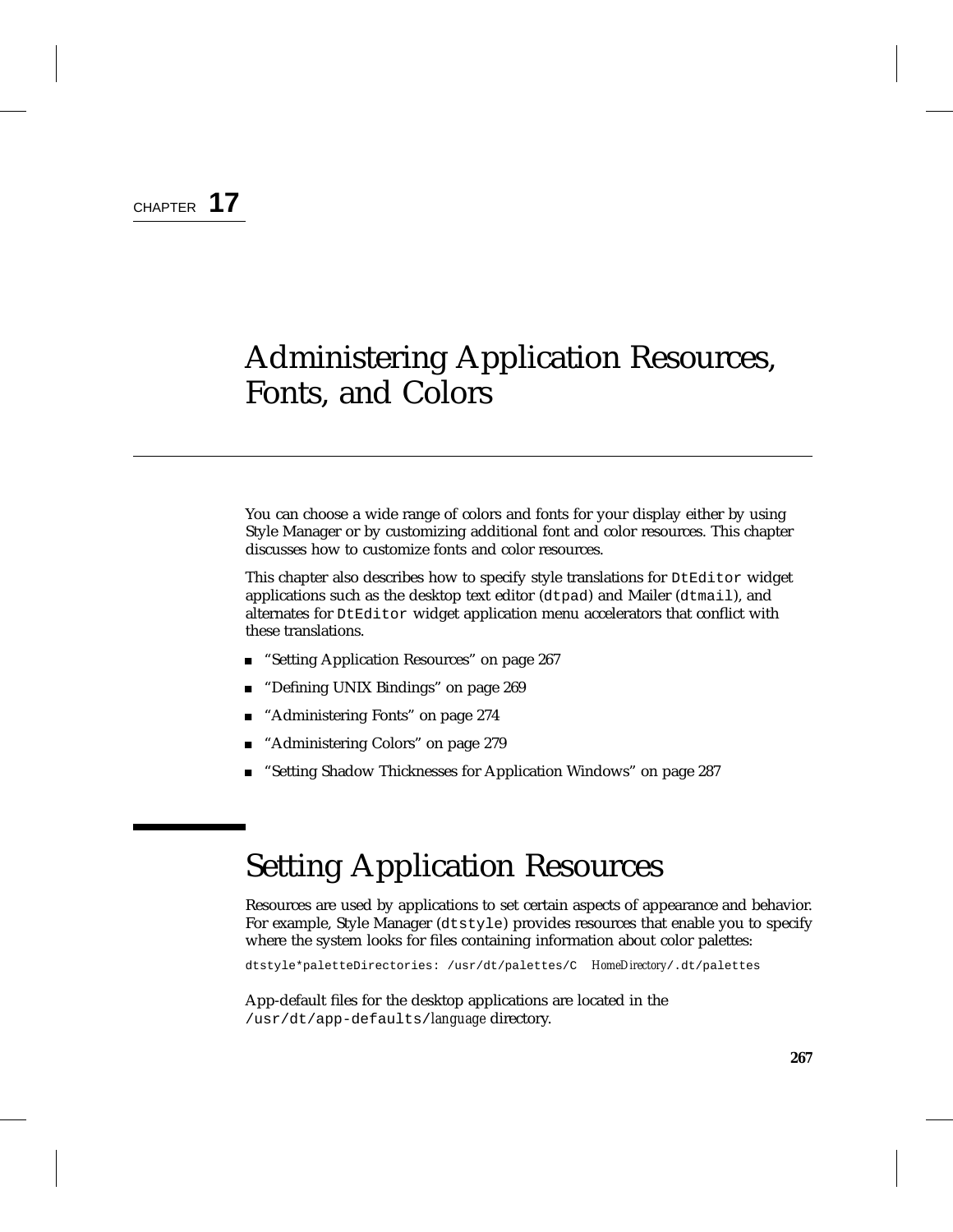#### To Set System-Wide Resources  $\blacktriangledown$

♦ **Add the resources to the file** /etc/dt/config/*language*/sys.resources**. (You may have to create the file.)**

For example, if in /etc/dt/config/C/sys.resources you specify:

AnApplication\*resource: *value*

then the resource AnApplication\*resource will be set in each user's RESOURCE\_MANAGER property at the next login.

**Note -** For more information about Style Manager resources, see the dtstyle man page. For more information about Mailer resources, see the dtmail man page.

**To Set Personal Resources** 

- **1. Add the resources to the file** *HomeDirectory*/.Xdefaults**.**
- **2. Double-click Reload Resources in the Desktop\_Tools application group.**

### How the Desktop Loads Resources

Resources are loaded at session startup by Session Manager. For information on how Session Manager loads the resources into the RESOURCE\_MANAGER, see "Loading the Session Resources" on page 27.

### Process Manager Resources

The following Process Manager Resources are available:

- sampleNowTR
- postPopupMenuTR
- selectNextProcessTR
- selectPrevProcessTR
- selectFirstProcessTR
- selectLastProcessTR
- killSelectedProcessTR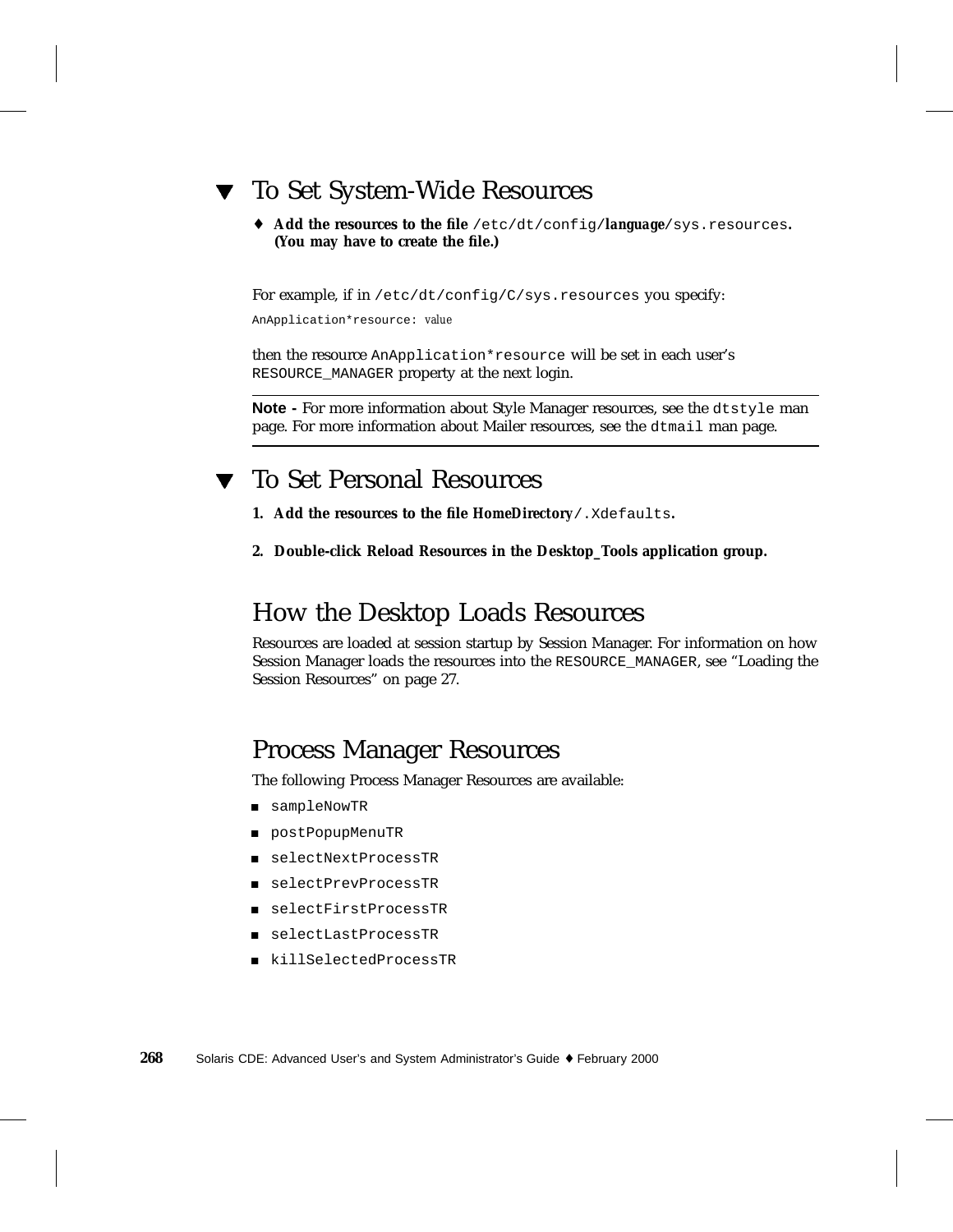# Defining UNIX Bindings

By default UNIX bindings are not enabled.

### ▼ To Specify-EMACS Style Translations

The following procedure specifies:

- **EMACS** style translations for  $D$ teditor widget applications such as the desktop Text Editor (dtpad) and Mailer (dtmail)
- Alternates for DtEditor widget application menu accelerators that conflict with these translations.
- **1. Add the following line to the** *HomeDirectory*/.Xdefaults **file:**

#include "/usr/dt/app-defaults/language/UNIXbindings"

where *language* is the value of the LANG environment variable.

**2. Restart your session.**

## To Modify the EMACS-Style Translations

- **1. Insert the contents of the file** /usr/dt/app-defaults/*language*/UNIXbindings **into** *HomeDirectory*/.Xdefaults**.**
- **2. Edit the bindings in the** .Xdefaults **file.**
- **3. Restart your session when you have finished.**

## UNIX Bindings Provided by the UNIXbindings File

The /usr/dt/app-defaults/*language*/UNIXbindings file provides the bindings described in the tables below.

**Note -** The Delete key deletes the previous character when the UNIX bindings are enabled, and Shift-Delete deletes the next character.

Administering Application Resources, Fonts, and Colors **269**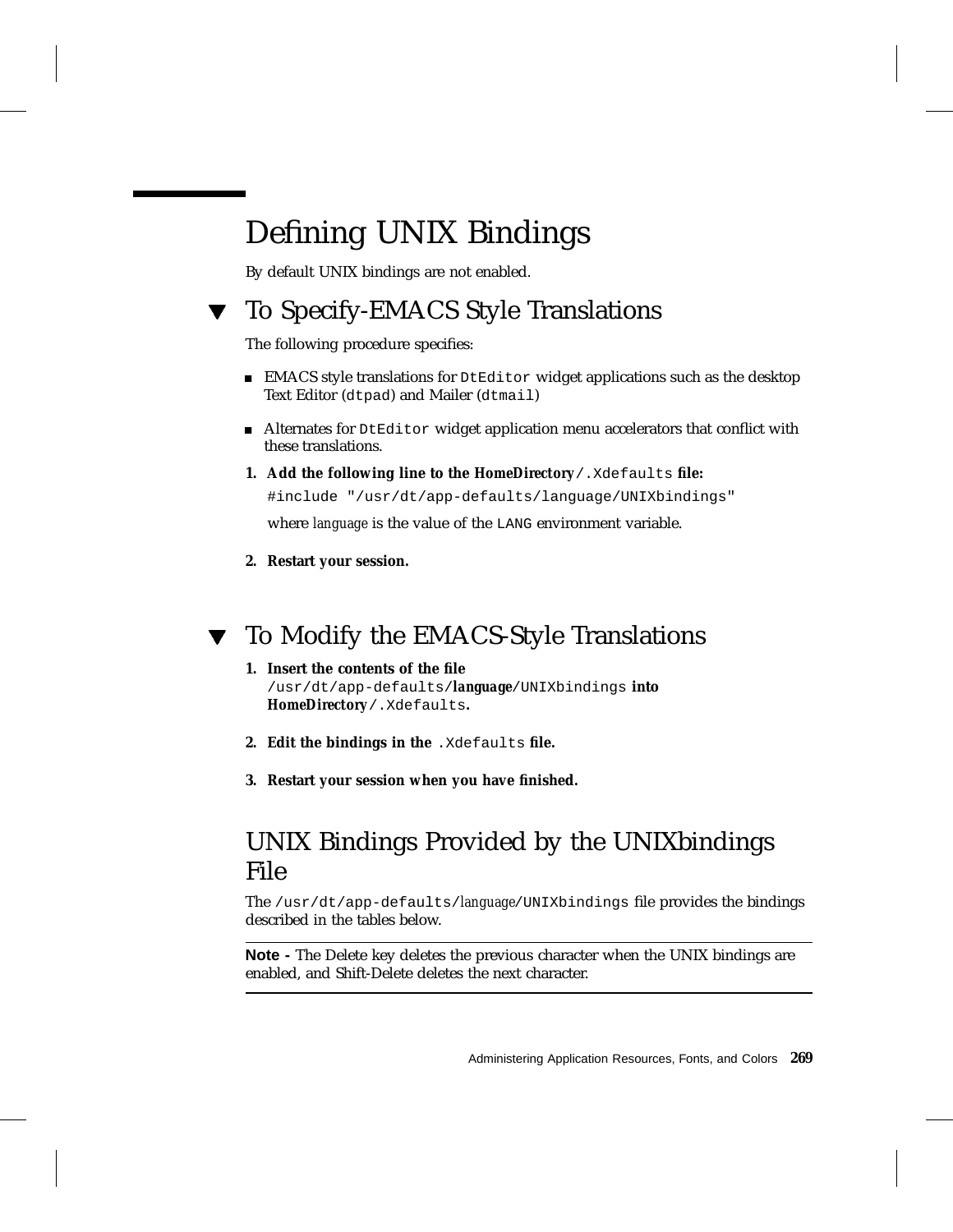Table 17–1 lists the dtpad overrides for menu accelerators and accelerator text that conflict with the UNIX bindings.

**TABLE 17–1** dtpad Overrides

| <b>Menu Accelerators and Accelerator Text</b> | Override                   |
|-----------------------------------------------|----------------------------|
| Dtpad*fileMenu.print.acceleratorText:         |                            |
| Dtpad*fileMenu.print.accelerator:             |                            |
| Dtpad*editMenu.undo.acceleratorText:          | Ctrl+                      |
| Dtpad*editMenu.undo.accelerator:              | Ctrl < Key                 |
| Dtpad*editMenu.paste.acceleratorText:         | Shift+Insert               |
| Dtpad*editMenu.paste.accelerator:             | Shift <key>osfInsert</key> |
| Dtpad*editMenu.findChange.acceleratorText:    | $Ctrl + S$                 |
| Dtpad*editMenu.findChange.accelerator:        | Crl < Key > s              |

Table 17–2 lists the dtmail Compose window overrides for menu accelerators and accelerator text that conflict with the UNIX bindings.

**TABLE 17–2** dtmail Compose Window Overrides

| <b>Menu Accelerators and Accelerator Text</b>            | Override                   |
|----------------------------------------------------------|----------------------------|
| Dtmail*ComposeDialoq*menubar*Edit.Undo.acceleratorText:  | $Ctrl +$                   |
| Dtmail*ComposeDialoq*menubar*Edit.Undo.accelerator:      | Ctrl < Key                 |
| Dtmail*ComposeDialog*menubar*Edit.Paste.acceleratorText: | Shift+Insert               |
| Dtmail*ComposeDialoq*menubar*Edit.Paste.accelerator:     | Shift <key>osfInsert</key> |

**270** Solaris CDE: Advanced User's and System Administrator's Guide ♦ February 2000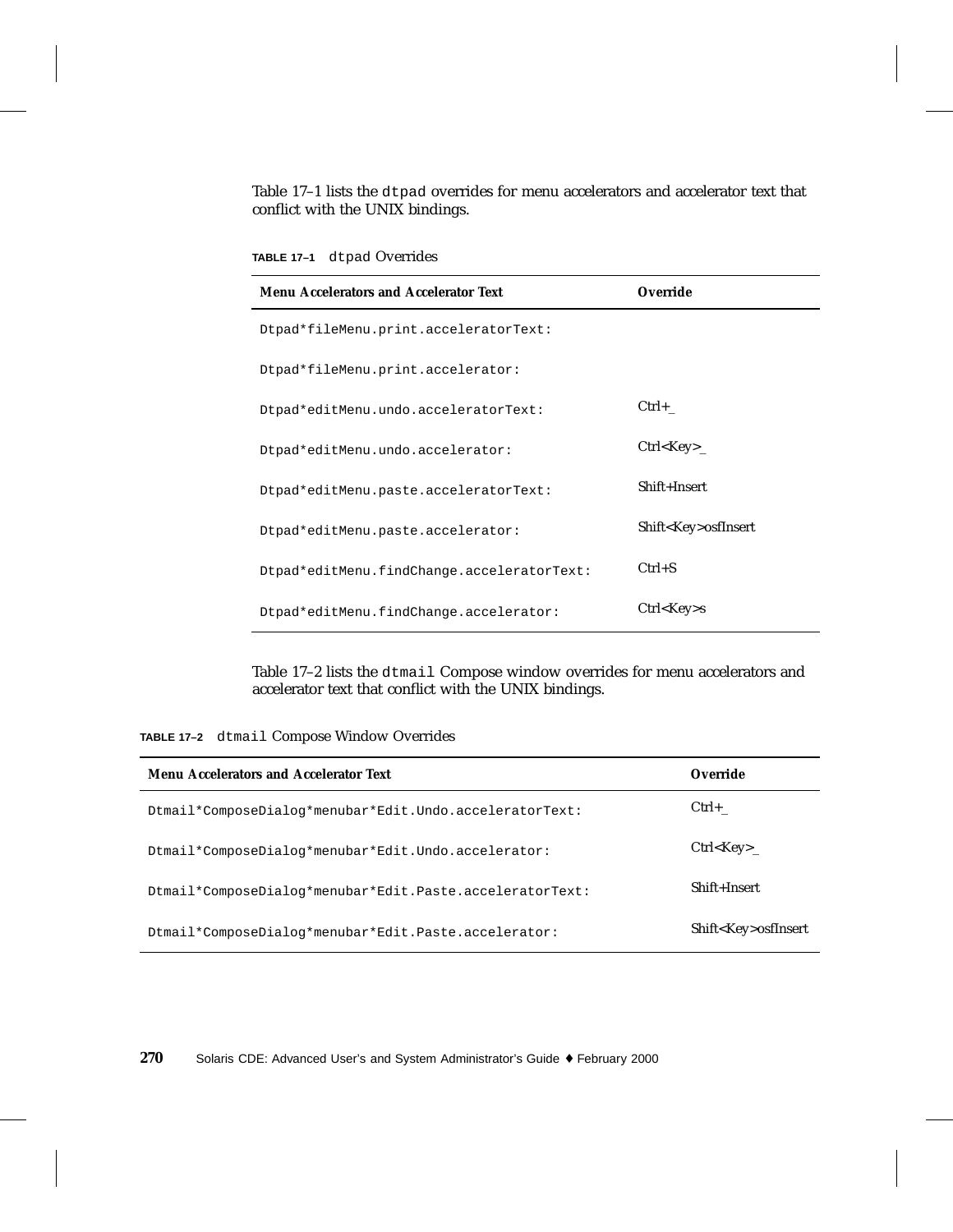| <b>Menu Accelerators and Accelerator Text</b>                  | Override    |
|----------------------------------------------------------------|-------------|
| Dtmail*ComposeDialoq*menubar*Edit.Find/Change.acceleratorText: | $Ctrl + S$  |
| Dtmail*ComposeDialoq*menubar*Edit.Find/Change.accelerator:     | Crl < Key>s |

The following translations provide (GNU style) EMACS control and meta key bindings plus some additional bindings. When appropriate, they also allow the Shift key to be used in combination with the normal binding to reverse the direction of the operation. For example, Ctrl+Shift+F will move the cursor backward a character since Ctrl+F normally moves it forward a character.

- The additional bindings are:
- Ctrl+comma—backward-word
- Ctrl+Shift+comma—forward-word
- Ctrl+period—forward-word
- Ctrl+Shift+period—backward-word
- Ctrl+Return—end-of-file
- Ctrl+Shift+Return—beginning-of-file

GNU EMACS binds delete-previous-character() rather than delete-next-character() to the Delete key. Meta+F is normally the mnemonic for the File menu, so the binding to forward-word() will be ignored. Use one of the other bindings for forward-word (for example, Ctrl+period).

Table 17–3 lists the DtEditor.text Translations

| TABLE 17-3 DtEditor.text Translations |  |
|---------------------------------------|--|
|                                       |  |

| <b>Modifier Key</b> | <b>Key</b> | <b>Action Routine</b>                     |
|---------------------|------------|-------------------------------------------|
| $c \sim s$          | $<$ Key>a: | beginning-of-line $() \n\wedge n \wedge$  |
| c <sub>s</sub>      | $<$ Key>a: | end-of-line() \n \                        |
| $c \sim s$          | $<$ Key>b: | backward-character $() \n\wedge n \wedge$ |
| c <sub>s</sub>      | $<$ Key>b: | forward-character $() \n\wedge n \wedge$  |
| $c \sim s$          | $<$ Key>b: | backward-character $() \n\wedge n \wedge$ |

Administering Application Resources, Fonts, and Colors **271**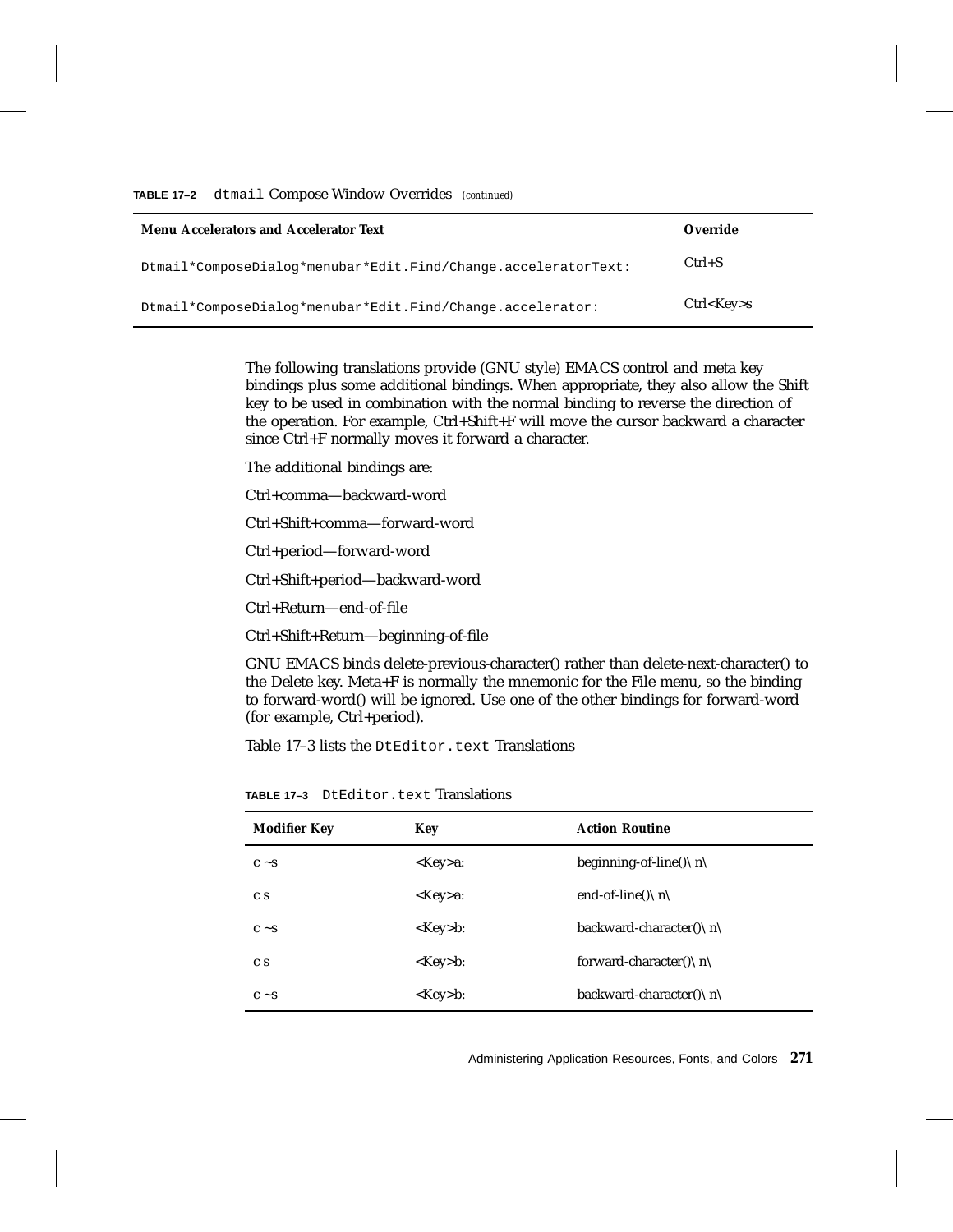| <b>Modifier Key</b> | <b>Key</b>    | <b>Action Routine</b>                    |
|---------------------|---------------|------------------------------------------|
| c s                 | $<$ Key>b:    | backward-word()\n\                       |
| $m \sim s$          | <key>b:</key> | backward-word()\n\                       |
| m s                 | $<$ Key>b:    | forward-word $() \n\in \mathbb{N}$       |
| $c \sim s$          | <key>d:</key> | delete-next-character()\n\               |
| c s                 | <key>d:</key> | delete-previous-character()\n\           |
| $m \sim s$          | <key>d:</key> | kill-next-word()\n\                      |
| m s                 | <key>d:</key> | kill-previous-word()\n\                  |
| $c \sim s$          | $<$ Key>e:    | end-of-line() \n\                        |
| c s                 | $<$ Key>e:    | beginning-of-line $() \n\wedge n \wedge$ |
| $c \sim s$          | $<$ Key>f:    | forward-character()\n\                   |
| c <sub>s</sub>      | $<$ Key>f:    | backward-character()\n\                  |
| $m \sim s$          | $<$ Key>f:    | forward-word $() \n\wedge n \wedge$      |
| m s                 | <key>f:</key> | backward-word()\n\                       |
| $\mathbf c$         | $<$ Key>j:    | newline-and-indent()\n\                  |
| $c \sim s$          | <key>k:</key> | kill-to-end-of-line()\n\                 |
| c s                 | <key>k:</key> | kill-to-start-of-line()\n\               |
| c                   | $<$ Key>l:    | redraw-display()\n\                      |
| $\mathbf c$         | <key>m:</key> | $newline() \n\cdot n$                    |
| c s                 | <key>n:</key> | process-up $0 \ln \sqrt{ }$              |
| $c \sim s$          | <key>n:</key> | process-down() $\n\ln$                   |
| $\mathbf c$         | $<$ Key>o:    | newline-and-backup()\n\                  |
| $c \sim s$          | <key>p:</key> | process-up $0 \ln \sqrt{ }$              |
| c s                 | $<$ Key>p:    | process-down $() \n\in \mathbb{N}$       |

**TABLE 17–3** DtEditor.text Translations *(continued)*

**272** Solaris CDE: Advanced User's and System Administrator's Guide ♦ February 2000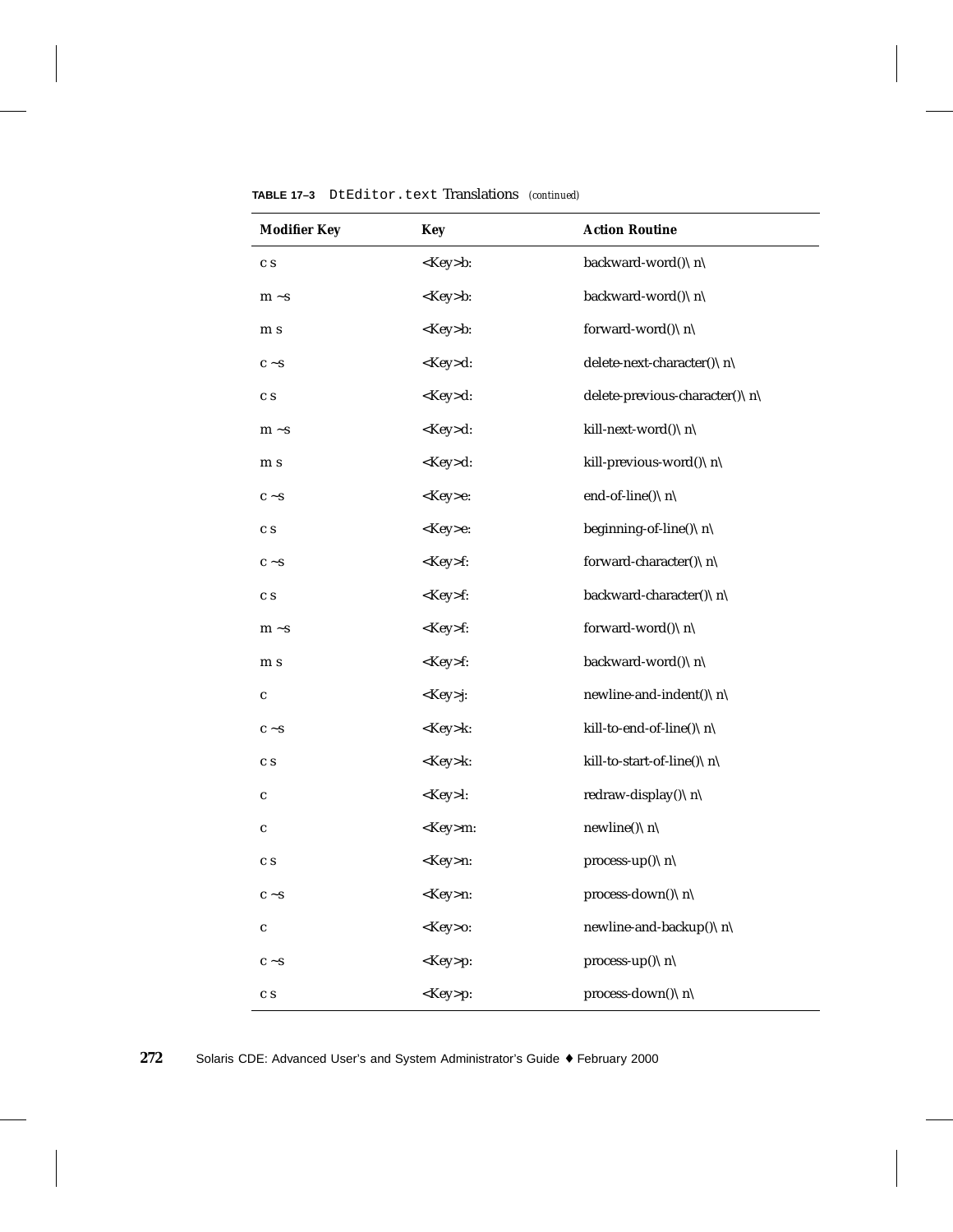| <b>Modifier Key</b>          | <b>Key</b>            | <b>Action Routine</b>                        |
|------------------------------|-----------------------|----------------------------------------------|
| $c \sim s$                   | <key>u:</key>         | kill-to-start-of-line()\n\                   |
| c s                          | $<$ Key>u:            | kill-to-end-of-line()\n\                     |
| $c \sim s$                   | <key>v:</key>         | $next-page() \n\cdot n \n\cdot$              |
| c s                          | $<$ Key>v:            | previous-page()\n\                           |
| $m \sim s$                   | <key>v:</key>         | previous-page()\n\                           |
| m s                          | $<$ Key>v:            | next-page()\n\                               |
| c                            | <key>w:</key>         | kill-selection()\n\                          |
| $c \sim s$                   | $<$ Key>y:            | unkill $0 \n\infty$                          |
| m                            | $<$ Key>]:            | forward-paragraph()\n\                       |
| m                            | $<$ Key>[:            | backward-paragraph()\n\                      |
| $c \sim s$                   | <key>comma:</key>     | backward-word<br>() $\backslash n\backslash$ |
| c s                          | <key>comma:</key>     | forward-word()\n\                            |
| m                            | $<$ Key>\\<:          | beginning-of-file $0 \n\infty$               |
| $c \sim s$                   | <key>period:</key>    | forward-word()\n\                            |
| c s                          | <key>period:</key>    | backward-word()\n\                           |
| m                            | $<$ Key>\\>:          | end-of-file $() \n\in \mathbb{N}$            |
| $c \sim s$                   | <key>Return:</key>    | end-of-file $() \n\in \mathbb{N}$            |
| c s                          | <key>Return:</key>    | beginning-of-file()\n\                       |
| $-c \sim s \sim m \sim a$    | <key>osfDelete:</key> | delete-previous-character()\n\               |
| $\sim$ c s $\sim$ m $\sim$ a | <key>osfDelete:</key> | delete-next-character()                      |

**TABLE 17–3** DtEditor.text Translations *(continued)*

Administering Application Resources, Fonts, and Colors **273**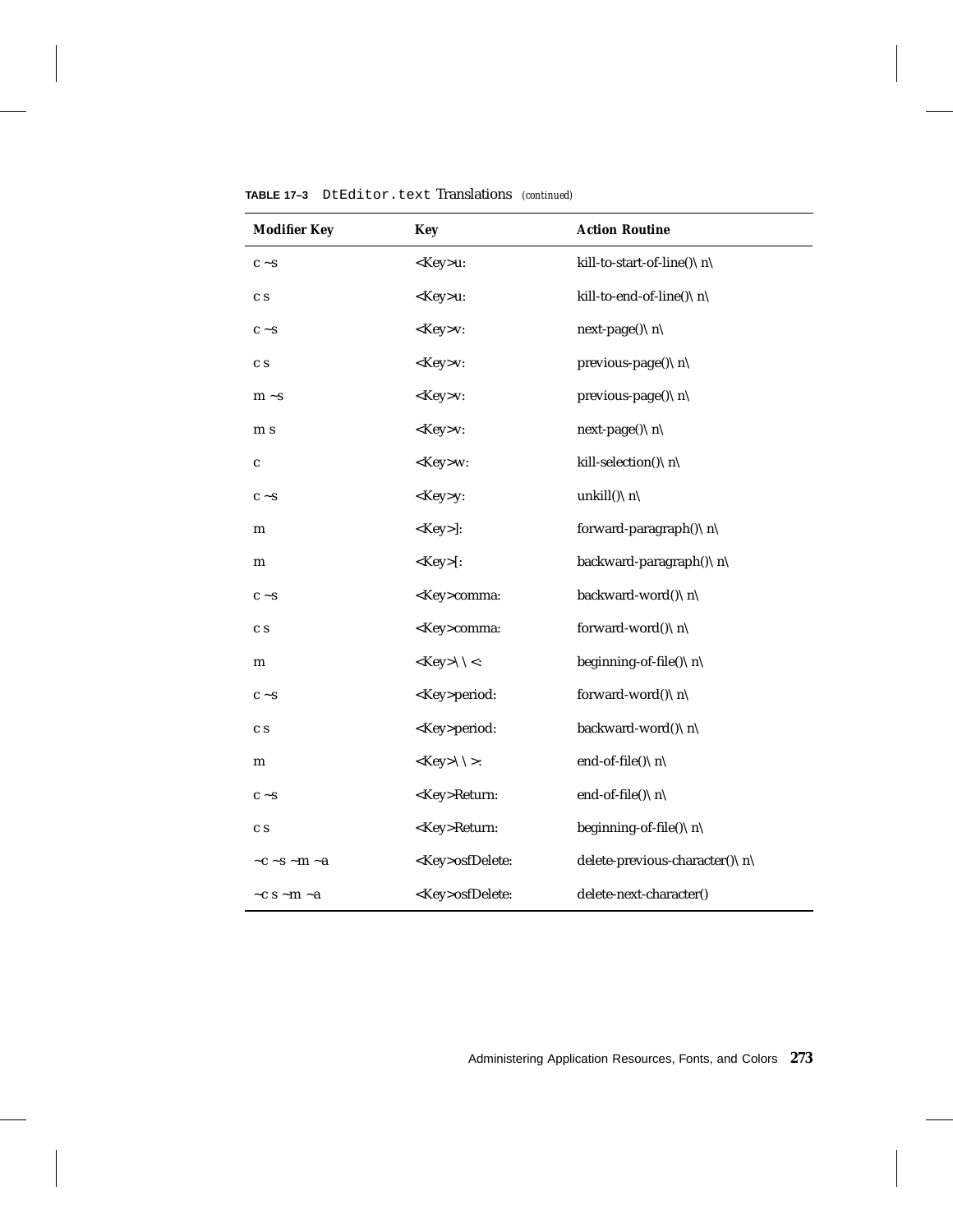# Administering Fonts

Using the Style Manager Font dialog box, you can select the font group and size you want for all applications. You can also specify fonts on the command line or use resources to:

- Set font resources for individual applications
- **EXECUTE:** Assign different fonts to be used by the Font dialog box

A *font* is a type style in which text characters are printed or displayed. The desktop includes a variety of fonts in different styles and sizes.

A *bitmap font* is made from a matrix of dots. (By default, Style Manager configures bitmap fonts only.) The font is completely contained in one file. Many files are needed to have a complete range of sizes, slants, and weights.

Fonts are specified as values of resources and as parameters to commands. The X Logical Font Description (XLFD) name is the method by which a desired font is requested. The system finds the font that best matches the description it was given.

### Setting Desktop Font Resources

The Style Manager Font dialog box enables you to select fonts (up to seven sizes) for things such as text entry and labels. It also enables you to add or delete font groups.

#### Resources Set by the Font Dialog Box

When a font is selected, the following resources are written to the RESOURCE\_MANAGER property:

SystemFont is used for system areas, such as menu bars, menu panes, push buttons, toggle buttons, and labels. The following resource is set by SystemFont:

\*FontList—displayed in system areas of desktop clients and other clients created using the OSF/Motif toolkit.

 UserFont is used for text entered into windows. The following resources are set by UserFont:

\*Font—supports earlier versions of X applications

\*FontSet—the primary setting

\*XmText\*FontList—displayed in text entry boxes

\*XmTextField\*FontList—displayed in text entry boxes

**274** Solaris CDE: Advanced User's and System Administrator's Guide ♦ February 2000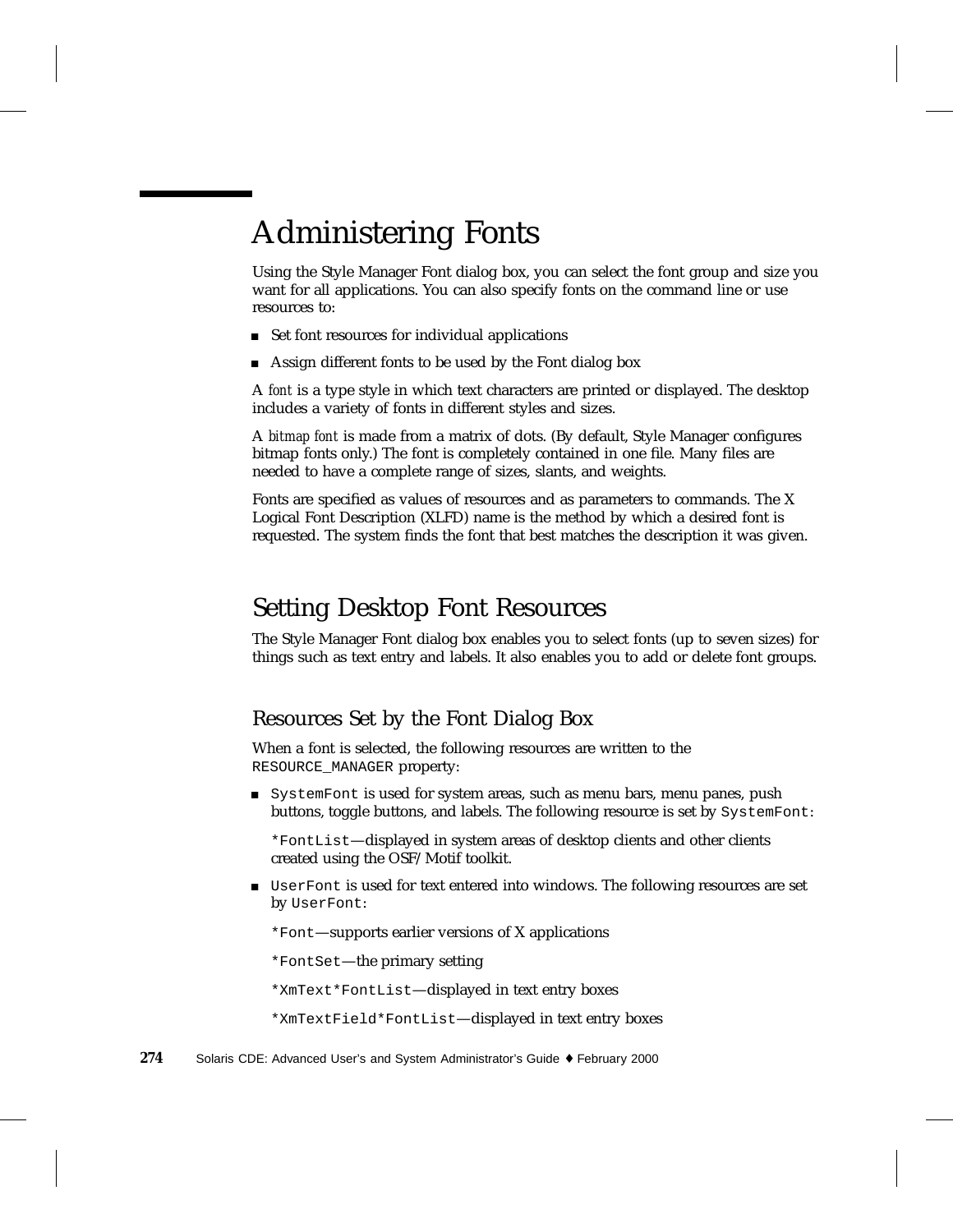#### Resources Used by the Font Dialog Box

The fonts used for each selection in the Font dialog box are specified in the /usr/dt/app-defaults/Dtstyle resource file. Up to seven sizes can be specified.

NumFonts—number of font sizes in the Font dialog box

SystemFont[1-7]—up to seven resources assigning a specific font to a Font dialog box selection for SystemFont

UserFont $[1-7]$ —up to seven resources assigning a specific font to a Font dialog box selection for UserFont

**Note -** The default fonts for these resources have been chosen for readability on various displays. If you want a specific font for an application, set the font with an application font resource rather than changing these desktop fonts.

For more information about application fonts, see the DtStdAppFontNames(5) and DtStdInterfaceFontNames(5) man pages.

### To List Available Fonts

#### **1. Type the following:**

xlsfonts [-*options*] [-fn *pattern*]

A list of XLFD names and font alias names available on your system is displayed. Bitmap fonts show values in all fourteen XLFD fields. Scalable typefaces show zeros in the *PixelSize*, *PointSize*, *ResolutionX*, and *ResolutionY* positions.

- **2. To check for specific fonts, use the pattern-matching capability of** xlsfonts**. Use wildcards to replace the part of the pattern you are not trying to match.**
- **3. If** xlsfonts **does not show any font names starting with** dt**, your font path does not include the desktop fonts. Type the following command to include the desktop fonts into your available fonts:**

xset +fp *directory name*

where *directory name* is the directory containing the desktop fonts. The default location set by session startup is /usr/dt/config/xfonts/*language*.

For additional information:

The xset and xlsfonts man pages list the available options.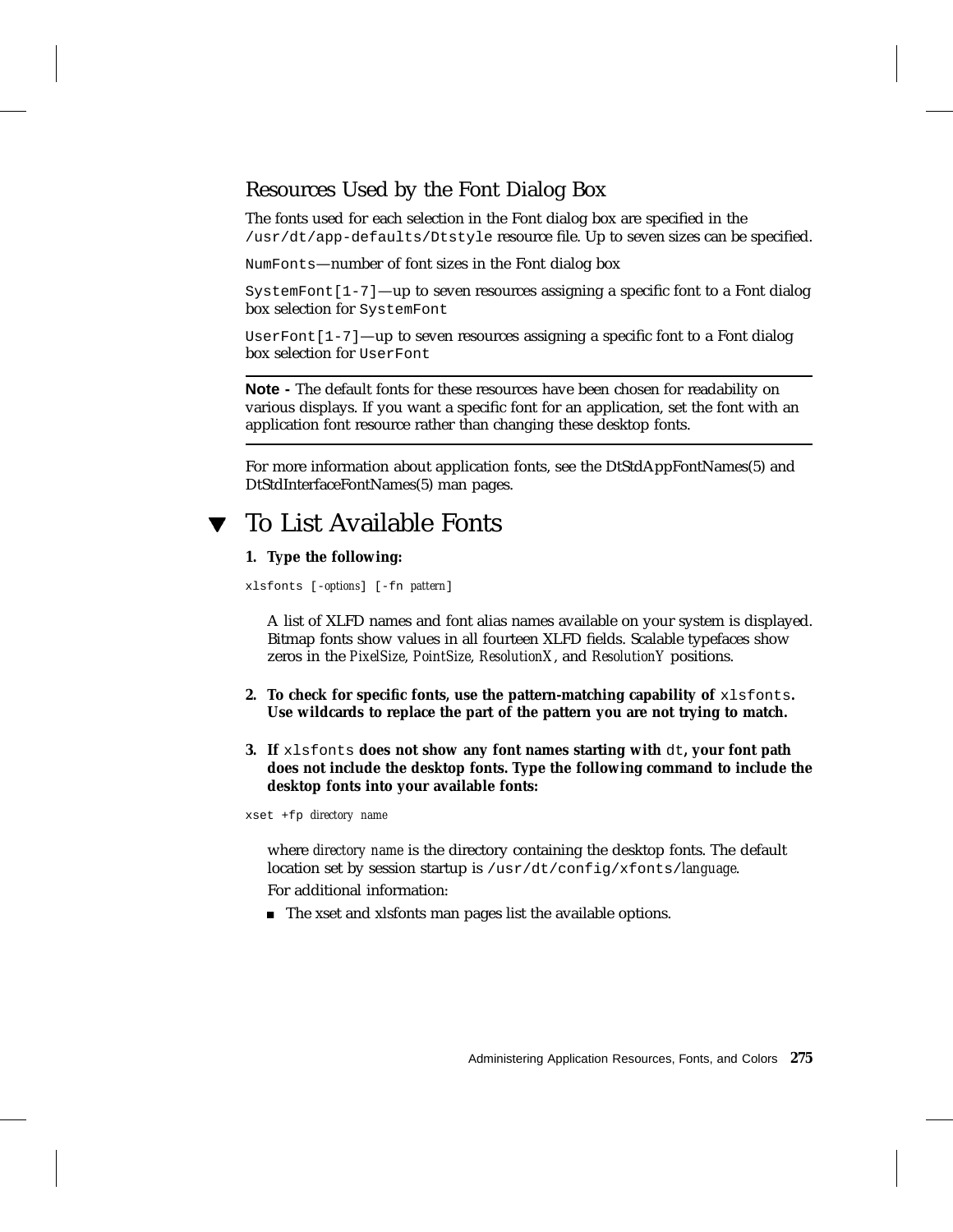- *Using the X Window System* explains font alias names and the xset client.
- 

### To Specify Fonts on the Command Line

♦ **Use the** −xrm **command-line option to specify a font resource for a specific client. For example:**

*application name* -xrm "\*bitstream-charter-medium-r-normal-8-88-75-75-p-45-iso8859-1"

### X Logical Font Description (XLFD)

A font is specified by listing fourteen different characteristics, separated by dashes (-). This is called the X Logical Font Description (XLFD). In some cases, a property in the list can be replaced by a \* wildcard, and a character within a property can be replaced by a ? wildcard. Table 17–4 lists font property string specifications.

The form of the property string specification is:

"-*Foundry*-*FamilyName*-*WeightName*- *Slant*-*SetwidthName*-*AddStyleName*-*PixelSize*-*PointSize*-*ResolutionX*-*ResolutionY*-*Spacing*-*AverageWidth*-*CharSetRegistry*-*CharSetCoding*"

| <b>Property String</b> | <b>Definition</b>                                             |
|------------------------|---------------------------------------------------------------|
| <b>Foundry</b>         | A string identifying the font designer                        |
| <b>FamilyName</b>      | A string identifying the trademarked name of the font         |
| WeightName             | A string giving the relative weight of the font, such as bold |
| <b>Slant</b>           | A code describing the direction of slant:                     |
|                        | R (Roman–no slant)                                            |
|                        | I (Italic-slant right)                                        |
|                        | O (Oblique-slant right)                                       |
|                        | RI (Reverse Italic-slant left)                                |
|                        | RO (Reverse Oblique-slant left)                               |
| <b>SetwidthName</b>    | A string describing the width, such as compressed or expanded |

**TABLE 17–4** Font Property String Specification

**276** Solaris CDE: Advanced User's and System Administrator's Guide ♦ February 2000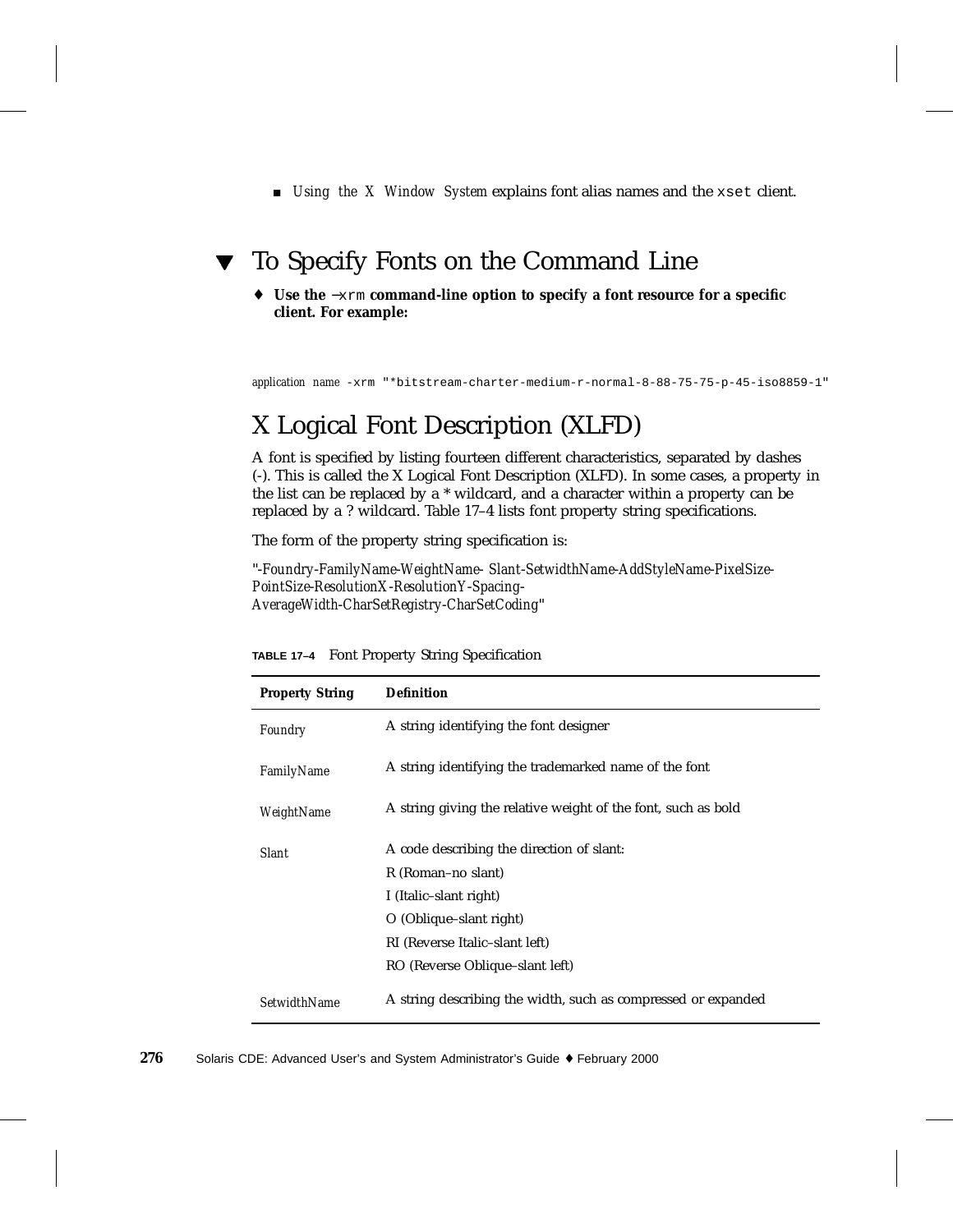**TABLE 17–4** Font Property String Specification *(continued)*

| <b>Property String</b> | <b>Definition</b>                                                                        |
|------------------------|------------------------------------------------------------------------------------------|
| <b>AddStyleName</b>    | A string providing any additional information needed to uniquely<br>identify the font    |
| PixelSize              | An integer giving the size of an em-square in pixels                                     |
| PointSize              | An integer giving the size of an em-square in decipoints                                 |
| ResolutionX            | An integer giving the horizontal resolution in pixels                                    |
| <b>ResolutionY</b>     | An integer giving the vertical resolution in pixels                                      |
| <b>Spacing</b>         | A code specifying the spacing between units:                                             |
|                        | M (Monospace-fixed pitch)                                                                |
|                        | P (Proportional space-variable pitch)                                                    |
|                        | C (Character cell)                                                                       |
| <b>AverageWidth</b>    | An integer giving the average width in $1/10$ th pixels                                  |
| <b>CharSetRegistry</b> | A string identifying the registration authority that has registered the<br>font encoding |
| <b>CharSetEncoding</b> | A string identifying the character set in the specified registry                         |

#### Example

The following XLFD name describes a font named charter made by Bitstream that supports the ISO8859-1 standard encoding:

-bitstream-charter-medium-r-normal--8-80-75-75-p-45-iso8859-1

It is medium weight, with no special slanting, and normal width. The font is proportional, with an em-square box of 8 pixels or 8.0 points. The horizontal and vertical resolution are both 75 pixels. The average width of a character is 45 1/10ths pixels or 4.5 pixels.

Parts of this string can be replaced by wildcards. The system uses the first font it finds that matches the parts you have specified.

If all you want is an eight-pixel charter font, you could use:

Administering Application Resources, Fonts, and Colors **277**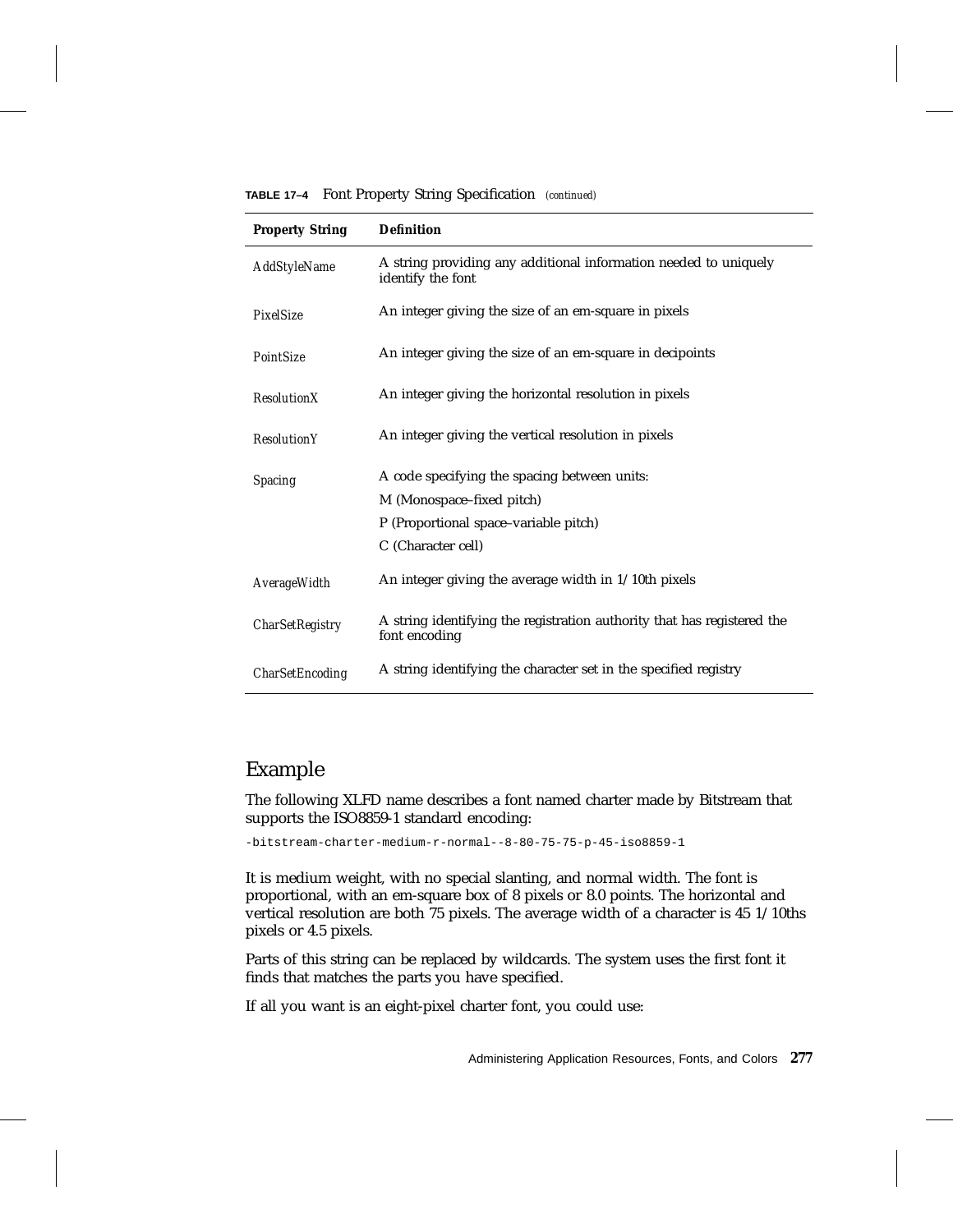\*-charter-\*-\*-\*-\*-8-\*

#### Viewing Selected Font Group Attributes

By selecting the Attributes button from the Style Manager Font dialog box, you can view the following font group attributes:

- **Font Group**
- **Size**
- Alias
- Alias XLFD
- Alias Location
- **Font**
- **Font XLFD**

### User's Font Group Filesystem Storage

When a user adds a font group, it is stored in the following location:

*HomeDirectory*/.dt/sdtfonts/*host*/*locale*/*typeface-nnnnnn*

*host* is the local workstation's host name.

*locale* is the user's current locale such as "C" or "ja."

*typeface-nnnnnn* is a name derived from the selected font and a unique generated number.

This font group directory contains the following three files

- fonts.alias
- fonts.dir
- sdtfonts.group

The fonts.alias and fonts.dir files are the normal X11 font files suitable for adding to the Xserver's font path. The sdtfonts.group file contains the user specified font group name.

### System Administrator Font Group Creation

So that other users can access the font groups on a workstation, the system administrator can copy font groups to the /etc/dt/sdtfonts/*locale* directory or to the /usr/openwin/lib/X11/stdfonts/*locale* directory. Session Manager first looks in *HomeDirectory*/.dt/stdfonts/*host*/*locale*, next in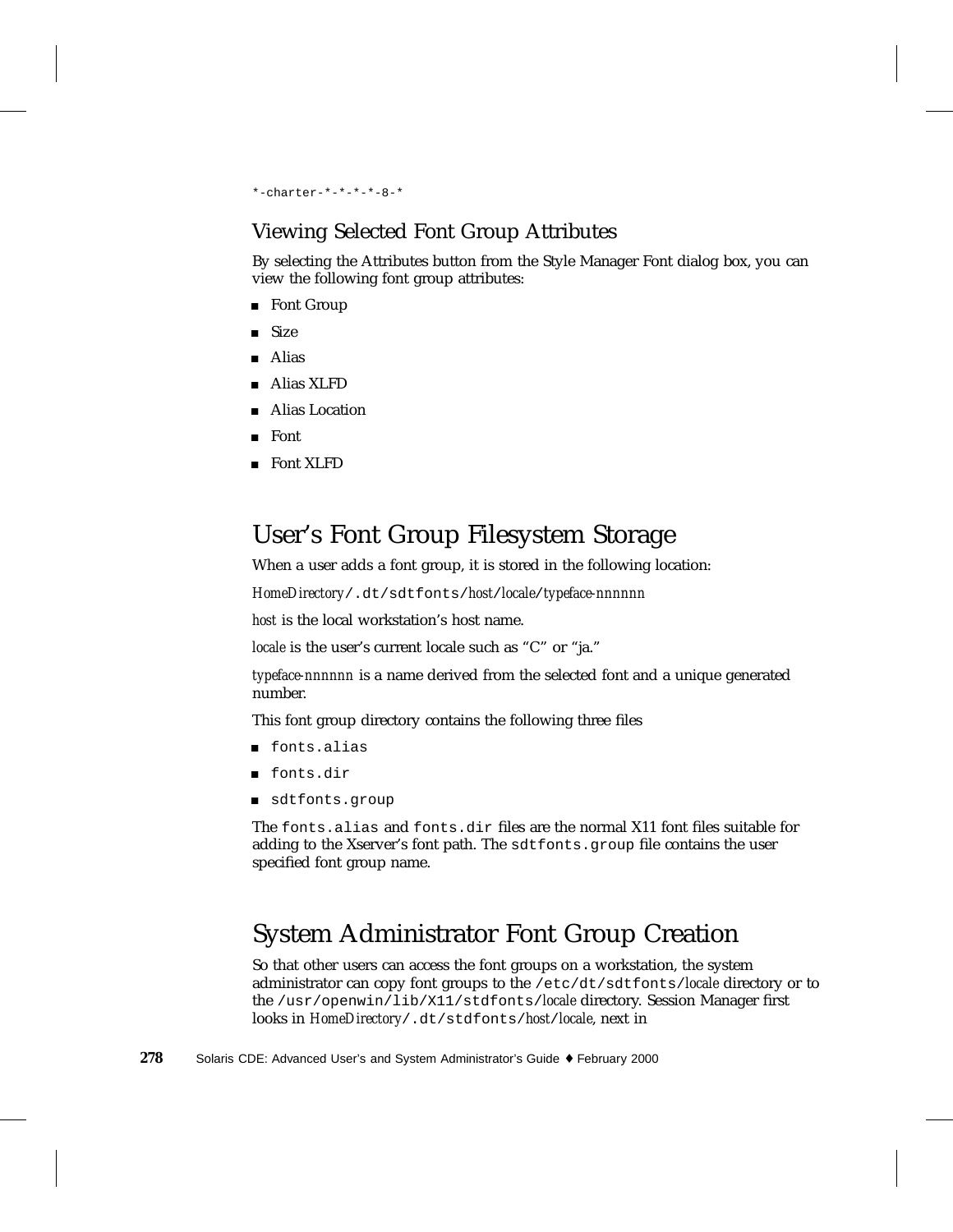/etc/dt/sdtfonts/*locale*, and last in /usr/openwin/lib/X11/stdfonts/*locale*.

# Administering Colors

This section describes:

- How Style Manager sets display colors.
- Resources used by Style Manager to control desktop color usage.

## Color Palettes

A palette consists a group of color sets. The color sets for the current palette are shown in the Style Manager Color dialog box

A file exists for each palette. The paletteDirectories resource specifies the directories containing palette files. By default, this resource contains:

- Built-in palettes: /usr/dt/palettes
- System-wide palettes: /etc/dt/palettes
- Personal palettes: *HomeDirectory*/.dt/palettes

## Color Sets

Each color set in the current palette is represented by a color button in the Style Manager Color dialog box. Each color is identified by a color set ID—a number from 1 to 8.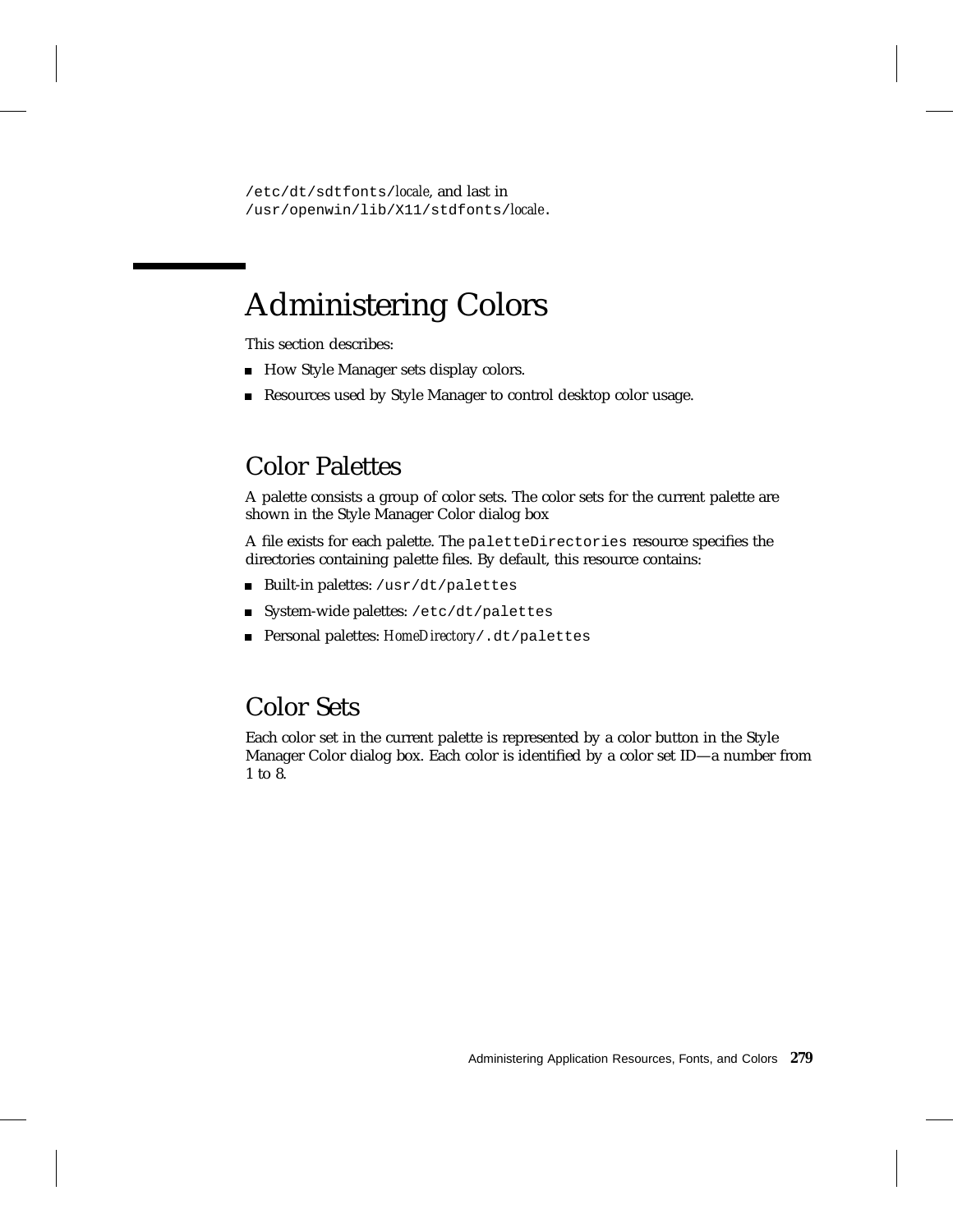| Style Manager - Color |        |
|-----------------------|--------|
| <b>Palettes</b>       |        |
| Tundra                |        |
| Urchin                | Add    |
| Wheat<br>online       | Delete |
| hardcopy              |        |
| dt 16 167             |        |
| hardcopy              |        |
| 2<br>3<br>4<br>1      | Modify |
| 7<br>8<br>6<br>5      |        |
| Number Of Colors      |        |
| OΚ<br>Cancel          | Help   |

*Figure 17–1* Color set ID values for HIGH\_COLOR

Each color set is composed of up to five colors. Each color button displays the background color of the color set. The five colors in each color set represent the following display component resources:

foreground—the foreground of an application window or window frame. It is always black or white. This is generally used for text within windows and titles.

background—the background of the application or the window frame.

topShadowColor—the color of the top and left bevels of application controls (such as push buttons) and window frames.

bottomShadowColor—the color of the bottom and right bevels of application controls and window frames.

selectColor—the color that indicates the active state of certain controls, such as active toggles and buttons.

The number of color sets used by each palette is determined by the colorUse resource, which the user can set using the Style Manager Number of Colors To Use dialog box.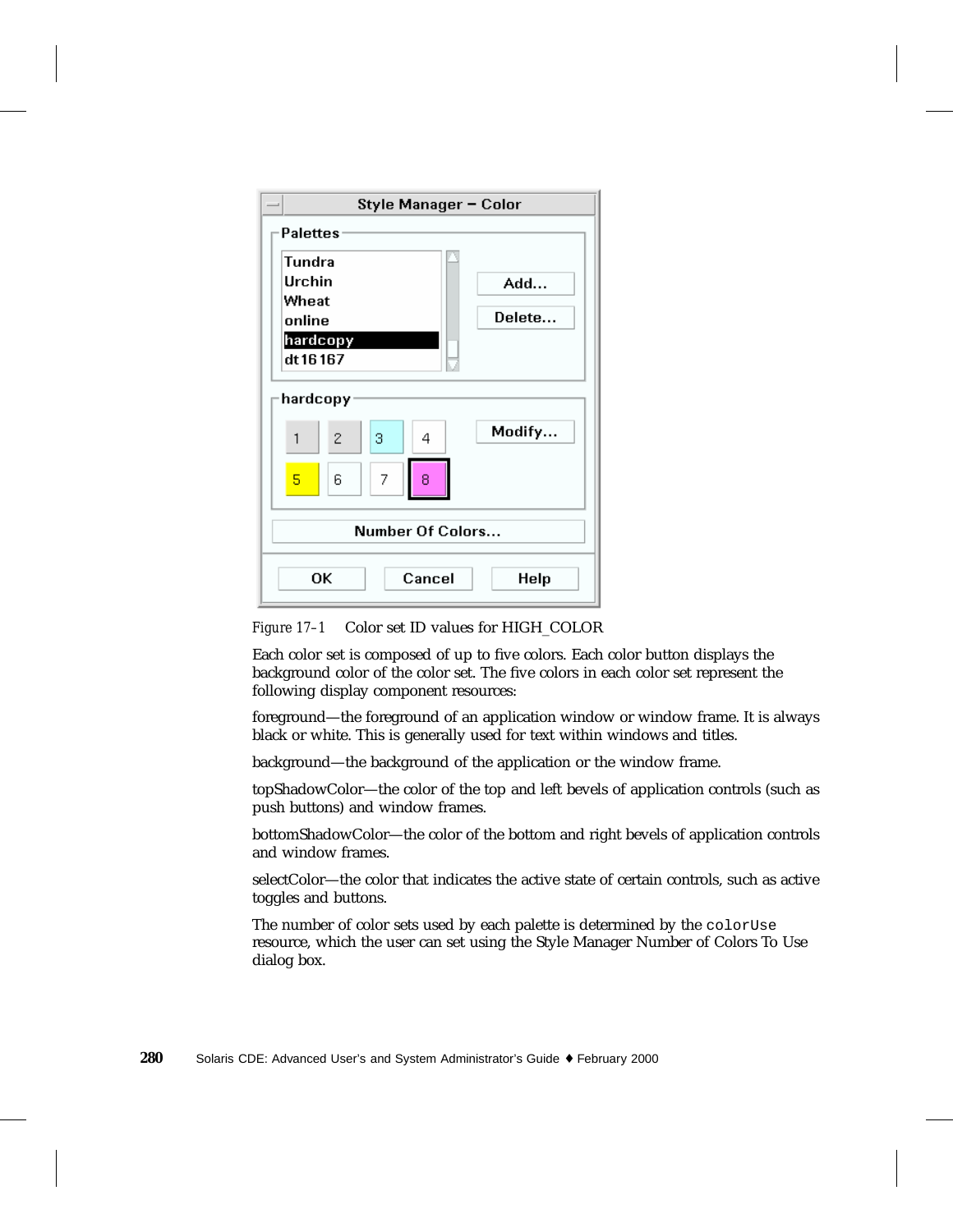### Specifying Color Values

Style Manager uses RGB values when writing color information to its palette files. The syntax for RGB numbers is:

#*RedGreenBlue*

*Red*, *Green*, and *Blue* are hexadecimal numbers, each 1 to 4 digits long, that indicate the amount of that color used. There must be the same number of digits for each of the colors. Thus, valid color values consist of 3, 6, 9, or 12 hexadecimal digits.

For example, white can be specified in any of the following ways:

#fff #ffffff #fffffffff #fffffffffffff

If you set a color resource directly, you can use either the color name or RGB value. The file /usr/lib/X11/rgb.txt lists all the named colors.

#### How Color Sets are Mapped to Resources

The desktop maps color sets to various display elements through resources and makes the assignments shown in Table 17–5.

| <b>Resource</b>     | Display element                                 |
|---------------------|-------------------------------------------------|
| activeColorSetId    | Active window frame color                       |
| inactiveColorSetId  | Inactive window frame color                     |
| textColorSetId      | Text entry areas                                |
| primaryColorSetId   | Application's main background areas             |
| secondaryColorSetId | Application's menu bar, menus, and dialog boxes |

**TABLE 17–5** Mapped Color Sets to Resources

These resources take a color set ID as their value. Coloring display elements with color set IDs allows the element to dynamically change to the new color scheme when a new palette is selected with Style Manager.

Administering Application Resources, Fonts, and Colors **281**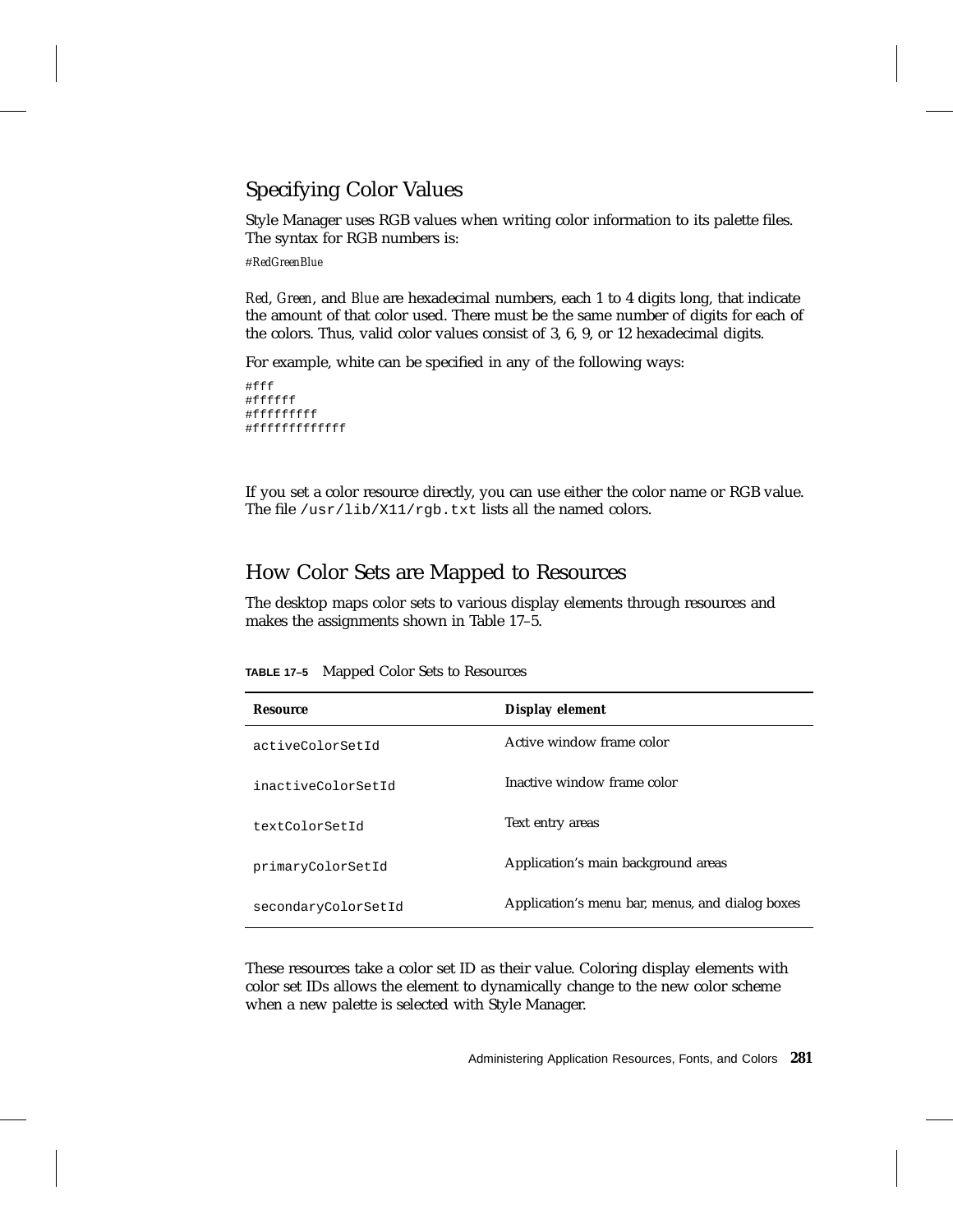You can use these resources for individual applications. For example, the following line shows how you would visually group all dtterm windows by using color set 8 for their primary color.

dtterm\*primaryColorSetId: 8

#### Default Color Set Assignments

The color set IDs used for display elements depend on the Number of Colors setting in Style Manager:

Table 17–6 shows the color set IDs for high color (8 color sets)—Style Manager setting More Colors for Desktop.

| <b>Color set ID</b> | Display element                                 |
|---------------------|-------------------------------------------------|
| 1                   | Active window frame color                       |
| 2                   | Inactive window frame color                     |
| 3                   | Unused (by default)                             |
| 4                   | Text entry areas                                |
| 5                   | Application's main background areas             |
| 6                   | Application's menu bar, menus, and dialog boxes |
| 7                   | Unused by default                               |
| 8                   | Front Panel background                          |

**TABLE 17–6** High color

Table 17–7 shows the color set IDs for medium color (4 color sets)—Style Manager setting More Colors for Applications.

**TABLE 17–7** Medium color

| Color set ID | <b>Display element</b>      |
|--------------|-----------------------------|
|              | Active window frame color   |
| 2            | Inactive window frame color |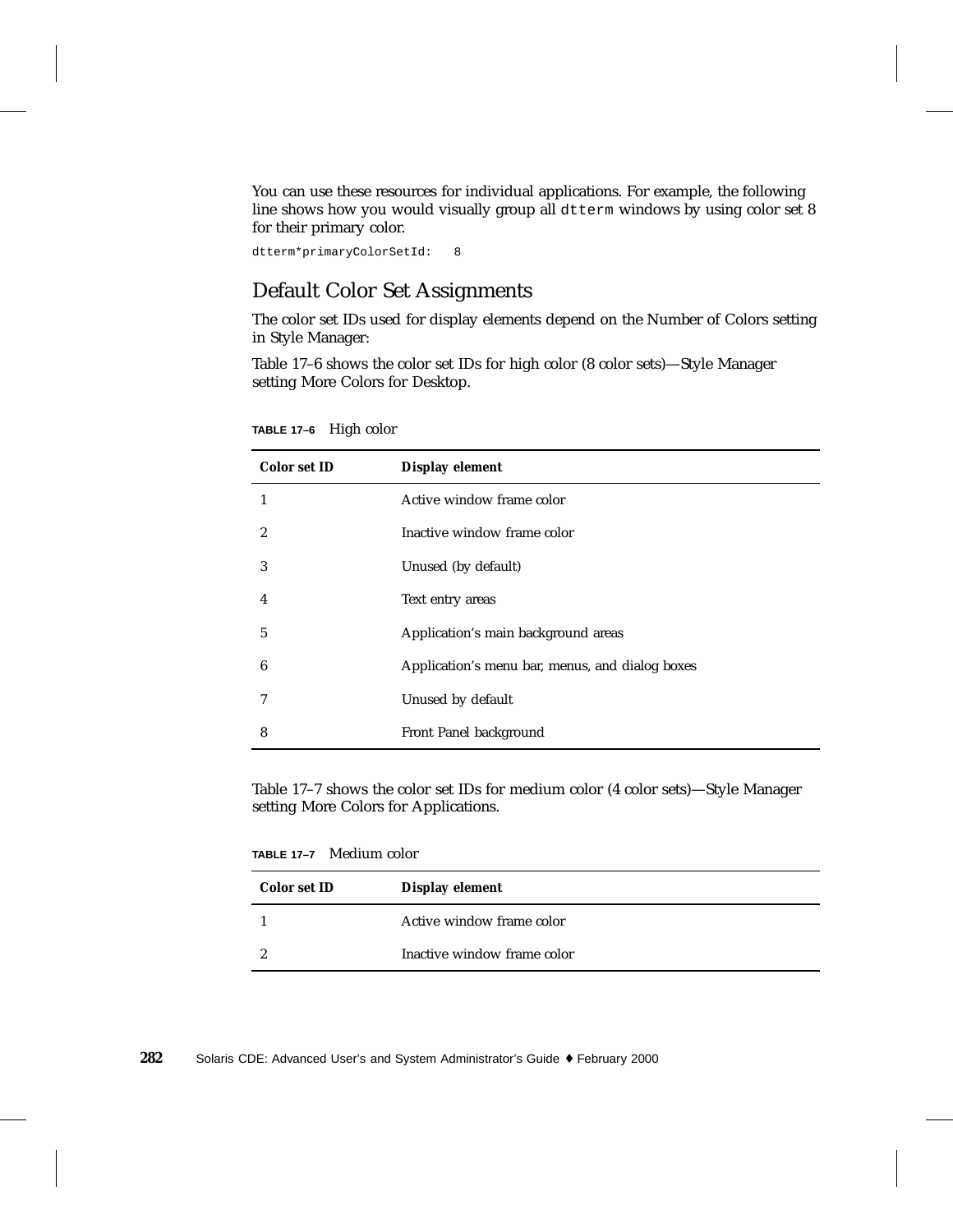**TABLE 17–7** Medium color *(continued)*

| Color set ID | Display element                              |
|--------------|----------------------------------------------|
|              | Application and Front Panel background color |
|              | Text entry areas                             |

Table 17–8 shows the color IDs for low color (2 color sets)—Style Manager setting Most Colors for Applications.

**TABLE 17–8** Low color

| Color set ID | Display element                                  |
|--------------|--------------------------------------------------|
|              | Active window frame, workspace selection buttons |
|              | All other display elements                       |

### Controlling Color with Style Manager

You can dynamically change color for desktop applications and other cooperating applications through Style Manager. The foreground and background colors set by Style Manager are available to non-cooperating applications.

For a client to respond to Style Manager color changes, the client must be using the desktop Motif library. Clients written with other toolkits cannot change color dynamically in response to Style Manager changes. Color changes for these clients do not take effect until the client is restarted.

There must be no other specific color resources applied for the client. This includes user-specified resources, appdefaults, and resources built into the application.

Clients can specify primaryColorSetId and secondaryColorSetId resources to use certain colors within a desktop palette.

### Number of Colors Used by Style Manager

The number of colors used by Style Manager depends on the values for the following resources:

colorUse—configures the number of colors the desktop uses

Administering Application Resources, Fonts, and Colors **283**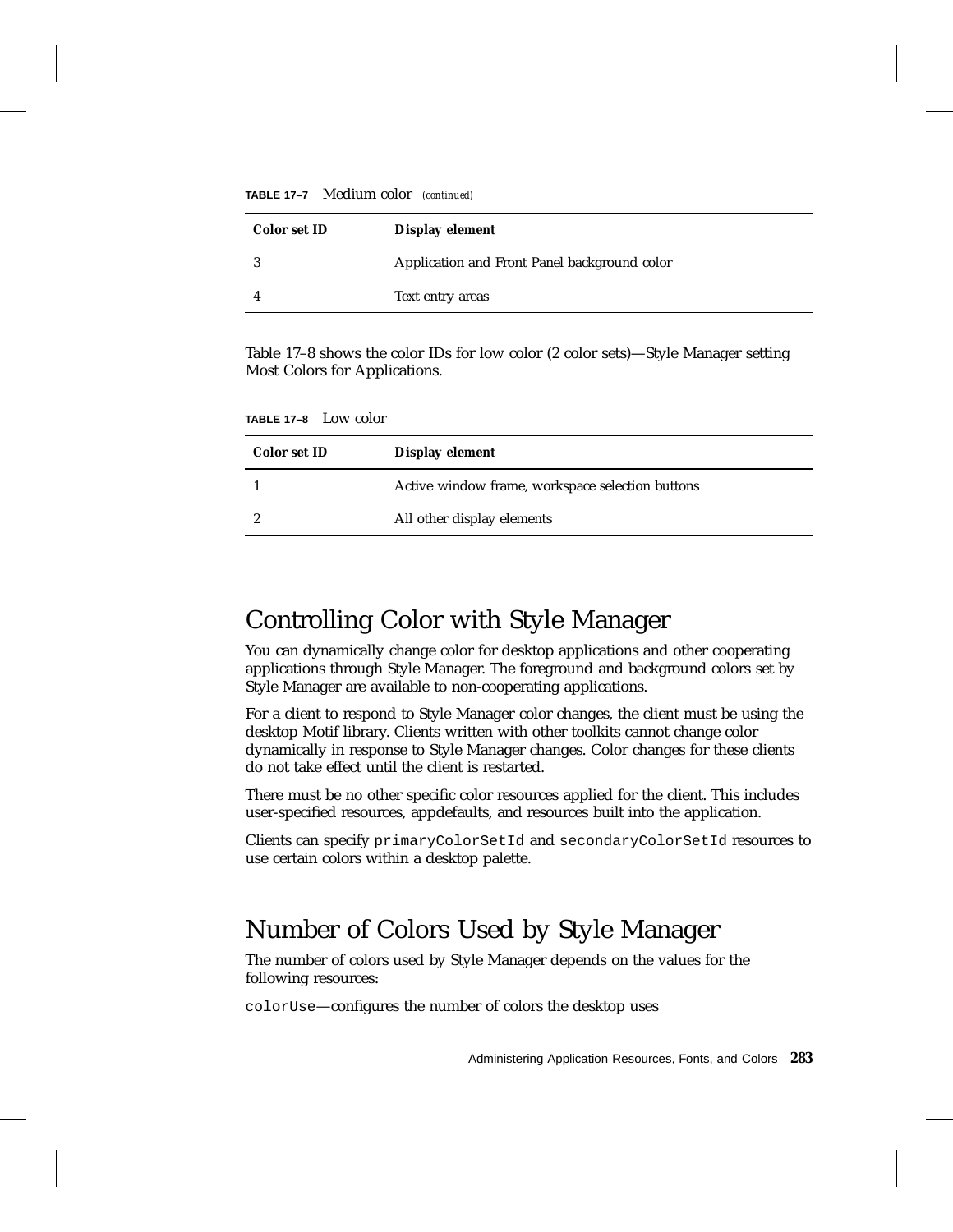shadowPixmaps—directs the desktop to replace the two shadow colors with pixmaps

foregroundColor—specifies if the foreground color changes dynamically

dynamicColor—controls whether applications change color when you switch palettes

Table 17–9 lists the maximum number of colors allocated by the desktop.

| <b>Display</b>      | Maximum Number of<br><b>Colors</b> | <b>Number Derived From</b>                                 |
|---------------------|------------------------------------|------------------------------------------------------------|
| B W                 | 2                                  | Black and white                                            |
| LOW COLOR           | 12                                 | Two color sets times five<br>colors plus black and white   |
| <b>MEDIUM COLOR</b> | 22                                 | Four color sets times five<br>colors plus black and white  |
| HIGH COLOR          | 42                                 | Eight color sets times five<br>colors plus black and white |

**TABLE 17–9** Number of Desktop Colors

To determine the maximum number of colors:

**1. Multiply the number of color sets in the palette by the number of colors within each color set.**

#### **2. Add 2 (for black and white).**

However, with the following configuration you would only have ten colors in your palette: four color sets times two colors in each set (background and selectColor) plus black and white:

#### \*colorUse: MEDIUM\_COLOR \*shadowPixmaps: True \*foregroundColor: White

**Note -** Multi-color icons use fourteen additional colors.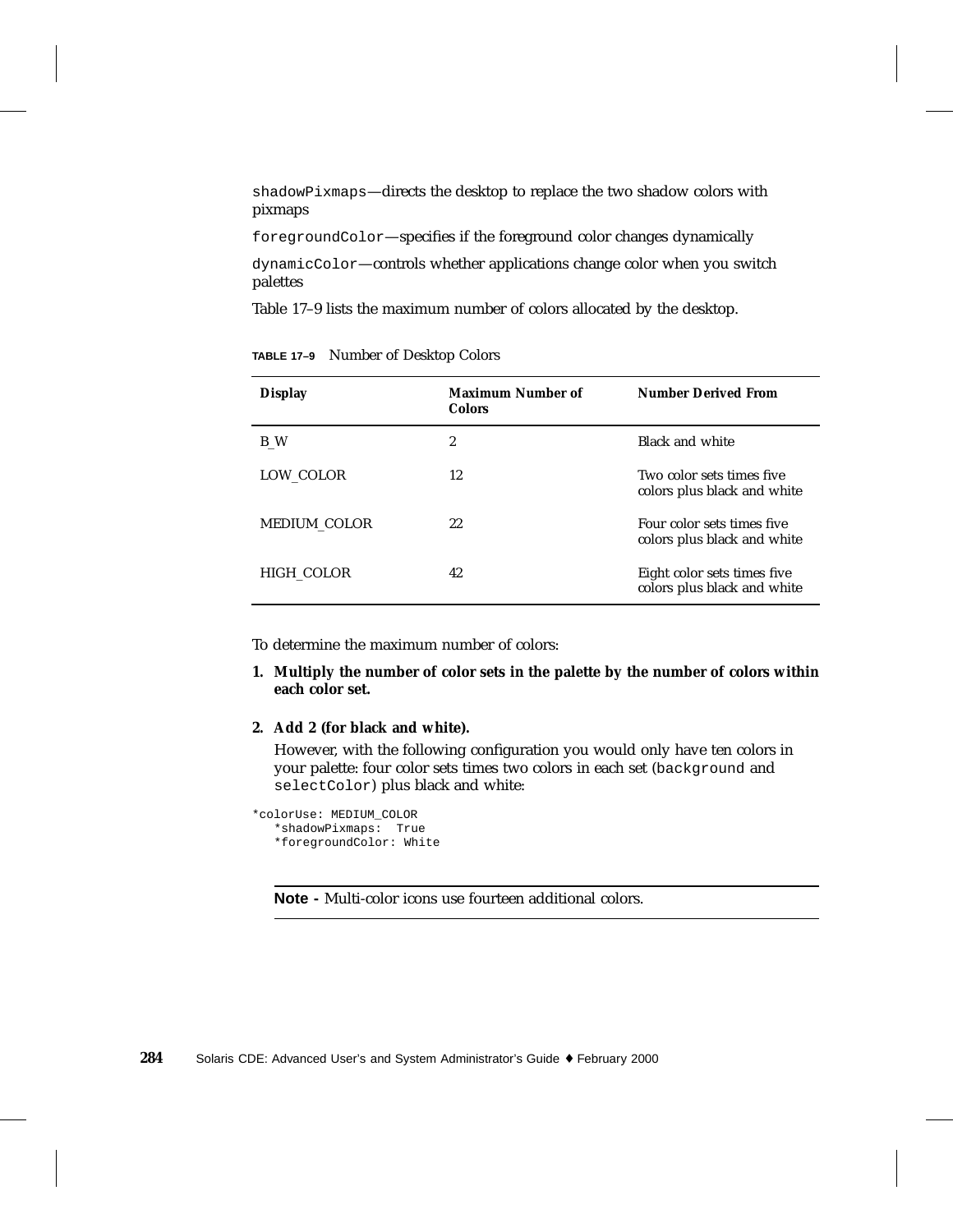### colorUse Resource

The default value of the colorUse resource is MEDIUM\_COLOR. The value of this resource affects the number of color sets used in a palette. Other resources affect the number of colors used to make shadows. The value of the colorUse resource also affects the use of multi-color icons.

| <b>Value</b> | <b>Description</b>                                                                                                                                                                                   |
|--------------|------------------------------------------------------------------------------------------------------------------------------------------------------------------------------------------------------|
| B W          | "Black and White" Style Manager setting Displays with 1 to 3<br>color planes Number of color sets: 2 Maximum number of<br>colors: 2 Default number of colors: 2 No multicolor icons                  |
| LOW_COLOR    | "Most Color for Applications" Style Manager setting Displays<br>with 4 to 5 color planes Number of color sets: 2 Maximum<br>number of colors: 12 Default number of colors: 12 No multicolor<br>icons |
| MEDIUM COLOR | "More Colors for Application" Style Manager setting Displays<br>with 6 color planes Number of color sets: 4 Maximum number<br>of colors: 22 Default number of colors: 22 Multicolor icons            |
| HIGH COLOR   | "More Colors for Desktop" Style Manager setting Displays with<br>7 or more color planes Number of color sets: 8 Maximum<br>number of colors: 42 Default number of colors: 42 Multicolor<br>icons     |
| default      | The desktop chooses the correct value for that display. (To<br>reduce the number of colors used by the desktop for high-color<br>displays, the default colorUse resource is set to<br>MEDIUM COLOR.) |

### shadowPixmaps Resource

The shadowPixmaps resource directs the desktop to replace the two shadow colors with pixmaps. These pixmaps mix the background color with black or white to simulate top or bottom shadow values. This reduces the number of needed colors by two, since color cells do not need to be allocated for the shadow colors.

| Value | <b>Description</b>                                                                                   |
|-------|------------------------------------------------------------------------------------------------------|
| True  | The desktop creates a topShadowPixmap and bottomShadowPixmap<br>to use instead of the shadow colors. |
| False | topShadowColor and bottomShadowColor from the palette are used.                                      |

The default value for shadowPixmaps depends on the colorUse resource you have and the hardware support for the display.

Administering Application Resources, Fonts, and Colors **285**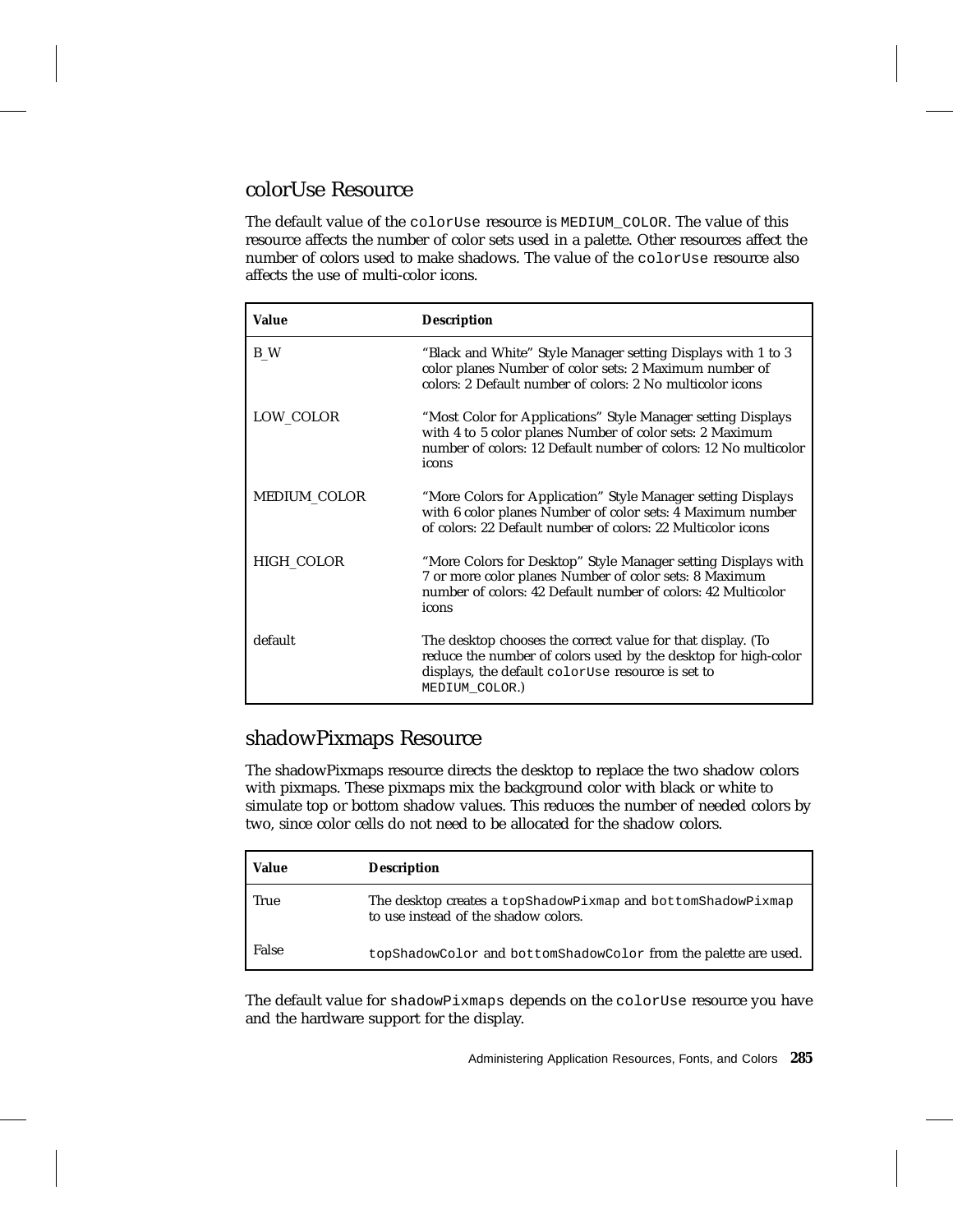#### foregroundColor Resource

The foregroundColor resource specifies how the foreground is configured in a palette.

| <b>Setting</b>    | Result                                                                                                                                                                                              |
|-------------------|-----------------------------------------------------------------------------------------------------------------------------------------------------------------------------------------------------|
| White             | Foreground is set to white.                                                                                                                                                                         |
| Black             | Foreground is set to black.                                                                                                                                                                         |
| Dynamic (Default) | Foreground is dynamically set to black or white, depending on the<br>value of background. For instance, white letters on a yellow<br>background are difficult to read, so the system chooses black. |

If foregroundColor is set to either Black or White, the number of colors in the color set is reduced by one, and the foreground will not change in response to changes in the background color.

The default value for foregroundColor is Dynamic, except where the value of colorUse is B\_W.

### dynamicColor Resource

The dynamicColor resource controls whether applications change color dynamically; that is, whether the clients change color when you switch palettes.

| Value | <b>Description</b>                                                                                                                         |
|-------|--------------------------------------------------------------------------------------------------------------------------------------------|
| True  | Clients change color dynamically when a new palette is selected. This is<br>the default value.                                             |
| False | Clients do not change color dynamically. When a new palette is selected,<br>clients will use the new colors when the session is restarted. |

When the value of the dynamicColor resource is True, clients that cannot change colors dynamically (non-Motif applications) allocate different cells in the color map than clients that can change colors dynamically, even if you see the same color.

**Note -** Since all clients can share the same color cells, setting dynamicColor to False reduces the number of colors your desktop consumes.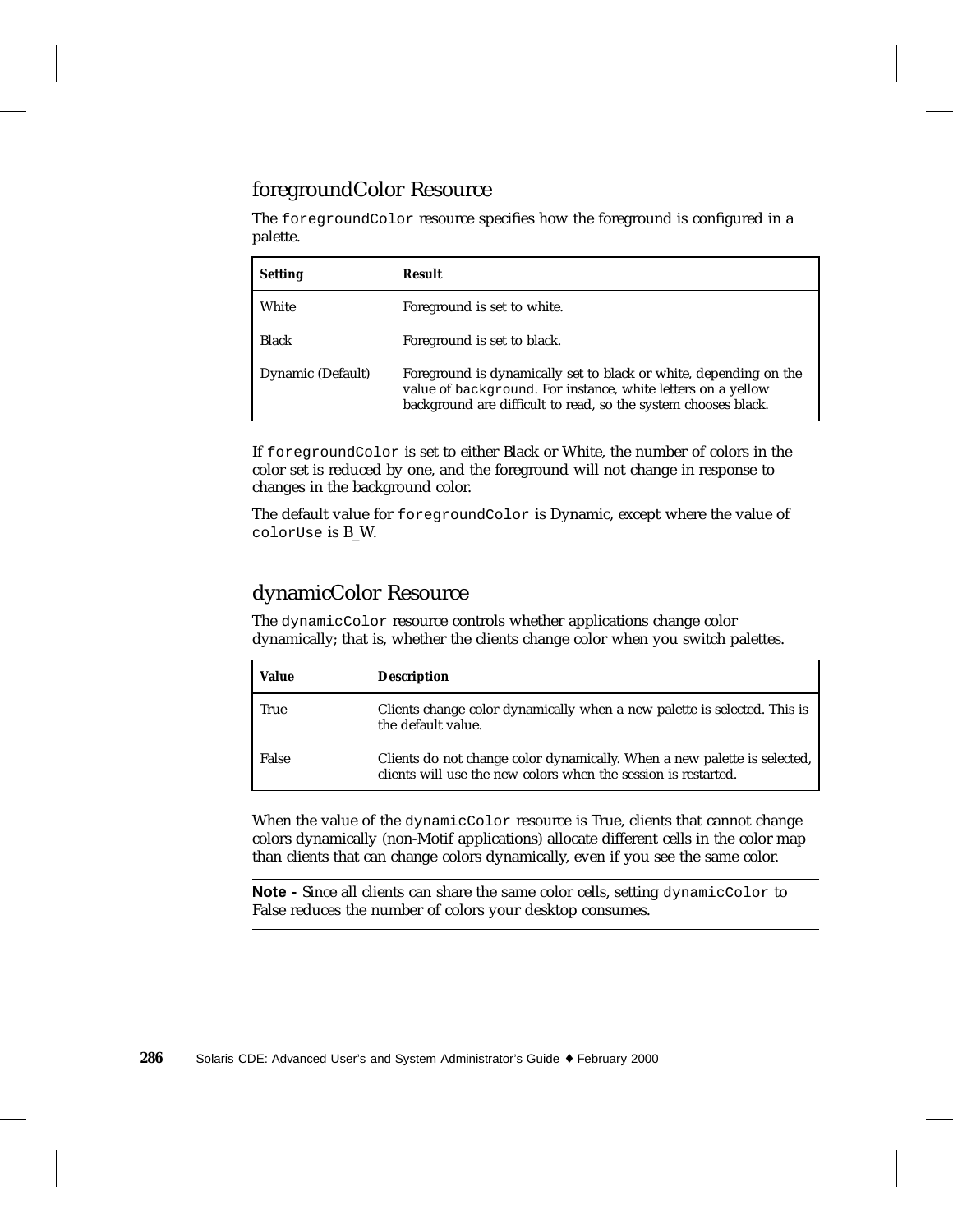# Setting Shadow Thicknesses for Application Windows

The desktop defines a default shadow thickness of one pixel for the components in application windows, such as button shadows and focus highlight. Motif 1.2 applications use this resource value; other applications may not obtain this resource value and therefore will appear different on the display.

To set the shadow thickness to one pixel for non-Motif 1.2 applications:

- **1. Log in as root.**
- **2. Create the** /etc/dt/config/*language*/sys.resources **file.**

#### **3. Specify the application-specific resource in** /etc/dt/config/*language*/sys.resources **as follows:**

*application\_class\_name*\*XmCascadeButton\*shadowThickness: 1

For more information about overriding system default resources and specifying additional resources for all desktop users, see "Loading the Session Resources" on page 27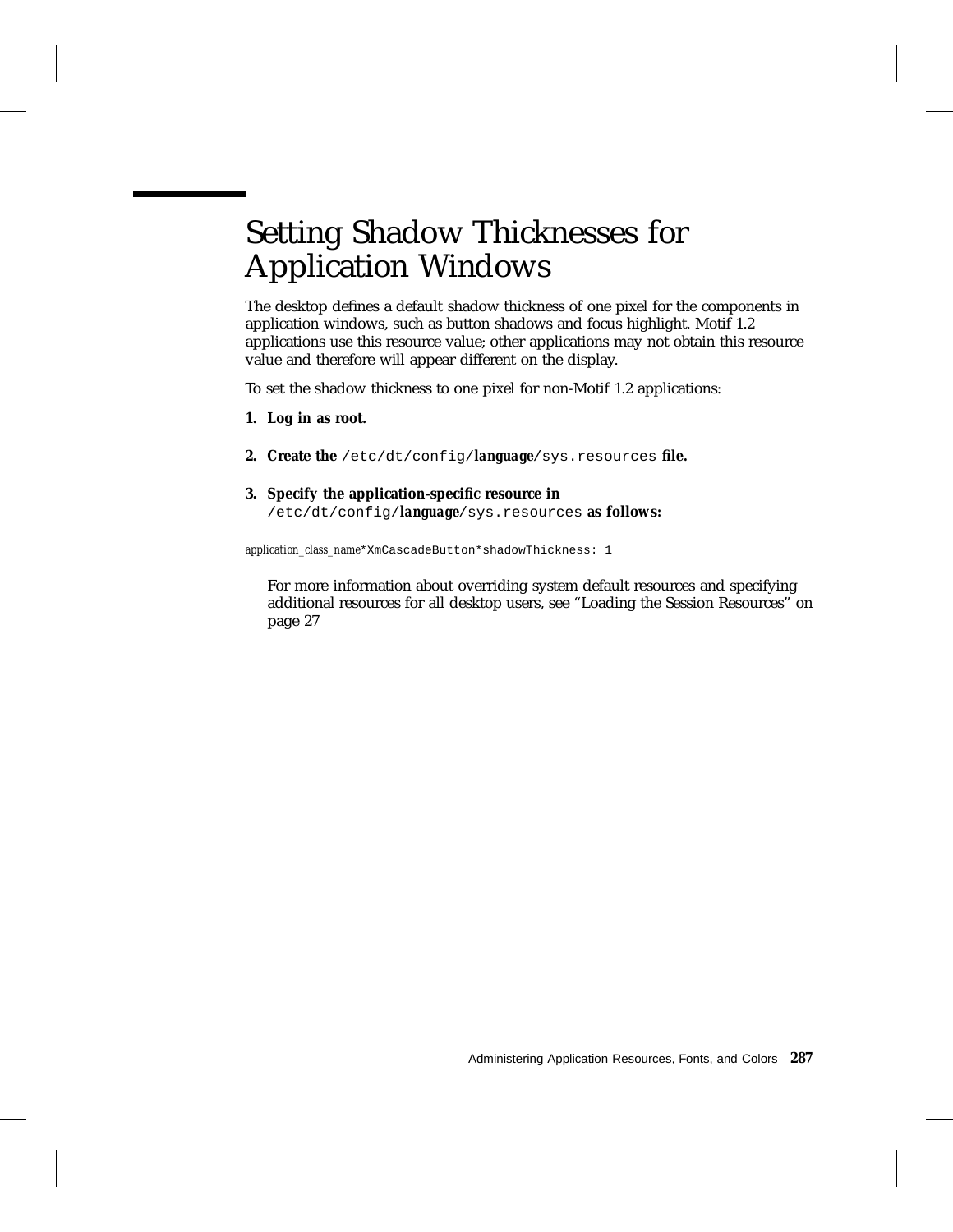Solaris CDE: Advanced User's and System Administrator's Guide ♦ February 2000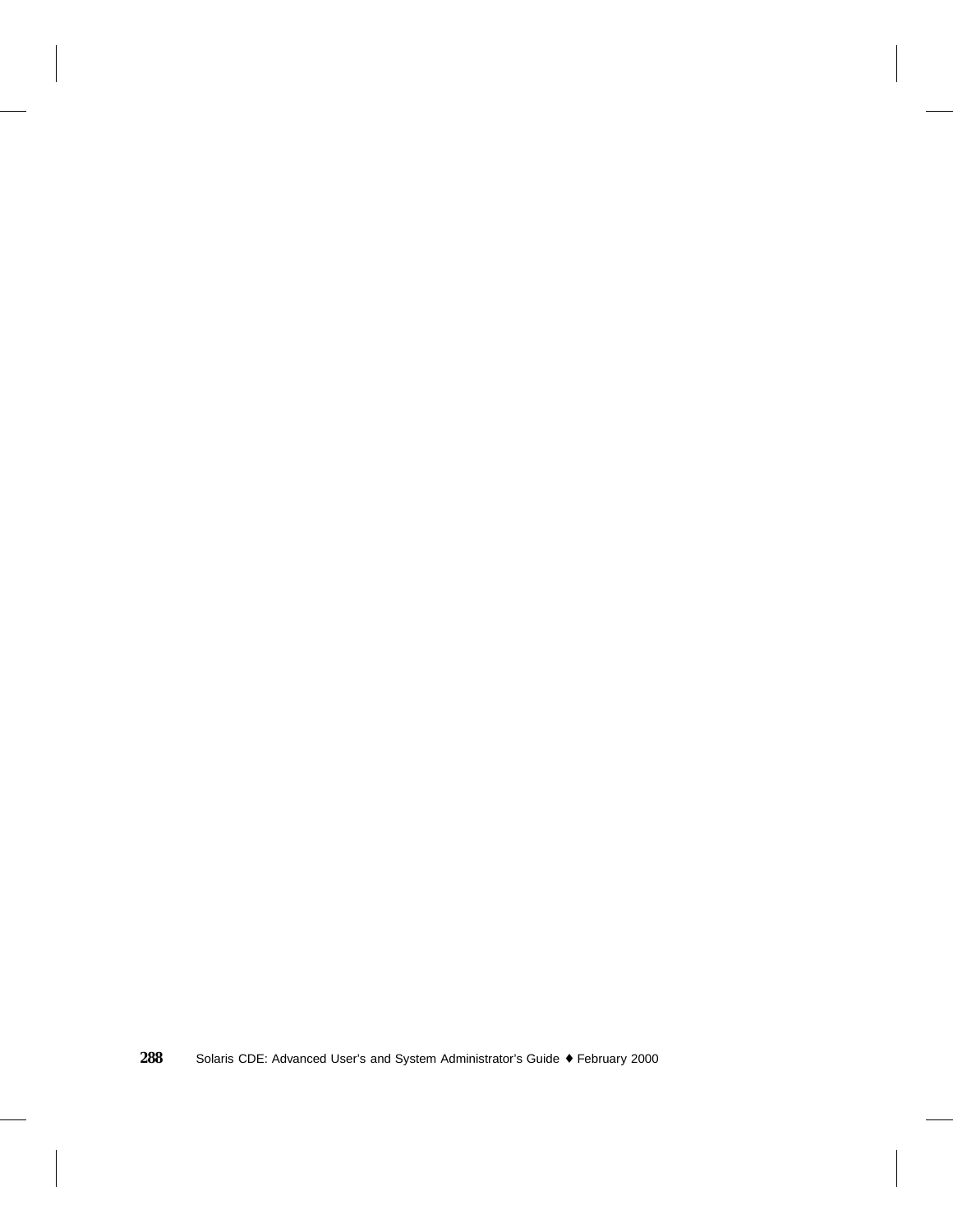### CHAPTER **18**

# Configuring Localized Desktop Sessions

To configure localized desktop sessions, you will need to:

- Set the LANG environment variable and other National Language Support (NLS) environment variables
- Access language-dependent message catalogs and resource files
- Execute applications remotely across internationalized systems
- "Managing the LANG Environment Variable" on page 289
- "Finding Fonts" on page 292
- "Localizing app-defaults Resource Files" on page 292
- "Localizing Actions and Data Types" on page 293
- "Localizing Icons and Bitmaps" on page 293
- "Localizing Help Volumes" on page 295
- "Localizing Message Catalogs" on page 295
- "Executing Localized Desktop Applications Remotely" on page 296
- "Resetting Your Keyboard Map" on page 296

# Managing the LANG Environment Variable

The LANG environment variable must be set for the desktop to use the operating system's language-sensitive routines. The desktop supports:

Western Europe, Latin-based languages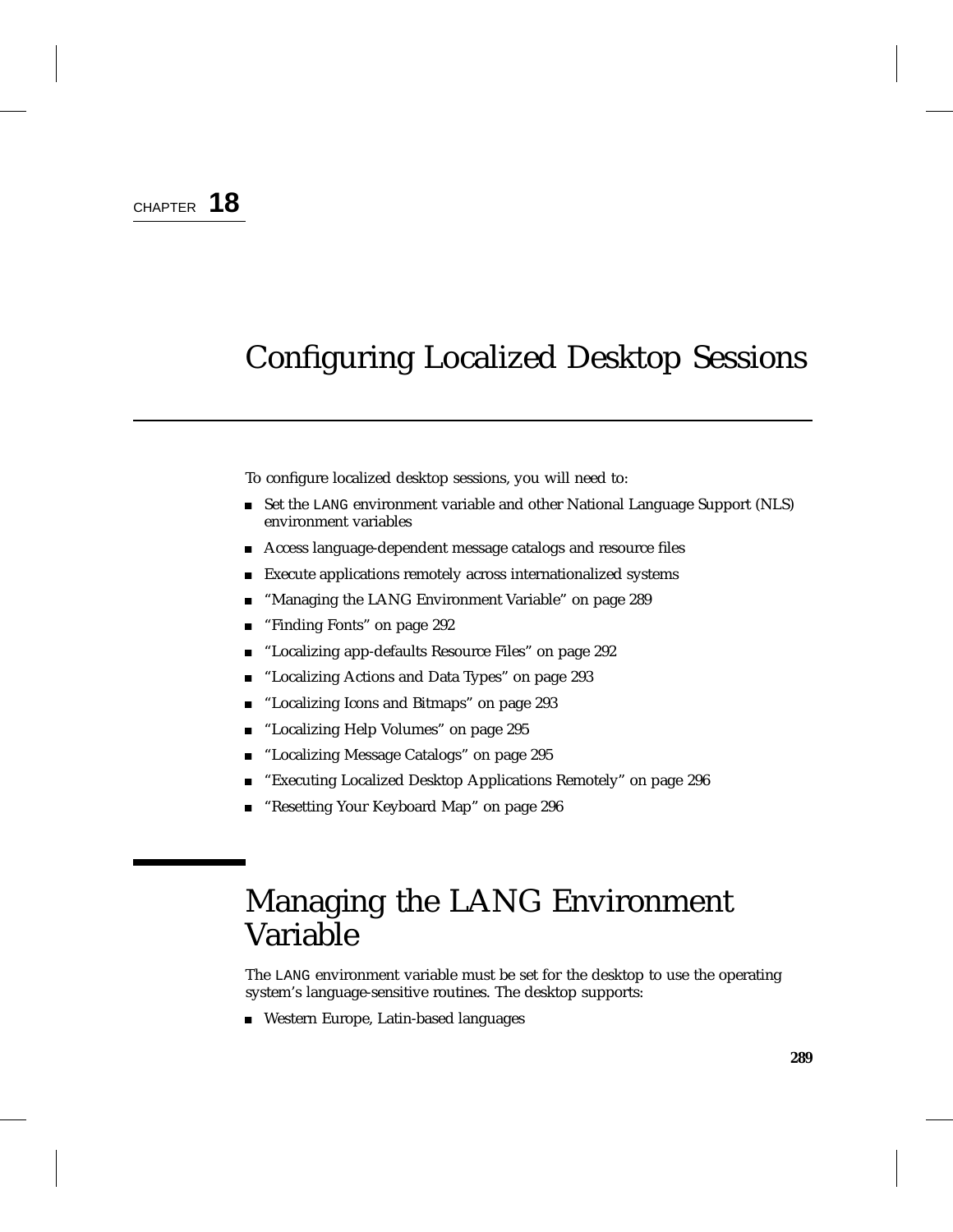- **Japanese**
- Traditional Chinese
- **Simplified Chinese**
- **Korean**

**Note -** Support for other languages may have been added by your desktop vendor.

You can set LANG to any value supported by the operating system. The Options menu in the login screen displays the list of supported languages and territories.

There are four ways to set LANG for the desktop:

- $\blacksquare$  By editing a resource in the Xconfig file
- Using the Options menu in the login screen
- By creating an executable sh or ksh Xsession.d script. (See "Sourcing Xsession.d Scripts" on page 24 for more information about using an Xsession.d script.)
- By editing the user's .dtprofile file

When LANG is set, the desktop uses the following language-dependent files to determine the localized interface.

Colors—/usr/dt/palettes/desc*.language*

Backdrops—/usr/dt/backdrops/desc*.language*

### Setting the Language for Multiple Users

If you set the language by means of an  $X$ config file, the login screen is localized and LANG is set for all users. This is the only way to change LANG for all displays in multi-display systems. (To modify Xconfig, copy /usr/dt/config/Xconfig to /etc/dt/config/Xconfig.)

The language is set by placing the following line in  $/$ etc $/$ dt $/$ config $/$ Xconfig:

dtlogin.*host\_display*.language: *language*

For example, the following line sets LANG to Swedish\_locale on display my\_host:0.

dtlogin.my\_host\_0.language: Swedish\_locale

The dtlogin client reads the appropriate message catalog for that language and brings up the localized login screen. The dtlogin client then determines the list of locales using the following resources in the /etc/dt/config/Xresources resource file:

- dtlogin\*language
- **290** Solaris CDE: Advanced User's and System Administrator's Guide ♦ February 2000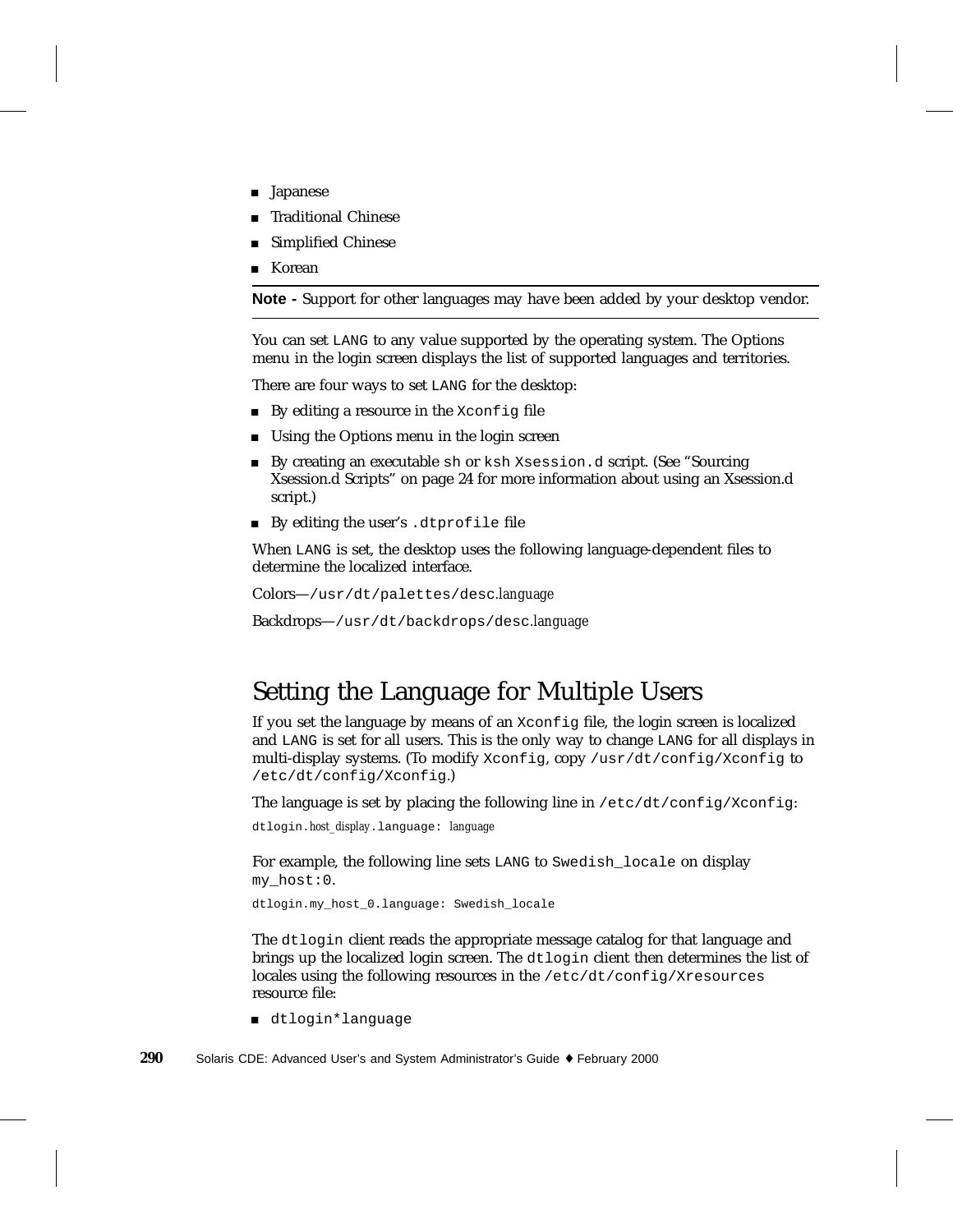- dtlogin\*languageList
- dtlogin\*languageName

The Xconfig file may need to set the NLSPATH environment variable appropriately for the chosen language. If this is not the case, or if you want to set NLSPATH yourself, see "NLSPATH Environment Variable" on page 292.

### Setting the Language for One Session

To set the language for one session, use the login screen Options menu. The login screen is localized and LANG is set for the user. LANG returns to its default value (set in dtlogin) at the conclusion of the session.

### Setting the Language for One User

A user can override the login's LANG setting within the *HomeDirectory*/.dtprofile file. The login screen is not localized, and LANG is set for the user.

If you use sh or ksh:

LANG=*language* export LANG

If you use  $\cosh$ :

setenv LANG *language*

## LANG Environment Variable and Session **Configuration**

The LANG environment variable changes the directory name that is searched for your session configuration files.

The localized session configuration files are:

- /usr/dt/config/*language*/Xresources (Login Manager resource file)
- /usr/dt/config/*language*/sys.font (Session Manager resource file)
- /usr/dt/config/*language*/sys.resources (Session Manager resource file)
- /usr/dt/config/*language*/sys.session (Session Manager executable shell)
- /usr/dt/config/*language*/sys.dtwmrc (Window Manager resource file)
- /usr/dt/appconfig/types/*language*/dtwm.fp (Window Manager Front Panel)

Configuring Localized Desktop Sessions **291**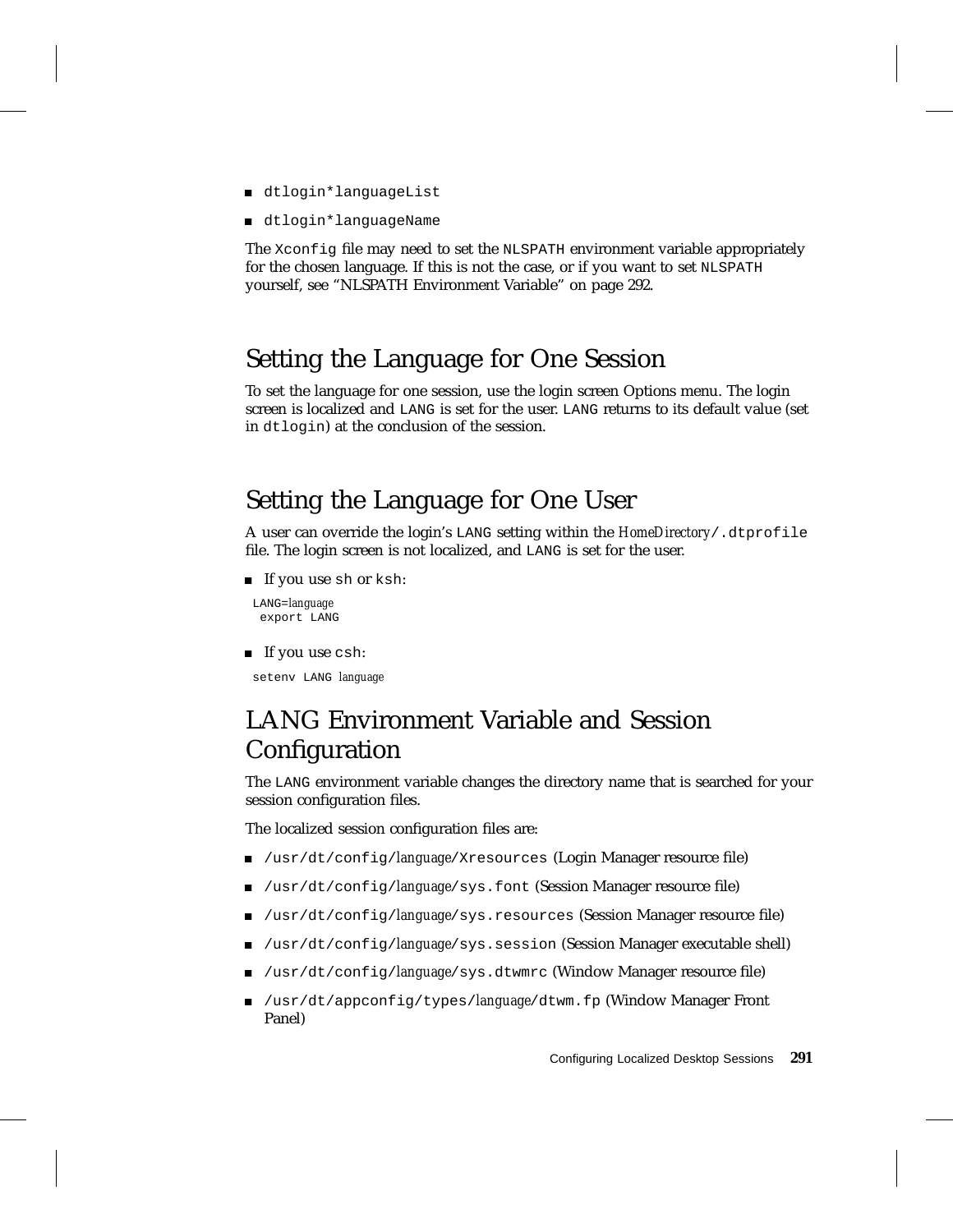### Setting Other NLS Environment Variables

Besides LANG, there are other NLS environment variables such as LC\_CTYPE and LC\_ALL. These variables are not affected by the dtlogin language resource nor by the login screen Options menu. They must be set in the following files:

- System-wide variables: /etc/dt/config/Xsession.d
- Personal variables: *HomeDirectory*/.dtprofile

#### NLSPATH Environment Variable

The NLSPATH environment variable determines the directory paths that applications search for message catalogs. Both LANG and NLSPATH must be set to use those message catalogs. Refer to "Localizing Message Catalogs" on page 295 for the location of localized messages. Most desktop clients will prefix the path to NLSPATH upon startup.

# Finding Fonts

Fonts included with the desktop are in the  $/usr/1ib/X11/fonts$  directory. Each directory contains a directory file, fonts.dir, and an alias file, fonts.alias. See the mkfontdir man page for information on creating the fonts.dir and fonts.alias files.

To list all fonts available at a server, user the xlsfonts command. To add or delete fonts to the server, use the xset command.

# Localizing app-defaults Resource Files

The default location for the app-defaults file for the desktop clients is /usr/dt/app-defaults/*language*. For example, if LANG is set to Swedish\_locale, then applications will look for their app-defaults file in /usr/dt/app-defaults/Swedish\_locale. If LANG is not set, *language* is ignored, and applications look for their app-defaults file in /usr/app-defaults/C.

To change the location of app-defaults, use the XFILESEARCHPATH environment variable. For example, to move app-defaults to /users, set XFILESEARCHPATH to /usr/app-defaults/*language*/*classname*.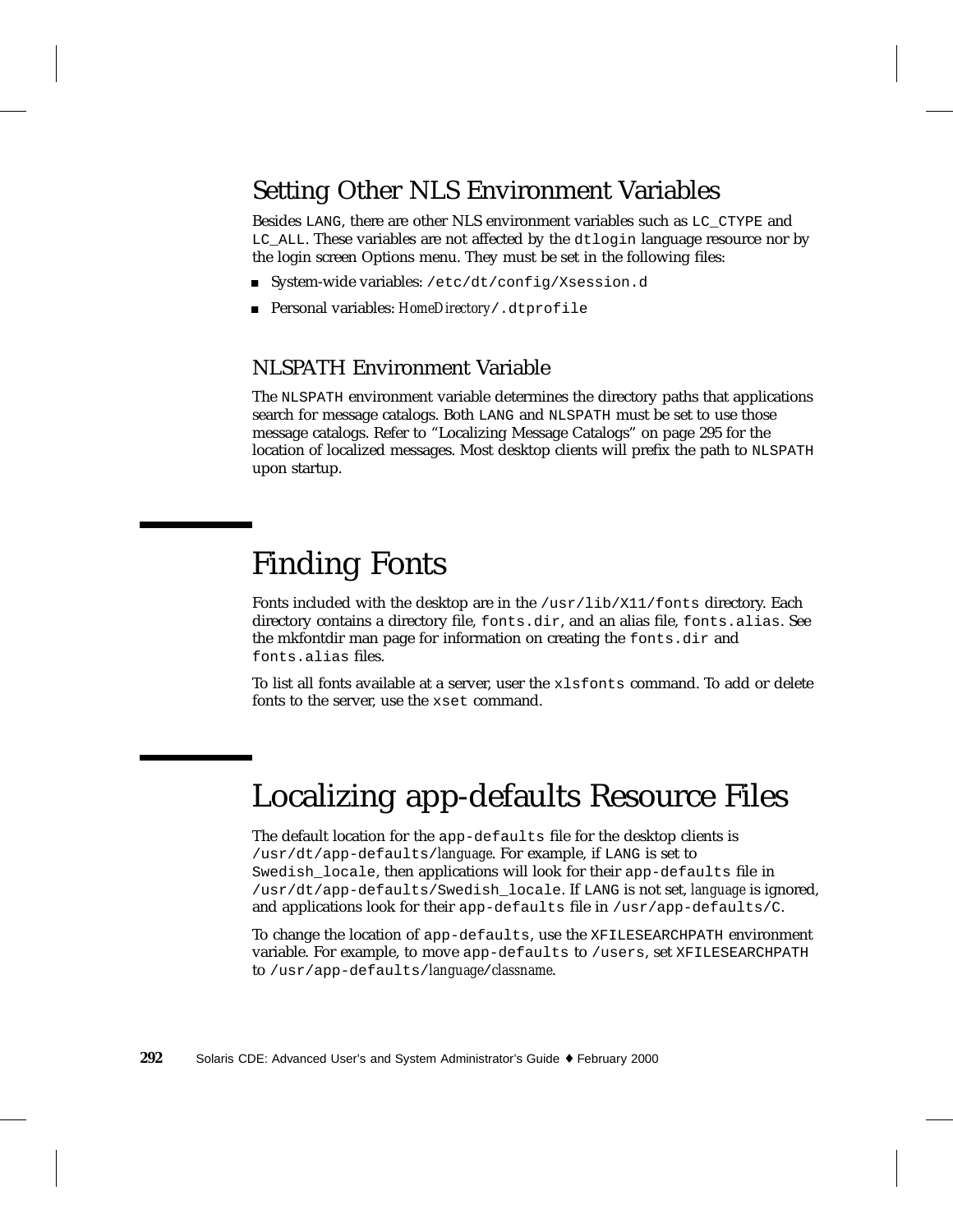If you set XFILESEARCHPATH in *HomeDirectory*/.dtprofile, the value applies to all desktop and X clients you run. Nonclients will not find their resource files unless you link or copy them into the directory specified by XFILESEARCHPATH.

## Localizing Actions and Data Types

**Note -** To customize a file in the /usr/dt/appconfig directory, copy the file to the /etc/dt/appconfig directory prior to customizing.

The search path for action and data-type definition files includes language-dependent directories in:

- Personal: *HomeDirectory*/dt/types
- System-wide: /etc/dt/appconfig/types/*language*
- Built-in: /usr/dt/appconfig/types/*language*

The search path for Application Manager's configuration files is:

- Personal: *HomeDirectory*/dt/appmanager
- System-wide: /etc/dt/appconfig/appmanager/*language*
- Built-in: /usr/dt/appconfig/appmanager/*language*

File and directory names in this directory are localized.

# Localizing Icons and Bitmaps

To localize an icon, edit the icon with Icon Editor and save it in:

/etc/dt/appconfig/icons/*language*

If you save it in a different directory, set the XMICONSEARCHPATH environment variable to include the directory where you saved the icon. The XMICONBMSEARCHPATH environment variable controls the path used to search for icons.

Configuring Localized Desktop Sessions **293**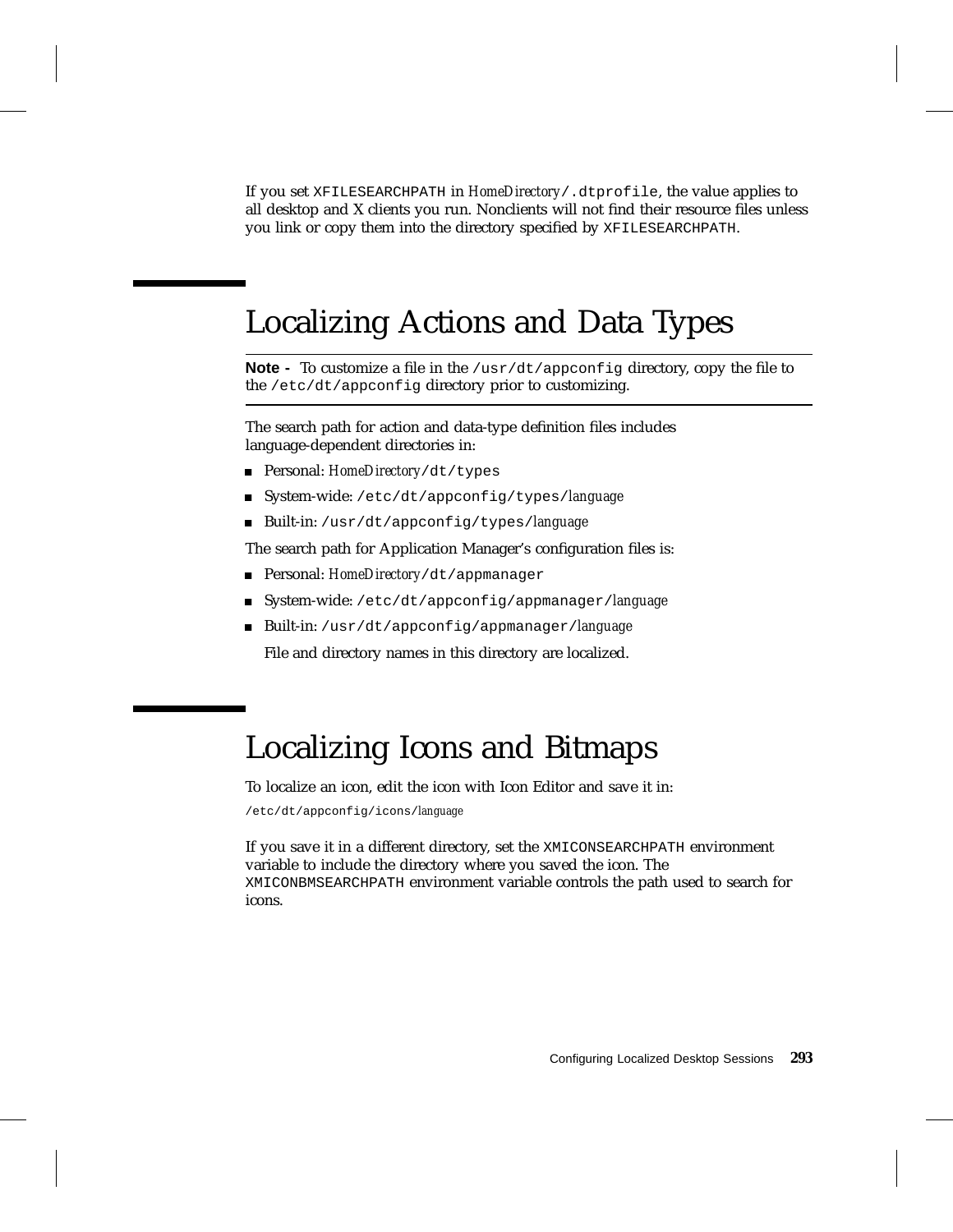# Localizing Backdrop Names

Localization of backdrops is done through the use of description files (desc.*language* and desc.backdrops). No specific localized directory exists (such as /usr/dt/backdrops/*language*) for backdrop files. All locales use the same set of backdrop files but have their own desc.*language* file containing the translated names of the backdrops.

The description file contains resource specifications for the backdrop names that are translated. For example:

Backdrops\*Corduroy.desc: Velours Backdrops\*DarkPaper.desc: PapierKraft Backdrops\*Foreground.desc: AvantPlan

The desc.*language* file is used to retrieve the description of the backdrops for locale *language* in order to display the backdrop in the Style Manager. If there is a description specification, it will be displayed in the Style Manager backdrops list. Otherwise, the backdrop file name will be used.

Users can add their own backdrop descriptions in the *HomeDirectory*/.dt/backdrops/desc.backdrops file. This file is used to retrieve the backdrop descriptions for all backdrops added by the user regardless of locale.

The search path for the description files is:

- Personal: *HomeDirectory*/.dt/backdrops/desc.backdrops
- System-wide: /etc/dt/backdrops/desc.*language*
- Built-in: /usr/dt/backdrops/desc.*language*

## Localizing Palette Names

Localization of palettes is done through the use of description files (desc.*language* and desc.palettes). No specific localized directory exists (such as /usr/dt/palettes/*language*). All locales use the same set of palette files but have their own desc.palettes file containing the translated names of the palettes.

The description file contains resource specifications for the palette names that are translated. For example:

Palettes\*Cardamon.desc: Cardamone Palettes\*Cinnamon.desc: Cannelle<br>Palettes\*Clove.desc: Brun Palettes\*Clove.desc: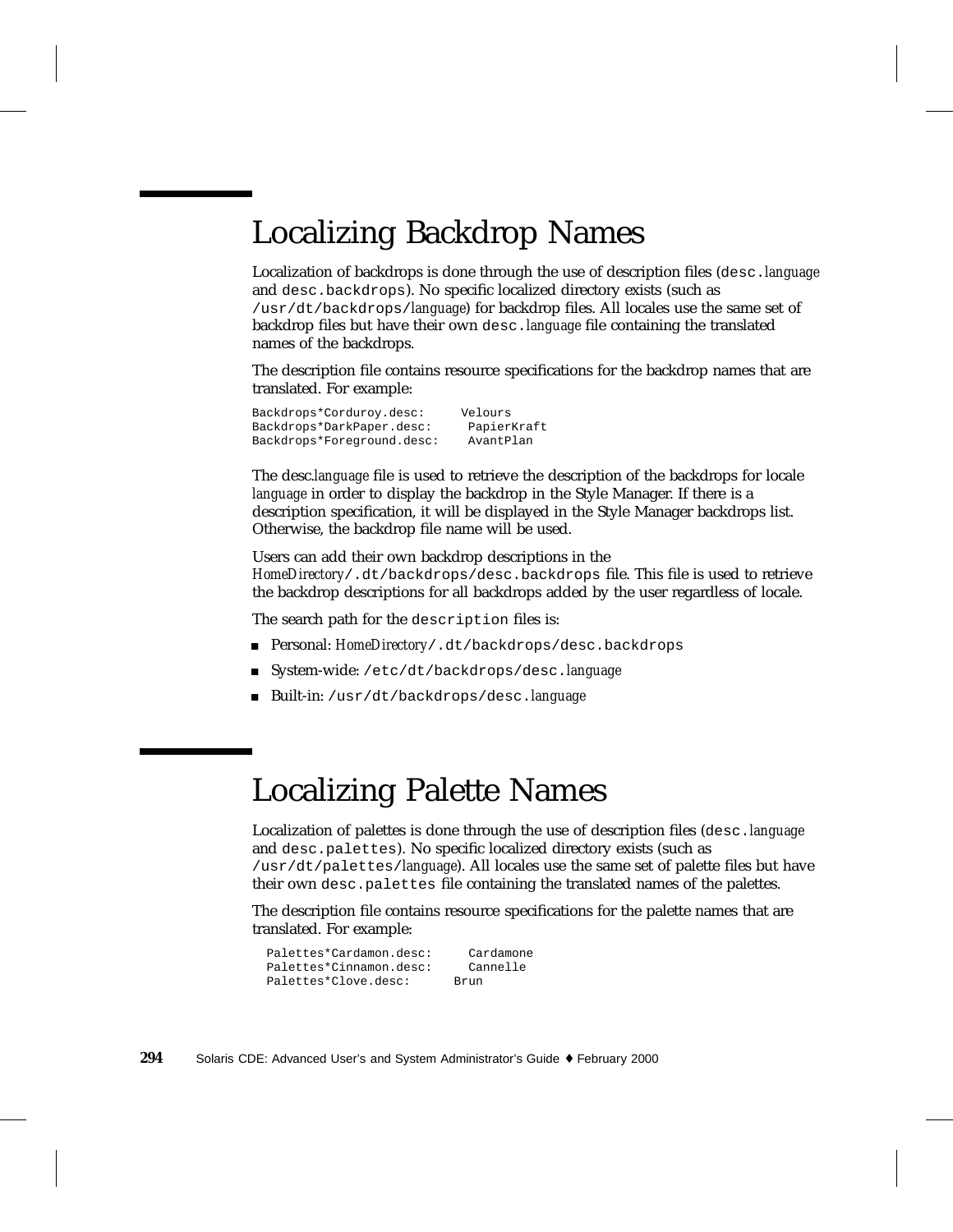The desc.*language* file is used to retrieve the description of the palettes for locale *language* in order to display the palette in the Style Manager list. If there is a description specification it will be displayed in the Style Manager palettes list. Otherwise, the palette file name will be used.

Users can add their own palette descriptions in the *HomeDirectory*/.dt/palettes/desc.palettes file. This file is used to retrieve the palette descriptions for all palettes added by the user regardless of locale.

The search path for the description files is:

- Personal: *HomeDirectory*/.dt/palettes/desc.palettes
- System-wide: /etc/dt/palettes/desc.*language*
- Built-in: /usr/dt/palettes/desc.*language*

# Localizing Help Volumes

If you have localized a help volume, you must store it in one of the following directories. The first help volume found is the one used. The directories are searched in the following order:

- Personal: *HomeDirectory*/.dt/help
- System-wide: /etc/dt/appconfig/help/*language*
- Built-in: /usr/dt/appconfig/help/*language*

# Localizing Message Catalogs

If you have localized a message catalog, store it in the following directory:

/usr/dt/lib/nls/msg/*language*.

These directories contain the \*.cat files.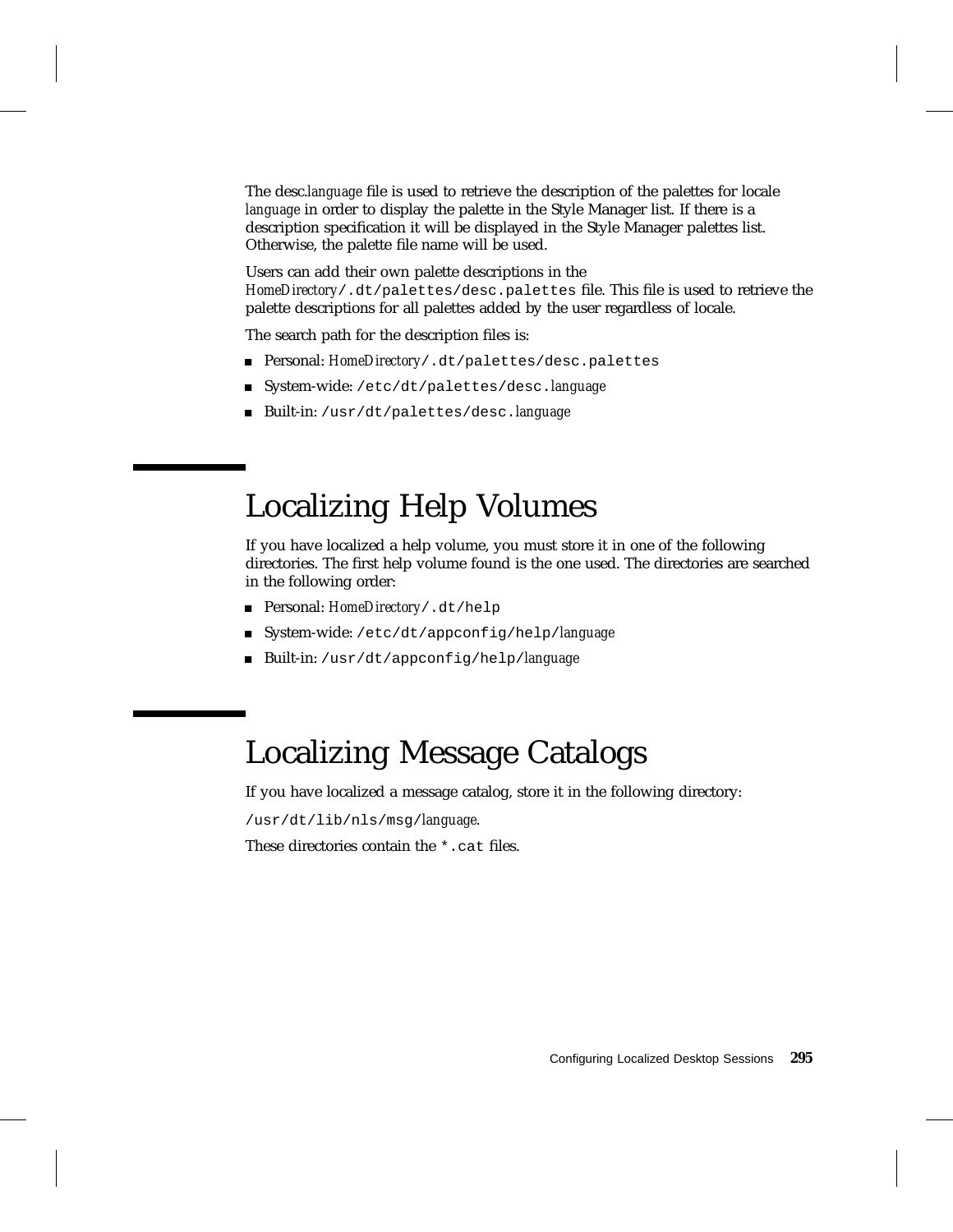# Executing Localized Desktop Applications Remotely

You can invoke localized desktop applications on any remote execution host that has a similarly localized desktop installation. The values of the NLS-related environment variables on the host that is invoking the application are passed to the remote host when the application is started. However, the environment variables do not contain any host information.

## Resetting Your Keyboard Map

If you see unexpected characters and behaviors, or characters cannot be displayed or typed, you might need to reset or install your keyboard map or change your input method.

The input method is determined by the LC\_CTYPE, LANG, or LC\_ALL environment variables, or the language specified by the −lang option.

For example, if the user wants to open a terminal with the C locale within a POSIX shell:

LANG=C dtterm

This new terminal uses the C locale including the C input method and fonts. If you are using a language-specific keyboard, the input method may not accept any extended characters for input. When using the C locale with a language-specific keyboard, users need to set the LC\_CTYPE (or LANG or LC\_ALL) environment variable to an appropriate value before invoking the terminal.

For example, to use the C locale with the German keyboard, type:

LANG=C LC\_CTYPE=DeDE dtterm

If the X server has been reset and keymaps have been initialized, you can reset the proper keyboard map at the server using the txmodmap command.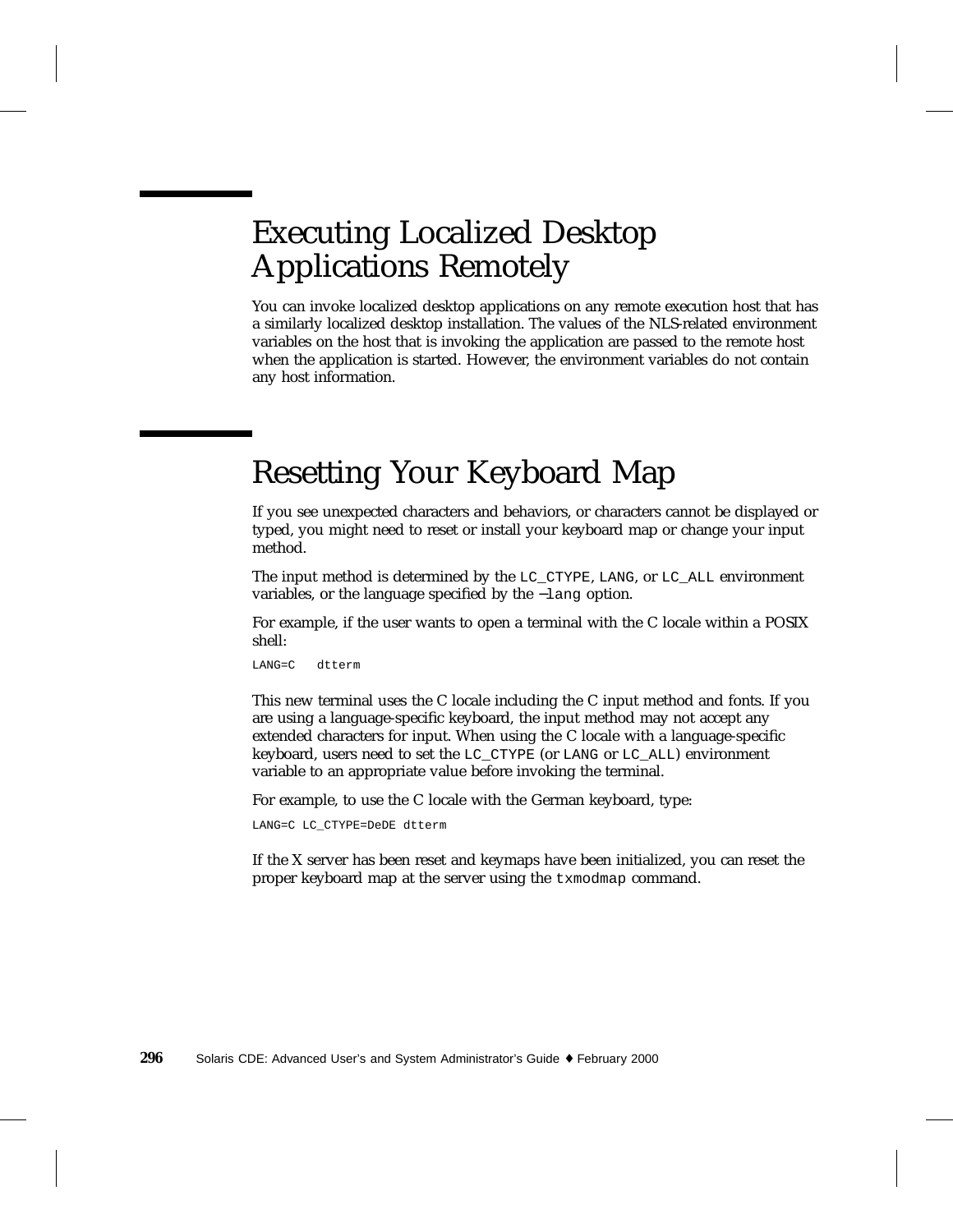### APPENDIX **A**

# dtconfig(1) Man Page

#### NAME

dtconfig - desktop configuration utility SYNOPSIS dtconfig [-d |-e |-kill |-reset |-p |-inetd |-inetd.ow ] DESCRIPTION Desktop configuration utility. Integrates CDE with the operating system of the underlying platform. System root login privilege is required to use dtconfig. OPTIONS -d Disables desktop auto-start feature. At end of boot cycle, platform's native text based login mechanism will be used. -e Enable's desktop auto-start feature. Desktop login -kill Kill desktop (window based) login process and any user sessions associated with it. Return control to system's native text based console. -reset Tell desktop (window based) login process to reread its configuration file to incorporate any changes. -p Printer actions for any printer known to platform will be created if such print actions do not already exist in the platform's actions database. This option is executed automatically at boot time if desktop autostart has been enabled. -inetd Adds /usr/dt/bin daemons to the /etc/inetd.conf file. Specific CDE background daemon setup includes rpc.ttdbserverd (ToolTalk), rpc.cmsd (Calendar Manager), and dtspcd (subprocess control). This -inetd option is called automatically by Solaris CDE package installs. This -inetd option is also useful for CDE daemon setup outside of normal Solaris CDE install, including system setup where /usr/dt has simply been mounted from some remote fileserver exporting the

#### **(continued)**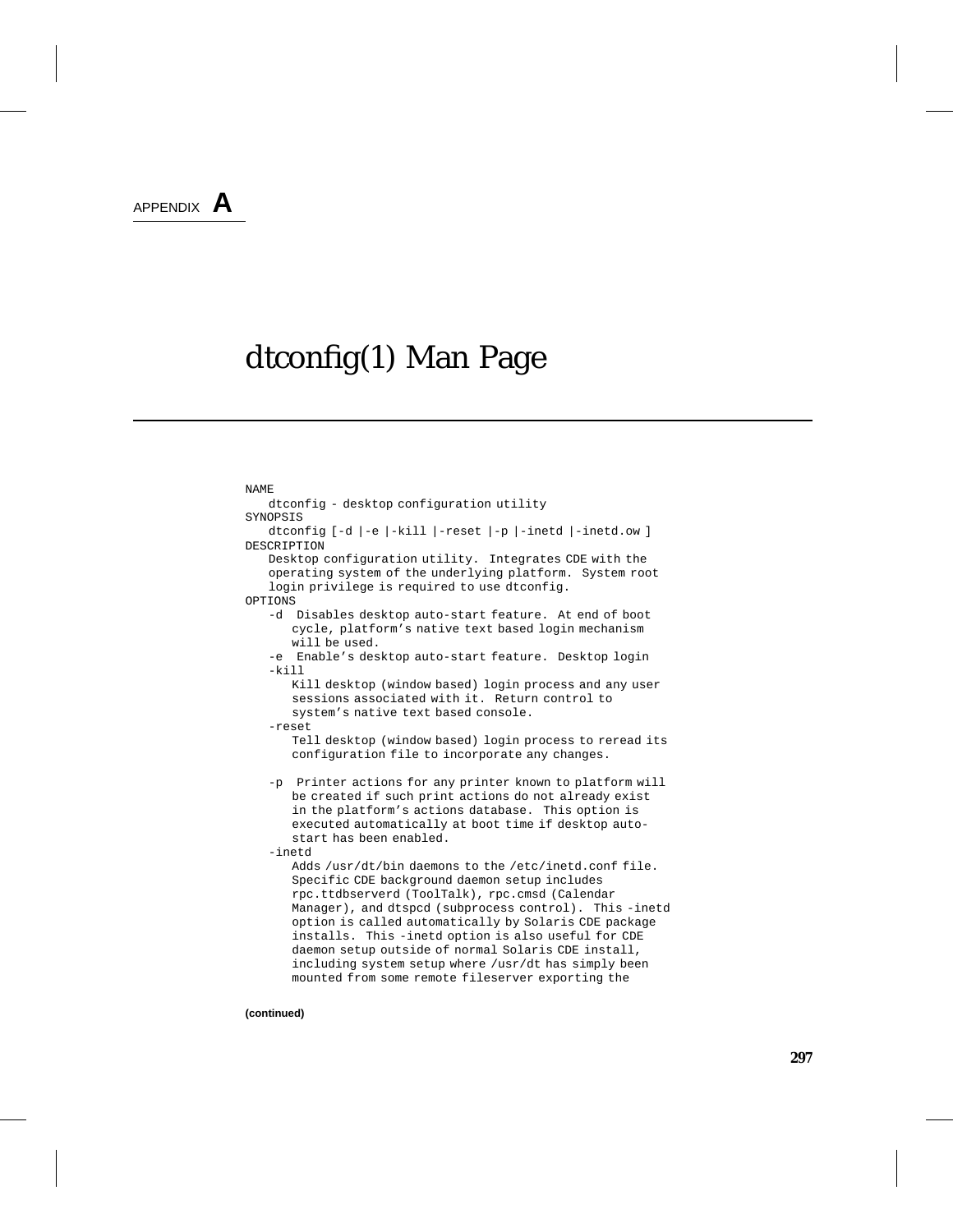#### **(Continuation)**

```
/usr/dt directory.
   -inetd.ow
      Switches the ToolTalk and Calendar Manager daemons
      (rpc.ttdbserverd & rpc.cmsd) start lines in
      /etc/inetd.conf back to the older /usr/openwin/bin
      area. This option is called automatically by Solaris
      CDE package remove scripts when needed. It is also
      useful outside of normal Solaris package remove opera-
      tions when /usr/dt is about to be manually removed or
      unmounted.
RETURN VALUES
   0 Successful completion
  >0 Error condition
FILES<br>/usr/dt/bin/dtconfig
                          location of dtconfig utility
SEE ALSO
   dtlogin (1), dtprintinfo (1)
```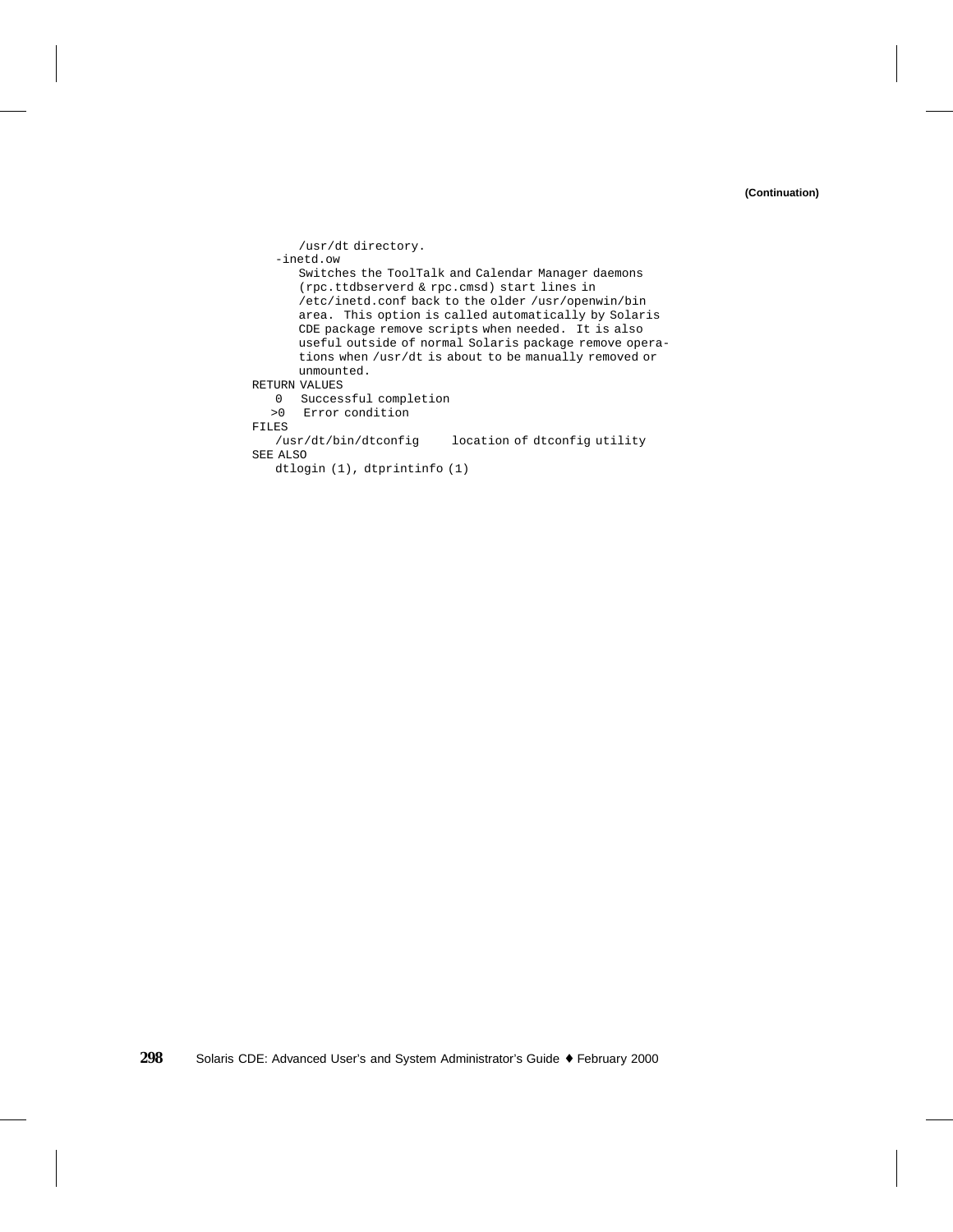# Index

#### **Special Characters**

\* wildcard character, 207 ? wildcard character, 207

#### **A**

action definition file, created by Create Action, 156 action file, 156, 175 contents, 147 creating, 71, 175 definition, 146 action icon, 146, 175 creating, 175 required by desktop, 66 Action Icons controls, in Create Action, 159 Action Name field in Create Action, 159 action search path*, see* database search path, action servers*, see* database servers, actionIcon resource, 176 actions accepting dropped file or prompting, 182 accepting dropped files, 148, 181 accepting multiple dropped files, 185 argument count restrictions, 189 arguments, 180 arguments, non-file, 183 associating icon with, 219 associating with data types, 204

COMMAND, 170 configuration files, 171 creating icons for applications, 146 creating manually, 169, 171 default icon, 176 default terminal, 187 different double-click and drop functionality, 189 editing, 177 environment variables, 193 example, 172, 173 execution string, 179 file arguments, 148 icons for, 166, 176 icons representing, 175 integrated with dtappintegrate, 75 interchangeable arguments, 185 introduction, 144 labels, 176, 195 limitations of Create Action, 156 localized, 194 MAP, 170 mapping, 151 modifying, 177 name, 156, 175 no arguments, 181 no display output, 160 non-file arguments, 156, 183 non-interchangeable arguments, 184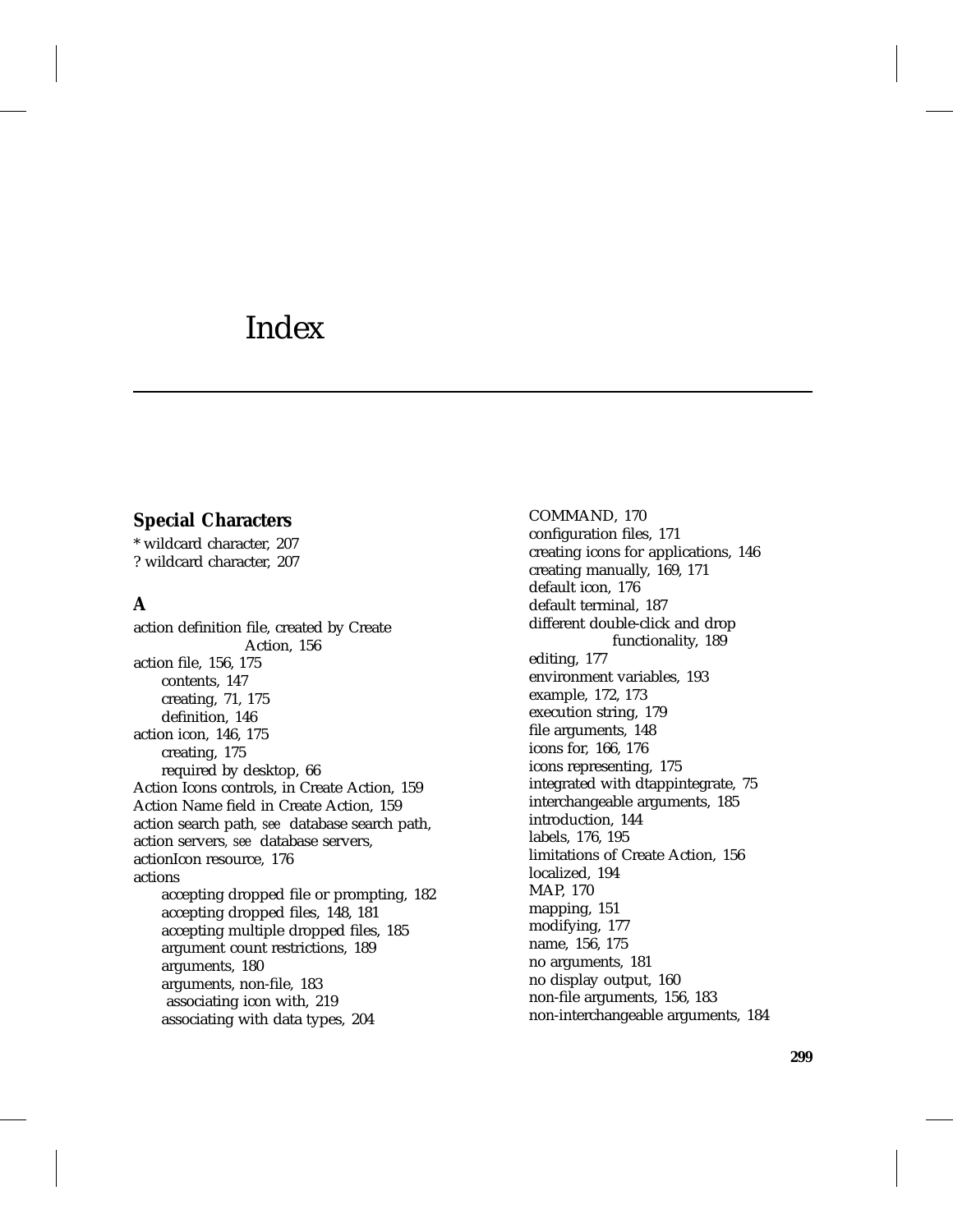precedence rules, 178 prompting for file, 182 providing shells, 183 reason to create manually, 170 relationship to data types, 150 reloading, 174 required for registration, 62 restricted by data type, 151, 188 restricting arguments, 188 running as different user, 194 running other actions, 193, 194 running remote applications, 118, 190 server for, 116 string variables in, 192 terminal options, 187 terminal support for, 187 TT\_MSG, 171 types of, 170, 172 used by Front Panel, 145 used in menus, 145 uses, 148 variables in definitions, 192 window support, 160 windowing support for, 186 without data, 181 ACTIONS field, 204 actions*, see* action file files representing, actions*, see* arguments parameters, actions*, see* database search path search path, activeColorSetId resource, 281 ALTERNATE\_ICON field, 242 AND operator in MODE field, 209 ANIMATION definition, 244 animation for Front Panel, 244 AnswerBook documentation, adding from network, 97 app-defaults desktop applications, 267 language-dependent, 292 /appconfig, 84 /app-defaults, 84 Apple Macintosh Application Environment, 99 application groups action for, 70 administering, 46

contents, 70 creating in registration package, 67 customizing, 47 data types for, 70 default, 42 definition, 39 directories for, 67 example of creating, 81 gathering, 40 icons for, 66, 69 integrated with dtappintegrate, 76 names, 68 naming, 46 personal, 46 precedence, 41 readme files, 72 system-wide, 46 application icon, 172 creating, 146, 175 double-clicking, 148 dropped files, 148 required by desktop, 66 using Create Action, 156 Application Manager adding applications, 43 description, 39 file system location, 40 gathering applications, 26, 40 general administration, 49 integrating applications with, 54 precedence rules, 41 symbolic links, 41 updating, 50 application package*, see* registration package, application registration*, see* registration, application resources*, see* resources, application root directory, 59 application search path assembling, 133 default, 47, 132 definition, 132 environment variables, 133 localized, 141 modifying, 48 modifying precedence, 134 personal, 49 reason for modifying, 47

**300** Solaris CDE: Advanced User's and System Administrator's Guide ♦ February 2000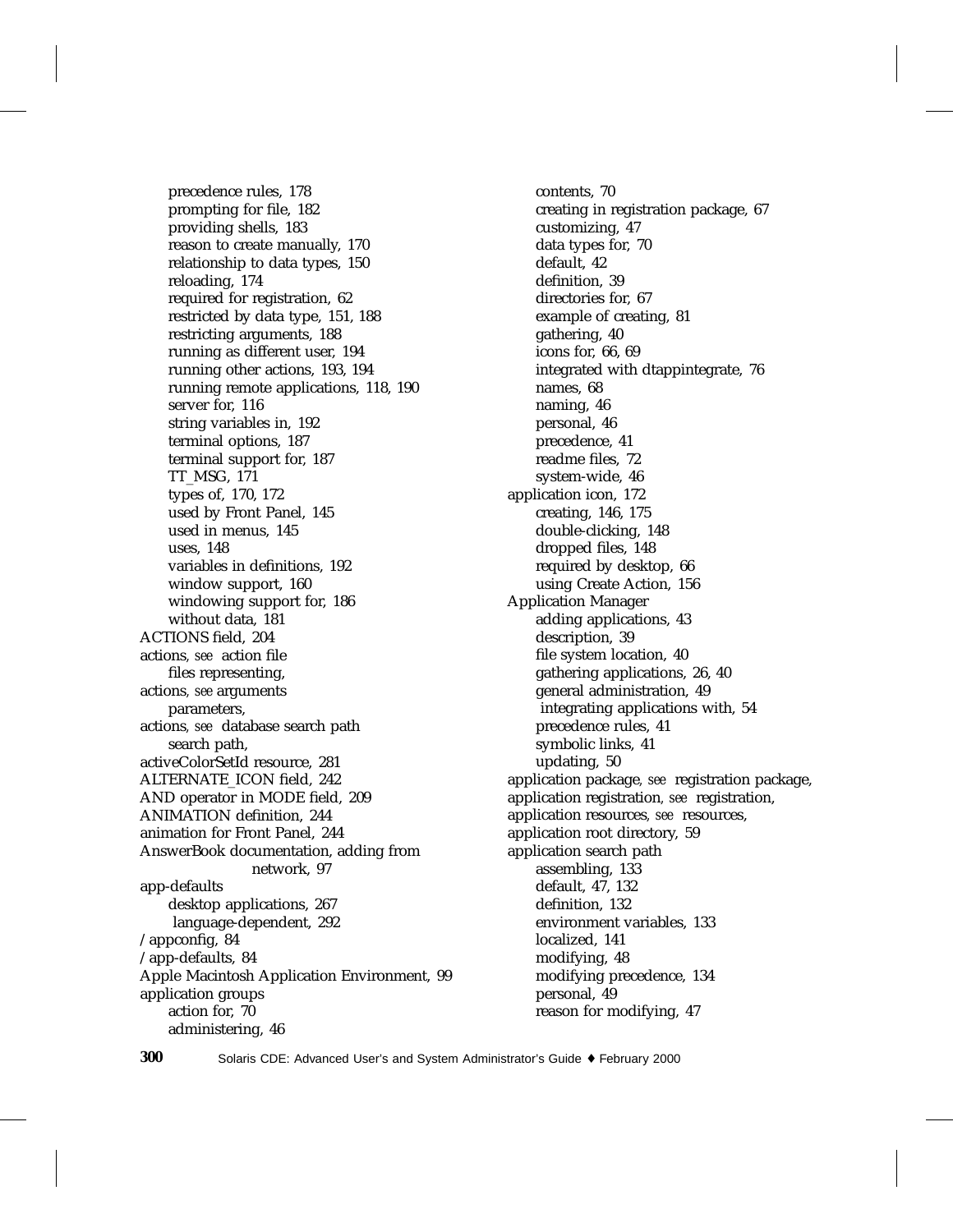syntax, 133 system-wide, 48 used to gather applications, 40 application servers adding, 47 administering, 114 availability of applications, 57 client of, 116 configuring, 110, 115 configuring client of, 116 definition, 102 standard configuration, 115 application window, associating icon with, 220 applications actions required, 62 adding to Application Manager, 43 adding to existing application groups, 45 adding without registering, 44 app\_root directory, 59 creating icons for, 146 data types required, 62 desktop-smart, 45 features of registration, 54 gathered by Session Manager, 26 gathering, 42 gathering into Application Manager, 40 purpose for data types, 55 registered, definition, 44 reloading, 50 removing, 49 root directory, 59 running locally across mounts, 120 search path, 40 starting at login, 23, 29 un-registering, 49 ways to add, 44 applications*, see* registration registering, app\_root*, see* application root directory, arguments for actions, 180 interchangeable for actions, 185 multiple for actions, 184 non-file, 183 non-interchangeable, for actions, 184 number of for actions, 189 of actions, 148 prompting for, 182

restricting for actions, 188 Arg\_1 syntax, 148 ARG\_CLASS field, 178 ARG\_COUNT field, 178, 189 ARG\_MODE field, 178 Arg\_n syntax, 181 ARG\_TYPE field, 178, 188, 205 printing, 127 authentication directory, 107, 113 authentication, login, 35 authorization, X, 109 authorize resource, 14 automounter, 111

#### **B**

%B, 131 backdrops, 252 adding, 255 file locations, 255 using graphics image, 256 background resource, 280 base file name, 177, 204 /bin, 84 bitmapped display, running Login Server without, 4 bitmaps, 216 how files are found, 216, 218 naming conventions, 216 search path, 218 blank type control, 239 .bm filename extension, 216 bottomShadowColor resource, 280 BOX definition, 228 syntax, 228 BROADCAST, used in XDMCP-indirect, 8 -broadcast flag, 95 browsing icons using File Manager, 220 button binding, 261 adding, 262 creating new set, 262 syntax, 261 buttonBindings resource, 262

### **C**

C locale, 94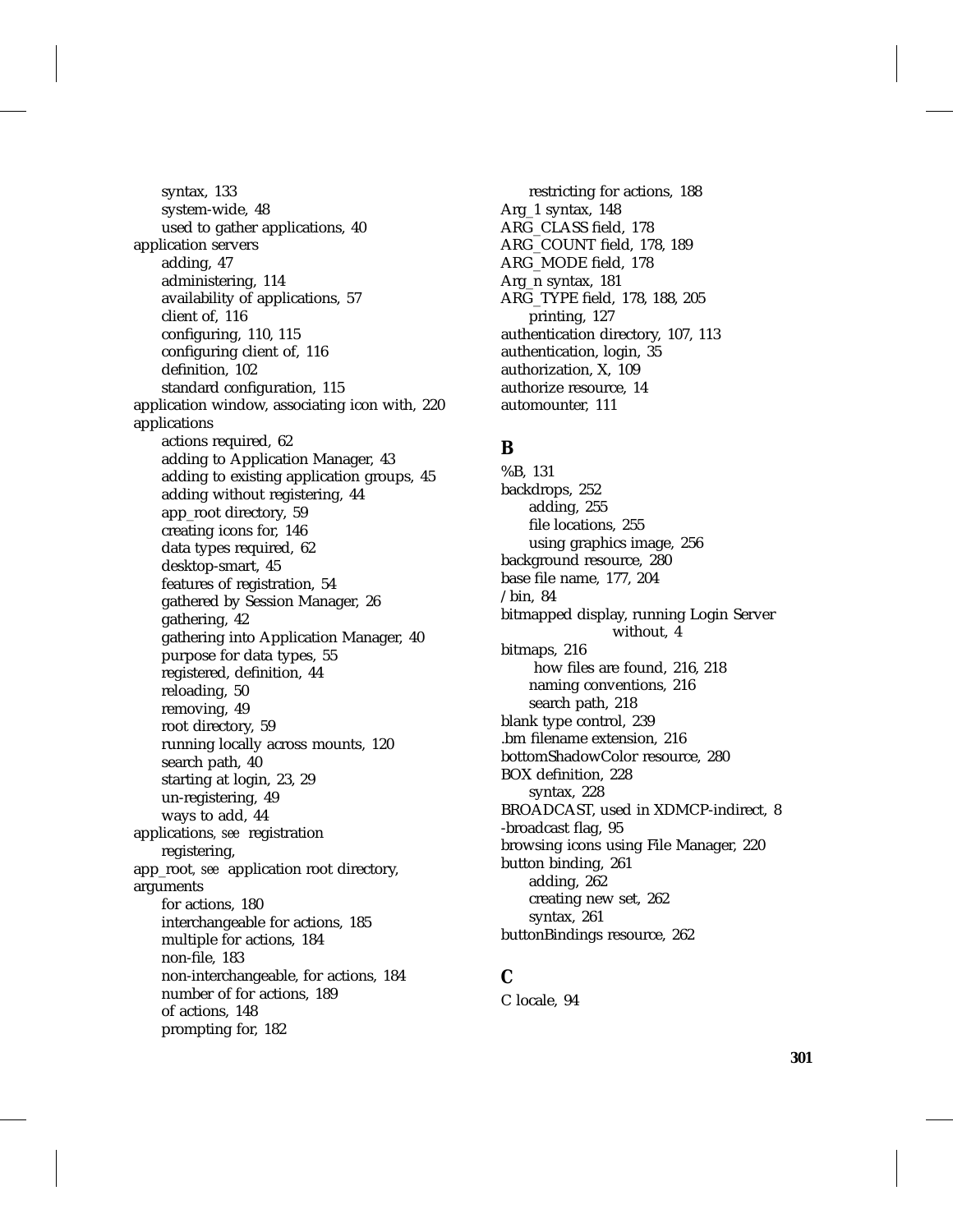Calendar daemon, 114 CDE-MIN files, 110 CDE-TT files, 110 character display console, 5 Chooser, 91, 92 CHOOSER string, 8 client type control, 239 client-server configuration*, see* networking, clients definition, 102 of server, configuring, 109 window in Front Panel, 243 CLIENT\_GEOMETRY field, 243 CLIENT\_NAME field, 243 clock type control, 240 color color sets, 280 controlling, with dynamicColor resource, 286 controlling, with Style Manager, 283 creating shades with shadowPixmaps resources, 285 maximum number allocated, 284 specifying foreground, 286 usage in icons, 221 color palettes, 279 color resources, modifying for registration, 59 color server, 23 resources, 28 starting, 28 color sets, 279 default, 282 mapping to display elements, 281 colors active window frame, 281 administering, 279 application windows, 281 colorsets, 279 default, 282 inactive window frame, 281 number used, 283 palettes, 279 resources, 280 text entry areas, 281 values, 281 colorUse resource, 28, 284, 285 COMMAND action, 170 example, 172

execution string, 179 required fields, 179 command line for actions, 179 command-line login, 5  $/$ config, 84 configuration files, 85 action, 171 data types, 201 Front Panel, 223 in registration package, 56 location, 84 Login Manager, 19 Session Manager, 34 Window Manager, 252 Workspace Manager, 252 CONTAINER\_NAME field, 229, 230, 233 CONTAINER\_TYPE field, 229 CONTENT field, 206, 211 content-based data type, 211 control adding to Main Panel, 231 animation, 244 appearance, 234 click vs. double-click, 248 client, 243 creating, 240 defining, 239 drop zone, 241 icon, 234 in workspace switch, 246 interchanging with another control, 233 labeling, 248 locking, 226 modifying, 232 monitor, 242 On Item help, 245 one-instance, 242 removing from Front Panel, 231 replacing, 233 restoring, 226 that opens a file, 241 toggle, 242 types, 239 CONTROL definition, syntax, 229 CONTROL\_BEHAVIOR field, 248 COPY\_TO\_ACTION field, 206 cpp statements, 31

**302** Solaris CDE: Advanced User's and System Administrator's Guide ♦ February 2000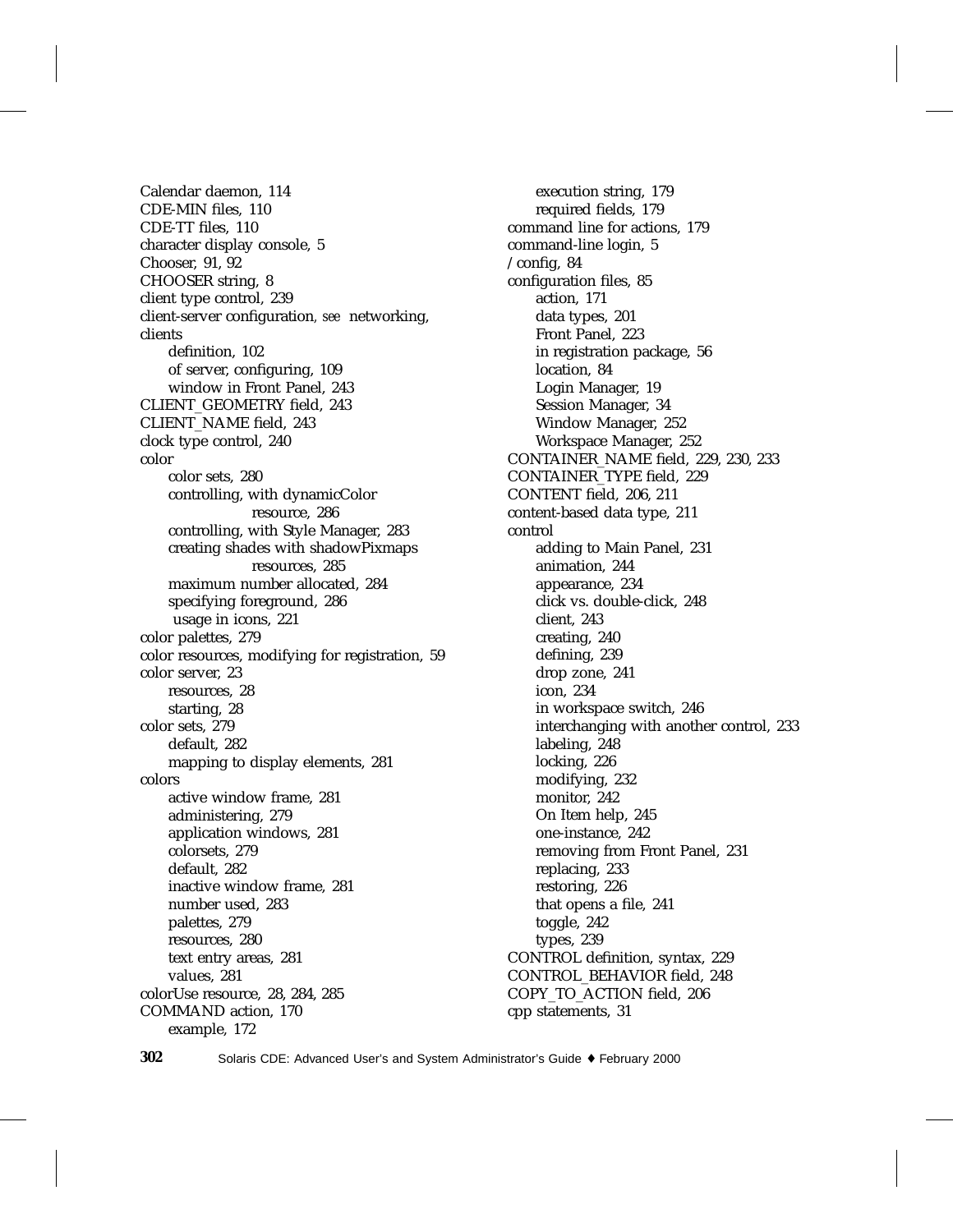Create Action, 155 action command syntax, 160 action name, 159 configuration file created, 155 data type creation, 149, 160 data type name, 162 file prompt, 161 functionality, 155 introduction, 155 limitations, 156 main window, 159 specifying file argument, 160 specifying icons, 166 starting, 158 using, 157 current session, 22 current.old directory, 33 customizing mail printing, 95

## **D**

data types associating icon with, 219 associating with actions, 204 attributes, 203 categorization criteria, 206 configuration files, 201 content-based, 211 created with Create Action, 149, 160 creating manually, 199 criteria, 206 defining, 201 differentiating, 206 double-click behavior, 152 drop behavior, 152 example, 202 executable, 210 help on, 203 hidden, 205 icons for, 66, 166, 204 integrated with dtappintegrate, 75 introduction, 144, 149 limitation of Create Action, 157 localized, 212 location-based, 208 mode criteria, 209 multiple criteria, 211 name-based, 163, 207

path-based, 208 permission pattern, 164 printing, 152 purpose for creating, 55 read-only, 210 relationship to actions, 150 Reload Actions, 174 reloading, 174 required for registration, 62 requirements for manual creation, 157, 199 restricting actions based on, 188 server for, 116 variables in definitions, 192 Data Types list in Create Action, 161 data types*, see* database search path search path, database reloading, 174 reloading actions, 174 database host, 118, 190 database search path, 135, 171 affect on EXEC\_HOST, 119 assembling, 137 default, 136 environment variables, 136 related to application search path, 134, 136 syntax, 137 database servers, 105, 118 client of, 117 configuring, 110, 116 creating, 117 DataBaseHost keyword, 191 %DatabaseHost%, 191 DATA\_ATTRIBUTES defining, 203 definition, 200 syntax, 201 DATA\_CRITERIA defining, 206 definition, 200 multiple, 212 paired with DATA\_ATTRIBUTES, 200 syntax, 202 date type control, 240 DELETE field, 227 DESCRIPTION field, 176, 203 desktop environment file, 98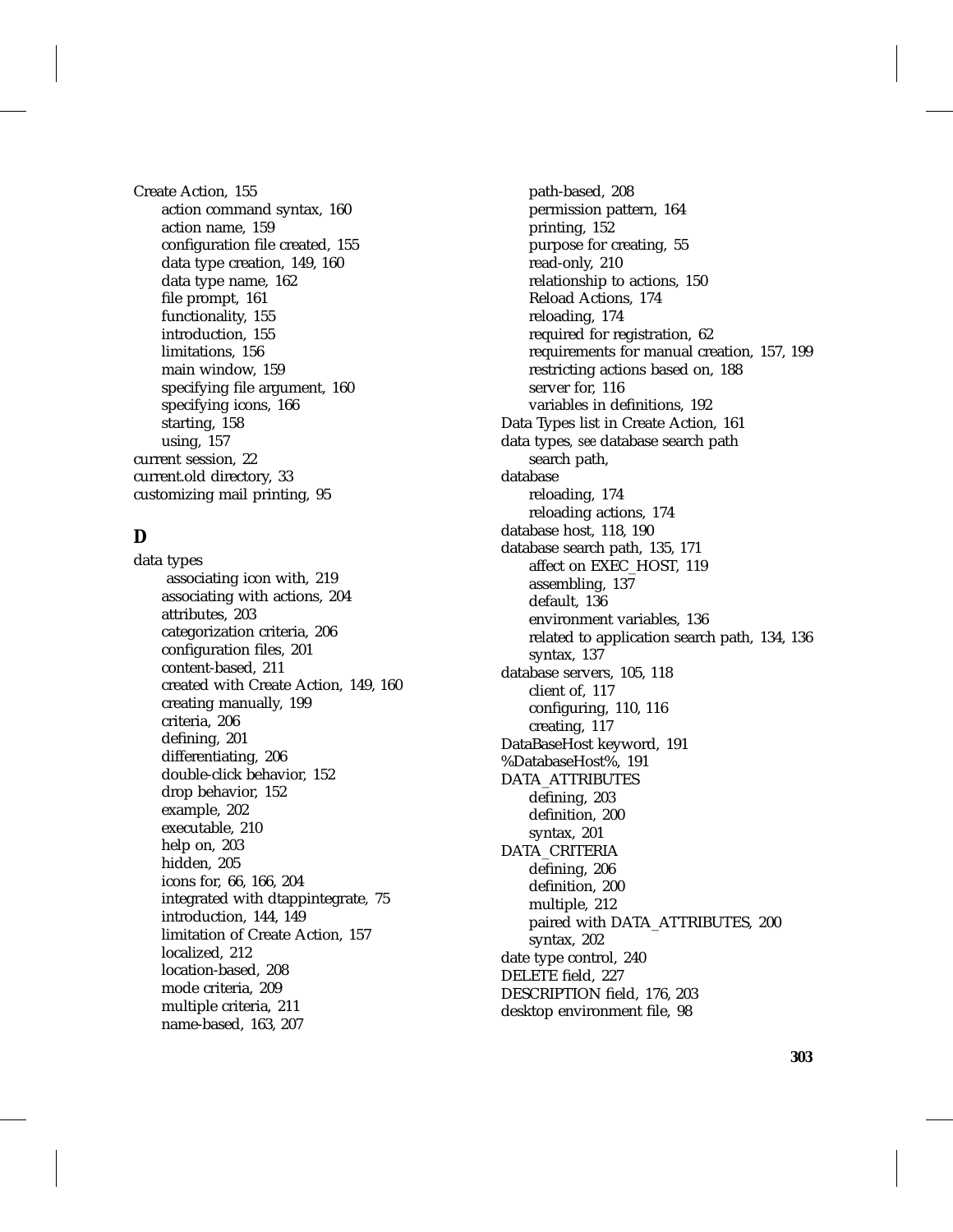desktop search paths, 23 desktop startup multiple screens, 90 problems, 35 desktop-smart application, 45 desktops, networked, 91 Desktop\_Tools application group, modifying, 47 /dev/console, 86 directory datatype criteria, 209 display colors maximum number allocated, 284 DISPLAY variable,set by Login Manager, 16 display-specific resources, 31 display-specific session, 32 DisplayHost keyword, 191 %DisplayHost%, 191 DISPLAY\_displayname macro, 31 drop zone action icon, 181 Front Panel control, 241 dropped file, action that accepts, 181 DROP\_ACTION field, 241 DROP\_ANIMATION field, 244 dt files, 171 dtaction syntax, 193 used to change user, 194 dtappgather, 26, 41 dtappintegrate, 73 functionality, 75 removing application, 49 syntax, 74 DTAPPSEARCHPATH variable assembling, 133 definition, 130 DtButtonBindings, 261 dtchooser file, 19 dtconfig command, 9 dtconfig(1) man page, 297 dtCreate*, see* Action, DTDATABASESEARCHPATH variable assembling, 136, 137 definition, 130 usage, 178 DtEditor, style translations for, 269 Dterrors file, 9

dtgreet file, 19 DTHELPSEARCHPATH variable assembling, 140 definition, 130 dtlogin, 85 Dtlogin\*language resource, 14 dtlogin*, see* Login Manager, dtlp, 96 dtmailpr, 96 DTMOUNTPOINT variable inherited by users, 112 processes requiring, 112 processes that use, 111 setting, 111 Dtpid file, 3 .dtprofile, 35, 37 .dtprofile file creating, 24 setting LANG, 291 setting environment variables in, 30 sourcing in, 24 sourcing in, 23 syntax, 30 DtRootMenu, 259 dtsearchpath, 25, 131, 178 dtsmcmd command, 32 DTSOURCEPROFILE variable, 26 dtspcd, 110, 112, 113 authentication directory, 107, 113 configuring, 113 DTSPSYSAPPHOSTS variable definition, 130 modifying, 48 syntax, 133 DTSPSYSDATABASEHOSTS variable definition, 130, 136 effect on EXEC\_HOST, 119 syntax, 137 DTSPSYSHELP variable, 140 definition, 130 syntax, 140 DTSPSYSICON variable definition, 130 syntax, 138 DTSPUSERAPPHOSTS variable definition, 130 modifying, 49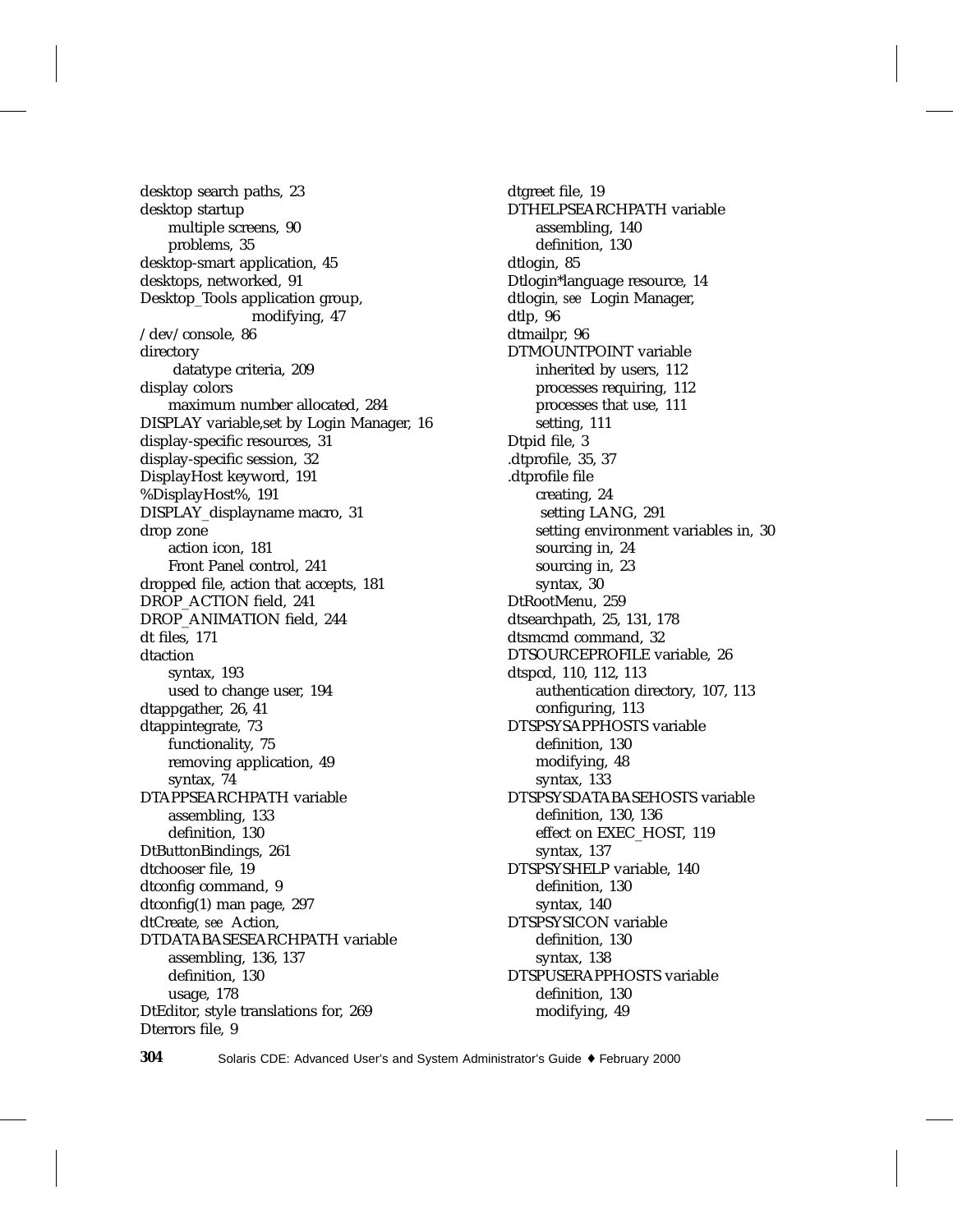syntax, 133 DTSPUSERDATABASEHOSTS variable definition, 130, 136 syntax, 137 DTSPUSERHELP variable definition, 130 syntax, 140 DTSPUSERICON variable definition, 130 syntax, 138 dtstart\_appgather variable, 26 dtstart\_searchpath variable, 26 dtstart\_ttsession variable, 27 dtterm, 38 dtwm*, see* Workspace Manager, dtwm.fp file, 224 dtwmfp.session file, 226 dtwmrc file, 252 editing, 252 dynamicColor resource, 28, 284, 286

### **E**

Edit Dtwmrc action, 252 editing actions, 177 electronic mail, configuring, 109 EMACS style translations, 269 EMACS translations, 269 environment file, desktop, 98 environment variables action definitions, 193 application search path, 133 bitmap search path, 138 database search path, 136 default, 24 in .dtprofile, 24 exporting, 30 help search path, 140 icon search path, 138 in .dtprofile, 24 Login Manager, 17 personal, 30 pixmap search path, 138 remote execution, 113 search path, 130, 207 setting, 30 sourcing in .login or .profile, 26 system-wide, 30

error log locations, 36 login, 36 Session Manager, 36 startup, 36 Xsession, 36 /etc/dt, 84 /etc/rmmount.conf, 99 /examples, 84 executable file, data type criteria, 210 execution host configuring, 119 creating actions for, 190 specified by EXEC\_HOST field, 191 specifying, 118 execution string, 179 absolute path in, 181 dropped files, 181 general features, 180 multiple-file arguments, 184 no arguments, 181 prompting for file, 182 prompting for string, 183 shell syntax, 180 specifying the executable, 181 EXEC\_HOST field, 191 affected by database search path, 119 default value, 119, 191 multiple values, 119 EXEC\_HOST*, see* execution host, EXEC\_STRING, 97 EXEC\_STRING field*, see* execution string,

## **F**

fail-safe sessions, 15 Failsafe Session option, 36 login screen, 88 file argument specified with Create Action, 160 used in actions, 148 File Manager, using as icon browser, 220 file names, icon, 216 file prompt, specified with Create Action, 161 file servers, 102, 103 file sharing, 107 file type control, 240, 242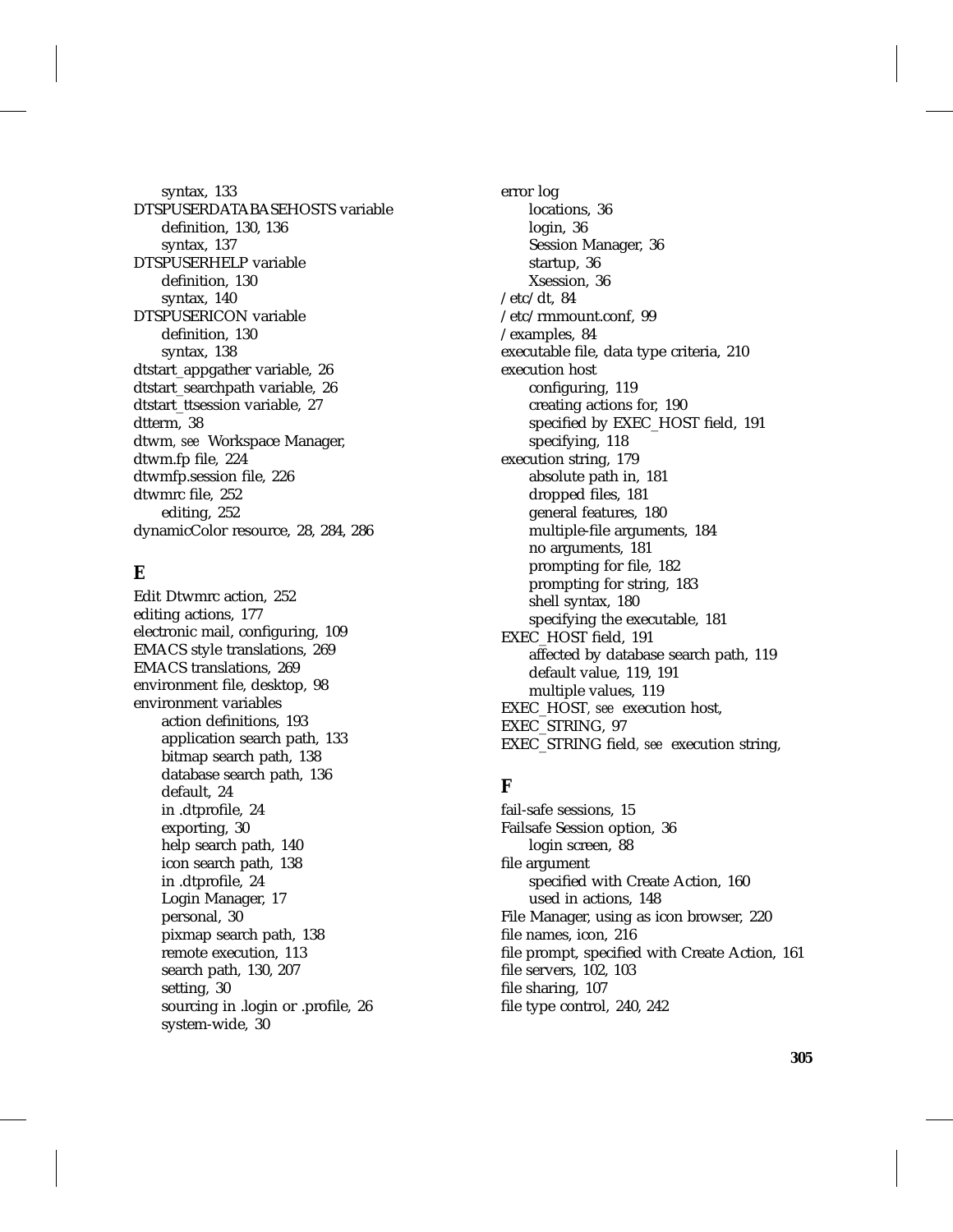file types*, see* data types, file, data type criteria, 209 file-name consistency, 108 file-name mapping, 111 fileame database server, 110 files access to distributed, 107 hiding based on data type, 205 mount point, 111 mounting, 107 name consistency, 108 remote access, 107 remote data, 111 required for networking, 110 files, login startup, 35 FILE\_NAME field, 241, 242 Find Set dialog box, 166 flag, -broadcast, 95 font path, 93 Font resource, 274 fonts administering, 274 bitmapped, 274 finding with alias file, 292 finding with directory file, 292 finding with mkfontdir command, 292 listing available, 275 number of in Style Manager, 275 primary directory, 292 resources, modifying for registration, 58 resources, setting, 274 specifying property string, 276 system, in Style Manager, 275 X Logical Font Description, 274, 276 xlsfonts command, 292 Fonts dialog box, 274 FontSet resource, 274 foreground resource, 280 foregroundColor resource, 28, 286 foreign display type, 5 fp\_dynamic directory, 224 Front Panel, 248 adding rows, 249 animation, 244 client in, 243 components, 227 configuration files, 223 control in registration package, 73

controlling personal customizations, 226 customizing, 223 displaying icon in, 219 drop zone control, 241 dynamic customizations, 224, 225 help, 245 location on screen, 247 managed by Workspace Manager, 252 menu, 257 modifying, 230 naming convention for files, 224 new, 248 organization of definition, 227 precedence in assembling, 225 search path, 224 syntax, 228 using actions, 145 Front Panel*, see* control control,

### **G**

getty, 5, 23 GID, 107 group ID, 107

### **H**

%H, 131 help, 65 Front Panel, 245 full integration, 65 on action file, 176 on data type, 204 on printer icons, 126 partial integration, 65 specified using Create Action, 160 Help Developer's Kit, 65 help files in registration package, 65 integrated with dtappintegrate, 75 help search path, 130, 139 assembly, 140 default, 139 environment variables, 140 related to application search path, 134, 140 syntax, 140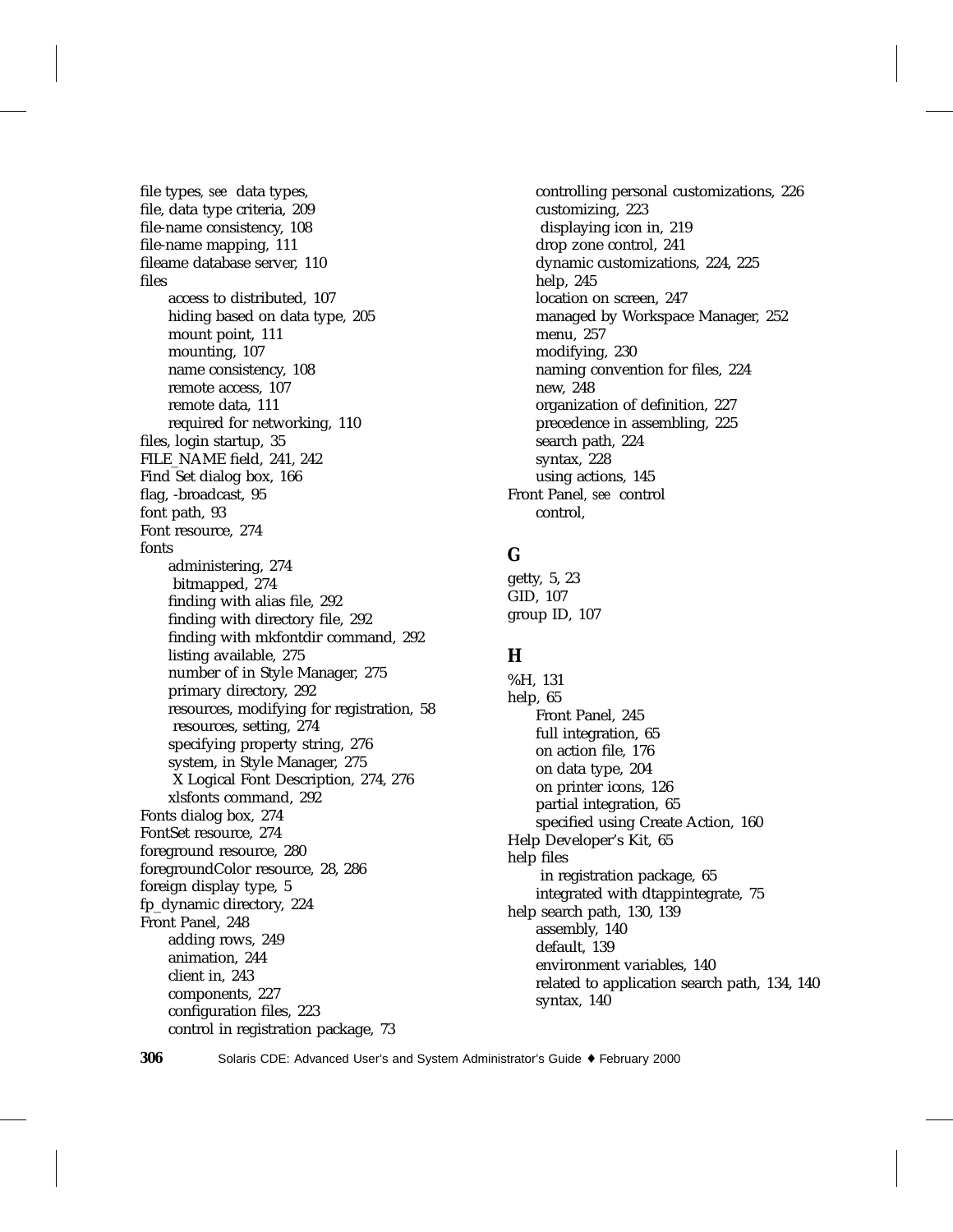help servers, 105 client of, 117 configuring, 110, 116 creating, 117 help volume levels of integration, 65 location in regisration package, 65 master help file, 65 help volumes localizing, 295 HELP\_STRING field, 245 HELP\_TOPIC field, 245 HELP\_VOLUME field, 245 hiding files with data type, 205 HIGH\_COLOR, 285 home directory networked, 108 shared, 107 home session, 22 HOME variable, 17 home.old directory, 33 HomeDirectory, 85

# **I**

ICON field allowable values, 176 for data type, 204 in Front Panel, 234 valid values, 204 icon placement, 38 icon search path, 137 assembling, 139 default, 138 environment variables, 138 related to application search path, 134, 138 syntax of, 138 icon servers, 105 client of, 117 configuring, 110, 116 creating, 117 icon type control, 242 icons action icons, 175 actions, 166, 176 application groups, 66, 69 associating with action or data type, 219 associating with application window, 220

base file name, 204 browsing with File Manager, 220 color usage, 221 data type, 66 data types, 166, 204 design recommendations, 221 file formats, 216 file names, 216 Find Set dialog box, 166 for applications, 146 Front Panel, 219, 234 how files are found, 216 integrated with dtappintegrate, 75 localized, 293, 294 making associations, 218 naming conventions, 216 non-English, 293, 294 printer images, 125 representing applications, 71 required for registration, 66 size conventions, 216 starting application, 66 using File Manager as icon browser, 220 icons*, see* icon search path search path, icons*, see* icon servers servers, Identifying Characteristics dialog box, 163 field, 165 images*, see* icons, inactiveFrameColorId resource, 281 /include, 84 include statement, in Workspace Manager files, 253 -indirect option, 6 inetd.conf, 112 input method, internationalization, 296 input variables, 130 Install Icon control, removing, 238 installation directory location, 83 internationalization app-defaults, 292 fonts, 292 LANG variable, 289 NLS environment variables, 292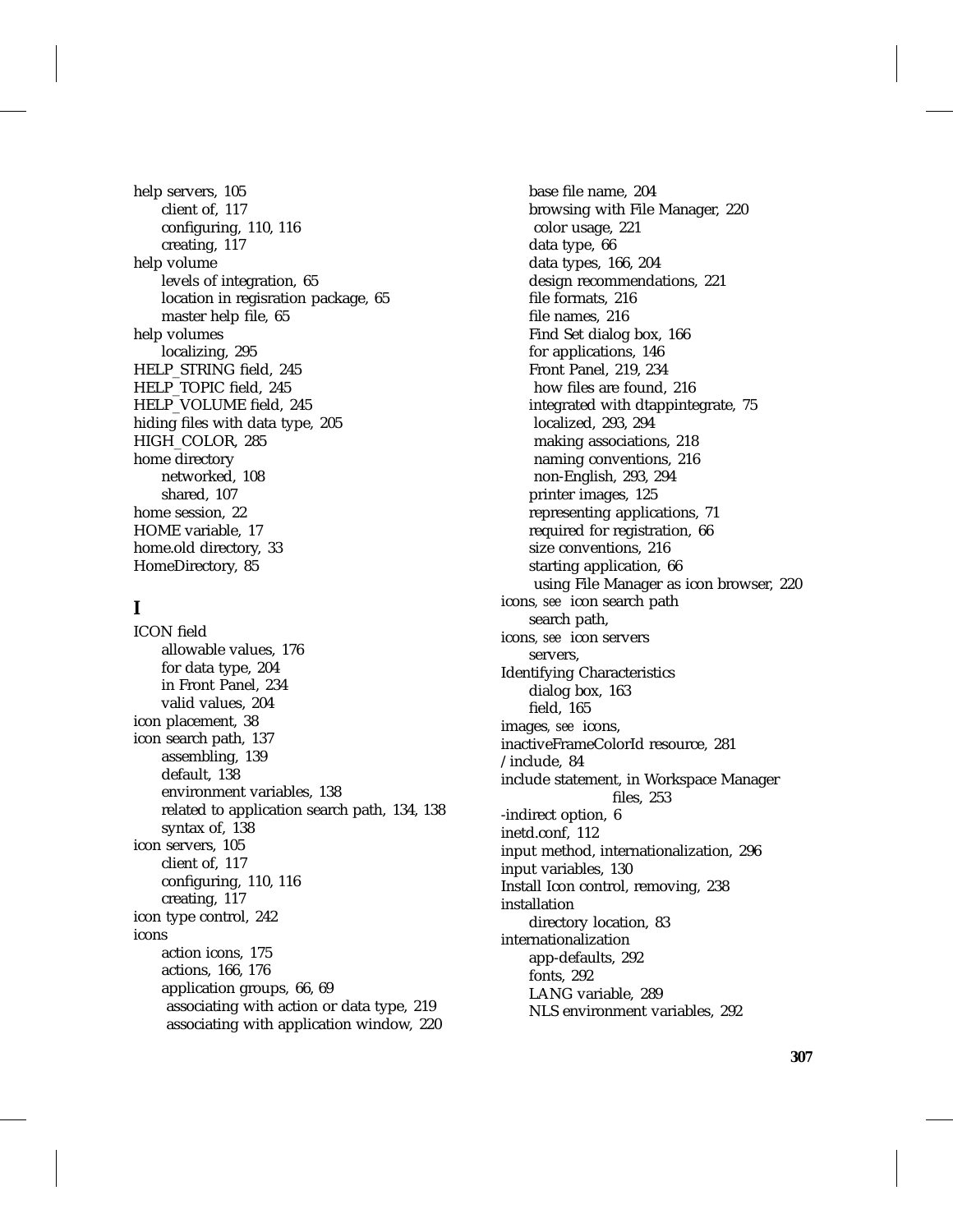setting language, 290 troubleshooting, 296 IS\_TEXT field, 206

## **K**

key binding creating new set, 264 default, 263 syntax, 263 key configuration files, 85 keyBindings resource, 264 keyboard map, resetting, 296

### **L**

%L, 131 LABEL action field, 176 labeling controls, 248 labels actions, 176, 195 Front Panel controls, 248 LANG variable, 289 effect on data types, 212 in .dtprofile, 291 set by Login Manager, 16 Language menu item, 93 Language menu, customizing, 14 language, setting using Xconfig file, 290 /lib, 84 link, data type criteria, 210 LINK\_TO\_ACTION field, 206 local display type, 5 locale, C, 94 %LocalHost%, 191 localization, 294 action label, 195 actions, 194 data type, 212 icons, 293, 294 login screen, 12 message catalogs, 295 palette names, 294 localTerminal resource, 188 location-based data type, 208 LOCKED field, 226 .login, 36 login accounts, 107

login authentication, 35 login error log, 36 .login file, 23 login locale, 93 Login Manager, 2 administration, 18 configuration files, 19 customizing, 2 definition, 2 errors, 8 issuing commands, 15 resources, 11, 12 login screen changing appearance, 10 changing behavior, 12 changing content of language menu, 14 changing default language, 14 changing the welcome message, 11 customizing, 10 display-dependent behavior, 13 displaying on a network display, 6 exiting, 87 Failsafe Session option, 88 fonts, 12 greeting, 11 localizing, 12 resources, 11 X server access, 13 X server environment, 14 login server configurations, 3 disabling at system boot, 86 killing, 86 starting at system boot, 86 starting from command line, 86 login servers attaching displays, 2 authenticating users, 2 changing the time zone, 18 character display console, 5 command line login, 5 configuring, 109 controlling access, 7 disabling, 9 displaying login screen, 2 environments, 16, 17 killing process ID, 9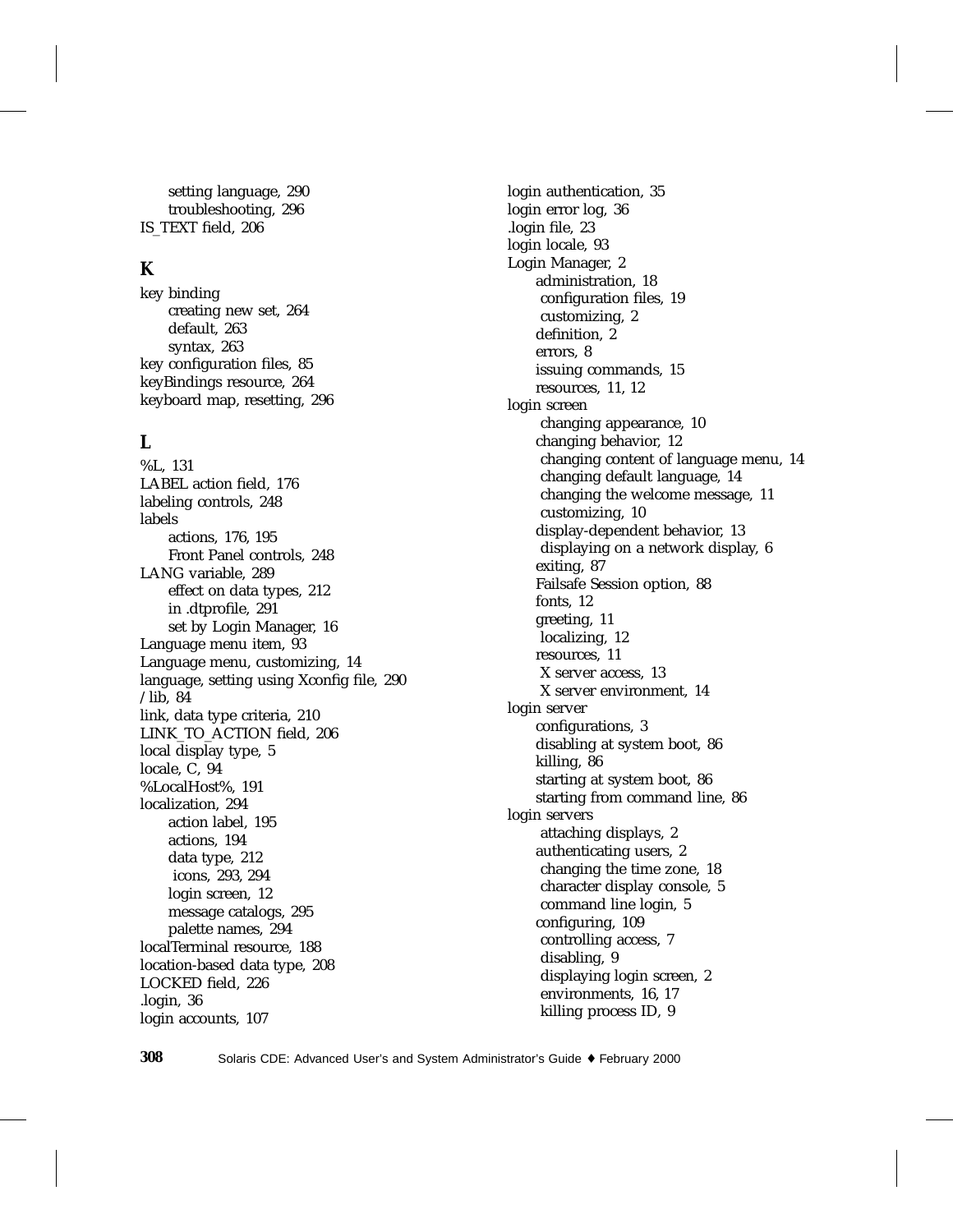no bitmap display, 4 overview, 2 process ID, 3 running without a local display, 4 starting, 2 starting a session, 2 starting from command line, 2 stopping, 9 system shell, 17 troubleshooting, 8 user path, 17 login startup files, 35 .login file not read by Login Manager, 30 sourcing in, 26 LOGNAME variable, 17 LOW\_COLOR, 285 lp command, 108 print spooler, 108 LPDEST variable, 126

### **M**

%M, 131 mail printing, customizing, 95 mail type control, 242 mailx, 109 /man, 84 MAP actions, 151 definition, 170 example, 173 MEDIA field, 206 MEDIUM\_COLOR, 285 menus using actions, 145 Workspace Manager, 256 message catalogs, 292 MIME\_TYPE\_MEDIA field, 206 mkfontdir command, compiling files, 292 MODE field, 207 syntax, 209 monitor types of controls, 242 MONITOR\_TYPE field, 242 Motif Window Manager*, see* Workspace Manager, mount point for remote files, 111 mounting

an installed CDE, 88 mounts, running applications across, 120 mouse binding*, see* button binding, MOVE\_TO\_ACTION field, 206 multiple displays Login Manager, 13 multiple screens, 89

## **N**

Name of Data Type text field, 162 name-based data types, 207 NAME\_PATTERN field, 206 National Language Support internationalizing, 289 networked desktops, 91 networking, 101 base configuration, 106 configuring clients and servers, 109 electronic mail, 109 files required for, 110 general configuration steps, 106 overview, 101 running applications across mounts, 120 types of services, 102 X authorization, 109 New Workspace Menu item, 257 NFS, 107 NLS environment variables, 292 NLS remote execution, 296 NoBackdrop setting, 256 NoPrint action, 153 NOT operator in MODE field, 209 NO\_STDIO window support, 187 NUMBER\_OF\_ROWS field, 246

## **O**

-once option, 95 Open action, 151 **OpenWindows** environment, 86 Options menu language, 93 OR operator in MODE field, 209 output variables, 130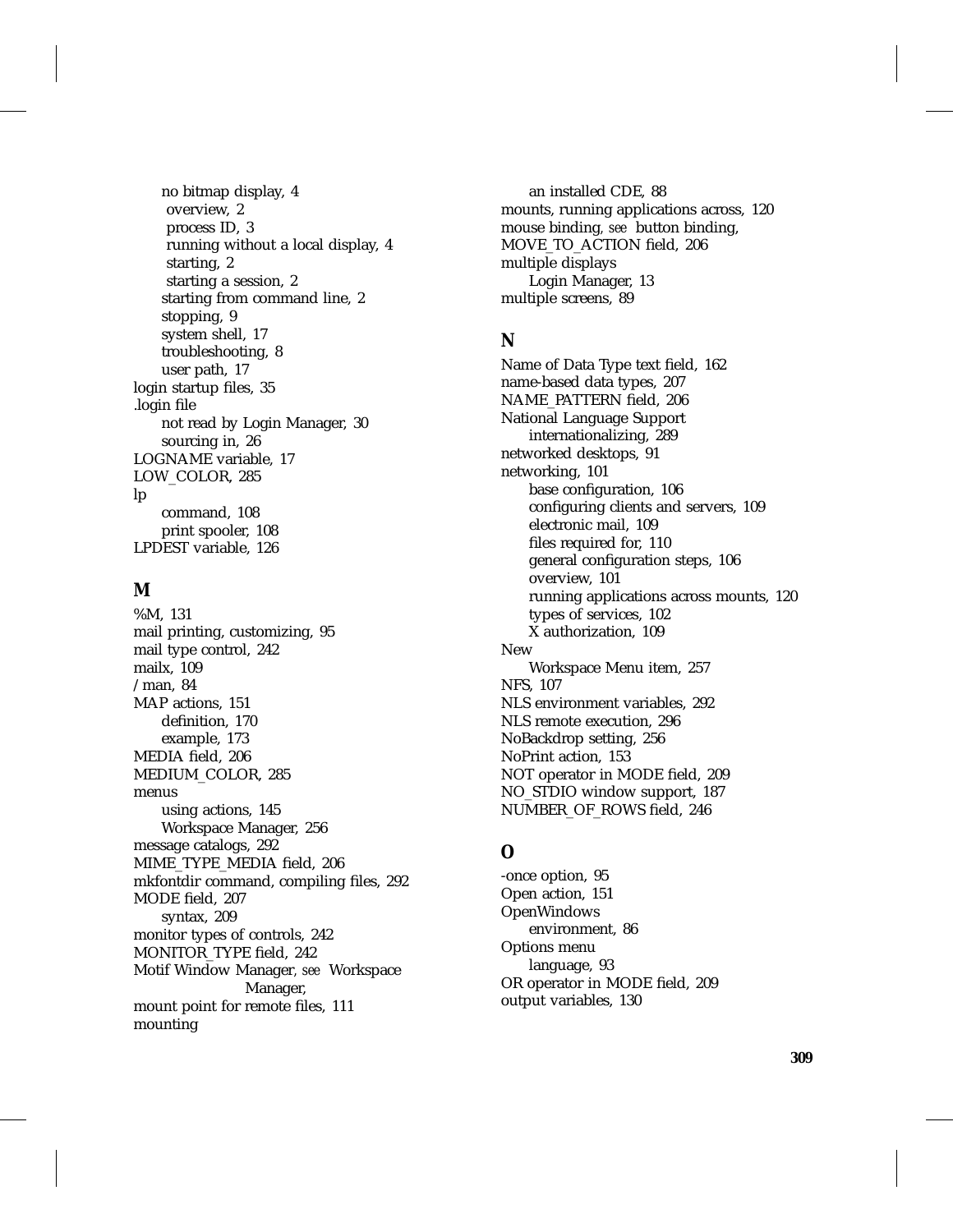### **P**

/palettes, 84, 279 localizing names, 294 PANEL definition, 228 syntax, 228 PANEL\_GEOMETRY field, 247 path system, 17 user, 17 PATH variable, 181 set by Login Manager, 16 path-based data type, 208 PATH\_PATTERN field, 206 syntax, 208 permission pattern, specified with Create Action, 163 PERM\_TERMINAL window support, 187 personal application group, 46 personal data type and action, creating, 202 pixmaps how files are found, 216, 218 naming conventions, 216 search path, 218 placement, icons, 38 .pm filename extension, 216 POSITION\_HINTS field, 233 precedence action database assembly, 178 Front Panel assembly, 225 primaryColorSetId resource, 281, 283 print jobs update interval, 125 Print Manager, 124 job update interval, 125 print spooler, lp, 108 printers adding, 124 default, 126 deleting, 124 device names, 108 icon images, 125 job update interval, 125 labels, 126 On Item help, 126 remote access, 108 printing administration, 123 concepts, 127

configuring for data type, 152 default destination, 126 different data types, 127 testing, 108 problems, desktop startup, 35 .profile, 37 .profile file, 23 .profile file not read by Login Manager, 30 sourcing in, 26 prompts for actions, 182 protocol, XDM, 92 PUSH\_ACTION field, 240 PUSH\_ANIMATION field, 244

### **Q**

-query option, 6

### **R**

read-only data type criteria, 210 readme files, 72 registration, 71 actions needed, 62 application group, 67 application root directory, 59 color modifications, 59 data types needed, 62 definition, 44, 57 dtappintegrate, 73 example, 76, 83 features provided by, 54 font modifications, 58 general steps, 57 help files, 65 icon requirements, 66 modifying resources, 58 overview, 54 purpose of, 56 resource modification, 58 registration package, 44, 71 application group contents, 70 application icon, 71 definition, 57 directories, 60 example of creating, 76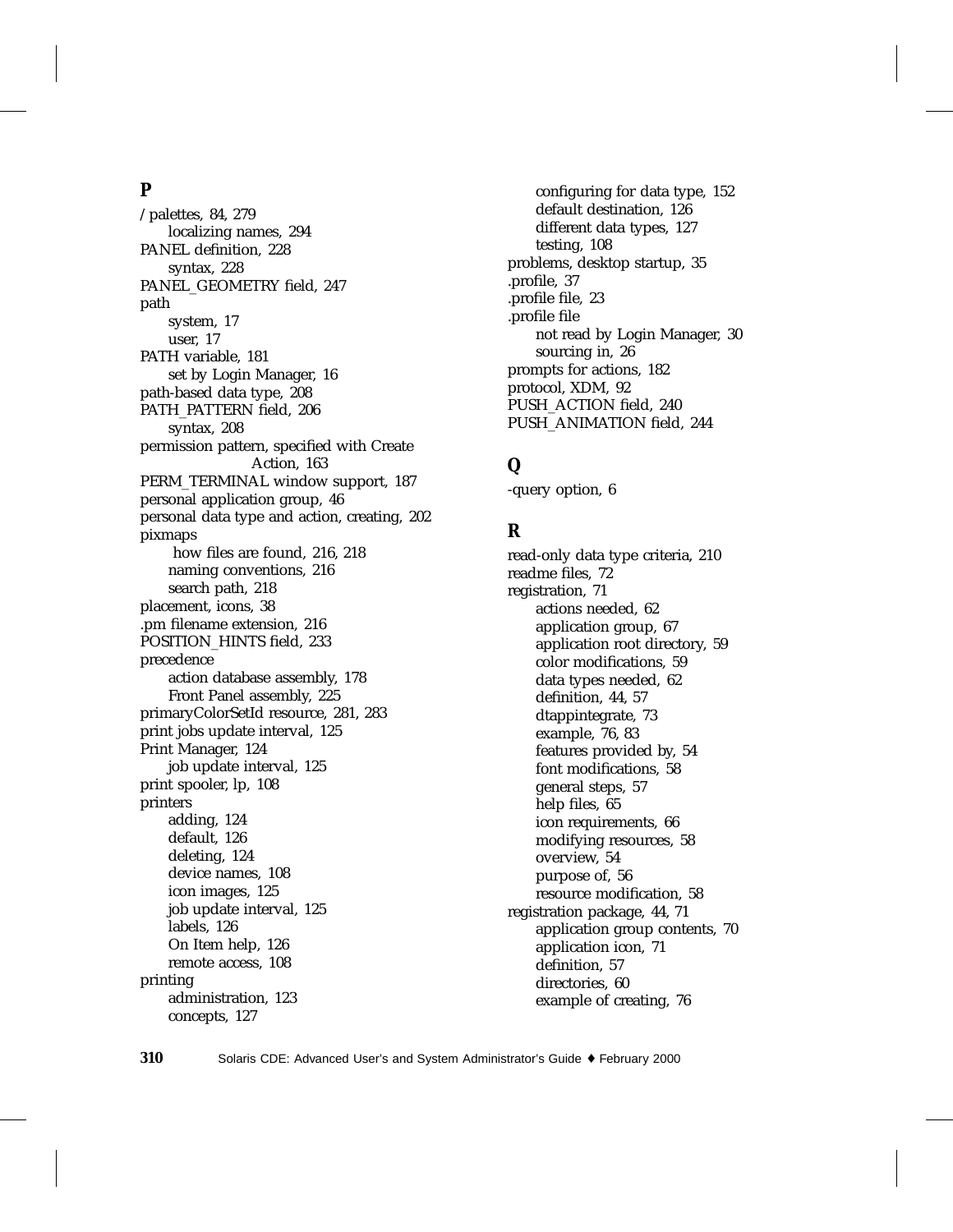Front Panel control, 73 purpose of, 54 readme files, 72 Reload Actions action, 174 Reload Applications action, 50 Reload Resources action, 28 remote execution by actions, 190 configuring application server, 115 native language support, 296 with action remote from application, 118 resources app-defaults, 267 colorUse, 285 default desktop, 27 display-specific, 31 fonts, 274 foregroundColor, 286 language-dependent, 292 loading, 27 personal, 268 session, 23 setting, 30, 267 shadow thickness of windows, 287 shadowPixmaps, 285 system-wide, 268 RESOURCE\_MANAGER property, 28, 31 Restore Front Panel action, 226 RGB color value, 281 RGB values, 281 rgb.txt file, 281 root menu*, see* Workspace menu, root window, 256 rpc.cmsd, 114 rpc.ttdbserver, 110, 112

## **S**

.sdl files, 65 sdtcm\_convert script, 97 search paths actions, 171 applications, 40, 132 current value, 131 defined by desktop, 130 environment variables, 130, 207 Front Panel definitions, 224 help, 139

icons, 218 input variables, 130 localized, 141 output variables, 130 set by Session Manager, 25 setting, 131 secondaryColorSetId resource, 281, 283 selectColor resource, 280 Selected menu, 145, 150, 151 sendmail, 109 servers actions, 116 application, 102, 110 configuring, 109 data types, 116 database, 110 definition, 102 file, 102 help, 105, 110 icon, 105, 110 login, 110 session, 110 servers, 102 types, 105 session backup, 33 current, 22 default, 22 definition, 21 display-specific, 22, 32 executing commands at logout, 33 executing commands at startup, 33 failsafe, 15 first, 32 home, 22 initial, 22 logging errors, 34 recovering, 33 resources, 23 script run at end, 16 starting, 23 Session Manager, 23 backing up sessions, 33 client, 27 customizing application startup, 29 directories, 34 error log, 34, 36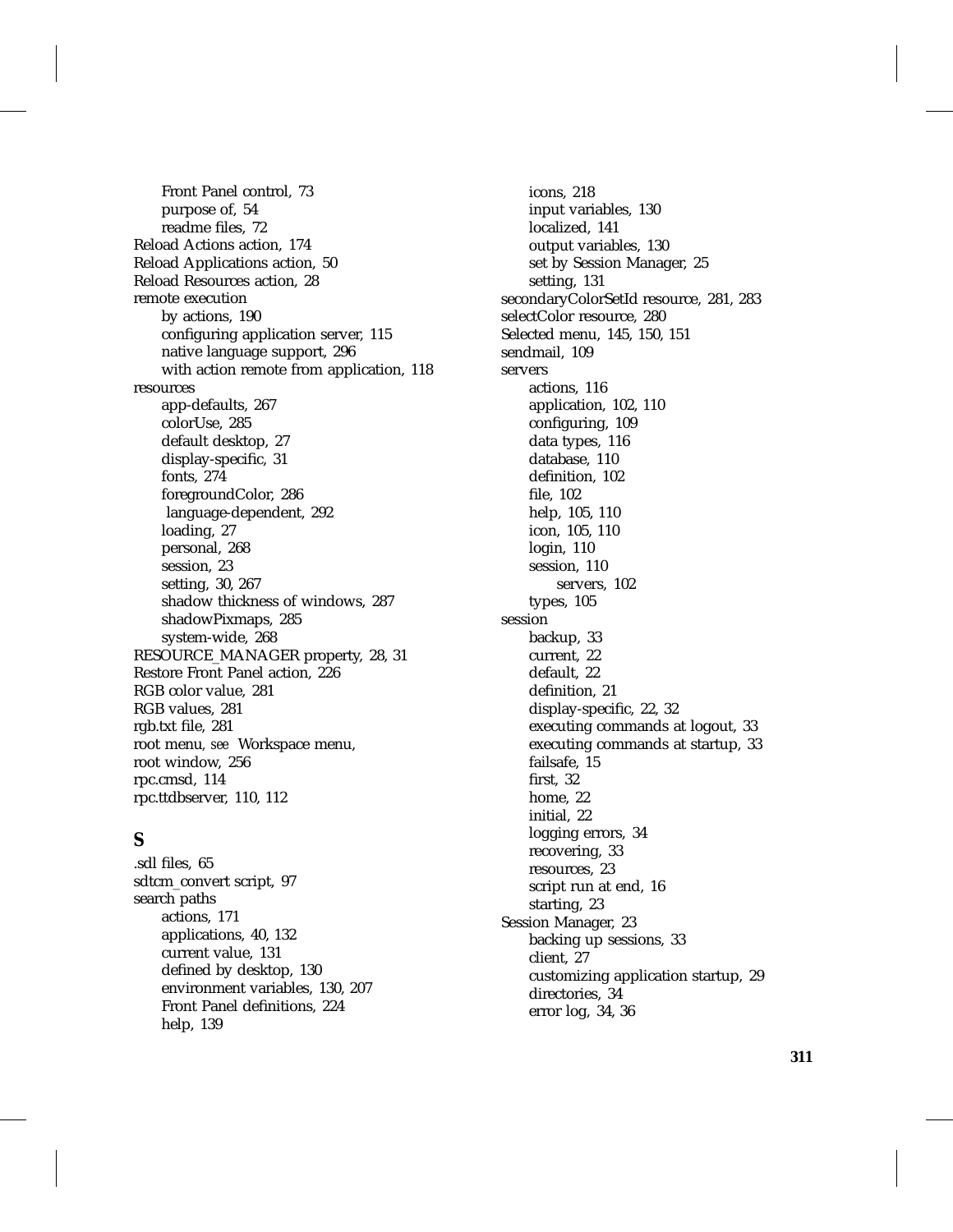executing additional commands, 33 executing commands at logout, 33 files, 34 gathering applications, 26 introduction, 21 loading resources, 27 setting search paths, 25 starting, 23 starting applications, 29 starting Workspace Manager, 29 system-wide customization, 24 troubleshooting, 34 welcome message, 23 session servers*, see* login servers, sessionetc file, 33 sessionexit file, 33 SessionHost keyword, 191 %SessionHost%, 191 sessions directory, 32 shadow thickness, windows, 287 shadowPixmaps resource, 28, 285 /share, 84 shell personal customization, 24 See also environment variables, .profile, .login, .dtprofile, 30 sourcing in .profile or .login, 26 syntax in execution string, 180 system-wide customization, 24 used in action, 183 SHELL variable, set by Login Manager, 16 shells in actions, 183 sizes of icons, 216 Solaris CDE killing desktop, 86 SPC, 112 security, 113 startlog file, 34 startup error log, 36 string action arguments, 183 string variables in action definitions, 192 stty, 37 Style Manager color integration with, 59 font integration with, 58 using to specify colors, 281 subpanel

association with Main Panel, 235 changing auto-close behavior, 238 container, 229 creating, 235 customizing built-in panel, 236 definition, 229 modifying, 235 new, 236 restoring deleted, 226 syntax, 229 system-wide customization, 236 SUBPANEL definition, 228 subprocess control daemon*, see* dtspcd, subprocess control service*, see* SPC, SWITCH definition, 230 switch*, see* workspace switch, symbolic links created during registration, 75 data type criteria, 207 file-name consistency, 108 sys.dtprofile file, 24 sys.dtwmrc file, 252, 253 sys.resources file, 27, 28, 30, 268 sys.session file, 29, 32 systemPath resource, 17

### **T**

terminal emulation, 38 terminal emulator action auto-close option, 160 changing, 50 command-line options for actions, 187 default for actions, 187 for actions, 186 TERMINAL window support, 187 text editor, changing, 50 textColorSetId resource, 281 time zone, changing, 18 timeZone resource, 18 title resource, 255 ToolTalk applications, actions for, 196 messaging daemon, 23, 27 ToolTalk Message Server*, see* ttsession, ToolTalk*, see* rpc.ttdbserver Database Server,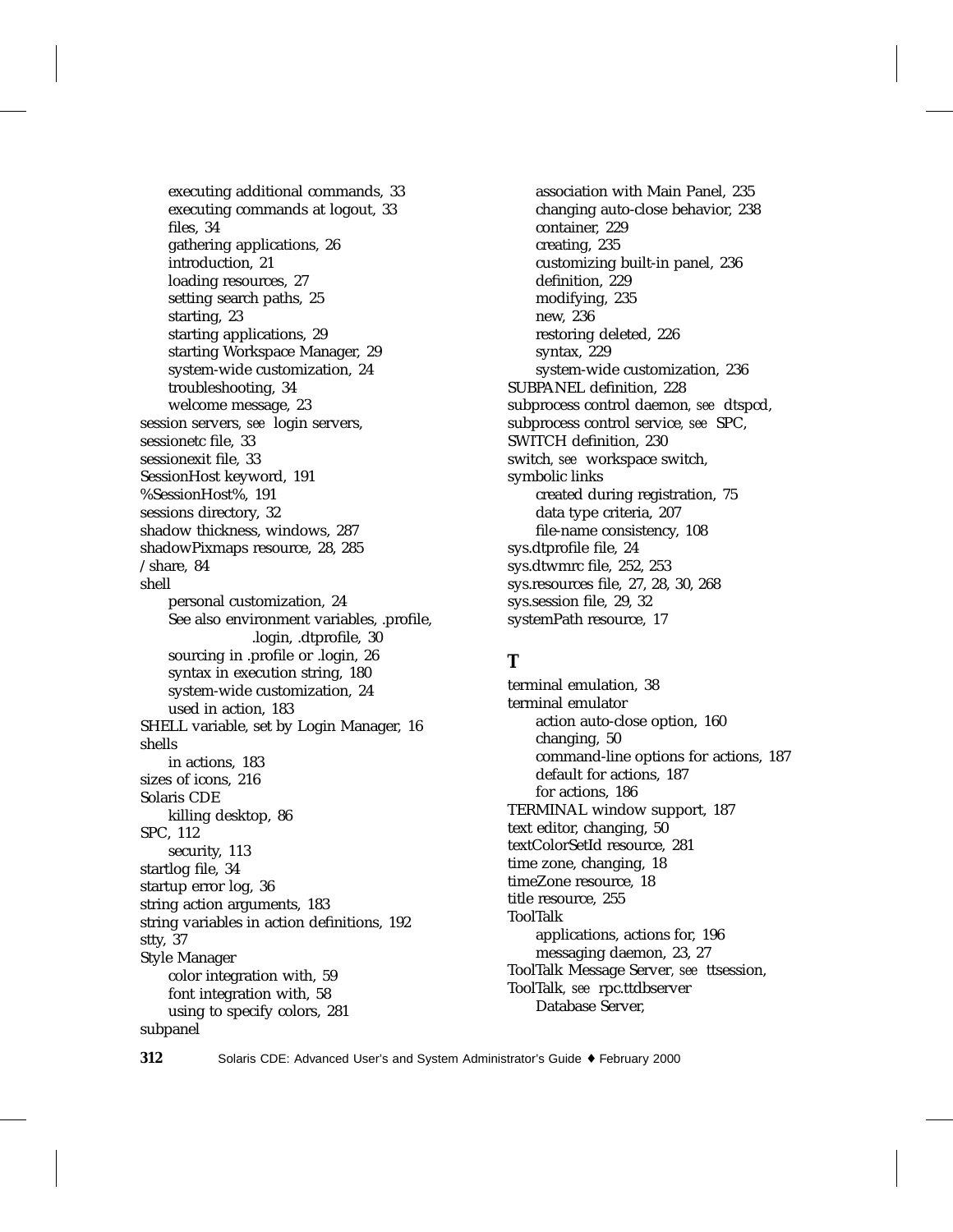ToolTalk*, see* TT\_MSG action action, topShadowColor resource, 280 troubleshooting desktop startup, 35 tset, 37 ttsession, 114 starting, 27 tty settings, 38 ttyModes, 38 TT\_MSG action creating, 196 keywords, 196 TYPE field, 239 TZ variable, 17, 18

### **U**

UID, 107 UNIX key bindings, 267, 269 UNIXbindings file, 269 unmounting a mounted CDE directory, 89 user ID, 107 USER variable, 17 user, changing for action, 194 user-prefs.dt file, 52 userPath resource, 17 using X terminals, 92 /usr/dt, 83

### **V**

/var/dt, 84 variables environment, See environment variables, 30 in action definitions, 192

### **W**

welcome message changing, 11 customizing, 25 default, 11 displaying, 23, 25 wildcard characters in data types, 207 Window Manager, 252 changing, 29 Window menu definition, 257

new, 260 syntax, 257 window support for actions, 160 windowMenu resource, 257 WINDOW\_TYPE field, 187 wmStartupCommand resource, 29 WM\_CLASS property, 220 Workspace Manager button bindings, 261 changing to Motif, 265 configuration files, 252 definition, 252 functions, 257 including other files, 253 managing Front Panel, 252 menus, 256 personal customization, 252 restarting, 254 starting, 23, 29 system-wide customization, 253 Workspace menu adding menu item, 257 creating, 259 definition, 256 modifying, 258 syntax, 257 workspace switch adding controls, 246 customizing, 245 definition, 228 number of rows, 246 number of workspaces, 245 syntax of definition, 230 workspaceCount resource, 254 workspaces changing default number, 245 customizing, 254 names, 255 number of, 254 workspaces*, see* backdrops backdrops, workstations, as X terminals, 94 writeXrdbColors resource, 28 wscon console log file, 36